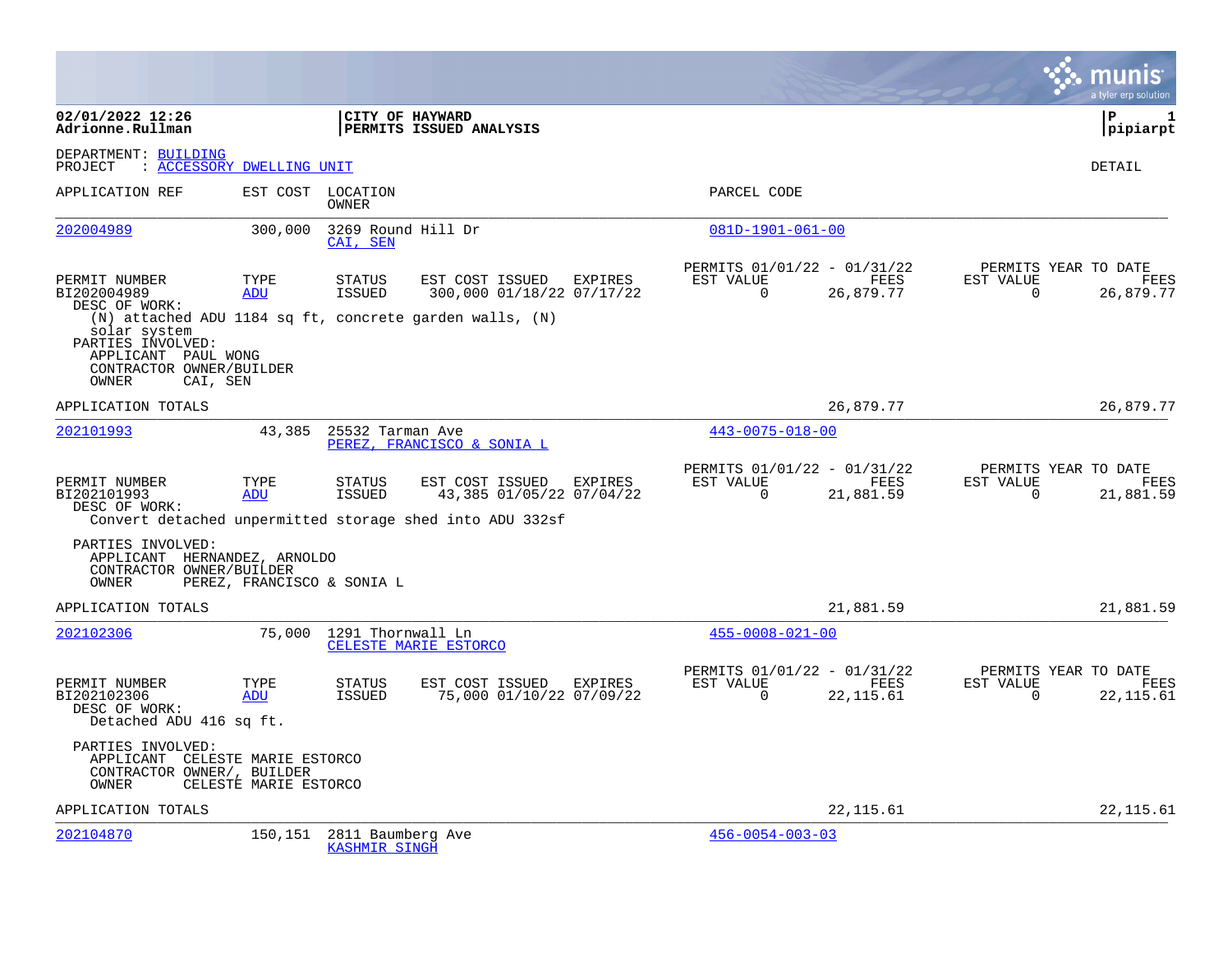|                                                                                                                                                                                                     |                             |                                |                                             |         |                                                         |                  |                          |                      | a tyler erp solutior     |
|-----------------------------------------------------------------------------------------------------------------------------------------------------------------------------------------------------|-----------------------------|--------------------------------|---------------------------------------------|---------|---------------------------------------------------------|------------------|--------------------------|----------------------|--------------------------|
| 02/01/2022 12:26<br>Adrionne.Rullman                                                                                                                                                                |                             | CITY OF HAYWARD                | PERMITS ISSUED ANALYSIS                     |         |                                                         |                  |                          | P                    | $\mathbf{2}$<br>pipiarpt |
| PERMIT NUMBER                                                                                                                                                                                       | TYPE                        | <b>STATUS</b>                  | EST COST ISSUED                             | EXPIRES | PERMITS 01/01/22 - 01/31/22<br>EST VALUE                | FEES             | EST VALUE                | PERMITS YEAR TO DATE | FEES                     |
| DEPARTMENT: BUILDING<br>: ACCESSORY DWELLING UNIT<br>PROJECT                                                                                                                                        |                             |                                |                                             |         |                                                         |                  |                          | DETAIL               |                          |
| APPLICATION REF                                                                                                                                                                                     |                             | EST COST LOCATION<br>OWNER     |                                             |         | PARCEL CODE                                             |                  |                          |                      |                          |
| BI202104870<br>DESC OF WORK:<br>(N) 1149 SQ FT DETACHED ADU IN BACKYARD.<br>SHARES PLANS WITH PERMIT 202104872<br>PARTIES INVOLVED:<br>APPLICANT ZOU, GUANGJIE<br>CONTRACTOR OWNER/BUILDER<br>OWNER | <b>ADU</b><br>KASHMIR SINGH | <b>ISSUED</b>                  | 150,151 01/03/22 07/27/22                   |         | $\mathbf 0$                                             | 24,310.58        | $\Omega$                 |                      | 24,310.58                |
| APPLICATION TOTALS                                                                                                                                                                                  |                             |                                |                                             |         |                                                         | 24, 310.58       |                          |                      | 24, 310.58               |
| 202105364                                                                                                                                                                                           |                             | 97,748 1111 Jason Creek Pl     | WANG NGAI M & WU ANNIE                      |         | $464 - 0060 - 990 - 00$                                 |                  |                          |                      |                          |
| PERMIT NUMBER<br>BI202105364<br>DESC OF WORK:<br>LOT-1 ADU (PLAN 2B)<br>TOTAL AREA: LIVING=748 SF; 1 BED/1 BATH<br>PARTIES INVOLVED:<br>APPLICANT ANGULO, ARCHIE                                    | TYPE<br>ADU                 | <b>STATUS</b><br><b>ISSUED</b> | EST COST ISSUED<br>97,748 01/18/22 07/17/22 | EXPIRES | PERMITS 01/01/22 - 01/31/22<br>EST VALUE<br>$\Omega$    | FEES<br>3,560.79 | EST VALUE<br>$\Omega$    | PERMITS YEAR TO DATE | FEES<br>3,560.79         |
| CONTRACTOR NUVERA CONSTRUCTION INC<br>OWNER                                                                                                                                                         | WANG NGAI M & WU ANNIE      |                                |                                             |         |                                                         |                  |                          |                      |                          |
| APPLICATION TOTALS                                                                                                                                                                                  |                             |                                |                                             |         |                                                         | 3,560.79         |                          |                      | 3,560.79                 |
| 202105367                                                                                                                                                                                           | 97,748                      | 1117 Jason Creek Pl            | WANG NGAI M & WU ANNIE                      |         | $464 - 0060 - 990 - 02$                                 |                  |                          |                      |                          |
| PERMIT NUMBER<br>BI202105367<br>DESC OF WORK:<br>$LOT-3 ADU (PLAN 2B)$<br>TOTAL AREA: LIVING=748 SF; 1 BED/1 BATH<br>PARTIES INVOLVED:                                                              | TYPE<br>ADU                 | <b>STATUS</b><br>ISSUED        | EST COST ISSUED<br>97,748 01/18/22 07/17/22 | EXPIRES | PERMITS 01/01/22 - 01/31/22<br>EST VALUE<br>$\mathbf 0$ | FEES<br>3,560.79 | EST VALUE<br>$\mathbf 0$ | PERMITS YEAR TO DATE | FEES<br>3,560.79         |
| APPLICANT ANGULO, ARCHIE<br>CONTRACTOR NUVERA CONSTRUCTION INC<br>OWNER                                                                                                                             | WANG NGAI M & WU ANNIE      |                                |                                             |         |                                                         |                  |                          |                      |                          |
| APPLICATION TOTALS                                                                                                                                                                                  |                             |                                |                                             |         |                                                         | 3,560.79         |                          |                      | 3,560.79                 |
| 202105373                                                                                                                                                                                           | 97,748                      | 1126 Jason Creek Pl            | WANG NGAI M & WU ANNIE                      |         | $464 - 0060 - 990 - 07$                                 |                  |                          |                      |                          |
| PERMIT NUMBER<br>BI202105373<br>DESC OF WORK:                                                                                                                                                       | TYPE<br>ADU                 | STATUS<br><b>ISSUED</b>        | EST COST ISSUED<br>97,748 01/18/22 07/17/22 | EXPIRES | PERMITS 01/01/22 - 01/31/22<br>EST VALUE<br>$\Omega$    | FEES<br>3,560.79 | EST VALUE<br>$\mathbf 0$ | PERMITS YEAR TO DATE | FEES<br>3,560.79         |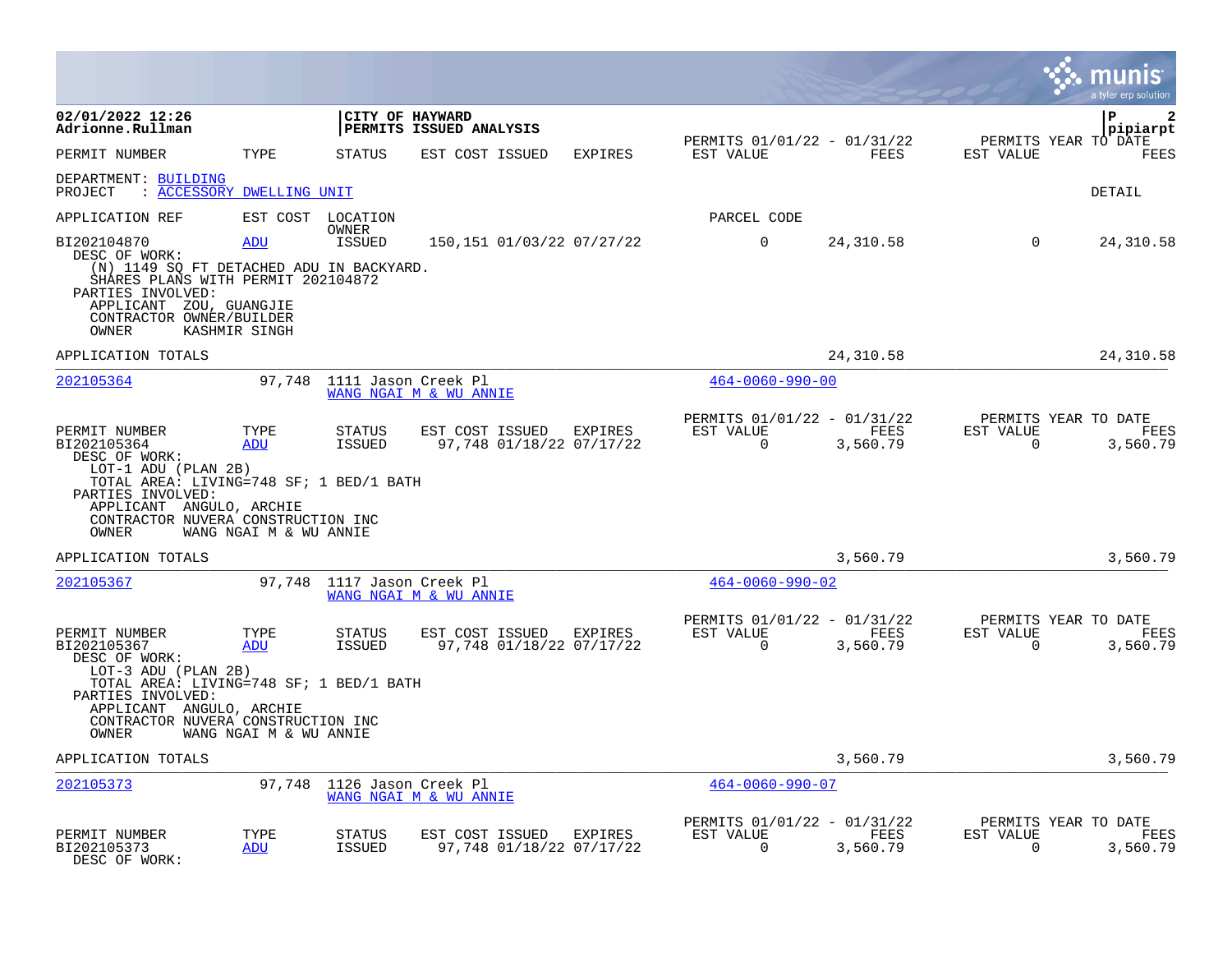|                                                                                                                                                                                                                        |                                                                                          |                                                                          | a tyler erp solution                                                 |
|------------------------------------------------------------------------------------------------------------------------------------------------------------------------------------------------------------------------|------------------------------------------------------------------------------------------|--------------------------------------------------------------------------|----------------------------------------------------------------------|
| 02/01/2022 12:26<br>Adrionne.Rullman<br>LOT-8 ADU (PLAN 2B)<br>TOTAL AREA: LIVING=748 SF; 1 BED/1 BATH                                                                                                                 | CITY OF HAYWARD<br>PERMITS ISSUED ANALYSIS                                               |                                                                          | P.<br>3<br> pipiarpt                                                 |
| DEPARTMENT: BUILDING<br>: ACCESSORY DWELLING UNIT<br>PROJECT                                                                                                                                                           |                                                                                          |                                                                          | <b>DETAIL</b>                                                        |
| APPLICATION REF<br>EST COST<br>PARTIES INVOLVED:<br>APPLICANT ANGULO, ARCHIE<br>CONTRACTOR NUVERA CONSTRUCTION INC<br>OWNER<br>WANG NGAI M & WU ANNIE                                                                  | LOCATION<br>OWNER                                                                        | PARCEL CODE                                                              |                                                                      |
| APPLICATION TOTALS                                                                                                                                                                                                     |                                                                                          | 3,560.79                                                                 | 3,560.79                                                             |
| 202105376<br>97,748                                                                                                                                                                                                    | 1116 Jason Creek Pl<br>WANG NGAI M & WU ANNIE                                            | $464 - 0060 - 990 - 09$                                                  |                                                                      |
| PERMIT NUMBER<br>TYPE<br>BI202105376<br><b>ADU</b><br>DESC OF WORK:<br>$LOT-10 ADU (PLAN 2B)$<br>TOTAL AREA: LIVING=748 SF; 1 BED/1 BATH<br>PARTIES INVOLVED:                                                          | <b>STATUS</b><br>EST COST ISSUED<br>EXPIRES<br><b>ISSUED</b><br>97.748 01/18/22 07/17/22 | PERMITS 01/01/22 - 01/31/22<br>EST VALUE<br>FEES<br>$\Omega$<br>3,560.79 | PERMITS YEAR TO DATE<br>EST VALUE<br>FEES<br>$\Omega$<br>3,560.79    |
| APPLICANT ANGULO, ARCHIE<br>CONTRACTOR NUVERA CONSTRUCTION INC<br>OWNER<br>WANG NGAI M & WU ANNIE                                                                                                                      |                                                                                          |                                                                          |                                                                      |
| APPLICATION TOTALS                                                                                                                                                                                                     |                                                                                          | 3,560.79                                                                 | 3,560.79                                                             |
| 202105378<br>97.748                                                                                                                                                                                                    | 1112 Jason Creek Pl<br>WANG NGAI M & WU ANNIE                                            | $464 - 0060 - 990 - 10$                                                  |                                                                      |
| PERMIT NUMBER<br>TYPE<br>BI202105378<br>ADU<br>DESC OF WORK:<br>LOT-11 ADU (PLAN 2B)<br>TOTAL AREA: LIVING=748 SF; 1 BED/1 BATH<br>PARTIES INVOLVED:<br>APPLICANT ANGULO, ARCHIE<br>CONTRACTOR NUVERA CONSTRUCTION INC | <b>STATUS</b><br>EST COST ISSUED<br>EXPIRES<br><b>ISSUED</b><br>97,748 01/18/22 07/17/22 | PERMITS 01/01/22 - 01/31/22<br>EST VALUE<br>FEES<br>$\Omega$<br>3,560.79 | PERMITS YEAR TO DATE<br>EST VALUE<br>FEES<br>$\mathbf 0$<br>3,560.79 |
| OWNER<br>WANG NGAI M & WU ANNIE                                                                                                                                                                                        |                                                                                          |                                                                          |                                                                      |
| APPLICATION TOTALS<br>PROJECT TOTALS                                                                                                                                                                                   |                                                                                          | 3,560.79<br>$\Omega$<br>112,991.50                                       | 3,560.79<br>$\Omega$<br>112,991.50                                   |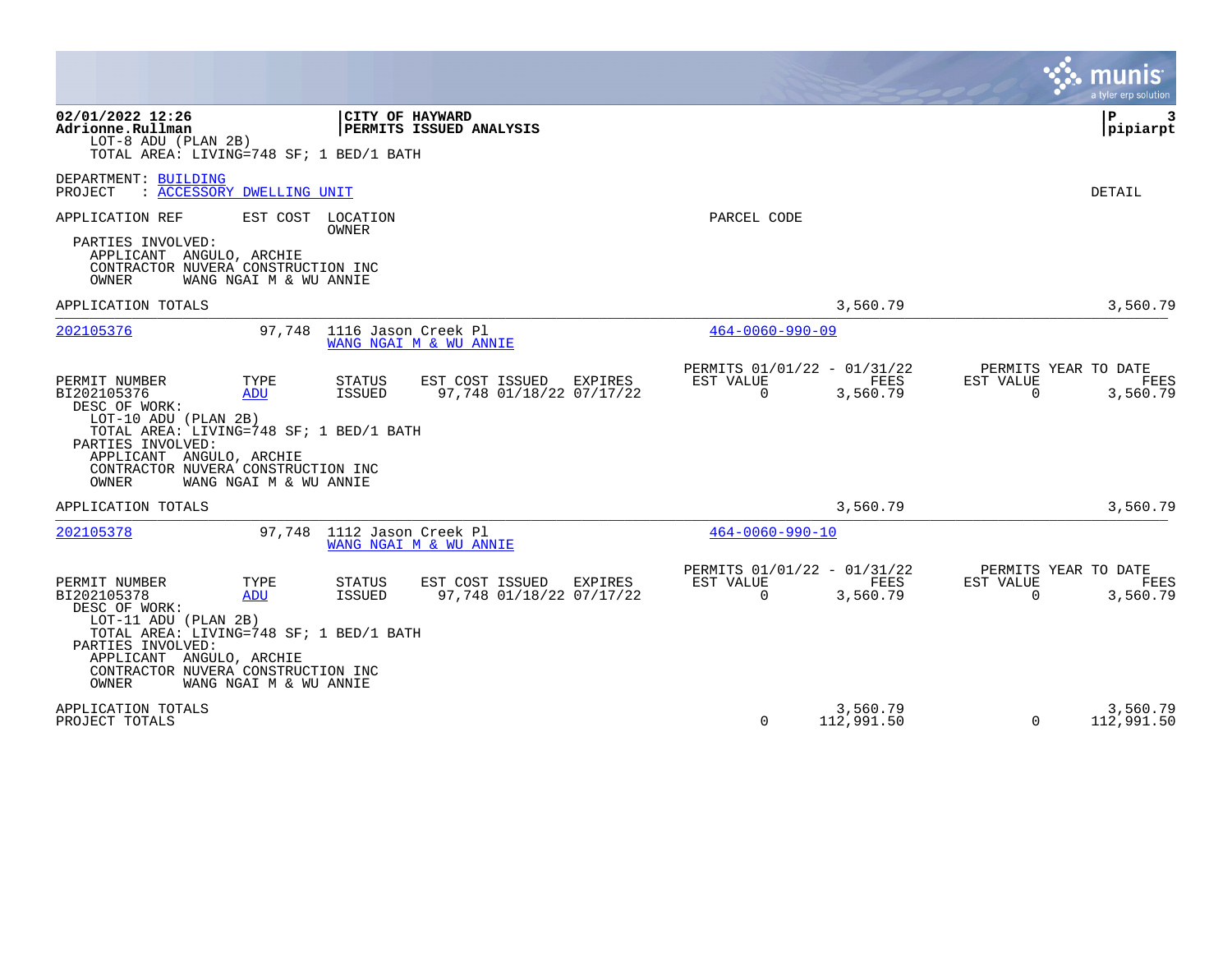|                                                                                                                      |                                                                    |                                    |                                                                                                                                                                                        |                                          |                      |           | <b>munis</b><br>a tyler erp solution     |
|----------------------------------------------------------------------------------------------------------------------|--------------------------------------------------------------------|------------------------------------|----------------------------------------------------------------------------------------------------------------------------------------------------------------------------------------|------------------------------------------|----------------------|-----------|------------------------------------------|
| 02/01/2022 12:26<br>Adrionne.Rullman                                                                                 |                                                                    | CITY OF HAYWARD                    | PERMITS ISSUED ANALYSIS                                                                                                                                                                |                                          |                      |           | P<br> pipiarpt                           |
| DEPARTMENT: BUILDING<br>PROJECT                                                                                      | : JUNIOR ACCESSORY DWELLING UNIT                                   |                                    |                                                                                                                                                                                        |                                          |                      |           | DETAIL                                   |
| APPLICATION REF                                                                                                      | EST COST                                                           | LOCATION<br>OWNER                  |                                                                                                                                                                                        | PARCEL CODE                              |                      |           |                                          |
| 202104872                                                                                                            | 53,632                                                             | 2809 Baumberg Ave<br>KASHMIR SINGH |                                                                                                                                                                                        | $456 - 0054 - 003 - 03$                  |                      |           |                                          |
| PERMIT NUMBER<br>BI202104872<br>DESC OF WORK:<br>PARTIES INVOLVED:<br>APPLICANT<br>CONTRACTOR OWNER/BUILDER<br>OWNER | TYPE<br><b>JUNIOR ADU ISSUED</b><br>ZOU, GUANGJIE<br>KASHMIR SINGH | STATUS                             | EST COST ISSUED<br>EXPIRES<br>53,632 01/03/22 07/02/22<br>CONVERT 499 SF OF (E)GARAGE TO JADU & CONVRT 100 SF OF HALL-<br>WAY CONNECTING MAIN HOME TO JADU, MAINTAIN 402 SF AS GARAGE. | PERMITS 01/01/22 - 01/31/22<br>EST VALUE | FEES<br>7,172.41     | EST VALUE | PERMITS YEAR TO DATE<br>FEES<br>7,172.41 |
| APPLICATION TOTALS<br>PROJECT TOTALS                                                                                 |                                                                    |                                    |                                                                                                                                                                                        | 0                                        | 7,172.41<br>7,172.41 | $\Omega$  | 7,172.41<br>7,172.41                     |

 $\sim$ 

The Control of the Control of

the contract of the contract of the contract of the contract of the contract of the contract of the contract of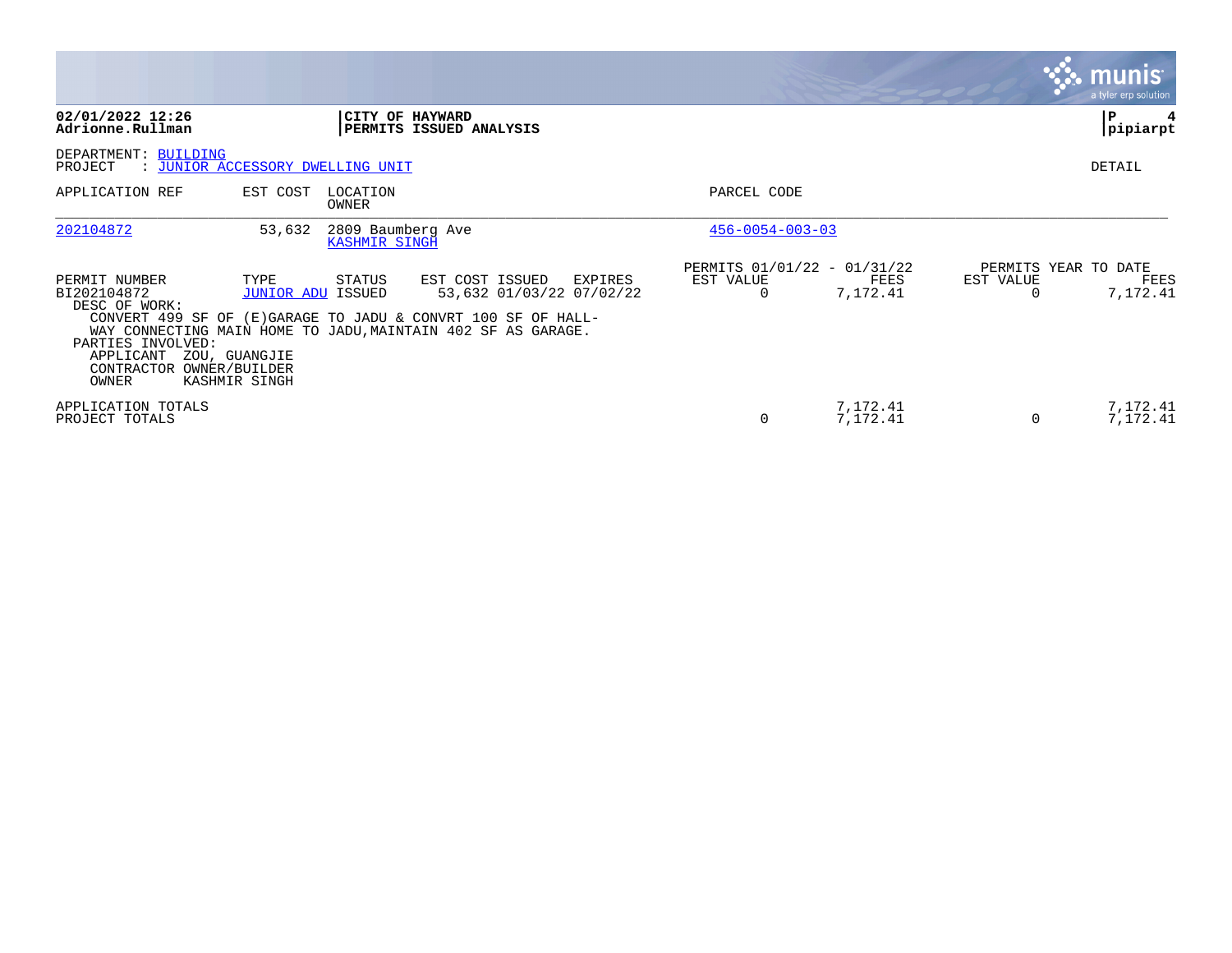|                                                                                                                                                          |                                  |                                        |                                                              |         |                                                         |                        |                          | munis<br>a tyler erp solution             |
|----------------------------------------------------------------------------------------------------------------------------------------------------------|----------------------------------|----------------------------------------|--------------------------------------------------------------|---------|---------------------------------------------------------|------------------------|--------------------------|-------------------------------------------|
| 02/01/2022 12:26<br>Adrionne.Rullman                                                                                                                     |                                  |                                        | CITY OF HAYWARD<br>PERMITS ISSUED ANALYSIS                   |         |                                                         |                        |                          | P<br>5<br> pipiarpt                       |
| DEPARTMENT: BUILDING<br>PROJECT                                                                                                                          | : MASTER PLAN REVIEW             |                                        |                                                              |         |                                                         |                        |                          | <b>DETAIL</b>                             |
| APPLICATION REF                                                                                                                                          | EST COST                         | LOCATION<br>OWNER                      |                                                              |         | PARCEL CODE                                             |                        |                          |                                           |
| 202102977                                                                                                                                                | 790,602                          | HAYWARD SOMI LLC                       | 29212 Mission Blvd                                           |         | $078C - 0455 - 001 - 04$                                |                        |                          |                                           |
| PERMIT NUMBER<br>BI202102977<br>DESC OF WORK:<br>Tract 8502- Mirza Project- Master Plan review                                                           | TYPE<br><b>MASTER REV ISSUED</b> | STATUS                                 | EST COST ISSUED<br>790,602 01/24/22 07/23/22                 | EXPIRES | PERMITS 01/01/22 - 01/31/22<br>EST VALUE<br>$\mathbf 0$ | FEES<br>15,798.39      | EST VALUE<br>$\mathbf 0$ | PERMITS YEAR TO DATE<br>FEES<br>15,798.39 |
| Building Type 4 plex (4A-6590/4B-6580)-<br>PARTIES INVOLVED:<br>APPLICANT BENISTON, LEAH<br>CONTRACTOR BRIGHTON COULSON<br>OWNER                         | HAYWARD SOMI LLC                 |                                        |                                                              |         |                                                         |                        |                          |                                           |
| APPLICATION TOTALS                                                                                                                                       |                                  |                                        |                                                              |         |                                                         | 15,798.39              |                          | 15,798.39                                 |
| 202102978                                                                                                                                                | 1,264,243                        | 29212 Mission Blvd<br>HAYWARD SOMI LLC |                                                              |         | $078C - 0455 - 001 - 04$                                |                        |                          |                                           |
| PERMIT NUMBER<br>BI202102978<br>DESC OF WORK:                                                                                                            | TYPE<br><b>MASTER REV ISSUED</b> | <b>STATUS</b>                          | EST COST ISSUED<br>1, 264, 243 01/24/22 07/23/22             | EXPIRES | PERMITS 01/01/22 - 01/31/22<br>EST VALUE<br>0           | FEES<br>21,449.36      | EST VALUE<br>0           | PERMITS YEAR TO DATE<br>FEES<br>21,449.36 |
| Building Type 6 plex (6A-10, 538/6B-9, 885, 6C-9, 870)<br>PARTIES INVOLVED:<br>APPLICANT BENISTON, LEAH<br>CONTRACTOR BRIGHTON COULSON<br>OWNER          | HAYWARD SOMI LLC                 |                                        | Tract 8502- Mirza Project- Master Plan review-No inspections |         |                                                         |                        |                          |                                           |
| APPLICATION TOTALS                                                                                                                                       |                                  |                                        |                                                              |         |                                                         | 21,449.36              |                          | 21,449.36                                 |
| 202102979                                                                                                                                                | 1,423,923                        | HAYWARD SOMI LLC                       | 29212 Mission Blvd                                           |         | $078C - 0455 - 001 - 04$                                |                        |                          |                                           |
| PERMIT NUMBER<br>BI202102979<br>DESC OF WORK:<br>Tract 8502- Mirza Project- Master Plan review<br>Building Type 7plex -11,869 sq ft<br>PARTIES INVOLVED: | TYPE<br><b>MASTER REV ISSUED</b> | STATUS                                 | EST COST ISSUED<br>1,423,923 01/24/22 07/23/22               | EXPIRES | PERMITS 01/01/22 - 01/31/22<br>EST VALUE<br>$\Omega$    | FEES<br>23,002.52      | EST VALUE<br>$\Omega$    | PERMITS YEAR TO DATE<br>FEES<br>23,002.52 |
| APPLICANT BENISTON, LEAH<br>CONTRACTOR BRIGHTON COULSON<br>OWNER                                                                                         | HAYWARD SOMI LLC                 |                                        |                                                              |         |                                                         |                        |                          |                                           |
| APPLICATION TOTALS<br>PROJECT TOTALS                                                                                                                     |                                  |                                        |                                                              |         | $\Omega$                                                | 23,002.52<br>60,250.27 | $\Omega$                 | 23,002.52<br>60,250.27                    |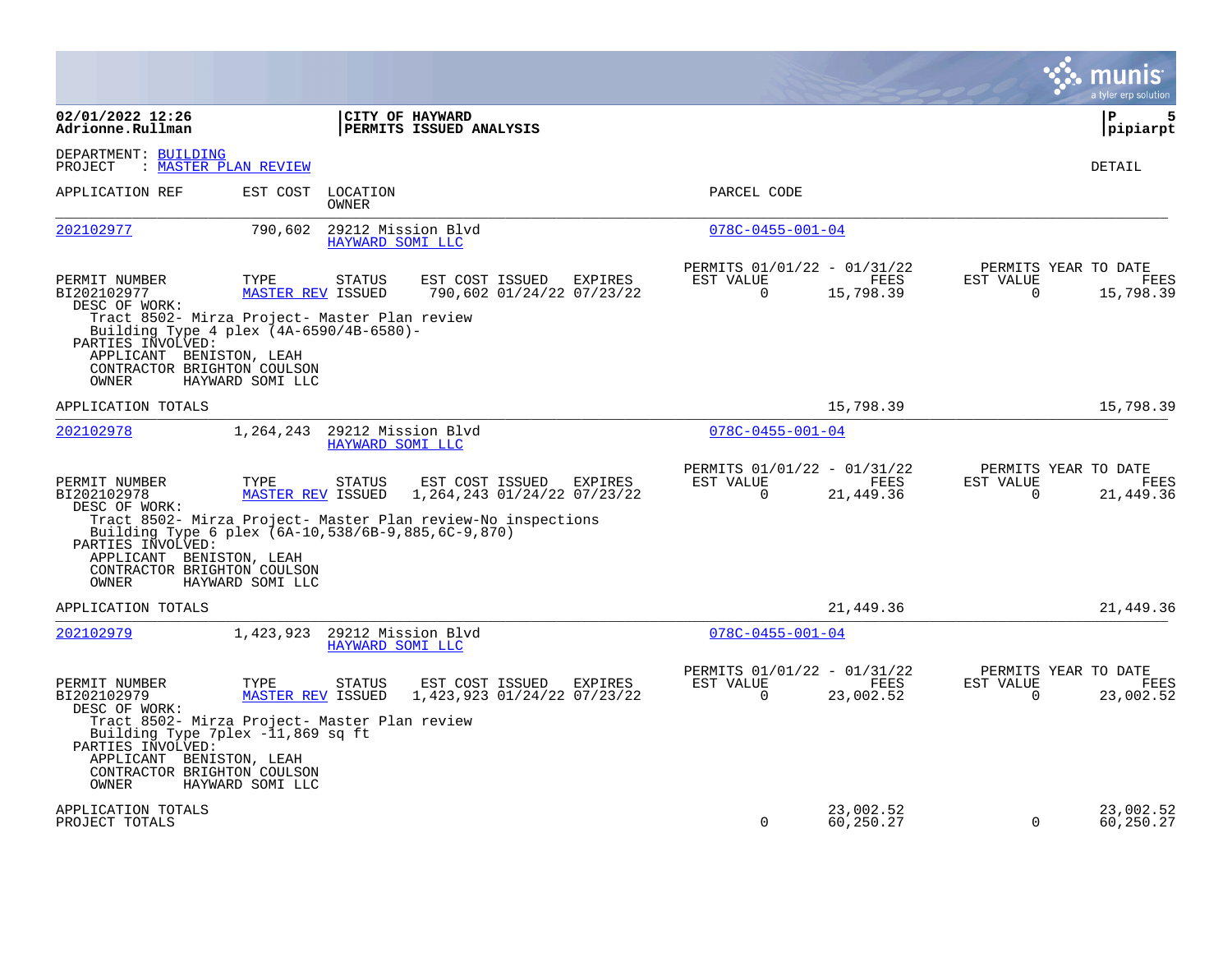|                                                                                                                                              |                                                                                                                                                                                                |                                              |                |                                                      |                         |                       | a tyler erp solution                            |
|----------------------------------------------------------------------------------------------------------------------------------------------|------------------------------------------------------------------------------------------------------------------------------------------------------------------------------------------------|----------------------------------------------|----------------|------------------------------------------------------|-------------------------|-----------------------|-------------------------------------------------|
| 02/01/2022 12:26<br>Adrionne.Rullman                                                                                                         |                                                                                                                                                                                                | CITY OF HAYWARD<br>PERMITS ISSUED ANALYSIS   |                |                                                      |                         |                       | ∣P<br>6<br> pipiarpt                            |
| DEPARTMENT: BUILDING<br>PROJECT                                                                                                              | : TRACT PLOTS WITH SUBS                                                                                                                                                                        |                                              |                |                                                      |                         |                       | DETAIL                                          |
| APPLICATION REF                                                                                                                              | EST COST LOCATION<br>OWNER                                                                                                                                                                     |                                              |                | PARCEL CODE                                          |                         |                       |                                                 |
| 201907732                                                                                                                                    | 175,040<br>667 DELVE Ct<br>WILLIAM LYON HOMES                                                                                                                                                  |                                              |                | $078C - 0455 - 990 - 35$                             |                         |                       |                                                 |
| PERMIT NUMBER<br>BI201907732<br>DESC OF WORK:<br>PARTIES INVOLVED:<br>APPLICANT WILLIAM LYON HOMES<br>CONTRACTOR WILLIAM LYON HOMES<br>OWNER | TYPE<br><b>STATUS</b><br>TRACT PLOT ISSUED<br>SoHay (8445) PA2- 8-Plex-Bldg 19- Unit 229-Plan 2R-2bd/2ba<br>Living 1286, Garage 232, Covered Porch 9, Deck 160 sqft<br>WILLIAM LYON HOMES      | EST COST ISSUED<br>175,040 01/24/22 07/23/22 | <b>EXPIRES</b> | PERMITS 01/01/22 - 01/31/22<br>EST VALUE<br>$\Omega$ | FEES<br>4,854.97        | EST VALUE<br>$\Omega$ | PERMITS YEAR TO DATE<br>FEES<br>4,854.97        |
| APPLICATION TOTALS                                                                                                                           |                                                                                                                                                                                                |                                              |                |                                                      | 4,854.97                |                       | 4,854.97                                        |
| 201907733                                                                                                                                    | 65,134 671 DELVE Ct<br>WILLIAM LYON HOMES                                                                                                                                                      |                                              |                | $078C - 0455 - 990 - 36$                             |                         |                       |                                                 |
| PERMIT NUMBER<br>BI201907733<br>DESC OF WORK:<br>PARTIES INVOLVED:<br>APPLICANT WILLIAM LYON HOMES<br>CONTRACTOR WILLIAM LYON HOMES<br>OWNER | TYPE<br><b>STATUS</b><br>TRACT PLOT ISSUED<br>SoHay(8445)PA2-8-Plex-Bldg 19- Unit 230-Plan 1R-1bd/1ba<br>$(Liv.sq. ft.: 429)$ , (garage sq. ft.: 264), (Porch/Deck 0-BMR<br>WILLIAM LYON HOMES | EST COST ISSUED<br>65,134 01/24/22 07/23/22  | EXPIRES        | PERMITS 01/01/22 - 01/31/22<br>EST VALUE<br>$\Omega$ | <b>FEES</b><br>3,727.66 | EST VALUE<br>$\Omega$ | PERMITS YEAR TO DATE<br><b>FEES</b><br>3,727.66 |
| APPLICATION TOTALS                                                                                                                           |                                                                                                                                                                                                |                                              |                |                                                      | 3,727.66                |                       | 3,727.66                                        |
| 201907734                                                                                                                                    | 201,920<br>675 DELVE Ct<br>WILLIAM LYON HOMES                                                                                                                                                  |                                              |                | $078C - 0455 - 990 - 37$                             |                         |                       |                                                 |
| PERMIT NUMBER<br>BI201907734<br>DESC OF WORK:<br>PARTIES INVOLVED:<br>APPLICANT WILLIAM LYON HOMES<br>CONTRACTOR WILLIAM LYON HOMES          | TYPE<br><b>STATUS</b><br>TRACT PLOT ISSUED<br>SoHay (8445) PA2- 8-Plex-Bldg 19- Unit 231 Plan 3R-2bd/2ba<br>Living 1501, Garage 262, Covered Porch 0, Deck 160 sqft                            | EST COST ISSUED<br>201,920 01/24/22 07/23/22 | EXPIRES        | PERMITS 01/01/22 - 01/31/22<br>EST VALUE<br>$\Omega$ | FEES<br>5,069.61        | EST VALUE<br>$\Omega$ | PERMITS YEAR TO DATE<br>FEES<br>5,069.61        |
| OWNER<br>APPLICATION TOTALS                                                                                                                  | WILLIAM LYON HOMES                                                                                                                                                                             |                                              |                |                                                      | 5,069.61                |                       | 5,069.61                                        |
| 201907735                                                                                                                                    | 255,600<br>679 DELVE Ct<br>WILLIAM LYON HOMES                                                                                                                                                  |                                              |                | $078C - 0455 - 990 - 38$                             |                         |                       |                                                 |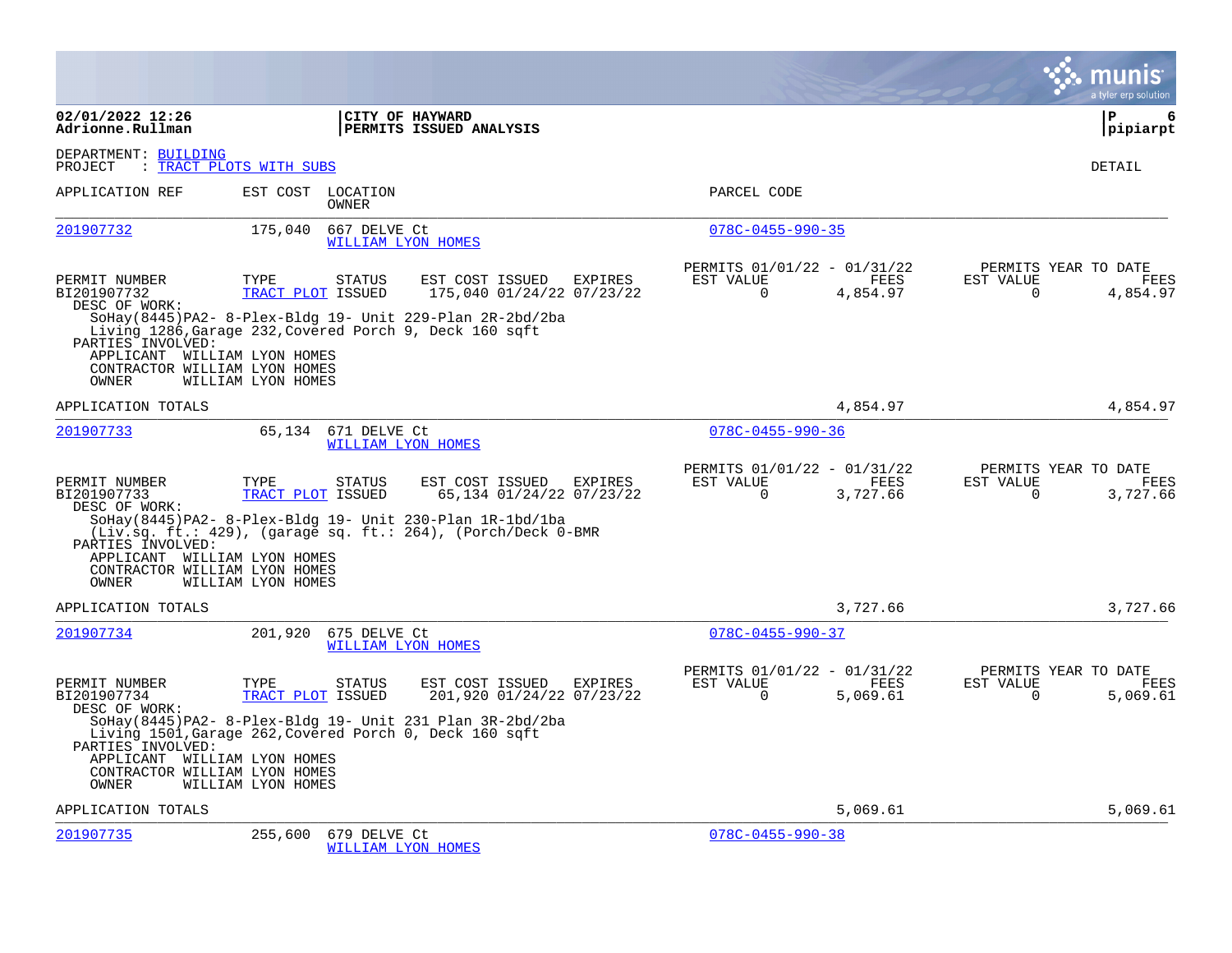|                                                                                                                                              |                                                 |               |                                                                                                                                                                         |         |                                                         |                  |                          | a tyler erp solution                            |
|----------------------------------------------------------------------------------------------------------------------------------------------|-------------------------------------------------|---------------|-------------------------------------------------------------------------------------------------------------------------------------------------------------------------|---------|---------------------------------------------------------|------------------|--------------------------|-------------------------------------------------|
| 02/01/2022 12:26<br>Adrionne.Rullman                                                                                                         |                                                 |               | CITY OF HAYWARD<br>PERMITS ISSUED ANALYSIS                                                                                                                              |         | PERMITS 01/01/22 - 01/31/22                             |                  |                          | 7<br>P<br>pipiarpt<br>PERMITS YEAR TO DATE      |
| PERMIT NUMBER                                                                                                                                | TYPE                                            | <b>STATUS</b> | EST COST ISSUED                                                                                                                                                         | EXPIRES | EST VALUE                                               | FEES             | EST VALUE                | FEES                                            |
| DEPARTMENT: BUILDING<br>PROJECT                                                                                                              | : TRACT PLOTS WITH SUBS                         |               |                                                                                                                                                                         |         |                                                         |                  |                          | DETAIL                                          |
| APPLICATION REF                                                                                                                              | EST COST LOCATION                               | <b>OWNER</b>  |                                                                                                                                                                         |         | PARCEL CODE                                             |                  |                          |                                                 |
| BI201907735<br>DESC OF WORK:<br>PARTIES INVOLVED:<br>APPLICANT WILLIAM LYON HOMES<br>CONTRACTOR WILLIAM LYON HOMES<br>OWNER                  | TRACT PLOT ISSUED<br>WILLIAM LYON HOMES         |               | 255,600 01/24/22 07/23/22<br>SoHay(8445)PA2- 8-Plex-Bldg 19- Unit 232-Plan 4R-4bd/3.5ba<br>Living 1885, Garage 456, Covered Porch 0, Deck 113 sqft                      |         | 0                                                       | 5,515.05         | $\Omega$                 | 5,515.05                                        |
| APPLICATION TOTALS                                                                                                                           |                                                 |               |                                                                                                                                                                         |         |                                                         | 5,515.05         |                          | 5,515.05                                        |
| 201907736                                                                                                                                    | 269,619                                         | 683 DELVE Ct  | WILLIAM LYON HOMES                                                                                                                                                      |         | $078C - 0455 - 990 - 39$                                |                  |                          |                                                 |
| PERMIT NUMBER<br>BI201907736<br>DESC OF WORK:<br>PARTIES INVOLVED:<br>APPLICANT WILLIAM LYON HOMES<br>CONTRACTOR WILLIAM LYON HOMES<br>OWNER | TYPE<br>TRACT PLOT ISSUED<br>WILLIAM LYON HOMES | <b>STATUS</b> | EST COST ISSUED<br>269,619 01/24/22 07/23/22<br>SoHay (8445) PA2- 8-Plex-Bldg 19- Unit 233-Plan 5R-4bd/3.5ba<br>Living 2001, Garage 464, Covered Porch 0, Deck 107 sqft | EXPIRES | PERMITS 01/01/22 - 01/31/22<br>EST VALUE<br>$\mathbf 0$ | FEES<br>5,630.03 | EST VALUE<br>$\mathbf 0$ | PERMITS YEAR TO DATE<br><b>FEES</b><br>5,630.03 |
| APPLICATION TOTALS                                                                                                                           |                                                 |               |                                                                                                                                                                         |         |                                                         | 5,630.03         |                          | 5,630.03                                        |
| 201907737                                                                                                                                    | 201,920                                         | 687 DELVE Ct  | WILLIAM LYON HOMES                                                                                                                                                      |         | $078C - 0455 - 990 - 40$                                |                  |                          |                                                 |
| PERMIT NUMBER<br>BI201907737<br>DESC OF WORK:<br>PARTIES INVOLVED:<br>APPLICANT WILLIAM LYON HOMES<br>CONTRACTOR WILLIAM LYON HOMES<br>OWNER | TYPE<br>TRACT PLOT ISSUED<br>WILLIAM LYON HOMES | STATUS        | EST COST ISSUED<br>201,920 01/24/22 07/23/22<br>SoHay (8445) PA2- 8-Plex-Bldg 19- Unit 234-Plan 3-2bd/2ba<br>Living 1501, Garage 262, Covered Porch 0, Deck 160 sqft    | EXPIRES | PERMITS 01/01/22 - 01/31/22<br>EST VALUE<br>0           | FEES<br>5,069.61 | EST VALUE<br>0           | PERMITS YEAR TO DATE<br>FEES<br>5,069.61        |
| APPLICATION TOTALS                                                                                                                           |                                                 |               |                                                                                                                                                                         |         |                                                         | 5,069.61         |                          | 5,069.61                                        |
| 201907738                                                                                                                                    | 65,134                                          | 691 DELVE Ct  | <b>WILLIAM LYON HOMES</b>                                                                                                                                               |         | $078C - 0455 - 990 - 41$                                |                  |                          |                                                 |
| PERMIT NUMBER<br>BI201907738<br>DESC OF WORK:                                                                                                | TYPE<br>TRACT PLOT ISSUED                       | STATUS        | EST COST ISSUED<br>65,134 01/24/22 07/23/22                                                                                                                             | EXPIRES | PERMITS 01/01/22 - 01/31/22<br>EST VALUE<br>$\Omega$    | FEES<br>3,727.66 | EST VALUE<br>$\mathbf 0$ | PERMITS YEAR TO DATE<br>FEES<br>3,727.66        |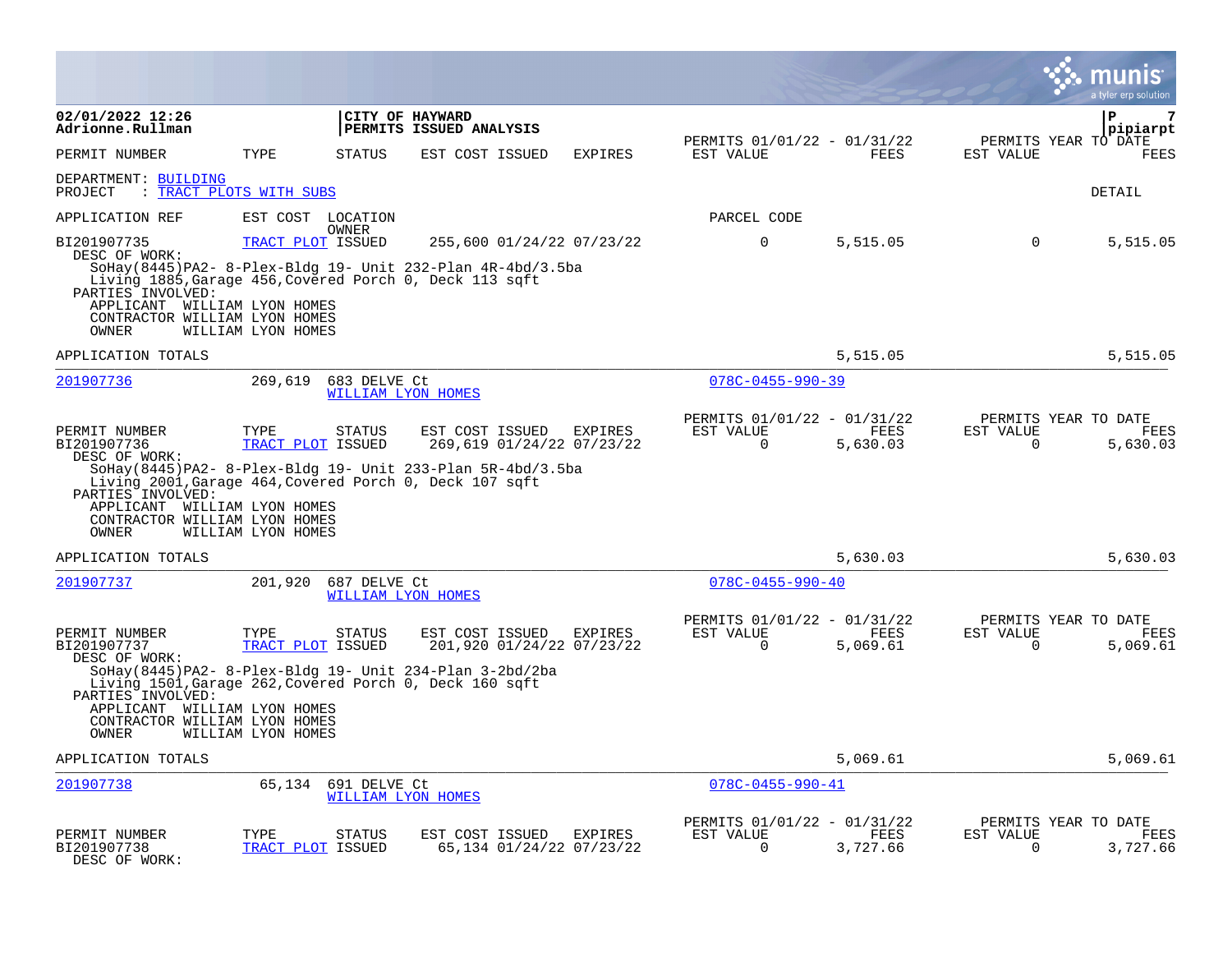|                                                                                                                                                                                                                                                                                                                                                            | munis<br>a tyler erp solution                                                                                                                                                                                              |
|------------------------------------------------------------------------------------------------------------------------------------------------------------------------------------------------------------------------------------------------------------------------------------------------------------------------------------------------------------|----------------------------------------------------------------------------------------------------------------------------------------------------------------------------------------------------------------------------|
| 02/01/2022 12:26<br>CITY OF HAYWARD<br>PERMITS ISSUED ANALYSIS<br>Adrionne.Rullman<br>$S$ OHay(8445)PA2- 8-Plex-Bldg 19- Unit 235-Plan 1-1bd/1ba<br>Living 429, Garage 264, Covered Porch 0, Deck 0 sq ft / AU/BMR                                                                                                                                         | P<br>8<br> pipiarpt                                                                                                                                                                                                        |
| DEPARTMENT: BUILDING<br>PROJECT<br>: TRACT PLOTS WITH SUBS                                                                                                                                                                                                                                                                                                 | DETAIL                                                                                                                                                                                                                     |
| APPLICATION REF<br>EST COST LOCATION<br>OWNER<br>PARTIES INVOLVED:<br>APPLICANT WILLIAM LYON HOMES<br>CONTRACTOR WILLIAM LYON HOMES<br><b>OWNER</b><br>WILLIAM LYON HOMES                                                                                                                                                                                  | PARCEL CODE                                                                                                                                                                                                                |
| APPLICATION TOTALS                                                                                                                                                                                                                                                                                                                                         | 3,727.66<br>3,727.66                                                                                                                                                                                                       |
| 201907739<br>175,040<br>695 DELVE Ct<br>WILLIAM LYON HOMES                                                                                                                                                                                                                                                                                                 | $078C - 0455 - 990 - 42$                                                                                                                                                                                                   |
| PERMIT NUMBER<br>EST COST ISSUED<br>TYPE<br>STATUS<br>BI201907739<br>TRACT PLOT ISSUED<br>DESC OF WORK:<br>SoHay(8445)PA2- 8-Plex-Bldg 19- Unit 236-Plan 2-2bd/2BA<br>Living 1286, Garage 232, Covered Porch 0, Deck 160 sqft<br>PARTIES INVOLVED:<br>APPLICANT WILLIAM LYON HOMES<br>CONTRACTOR WILLIAM LYON HOMES<br><b>OWNER</b><br>WILLIAM LYON HOMES  | PERMITS 01/01/22 - 01/31/22<br>PERMITS YEAR TO DATE<br>EST VALUE<br>FEES<br>EXPIRES<br>EST VALUE<br>FEES<br>175,040 01/24/22 07/23/22<br>$\Omega$<br>4,854.97<br>$\Omega$<br>4,854.97                                      |
| APPLICATION TOTALS                                                                                                                                                                                                                                                                                                                                         | 4,854.97<br>4,854.97                                                                                                                                                                                                       |
| 201907740<br>175,040<br>709 DELVE Ct<br>WILLIAM LYON HOMES                                                                                                                                                                                                                                                                                                 | $078C - 0455 - 990 - 44$                                                                                                                                                                                                   |
| PERMIT NUMBER<br>EST COST ISSUED<br>TYPE<br><b>STATUS</b><br>BI201907740<br>TRACT PLOT ISSUED<br>DESC OF WORK:<br>SoHay(8445)PA2- 8-Plex-Bldq 20- Unit 237-Plan 2R-2bd/2ba<br>Living 1286, Garage 232, Covered Porch 9, Deck 160 sqft<br>PARTIES INVOLVED:<br>APPLICANT WILLIAM LYON HOMES<br>CONTRACTOR WILLIAM LYON HOMES<br>OWNER<br>WILLIAM LYON HOMES | PERMITS 01/01/22 - 01/31/22<br>PERMITS YEAR TO DATE<br>EST VALUE<br>EST VALUE<br><b>EXPIRES</b><br>FEES<br>FEES<br>175,040 01/24/22 07/23/22<br>$\Omega$<br>4,854.97<br>0<br>4,854.97                                      |
| APPLICATION TOTALS                                                                                                                                                                                                                                                                                                                                         | 4,854.97<br>4,854.97                                                                                                                                                                                                       |
| 201907741<br>65,134<br>713 DELVE Ct<br>WILLIAM LYON HOMES<br>PERMIT NUMBER<br><b>STATUS</b><br>EST COST ISSUED<br>TYPE<br>BI201907741<br>TRACT PLOT ISSUED<br>DESC OF WORK:<br>$Sohay(8445)$ PA2- 8-Plex-Bldg 20- Unit 238-Plan $1R-1bd/1ba$<br>(Liv.sq. ft.: 429), (garage sq. ft.: 264), (Porch/Deck 0-AU<br>PARTIES INVOLVED:                           | $078C - 0455 - 990 - 45$<br>PERMITS 01/01/22 - 01/31/22<br>PERMITS YEAR TO DATE<br><b>EXPIRES</b><br>EST VALUE<br>FEES<br>EST VALUE<br>FEES<br>$\Omega$<br>3,727.66<br>$\mathbf 0$<br>65,134 01/24/22 07/23/22<br>3,727.66 |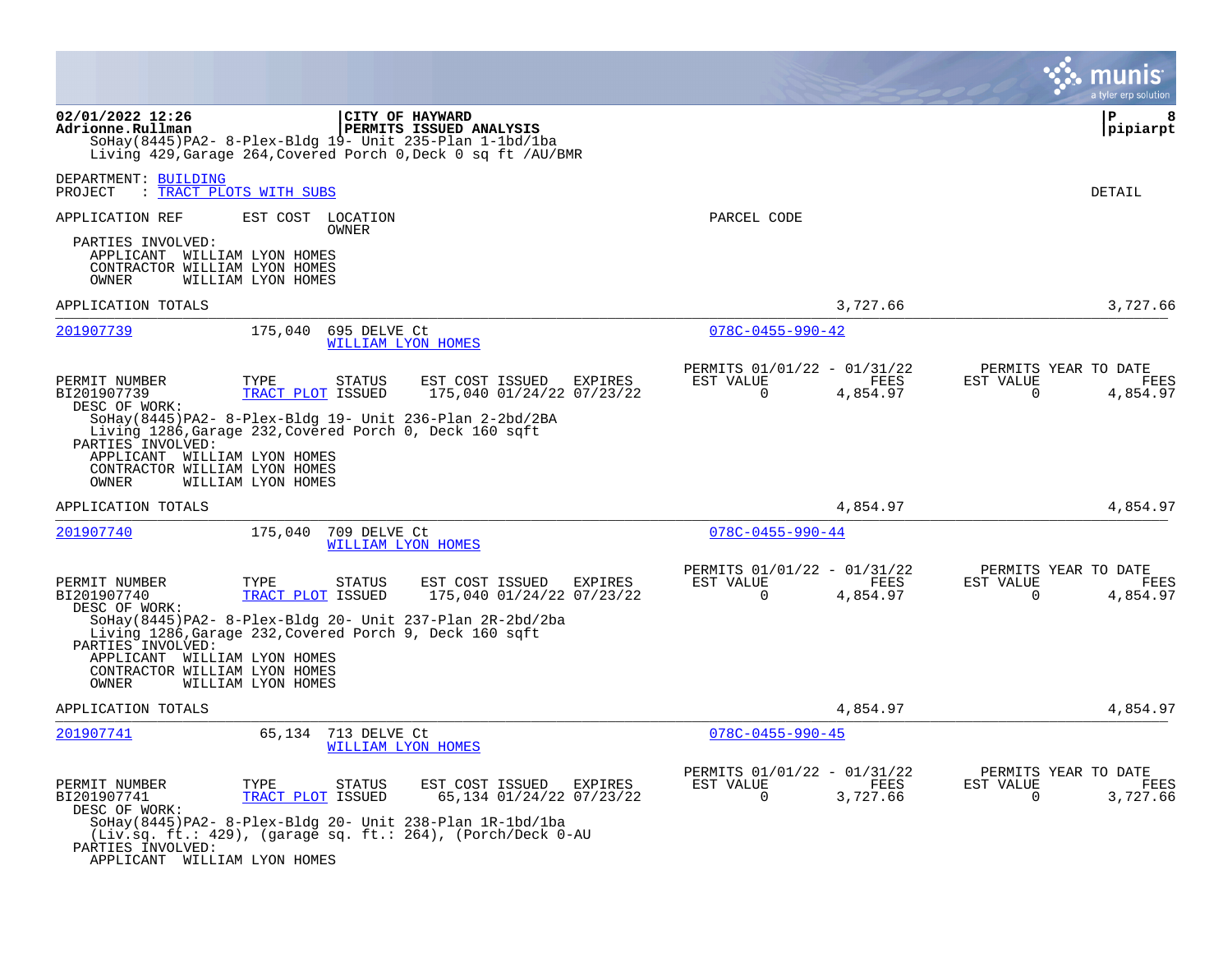|                                                                                                                                                                                                             |                                                      |                                                         |                                                         |                  | a tyler erp solution                                                     |
|-------------------------------------------------------------------------------------------------------------------------------------------------------------------------------------------------------------|------------------------------------------------------|---------------------------------------------------------|---------------------------------------------------------|------------------|--------------------------------------------------------------------------|
| 02/01/2022 12:26<br>Adrionne.Rullman                                                                                                                                                                        | CITY OF HAYWARD                                      | PERMITS ISSUED ANALYSIS                                 |                                                         |                  | ΙP<br>9<br> pipiarpt                                                     |
| DEPARTMENT: BUILDING<br>: TRACT PLOTS WITH SUBS<br>PROJECT                                                                                                                                                  |                                                      |                                                         |                                                         |                  | DETAIL                                                                   |
| APPLICATION REF                                                                                                                                                                                             | EST COST LOCATION<br>OWNER                           |                                                         | PARCEL CODE                                             |                  |                                                                          |
| CONTRACTOR WILLIAM LYON HOMES<br>OWNER<br>WILLIAM LYON HOMES                                                                                                                                                |                                                      |                                                         |                                                         |                  |                                                                          |
| APPLICATION TOTALS                                                                                                                                                                                          |                                                      |                                                         |                                                         | 3,727.66         | 3,727.66                                                                 |
| 201907742                                                                                                                                                                                                   | 201,920<br>717 DELVE Ct<br><b>WILLIAM LYON HOMES</b> |                                                         | $078C - 0455 - 990 - 46$                                |                  |                                                                          |
| PERMIT NUMBER<br>TYPE<br>BI201907742<br>DESC OF WORK:<br>SoHay(8445)PA2- 8-Plex-Bldg 20- Unit 239 Plan 3R-2bd/2ba                                                                                           | STATUS<br>TRACT PLOT ISSUED                          | EST COST ISSUED<br>EXPIRES<br>201,920 01/24/22 07/23/22 | PERMITS 01/01/22 - 01/31/22<br>EST VALUE<br>$\mathbf 0$ | FEES<br>5,069.61 | PERMITS YEAR TO DATE<br>FEES<br>EST VALUE<br>$\mathbf 0$<br>5,069.61     |
| Living 1501, Garage 262, Covered Porch 0, Deck 160 sqft<br>PARTIES INVOLVED:<br>APPLICANT WILLIAM LYON HOMES<br>CONTRACTOR WILLIAM LYON HOMES<br>WILLIAM LYON HOMES<br>OWNER                                |                                                      |                                                         |                                                         |                  |                                                                          |
| APPLICATION TOTALS                                                                                                                                                                                          |                                                      |                                                         |                                                         | 5,069.61         | 5,069.61                                                                 |
| 201907743                                                                                                                                                                                                   | 269,619<br>721 DELVE Ct<br>WILLIAM LYON HOMES        |                                                         | $078C - 0455 - 990 - 47$                                |                  |                                                                          |
| PERMIT NUMBER<br>TYPE<br>BI201907743<br>DESC OF WORK:                                                                                                                                                       | <b>STATUS</b><br>TRACT PLOT ISSUED                   | EST COST ISSUED<br>EXPIRES<br>269,619 01/24/22 07/23/22 | PERMITS 01/01/22 - 01/31/22<br>EST VALUE<br>0           | FEES<br>5,630.03 | PERMITS YEAR TO DATE<br>EST VALUE<br>FEES<br>5,630.03<br>0               |
| SoHay(8445)PA2- 8-Plex-Bldg 20- Unit 240-Plan 5-4bd/3.5ba<br>Living 2001, Garage 464, Covered Porch 0, Deck 107 sqft<br>PARTIES INVOLVED:<br>APPLICANT WILLIAM LYON HOMES<br>CONTRACTOR WILLIAM LYON HOMES  |                                                      |                                                         |                                                         |                  |                                                                          |
| OWNER<br>WILLIAM LYON HOMES                                                                                                                                                                                 |                                                      |                                                         |                                                         |                  |                                                                          |
| APPLICATION TOTALS                                                                                                                                                                                          |                                                      |                                                         |                                                         | 5,630.03         | 5,630.03                                                                 |
| 201907744                                                                                                                                                                                                   | 725 DELVE Ct<br>255,600<br>WILLIAM LYON HOMES        |                                                         | $078C - 0455 - 990 - 48$                                |                  |                                                                          |
| PERMIT NUMBER<br>TYPE<br>BI201907744<br>DESC OF WORK:                                                                                                                                                       | STATUS<br>TRACT PLOT ISSUED                          | EST COST ISSUED<br>EXPIRES<br>255,600 01/24/22 07/23/22 | PERMITS 01/01/22 - 01/31/22<br>EST VALUE<br>$\Omega$    | FEES<br>5,515.05 | PERMITS YEAR TO DATE<br>EST VALUE<br><b>FEES</b><br>5,515.05<br>$\Omega$ |
| SoHay(8445)PA2-8-Plex-Bldg 20- Unit 241-Plan $4-4bd/3.5ba$<br>Living 1885, Garage 456, Covered Porch 0, Deck 113 sqft<br>PARTIES INVOLVED:<br>APPLICANT WILLIAM LYON HOMES<br>CONTRACTOR WILLIAM LYON HOMES |                                                      |                                                         |                                                         |                  |                                                                          |
| OWNER<br>WILLIAM LYON HOMES<br>APPLICATION TOTALS                                                                                                                                                           |                                                      |                                                         |                                                         | 5,515.05         | 5,515.05                                                                 |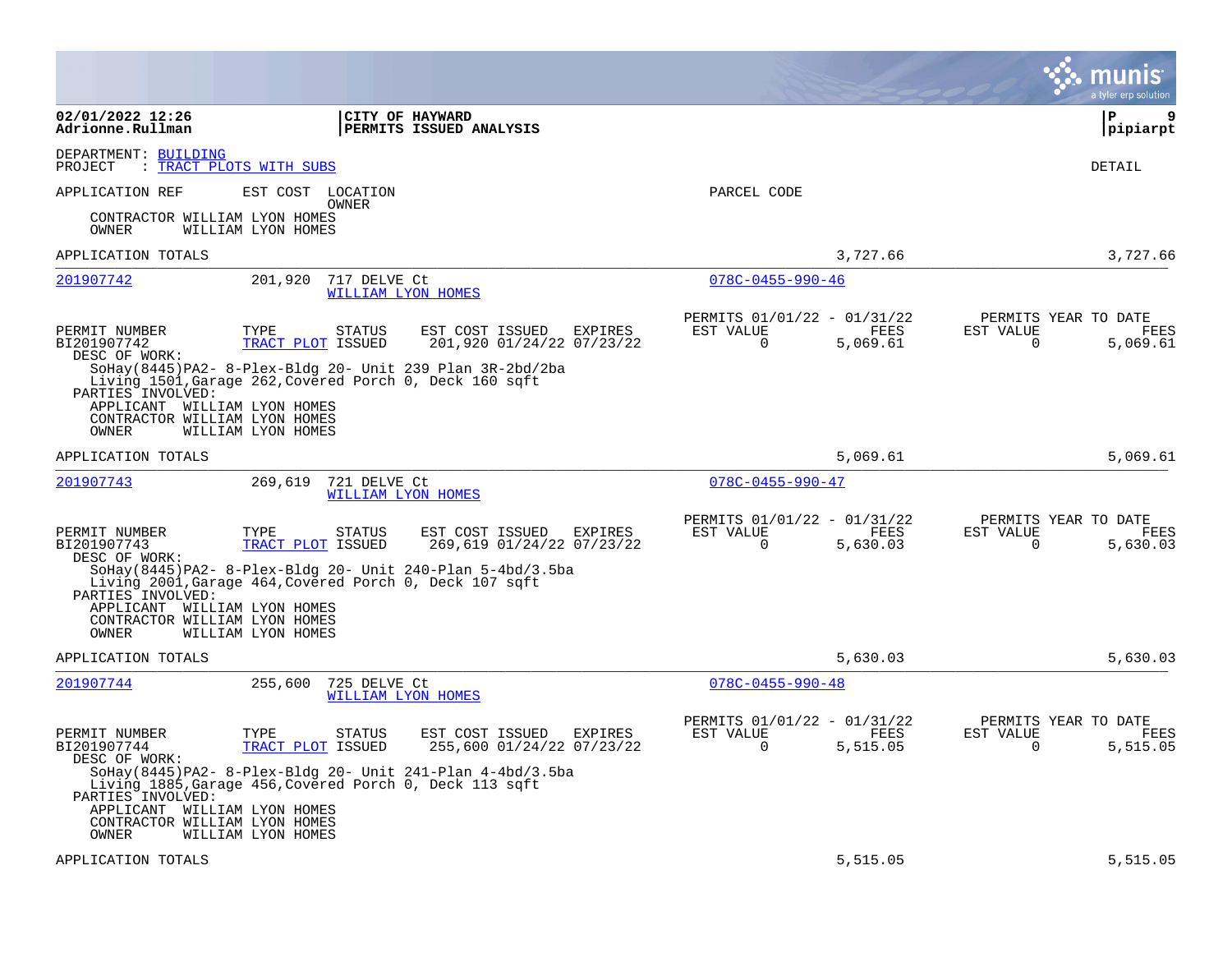|                                                                                             |                                                                                                                                                                              |                                             |                                                            |                  |                          | a tyler erp solution                     |
|---------------------------------------------------------------------------------------------|------------------------------------------------------------------------------------------------------------------------------------------------------------------------------|---------------------------------------------|------------------------------------------------------------|------------------|--------------------------|------------------------------------------|
| 02/01/2022 12:26<br>Adrionne.Rullman                                                        | CITY OF HAYWARD<br>PERMITS ISSUED ANALYSIS                                                                                                                                   |                                             |                                                            |                  |                          | l P<br>10<br>pipiarpt                    |
| DEPARTMENT: BUILDING<br>PROJECT                                                             | : TRACT PLOTS WITH SUBS                                                                                                                                                      |                                             |                                                            |                  |                          | DETAIL                                   |
| APPLICATION REF                                                                             | EST COST LOCATION<br><b>OWNER</b>                                                                                                                                            |                                             | PARCEL CODE                                                |                  |                          |                                          |
| 201907745                                                                                   | 201,920<br>729 DELVE Ct<br>WILLIAM LYON HOMES                                                                                                                                |                                             | $078C - 0455 - 990 - 49$                                   |                  |                          |                                          |
| PERMIT NUMBER<br>BI201907745<br>DESC OF WORK:<br>PARTIES INVOLVED:                          | TYPE<br>STATUS<br>EST COST ISSUED<br>TRACT PLOT ISSUED<br>SoHay(8445)PA2- 8-Plex-Bldg 20- Unit 242-Plan 3-2bd/2ba<br>Living 1501, Garage 262, Covered Porch 0, Deck 160 sqft | EXPIRES<br>201,920 01/24/22 07/23/22        | PERMITS 01/01/22 - 01/31/22<br>EST VALUE<br>$\mathbf 0$    | FEES<br>5,069.61 | EST VALUE<br>$\mathbf 0$ | PERMITS YEAR TO DATE<br>FEES<br>5,069.61 |
| APPLICANT WILLIAM LYON HOMES<br>CONTRACTOR WILLIAM LYON HOMES<br>OWNER                      | WILLIAM LYON HOMES                                                                                                                                                           |                                             |                                                            |                  |                          |                                          |
| APPLICATION TOTALS                                                                          |                                                                                                                                                                              |                                             |                                                            | 5,069.61         |                          | 5,069.61                                 |
| 201907746                                                                                   | 65,134<br>733 DELVE Ct<br>WILLIAM LYON HOMES                                                                                                                                 |                                             | $078C - 0455 - 990 - 50$                                   |                  |                          |                                          |
| PERMIT NUMBER<br>BI201907746<br>DESC OF WORK:                                               | <b>STATUS</b><br>EST COST ISSUED<br>TYPE<br>TRACT PLOT ISSUED<br>SoHay(8445)PA2- 8-Plex-Bldg 20- Unit 243-Plan $1-\frac{1}{d}$                                               | EXPIRES<br>65,134 01/24/22 07/23/22         | PERMITS 01/01/22 - 01/31/22<br>EST VALUE<br>$\overline{0}$ | FEES<br>3,727.66 | EST VALUE<br>$\mathbf 0$ | PERMITS YEAR TO DATE<br>FEES<br>3,727.66 |
| PARTIES INVOLVED:<br>APPLICANT WILLIAM LYON HOMES<br>CONTRACTOR WILLIAM LYON HOMES<br>OWNER | Living 429, Garage 264, Covered Porch 0, Deck 0 sq ft<br>WILLIAM LYON HOMES                                                                                                  |                                             |                                                            |                  |                          |                                          |
| APPLICATION TOTALS                                                                          |                                                                                                                                                                              |                                             |                                                            | 3,727.66         |                          | 3,727.66                                 |
| 201907747                                                                                   | 175,040<br>737 DELVE Ct<br>WILLIAM LYON HOMES                                                                                                                                |                                             | $078C - 0455 - 990 - 51$                                   |                  |                          |                                          |
| PERMIT NUMBER<br>BI201907747<br>DESC OF WORK:                                               | TYPE<br><b>STATUS</b><br>EST COST ISSUED<br>TRACT PLOT ISSUED                                                                                                                | <b>EXPIRES</b><br>175,040 01/24/22 07/23/22 | PERMITS 01/01/22 - 01/31/22<br>EST VALUE<br>$\Omega$       | FEES<br>4,854.97 | EST VALUE<br>$\Omega$    | PERMITS YEAR TO DATE<br>FEES<br>4,854.97 |
| PARTIES INVOLVED:<br>APPLICANT WILLIAM LYON HOMES<br>CONTRACTOR WILLIAM LYON HOMES<br>OWNER | SoHay (8445) PA2- 8-Plex-Bldg 20- Unit 244-Plan $2$ -2bd/2BA<br>Living 1286, Garage 232, Covered Porch 0, Deck 160 sqft<br>WILLIAM LYON HOMES                                |                                             |                                                            |                  |                          |                                          |
| APPLICATION TOTALS                                                                          |                                                                                                                                                                              |                                             |                                                            | 4,854.97         |                          | 4,854.97                                 |
| 202105348                                                                                   | 412,034 1109 Jason Creek Pl<br>WANG NGAI M & WU ANNIE                                                                                                                        |                                             | $464 - 0060 - 990 - 00$                                    |                  |                          |                                          |

 $\sim$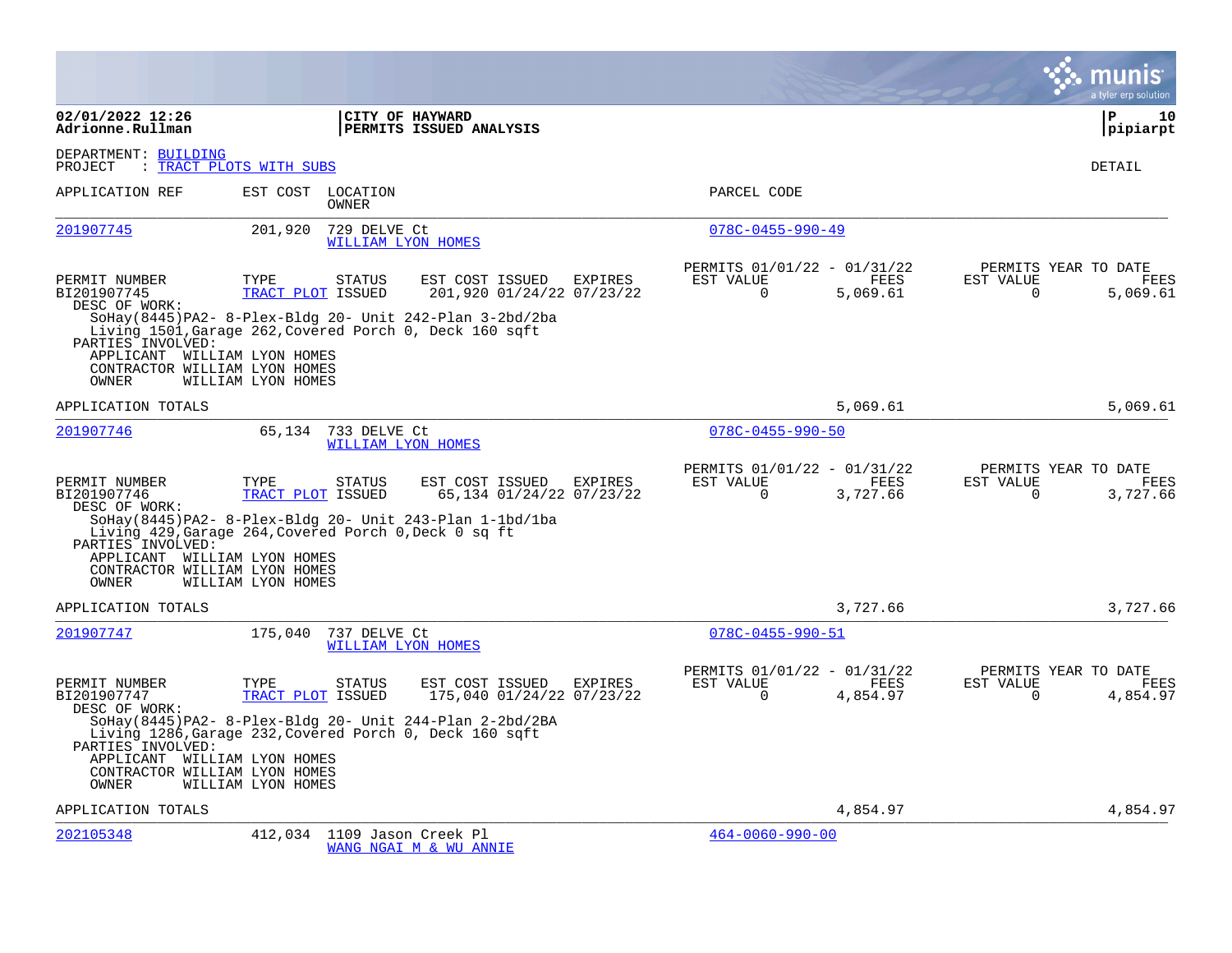|                                                                                                                                                                                                                                                                                  |                                                     |                                   |                                                      |                |                                                      |                  |                          | INIS<br>a tyler erp solution             |
|----------------------------------------------------------------------------------------------------------------------------------------------------------------------------------------------------------------------------------------------------------------------------------|-----------------------------------------------------|-----------------------------------|------------------------------------------------------|----------------|------------------------------------------------------|------------------|--------------------------|------------------------------------------|
| 02/01/2022 12:26<br>Adrionne.Rullman                                                                                                                                                                                                                                             |                                                     | CITY OF HAYWARD                   | PERMITS ISSUED ANALYSIS                              |                |                                                      |                  |                          | l P<br>11<br>pipiarpt                    |
| PERMIT NUMBER                                                                                                                                                                                                                                                                    | TYPE                                                | <b>STATUS</b>                     | EST COST ISSUED                                      | <b>EXPIRES</b> | PERMITS 01/01/22 - 01/31/22<br>EST VALUE             | <b>FEES</b>      | EST VALUE                | PERMITS YEAR TO DATE<br>FEES             |
| DEPARTMENT: BUILDING<br>: TRACT PLOTS WITH SUBS<br>PROJECT                                                                                                                                                                                                                       |                                                     |                                   |                                                      |                |                                                      |                  |                          | <b>DETAIL</b>                            |
| APPLICATION REF                                                                                                                                                                                                                                                                  |                                                     | EST COST LOCATION<br><b>OWNER</b> |                                                      |                | PARCEL CODE                                          |                  |                          |                                          |
| BI202105348<br>DESC OF WORK:<br>LOT-1 MAIN HOUSE(PLAN 2B), 2-STOREY SFR W/ ASSOC. UTIL./LDSCP<br>TOTAL AREA: LIVING-2589 SF, GARAGE-519, PORCH-45; 4 BED/1BATH<br>PARTIES INVOLVED:<br>APPLICANT ANGULO, ARCHIE<br>CONTRACTOR NUVERA CONSTRUCTION INC<br>OWNER                   | TRACT PLOT ISSUED<br>WANG NGAI M & WU ANNIE         |                                   | 412,034 01/18/22 07/17/22                            |                | $\mathbf 0$                                          | 7,681.35         | $\Omega$                 | 7,681.35                                 |
| APPLICATION TOTALS                                                                                                                                                                                                                                                               |                                                     |                                   |                                                      |                |                                                      | 7,681.35         |                          | 7,681.35                                 |
| 202105363                                                                                                                                                                                                                                                                        | 357,279                                             | 1113 Jason Creek Pl               | WANG NGAI M & WU ANNIE                               |                | $464 - 0060 - 990 - 01$                              |                  |                          |                                          |
| PERMIT NUMBER<br>BI202105363<br>DESC OF WORK:<br>LOT-2 HOUSE (PLAN 1A), 2-STOREY SFR W/ ASSOC. UTIL./LDSCP<br>TOTAL AREA: LIVING-2256 SF, GARAGE 437, PORCH 41; 4 BED/1 BATH<br>PARTIES INVOLVED:<br>APPLICANT ANGULO, ARCHIE<br>CONTRACTOR NUVERA CONSTRUCTION INC<br>OWNER     | TYPE<br>TRACT PLOT ISSUED<br>WANG NGAI M & WU ANNIE | STATUS                            | EST COST ISSUED<br>357,279 01/18/22 07/17/22         | <b>EXPIRES</b> | PERMITS 01/01/22 - 01/31/22<br>EST VALUE<br>$\Omega$ | FEES<br>7,227.69 | EST VALUE<br>$\mathbf 0$ | PERMITS YEAR TO DATE<br>FEES<br>7,227.69 |
| APPLICATION TOTALS                                                                                                                                                                                                                                                               |                                                     |                                   |                                                      |                |                                                      | 7,227.69         |                          | 7,227.69                                 |
| 202105366                                                                                                                                                                                                                                                                        | 412,034                                             | 1119 Jason Creek Pl               | WANG NGAI M & WU ANNIE                               |                | $464 - 0060 - 990 - 02$                              |                  |                          |                                          |
| PERMIT NUMBER<br>BI202105366<br>DESC OF WORK:<br>LOT-3 MAIN HOUSE(PLAN 2B), 2-STOREY SFR W/ ASSOC. UTIL./LDSCP<br>TOTAL AREA: LIVING-2589 SF, GARAGE 519, PORCH 45; 4 BED/3 BATH<br>PARTIES INVOLVED:<br>APPLICANT ANGULO, ARCHIE<br>CONTRACTOR NUVERA CONSTRUCTION INC<br>OWNER | TYPE<br>TRACT PLOT ISSUED<br>WANG NGAI M & WU ANNIE | <b>STATUS</b>                     | EST COST ISSUED<br>412,034 01/18/22 07/17/22         | EXPIRES        | PERMITS 01/01/22 - 01/31/22<br>EST VALUE<br>$\Omega$ | FEES<br>7,681.35 | EST VALUE<br>$\mathbf 0$ | PERMITS YEAR TO DATE<br>FEES<br>7,681.35 |
| APPLICATION TOTALS                                                                                                                                                                                                                                                               |                                                     |                                   |                                                      |                |                                                      | 7,681.35         |                          | 7,681.35                                 |
| 202105368                                                                                                                                                                                                                                                                        | 357,279                                             | 1121 Jason Creek Pl               | WANG NGAI M & WU ANNIE                               |                | $464 - 0060 - 990 - 03$                              |                  |                          |                                          |
| PERMIT NUMBER<br>BI202105368<br>DESC OF WORK:                                                                                                                                                                                                                                    | TYPE<br>TRACT PLOT ISSUED                           | STATUS                            | EST COST ISSUED EXPIRES<br>357,279 01/18/22 07/17/22 |                | PERMITS 01/01/22 - 01/31/22<br>EST VALUE<br>$\Omega$ | FEES<br>7,227.69 | EST VALUE<br>$\Omega$    | PERMITS YEAR TO DATE<br>FEES<br>7,227.69 |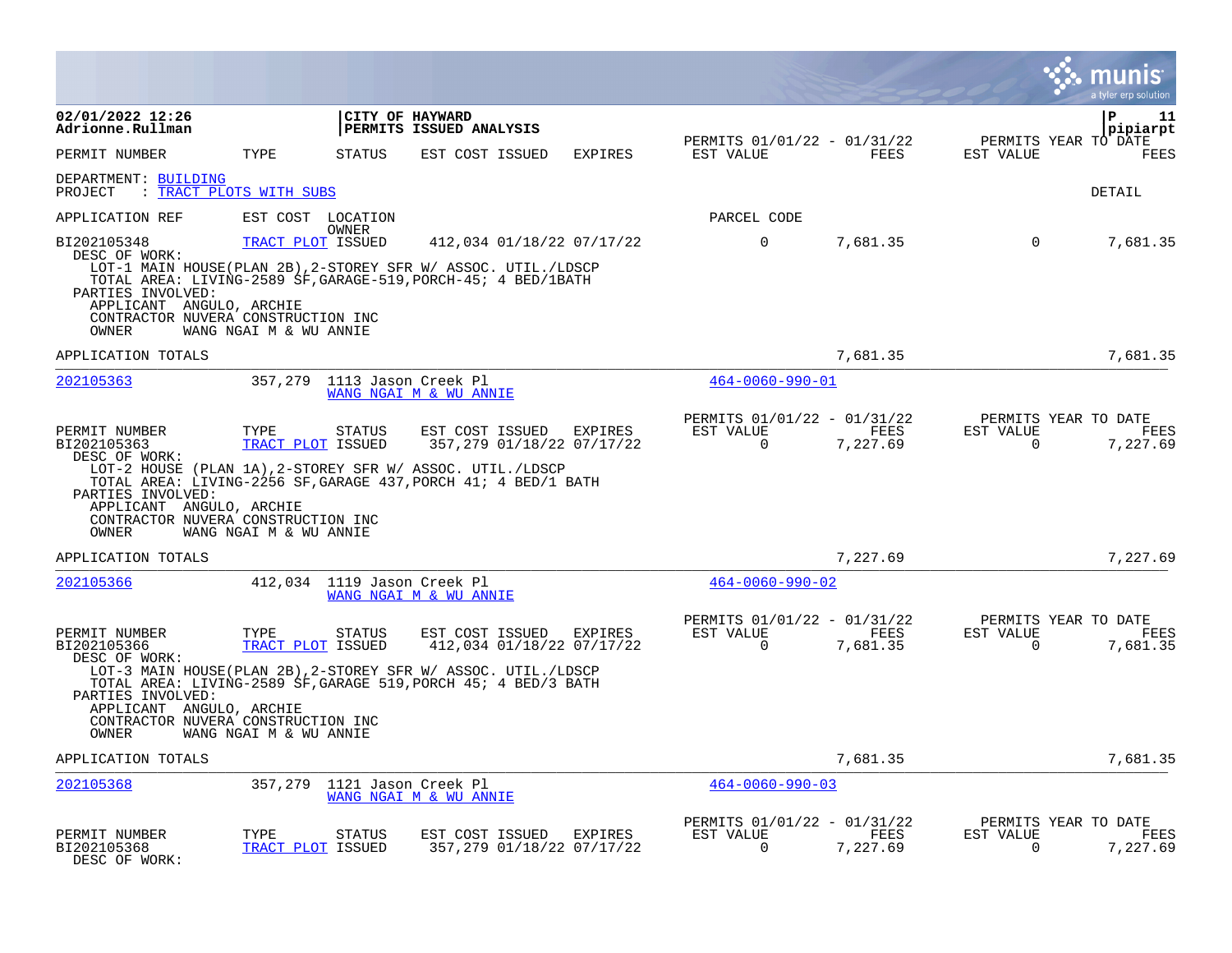|                                                                                                                                               |                                                     |                                       |                                                                                                                                                                                                                 |                                                                          |                  |                             | a tyler erp solution                     |
|-----------------------------------------------------------------------------------------------------------------------------------------------|-----------------------------------------------------|---------------------------------------|-----------------------------------------------------------------------------------------------------------------------------------------------------------------------------------------------------------------|--------------------------------------------------------------------------|------------------|-----------------------------|------------------------------------------|
| 02/01/2022 12:26<br>Adrionne.Rullman                                                                                                          |                                                     |                                       | CITY OF HAYWARD<br>PERMITS ISSUED ANALYSIS<br>LOT-4 MAIN HOUSE(PLAN 1A), 2-STOREY SFR W/ ASSOC. UTIL./LDSCP<br>TOTAL AREA: LIVING 2256 SF, GARAGE 437, PORCH 41; 4 BED/3 BATH                                   |                                                                          |                  |                             | $\mathbf{P}$<br>12<br> pipiarpt          |
| DEPARTMENT: BUILDING<br>: TRACT PLOTS WITH SUBS<br>PROJECT                                                                                    |                                                     |                                       |                                                                                                                                                                                                                 |                                                                          |                  |                             | <b>DETAIL</b>                            |
| APPLICATION REF<br>PARTIES INVOLVED:<br>APPLICANT ANGULO, ARCHIE<br>CONTRACTOR NUVERA CONSTRUCTION INC<br>OWNER                               | EST COST LOCATION<br>WANG NGAI M & WU ANNIE         | OWNER                                 |                                                                                                                                                                                                                 | PARCEL CODE                                                              |                  |                             |                                          |
| APPLICATION TOTALS                                                                                                                            |                                                     |                                       |                                                                                                                                                                                                                 |                                                                          | 7,227.69         |                             | 7,227.69                                 |
| 202105369                                                                                                                                     |                                                     | 357,279 1125 Jason Creek Pl           | WANG NGAI M & WU ANNIE                                                                                                                                                                                          | $464 - 0060 - 990 - 04$                                                  |                  |                             |                                          |
| PERMIT NUMBER<br>BI202105369<br>DESC OF WORK:<br>PARTIES INVOLVED:<br>APPLICANT ANGULO, ARCHIE<br>CONTRACTOR NUVERA CONSTRUCTION INC          | TYPE<br>TRACT PLOT ISSUED                           | STATUS                                | EST COST ISSUED<br>EXPIRES<br>357,279 01/18/22 07/17/22<br>LOT-5 HOUSE(PLAN 1A), 2-STOREY SFR W/ ASSOC. UTIL./LDSCP<br>TOTAL AREA: LIVING 2256 SF, GARAGE 437, PORCH 41; 4 BED/3 BATH                           | PERMITS 01/01/22 - 01/31/22<br>EST VALUE<br>$\overline{0}$               | FEES<br>7,227.69 | EST VALUE<br>$\overline{0}$ | PERMITS YEAR TO DATE<br>FEES<br>7,227.69 |
| OWNER<br>APPLICATION TOTALS                                                                                                                   | WANG NGAI M & WU ANNIE                              |                                       |                                                                                                                                                                                                                 |                                                                          | 7,227.69         |                             | 7,227.69                                 |
| 202105370                                                                                                                                     |                                                     | 357,279 1133 Jason Creek Pl           | WANG NGAI M & WU ANNIE                                                                                                                                                                                          | $464 - 0060 - 990 - 05$                                                  |                  |                             |                                          |
| PERMIT NUMBER<br>BI202105370<br>DESC OF WORK:<br>PARTIES INVOLVED:<br>APPLICANT ANGULO, ARCHIE<br>CONTRACTOR NUVERA CONSTRUCTION INC<br>OWNER | TYPE<br>TRACT PLOT ISSUED<br>WANG NGAI M & WU ANNIE | STATUS                                | EST COST ISSUED<br>EXPIRES<br>357,279 01/18/22 07/17/22<br>LOT-6 HOUSE(PLAN 1A), 2-STOREY SFR W/ ASSOC. UTIL./LDSCP<br>TOTAL AREA: LIVING 2256 SF, GARAGE 437, PORCH 41; 4 BED/3 BATH                           | PERMITS 01/01/22 - 01/31/22<br>EST VALUE<br>$\Omega$                     | FEES<br>7,227.69 | EST VALUE<br>0              | PERMITS YEAR TO DATE<br>FEES<br>7,227.69 |
| APPLICATION TOTALS                                                                                                                            |                                                     |                                       |                                                                                                                                                                                                                 |                                                                          | 7,227.69         |                             | 7,227.69                                 |
| <u>202105371</u><br>PERMIT NUMBER<br>BI202105371<br>DESC OF WORK:<br>PARTIES INVOLVED:<br>APPLICANT ANGULO, ARCHIE                            | TYPE<br>TRACT PLOT ISSUED                           | 357,279 1132 Jason Creek Pl<br>STATUS | WANG NGAI M & WU ANNIE<br>EST COST ISSUED<br>EXPIRES<br>357,279 01/18/22 07/17/22<br>LOT-7 HOUSE(PLAN 1A), 2-STOREY SFR W/ ASSOC. UTIL./LDSCP<br>TOTAL AREA: LIVING 2256 SF, GARAGE 437, PORCH 41; 4 BED/3 BATH | $464 - 0060 - 990 - 06$<br>PERMITS 01/01/22 - 01/31/22<br>EST VALUE<br>0 | FEES<br>7,227.69 | EST VALUE<br>0              | PERMITS YEAR TO DATE<br>FEES<br>7,227.69 |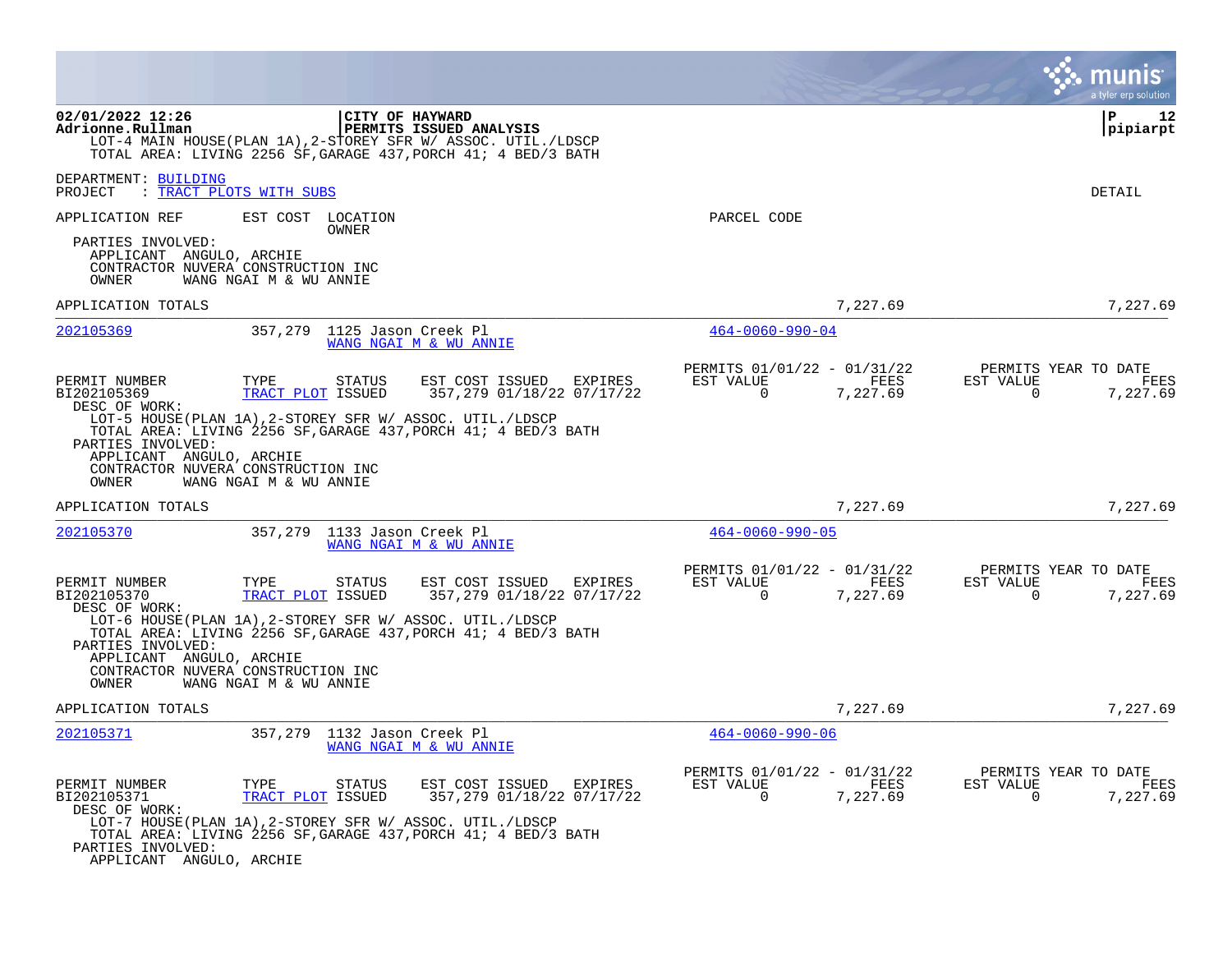|                                                                                                         |                                                                                                                                                                 |                                                                                                                                                                                            |                                                                             | munis<br>a tyler erp solution                                        |
|---------------------------------------------------------------------------------------------------------|-----------------------------------------------------------------------------------------------------------------------------------------------------------------|--------------------------------------------------------------------------------------------------------------------------------------------------------------------------------------------|-----------------------------------------------------------------------------|----------------------------------------------------------------------|
| 02/01/2022 12:26<br>Adrionne.Rullman                                                                    | CITY OF HAYWARD                                                                                                                                                 | PERMITS ISSUED ANALYSIS                                                                                                                                                                    |                                                                             | l P<br>13<br> pipiarpt                                               |
| DEPARTMENT: BUILDING<br>PROJECT                                                                         | : TRACT PLOTS WITH SUBS                                                                                                                                         |                                                                                                                                                                                            |                                                                             | DETAIL                                                               |
| APPLICATION REF<br>OWNER                                                                                | EST COST LOCATION<br>OWNER<br>CONTRACTOR NUVERA CONSTRUCTION INC<br>WANG NGAI M & WU ANNIE                                                                      |                                                                                                                                                                                            | PARCEL CODE                                                                 |                                                                      |
| APPLICATION TOTALS                                                                                      |                                                                                                                                                                 |                                                                                                                                                                                            | 7,227.69                                                                    | 7,227.69                                                             |
| 202105372                                                                                               | 412,034 1124 Jason Creek Pl                                                                                                                                     | WANG NGAI M & WU ANNIE                                                                                                                                                                     | $464 - 0060 - 990 - 07$                                                     |                                                                      |
| PERMIT NUMBER<br>BI202105372<br>DESC OF WORK:<br>PARTIES INVOLVED:<br>APPLICANT ANGULO, ARCHIE          | TYPE<br>STATUS<br>TRACT PLOT ISSUED                                                                                                                             | EST COST ISSUED EXPIRES<br>412,034 01/18/22 07/17/22<br>LOT-8 MAIN HOUSE(PLAN 2B), 2-STOREY SFR W/ ASSOC. UTIL./LDSCP<br>TOTAL AREA: LIVING 2587 SF, GARAGE 519, PORCH 45; 4 BED/3 BATH    | PERMITS 01/01/22 - 01/31/22<br>EST VALUE<br>FEES<br>7,681.35<br>0           | PERMITS YEAR TO DATE<br>EST VALUE<br>FEES<br>7,681.35<br>0           |
| OWNER                                                                                                   | CONTRACTOR NUVERA CONSTRUCTION INC<br>WANG NGAI M & WU ANNIE                                                                                                    |                                                                                                                                                                                            |                                                                             |                                                                      |
| APPLICATION TOTALS                                                                                      |                                                                                                                                                                 |                                                                                                                                                                                            | 7,681.35                                                                    | 7,681.35                                                             |
| <u>202105374</u>                                                                                        | 357,279<br>1120 Jason Creek Pl                                                                                                                                  | WANG NGAI M & WU ANNIE                                                                                                                                                                     | $464 - 0060 - 990 - 08$                                                     |                                                                      |
| PERMIT NUMBER<br>BI202105374<br>DESC OF WORK:<br>PARTIES INVOLVED:<br>APPLICANT ANGULO, ARCHIE<br>OWNER | TYPE<br>STATUS<br>TRACT PLOT ISSUED<br>LOT-9 HOUSE(PLAN 1A), 2-STOREY SFR W/ ASSOC. UTIL./LDSCP<br>CONTRACTOR NUVERA CONSTRUCTION INC<br>WANG NGAI M & WU ANNIE | EST COST ISSUED<br>EXPIRES<br>357,279 01/18/22 07/17/22<br>TOTAL AREA: LIVING 2256 SF, GARAGE 437, PORCH 41; 4 BED/3 BATH                                                                  | PERMITS 01/01/22 - 01/31/22<br>FEES<br>EST VALUE<br>$\mathbf 0$<br>7,227.69 | PERMITS YEAR TO DATE<br>EST VALUE<br>FEES<br>$\mathbf 0$<br>7,227.69 |
| APPLICATION TOTALS                                                                                      |                                                                                                                                                                 |                                                                                                                                                                                            | 7,227.69                                                                    | 7,227.69                                                             |
| 202105375                                                                                               | 412,034 1118 Jason Creek Pl                                                                                                                                     | WANG NGAI M & WU ANNIE                                                                                                                                                                     | $464 - 0060 - 990 - 09$                                                     |                                                                      |
| PERMIT NUMBER<br>BI202105375<br>DESC OF WORK:<br>PARTIES INVOLVED:                                      | TYPE<br><b>STATUS</b><br>TRACT PLOT ISSUED                                                                                                                      | EXPIRES<br>EST COST ISSUED<br>412,034 01/18/22 07/17/22<br>LOT-10 MAIN HOUSE(PLAN 2B), 2-STOREY SFR W/ ASSOC UTIL./LDSCP<br>TOTAL AREA: LIVING 2589 SF, GARAGE 519, PORCH 45; 4 BED/3 BATH | PERMITS 01/01/22 - 01/31/22<br>EST VALUE<br>FEES<br>$\Omega$<br>7,681.35    | PERMITS YEAR TO DATE<br>EST VALUE<br>FEES<br>7,681.35<br>$\Omega$    |
| APPLICANT ANGULO, ARCHIE<br>OWNER                                                                       | CONTRACTOR NUVERA CONSTRUCTION INC<br>WANG NGAI M & WU ANNIE                                                                                                    |                                                                                                                                                                                            |                                                                             |                                                                      |
| APPLICATION TOTALS                                                                                      |                                                                                                                                                                 |                                                                                                                                                                                            | 7,681.35                                                                    | 7,681.35                                                             |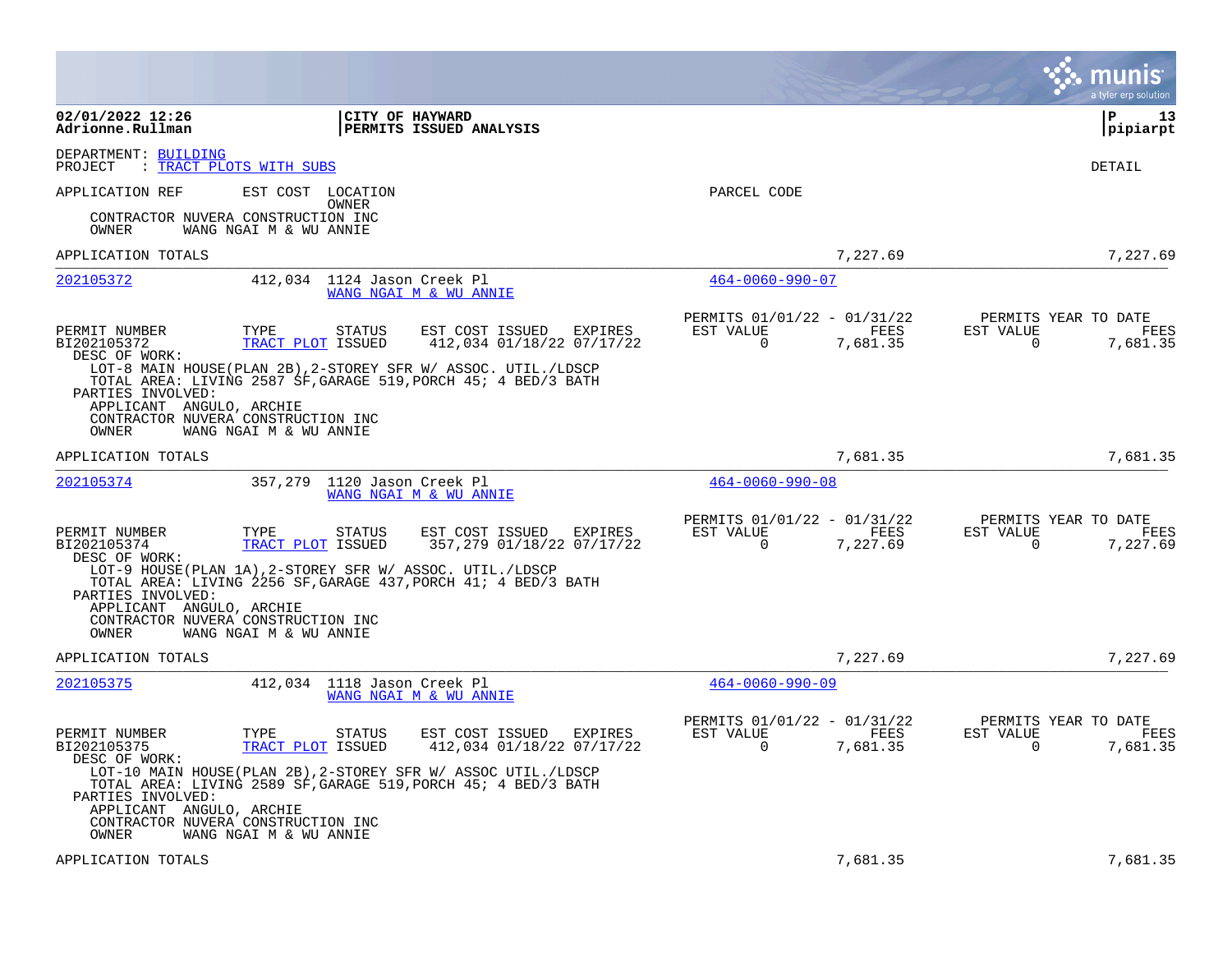|                                                        |                                                                                                                                                                                                 |                                                         |                                                            |                  |                          | a tyler erp solution                     |
|--------------------------------------------------------|-------------------------------------------------------------------------------------------------------------------------------------------------------------------------------------------------|---------------------------------------------------------|------------------------------------------------------------|------------------|--------------------------|------------------------------------------|
| 02/01/2022 12:26<br>Adrionne.Rullman                   | CITY OF HAYWARD                                                                                                                                                                                 | PERMITS ISSUED ANALYSIS                                 |                                                            |                  |                          | l P<br>14<br> pipiarpt                   |
| DEPARTMENT: BUILDING<br>PROJECT                        | : TRACT PLOTS WITH SUBS                                                                                                                                                                         |                                                         |                                                            |                  |                          | DETAIL                                   |
| APPLICATION REF                                        | EST COST LOCATION<br>OWNER                                                                                                                                                                      |                                                         | PARCEL CODE                                                |                  |                          |                                          |
| 202105377                                              | 412,034 1114 Jason Creek Pl                                                                                                                                                                     | WANG NGAI M & WU ANNIE                                  | $464 - 0060 - 990 - 10$                                    |                  |                          |                                          |
| PERMIT NUMBER<br>BI202105377<br>DESC OF WORK:          | TYPE<br><b>STATUS</b><br>TRACT PLOT ISSUED                                                                                                                                                      | EST COST ISSUED EXPIRES<br>412,034 01/18/22 07/17/22    | PERMITS 01/01/22 - 01/31/22<br>EST VALUE<br>$\mathbf 0$    | FEES<br>7,681.35 | EST VALUE<br>$\mathbf 0$ | PERMITS YEAR TO DATE<br>FEES<br>7,681.35 |
| PARTIES INVOLVED:<br>APPLICANT ANGULO, ARCHIE<br>OWNER | LOT-11 MAIN HOUSE(PLAN 2B), 2-STOREY SFR W/ ASSOC UTIL./LDSCP<br>TOTAL AREA: LIVING 2589 SF, GARAGE 519, PORCH 45; 4 BED/3 BATH<br>CONTRACTOR NUVERA CONSTRUCTION INC<br>WANG NGAI M & WU ANNIE |                                                         |                                                            |                  |                          |                                          |
| APPLICATION TOTALS                                     |                                                                                                                                                                                                 |                                                         |                                                            | 7,681.35         |                          | 7,681.35                                 |
| 202105403                                              | 357,279 1108 Jason Creek Pl                                                                                                                                                                     | WANG NGAI M & WU ANNIE                                  | $464 - 0060 - 990 - 11$                                    |                  |                          |                                          |
| PERMIT NUMBER<br>BI202105403<br>DESC OF WORK:          | TYPE<br>STATUS<br>TRACT PLOT ISSUED<br>LOT-12 MAIN HOUSE(PLAN 1A), 2-STOREY SFR W/ ASSOC UTIL./LDSCP                                                                                            | EST COST ISSUED<br>EXPIRES<br>357,279 01/18/22 07/17/22 | PERMITS 01/01/22 - 01/31/22<br>EST VALUE<br>$\overline{0}$ | FEES<br>7,227.69 | EST VALUE<br>$\mathbf 0$ | PERMITS YEAR TO DATE<br>FEES<br>7,227.69 |
| PARTIES INVOLVED:<br>APPLICANT ANGULO, ARCHIE<br>OWNER | TOTAL AREA: LIVING 2256 SF, GARAGE 437, PORCH 41; 4 BED/3 BATH<br>CONTRACTOR NUVERA CONSTRUCTION INC<br>WANG NGAI M & WU ANNIE                                                                  |                                                         |                                                            |                  |                          |                                          |
| APPLICATION TOTALS                                     |                                                                                                                                                                                                 |                                                         |                                                            | 7,227.69         |                          | 7,227.69                                 |
| 202105954                                              | 297,070 29715 HANSEN St                                                                                                                                                                         | KB HOMES SOUTH BAY INC                                  | $078G - 2651 - 990 - 69$                                   |                  |                          |                                          |
| PERMIT NUMBER<br>BI202105954<br>DESC OF WORK:          | TYPE<br>STATUS<br>TRACT PLOT ISSUED                                                                                                                                                             | EST COST ISSUED<br>EXPIRES<br>297,070 01/10/22 07/09/22 | PERMITS 01/01/22 - 01/31/22<br>EST VALUE<br>$\Omega$       | FEES<br>6,731.91 | EST VALUE<br>$\Omega$    | PERMITS YEAR TO DATE<br>FEES<br>6,731.91 |
| PARTIES INVOLVED:<br>APPLICANT TAPPIN, ALEC<br>OWNER   | Tract 8304- Building 10- Unit 1001-Plan B1E-BD/.5Ba<br>2053 sq ft Living, 489 Garage, 9 Porch, 58 Deck, 4BD/3.5BA<br>CONTRACTOR KB HOMES SOUTH BAY INC<br>KB HOMES SOUTH BAY INC                |                                                         |                                                            |                  |                          |                                          |
| APPLICATION TOTALS                                     |                                                                                                                                                                                                 |                                                         |                                                            | 6,731.91         |                          | 6,731.91                                 |
| 202105955                                              | 272,302<br>29713 HANSEN St                                                                                                                                                                      | KB HOMES SOUTH BAY INC                                  | $078G - 2651 - 990 - 68$                                   |                  |                          |                                          |

 $\mathcal{L}^{\text{max}}$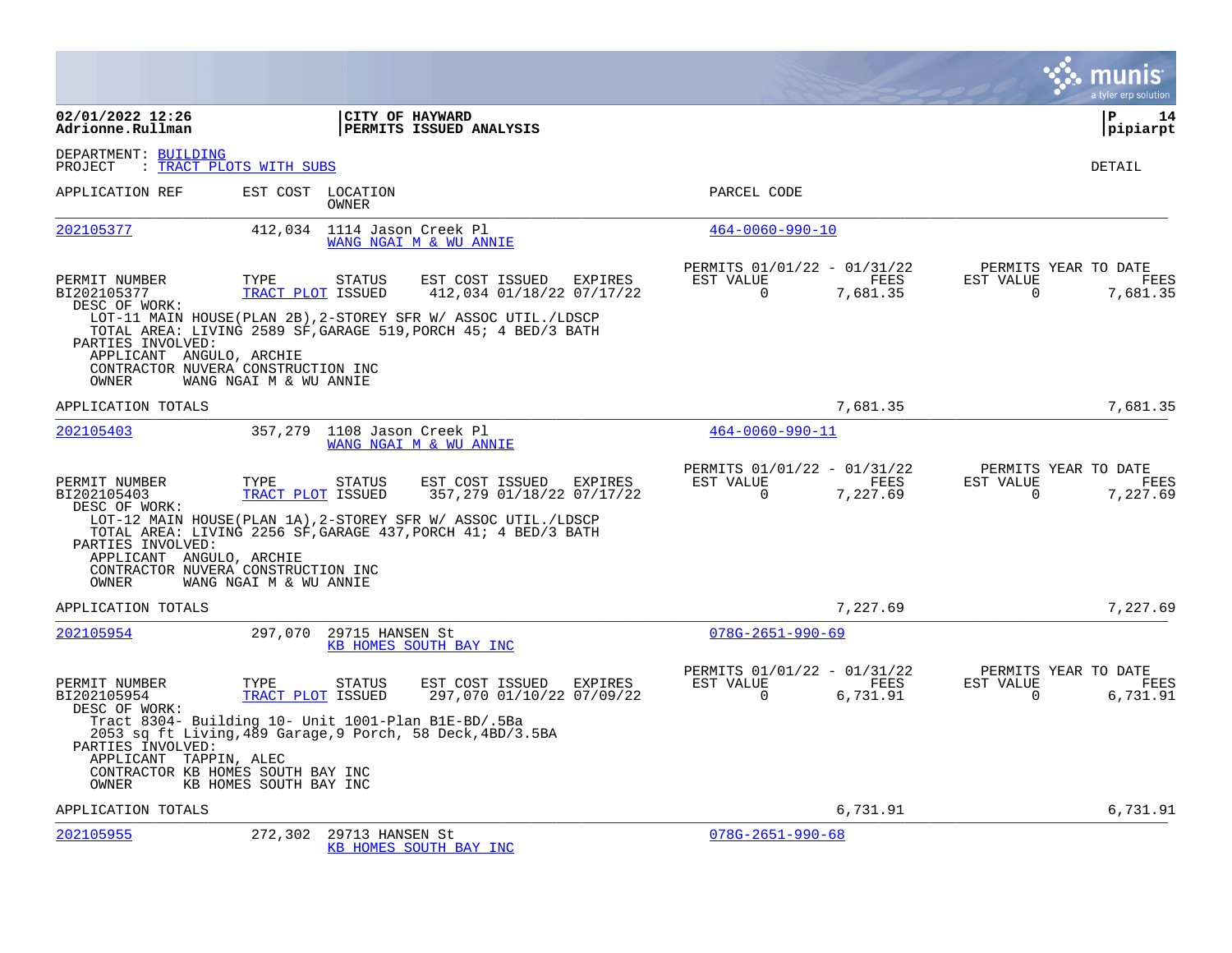|                                                                                                                                                                                               |                                                     |                                                                                                                                                    |                |                                                         |                  |                          | INIS<br>a tyler erp solution             |
|-----------------------------------------------------------------------------------------------------------------------------------------------------------------------------------------------|-----------------------------------------------------|----------------------------------------------------------------------------------------------------------------------------------------------------|----------------|---------------------------------------------------------|------------------|--------------------------|------------------------------------------|
| 02/01/2022 12:26<br>Adrionne.Rullman                                                                                                                                                          |                                                     | CITY OF HAYWARD<br>PERMITS ISSUED ANALYSIS                                                                                                         |                |                                                         |                  |                          | P<br>15<br>pipiarpt                      |
| PERMIT NUMBER                                                                                                                                                                                 | TYPE                                                | EST COST ISSUED<br><b>STATUS</b>                                                                                                                   | <b>EXPIRES</b> | PERMITS 01/01/22 - 01/31/22<br>EST VALUE                | FEES             | EST VALUE                | PERMITS YEAR TO DATE<br>FEES             |
| DEPARTMENT: BUILDING<br>PROJECT<br>: TRACT PLOTS WITH SUBS                                                                                                                                    |                                                     |                                                                                                                                                    |                |                                                         |                  |                          | DETAIL                                   |
| APPLICATION REF                                                                                                                                                                               | EST COST LOCATION<br>OWNER                          |                                                                                                                                                    |                | PARCEL CODE                                             |                  |                          |                                          |
| BI202105955<br>DESC OF WORK:<br>PARTIES INVOLVED:<br>APPLICANT TAPPIN, ALEC<br>CONTRACTOR KB HOMES SOUTH BAY INC<br>OWNER                                                                     | TRACT PLOT ISSUED<br>KB HOMES SOUTH BAY INC         | 272,302 01/10/22 07/09/22<br>Tract 8304- Building 10- Unit 1002-Plan A1-1892 sq ft.Living<br>475Garage, 9 Porch, ODeck 3BD/2Full Bath &2 half Bath |                | $\mathbf 0$                                             | 6,525.62         | 0                        | 6,525.62                                 |
| APPLICATION TOTALS                                                                                                                                                                            |                                                     |                                                                                                                                                    |                |                                                         | 6,525.62         |                          | 6,525.62                                 |
| 202105956                                                                                                                                                                                     | 291,512                                             | 29711 HANSEN St<br>KB HOMES SOUTH BAY INC                                                                                                          |                | $078G - 2651 - 990 - 67$                                |                  |                          |                                          |
| PERMIT NUMBER<br>BI202105956<br>DESC OF WORK:<br>2018 sq ft Living, 489 Garage, 9 Porch, 39 Deck<br>PARTIES INVOLVED:<br>APPLICANT TAPPIN, ALEC<br>CONTRACTOR KB HOMES SOUTH BAY INC<br>OWNER | TYPE<br>TRACT PLOT ISSUED<br>KB HOMES SOUTH BAY INC | <b>STATUS</b><br>EST COST ISSUED<br>291,512 01/10/22 07/09/22<br>Tract 8304- Building 10- Unit 1003-Plan B1-4BD/3.5Ba                              | EXPIRES        | PERMITS 01/01/22 - 01/31/22<br>EST VALUE<br>$\mathbf 0$ | FEES<br>6,682.69 | EST VALUE<br>$\mathbf 0$ | PERMITS YEAR TO DATE<br>FEES<br>6,682.69 |
| APPLICATION TOTALS                                                                                                                                                                            |                                                     |                                                                                                                                                    |                |                                                         | 6,682.69         |                          | 6,682.69                                 |
| 202105957                                                                                                                                                                                     | 291,512                                             | 29709 HANSEN St<br>KB HOMES SOUTH BAY INC                                                                                                          |                | $078G - 2651 - 990 - 66$                                |                  |                          |                                          |
| PERMIT NUMBER<br>BI202105957<br>DESC OF WORK:<br>2018 sq ft Living, 489 Garage, 9 Porch, 39 Deck<br>PARTIES INVOLVED:<br>APPLICANT TAPPIN, ALEC<br>CONTRACTOR KB HOMES SOUTH BAY INC<br>OWNER | TYPE<br>TRACT PLOT ISSUED<br>KB HOMES SOUTH BAY INC | EST COST ISSUED<br>STATUS<br>291,512 01/10/22 07/09/22<br>Tract 8304- Building 10- Unit 1004-Plan B1-4BD/3.5Ba                                     | EXPIRES        | PERMITS 01/01/22 - 01/31/22<br>EST VALUE<br>$\Omega$    | FEES<br>6,682.69 | EST VALUE<br>$\Omega$    | PERMITS YEAR TO DATE<br>FEES<br>6,682.69 |
| APPLICATION TOTALS                                                                                                                                                                            |                                                     |                                                                                                                                                    |                |                                                         | 6,682.69         |                          | 6,682.69                                 |
| 202105958                                                                                                                                                                                     | 237,277                                             | 29707 HANSEN St<br>KB HOMES SOUTH BAY INC                                                                                                          |                | $078G - 2651 - 990 - 65$                                |                  |                          |                                          |
| PERMIT NUMBER<br>BI202105958<br>DESC OF WORK:                                                                                                                                                 | TYPE<br>TRACT PLOT ISSUED                           | EST COST ISSUED<br>STATUS<br>237,277 01/10/22 07/09/22                                                                                             | EXPIRES        | PERMITS 01/01/22 - 01/31/22<br>EST VALUE<br>$\Omega$    | FEES<br>6,237.18 | EST VALUE<br>$\Omega$    | PERMITS YEAR TO DATE<br>FEES<br>6,237.18 |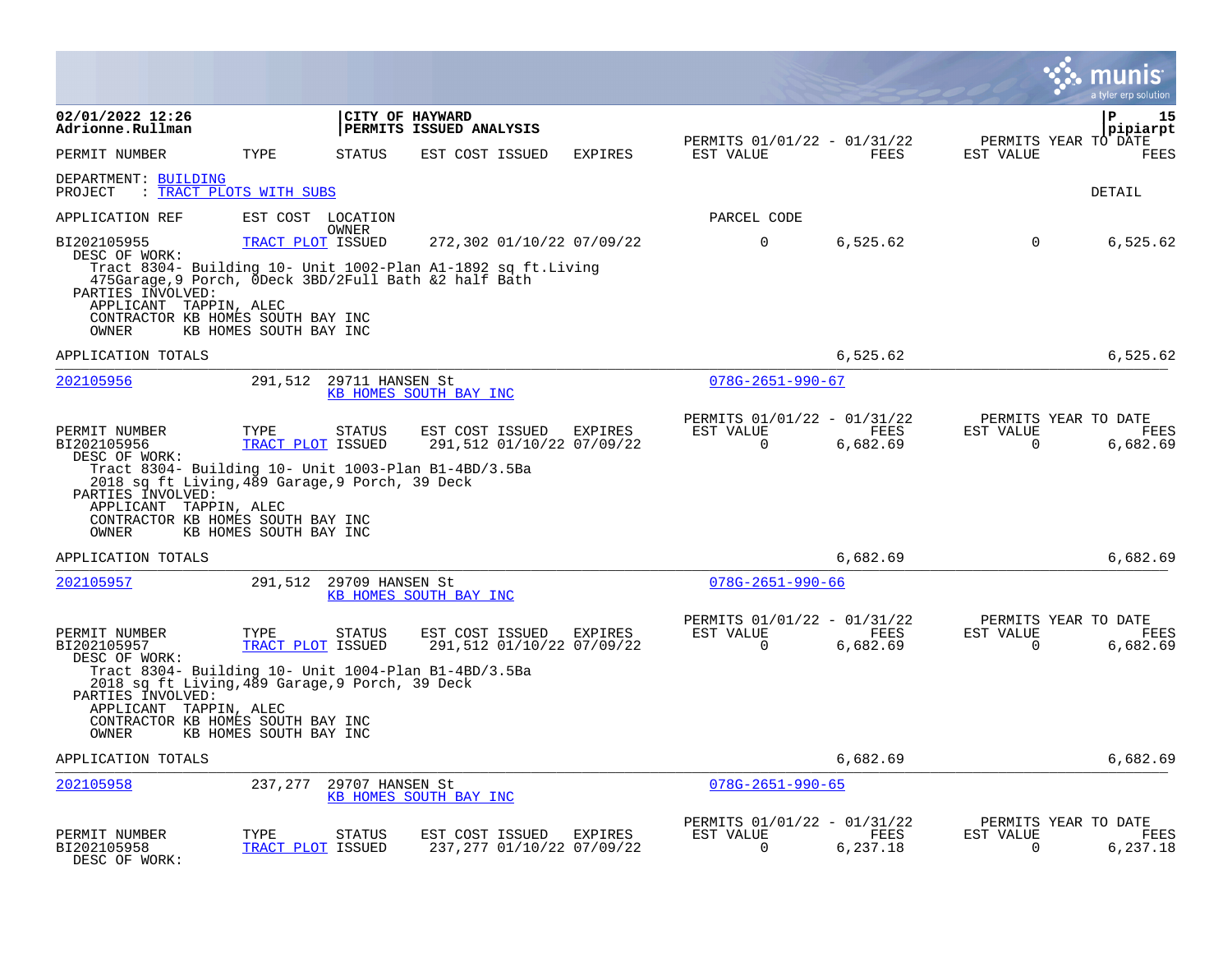|                                                                                                                                                                                                                                                                                                                  |                                                                             | a tyler erp solution                                                 |
|------------------------------------------------------------------------------------------------------------------------------------------------------------------------------------------------------------------------------------------------------------------------------------------------------------------|-----------------------------------------------------------------------------|----------------------------------------------------------------------|
| 02/01/2022 12:26<br>CITY OF HAYWARD<br>Adrionne.Rullman<br>PERMITS ISSUED ANALYSIS<br>Tract 8304- Building 10- Unit 1005-Plan D1-3BD/2.5Ba<br>1622 sq ft Living, 477 Garage, 12 Porch, 0 Deck                                                                                                                    |                                                                             | ΙP<br>16<br> pipiarpt                                                |
| DEPARTMENT: BUILDING<br>: TRACT PLOTS WITH SUBS<br>PROJECT                                                                                                                                                                                                                                                       |                                                                             | DETAIL                                                               |
| APPLICATION REF<br>EST COST LOCATION<br>OWNER                                                                                                                                                                                                                                                                    | PARCEL CODE                                                                 |                                                                      |
| PARTIES INVOLVED:<br>APPLICANT TAPPIN, ALEC<br>CONTRACTOR KB HOMES SOUTH BAY INC<br>KB HOMES SOUTH BAY INC<br>OWNER                                                                                                                                                                                              |                                                                             |                                                                      |
| APPLICATION TOTALS                                                                                                                                                                                                                                                                                               | 6,237.18                                                                    | 6,237.18                                                             |
| 202105960<br>297,070<br>403 Industrial Pkwy<br>KB HOMES SOUTH BAY INC                                                                                                                                                                                                                                            | $078G - 2651 - 990 - 71$                                                    |                                                                      |
| PERMIT NUMBER<br>TYPE<br>STATUS<br>EST COST ISSUED<br>EXPIRES<br>BI202105960<br>TRACT PLOT ISSUED<br>297,070 01/10/22 07/09/22<br>DESC OF WORK:                                                                                                                                                                  | PERMITS 01/01/22 - 01/31/22<br>FEES<br>EST VALUE<br>$\Omega$<br>6,731.91    | PERMITS YEAR TO DATE<br>EST VALUE<br>FEES<br>$\Omega$<br>6,731.91    |
| Tract 8304- Building 10- Unit 1101-Plan B1E-BD/.5Ba<br>2053 sq ft Living, 489 Garage, 9 Porch, 58 Deck<br>PARTIES INVOLVED:<br>APPLICANT TAPPIN, ALEC<br>CONTRACTOR KB HOMES SOUTH BAY INC<br>KB HOMES SOUTH BAY INC<br>OWNER                                                                                    |                                                                             |                                                                      |
| APPLICATION TOTALS                                                                                                                                                                                                                                                                                               | 6,731.91                                                                    | 6,731.91                                                             |
| 202105961<br>272,302 405 Industrial Pkwy<br>KB HOMES SOUTH BAY INC                                                                                                                                                                                                                                               | $078G - 2651 - 990 - 72$                                                    |                                                                      |
| PERMIT NUMBER<br>TYPE<br><b>STATUS</b><br>EST COST ISSUED<br>EXPIRES<br>BI202105961<br>TRACT PLOT ISSUED<br>272,302 01/10/22 07/09/22<br>DESC OF WORK:                                                                                                                                                           | PERMITS 01/01/22 - 01/31/22<br>EST VALUE<br>FEES<br>6,525.62<br>0           | PERMITS YEAR TO DATE<br>EST VALUE<br>FEES<br>0<br>6,525.62           |
| Tract 8304- Building 10- Unit 1102-Plan A1-1892 sq ft Living<br>475 Garage, 9 Porch, ODeck-3BD/2 Full Bath & 2 half Bath<br>PARTIES INVOLVED:<br>APPLICANT TAPPIN, ALEC<br>CONTRACTOR KB HOMES SOUTH BAY INC                                                                                                     |                                                                             |                                                                      |
| KB HOMES SOUTH BAY INC<br>OWNER                                                                                                                                                                                                                                                                                  |                                                                             |                                                                      |
| APPLICATION TOTALS                                                                                                                                                                                                                                                                                               | 6,525.62                                                                    | 6,525.62                                                             |
| 202105962<br>291,512<br>407 Industrial Pkwy<br>KB HOMES SOUTH BAY INC                                                                                                                                                                                                                                            | $078G - 2651 - 990 - 73$                                                    |                                                                      |
| PERMIT NUMBER<br>TYPE<br><b>STATUS</b><br>EST COST ISSUED<br>EXPIRES<br>BI202105962<br>TRACT PLOT ISSUED<br>291,512 01/10/22 07/09/22<br>DESC OF WORK:<br>Tract 8304- Building 10- Unit 1103-Plan B1-4BD/3.5BA<br>2018 sq ft Living, 489 Garage, 9 Porch, 39 Deck<br>PARTIES INVOLVED:<br>APPLICANT TAPPIN, ALEC | PERMITS 01/01/22 - 01/31/22<br>EST VALUE<br>FEES<br>$\mathbf 0$<br>6,682.69 | PERMITS YEAR TO DATE<br>EST VALUE<br>FEES<br>$\mathbf 0$<br>6,682.69 |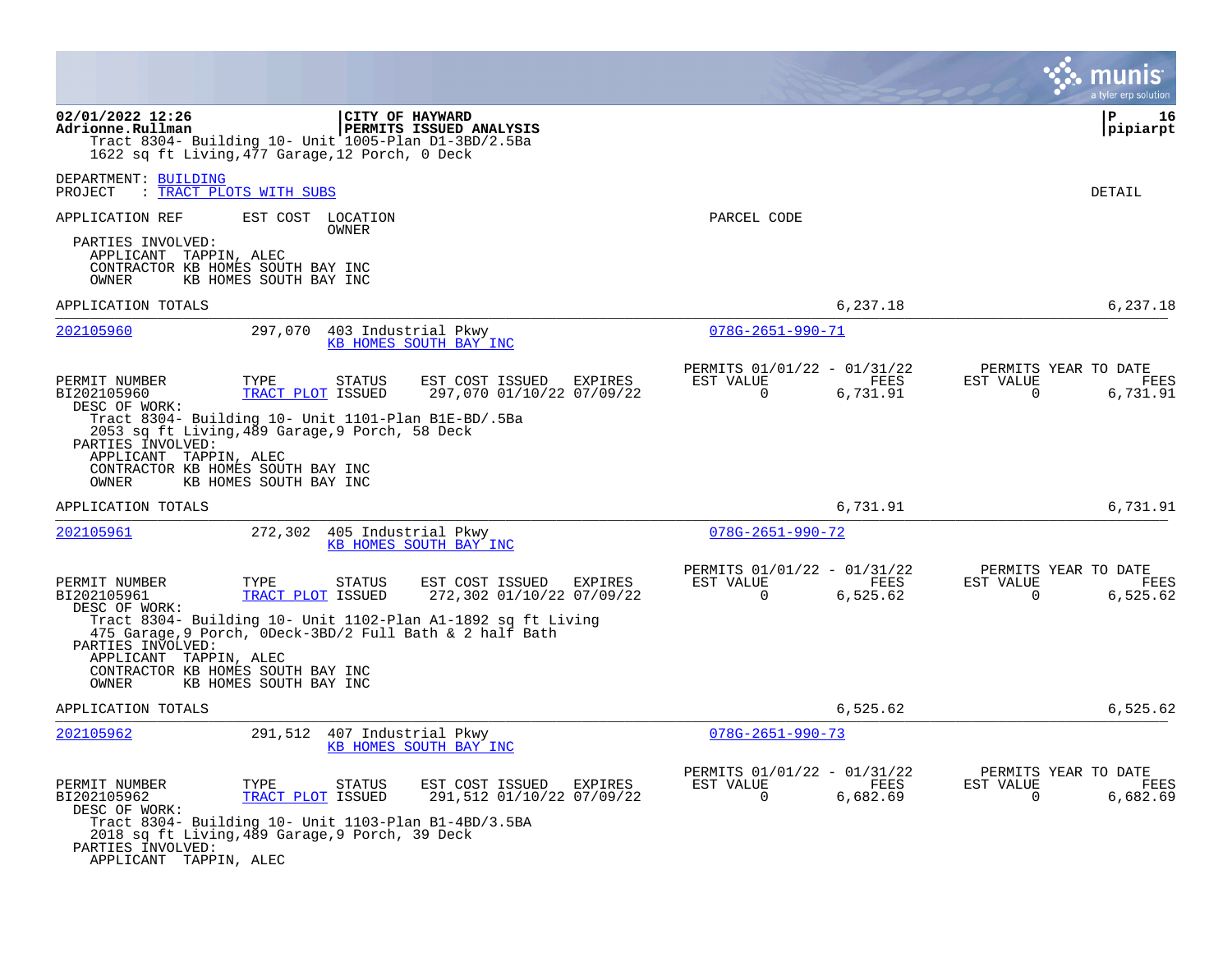|                                                                                                                                                                                                                                                                                                                               |                                                                                         |                                                 | a tyler erp solution                                                 |
|-------------------------------------------------------------------------------------------------------------------------------------------------------------------------------------------------------------------------------------------------------------------------------------------------------------------------------|-----------------------------------------------------------------------------------------|-------------------------------------------------|----------------------------------------------------------------------|
| 02/01/2022 12:26<br>CITY OF HAYWARD<br>Adrionne.Rullman<br>PERMITS ISSUED ANALYSIS                                                                                                                                                                                                                                            |                                                                                         |                                                 | ${\bf P}$<br>17<br>pipiarpt                                          |
| DEPARTMENT: BUILDING<br>PROJECT<br>: TRACT PLOTS WITH SUBS                                                                                                                                                                                                                                                                    |                                                                                         |                                                 | DETAIL                                                               |
| EST COST LOCATION<br>APPLICATION REF<br><b>OWNER</b><br>CONTRACTOR KB HOMES SOUTH BAY INC<br>OWNER<br>KB HOMES SOUTH BAY INC                                                                                                                                                                                                  | PARCEL CODE                                                                             |                                                 |                                                                      |
| APPLICATION TOTALS                                                                                                                                                                                                                                                                                                            |                                                                                         | 6,682.69                                        | 6,682.69                                                             |
| 202105963<br>291,512<br>409 Industrial Pkwy<br>KB HOMES SOUTH BAY INC                                                                                                                                                                                                                                                         | $078G - 2651 - 990 - 74$                                                                |                                                 |                                                                      |
| PERMIT NUMBER<br>TYPE<br><b>STATUS</b><br>BI202105963<br>TRACT PLOT ISSUED<br>DESC OF WORK:<br>Tract 8304- Building 10- Unit 1104-Plan B1-4BD/35BA<br>2018 sq ft Living, 489 Garage, 9 Porch, 39 Deck<br>PARTIES INVOLVED:<br>APPLICANT TAPPIN, ALEC<br>CONTRACTOR KB HOMES SOUTH BAY INC<br>OWNER<br>KB HOMES SOUTH BAY INC  | EST COST ISSUED<br><b>EXPIRES</b><br>EST VALUE<br>291,512 01/10/22 07/09/22<br>0        | PERMITS 01/01/22 - 01/31/22<br>FEES<br>6,682.69 | PERMITS YEAR TO DATE<br>EST VALUE<br>FEES<br>$\mathbf 0$<br>6,682.69 |
| APPLICATION TOTALS                                                                                                                                                                                                                                                                                                            |                                                                                         | 6,682.69                                        | 6,682.69                                                             |
| 202105964<br>237,277<br>413 Industrial Pkwy<br>KB HOMES SOUTH BAY INC                                                                                                                                                                                                                                                         | $078G - 2651 - 990 - 75$                                                                |                                                 |                                                                      |
| PERMIT NUMBER<br>TYPE<br><b>STATUS</b><br>BI202105964<br>TRACT PLOT ISSUED<br>DESC OF WORK:<br>Tract 8304- Building 10- Unit 1105-Plan D1-3BD/2.5BA<br>1622 sq ft Living, 477 Garage, 12 Porch, 0 Deck<br>PARTIES INVOLVED:<br>APPLICANT TAPPIN, ALEC<br>CONTRACTOR KB HOMES SOUTH BAY INC<br>OWNER<br>KB HOMES SOUTH BAY INC | EST COST ISSUED<br><b>EXPIRES</b><br>EST VALUE<br>237,277 01/10/22 07/09/22<br>$\Omega$ | PERMITS 01/01/22 - 01/31/22<br>FEES<br>6,237.18 | PERMITS YEAR TO DATE<br>EST VALUE<br>FEES<br>$\Omega$<br>6,237.18    |
| APPLICATION TOTALS<br>PROJECT TOTALS                                                                                                                                                                                                                                                                                          | $\Omega$                                                                                | 6,237.18<br>231,619.88                          | 6,237.18<br>231,619.88<br>$\Omega$                                   |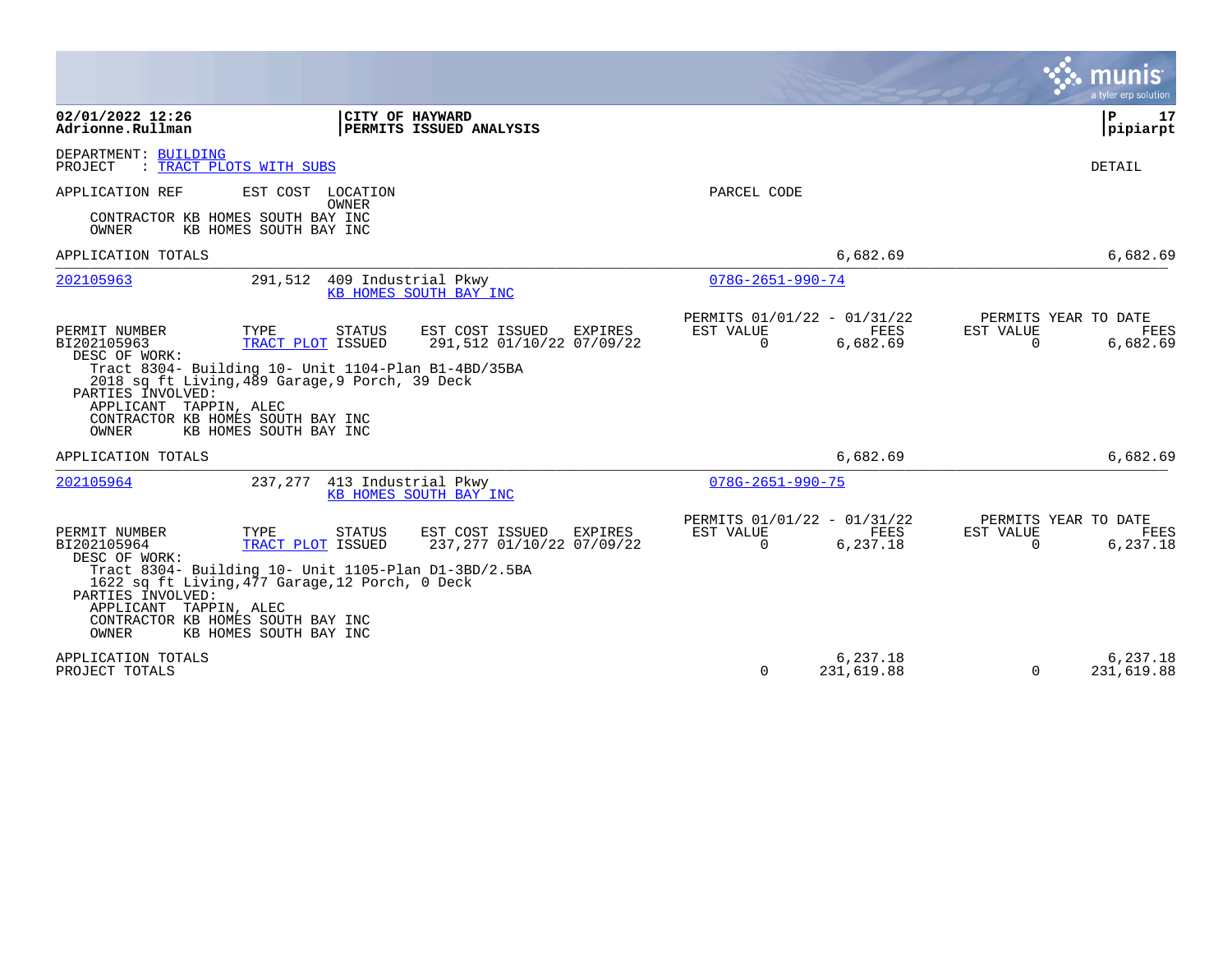|                                                                                                                                                                  |                           |                                   |                                                                                                                        |                                                      |                  | a tyler erp solution                                                     |
|------------------------------------------------------------------------------------------------------------------------------------------------------------------|---------------------------|-----------------------------------|------------------------------------------------------------------------------------------------------------------------|------------------------------------------------------|------------------|--------------------------------------------------------------------------|
| 02/01/2022 12:26<br>Adrionne.Rullman                                                                                                                             |                           | CITY OF HAYWARD                   | <b>PERMITS ISSUED ANALYSIS</b>                                                                                         |                                                      |                  | P<br>18<br> pipiarpt                                                     |
| DEPARTMENT: BUILDING<br>PROJECT<br>$\ddot{\cdot}$                                                                                                                | RESIDENTIAL ROOM ADDITION |                                   |                                                                                                                        |                                                      |                  | DETAIL                                                                   |
| APPLICATION REF                                                                                                                                                  |                           | EST COST LOCATION<br>OWNER        |                                                                                                                        | PARCEL CODE                                          |                  |                                                                          |
| 201905734                                                                                                                                                        | 82,827                    | 127 Hermes Ct<br>SINGH, PARMINDER |                                                                                                                        | $444 - 0069 - 034 - 00$                              |                  |                                                                          |
| PERMIT NUMBER<br>BI201905734<br>DESC OF WORK:                                                                                                                    | TYPE<br><b>BRAD</b>       | <b>STATUS</b><br><b>ISSUED</b>    | EST COST ISSUED<br><b>EXPIRES</b><br>82,827 01/11/22 07/10/22                                                          | PERMITS 01/01/22 - 01/31/22<br>EST VALUE<br>$\Omega$ | FEES<br>7,452.80 | PERMITS YEAR TO DATE<br>EST VALUE<br><b>FEES</b><br>$\Omega$<br>7,452.80 |
| 700 sq.ft. addition. 2 bedrooms, bath, family room,<br>enertainment room<br>PARTIES INVOLVED:<br>APPLICANT SINGH, PARMINDER<br>CONTRACTOR OWNER/BUILDER<br>OWNER | SINGH, PARMINDER          |                                   |                                                                                                                        |                                                      |                  |                                                                          |
| APPLICATION TOTALS                                                                                                                                               |                           |                                   |                                                                                                                        |                                                      | 7,452.80         | 7,452.80                                                                 |
| 202001371                                                                                                                                                        | 39,988                    | 22310 Flagg St<br>KHALAF, SARMAD  |                                                                                                                        | $431 - 0004 - 032 - 00$                              |                  |                                                                          |
| PERMIT NUMBER<br>BI202001371<br>DESC OF WORK:<br>$3bd/2ba$ house.<br>PARTIES INVOLVED:                                                                           | TYPE<br><b>BRAD</b>       | <b>STATUS</b><br><b>ISSUED</b>    | EST COST ISSUED<br>EXPIRES<br>39,988 01/10/22 07/09/22<br>Addition 306sf to (e) SFR. Addion changes current 1bd/1ba to | PERMITS 01/01/22 - 01/31/22<br>EST VALUE<br>$\Omega$ | FEES<br>2,723.63 | PERMITS YEAR TO DATE<br>EST VALUE<br>FEES<br>$\Omega$<br>2,723.63        |
| CONTRACTOR KHALAF, SARMAD<br>OWNER                                                                                                                               | KHALAF, SARMAD            |                                   |                                                                                                                        |                                                      |                  |                                                                          |
| APPLICATION TOTALS                                                                                                                                               |                           |                                   |                                                                                                                        |                                                      | 2,723.63         | 2,723.63                                                                 |
| 202004924                                                                                                                                                        | 42,600                    | 28178 Montjoy Ct                  | YUSUFI, MOHAMMAD S & MALIHA                                                                                            | $464 - 0065 - 044 - 00$                              |                  |                                                                          |
| PERMIT NUMBER<br>BI202004924<br>DESC OF WORK:                                                                                                                    | TYPE<br><b>BRAD</b>       | <b>STATUS</b><br><b>ISSUED</b>    | EST COST ISSUED<br>EXPIRES<br>42,600 01/03/22 07/02/22                                                                 | PERMITS 01/01/22 - 01/31/22<br>EST VALUE<br>$\Omega$ | FEES<br>2,498.61 | PERMITS YEAR TO DATE<br>EST VALUE<br><b>FEES</b><br>0<br>2,498.61        |
| legalize unpermitted 1st floor family room addition<br>284 sq.ft.<br>PARTIES INVOLVED:<br>APPLICANT ANGKAWIJAYA, ALEXANDER<br>CONTRACTOR OWNER/BUILDER<br>OWNER  |                           | YUSUFI, MOHAMMAD S & MALIHA       |                                                                                                                        |                                                      |                  |                                                                          |
| APPLICATION TOTALS                                                                                                                                               |                           |                                   |                                                                                                                        |                                                      | 2,498.61         | 2,498.61                                                                 |
| 202100608                                                                                                                                                        | 90,000                    | 28114 Harvey Ave                  | ESOUIVEL, JOEL & VERONICA                                                                                              | $464 - 0065 - 099 - 01$                              |                  |                                                                          |
|                                                                                                                                                                  |                           |                                   |                                                                                                                        | PERMITS 01/01/22 - 01/31/22                          |                  | PERMITS YEAR TO DATE                                                     |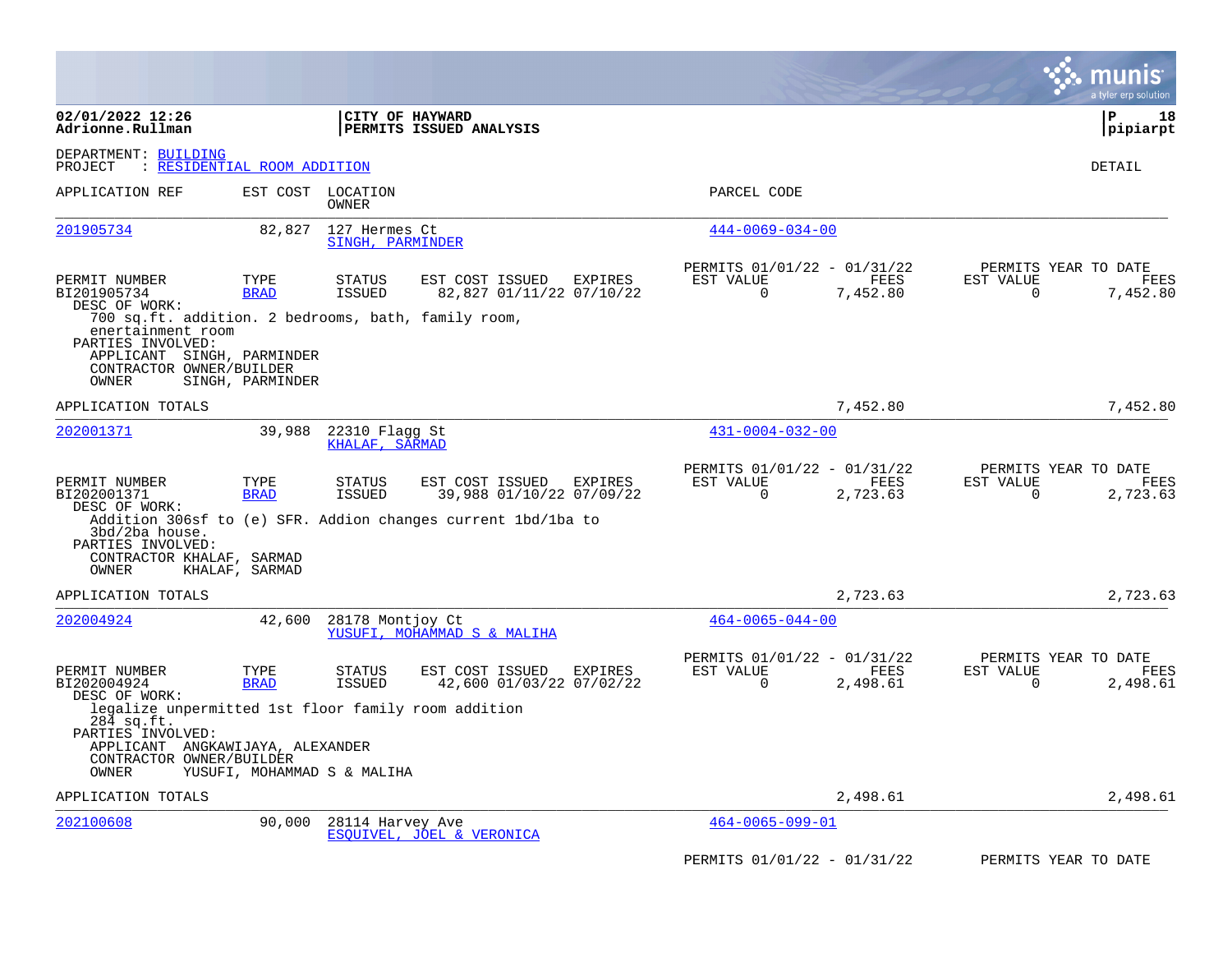|                                                                                                                                        |                            |                                          |                                                                                                                 |         |                                                      |                   |                       | a tyler erp solution                      |
|----------------------------------------------------------------------------------------------------------------------------------------|----------------------------|------------------------------------------|-----------------------------------------------------------------------------------------------------------------|---------|------------------------------------------------------|-------------------|-----------------------|-------------------------------------------|
| 02/01/2022 12:26<br>Adrionne.Rullman<br>PERMIT NUMBER                                                                                  | TYPE                       | STATUS                                   | CITY OF HAYWARD<br>PERMITS ISSUED ANALYSIS<br>EST COST ISSUED                                                   | EXPIRES | EST VALUE                                            | FEES              | EST VALUE             | ∣P<br>19<br> pipiarpt<br>FEES             |
| DEPARTMENT: BUILDING<br>PROJECT<br>: RESIDENTIAL ROOM ADDITION                                                                         |                            |                                          |                                                                                                                 |         |                                                      |                   |                       | DETAIL                                    |
| APPLICATION REF                                                                                                                        |                            | EST COST LOCATION                        |                                                                                                                 |         | PARCEL CODE                                          |                   |                       |                                           |
| BI202100608                                                                                                                            | <b>BRAD</b>                | OWNER<br>ISSUED                          | 90,000 01/31/22 07/30/22                                                                                        |         | $\overline{0}$                                       | 3,508.89          | $\overline{0}$        | 3,508.89                                  |
| DESC OF WORK:<br>90 sq ft, extend (E) porch 100 sf<br>PARTIES INVOLVED:<br>APPLICANT AAA CADWORKS<br>CONTRACTOR OWNER/BUILDER<br>OWNER | ESQUIVEL, JOEL & VERONICA  |                                          | (N) second floor addition 576 sq ft., extend (E) garage                                                         |         |                                                      |                   |                       |                                           |
| APPLICATION TOTALS                                                                                                                     |                            |                                          |                                                                                                                 |         |                                                      | 3,508.89          |                       | 3,508.89                                  |
| 202101628                                                                                                                              |                            | 56,584 27790 Bruno St                    | TALANCON/DIAZ, CARLOS/ROSA                                                                                      |         | $453 - 0090 - 082 - 00$                              |                   |                       |                                           |
| PERMIT NUMBER<br>BI202101628<br>DESC OF WORK:<br>Add 433 sq ft. addition to rear, 2 bed one bath                                       | TYPE<br><b>BRAD</b>        | STATUS<br>ISSUED                         | EST COST ISSUED<br>56,584 01/18/22 07/17/22                                                                     | EXPIRES | PERMITS 01/01/22 - 01/31/22<br>EST VALUE<br>0        | FEES<br>23,759.52 | EST VALUE<br>0        | PERMITS YEAR TO DATE<br>FEES<br>23,759.52 |
| PARTIES INVOLVED:<br>APPLICANT TALANCON, CARLOS<br>CONTRACTOR SILVA, CARLOS<br>OWNER                                                   | TALANCON/DIAZ, CARLOS/ROSA |                                          |                                                                                                                 |         |                                                      |                   |                       |                                           |
| APPLICATION TOTALS                                                                                                                     |                            |                                          |                                                                                                                 |         |                                                      | 23,759.52         |                       | 23,759.52                                 |
| 202103732                                                                                                                              | 36,000                     | 889 Chenault Way<br><b>ALVIN TIBAYAN</b> |                                                                                                                 |         | $432 - 0060 - 021 - 00$                              |                   |                       |                                           |
| PERMIT NUMBER<br>BI202103732<br>DESC OF WORK:                                                                                          | TYPE<br><b>BRAD</b>        | STATUS<br><b>ISSUED</b>                  | EST COST ISSUED EXPIRES<br>36,000 01/05/22 07/26/22<br>master bed & bath with WIC addtion at rear with new deck |         | PERMITS 01/01/22 - 01/31/22<br>EST VALUE<br>$\Omega$ | FEES<br>2,721.13  | EST VALUE<br>$\Omega$ | PERMITS YEAR TO DATE<br>FEES<br>2,721.13  |
| 320 sq.ft.<br>PARTIES INVOLVED:<br>APPLICANT LAURELES, LEO<br>CONTRACTOR OWNER/BUILDER<br>OWNER                                        | ALVIN TIBAYAN              |                                          |                                                                                                                 |         |                                                      |                   |                       |                                           |
| APPLICATION TOTALS                                                                                                                     |                            |                                          |                                                                                                                 |         |                                                      | 2,721.13          |                       | 2,721.13                                  |
| 202104253                                                                                                                              | 48,000                     |                                          | 25108 Monte Vista Dr<br>RASMUSSEN, MICHAEL J & VIRGIL                                                           |         | $441 - 0068 - 027 - 02$                              |                   |                       |                                           |
| PERMIT NUMBER<br>BI202104253<br>DESC OF WORK:<br>ENLARGE BEDROOM & ADD CONNECTING BATHROOM, BEDROOM                                    | TYPE<br><b>BRAD</b>        | STATUS<br>ISSUED                         | EST COST ISSUED EXPIRES<br>48,000 01/18/22 07/17/22                                                             |         | PERMITS 01/01/22 - 01/31/22<br>EST VALUE<br>$\Omega$ | FEES<br>3,171.19  | EST VALUE<br>$\Omega$ | PERMITS YEAR TO DATE<br>FEES<br>3,171.19  |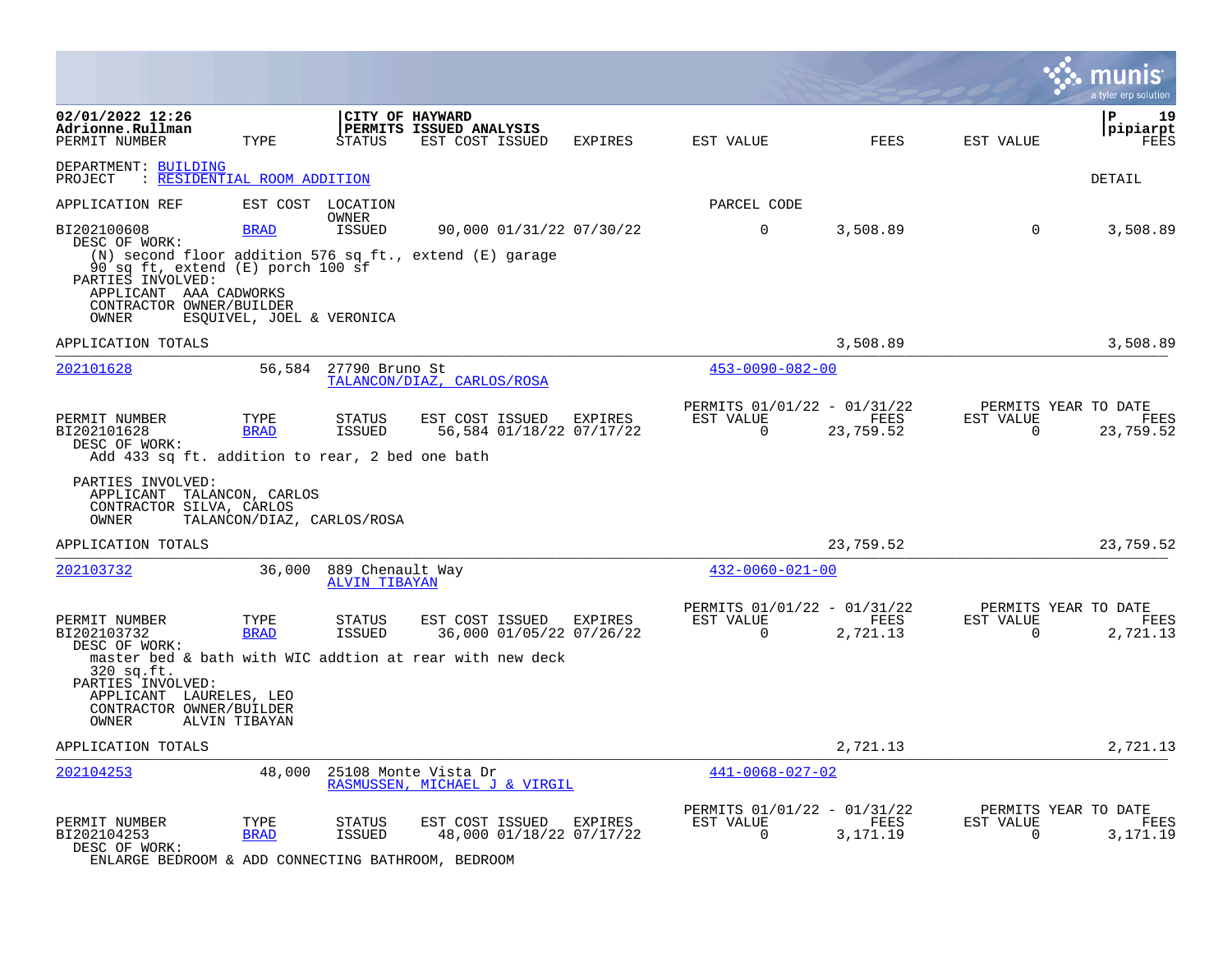|                                                                                                                                                                          |                                                                                                                                                                                                              |                                                      |                       | a tyler erp solution                                              |
|--------------------------------------------------------------------------------------------------------------------------------------------------------------------------|--------------------------------------------------------------------------------------------------------------------------------------------------------------------------------------------------------------|------------------------------------------------------|-----------------------|-------------------------------------------------------------------|
| 02/01/2022 12:26<br>Adrionne.Rullman<br>& BATHROOM : (N) 335 SO FT TOTAL                                                                                                 | CITY OF HAYWARD<br><b>PERMITS ISSUED ANALYSIS</b>                                                                                                                                                            |                                                      |                       | 20<br>${\bf P}$<br>pipiarpt                                       |
| DEPARTMENT: BUILDING<br>: RESIDENTIAL ROOM ADDITION<br>PROJECT                                                                                                           |                                                                                                                                                                                                              |                                                      |                       | <b>DETAIL</b>                                                     |
| APPLICATION REF<br>EST COST<br>PARTIES INVOLVED:<br>APPLICANT RASMUSSEN, MICHAEL J & VIRGIL<br>CONTRACTOR OWNER/, BUILDER<br>OWNER<br>RASMUSSEN, MICHAEL J & VIRGIL      | LOCATION<br>OWNER                                                                                                                                                                                            | PARCEL CODE                                          |                       |                                                                   |
| APPLICATION TOTALS                                                                                                                                                       |                                                                                                                                                                                                              |                                                      | 3,171.19              | 3,171.19                                                          |
| 202105691                                                                                                                                                                | 50,000 1363 Thornwall Ln<br><b>RAMY UGARTE</b>                                                                                                                                                               | $455 - 0008 - 024 - 00$                              |                       |                                                                   |
| PERMIT NUMBER<br>TYPE<br>BI202105691<br><b>BRAD</b><br>DESC OF WORK:<br>PARTIES INVOLVED:<br>APPLICANT RAMY UGARTE<br>CONTRACTOR OWNER/, BUILDER<br>OWNER<br>RAMY UGARTE | STATUS<br>EST COST ISSUED EXPIRES<br>50,000 01/26/22 07/25/22<br>ISSUED<br>256 sq.ft. living room addition, remodel kitchen to bedroom<br>new powder room, replace windows, new furnace, ducts, $AC, \ldots$ | PERMITS 01/01/22 - 01/31/22<br>EST VALUE<br>$\Omega$ | FEES<br>6,244.37      | PERMITS YEAR TO DATE<br>EST VALUE<br>FEES<br>6,244.37<br>$\Omega$ |
| APPLICATION TOTALS<br>PROJECT TOTALS                                                                                                                                     |                                                                                                                                                                                                              | $\Omega$                                             | 6,244.37<br>52,080.14 | 6,244.37<br>52,080.14<br>$\Omega$                                 |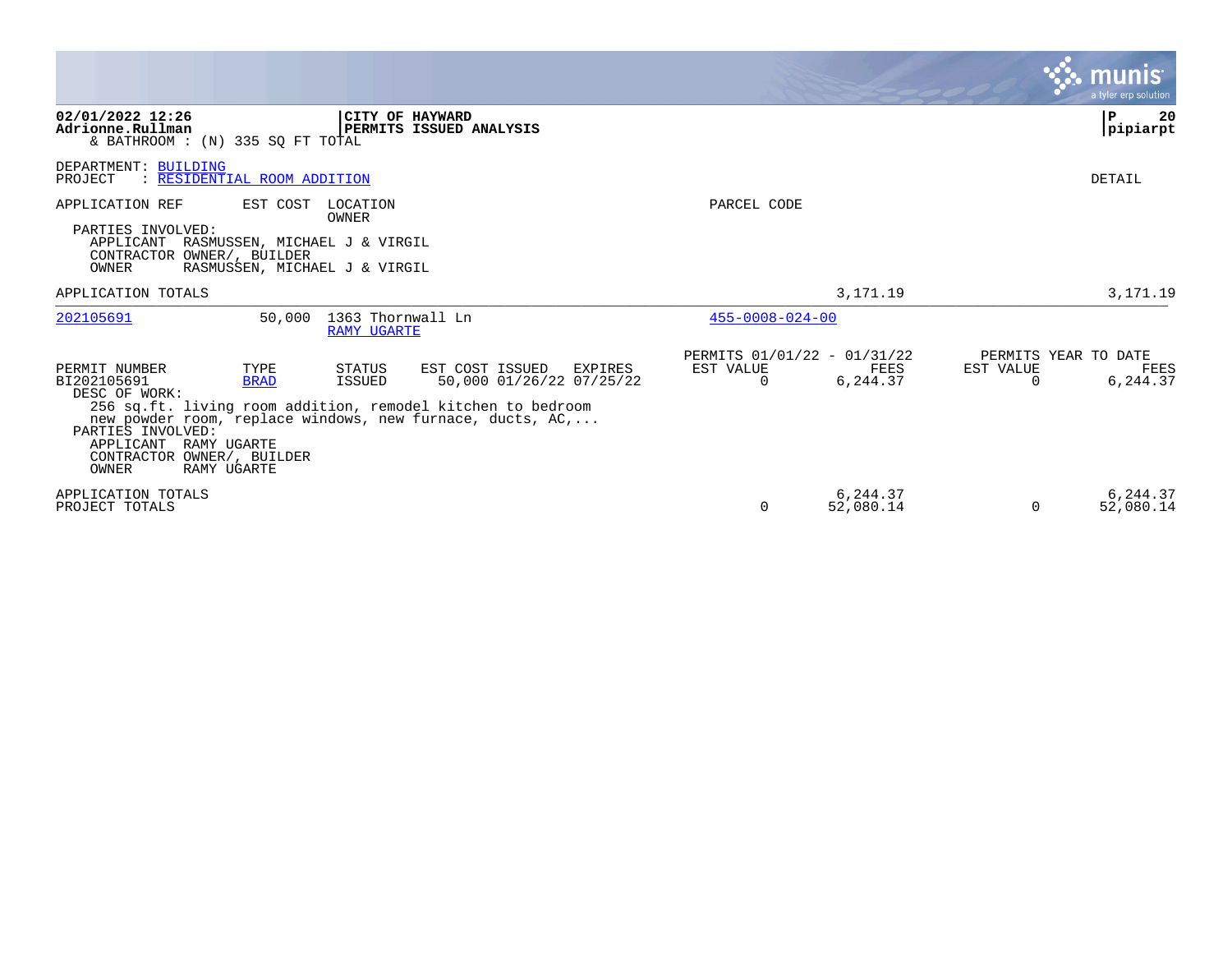|                                                                                                                                              |                                                                                                                                                                                  |                                                         |                                                      |                         |                                               | a tyler erp solution   |
|----------------------------------------------------------------------------------------------------------------------------------------------|----------------------------------------------------------------------------------------------------------------------------------------------------------------------------------|---------------------------------------------------------|------------------------------------------------------|-------------------------|-----------------------------------------------|------------------------|
| 02/01/2022 12:26<br>Adrionne.Rullman                                                                                                         | CITY OF HAYWARD                                                                                                                                                                  | PERMITS ISSUED ANALYSIS                                 |                                                      |                         |                                               | l P<br>21<br> pipiarpt |
| DEPARTMENT: BUILDING<br>PROJECT                                                                                                              | : NEW TRACT SHELL W/SUBS                                                                                                                                                         |                                                         |                                                      |                         |                                               | <b>DETAIL</b>          |
| APPLICATION REF                                                                                                                              | EST COST<br>LOCATION<br><b>OWNER</b>                                                                                                                                             |                                                         | PARCEL CODE                                          |                         |                                               |                        |
| 201907594                                                                                                                                    | 705,728<br>661 DELVE Ct<br>WILLIAM LYON HOMES                                                                                                                                    |                                                         | $078C - 0455 - 990 - 34$                             |                         |                                               |                        |
| PERMIT NUMBER<br>BI201907594<br>DESC OF WORK:<br>PARTIES INVOLVED:<br>APPLICANT WILLIAM LYON HOMES<br>CONTRACTOR WILLIAM LYON HOMES<br>OWNER | TYPE<br><b>STATUS</b><br>TRACT SHEL ISSUED<br>$SOHay(8445)PA2-8-PIex-Bldq 19-(SHEL)$<br>Living 10,318, Garage 2,436, Porch 18, Deck 860 sqft<br>WILLIAM LYON HOMES               | EST COST ISSUED<br>EXPIRES<br>705,728 01/24/22 07/23/22 | PERMITS 01/01/22 - 01/31/22<br>EST VALUE<br>$\Omega$ | FEES<br>8,214.26        | PERMITS YEAR TO DATE<br>EST VALUE<br>$\Omega$ | FEES<br>8,214.26       |
| APPLICATION TOTALS                                                                                                                           |                                                                                                                                                                                  |                                                         |                                                      | 8,214.26                |                                               | 8, 214, 26             |
| 201907595                                                                                                                                    | 705,728<br>WILLIAM LYON HOMES                                                                                                                                                    | 703 DELVE Ct BLDG SHELL                                 | $078C - 0455 - 990 - 43$                             |                         |                                               |                        |
| PERMIT NUMBER<br>BI201907595<br>DESC OF WORK:<br>PARTIES INVOLVED:<br>APPLICANT WILLIAM LYON HOMES<br>CONTRACTOR WILLIAM LYON HOMES<br>OWNER | TYPE<br><b>STATUS</b><br>TRACT SHEL ISSUED<br>$SOHay(8445)PA2-8-PIex-Bldq 20-(SHEL)$<br>Living 10,318, Garage 2,436, Porch 18, Deck 860<br>WILLIAM LYON HOMES                    | EST COST ISSUED<br>EXPIRES<br>705,728 01/24/22 07/23/22 | PERMITS 01/01/22 - 01/31/22<br>EST VALUE<br>$\Omega$ | <b>FEES</b><br>8,214.26 | PERMITS YEAR TO DATE<br>EST VALUE<br>$\Omega$ | FEES<br>8,214.26       |
| APPLICATION TOTALS                                                                                                                           |                                                                                                                                                                                  |                                                         |                                                      | 8,214.26                |                                               | 8,214.26               |
| 202105953                                                                                                                                    | 632,370                                                                                                                                                                          | 29705 HANSEN St SHELL<br>KB HOMES SOUTH BAY INC         | $078G - 2651 - 990 - 64$                             |                         |                                               |                        |
| PERMIT NUMBER<br>BI202105953<br>DESC OF WORK:<br>PARTIES INVOLVED:<br>APPLICANT TAPPIN, ALEC                                                 | TYPE<br>STATUS<br>TRACT SHEL ISSUED<br>Tract 8304- New Shell- Building 10-5-Plex (5A)<br>9603 sq ft Living, 2419 Garage, 57 Porch, 136 Deck<br>CONTRACTOR KB HOMES SOUTH BAY INC | EST COST ISSUED<br>EXPIRES<br>632,370 01/10/22 07/09/22 | PERMITS 01/01/22 - 01/31/22<br>EST VALUE<br>$\Omega$ | FEES<br>7,187.57        | PERMITS YEAR TO DATE<br>EST VALUE<br>$\Omega$ | FEES<br>7,187.57       |
| OWNER<br>APPLICATION TOTALS                                                                                                                  | KB HOMES SOUTH BAY INC                                                                                                                                                           |                                                         |                                                      | 7,187.57                |                                               | 7,187.57               |
| 202105959                                                                                                                                    | 632,370                                                                                                                                                                          | 401 Industrial Pkwy SHELL<br>KB HOMES SOUTH BAY INC     | $078G - 2651 - 990 - 70$                             |                         |                                               |                        |

 $\mathcal{L}^{\text{max}}$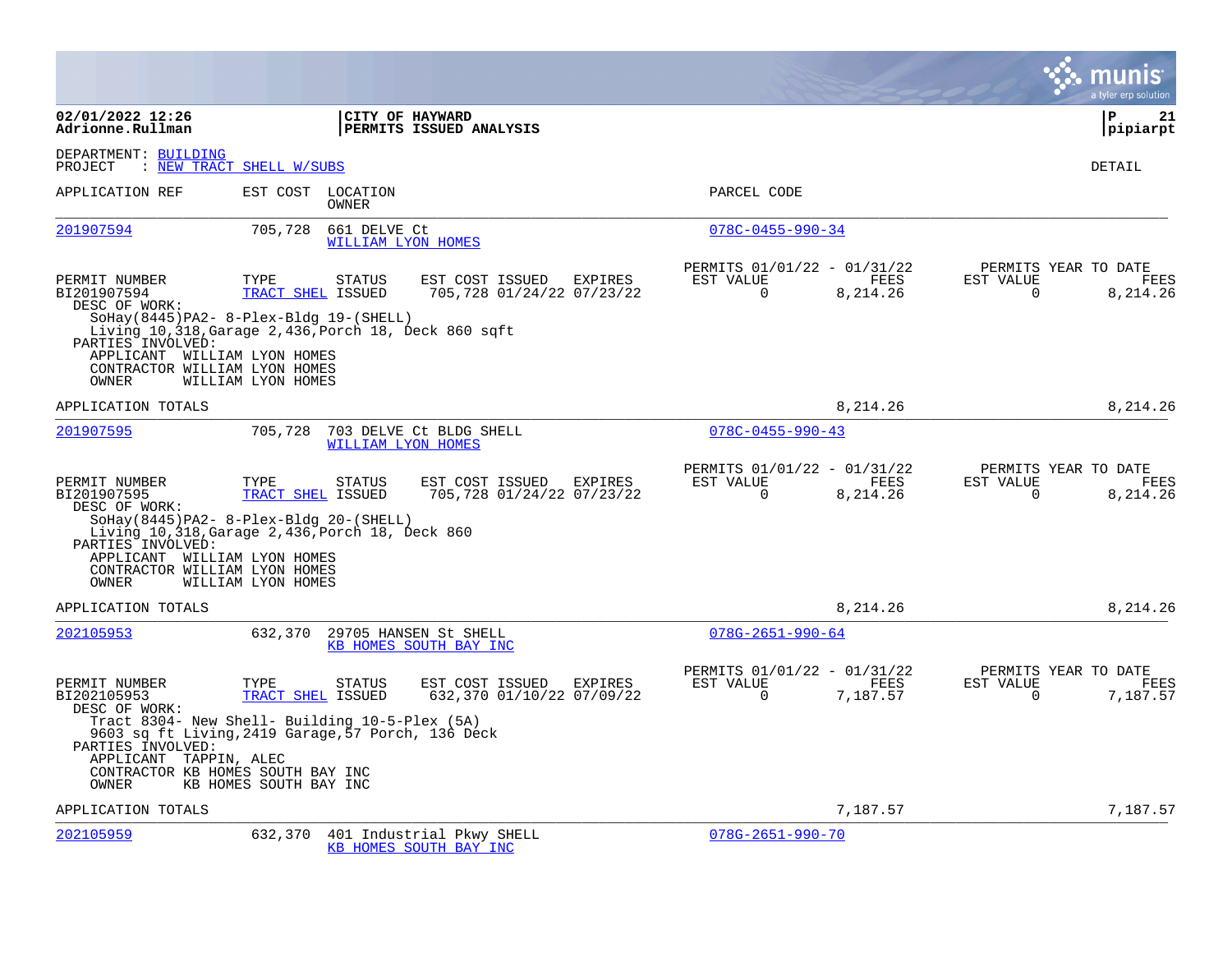|                                                                                                                                                                                                               |                                                                       |                   |                         |                           |                                          |                       |           | munis<br>a tyler erp solution |
|---------------------------------------------------------------------------------------------------------------------------------------------------------------------------------------------------------------|-----------------------------------------------------------------------|-------------------|-------------------------|---------------------------|------------------------------------------|-----------------------|-----------|-------------------------------|
| 02/01/2022 12:26<br>Adrionne.Rullman                                                                                                                                                                          |                                                                       | CITY OF HAYWARD   | PERMITS ISSUED ANALYSIS |                           |                                          |                       |           | 22<br>P<br>pipiarpt           |
| PERMIT NUMBER                                                                                                                                                                                                 | TYPE                                                                  | STATUS            | EST COST ISSUED         | <b>EXPIRES</b>            | PERMITS 01/01/22 - 01/31/22<br>EST VALUE | FEES                  | EST VALUE | PERMITS YEAR TO DATE<br>FEES  |
| DEPARTMENT: BUILDING<br>PROJECT<br>: NEW TRACT SHELL W/SUBS                                                                                                                                                   |                                                                       |                   |                         |                           |                                          |                       |           | DETAIL                        |
| APPLICATION REF                                                                                                                                                                                               | EST COST                                                              | LOCATION<br>OWNER |                         |                           | PARCEL CODE                              |                       |           |                               |
| BI202105959<br>DESC OF WORK:<br>Tract 8304- New Shell- Building 11-5-Plex (5A)<br>9603 sq ft Living, 2419 Garage, 57 Porch, 137 Deck<br>PARTIES INVOLVED:<br>APPLICANT<br>TAPPIN, ALEC<br>CONTRACTOR<br>OWNER | TRACT SHEL ISSUED<br>KB HOMES SOUTH BAY INC<br>KB HOMES SOUTH BAY INC |                   |                         | 632,370 01/10/22 07/09/22 | 0                                        | 7,187.57              | 0         | 7,187.57                      |
| APPLICATION TOTALS<br>PROJECT TOTALS                                                                                                                                                                          |                                                                       |                   |                         |                           | 0                                        | 7,187.57<br>30,803.66 | $\Omega$  | 7,187.57<br>30,803.66         |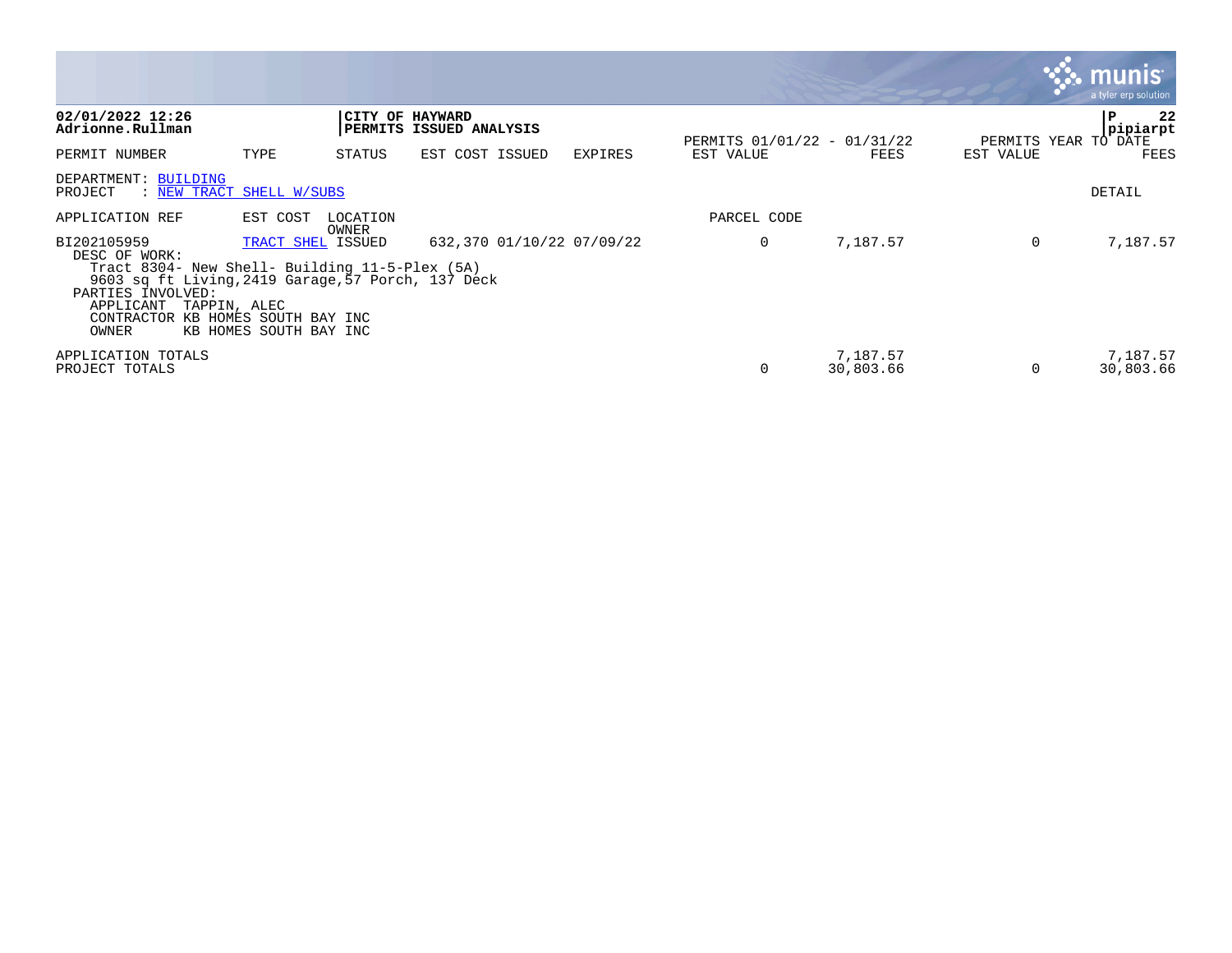|                                                                                                                                           |                                                    |                                     |                                                                                                                                                                                                               |                                                      |                      |                       | munis<br>a tyler erp solution                   |
|-------------------------------------------------------------------------------------------------------------------------------------------|----------------------------------------------------|-------------------------------------|---------------------------------------------------------------------------------------------------------------------------------------------------------------------------------------------------------------|------------------------------------------------------|----------------------|-----------------------|-------------------------------------------------|
| 02/01/2022 12:26<br>Adrionne.Rullman                                                                                                      |                                                    | CITY OF HAYWARD                     | PERMITS ISSUED ANALYSIS                                                                                                                                                                                       |                                                      |                      |                       | l P<br>23<br>pipiarpt                           |
| DEPARTMENT: BUILDING<br>: CELL SITE<br>PROJECT                                                                                            |                                                    |                                     |                                                                                                                                                                                                               |                                                      |                      |                       | DETAIL                                          |
| APPLICATION REF                                                                                                                           | EST COST                                           | LOCATION<br>OWNER                   |                                                                                                                                                                                                               | PARCEL CODE                                          |                      |                       |                                                 |
| 202104898                                                                                                                                 | 77,000                                             | 20347 Skywest Dr<br>CITY OF HAYWARD |                                                                                                                                                                                                               | $432 - 0104 - 002 - 00$                              |                      |                       |                                                 |
| PERMIT NUMBER<br>BI202104898<br>DESC OF WORK:<br>upgrade existing wireless telecomminications facility                                    | TYPE<br><b>BCEL</b>                                | <b>STATUS</b><br>ISSUED             | EST COST ISSUED<br><b>EXPIRES</b><br>77,000 01/10/22 07/09/22                                                                                                                                                 | PERMITS 01/01/22 - 01/31/22<br>EST VALUE<br>$\Omega$ | FEES<br>3, 253. 72   | EST VALUE<br>$\Omega$ | PERMITS YEAR TO DATE<br>FEES<br>3, 253. 72      |
| PARTIES INVOLVED:<br>APPLICANT<br>CONTRACTOR STC NETCOM<br>OWNER                                                                          | CAMP & ASSOCIATES<br>CITY OF HAYWARD               |                                     |                                                                                                                                                                                                               |                                                      |                      |                       |                                                 |
| APPLICATION TOTALS                                                                                                                        |                                                    |                                     |                                                                                                                                                                                                               |                                                      | 3, 253. 72           |                       | 3, 253. 72                                      |
| 202104999                                                                                                                                 | 25,000                                             |                                     | 26325 Hesperian Blvd<br>PRESBYTERY OF SAN FRANCISCO                                                                                                                                                           | $441 - 0023 - 027 - 16$                              |                      |                       |                                                 |
| PERMIT NUMBER<br>BI202104999<br>DESC OF WORK:<br>PARTIES INVOLVED:<br>APPLICANT ALBAN, GENESIS<br>CONTRACTOR YUPANA, INC.<br><b>OWNER</b> | TYPE<br><b>BCEL</b><br>PRESBYTERY OF SAN FRANCISCO | STATUS<br>ISSUED                    | EST COST ISSUED<br><b>EXPIRES</b><br>25,000 01/14/22 07/13/22<br>Remove $(3)$ antennas, $(3)$ RRUS32 B2, $(6)$ e Coax & install 6<br>antennas, $(3)$ pipes, $(6)$ RRHs, $(1)$ raycap $6627$ , $(1)$ 12X24cabl | PERMITS 01/01/22 - 01/31/22<br>EST VALUE<br>$\Omega$ | FEES<br>1,602.84     | EST VALUE<br>0        | PERMITS YEAR TO DATE<br><b>FEES</b><br>1,602.84 |
| APPLICATION TOTALS<br>PROJECT TOTALS                                                                                                      |                                                    |                                     |                                                                                                                                                                                                               | $\Omega$                                             | 1,602.84<br>4,856.56 | $\Omega$              | 1,602.84<br>4,856.56                            |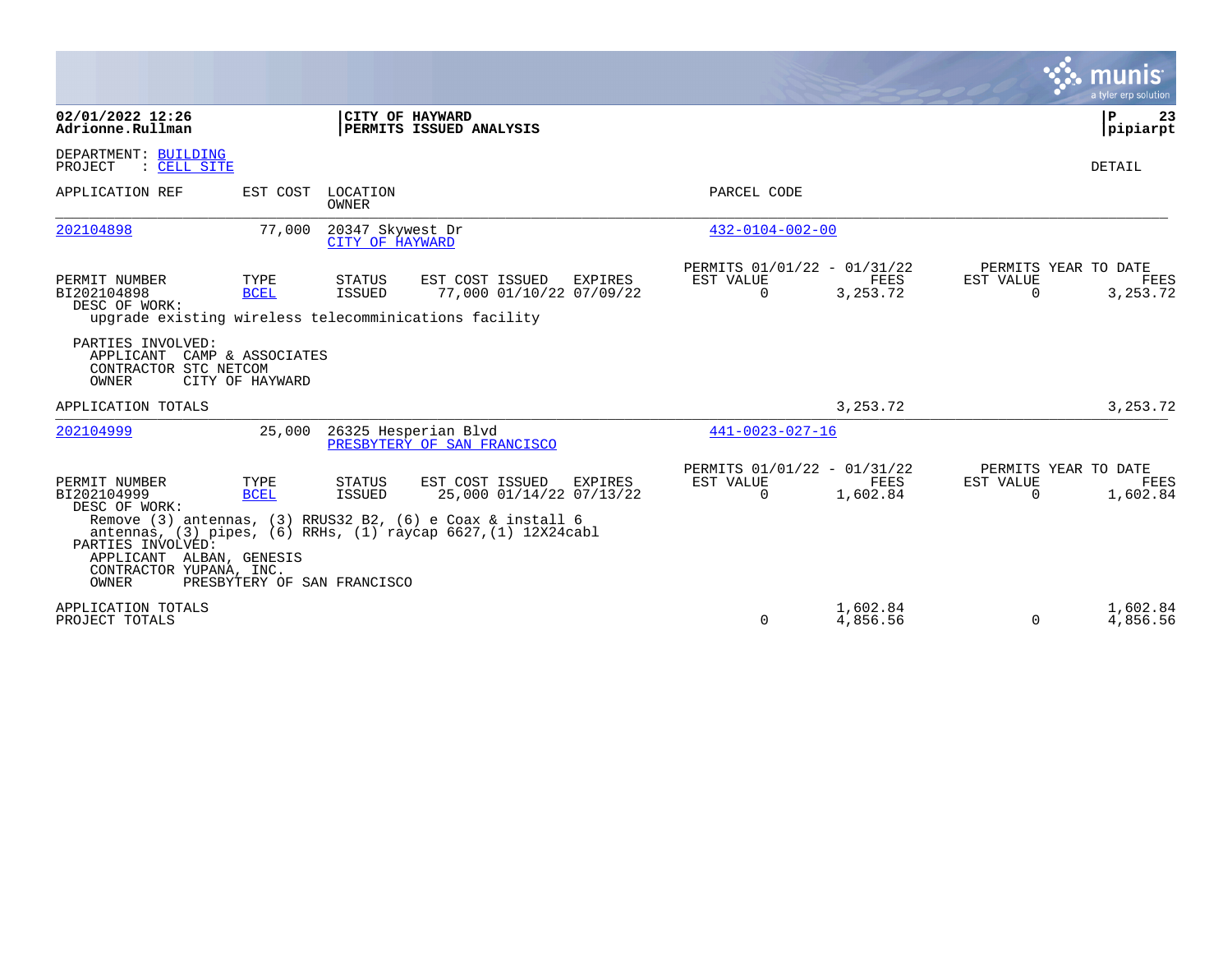|                                                                                                               |                                  |                                |                                                                                                                              |                          |                                                   |                          | a tyler erp solution                      |
|---------------------------------------------------------------------------------------------------------------|----------------------------------|--------------------------------|------------------------------------------------------------------------------------------------------------------------------|--------------------------|---------------------------------------------------|--------------------------|-------------------------------------------|
| 02/01/2022 12:26<br>Adrionne.Rullman                                                                          |                                  |                                | CITY OF HAYWARD<br>PERMITS ISSUED ANALYSIS                                                                                   |                          |                                                   |                          | l P<br>24<br> pipiarpt                    |
| DEPARTMENT: BUILDING<br>PROJECT                                                                               | : COMMERCIAL REMODEL/REPAIR/MAIN |                                |                                                                                                                              |                          |                                                   |                          | DETAIL                                    |
| APPLICATION REF                                                                                               |                                  | EST COST LOCATION<br>OWNER     |                                                                                                                              | PARCEL CODE              |                                                   |                          |                                           |
| 202104885                                                                                                     | 1,200,000                        |                                | 19661 Hesperian Blvd<br>TARGET, CORPORATION                                                                                  |                          | $432 - 0104 - 005 - 00$                           |                          |                                           |
| PERMIT NUMBER<br>BI202104885<br>DESC OF WORK:                                                                 | TYPE<br><b>BCRE</b>              | <b>STATUS</b><br><b>ISSUED</b> | EST COST ISSUED<br>EXPIRES<br>1,200,000 01/24/22 07/23/22                                                                    | EST VALUE<br>0           | PERMITS 01/01/22 - 01/31/22<br>FEES<br>24, 155.69 | EST VALUE<br>0           | PERMITS YEAR TO DATE<br>FEES<br>24,155.69 |
| PARTIES INVOLVED:<br>APPLICANT CARTAGENA, ROZY<br>CONTRACTOR W L BUTLER<br>OWNER                              | TARGET, CORPORATION              |                                | TARGET TI: UPDATE SALES FLOOR, OFFICES, STARBUCKS/SNACKBAR.<br>PHARMACY, TEAM MEMBER RESTRMS, ORDER PICKUP STORAGE, SEE TEXT |                          |                                                   |                          |                                           |
| APPLICATION TOTALS                                                                                            |                                  |                                |                                                                                                                              |                          | 24,155.69                                         |                          | 24, 155.69                                |
| 202105674                                                                                                     | 15,000                           | 650 Tennyson Rd                | TENNYSON, INVESTMENTS LLC                                                                                                    |                          | $452 - 0084 - 095 - 05$                           |                          |                                           |
| PERMIT NUMBER<br>BI202105674<br>DESC OF WORK:<br>replace existing fuel dispeners with eight new               | TYPE<br><b>BCRE</b>              | <b>STATUS</b><br>ISSUED        | EST COST ISSUED<br>EXPIRES<br>15,000 01/04/22 07/31/22                                                                       | EST VALUE<br>$\mathbf 0$ | PERMITS 01/01/22 - 01/31/22<br>FEES<br>2,660.04   | EST VALUE<br>$\mathbf 0$ | PERMITS YEAR TO DATE<br>FEES<br>2,660.04  |
| PARTIES INVOLVED:<br>APPLICANT A & S ENGINEERING<br>CONTRACTOR A & S ENGINEERING<br>OWNER                     | TENNYSON, INVESTMENTS LLC        |                                |                                                                                                                              |                          |                                                   |                          |                                           |
| APPLICATION TOTALS                                                                                            |                                  |                                |                                                                                                                              |                          | 2,660.04                                          |                          | 2,660.04                                  |
| 202200240                                                                                                     | 3,000                            | BAMBARGER, REBECCA             | 23888 Connecticut St 8                                                                                                       |                          | $439 - 0036 - 057 - 02$                           |                          |                                           |
| PERMIT NUMBER<br>BI202200240<br>DESC OF WORK:                                                                 | TYPE<br><b>BCRE</b>              | <b>STATUS</b><br><b>ISSUED</b> | EST COST ISSUED<br>EXPIRES<br>3,000 01/12/22 07/11/22                                                                        | EST VALUE<br>$\mathbf 0$ | PERMITS 01/01/22 - 01/31/22<br>FEES<br>277.62     | EST VALUE<br>$\mathbf 0$ | PERMITS YEAR TO DATE<br>FEES<br>277.62    |
| previous illegal buildout. Voluntary permit.<br>PARTIES INVOLVED:<br>APPLICANT MCT DEVELOPMENT & CONSTRUCTION |                                  |                                | Remove wood shelving, drywall done without permits from                                                                      |                          |                                                   |                          |                                           |
| CONTRACTOR MCT DEVELOPMENT & CONSTRUCTION<br>OWNER                                                            | BAMBARGER, REBECCA               |                                |                                                                                                                              |                          |                                                   |                          |                                           |
| APPLICATION TOTALS<br>PROJECT TOTALS                                                                          |                                  |                                |                                                                                                                              | $\Omega$                 | 277.62<br>27,093.35                               | $\Omega$                 | 277.62<br>27,093.35                       |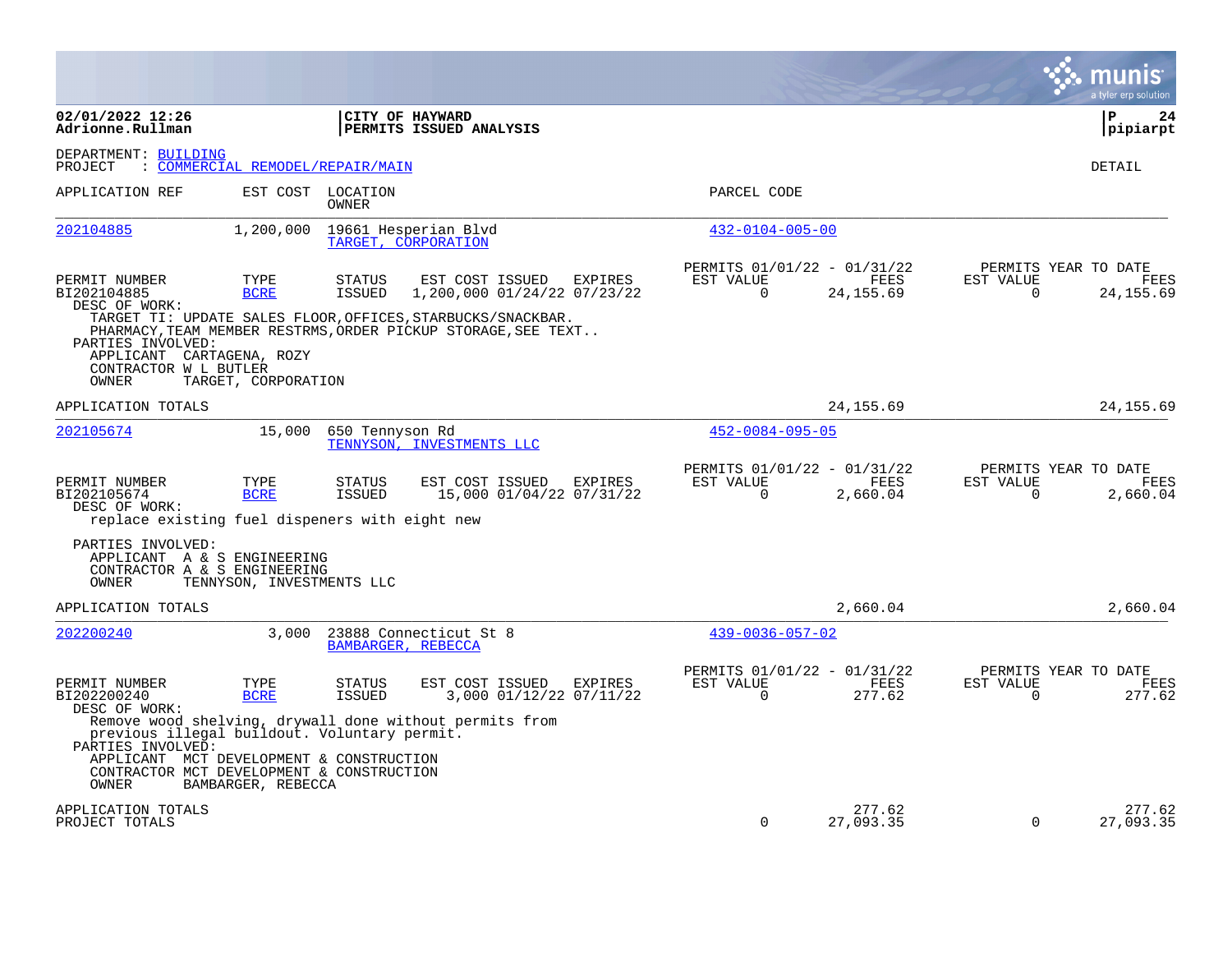|                                                                                                                                                                            |                                            |                    |                                                                                                                  |                                                      |                      |                | munis <sup>®</sup><br>a tyler erp solution |
|----------------------------------------------------------------------------------------------------------------------------------------------------------------------------|--------------------------------------------|--------------------|------------------------------------------------------------------------------------------------------------------|------------------------------------------------------|----------------------|----------------|--------------------------------------------|
| 02/01/2022 12:26<br>Adrionne.Rullman                                                                                                                                       |                                            |                    | CITY OF HAYWARD<br>PERMITS ISSUED ANALYSIS                                                                       |                                                      |                      |                | 25<br>l P<br>pipiarpt                      |
| DEPARTMENT: BUILDING<br>PROJECT<br>: COMMERCIAL REROOF                                                                                                                     |                                            |                    |                                                                                                                  |                                                      |                      |                | <b>DETAIL</b>                              |
| APPLICATION REF                                                                                                                                                            | EST COST                                   | LOCATION<br>OWNER  |                                                                                                                  | PARCEL CODE                                          |                      |                |                                            |
| 202200494                                                                                                                                                                  | 83,811                                     | 25503 Whitesell St | HUYNH, INVESTMENT LLC                                                                                            | $439 - 0099 - 076 - 00$                              |                      |                |                                            |
| PERMIT NUMBER<br>BI202200494<br>DESC OF WORK:<br>1 LAYER WITH TPO ROOF SYSTEM. COLOR: WHITE<br>PARTIES INVOLVED:<br>CONTRACTOR BIGHAM TAYLOR ROOFING COMPANY, INC<br>OWNER | TYPE<br>COMM ROOF<br>HUYNH, INVESTMENT LLC | STATUS<br>ISSUED   | EST COST ISSUED<br>EXPIRES<br>83,811 01/27/22 07/26/22<br>REROOF PORTION OF ROOF ONLY (140 SOUARES). OVERLAY (E) | PERMITS 01/01/22 - 01/31/22<br>EST VALUE<br>$\Omega$ | FEES<br>1,537.55     | EST VALUE<br>0 | PERMITS YEAR TO DATE<br>FEES<br>1,537.55   |
| APPLICATION TOTALS<br>PROJECT TOTALS                                                                                                                                       |                                            |                    |                                                                                                                  | $\Omega$                                             | 1,537.55<br>1,537.55 | 0              | 1,537.55<br>1,537.55                       |

the contract of the contract of

and the contract of the contract of the contract of the contract of the contract of the contract of the contract of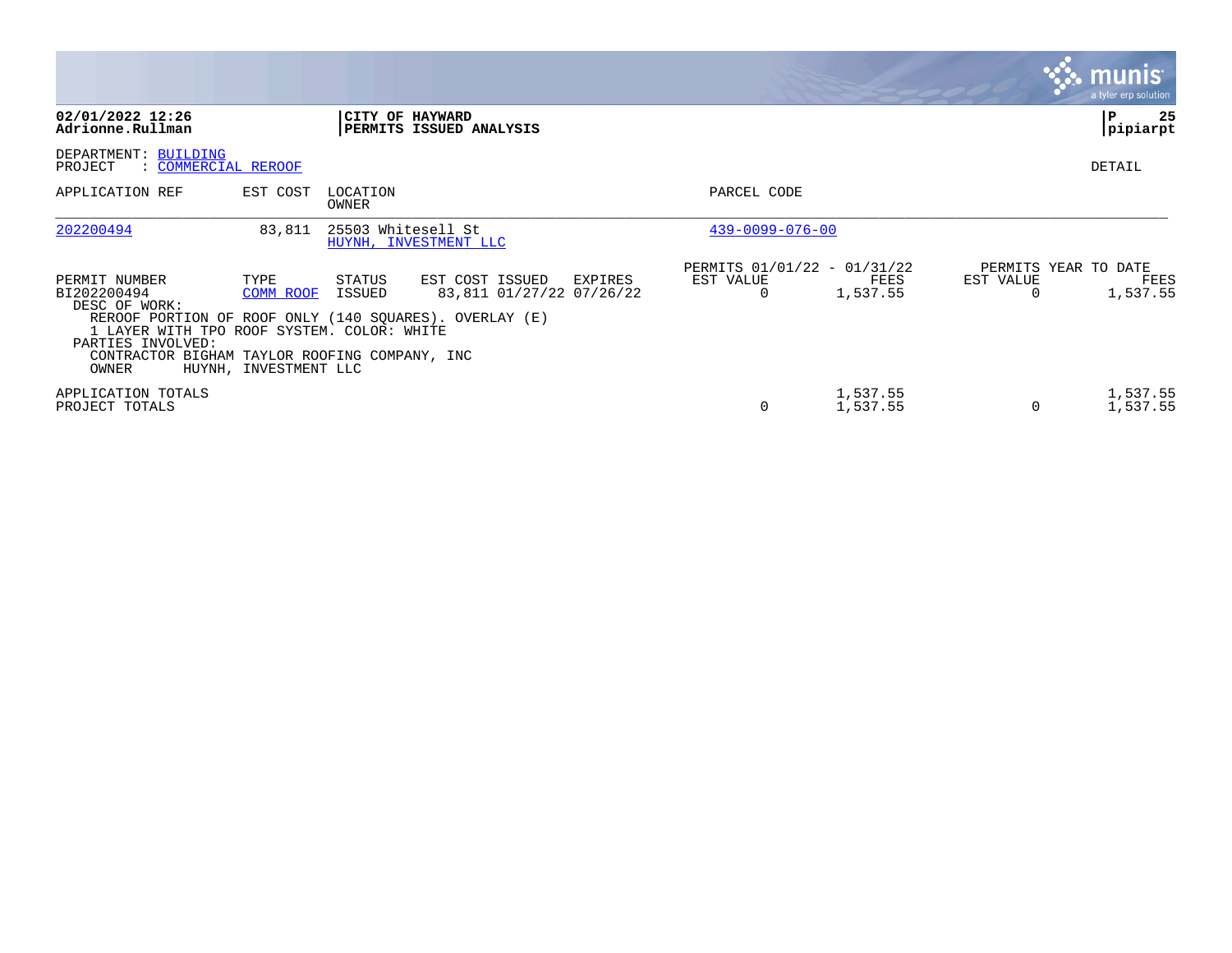|                                                                                           |                                  |                                           |                                                                                                           |                |                                                      |                       |                       | a tyler erp solution                          |
|-------------------------------------------------------------------------------------------|----------------------------------|-------------------------------------------|-----------------------------------------------------------------------------------------------------------|----------------|------------------------------------------------------|-----------------------|-----------------------|-----------------------------------------------|
| 02/01/2022 12:26<br>Adrionne.Rullman                                                      |                                  | CITY OF HAYWARD                           | PERMITS ISSUED ANALYSIS                                                                                   |                |                                                      |                       |                       | $\mathbf{P}$<br>26<br>pipiarpt                |
| DEPARTMENT: BUILDING<br>PROJECT                                                           | : DEMOLISH MISC/GARAG CONVERSION |                                           |                                                                                                           |                |                                                      |                       |                       | <b>DETAIL</b>                                 |
| APPLICATION REF                                                                           |                                  | EST COST LOCATION<br><b>OWNER</b>         |                                                                                                           |                | PARCEL CODE                                          |                       |                       |                                               |
| 202101558                                                                                 | 2,500                            | 29019 Jetty Way                           | VO, DUNG V & QUACH SANDY P                                                                                |                | $461 - 0101 - 088 - 00$                              |                       |                       |                                               |
| PERMIT NUMBER<br>BI202101558<br>DESC OF WORK:<br>$CE-20-2134$                             | TYPE<br>DEMO GARAG ISSUED        | <b>STATUS</b>                             | EST COST ISSUED<br>2,500 01/11/22 07/10/22<br>REMOVE UNPERMITTED ATTACHED SHED/PLAYROOM IN REAR OF HOME.  | <b>EXPIRES</b> | PERMITS 01/01/22 - 01/31/22<br>EST VALUE<br>$\Omega$ | FEES<br>530.40        | EST VALUE<br>$\Omega$ | PERMITS YEAR TO DATE<br><b>FEES</b><br>530.40 |
| PARTIES INVOLVED:<br>APPLICANT OWNER/BUILDER<br>CONTRACTOR OWNER/BUILDER<br>OWNER         | VO, DUNG V & OUACH SANDY P       |                                           |                                                                                                           |                |                                                      |                       |                       |                                               |
| APPLICATION TOTALS                                                                        |                                  |                                           |                                                                                                           |                |                                                      | 530.40                |                       | 530.40                                        |
| 202200006                                                                                 | 3,000                            | 2005 Sarasota Ln<br><b>JESUS MADREGAL</b> |                                                                                                           |                | $455 - 0052 - 032 - 00$                              |                       |                       |                                               |
| PERMIT NUMBER<br>BI202200006<br>DESC OF WORK:                                             | TYPE<br>DEMO GARAG ISSUED        | <b>STATUS</b>                             | EST COST ISSUED<br>3,000 01/11/22 07/10/22<br>Remove unpermitted interior walls & fixtures to return to a | <b>EXPIRES</b> | PERMITS 01/01/22 - 01/31/22<br>EST VALUE<br>$\Omega$ | <b>FEES</b><br>635.96 | EST VALUE<br>$\Omega$ | PERMITS YEAR TO DATE<br><b>FEES</b><br>635.96 |
| PARTIES INVOLVED:<br>APPLICANT AAA CADWORKS<br>CONTRACTOR OWNER/, BUILDER<br>OWNER        | <b>JESUS MADREGAL</b>            |                                           | garage. Also, remove unpermitted addition behind garage.                                                  |                |                                                      |                       |                       |                                               |
| APPLICATION TOTALS                                                                        |                                  |                                           |                                                                                                           |                |                                                      | 635.96                |                       | 635.96                                        |
| 202200064                                                                                 | 500                              | 1868 Florida St<br>NGUYEN, HAU            |                                                                                                           |                | $455 - 0084 - 129 - 00$                              |                       |                       |                                               |
| PERMIT NUMBER<br>BI202200064<br>DESC OF WORK:<br>demo garage floor convert back to garage | TYPE<br>DEMO GARAG ISSUED        | <b>STATUS</b>                             | EST COST ISSUED<br>500 01/04/22 07/03/22                                                                  | EXPIRES        | PERMITS 01/01/22 - 01/31/22<br>EST VALUE<br>$\Omega$ | FEES<br>513.73        | EST VALUE<br>$\Omega$ | PERMITS YEAR TO DATE<br>FEES<br>513.73        |
| PARTIES INVOLVED:<br>APPLICANT NGUYEN, HAU<br>CONTRACTOR OWNER/BUILDER<br>OWNER           | NGUYEN, HAU                      |                                           |                                                                                                           |                |                                                      |                       |                       |                                               |
| APPLICATION TOTALS                                                                        |                                  |                                           |                                                                                                           |                |                                                      | 513.73                |                       | 513.73                                        |
| 202200190                                                                                 | 10,000                           | 27001 Call Ave<br>BEETHAM, ANN            |                                                                                                           |                | $081D-1635-037-00$                                   |                       |                       |                                               |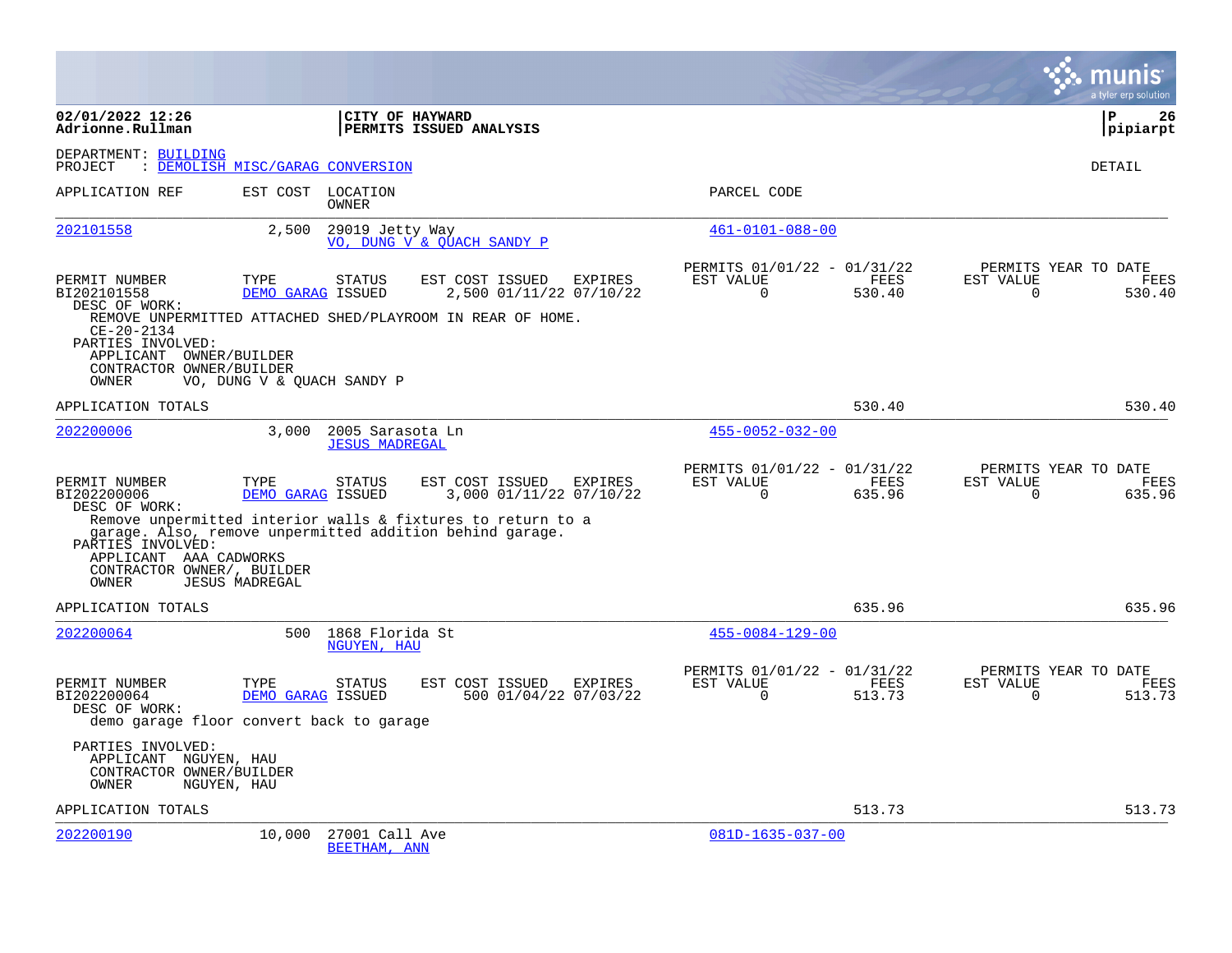|                                                                                                                                                                                                                                                |                                                |                                        |                         |                                         |           |                                                         |                       |                          | a tyler erp solution |                |
|------------------------------------------------------------------------------------------------------------------------------------------------------------------------------------------------------------------------------------------------|------------------------------------------------|----------------------------------------|-------------------------|-----------------------------------------|-----------|---------------------------------------------------------|-----------------------|--------------------------|----------------------|----------------|
| 02/01/2022 12:26<br>Adrionne.Rullman                                                                                                                                                                                                           |                                                | CITY OF HAYWARD                        | PERMITS ISSUED ANALYSIS |                                         |           |                                                         |                       |                          | ΙP<br>pipiarpt       | 27             |
| PERMIT NUMBER                                                                                                                                                                                                                                  | TYPE                                           | <b>STATUS</b>                          | EST COST ISSUED         | <b>EXPIRES</b>                          |           | PERMITS 01/01/22 - 01/31/22<br>EST VALUE                | FEES                  | EST VALUE                | PERMITS YEAR TO DATE | FEES           |
| DEPARTMENT: BUILDING<br>PROJECT<br>: DEMOLISH MISC/GARAG CONVERSION                                                                                                                                                                            |                                                |                                        |                         |                                         |           |                                                         |                       |                          | DETAIL               |                |
| APPLICATION REF                                                                                                                                                                                                                                | EST COST LOCATION                              |                                        |                         |                                         |           | PARCEL CODE                                             |                       |                          |                      |                |
| BI202200190<br>DESC OF WORK:<br>demo walls and toilet in garage area and shed                                                                                                                                                                  | DEMO GARAG COMPLT                              | OWNER                                  |                         | 10,000 01/11/22 07/24/22                |           | $\mathbf 0$                                             | 558.52                | $\mathbf 0$              |                      | 558.52         |
| PARTIES INVOLVED:<br>APPLICANT S&I CONSTRUCTION<br>CONTRACTOR S&I CONSTRUCTION<br>OWNER                                                                                                                                                        | BEETHAM, ANN                                   |                                        |                         |                                         |           |                                                         |                       |                          |                      |                |
| APPLICATION TOTALS                                                                                                                                                                                                                             |                                                |                                        |                         |                                         |           |                                                         | 558.52                |                          |                      | 558.52         |
| 202200338                                                                                                                                                                                                                                      | 3,000                                          | 29886 Larrabee St<br>SUSANTO, CATHRINE |                         |                                         |           | $083 - 0251 - 006 - 00$                                 |                       |                          |                      |                |
| PERMIT NUMBER<br>BI202200338<br>DESC OF WORK:<br>DEMOLIST E COVERED PATIO @ THE BACK OF THE HOUSE. PATIO WAS<br>BUILT & ENCLOSED WITHOUT PERMIT<br>PARTIES INVOLVED:<br>APPLICANT ANGKAWHAYA, ALEXANDER<br>CONTRACTOR OWNER/, BUILDER<br>OWNER | TYPE<br>DEMO GARAG ISSUED<br>SUSANTO, CATHRINE | <b>STATUS</b>                          | EST COST ISSUED EXPIRES | 3,000 01/20/22 07/19/22                 | EST VALUE | PERMITS 01/01/22 - 01/31/22<br>$\Omega$                 | FEES<br>635.96        | EST VALUE<br>$\Omega$    | PERMITS YEAR TO DATE | FEES<br>635.96 |
| APPLICATION TOTALS                                                                                                                                                                                                                             |                                                |                                        |                         |                                         |           |                                                         | 635.96                |                          |                      | 635.96         |
| 202200418                                                                                                                                                                                                                                      | 250                                            | 536 Orchard Ave<br>KULKARNI, MANDAR    |                         |                                         |           | $444 - 0039 - 043 - 00$                                 |                       |                          |                      |                |
| PERMIT NUMBER<br>BI202200418<br>DESC OF WORK:<br>DEMOLISH A 90 SQ FT. SHADE EXTENSION ATTACHED TO<br>A PERMITTED STORAGE SHED (TO REMAIN).<br>PARTIES INVOLVED:<br>CONTRACTOR OWNER/, BUILDER<br>OWNER                                         | TYPE<br>DEMO GARAG ISSUED<br>KULKARNI, MANDAR  | <b>STATUS</b>                          | EST COST ISSUED EXPIRES | 250 01/25/22 07/24/22                   |           | PERMITS 01/01/22 - 01/31/22<br>EST VALUE<br>$\Omega$    | FEES<br>513.73        | EST VALUE<br>$\Omega$    | PERMITS YEAR TO DATE | FEES<br>513.73 |
| APPLICATION TOTALS                                                                                                                                                                                                                             |                                                |                                        |                         |                                         |           |                                                         | 513.73                |                          |                      | 513.73         |
| 202200556                                                                                                                                                                                                                                      | 120                                            | 29552 Chance St<br>BRAR, DALJIT        |                         |                                         |           | $465 - 0040 - 101 - 00$                                 |                       |                          |                      |                |
| PERMIT NUMBER<br>BI202200556<br>DESC OF WORK:                                                                                                                                                                                                  | TYPE<br>DEMO GARAG ISSUED                      | <b>STATUS</b>                          | EST COST ISSUED         | <b>EXPIRES</b><br>120 01/31/22 07/30/22 |           | PERMITS 01/01/22 - 01/31/22<br>EST VALUE<br>$\mathbf 0$ | <b>FEES</b><br>507.18 | EST VALUE<br>$\mathbf 0$ | PERMITS YEAR TO DATE | FEES<br>507.18 |

REMOVE PATIO COVER ATTACHED AT ROOF OF HOUSE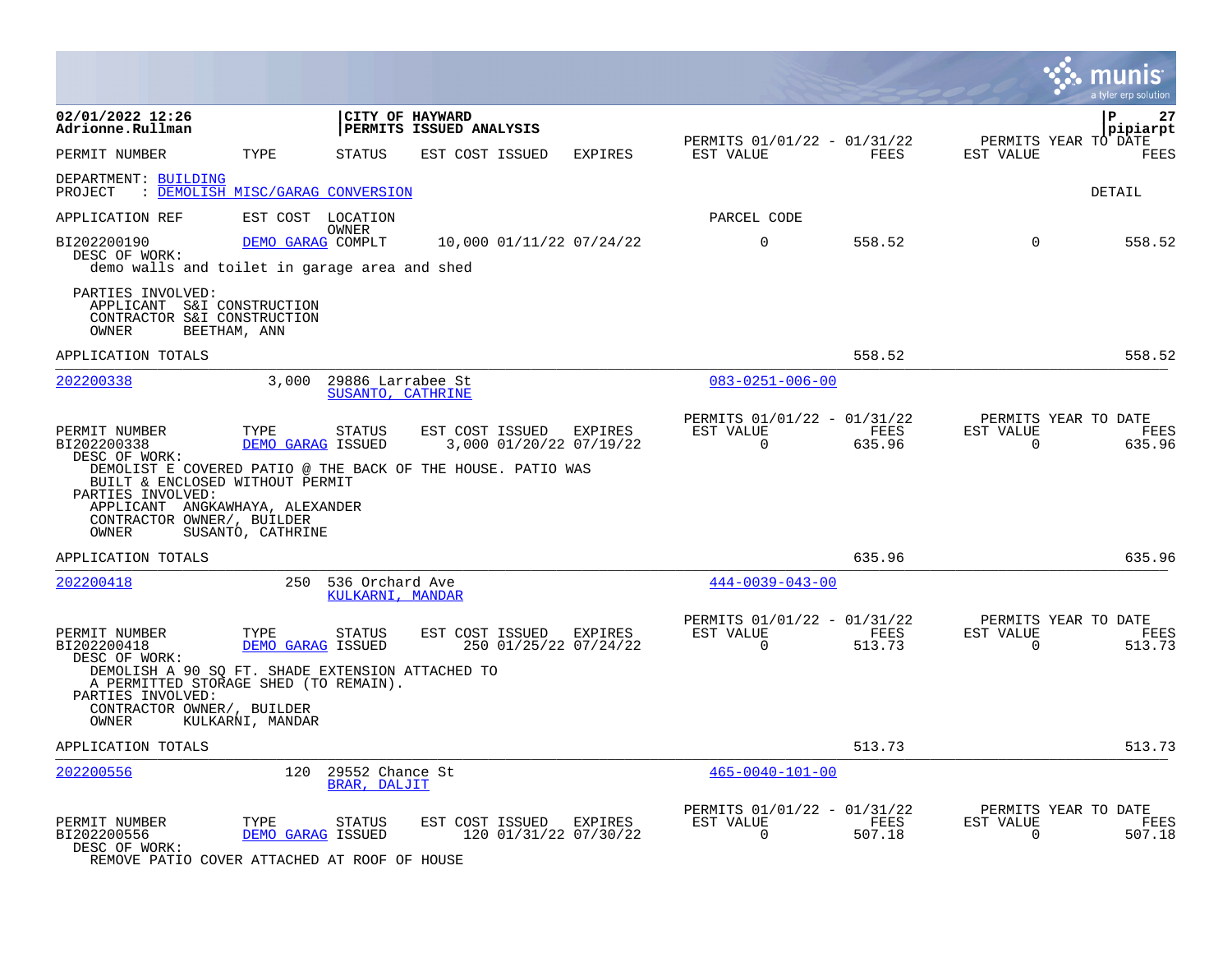|                                                                                                                                         |                                                   |             |                    | $\ddot{\ddot{\phantom{a}}\mathbf{.}}$ munis<br>a tyler erp solution |
|-----------------------------------------------------------------------------------------------------------------------------------------|---------------------------------------------------|-------------|--------------------|---------------------------------------------------------------------|
| 02/01/2022 12:26<br>Adrionne.Rullman                                                                                                    | CITY OF HAYWARD<br><b>PERMITS ISSUED ANALYSIS</b> |             |                    | 28<br>P<br>pipiarpt                                                 |
| DEPARTMENT: BUILDING<br>: DEMOLISH MISC/GARAG CONVERSION<br>PROJECT                                                                     |                                                   |             |                    | DETAIL                                                              |
| APPLICATION REF<br>EST COST<br>PARTIES INVOLVED:<br>APPLICANT<br>BRAR, DALJIT<br>CONTRACTOR<br>OWNER/, BUILDER<br>OWNER<br>BRAR, DALJIT | LOCATION<br>OWNER                                 | PARCEL CODE |                    |                                                                     |
| APPLICATION TOTALS<br>PROJECT TOTALS                                                                                                    |                                                   |             | 507.18<br>3,895.48 | 507.18<br>3,895.48<br>0                                             |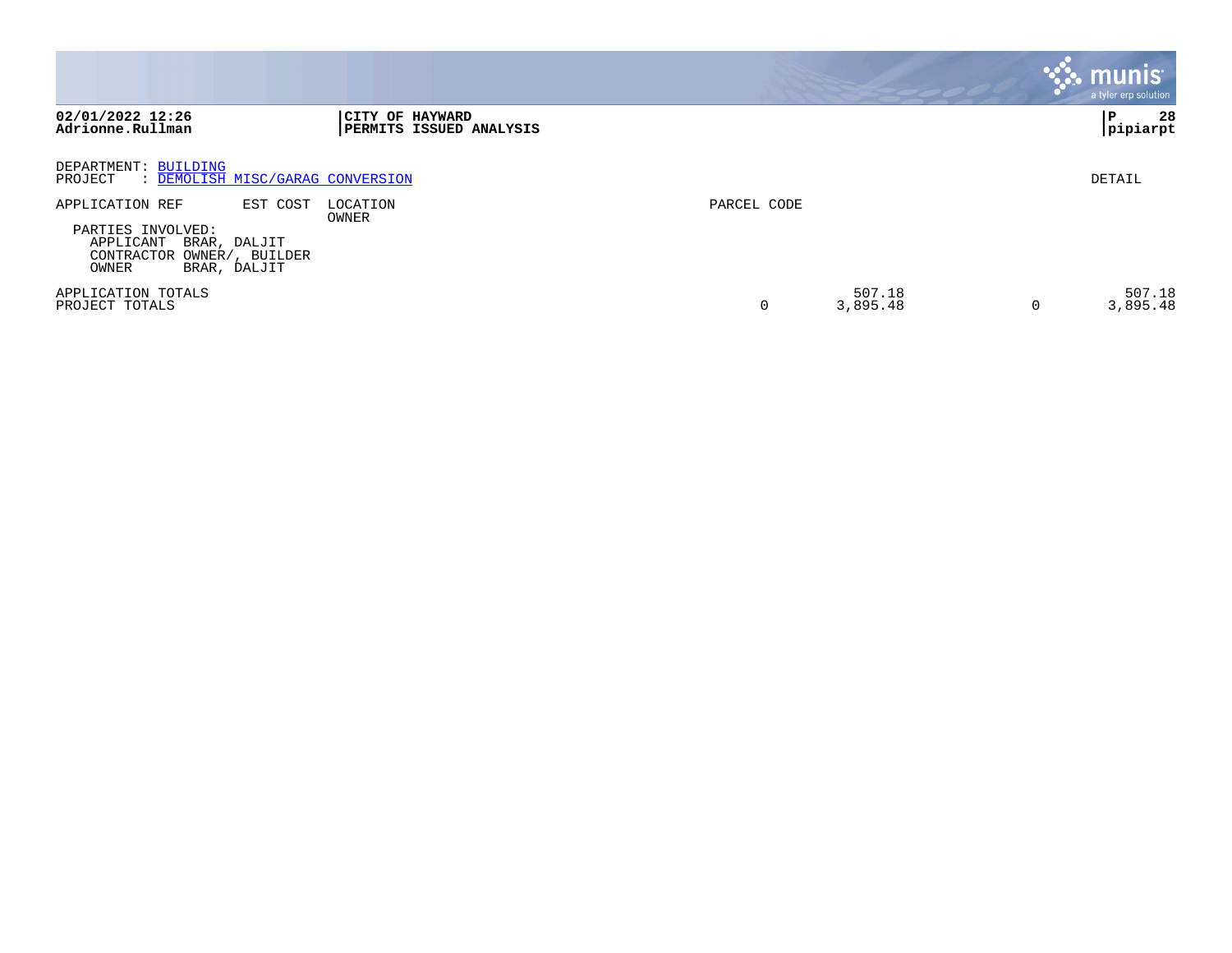|                                                                                                                                                                                                                   |                          |                             |                                                                                                                          |         |                                                      |                    |                       | munis<br>a tyler erp solution                 |
|-------------------------------------------------------------------------------------------------------------------------------------------------------------------------------------------------------------------|--------------------------|-----------------------------|--------------------------------------------------------------------------------------------------------------------------|---------|------------------------------------------------------|--------------------|-----------------------|-----------------------------------------------|
| 02/01/2022 12:26<br>Adrionne.Rullman                                                                                                                                                                              |                          | CITY OF HAYWARD             | PERMITS ISSUED ANALYSIS                                                                                                  |         |                                                      |                    |                       | l P<br>29<br> pipiarpt                        |
| DEPARTMENT: BUILDING<br>PROJECT                                                                                                                                                                                   | : DEMOLITION COMMERCIAL  |                             |                                                                                                                          |         |                                                      |                    |                       | DETAIL                                        |
| APPLICATION REF                                                                                                                                                                                                   | EST COST LOCATION        | <b>OWNER</b>                |                                                                                                                          |         | PARCEL CODE                                          |                    |                       |                                               |
| 202105030                                                                                                                                                                                                         | $\Omega$                 | 24493 Clawiter Rd           | DUKE REALTY CLAWITER RD                                                                                                  |         | $439 - 0020 - 002 - 04$                              |                    |                       |                                               |
| PERMIT NUMBER<br>BI202105030<br>DESC OF WORK:<br>Demolition of 146,832 sq ft of structures<br>(Refer to New building 202103239) $\setminus$<br>PARTIES INVOLVED:                                                  | TYPE<br>DEMO COMM ISSUED | <b>STATUS</b>               | EST COST ISSUED<br>$0$ 01/10/22 07/09/22                                                                                 | EXPIRES | PERMITS 01/01/22 - 01/31/22<br>EST VALUE<br>$\Omega$ | FEES<br>570.70     | EST VALUE<br>$\Omega$ | PERMITS YEAR TO DATE<br>FEES<br>570.70        |
| APPLICANT FLORES, KRISTINA<br>CONTRACTOR R & B EQUIPMENT, INC.<br><b>OWNER</b>                                                                                                                                    | DUKE REALTY CLAWITER RD  |                             |                                                                                                                          |         |                                                      |                    |                       |                                               |
| APPLICATION TOTALS                                                                                                                                                                                                |                          |                             |                                                                                                                          |         |                                                      | 570.70             |                       | 570.70                                        |
| 202200290                                                                                                                                                                                                         | 331,890                  | 1200 A St<br>SRMHAYWARD LLC |                                                                                                                          |         | $415 - 0240 - 028 - 03$                              |                    |                       |                                               |
| PERMIT NUMBER<br>BI202200290<br>DESC OF WORK:                                                                                                                                                                     | TYPE<br>DEMO COMM        | <b>STATUS</b><br>ISSUED     | EST COST ISSUED<br>331,890 01/20/22 07/19/22                                                                             | EXPIRES | PERMITS 01/01/22 - 01/31/22<br>EST VALUE<br>$\Omega$ | FEES<br>1,246.81   | EST VALUE<br>0        | PERMITS YEAR TO DATE<br>FEES<br>1,246.81      |
| PARTIES INVOLVED:<br>CONTRACTOR SRM CONSTRUCTION INC<br>OWNER                                                                                                                                                     | SRMHAYWARD LLC           |                             | DEMOLISH (E) BUILDING & CLEAR SITE OF (E) CURBS, FLATWORK,<br>ASPHALT, LANDSCAPE, & UNDERGROU UTILITIES WITHIN PROP LINE |         |                                                      |                    |                       |                                               |
| APPLICATION TOTALS                                                                                                                                                                                                |                          |                             |                                                                                                                          |         |                                                      | 1,246.81           |                       | 1,246.81                                      |
| 202200535                                                                                                                                                                                                         | 3,000                    | 22370 Mission Blvd          | HAYWARD, R E VENTURE LLC                                                                                                 |         | $428 - 0056 - 006 - 03$                              |                    |                       |                                               |
| PERMIT NUMBER<br>BI202200535<br>DESC OF WORK:<br>INTERIOR DEMO OF COMMERCIAL SUITE: REMOVING NON-LOAD<br>BEARING WALLS. MASTER PERMIT TI: 202004200<br>PARTIES INVOLVED:<br>CONTRACTOR SAMJIN CONSTRUCTION & ARCH | TYPE<br>DEMO COMM        | <b>STATUS</b><br>ISSUED     | EST COST ISSUED<br>3,000 01/31/22 07/30/22                                                                               | EXPIRES | PERMITS 01/01/22 - 01/31/22<br>EST VALUE<br>$\Omega$ | FEES<br>571.37     | EST VALUE<br>$\Omega$ | PERMITS YEAR TO DATE<br><b>FEES</b><br>571.37 |
| OWNER                                                                                                                                                                                                             | HAYWARD, R E VENTURE LLC |                             |                                                                                                                          |         |                                                      |                    |                       |                                               |
| APPLICATION TOTALS<br>PROJECT TOTALS                                                                                                                                                                              |                          |                             |                                                                                                                          |         | $\Omega$                                             | 571.37<br>2,388.88 | $\Omega$              | 571.37<br>2,388.88                            |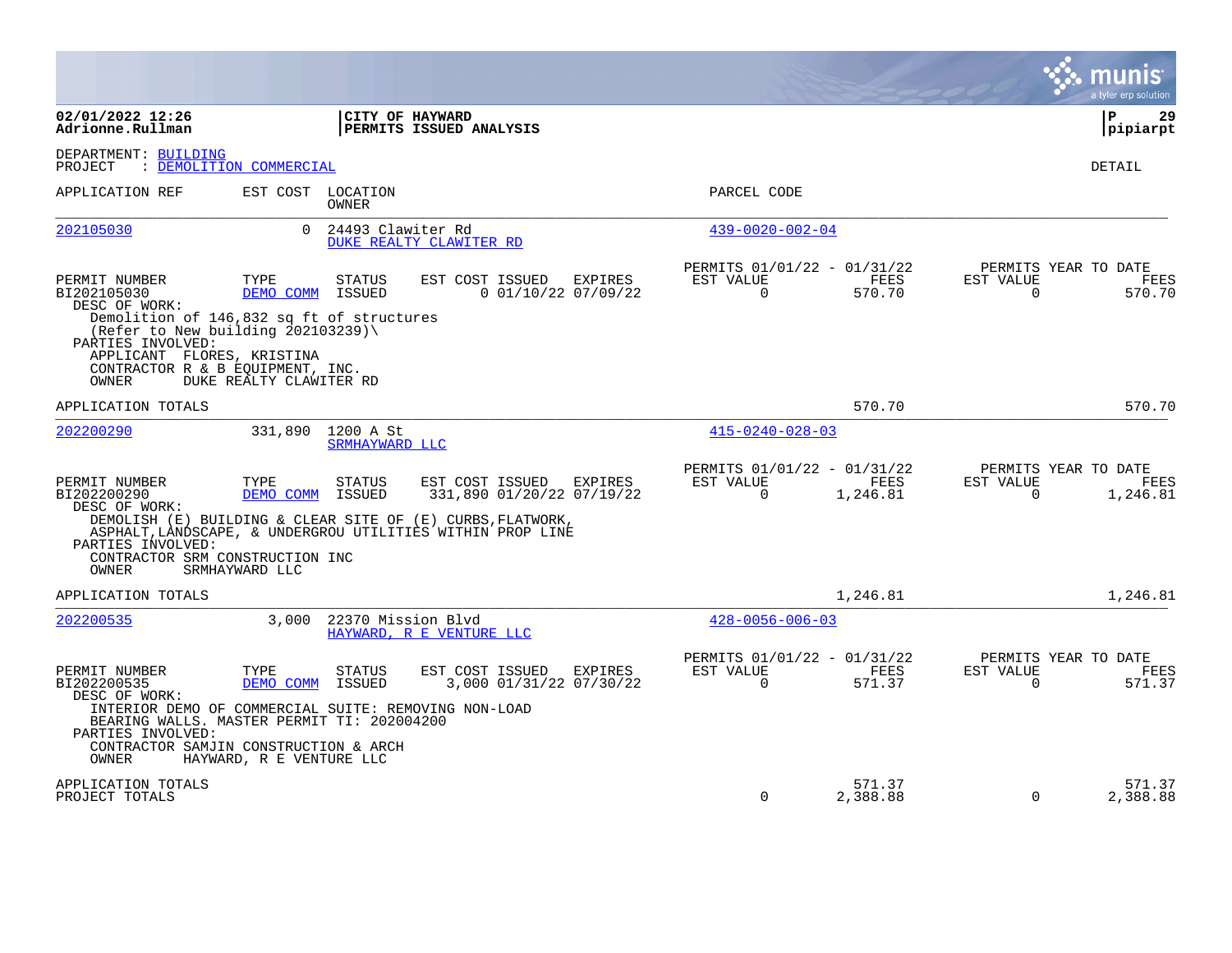|                                                                                                                    |                          |                                   |                                   |                         |                                  |                                                      |                    |                          | a tyler erp solution                   |
|--------------------------------------------------------------------------------------------------------------------|--------------------------|-----------------------------------|-----------------------------------|-------------------------|----------------------------------|------------------------------------------------------|--------------------|--------------------------|----------------------------------------|
| 02/01/2022 12:26<br>Adrionne.Rullman                                                                               |                          | CITY OF HAYWARD                   | PERMITS ISSUED ANALYSIS           |                         |                                  |                                                      |                    |                          | l P<br>30<br>pipiarpt                  |
| DEPARTMENT: BUILDING<br>PROJECT                                                                                    | : DEMOLITION RESIDENTIAL |                                   |                                   |                         |                                  |                                                      |                    |                          | DETAIL                                 |
| APPLICATION REF                                                                                                    |                          | EST COST LOCATION<br>OWNER        |                                   |                         |                                  | PARCEL CODE                                          |                    |                          |                                        |
| 202200007                                                                                                          | $\overline{0}$           | 27539 Sebastian Way<br>KHEAN, KIM |                                   |                         |                                  | $464 - 0001 - 032 - 00$                              |                    |                          |                                        |
| PERMIT NUMBER<br>BI202200007<br>DESC OF WORK:<br>demo additional room, garage window and return garage door,       | TYPE<br><b>BDMR</b>      | <b>STATUS</b><br><b>ISSUED</b>    | EST COST ISSUED                   |                         | EXPIRES<br>$0$ 01/03/22 07/02/22 | PERMITS 01/01/22 - 01/31/22<br>EST VALUE<br>$\Omega$ | FEES<br>463.71     | EST VALUE<br>$\mathbf 0$ | PERMITS YEAR TO DATE<br>FEES<br>463.71 |
| demo garage divider J# ASB122818<br>PARTIES INVOLVED:<br>APPLICANT KHEAN, KIM<br>CONTRACTOR OWNER/BUILDER<br>OWNER | KHEAN, KIM               |                                   |                                   |                         |                                  |                                                      |                    |                          |                                        |
| APPLICATION TOTALS                                                                                                 |                          |                                   |                                   |                         |                                  |                                                      | 463.71             |                          | 463.71                                 |
| 202200048                                                                                                          | 500                      | 927 Jean Way<br>CHEN, ANGELA      |                                   |                         |                                  | $442 - 0005 - 033 - 00$                              |                    |                          |                                        |
| PERMIT NUMBER<br>BI202200048<br>DESC OF WORK:<br>demo of detached shed in rear of property                         | TYPE<br><b>BDMR</b>      | <b>STATUS</b><br><b>ISSUED</b>    | EST COST ISSUED EXPIRES           |                         | 500 01/04/22 07/03/22            | PERMITS 01/01/22 - 01/31/22<br>EST VALUE<br>$\Omega$ | FEES<br>463.71     | EST VALUE<br>$\Omega$    | PERMITS YEAR TO DATE<br>FEES<br>463.71 |
| PARTIES INVOLVED:<br>APPLICANT CHEN, ANGELA<br>CONTRACTOR OWNER/BUILDER<br>OWNER                                   | CHEN, ANGELA             |                                   |                                   |                         |                                  |                                                      |                    |                          |                                        |
| APPLICATION TOTALS                                                                                                 |                          |                                   |                                   |                         |                                  |                                                      | 463.71             |                          | 463.71                                 |
| 202200550                                                                                                          | 1,500                    | 26275 Peterman Ave                | BALCOMB ROBERT M & CHEN CHAO ETAL |                         |                                  | $455 - 0008 - 017 - 00$                              |                    |                          |                                        |
| PERMIT NUMBER<br>BI202200550<br>DESC OF WORK:<br>demo illegal patio cover                                          | TYPE<br><b>BDMR</b>      | <b>STATUS</b><br><b>ISSUED</b>    | EST COST ISSUED                   | 1,500 01/31/22 07/30/22 | <b>EXPIRES</b>                   | PERMITS 01/01/22 - 01/31/22<br>EST VALUE<br>$\Omega$ | FEES<br>468.36     | EST VALUE<br>$\mathbf 0$ | PERMITS YEAR TO DATE<br>FEES<br>468.36 |
| PARTIES INVOLVED:<br>APPLICANT BALCOMB ROBERT M & CHEN CHAO ETAL<br>CONTRACTOR OWNER/BUILDER<br>OWNER              |                          | BALCOMB ROBERT M & CHEN CHAO ETAL |                                   |                         |                                  |                                                      |                    |                          |                                        |
| APPLICATION TOTALS<br>PROJECT TOTALS                                                                               |                          |                                   |                                   |                         |                                  | $\Omega$                                             | 468.36<br>1,395.78 | $\mathbf 0$              | 468.36<br>1,395.78                     |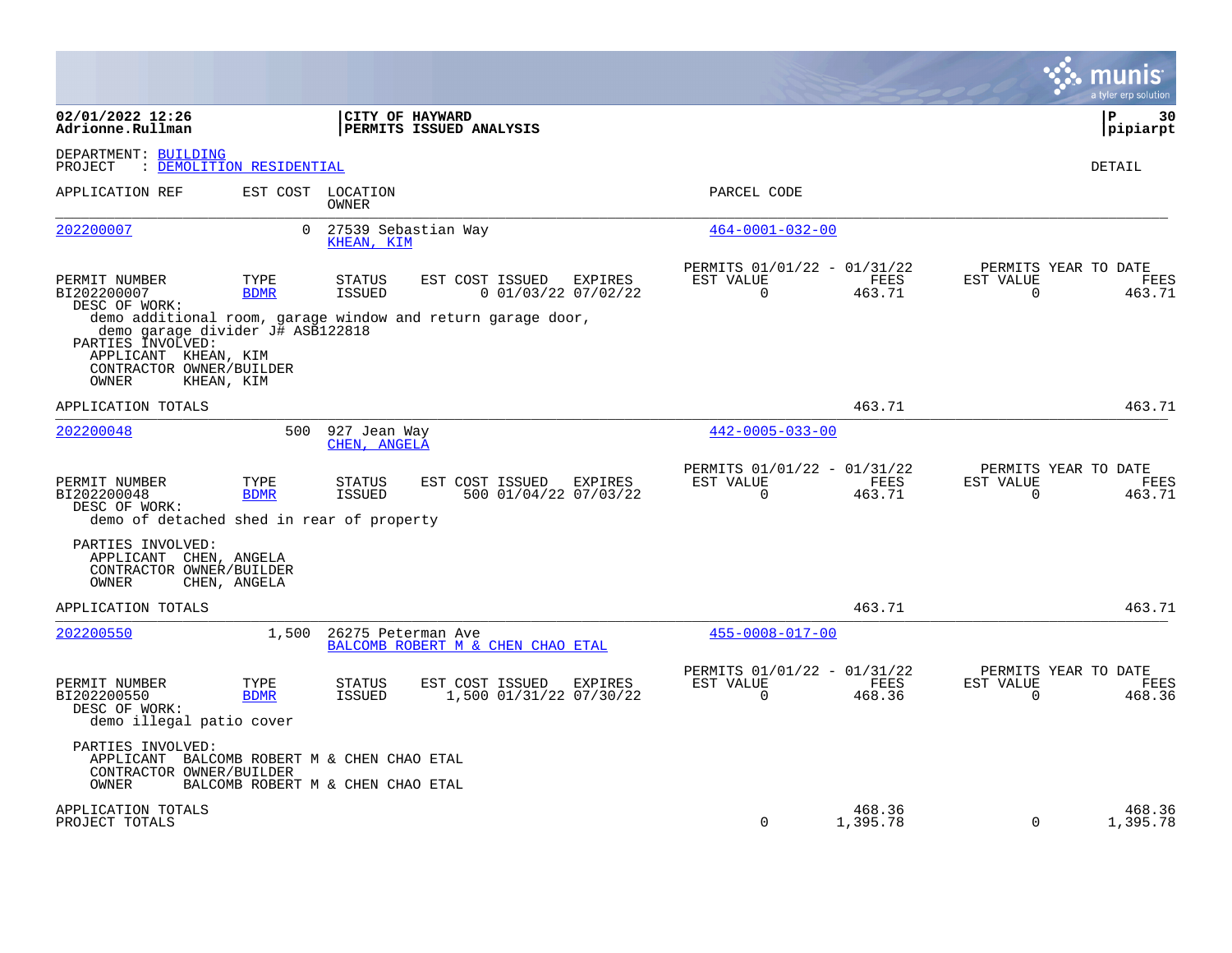|                                                                                                        |                           |                                                                                                                                             |                                                                        | munis<br>a tyler erp solution                                           |
|--------------------------------------------------------------------------------------------------------|---------------------------|---------------------------------------------------------------------------------------------------------------------------------------------|------------------------------------------------------------------------|-------------------------------------------------------------------------|
| 02/01/2022 12:26<br>Adrionne.Rullman                                                                   |                           | CITY OF HAYWARD<br>PERMITS ISSUED ANALYSIS                                                                                                  |                                                                        | l P<br>31<br> pipiarpt                                                  |
| DEPARTMENT: BUILDING<br>PROJECT                                                                        | : ELECTRICAL PERMIT       |                                                                                                                                             |                                                                        | DETAIL                                                                  |
| APPLICATION REF                                                                                        | EST COST                  | LOCATION<br>OWNER                                                                                                                           | PARCEL CODE                                                            |                                                                         |
| <u>202001651</u>                                                                                       | 2,500                     | 24951 Huntwood Ave<br>24951 HUNTWOOD AVENUE LLC C/O CATALAN OR                                                                              | $443 - 0080 - 026 - 08$                                                |                                                                         |
| PERMIT NUMBER<br>BI202001651<br>DESC OF WORK:                                                          | TYPE<br>ELECTRICAL ISSUED | EST COST ISSUED<br><b>EXPIRES</b><br><b>STATUS</b><br>2,500 01/26/22 07/31/22<br>Reconnect power supply from pole to structure to (e) power | PERMITS 01/01/22 - 01/31/22<br>EST VALUE<br>$\Omega$<br>326.34         | PERMITS YEAR TO DATE<br>EST VALUE<br>FEES<br>FEES<br>$\Omega$<br>326.34 |
| PARTIES INVOLVED:<br>CONTRACTOR WTH CONSTRUCTION CORP<br>CONTRACTOR ERIK BRACONE CONSTRUCTION<br>OWNER |                           | 24951 HUNTWOOD AVENUE LLC C/O CATALAN OR                                                                                                    |                                                                        |                                                                         |
| APPLICATION TOTALS                                                                                     |                           |                                                                                                                                             | 326.34                                                                 | 326.34                                                                  |
| 202106332                                                                                              | 8,000                     | 30026 Treeview St<br>BHATLA, ANKIT                                                                                                          | $083 - 0223 - 007 - 00$                                                |                                                                         |
| PERMIT NUMBER<br>BI202106332<br>DESC OF WORK:                                                          | TYPE<br>ELECTRICAL ISSUED | EST COST ISSUED<br><b>STATUS</b><br>EXPIRES<br>8,000 01/04/22 07/03/22<br>100A to 200A main panel upgrade, 3 - 20a circuits for GFCI's      | PERMITS 01/01/22 - 01/31/22<br>EST VALUE<br>FEES<br>$\Omega$<br>416.01 | PERMITS YEAR TO DATE<br>EST VALUE<br>FEES<br>416.01<br>$\Omega$         |
| PARTIES INVOLVED:<br>APPLICANT DAVE LEE<br>CONTRACTOR DALCON ELECTRIC<br>OWNER                         | BHATLA, ANKIT             |                                                                                                                                             |                                                                        |                                                                         |
| APPLICATION TOTALS                                                                                     |                           |                                                                                                                                             | 416.01                                                                 | 416.01                                                                  |
| 202200003                                                                                              | 1,000                     | 646 Audubon Ct<br>ROMERO, AMELIA                                                                                                            | $083 - 0220 - 082 - 00$                                                |                                                                         |
| PERMIT NUMBER<br>BI202200003<br>DESC OF WORK:<br>TESLA LEVEL 2 CAR CHARGER OUTSIDE GARAGE              | TYPE<br>ELECTRICAL ISSUED | EST COST ISSUED EXPIRES<br>STATUS<br>1,000 01/03/22 07/20/22                                                                                | PERMITS 01/01/22 - 01/31/22<br>EST VALUE<br>$\Omega$<br>236.67         | PERMITS YEAR TO DATE<br>FEES<br>EST VALUE<br>FEES<br>$\Omega$<br>236.67 |
| PARTIES INVOLVED:<br>CONTRACTOR OWNER/, BUILDER<br>OWNER                                               | ROMERO, AMELIA            |                                                                                                                                             |                                                                        |                                                                         |
| APPLICATION TOTALS                                                                                     |                           |                                                                                                                                             | 236.67                                                                 | 236.67                                                                  |
| 202200046                                                                                              | 2,500                     | 26005 Eden Landing Rd<br>COHN, STEPHEN T & ANDREA G TRS & COHN GA                                                                           | $461 - 0085 - 001 - 08$                                                |                                                                         |
|                                                                                                        |                           |                                                                                                                                             | PERMITS 01/01/22 - 01/31/22                                            | PERMITS YEAR TO DATE                                                    |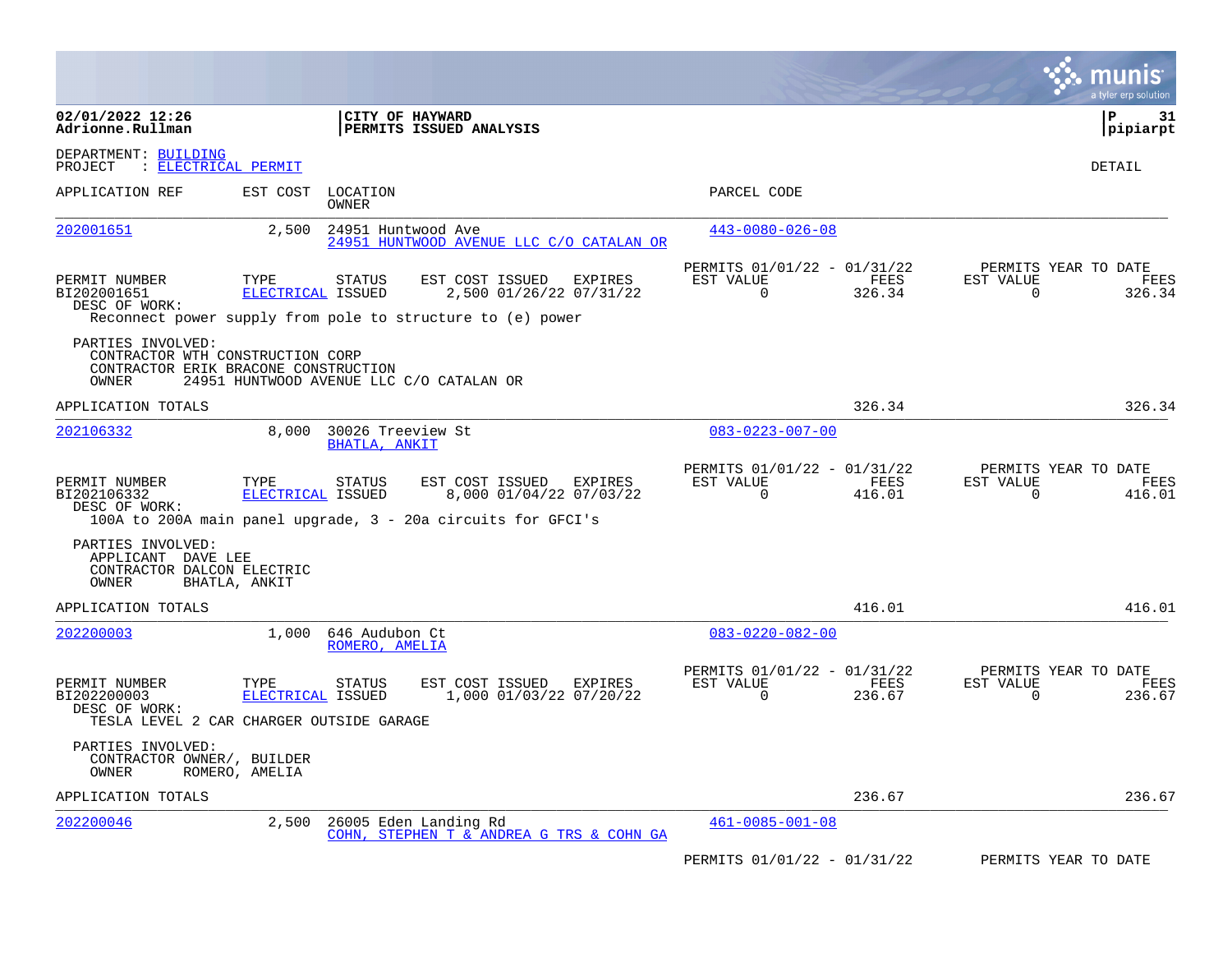|                                                                                                                                   |                           |                                        |                                                     |                         |                                                         |                |                          | a tyler erp solution                   |
|-----------------------------------------------------------------------------------------------------------------------------------|---------------------------|----------------------------------------|-----------------------------------------------------|-------------------------|---------------------------------------------------------|----------------|--------------------------|----------------------------------------|
| 02/01/2022 12:26<br>Adrionne.Rullman<br>PERMIT NUMBER                                                                             | TYPE                      | CITY OF HAYWARD<br>STATUS              | PERMITS ISSUED ANALYSIS<br>EST COST ISSUED          | EXPIRES                 | EST VALUE                                               | <b>FEES</b>    | EST VALUE                | P<br>32<br>pipiarpt<br>FEES            |
| DEPARTMENT: BUILDING<br>PROJECT : ELECTRICAL PERMIT                                                                               |                           |                                        |                                                     |                         |                                                         |                |                          | DETAIL                                 |
| APPLICATION REF                                                                                                                   | EST COST                  | LOCATION                               |                                                     |                         | PARCEL CODE                                             |                |                          |                                        |
| BI202200046<br>DESC OF WORK:<br>install illuminated channel lettering sign                                                        | ELECTRICAL ISSUED         | OWNER                                  |                                                     | 2,500 01/04/22 07/03/22 | $\mathbf 0$                                             | 758.90         | $\Omega$                 | 758.90                                 |
| PARTIES INVOLVED:<br>APPLICANT THE SIGNWORKS OF AMERICA<br>CONTRACTOR THE SIGNWORKS OF AMERICA<br>OWNER                           |                           |                                        | COHN, STEPHEN T & ANDREA G TRS & COHN GA            |                         |                                                         |                |                          |                                        |
| APPLICATION TOTALS                                                                                                                |                           |                                        |                                                     |                         |                                                         | 758.90         |                          | 758.90                                 |
| 202200061                                                                                                                         |                           | 26,900 25 Stirling Way<br>OATIS, HEIDI |                                                     |                         | $085A - 6434 - 991 - 83$                                |                |                          |                                        |
| PERMIT NUMBER<br>BI202200061<br>DESC OF WORK:<br>install 2 enphase enchange batteries                                             | TYPE<br>ELECTRICAL ISSUED | STATUS                                 | EST COST ISSUED EXPIRES<br>26,900 01/04/22 07/03/22 |                         | PERMITS 01/01/22 - 01/31/22<br>EST VALUE<br>$\mathbf 0$ | FEES<br>505.68 | EST VALUE<br>$\Omega$    | PERMITS YEAR TO DATE<br>FEES<br>505.68 |
| PARTIES INVOLVED:<br>APPLICANT SEMPER SOLARIS CONSTRUCTION INC<br>CONTRACTOR SEMPER SOLARIS CONSTRUCTION INC<br>OWNER             | OATIS, HEIDI              |                                        |                                                     |                         |                                                         |                |                          |                                        |
| APPLICATION TOTALS                                                                                                                |                           |                                        |                                                     |                         |                                                         | 505.68         |                          | 505.68                                 |
| 202200062                                                                                                                         |                           | 22,900 4145 Forest Hill Ct<br>P L ADZA |                                                     |                         | $425 - 0490 - 057 - 00$                                 |                |                          |                                        |
| PERMIT NUMBER<br>BI202200062<br>DESC OF WORK:<br>install 2 enphase encharge batteries and smart switch                            | TYPE<br>ELECTRICAL ISSUED | STATUS                                 | EST COST ISSUED<br>22,900 01/05/22 07/04/22         | EXPIRES                 | PERMITS 01/01/22 - 01/31/22<br>EST VALUE<br>$\mathbf 0$ | FEES<br>505.68 | EST VALUE<br>$\mathbf 0$ | PERMITS YEAR TO DATE<br>FEES<br>505.68 |
| PARTIES INVOLVED:<br>APPLICANT SEMPER SOLARIS CONSTRUCTION INC<br>CONTRACTOR SEMPER SOLARIS CONSTRUCTION INC<br>OWNER<br>P L ADZA |                           |                                        |                                                     |                         |                                                         |                |                          |                                        |
| APPLICATION TOTALS                                                                                                                |                           |                                        |                                                     |                         |                                                         | 505.68         |                          | 505.68                                 |
| 202200138                                                                                                                         | 1,000                     | 29212 Mission Blvd<br>HAYWARD SOMI LLC |                                                     |                         | $078C - 0455 - 001 - 04$                                |                |                          |                                        |
| PERMIT NUMBER<br>BI202200138<br>DESC OF WORK:<br>200 amp temporary power pole for new construction (B)                            | TYPE<br>ELECTRICAL ISSUED | STATUS                                 | EST COST ISSUED EXPIRES                             | 1,000 01/13/22 07/12/22 | PERMITS 01/01/22 - 01/31/22<br>EST VALUE<br>$\mathbf 0$ | FEES<br>326.34 | EST VALUE<br>$\mathbf 0$ | PERMITS YEAR TO DATE<br>FEES<br>326.34 |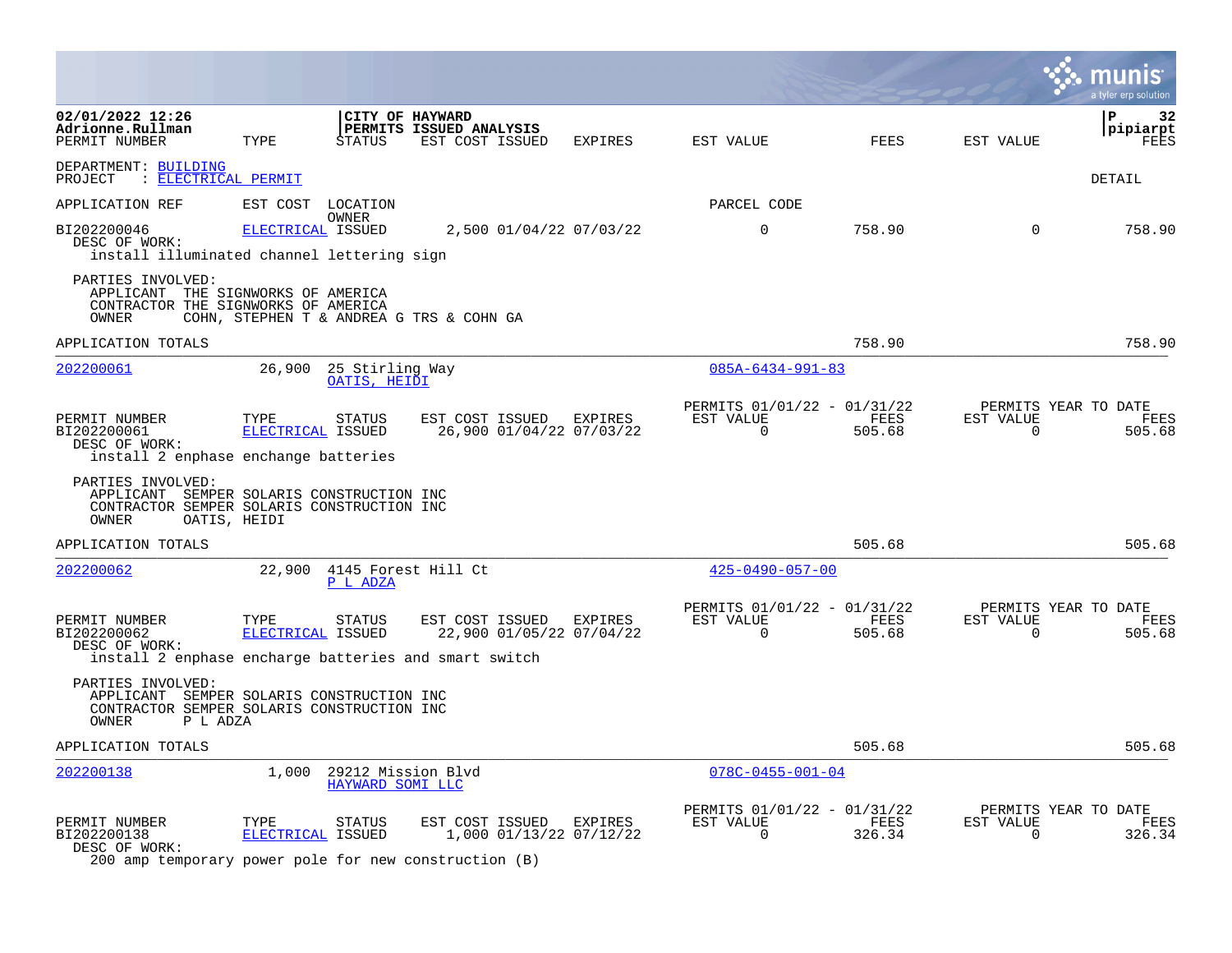|                                                                                          |                                     |                                                                                                                              |         |                                                         |                | munis<br>a tyler erp solution                                      |
|------------------------------------------------------------------------------------------|-------------------------------------|------------------------------------------------------------------------------------------------------------------------------|---------|---------------------------------------------------------|----------------|--------------------------------------------------------------------|
| 02/01/2022 12:26<br>Adrionne.Rullman                                                     |                                     | CITY OF HAYWARD<br>PERMITS ISSUED ANALYSIS                                                                                   |         |                                                         |                | l P<br>33<br> pipiarpt                                             |
| DEPARTMENT: BUILDING<br>: ELECTRICAL PERMIT<br>PROJECT                                   |                                     |                                                                                                                              |         |                                                         |                | DETAIL                                                             |
| APPLICATION REF                                                                          | EST COST<br>OWNER                   | LOCATION                                                                                                                     |         | PARCEL CODE                                             |                |                                                                    |
| PARTIES INVOLVED:<br>APPLICANT BORUNDA, LUIS<br>OWNER                                    | HAYWARD SOMI LLC                    | CONTRACTOR UNITED SITE SERVICES OF CALIFORNIA INC                                                                            |         |                                                         |                |                                                                    |
| APPLICATION TOTALS                                                                       |                                     |                                                                                                                              |         |                                                         | 326.34         | 326.34                                                             |
| 202200149                                                                                | $\Omega$                            | 1021 Westwood St<br><b>BIJEND KUMAR</b>                                                                                      |         | $454 - 0060 - 164 - 00$                                 |                |                                                                    |
| PERMIT NUMBER<br>BI202200149<br>DESC OF WORK:<br>meter release for 1021 Westeood St.     | TYPE<br>ELECTRICAL ISSUED           | EST COST ISSUED<br>STATUS<br>$0$ 01/10/22 07/11/22                                                                           | EXPIRES | PERMITS 01/01/22 - 01/31/22<br>EST VALUE<br>$\Omega$    | FEES<br>236.67 | PERMITS YEAR TO DATE<br>FEES<br>EST VALUE<br>$\mathbf 0$<br>236.67 |
| PARTIES INVOLVED:<br>APPLICANT BIJEND KUMAR<br>CONTRACTOR OWNER/BUILDER<br>OWNER         | BIJEND KUMAR                        |                                                                                                                              |         |                                                         |                |                                                                    |
| APPLICATION TOTALS                                                                       |                                     |                                                                                                                              |         |                                                         | 236.67         | 236.67                                                             |
| 202200193                                                                                | 1,400                               | 1551 Sylvia St<br>STANDARD PACIFIC CORP                                                                                      |         | $441 - 0095 - 991 - 20$                                 |                |                                                                    |
| PERMIT NUMBER<br>BI202200193<br>DESC OF WORK:                                            | TYPE<br>ELECTRICAL ISSUED           | <b>STATUS</b><br>EST COST ISSUED EXPIRES<br>1,400 01/11/22 07/10/22<br>INSTALL EV CHARGER: LEVER 2, 240 VOLTS, INSIDE GARAGE |         | PERMITS 01/01/22 - 01/31/22<br>EST VALUE<br>$\mathbf 0$ | FEES<br>236.67 | PERMITS YEAR TO DATE<br>EST VALUE<br>FEES<br>236.67<br>$\Omega$    |
| PARTIES INVOLVED:<br>CONTRACTOR COIL INC<br>OWNER                                        | STANDARD PACIFIC CORP               |                                                                                                                              |         |                                                         |                |                                                                    |
| APPLICATION TOTALS                                                                       |                                     |                                                                                                                              |         |                                                         | 236.67         | 236.67                                                             |
| 202200234                                                                                | 5,200                               | 36 Benmore Dr<br>KRISHNAN VENKATARAMAN                                                                                       |         | $085A - 6432 - 013 - 00$                                |                |                                                                    |
| PERMIT NUMBER<br>BI202200234<br>DESC OF WORK:<br>install 20 6" LED can lights in 5 rooms | TYPE<br>STATUS<br>ELECTRICAL COMPLT | EST COST ISSUED EXPIRES<br>5,200 01/12/22 07/19/22                                                                           |         | PERMITS 01/01/22 - 01/31/22<br>EST VALUE<br>$\Omega$    | FEES<br>326.34 | PERMITS YEAR TO DATE<br>EST VALUE<br>FEES<br>326.34<br>$\Omega$    |
| PARTIES INVOLVED:<br>APPLICANT KEENE, MIKE<br>CONTRACTOR KEENE, MIKE<br>OWNER            | KRISHNAN VENKATARAMAN               |                                                                                                                              |         |                                                         |                |                                                                    |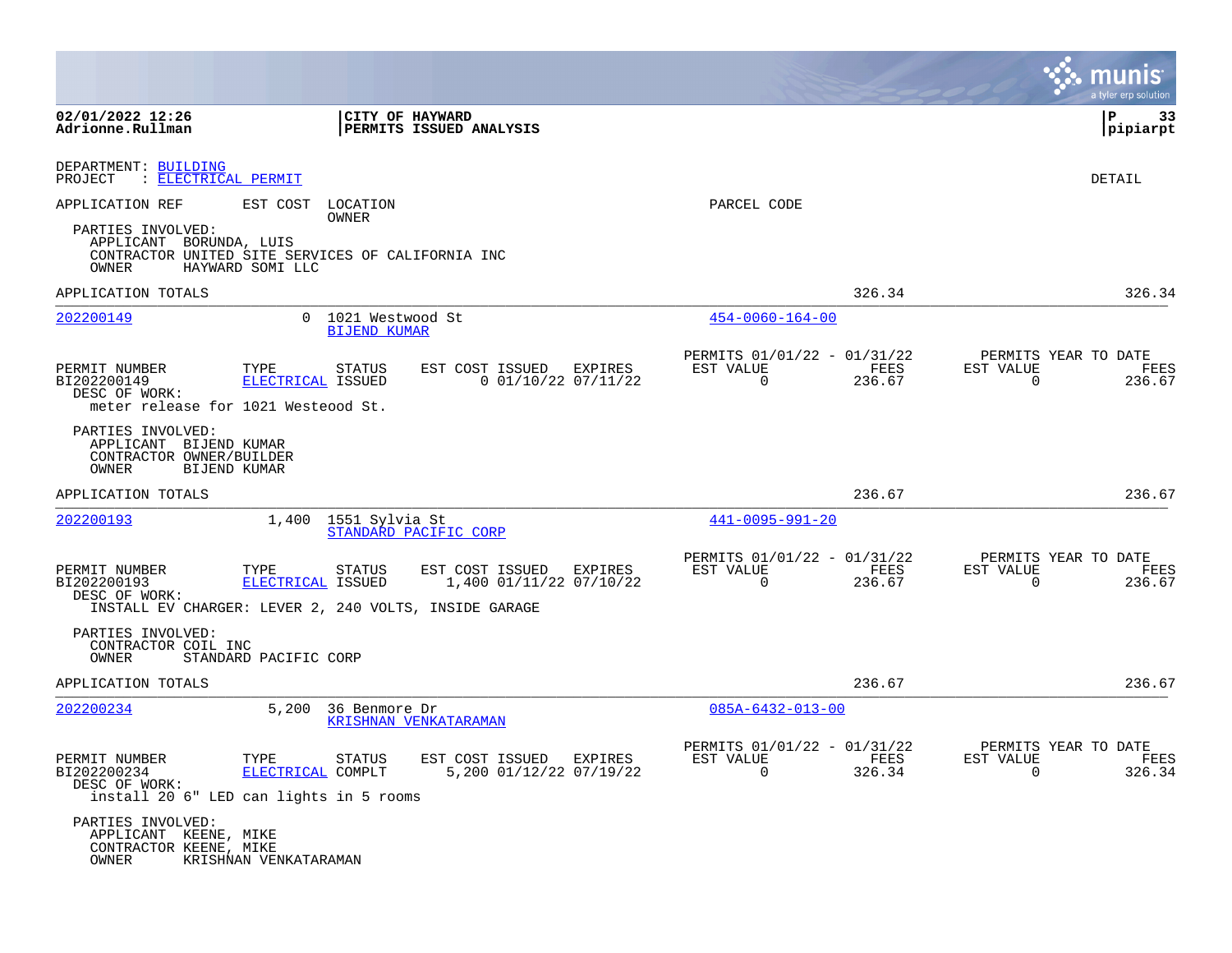|                                                                                           |                                                                                  |                                                                                                                       |                                                         |                | munis<br>a tyler erp solution                                      |
|-------------------------------------------------------------------------------------------|----------------------------------------------------------------------------------|-----------------------------------------------------------------------------------------------------------------------|---------------------------------------------------------|----------------|--------------------------------------------------------------------|
| 02/01/2022 12:26<br>Adrionne.Rullman                                                      |                                                                                  | CITY OF HAYWARD<br>PERMITS ISSUED ANALYSIS                                                                            |                                                         |                | l P<br>34<br>pipiarpt                                              |
| DEPARTMENT: BUILDING<br>: ELECTRICAL PERMIT<br>PROJECT                                    |                                                                                  |                                                                                                                       |                                                         |                | <b>DETAIL</b>                                                      |
| APPLICATION REF                                                                           | EST COST<br>LOCATION<br>OWNER                                                    |                                                                                                                       | PARCEL CODE                                             |                |                                                                    |
| APPLICATION TOTALS                                                                        |                                                                                  |                                                                                                                       |                                                         | 326.34         | 326.34                                                             |
| 202200243                                                                                 | 5,000                                                                            | 26982 Jennings Way<br>MARTINEZ MARIA E & JOSE A                                                                       | $454 - 0070 - 083 - 00$                                 |                |                                                                    |
| PERMIT NUMBER<br>BI202200243<br>DESC OF WORK:                                             | TYPE<br>STATUS<br>ELECTRICAL COMPLT<br>100 amp main panel overhead like for like | EST COST ISSUED EXPIRES<br>5,000 01/14/22 07/18/22                                                                    | PERMITS 01/01/22 - 01/31/22<br>EST VALUE<br>$\mathbf 0$ | FEES<br>236.67 | PERMITS YEAR TO DATE<br>EST VALUE<br>FEES<br>$\mathbf 0$<br>236.67 |
| PARTIES INVOLVED:<br>APPLICANT MONTES, ZYRAH<br>CONTRACTOR DAVID GLOVER ELECTRIC<br>OWNER | MARTINEZ MARIA E & JOSE A                                                        |                                                                                                                       |                                                         |                |                                                                    |
| APPLICATION TOTALS                                                                        |                                                                                  |                                                                                                                       |                                                         | 236.67         | 236.67                                                             |
| 202200251                                                                                 | 4,250                                                                            | 30467 Prestwick Ave<br>NICHOLS, FELICIDAD & ANGULO NOELMA                                                             | $078G - 2716 - 003 - 00$                                |                |                                                                    |
| PERMIT NUMBER<br>BI202200251<br>DESC OF WORK:                                             | TYPE<br>STATUS<br>ELECTRICAL ISSUED<br>PANEL WITH A 20/40 CIRCUIT SUBPANEL       | EST COST ISSUED<br>EXPIRES<br>4,250 01/18/22 07/17/22<br>INSTALLL A 200 AMP METER MAIN PANEL R&R, REAPLCE 125 AMP SUB | PERMITS 01/01/22 - 01/31/22<br>EST VALUE<br>$\Omega$    | FEES<br>326.34 | PERMITS YEAR TO DATE<br>EST VALUE<br>FEES<br>326.34<br>$\Omega$    |
| PARTIES INVOLVED:<br>APPLICANT COLE BENE<br>CONTRACTOR BENE ELECTRIC<br>OWNER             | NICHOLS, FELICIDAD & ANGULO NOELMA                                               |                                                                                                                       |                                                         |                |                                                                    |
| APPLICATION TOTALS                                                                        |                                                                                  |                                                                                                                       |                                                         | 326.34         | 326.34                                                             |
| 202200272                                                                                 | 5,000<br><b>EVELYN REYES</b>                                                     | 28200 Thackeray Ave                                                                                                   | $464 - 0045 - 040 - 00$                                 |                |                                                                    |
| PERMIT NUMBER<br>BI202200272<br>DESC OF WORK:                                             | TYPE<br><b>STATUS</b><br>ELECTRICAL ISSUED<br>200 AMP MAIN SERVICE PANEL UPGRADE | EST COST ISSUED EXPIRES<br>5,000 01/19/22 07/18/22                                                                    | PERMITS 01/01/22 - 01/31/22<br>EST VALUE<br>$\Omega$    | FEES<br>236.67 | PERMITS YEAR TO DATE<br>EST VALUE<br>FEES<br>$\Omega$<br>236.67    |
| PARTIES INVOLVED:<br>APPLICANT MOPIA, RANDY<br>CONTRACTOR MOPIA ELECTRIC<br>OWNER         | EVELYN REYES                                                                     |                                                                                                                       |                                                         |                |                                                                    |
| APPLICATION TOTALS                                                                        |                                                                                  |                                                                                                                       |                                                         | 236.67         | 236.67                                                             |
| 202200288                                                                                 | 3,500 881 Leonardo Way                                                           |                                                                                                                       | $432 - 0064 - 100 - 00$                                 |                |                                                                    |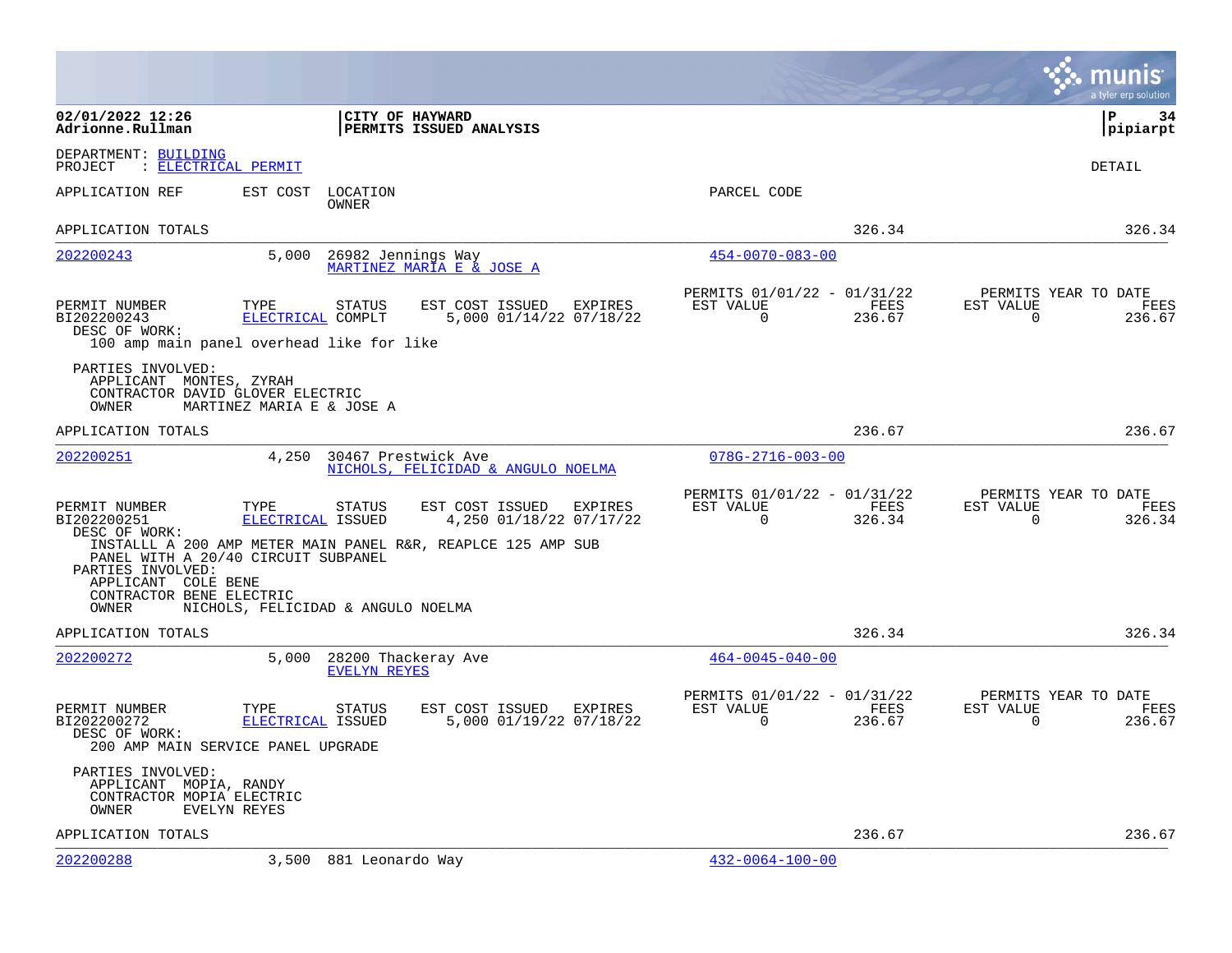|                                                                                                                                        |                           |                                    |                                                                                        |                |                                                         |                |                          | munis<br>a tyler erp solution          |
|----------------------------------------------------------------------------------------------------------------------------------------|---------------------------|------------------------------------|----------------------------------------------------------------------------------------|----------------|---------------------------------------------------------|----------------|--------------------------|----------------------------------------|
| 02/01/2022 12:26<br>Adrionne.Rullman                                                                                                   |                           | <b>LAURA MIRANDA</b>               | CITY OF HAYWARD<br>PERMITS ISSUED ANALYSIS                                             |                |                                                         |                |                          | ΙP<br>35<br>pipiarpt                   |
| PERMIT NUMBER                                                                                                                          | TYPE                      | <b>STATUS</b>                      | EST COST ISSUED                                                                        | <b>EXPIRES</b> | PERMITS 01/01/22 - 01/31/22<br>EST VALUE                | FEES           | EST VALUE                | PERMITS YEAR TO DATE<br>FEES           |
| DEPARTMENT: BUILDING<br>PROJECT                                                                                                        | : ELECTRICAL PERMIT       |                                    |                                                                                        |                |                                                         |                |                          | DETAIL                                 |
| APPLICATION REF                                                                                                                        |                           | EST COST LOCATION                  |                                                                                        |                | PARCEL CODE                                             |                |                          |                                        |
| BI202200288<br>DESC OF WORK:                                                                                                           | ELECTRICAL COMPLT         | OWNER                              | 3,500 01/18/22 07/31/22<br>REPLACE EXISTING 100 A MAIN PANEL WITH NEW 200 A MAIN PANEL |                | $\mathbf 0$                                             | 236.67         | $\mathbf 0$              | 236.67                                 |
| PARTIES INVOLVED:<br>APPLICANT LOMICA, PAUL<br>CONTRACTOR ION ELECTRICAL SERVICES INC<br>OWNER                                         | LAURA MIRANDA             |                                    |                                                                                        |                |                                                         |                |                          |                                        |
| APPLICATION TOTALS                                                                                                                     |                           |                                    |                                                                                        |                |                                                         | 236.67         |                          | 236.67                                 |
| 202200339                                                                                                                              | 2,000                     | 2416 Radley Ct 7<br>XIONG TAN, SHU |                                                                                        |                | $439 - 0058 - 110 - 00$                                 |                |                          |                                        |
| PERMIT NUMBER<br>BI202200339<br>DESC OF WORK:<br>INSPECTION FOR PGE TO RECONNECT POWER LINE                                            | TYPE<br>ELECTRICAL ISSUED | STATUS                             | EST COST ISSUED EXPIRES<br>2,000 01/20/22 07/31/22                                     |                | PERMITS 01/01/22 - 01/31/22<br>EST VALUE<br>$\Omega$    | FEES<br>236.67 | EST VALUE<br>0           | PERMITS YEAR TO DATE<br>FEES<br>236.67 |
| PARTIES INVOLVED:<br>APPLICANT XIONG TAN, SHU<br>CONTRACTOR OWNER/, BUILDER<br>OWNER                                                   | XIONG TAN, SHU            |                                    |                                                                                        |                |                                                         |                |                          |                                        |
| APPLICATION TOTALS                                                                                                                     |                           |                                    |                                                                                        |                |                                                         | 236.67         |                          | 236.67                                 |
| 202200373                                                                                                                              | 2,500                     | 1295 Cotter Way<br>LE, TAM         |                                                                                        |                | $428 - 0016 - 046 - 00$                                 |                |                          |                                        |
| PERMIT NUMBER<br>BI202200373<br>DESC OF WORK:<br>MAIN PANEL UPGRADE 12 AMP TO 150 AMP. DAMAGE BY CAR<br>COLLISION<br>PARTIES INVOLVED: | TYPE<br>ELECTRICAL ISSUED | STATUS                             | EST COST ISSUED<br>2,500 01/24/22 07/23/22                                             | EXPIRES        | PERMITS 01/01/22 - 01/31/22<br>EST VALUE<br>$\mathbf 0$ | FEES<br>236.67 | EST VALUE<br>$\mathbf 0$ | PERMITS YEAR TO DATE<br>FEES<br>236.67 |
| APPLICANT LE, TAM<br>CONTRACTOR OWNER/, BUILDER<br>OWNER                                                                               | LE, TAM                   |                                    |                                                                                        |                |                                                         |                |                          |                                        |
| APPLICATION TOTALS                                                                                                                     |                           |                                    |                                                                                        |                |                                                         | 236.67         |                          | 236.67                                 |
| 202200416                                                                                                                              | 21,336                    | 2379 Arf Ave                       | KWONG ALEXANDER, KWONG CATHERINE                                                       |                | $456 - 0037 - 229 - 00$                                 |                |                          |                                        |
| PERMIT NUMBER                                                                                                                          | TYPE                      | <b>STATUS</b>                      | EST COST ISSUED                                                                        | <b>EXPIRES</b> | PERMITS 01/01/22 - 01/31/22<br>EST VALUE                | FEES           | EST VALUE                | PERMITS YEAR TO DATE<br>FEES           |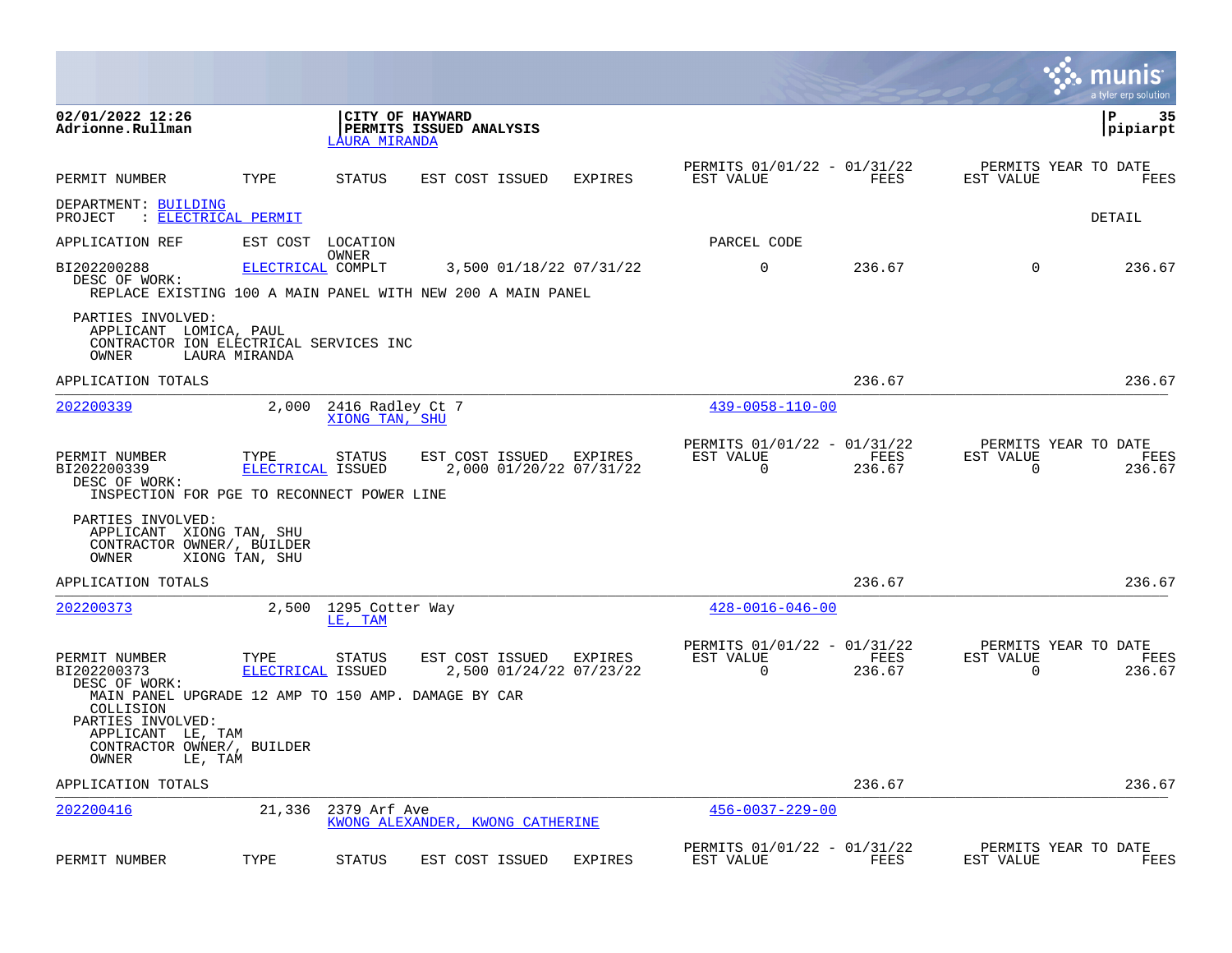|                                                                                                                                                                                    |                                  |                                            |                                                              |         |                                                      |                       |                       | a tyler erp solution                   |
|------------------------------------------------------------------------------------------------------------------------------------------------------------------------------------|----------------------------------|--------------------------------------------|--------------------------------------------------------------|---------|------------------------------------------------------|-----------------------|-----------------------|----------------------------------------|
| 02/01/2022 12:26<br>Adrionne.Rullman                                                                                                                                               |                                  | CITY OF HAYWARD                            | PERMITS ISSUED ANALYSIS                                      |         |                                                      |                       |                       | l P<br>36<br> pipiarpt                 |
| DEPARTMENT: BUILDING<br>: ELECTRICAL PERMIT<br>PROJECT                                                                                                                             |                                  |                                            |                                                              |         |                                                      |                       |                       | DETAIL                                 |
| APPLICATION REF                                                                                                                                                                    | EST COST LOCATION                |                                            |                                                              |         | PARCEL CODE                                          |                       |                       |                                        |
| BI202200416<br>DESC OF WORK:<br>NEED TO ADD 15 ADDITIONAL ELECTRICAL OUTLETS                                                                                                       | ELECTRICAL ISSUED                | <b>OWNER</b>                               | 21,336 01/25/22 07/31/22                                     |         | $\mathbf 0$                                          | 326.34                | $\Omega$              | 326.34                                 |
| PARTIES INVOLVED:<br>APPLICANT PALOMINO, DARICE<br>CONTRACTOR CA ELECTRICAL GROUP 24/7<br>OWNER                                                                                    | KWONG ALEXANDER, KWONG CATHERINE |                                            |                                                              |         |                                                      |                       |                       |                                        |
| APPLICATION TOTALS                                                                                                                                                                 |                                  |                                            |                                                              |         |                                                      | 326.34                |                       | 326.34                                 |
| 202200424                                                                                                                                                                          | 26,397                           | 4315 Sundew Ct                             | ABREU, JOSE B & MARIA V TRS                                  |         | $425 - 0490 - 162 - 00$                              |                       |                       |                                        |
| PERMIT NUMBER<br>BI202200424<br>DESC OF WORK:                                                                                                                                      | TYPE<br>ELECTRICAL ISSUED        | <b>STATUS</b>                              | EST COST ISSUED<br>26,397 01/31/22 07/30/22                  | EXPIRES | PERMITS 01/01/22 - 01/31/22<br>EST VALUE<br>$\Omega$ | FEES<br>505.68        | EST VALUE<br>0        | PERMITS YEAR TO DATE<br>FEES<br>505.68 |
| way 2. (10) kWh total.<br>PARTIES INVOLVED:<br>CONTRACTOR SWELL SERVICES<br>OWNER                                                                                                  | ABREU, JOSE B & MARIA V TRS      |                                            | Install (2) Tesla Powerwall 2 batteries w/ Tesla Backup Gate |         |                                                      |                       |                       |                                        |
| APPLICATION TOTALS                                                                                                                                                                 |                                  |                                            |                                                              |         |                                                      | 505.68                |                       | 505.68                                 |
| 202200484                                                                                                                                                                          |                                  | 3,765 28658 Etta Ave<br>HASSAN, ZEENAT     |                                                              |         | $465 - 0010 - 120 - 00$                              |                       |                       |                                        |
| PERMIT NUMBER<br>BI202200484<br>DESC OF WORK:                                                                                                                                      | TYPE<br>ELECTRICAL ISSUED        | STATUS                                     | EST COST ISSUED EXPIRES<br>3,765 01/27/22 07/26/22           |         | PERMITS 01/01/22 - 01/31/22<br>EST VALUE<br>$\Omega$ | FEES<br>236.67        | EST VALUE<br>$\Omega$ | PERMITS YEAR TO DATE<br>FEES<br>236.67 |
| REPLACE SUB PANEL IN GARAGE WITH NEW 100 AMP SQUARE D<br>SUB PANEL AND FEED<br>PARTIES INVOLVED:<br>APPLICANT JIMENEZ, ALEJANDRO<br>CONTRACTOR ALEJANDRO JIMENEZ ELECTRIC<br>OWNER | HASSAN, ZEENAT                   |                                            |                                                              |         |                                                      |                       |                       |                                        |
| APPLICATION TOTALS                                                                                                                                                                 |                                  |                                            |                                                              |         |                                                      | 236.67                |                       | 236.67                                 |
| 202200491                                                                                                                                                                          |                                  | 13,500 378 Cooper Way<br><b>D E ORYALL</b> |                                                              |         | $465 - 0020 - 055 - 00$                              |                       |                       |                                        |
| PERMIT NUMBER<br>BI202200491<br>DESC OF WORK:<br>METER WAS REMOVED FROM HOME AFTER ELECTRICAL FIRE.                                                                                | TYPE<br>ELECTRICAL ISSUED        | STATUS                                     | EST COST ISSUED EXPIRES<br>13,500 01/27/22 07/26/22          |         | PERMITS 01/01/22 - 01/31/22<br>EST VALUE<br>$\Omega$ | <b>FEES</b><br>236.67 | EST VALUE<br>$\Omega$ | PERMITS YEAR TO DATE<br>FEES<br>236.67 |
|                                                                                                                                                                                    |                                  |                                            |                                                              |         |                                                      |                       |                       |                                        |

PARTIES INVOLVED: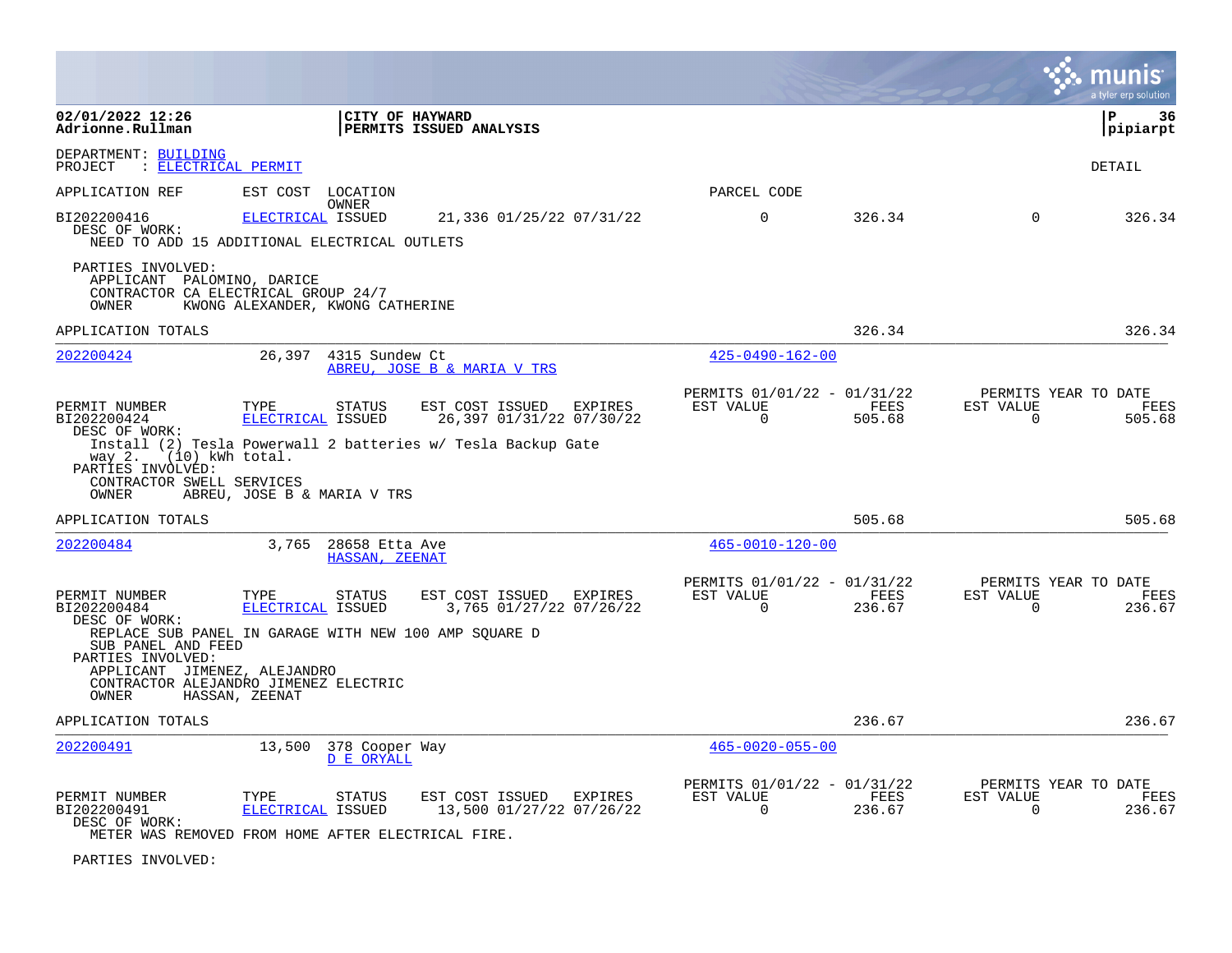|                                                                                                                                                                                                           |                                                                                                                                    |                                                                        | a tyler erp solution                                            |
|-----------------------------------------------------------------------------------------------------------------------------------------------------------------------------------------------------------|------------------------------------------------------------------------------------------------------------------------------------|------------------------------------------------------------------------|-----------------------------------------------------------------|
| 02/01/2022 12:26<br>Adrionne.Rullman                                                                                                                                                                      | CITY OF HAYWARD<br>PERMITS ISSUED ANALYSIS                                                                                         |                                                                        | ∣P<br>37<br> pipiarpt                                           |
| DEPARTMENT: BUILDING<br>: ELECTRICAL PERMIT<br>PROJECT                                                                                                                                                    |                                                                                                                                    |                                                                        | DETAIL                                                          |
| APPLICATION REF<br>EST COST                                                                                                                                                                               | LOCATION<br>OWNER                                                                                                                  | PARCEL CODE                                                            |                                                                 |
| APPLICANT ELLIS, RICH<br>CONTRACTOR OWNER/, BUILDER<br>OWNER<br>D E ORYALL                                                                                                                                |                                                                                                                                    |                                                                        |                                                                 |
| APPLICATION TOTALS                                                                                                                                                                                        |                                                                                                                                    | 236.67                                                                 | 236.67                                                          |
| 202200516                                                                                                                                                                                                 | 2,000 1261 Mc Farlane Ln<br>LUNA, JANET                                                                                            | $454 - 0055 - 140 - 00$                                                |                                                                 |
| PERMIT NUMBER<br>TYPE<br>BI202200516<br><b>ELECTRICAL ISSUED</b><br>DESC OF WORK:                                                                                                                         | EST COST ISSUED<br>STATUS<br>EXPIRES<br>2,000 01/31/22 07/30/22                                                                    | PERMITS 01/01/22 - 01/31/22<br>EST VALUE<br>FEES<br>0<br>236.67        | PERMITS YEAR TO DATE<br>EST VALUE<br>FEES<br>0<br>236.67        |
| SERVICE UPGRADE FROM 60 MAIN METER PANEL TO A 200 AMP<br>MAIN METER PANEL. PG&E HAS ALREADY APPROVED<br>PARTIES INVOLVED:<br>APPLICANT KEENEY, CARL<br>CONTRACTOR OWNER/, BUILDER<br>OWNER<br>LUNA, JANET |                                                                                                                                    |                                                                        |                                                                 |
| APPLICATION TOTALS                                                                                                                                                                                        |                                                                                                                                    | 236.67                                                                 | 236.67                                                          |
| 202200549<br>350                                                                                                                                                                                          | 317 Brookdale Way<br>ZHOU, JIANJIE & MA YANHUA                                                                                     | $078G - 2653 - 015 - 00$                                               |                                                                 |
| PERMIT NUMBER<br>TYPE<br>BI202200549<br>ELECTRICAL ISSUED<br>DESC OF WORK:                                                                                                                                | STATUS<br>EST COST ISSUED<br>EXPIRES<br>350 01/31/22 07/30/22                                                                      | PERMITS 01/01/22 - 01/31/22<br>EST VALUE<br>FEES<br>$\Omega$<br>236.67 | PERMITS YEAR TO DATE<br>EST VALUE<br>FEES<br>$\Omega$<br>236.67 |
| 60 amps max<br>PARTIES INVOLVED:<br>APPLICANT TARI ELECTRIC<br>CONTRACTOR TARI ELECTRIC<br>OWNER<br>ZHOU, JIANJIE & MA YANHUA                                                                             | new EV wall charger. install back to back from main panel                                                                          |                                                                        |                                                                 |
| APPLICATION TOTALS                                                                                                                                                                                        |                                                                                                                                    | 236.67                                                                 | 236.67                                                          |
| 202200552                                                                                                                                                                                                 | 8,675 24154 Clawiter Rd<br>MITCHELL, PETER & MARGARET T TRS                                                                        | $441 - 0090 - 012 - 02$                                                |                                                                 |
| PERMIT NUMBER<br>TYPE<br>BI202200552<br>ELECTRICAL ISSUED<br>DESC OF WORK:                                                                                                                                | <b>STATUS</b><br>EST COST ISSUED<br>EXPIRES<br>8,675 01/31/22 07/30/22<br>main panel upgrade to 200 amps add A/C circuit 240v30amp | PERMITS 01/01/22 - 01/31/22<br>EST VALUE<br>FEES<br>0<br>416.01        | PERMITS YEAR TO DATE<br>EST VALUE<br>FEES<br>0<br>416.01        |
| PARTIES INVOLVED:<br>APPLICANT ALAN ELECTRIC<br>CONTRACTOR ALAN ELECTRIC<br>OWNER<br>MITCHELL, PETER & MARGARET T TRS                                                                                     |                                                                                                                                    |                                                                        |                                                                 |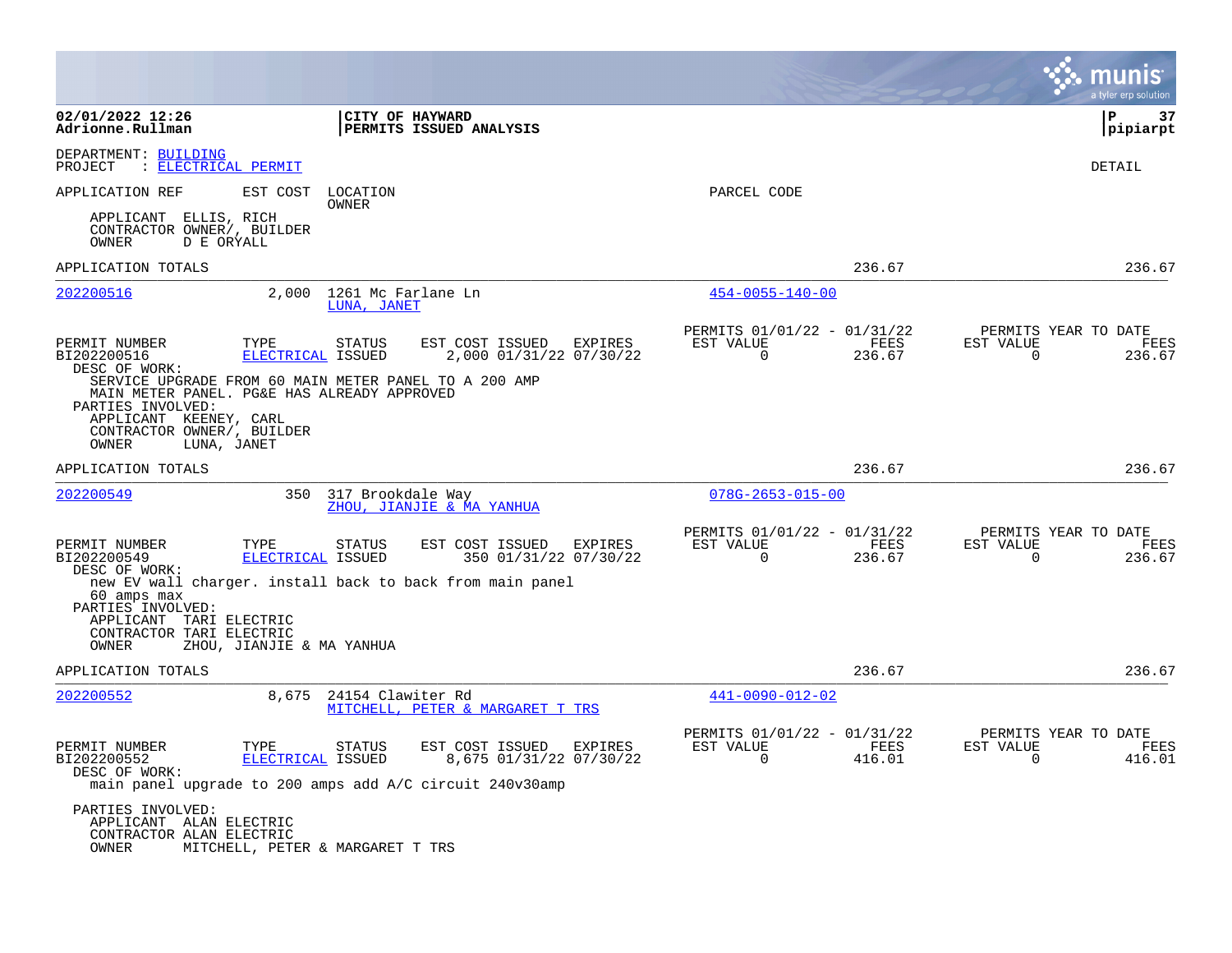|                                                            |                   |                                |             |          | munis<br>a tyler erp solution  |
|------------------------------------------------------------|-------------------|--------------------------------|-------------|----------|--------------------------------|
| 02/01/2022 12:26<br>Adrionne.Rullman<br>APPLICATION TOTALS | CITY OF HAYWARD   | <b>PERMITS ISSUED ANALYSIS</b> |             | 416.01   | 38<br>Р<br>pipiarpt <br>116.01 |
| DEPARTMENT: BUILDING<br>: ELECTRICAL PERMIT<br>PROJECT     |                   |                                |             |          | DETAIL                         |
| EST COST<br>APPLICATION REF                                | LOCATION<br>OWNER |                                | PARCEL CODE |          |                                |
| PROJECT TOTALS                                             |                   |                                |             | 7,579.70 | 7,579.70                       |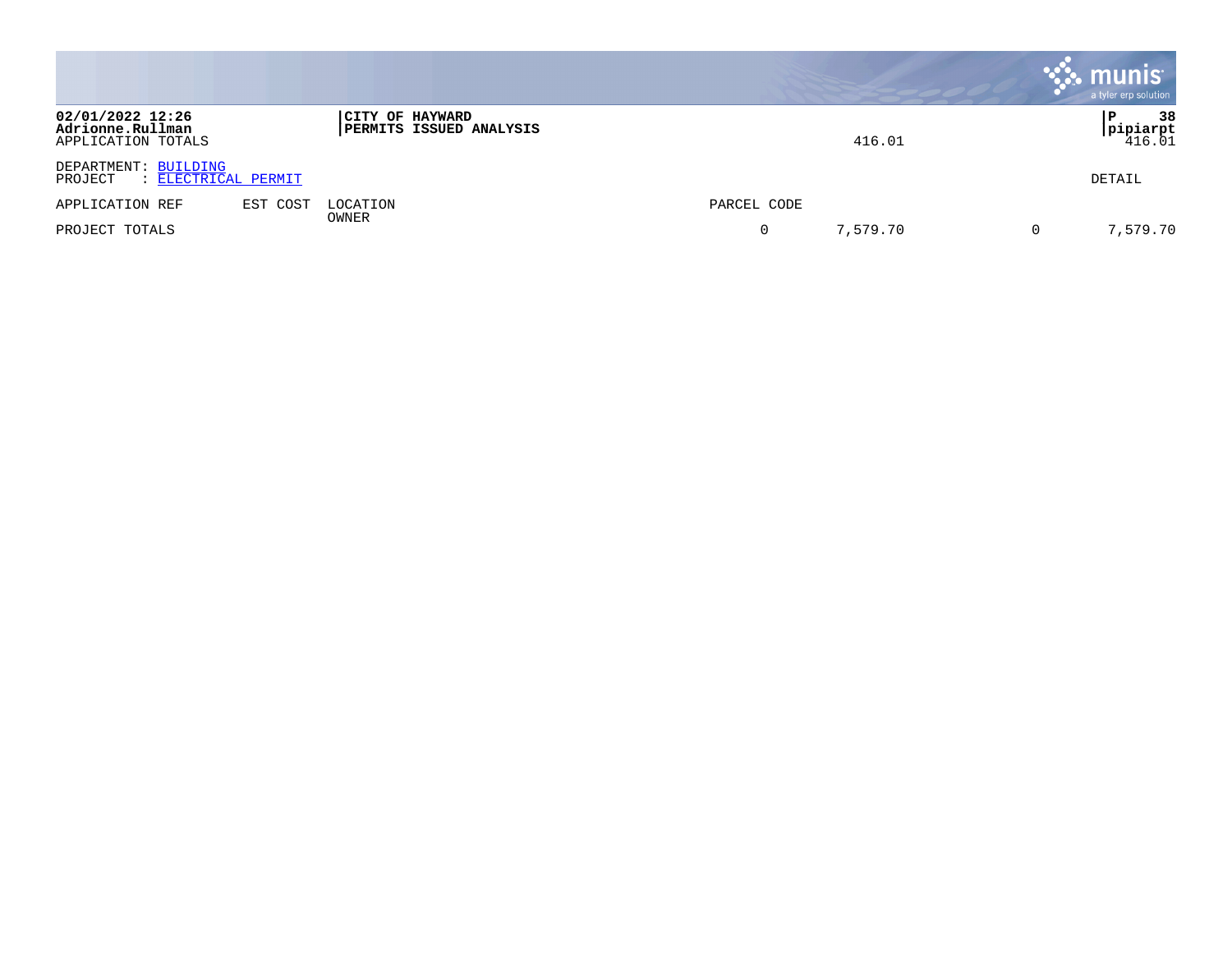|                                                                                                                                                                                                      |                          |                    |                                                                                                                                                                 |                                               |                      |           | $\mathbb{R}$ munist<br>a tyler erp solution |
|------------------------------------------------------------------------------------------------------------------------------------------------------------------------------------------------------|--------------------------|--------------------|-----------------------------------------------------------------------------------------------------------------------------------------------------------------|-----------------------------------------------|----------------------|-----------|---------------------------------------------|
| 02/01/2022 12:26<br>Adrionne.Rullman                                                                                                                                                                 |                          |                    | CITY OF HAYWARD<br>PERMITS ISSUED ANALYSIS                                                                                                                      |                                               |                      |           | 39<br>Р<br>pipiarpt                         |
| DEPARTMENT: BUILDING<br>PROJECT<br>: EOUIPMENT INSTALLATION                                                                                                                                          |                          |                    |                                                                                                                                                                 |                                               |                      |           | DETAIL                                      |
| APPLICATION REF                                                                                                                                                                                      | EST COST                 | LOCATION<br>OWNER  |                                                                                                                                                                 | PARCEL CODE                                   |                      |           |                                             |
| 202105641                                                                                                                                                                                            | 39,500                   | 31353 Huntwood Ave | PPF, INDUSTRIAL 31353 HUNTWOOD AVENUE LP                                                                                                                        | 475-0173-013-01                               |                      |           |                                             |
| PERMIT NUMBER<br>BI202105641<br>DESC OF WORK:<br>& CAPACITY & HIGH ENERGY EFFICIENCY. AC-23,24,25<br>PARTIES INVOLVED:<br>APPLICANT<br>BROWN, TOM<br>CONTRACTOR PERFORMANCE AIR SERVICE INC<br>OWNER | TYPE<br><b>EOUIPMENT</b> | STATUS<br>COMPLT   | EST COST ISSUED<br>EXPIRES<br>39,500 01/19/22 07/31/22<br>DIRECT REPLACEMENT OF (3) ROOFTOP HVAC UNITS OF SAME SIZE<br>PPF, INDUSTRIAL 31353 HUNTWOOD AVENUE LP | PERMITS 01/01/22 - 01/31/22<br>EST VALUE<br>0 | FEES<br>1,056.76     | EST VALUE | PERMITS YEAR TO DATE<br>FEES<br>1,056.76    |
| APPLICATION TOTALS<br>PROJECT TOTALS                                                                                                                                                                 |                          |                    |                                                                                                                                                                 | $\Omega$                                      | 1,056.76<br>1,056.76 |           | 1,056.76<br>1,056.76                        |

 $\sim$ 

The Control of the Control of the Control of the Control of the Control of the Control of the Control of the C

the contract of the contract of the contract of the contract of the contract of the contract of the contract of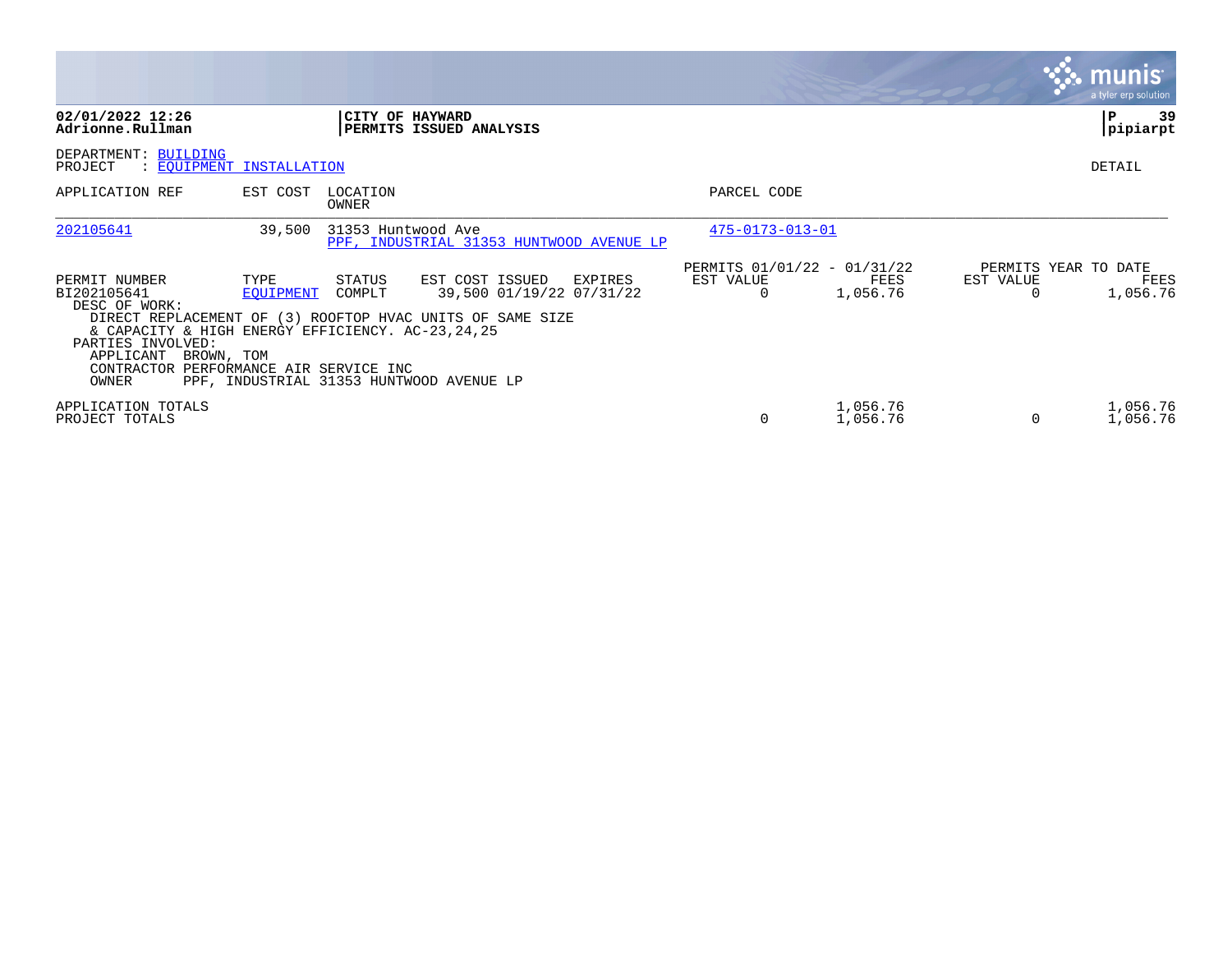|                                                                                      |                                          |                                      |                                             |         |                                                      |                      |                       | <b>munis</b><br>a tyler erp solution     |
|--------------------------------------------------------------------------------------|------------------------------------------|--------------------------------------|---------------------------------------------|---------|------------------------------------------------------|----------------------|-----------------------|------------------------------------------|
| 02/01/2022 12:26<br>Adrionne.Rullman                                                 |                                          | CITY OF HAYWARD                      | <b>PERMITS ISSUED ANALYSIS</b>              |         |                                                      |                      |                       | $\mathbf{P}$<br>40<br>pipiarpt           |
| DEPARTMENT: BUILDING<br>PROJECT<br>: FOUNDATION ONLY                                 |                                          |                                      |                                             |         |                                                      |                      |                       | DETAIL                                   |
| APPLICATION REF                                                                      | EST COST                                 | LOCATION<br>OWNER                    |                                             |         | PARCEL CODE                                          |                      |                       |                                          |
| 202104771                                                                            | 24,652                                   | 734 Schafer Rd<br>MARTIN, MERCEDES M |                                             |         | $453 - 0030 - 018 - 02$                              |                      |                       |                                          |
| PERMIT NUMBER<br>BI202104771<br>DESC OF WORK:<br>FOUNDATION REPAIR                   | TYPE<br>FOUNDATION ISSUED                | STATUS                               | EST COST ISSUED<br>24,652 01/04/22 07/03/22 | EXPIRES | PERMITS 01/01/22 - 01/31/22<br>EST VALUE<br>$\Omega$ | FEES<br>1,251.97     | EST VALUE<br>$\Omega$ | PERMITS YEAR TO DATE<br>FEES<br>1,251.97 |
| PARTIES INVOLVED:<br>APPLICANT<br>CONTRACTOR SMP CONSTRUCTION & MAINTENANCE<br>OWNER | MARAVILLA, LETICIA<br>MARTIN, MERCEDES M |                                      |                                             |         |                                                      |                      |                       |                                          |
| APPLICATION TOTALS<br>PROJECT TOTALS                                                 |                                          |                                      |                                             |         | 0                                                    | 1,251.97<br>1,251.97 | 0                     | 1,251.97<br>1,251.97                     |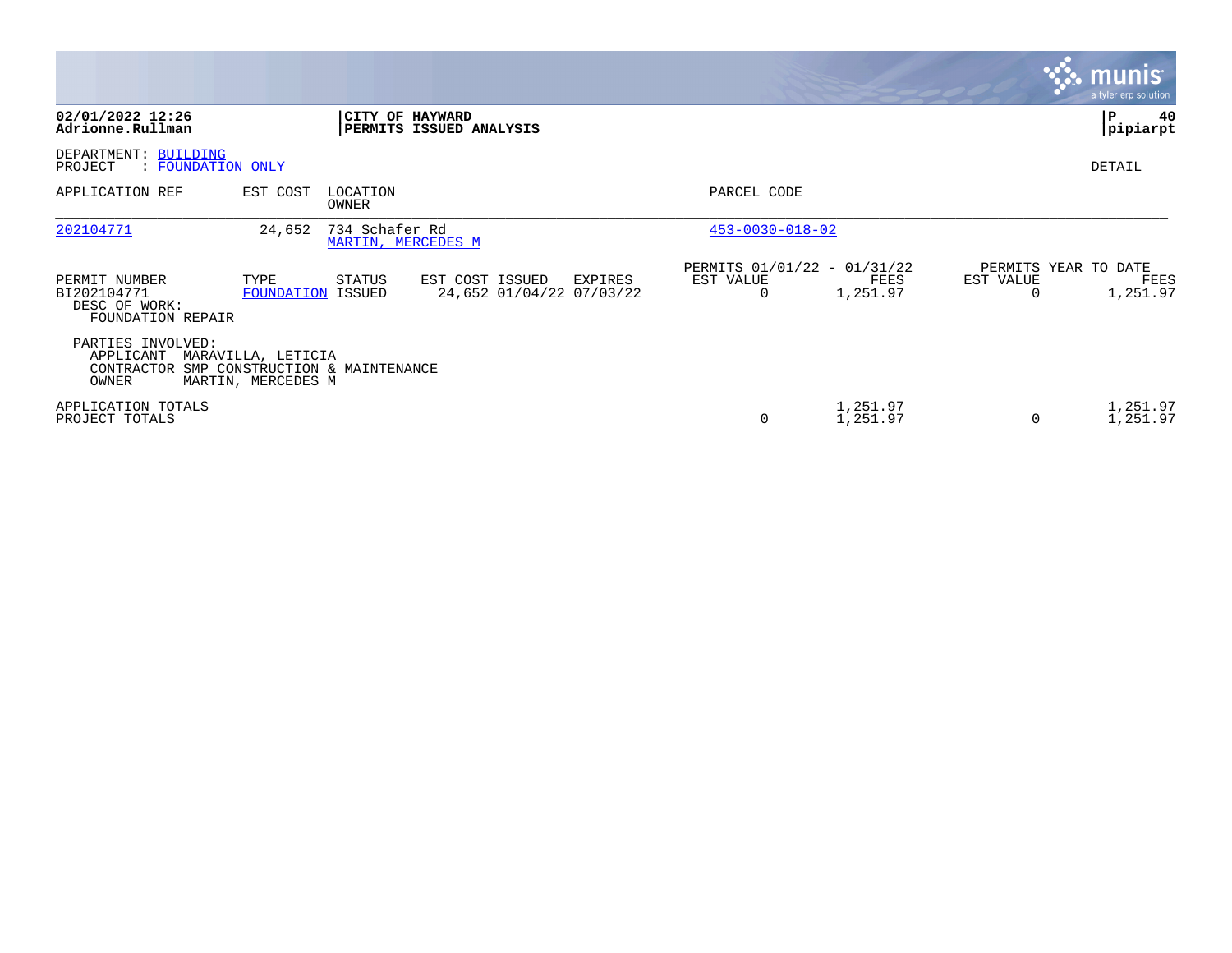|                                                                                                                                      |                        |                                            |                                 |                |                                                         |                |                          |                      | munis<br>a tyler erp solution |
|--------------------------------------------------------------------------------------------------------------------------------------|------------------------|--------------------------------------------|---------------------------------|----------------|---------------------------------------------------------|----------------|--------------------------|----------------------|-------------------------------|
| 02/01/2022 12:26<br>Adrionne.Rullman                                                                                                 |                        | CITY OF HAYWARD                            | PERMITS ISSUED ANALYSIS         |                |                                                         |                |                          | l P                  | 41<br> pipiarpt               |
| DEPARTMENT: BUILDING<br>PROJECT<br>: PROPERTY SURVEY                                                                                 |                        |                                            |                                 |                |                                                         |                |                          |                      | <b>DETAIL</b>                 |
| APPLICATION REF                                                                                                                      | EST COST               | LOCATION<br>OWNER                          |                                 |                | PARCEL CODE                                             |                |                          |                      |                               |
| 202200015                                                                                                                            | $\Omega$               | 23806 Amador St                            | RAMIREZ SHERI L & JACOUELINE    |                | $431 - 0084 - 005 - 00$                                 |                |                          |                      |                               |
| PERMIT NUMBER<br>BI202200015<br>DESC OF WORK:<br>fire survey                                                                         | TYPE<br><b>BFS</b>     | <b>STATUS</b><br>COMPLT                    | EST COST ISSUED<br>0 01/03/22   | EXPIRES        | PERMITS 01/01/22 - 01/31/22<br>EST VALUE<br>$\mathbf 0$ | FEES<br>588.00 | EST VALUE<br>$\mathbf 0$ | PERMITS YEAR TO DATE | FEES<br>588.00                |
| PARTIES INVOLVED:<br>APPLICANT MONTGOMERY SANSOME<br>CONTRACTOR MONTGOMERY SANSOME<br>OWNER                                          |                        | RAMIREZ SHERI L & JACQUELINE               |                                 |                |                                                         |                |                          |                      |                               |
| APPLICATION TOTALS                                                                                                                   |                        |                                            |                                 |                |                                                         | 588.00         |                          |                      | 588.00                        |
| 202200242                                                                                                                            | $\Omega$               | 2416 Radley Ct 9<br>BALCH, ENTERPRISES INC |                                 |                | $439 - 0058 - 118 - 00$                                 |                |                          |                      |                               |
| PERMIT NUMBER<br>BI202200242<br>DESC OF WORK:<br>fire damage survey                                                                  | TYPE<br><b>BFS</b>     | <b>STATUS</b><br>ISSUED                    | EST COST ISSUED<br>0 01/12/22   | <b>EXPIRES</b> | PERMITS 01/01/22 - 01/31/22<br>EST VALUE<br>$\mathbf 0$ | FEES<br>588.00 | EST VALUE<br>$\mathbf 0$ | PERMITS YEAR TO DATE | FEES<br>588.00                |
| PARTIES INVOLVED:<br>APPLICANT BALCH ENTERPRISES INC<br>APPLICANT BALCH ENTERPRISES INC<br>CONTRACTOR BALCH ENTERPRISES INC<br>OWNER | BALCH, ENTERPRISES INC |                                            |                                 |                |                                                         |                |                          |                      |                               |
| APPLICATION TOTALS                                                                                                                   |                        |                                            |                                 |                |                                                         | 588.00         |                          |                      | 588.00                        |
| 202200311                                                                                                                            | $\Omega$               | 278 Goodwin St                             | TANGSOMBATVISIT, BOONCHAI & MAY |                | $452 - 0028 - 075 - 00$                                 |                |                          |                      |                               |
| PERMIT NUMBER<br>BI202200311<br>DESC OF WORK:<br>Property Survey due to fire                                                         | TYPE<br><b>BFS</b>     | <b>STATUS</b><br>ISSUED                    | EST COST ISSUED<br>0 01/19/22   | EXPIRES        | PERMITS 01/01/22 - 01/31/22<br>EST VALUE<br>0           | FEES<br>588.00 | EST VALUE<br>0           | PERMITS YEAR TO DATE | FEES<br>588.00                |
| PARTIES INVOLVED:<br>APPLICANT STEVAN HURTADO<br>CONTRACTOR OWNER/, BUILDER<br>OWNER                                                 |                        | TANGSOMBATVISIT, BOONCHAI & MAY            |                                 |                |                                                         |                |                          |                      |                               |
| APPLICATION TOTALS                                                                                                                   |                        |                                            |                                 |                |                                                         | 588.00         |                          |                      | 588.00                        |
| 202200378                                                                                                                            | 0                      | 1295 Cotter Way<br>LE, TAM                 |                                 |                | $428 - 0016 - 046 - 00$                                 |                |                          |                      |                               |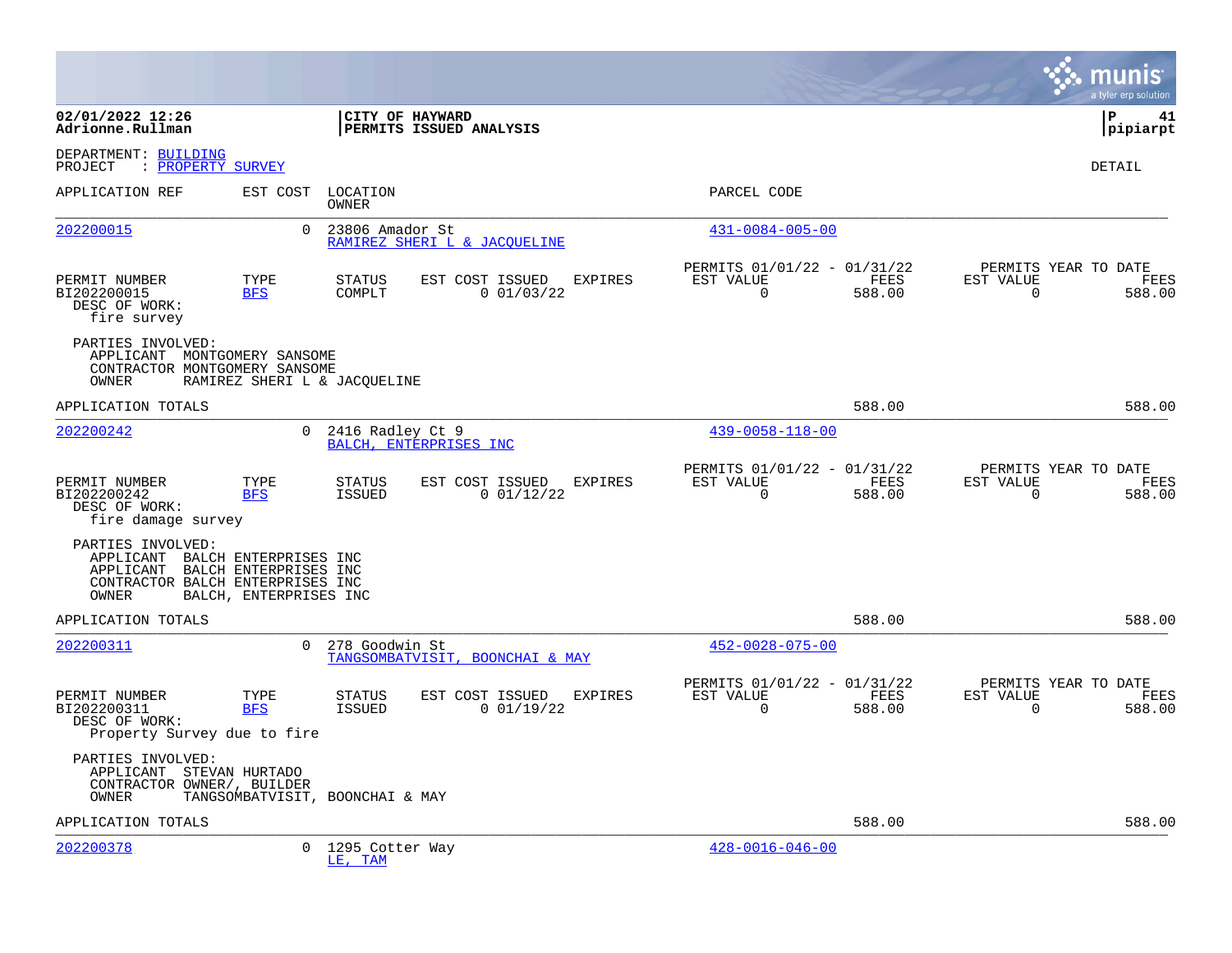|                                                                                             |            |                   |                                            |         |                                          |                    |                                   | <b>W. munis</b><br>a tyler erp solution, |
|---------------------------------------------------------------------------------------------|------------|-------------------|--------------------------------------------|---------|------------------------------------------|--------------------|-----------------------------------|------------------------------------------|
| 02/01/2022 12:26<br>Adrionne.Rullman                                                        |            |                   | CITY OF HAYWARD<br>PERMITS ISSUED ANALYSIS |         |                                          |                    |                                   | 42<br> P<br> pipiarpt                    |
| PERMIT NUMBER                                                                               | TYPE       | STATUS            | EST COST ISSUED                            | EXPIRES | PERMITS 01/01/22 - 01/31/22<br>EST VALUE | FEES               | PERMITS YEAR TO DATE<br>EST VALUE | FEES                                     |
| DEPARTMENT: BUILDING<br>PROJECT<br>: PROPERTY SURVEY                                        |            |                   |                                            |         |                                          |                    |                                   | DETAIL                                   |
| APPLICATION REF                                                                             | EST COST   | LOCATION<br>OWNER |                                            |         | PARCEL CODE                              |                    |                                   |                                          |
| BI202200378<br>DESC OF WORK:<br>PROPERTY SURVEY DUE TO DAMAGE CREATED BY VEHICLE            | <b>BFS</b> | ISSUED            | 0 01/24/22                                 |         | 0                                        | 588.00             | $\Omega$                          | 588.00                                   |
| PARTIES INVOLVED:<br>APPLICANT<br>LE, TAM<br>CONTRACTOR OWNER/, BUILDER<br>OWNER<br>LE, TAM |            |                   |                                            |         |                                          |                    |                                   |                                          |
| APPLICATION TOTALS<br>PROJECT TOTALS                                                        |            |                   |                                            |         | 0                                        | 588.00<br>2,352.00 | 0                                 | 588.00<br>2,352.00                       |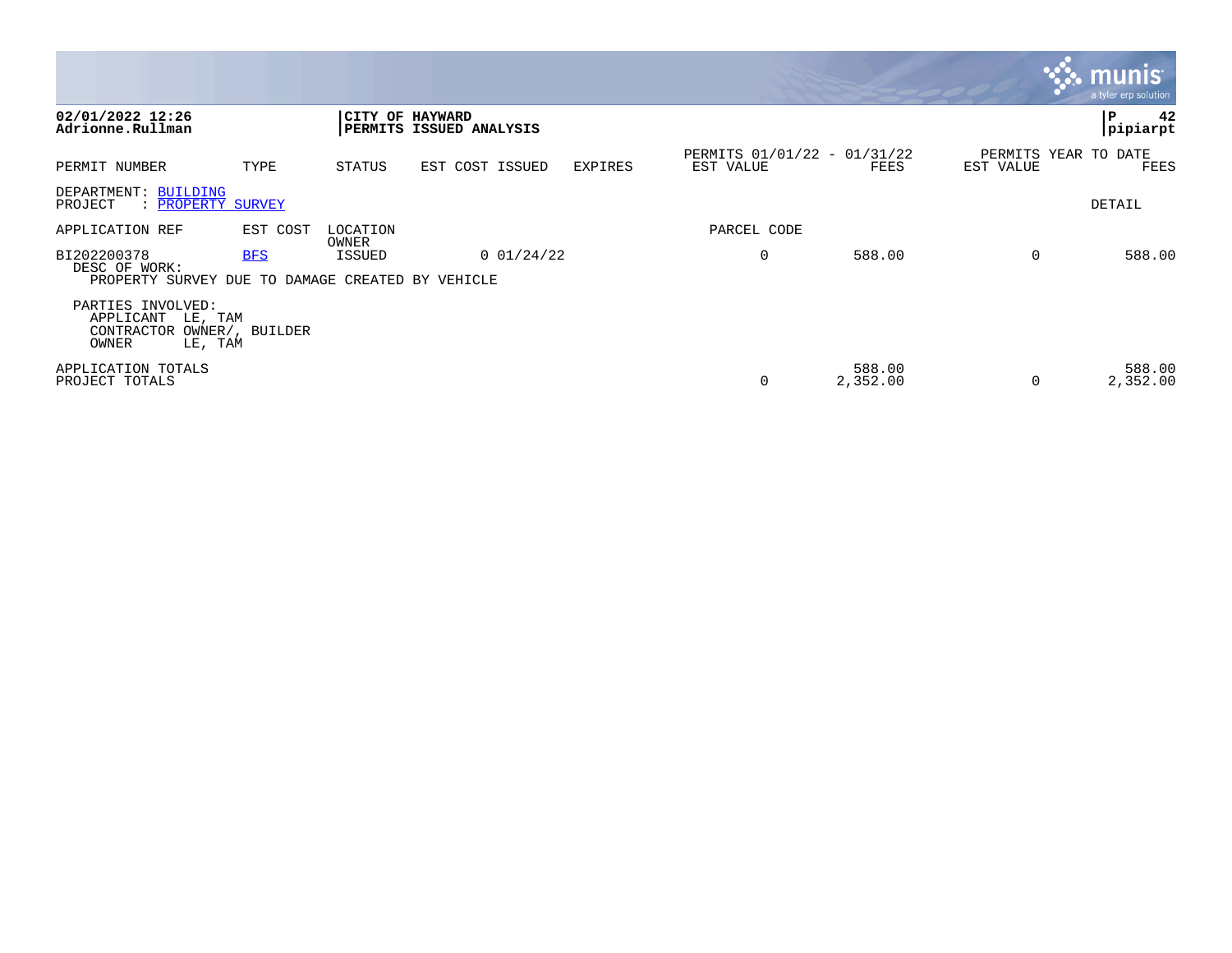|                                                                                                                                                                                                                    |                                                     |                            |                                                                                                                                                                                 |                                                      |                  |                       | munis<br>a tyler erp solution          |
|--------------------------------------------------------------------------------------------------------------------------------------------------------------------------------------------------------------------|-----------------------------------------------------|----------------------------|---------------------------------------------------------------------------------------------------------------------------------------------------------------------------------|------------------------------------------------------|------------------|-----------------------|----------------------------------------|
| 02/01/2022 12:26<br>Adrionne.Rullman                                                                                                                                                                               |                                                     | CITY OF HAYWARD            | PERMITS ISSUED ANALYSIS                                                                                                                                                         |                                                      |                  |                       | P<br>43<br> pipiarpt                   |
| DEPARTMENT: BUILDING<br>PROJECT<br>: GAS PIPING RESIDENTIAL                                                                                                                                                        |                                                     |                            |                                                                                                                                                                                 |                                                      |                  |                       | DETAIL                                 |
| APPLICATION REF                                                                                                                                                                                                    | EST COST LOCATION                                   | OWNER                      |                                                                                                                                                                                 | PARCEL CODE                                          |                  |                       |                                        |
| 202200045                                                                                                                                                                                                          | 7,000                                               | 24431 2nd St<br>CHAN, IVAN |                                                                                                                                                                                 | $445 - 0050 - 024 - 01$                              |                  |                       |                                        |
| PERMIT NUMBER<br>BI202200045<br>DESC OF WORK:<br>INSTALL A NEW GAS LINE FROM THE METER TO THE HOUSE,<br>APPROX 120 FT OF GAS LINE<br>PARTIES INVOLVED:<br>CONTRACTOR STAR ROOTER & PLUMBING<br>OWNER<br>CHAN, IVAN | TYPE<br><b>GASE PIPE</b>                            | STATUS<br>COMPLT           | EST COST ISSUED<br>EXPIRES<br>7,000 01/04/22 07/07/22                                                                                                                           | PERMITS 01/01/22 - 01/31/22<br>EST VALUE<br>$\Omega$ | FEES<br>326.34   | EST VALUE<br>$\Omega$ | PERMITS YEAR TO DATE<br>FEES<br>326.34 |
| APPLICATION TOTALS                                                                                                                                                                                                 |                                                     |                            |                                                                                                                                                                                 |                                                      | 326.34           |                       | 326.34                                 |
| 202200542                                                                                                                                                                                                          |                                                     | 0 308 Brookhaven Ct        | ORTEGA, OMAR O & TRACEY                                                                                                                                                         | $078G - 2653 - 083 - 00$                             |                  |                       |                                        |
| PERMIT NUMBER<br>BI202200542<br>DESC OF WORK:<br>PARTIES INVOLVED:<br>CONTRACTOR OWNER/, BUILDER<br>OWNER                                                                                                          | TYPE<br><b>GASE PIPE</b><br>ORTEGA, OMAR O & TRACEY | STATUS<br>ISSUED           | EST COST ISSUED<br>EXPIRES<br>$0$ 01/31/22 07/30/22<br>(N) GAS LINE TO FIREPLACE. REPLACING (E) WOOD BURNING FIRE-<br>PLACE WITH (N) GAS FIREPLACE. GAS LINE DIRECTLY TO METER. | PERMITS 01/01/22 - 01/31/22<br>EST VALUE<br>$\Omega$ | FEES<br>326.34   | EST VALUE<br>$\Omega$ | PERMITS YEAR TO DATE<br>FEES<br>326.34 |
| APPLICATION TOTALS<br>PROJECT TOTALS                                                                                                                                                                               |                                                     |                            |                                                                                                                                                                                 | 0                                                    | 326.34<br>652.68 | $\mathbf 0$           | 326.34<br>652.68                       |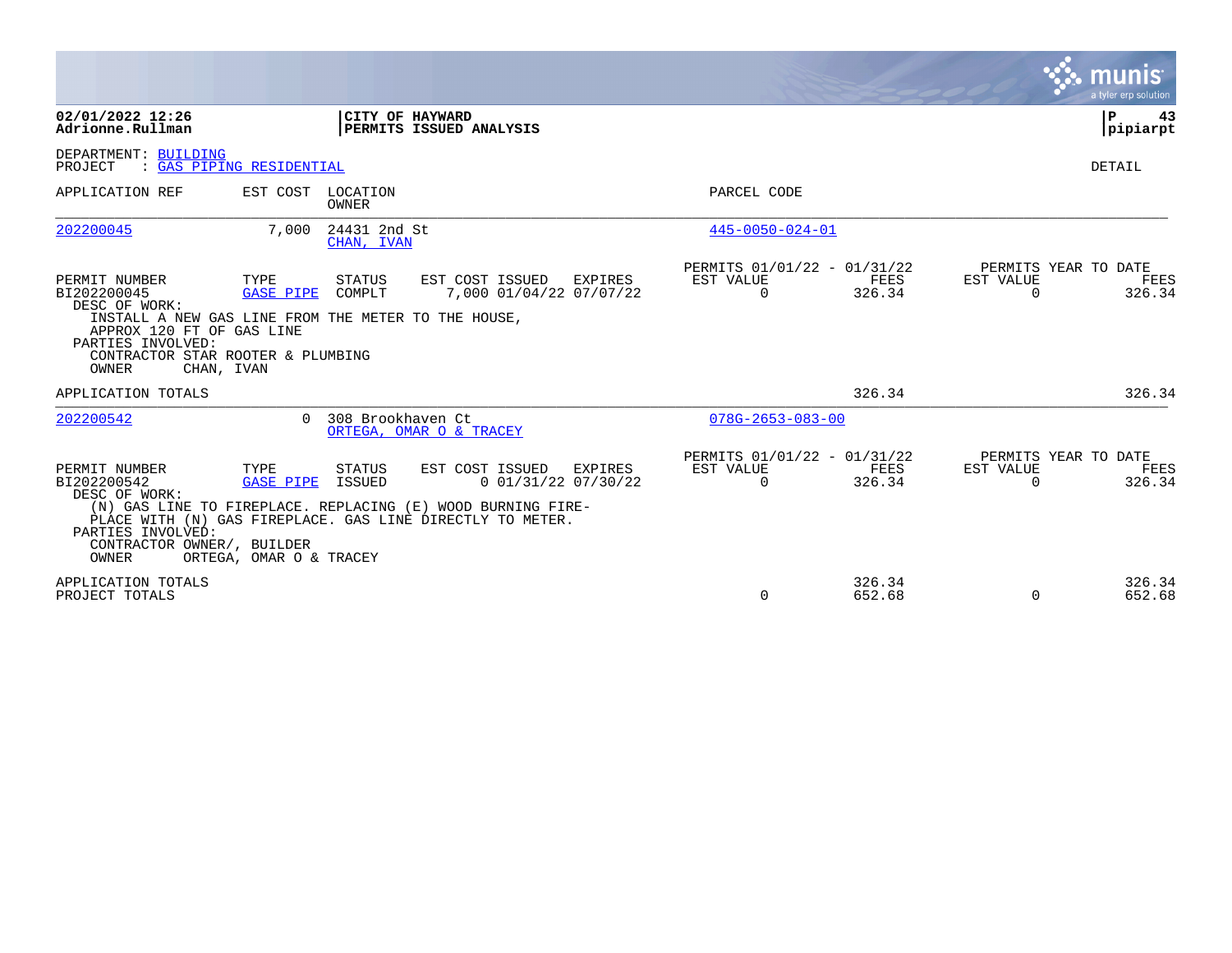|                                                                                                        |                                   |                                         |                                                                                                                  |                                                      |                |                       | a tyler erp solution                   |
|--------------------------------------------------------------------------------------------------------|-----------------------------------|-----------------------------------------|------------------------------------------------------------------------------------------------------------------|------------------------------------------------------|----------------|-----------------------|----------------------------------------|
| 02/01/2022 12:26<br>Adrionne.Rullman                                                                   |                                   |                                         | CITY OF HAYWARD<br>PERMITS ISSUED ANALYSIS                                                                       |                                                      |                |                       | ΙP<br>44<br> pipiarpt                  |
| DEPARTMENT: BUILDING<br>: FURNACE/HEATER<br>PROJECT                                                    |                                   |                                         |                                                                                                                  |                                                      |                |                       | <b>DETAIL</b>                          |
| APPLICATION REF                                                                                        |                                   | EST COST LOCATION<br><b>OWNER</b>       |                                                                                                                  | PARCEL CODE                                          |                |                       |                                        |
| 202106109                                                                                              | 4,508                             | 3287 Oakes Dr                           | FRYER, JAMES F & LEONA V TRS                                                                                     | $425 - 0330 - 022 - 00$                              |                |                       |                                        |
| PERMIT NUMBER<br>BI202106109<br>DESC OF WORK:<br>90K BTUS 80% Furnace Change Out                       | TYPE<br>FURNACE/HE ISSUED         | STATUS                                  | EST COST ISSUED EXPIRES<br>4,508 01/06/22 07/05/22                                                               | PERMITS 01/01/22 - 01/31/22<br>EST VALUE<br>$\Omega$ | FEES<br>326.34 | EST VALUE<br>$\Omega$ | PERMITS YEAR TO DATE<br>FEES<br>326.34 |
| PARTIES INVOLVED:<br>APPLICANT ZAMANO, DANIEL<br>CONTRACTOR ABC COOLING AND HEATING<br>OWNER           | FRYER, JAMES F & LEONA V TRS      |                                         |                                                                                                                  |                                                      |                |                       |                                        |
| APPLICATION TOTALS                                                                                     |                                   |                                         |                                                                                                                  |                                                      | 326.34         |                       | 326.34                                 |
| 202106260                                                                                              | 10,000                            | 25891 Bel Aire Dr<br>BIGHAM, PATRICIA J |                                                                                                                  | $445 - 0230 - 016 - 00$                              |                |                       |                                        |
| PERMIT NUMBER<br>BI202106260<br>DESC OF WORK:                                                          | TYPE<br>FURNACE/HE COMPLT         | STATUS                                  | EST COST ISSUED EXPIRES<br>10,000 01/04/22 07/12/22<br>Remove floor furnace and replace with central heat system | PERMITS 01/01/22 - 01/31/22<br>EST VALUE<br>$\Omega$ | FEES<br>326.34 | EST VALUE<br>$\Omega$ | PERMITS YEAR TO DATE<br>FEES<br>326.34 |
| PARTIES INVOLVED:<br>APPLICANT MATYE, JASON<br>CONTRACTOR ALL ABOUT AIR<br>OWNER                       | BIGHAM, PATRICIA J                |                                         |                                                                                                                  |                                                      |                |                       |                                        |
| APPLICATION TOTALS                                                                                     |                                   |                                         |                                                                                                                  |                                                      | 326.34         |                       | 326.34                                 |
| 202200073                                                                                              |                                   | 6,471 29429 Chance St                   | TIBBERTSMA, PIETER R & KRISTINE F                                                                                | $465 - 0035 - 030 - 00$                              |                |                       |                                        |
| PERMIT NUMBER<br>BI202200073<br>DESC OF WORK:<br>FAU change out of existing replace eelctrical hook up | TYPE<br>FURNACE/HE ISSUED         | STATUS                                  | EST COST ISSUED EXPIRES<br>6,471 01/05/22 07/04/22                                                               | PERMITS 01/01/22 - 01/31/22<br>EST VALUE<br>$\Omega$ | FEES<br>326.34 | EST VALUE<br>$\Omega$ | PERMITS YEAR TO DATE<br>FEES<br>326.34 |
| PARTIES INVOLVED:<br>APPLICANT ZERBINI, JORDAN<br>CONTRACTOR BLUE COLLAR HEATING & AIR<br>OWNER        | TIBBERTSMA, PIETER R & KRISTINE F |                                         |                                                                                                                  |                                                      |                |                       |                                        |
| APPLICATION TOTALS                                                                                     |                                   |                                         |                                                                                                                  |                                                      | 326.34         |                       | 326.34                                 |
| 202200089                                                                                              | 5,698                             |                                         | 2150 Park Arroyo Pl<br>PACOMA, MANUEL B & CECILIA R                                                              | $455 - 0076 - 095 - 00$                              |                |                       |                                        |

**College**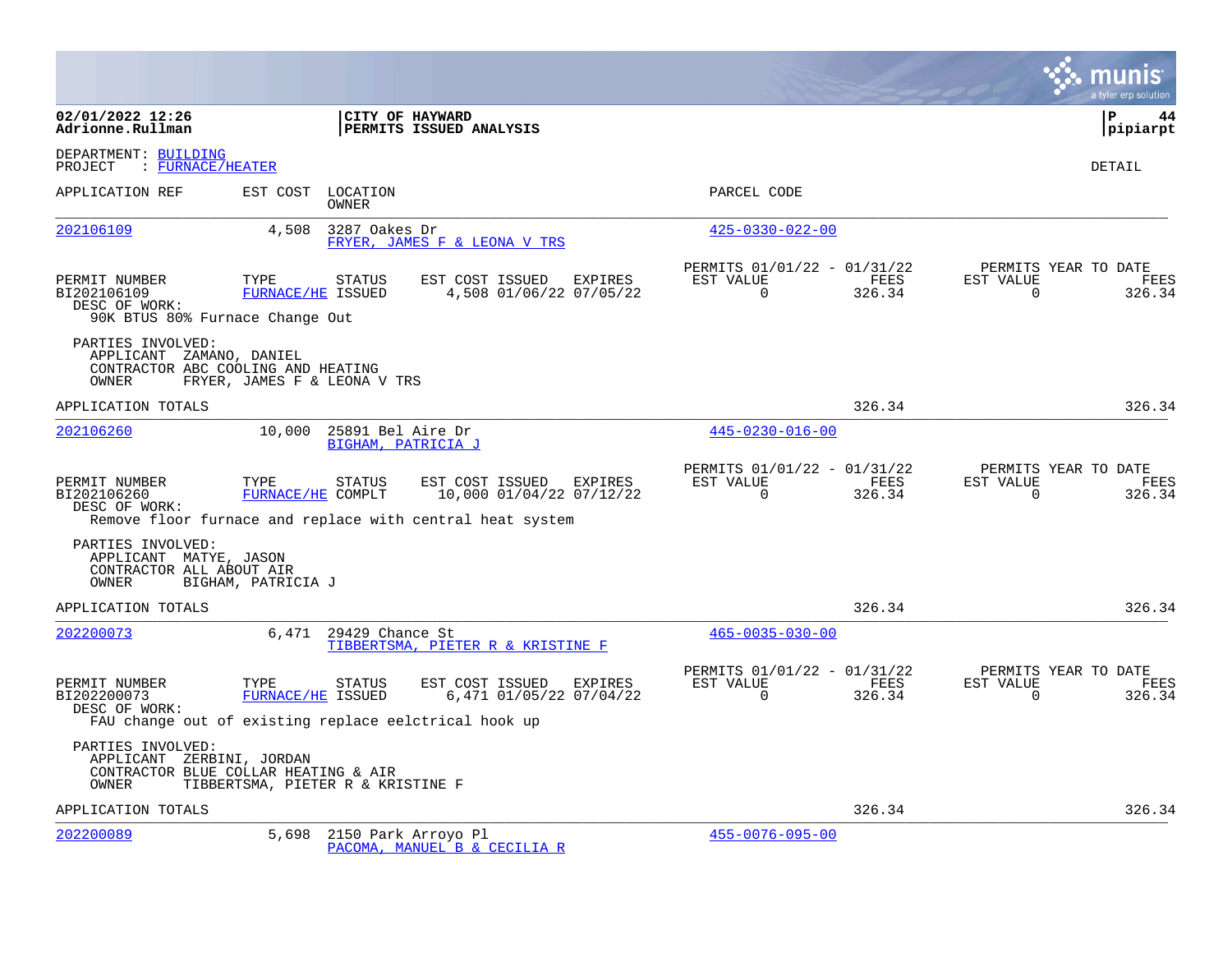|                                                                                                              |                                |                   |                                             |                |                                                      |                |                       | a tyler erp solutior                        |
|--------------------------------------------------------------------------------------------------------------|--------------------------------|-------------------|---------------------------------------------|----------------|------------------------------------------------------|----------------|-----------------------|---------------------------------------------|
| 02/01/2022 12:26<br>Adrionne.Rullman                                                                         |                                | CITY OF HAYWARD   | PERMITS ISSUED ANALYSIS                     |                | PERMITS 01/01/22 - 01/31/22                          |                |                       | P<br>45<br>pipiarpt<br>PERMITS YEAR TO DATE |
| PERMIT NUMBER                                                                                                | TYPE                           | <b>STATUS</b>     | EST COST ISSUED                             | <b>EXPIRES</b> | EST VALUE                                            | FEES           | EST VALUE             | FEES                                        |
| DEPARTMENT: BUILDING<br>: FURNACE/HEATER<br>PROJECT                                                          |                                |                   |                                             |                |                                                      |                |                       | DETAIL                                      |
| APPLICATION REF                                                                                              | EST COST LOCATION              |                   |                                             |                | PARCEL CODE                                          |                |                       |                                             |
| BI202200089<br>DESC OF WORK:<br>replace existing SFUA in closet                                              | FURNACE/HE ISSUED              | OWNER             | 5,698 01/10/22 07/09/22                     |                | $\mathbf 0$                                          | 326.34         | $\mathbf 0$           | 326.34                                      |
| PARTIES INVOLVED:<br>APPLICANT MILLS, TAYLOR<br>CONTRACTOR ON TIME AC & HEATING DBA SERVICE CHAMPIO<br>OWNER | PACOMA, MANUEL B & CECILIA R   |                   |                                             |                |                                                      |                |                       |                                             |
| APPLICATION TOTALS                                                                                           |                                |                   |                                             |                |                                                      | 326.34         |                       | 326.34                                      |
| 202200090                                                                                                    | 11,796                         | 22755 6th St      | REED, SYDNEY D & MOORE KAREN J              |                | $427 - 0041 - 018 - 00$                              |                |                       |                                             |
| PERMIT NUMBER<br>BI202200090<br>DESC OF WORK:<br>replace FAU C/O underhouse                                  | TYPE<br>FURNACE/HE ISSUED      | <b>STATUS</b>     | EST COST ISSUED<br>11,796 01/10/22 07/09/22 | EXPIRES        | PERMITS 01/01/22 - 01/31/22<br>EST VALUE<br>$\Omega$ | FEES<br>326.34 | EST VALUE<br>$\Omega$ | PERMITS YEAR TO DATE<br>FEES<br>326.34      |
| PARTIES INVOLVED:<br>APPLICANT MILLS, TAYLOR<br>CONTRACTOR ON TIME AC & HEATING DBA SERVICE CHAMPIO<br>OWNER | REED, SYDNEY D & MOORE KAREN J |                   |                                             |                |                                                      |                |                       |                                             |
| APPLICATION TOTALS                                                                                           |                                |                   |                                             |                |                                                      | 326.34         |                       | 326.34                                      |
| 202200091                                                                                                    | 5,000                          | YOUNG, RUSSELL L  | 24689 Diamond Ridge Dr                      |                | $443 - 0050 - 114 - 00$                              |                |                       |                                             |
| PERMIT NUMBER<br>BI202200091<br>DESC OF WORK:<br>replace FAU C/O in closet                                   | TYPE<br>FURNACE/HE ISSUED      | <b>STATUS</b>     | EST COST ISSUED<br>5,000 01/10/22 07/09/22  | EXPIRES        | PERMITS 01/01/22 - 01/31/22<br>EST VALUE<br>$\Omega$ | FEES<br>326.34 | EST VALUE<br>$\Omega$ | PERMITS YEAR TO DATE<br>FEES<br>326.34      |
| PARTIES INVOLVED:<br>APPLICANT MILLS, TAYLOR<br>CONTRACTOR ON TIME AC & HEATING DBA SERVICE CHAMPIO<br>OWNER | YOUNG, RUSSELL L               |                   |                                             |                |                                                      |                |                       |                                             |
| APPLICATION TOTALS                                                                                           |                                |                   |                                             |                |                                                      | 326.34         |                       | 326.34                                      |
| 202200108                                                                                                    | 15,263                         | 30540 Carroll Ave | GALLEGOTAYLOR, MACRINA & SALVADOR GALICA    |                | $078G - 2710 - 014 - 00$                             |                |                       |                                             |
| PERMIT NUMBER<br>BI202200108<br>DESC OF WORK:                                                                | TYPE<br>FURNACE/HE ISSUED      | <b>STATUS</b>     | EST COST ISSUED<br>15,263 01/10/22 07/09/22 | EXPIRES        | PERMITS 01/01/22 - 01/31/22<br>EST VALUE<br>$\Omega$ | FEES<br>326.34 | EST VALUE<br>$\Omega$ | PERMITS YEAR TO DATE<br>FEES<br>326.34      |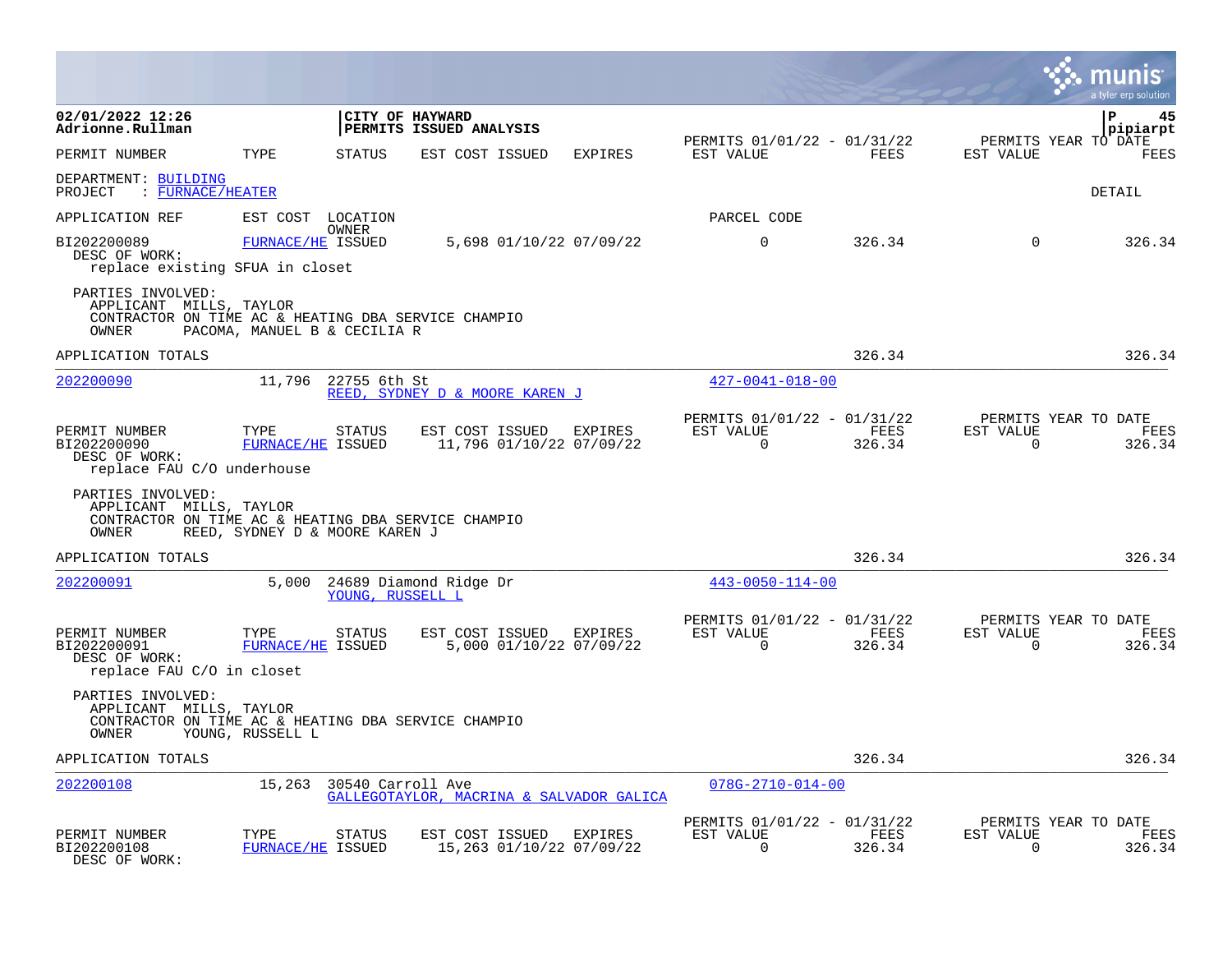|                                                                                                                     |                                    |                                 |                                                                                            |                                                            |                | munis<br>a tyler erp solution                                      |
|---------------------------------------------------------------------------------------------------------------------|------------------------------------|---------------------------------|--------------------------------------------------------------------------------------------|------------------------------------------------------------|----------------|--------------------------------------------------------------------|
| 02/01/2022 12:26<br>Adrionne.Rullman                                                                                |                                    | CITY OF HAYWARD                 | <b>PERMITS ISSUED ANALYSIS</b><br>FURNACE CHANGE OUT AIR HANDLER, 2.5 TON 14 SEER EER 12.2 |                                                            |                | ΙP<br>46<br> pipiarpt                                              |
| DEPARTMENT: BUILDING<br>: FURNACE/HEATER<br>PROJECT                                                                 |                                    |                                 |                                                                                            |                                                            |                | DETAIL                                                             |
| APPLICATION REF                                                                                                     |                                    | EST COST LOCATION<br>OWNER      |                                                                                            | PARCEL CODE                                                |                |                                                                    |
| PARTIES INVOLVED:<br>APPLICANT COMFY HEATING & AIR COND. INC.<br>CONTRACTOR COMFY HEATING & AIR COND. INC.<br>OWNER |                                    |                                 | GALLEGOTAYLOR, MACRINA & SALVADOR GALICA                                                   |                                                            |                |                                                                    |
| APPLICATION TOTALS                                                                                                  |                                    |                                 |                                                                                            |                                                            | 326.34         | 326.34                                                             |
| <u> 202200111</u>                                                                                                   |                                    | 5,365 182 Newton St             | PEREZ, EDUARDO & VELAZOUEZ MARIA G                                                         | 452-0012-085-00                                            |                |                                                                    |
| PERMIT NUMBER<br>BI202200111<br>DESC OF WORK:<br>70K BTUS 80% FURNACE CHANGE OUT IN ATTIC.                          | TYPE<br>FURNACE/HE ISSUED          | <b>STATUS</b>                   | EST COST ISSUED<br>EXPIRES<br>5,365 01/10/22 07/09/22                                      | PERMITS 01/01/22 - 01/31/22<br>EST VALUE<br>$\Omega$       | FEES<br>326.34 | PERMITS YEAR TO DATE<br>EST VALUE<br>FEES<br>$\mathbf 0$<br>326.34 |
| PARTIES INVOLVED:<br>APPLICANT ZAMANO, DANIEL<br>CONTRACTOR ABC COOLING AND HEATING<br>OWNER                        | PEREZ, EDUARDO & VELAZQUEZ MARIA G |                                 |                                                                                            |                                                            |                |                                                                    |
| APPLICATION TOTALS                                                                                                  |                                    |                                 |                                                                                            |                                                            | 326.34         | 326.34                                                             |
| 202200112                                                                                                           | 6,877                              | <b>GLENN MARTIN</b>             | 28861 Bay Heights Rd                                                                       | $085A - 6426 - 025 - 00$                                   |                |                                                                    |
| PERMIT NUMBER<br>BI202200112<br>DESC OF WORK:<br>110K BTUS 80% FURNACE CHANGE OUT IN ATTIC.                         | TYPE<br>FURNACE/HE ISSUED          | STATUS                          | EST COST ISSUED<br>EXPIRES<br>6,877 01/10/22 07/09/22                                      | PERMITS 01/01/22 - 01/31/22<br>EST VALUE<br>$\mathbf 0$    | FEES<br>326.34 | PERMITS YEAR TO DATE<br>EST VALUE<br>FEES<br>326.34<br>0           |
| PARTIES INVOLVED:<br>APPLICANT ZAMANO, DANIEL<br>CONTRACTOR ABC COOLING AND HEATING<br>OWNER                        | <b>GLENN MARTIN</b>                |                                 |                                                                                            |                                                            |                |                                                                    |
| APPLICATION TOTALS                                                                                                  |                                    |                                 |                                                                                            |                                                            | 326.34         | 326.34                                                             |
| 202200113                                                                                                           | 11,307                             | 22535 6th St<br>COSENTINO, PAUL |                                                                                            | $427 - 0065 - 117 - 00$                                    |                |                                                                    |
| PERMIT NUMBER<br>BI202200113<br>DESC OF WORK:<br>90K BTUS 80% Furnace Change Out In closet                          | TYPE<br><b>FURNACE/HE ISSUED</b>   | <b>STATUS</b>                   | EST COST ISSUED<br>EXPIRES<br>11,307 01/10/22 07/09/22                                     | PERMITS 01/01/22 - 01/31/22<br>EST VALUE<br>$\overline{0}$ | FEES<br>326.34 | PERMITS YEAR TO DATE<br>EST VALUE<br>FEES<br>0<br>326.34           |
| PARTIES INVOLVED:<br>APPLICANT ZAMANO, DANIEL                                                                       |                                    |                                 |                                                                                            |                                                            |                |                                                                    |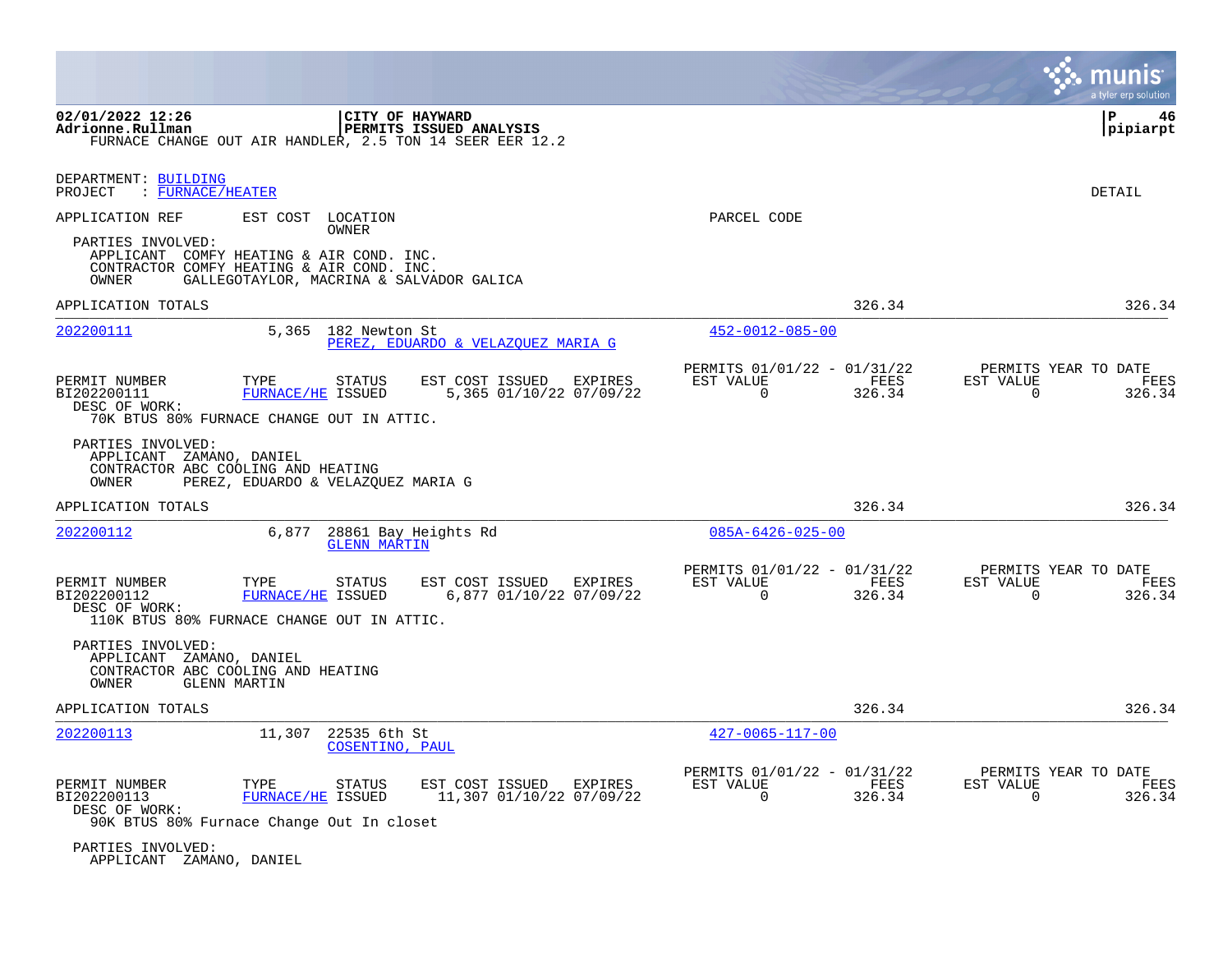|                                                                                                                     |                                    |                                            |         |                                                         |                |                                        | a tyler erp solution |
|---------------------------------------------------------------------------------------------------------------------|------------------------------------|--------------------------------------------|---------|---------------------------------------------------------|----------------|----------------------------------------|----------------------|
| 02/01/2022 12:26<br>Adrionne.Rullman                                                                                | CITY OF HAYWARD                    | PERMITS ISSUED ANALYSIS                    |         |                                                         |                | l P                                    | 47<br> pipiarpt      |
| DEPARTMENT: BUILDING<br>PROJECT<br>: FURNACE/HEATER                                                                 |                                    |                                            |         |                                                         |                |                                        | DETAIL               |
| APPLICATION REF                                                                                                     | EST COST<br>LOCATION<br>OWNER      |                                            |         | PARCEL CODE                                             |                |                                        |                      |
| CONTRACTOR ABC COOLING AND HEATING<br>OWNER<br>COSENTINO, PAUL                                                      |                                    |                                            |         |                                                         |                |                                        |                      |
| APPLICATION TOTALS                                                                                                  |                                    |                                            |         |                                                         | 326.34         |                                        | 326.34               |
| 202200117                                                                                                           | 5,085<br>27655 Seminole Way        | CEJA, ANTONIO & LUCATERO ESTER             |         | $464 - 0001 - 076 - 00$                                 |                |                                        |                      |
| PERMIT NUMBER<br>TYPE<br>BI202200117<br>DESC OF WORK:<br>Replace existing wall furnaces, 25k and 35k BTUS           | STATUS<br>FURNACE/HE COMPLT        | EST COST ISSUED<br>5,085 01/10/22 07/19/22 | EXPIRES | PERMITS 01/01/22 - 01/31/22<br>EST VALUE<br>$\Omega$    | FEES<br>473.34 | PERMITS YEAR TO DATE<br>EST VALUE<br>0 | FEES<br>473.34       |
| PARTIES INVOLVED:<br>APPLICANT WILLIAMS, JERRY<br>CONTRACTOR SUPERIOR MECHANICAL SERVICES<br>OWNER                  | CEJA, ANTONIO & LUCATERO ESTER     |                                            |         |                                                         |                |                                        |                      |
| APPLICATION TOTALS                                                                                                  |                                    |                                            |         |                                                         | 473.34         |                                        | 473.34               |
| <u>202200119</u>                                                                                                    | 4,113<br>466 Holly Ln              | GARZA, ROLANDO & HILDA Z                   |         | $431 - 0076 - 062 - 00$                                 |                |                                        |                      |
| PERMIT NUMBER<br>TYPE<br>BI202200119<br>DESC OF WORK:<br>WALL FURNACE CHANGE OUT 50K BTU                            | <b>STATUS</b><br>FURNACE/HE ISSUED | EST COST ISSUED<br>4,113 01/10/22 07/09/22 | EXPIRES | PERMITS 01/01/22 - 01/31/22<br>EST VALUE<br>$\mathbf 0$ | FEES<br>326.34 | PERMITS YEAR TO DATE<br>EST VALUE<br>0 | FEES<br>326.34       |
| PARTIES INVOLVED:<br>APPLICANT COMFY HEATING & AIR COND. INC.<br>CONTRACTOR COMFY HEATING & AIR COND. INC.<br>OWNER | GARZA, ROLANDO & HILDA Z           |                                            |         |                                                         |                |                                        |                      |
| APPLICATION TOTALS                                                                                                  |                                    |                                            |         |                                                         | 326.34         |                                        | 326.34               |
| 202200120                                                                                                           | 7.476<br>28220 Fox Hollow Dr       | KEPESIDIS, CONSTANTINA                     |         | $425 - 0490 - 086 - 00$                                 |                |                                        |                      |
| PERMIT NUMBER<br>TYPE<br>BI202200120<br>DESC OF WORK:<br>80% 70,000 BTUS FAU C/O IN CLOSET                          | STATUS<br>FURNACE/HE ISSUED        | EST COST ISSUED<br>7,476 01/10/22 07/09/22 | EXPIRES | PERMITS 01/01/22 - 01/31/22<br>EST VALUE<br>0           | FEES<br>326.34 | PERMITS YEAR TO DATE<br>EST VALUE<br>0 | FEES<br>326.34       |
| PARTIES INVOLVED:<br>APPLICANT MILLS, TAYLOR<br>CONTRACTOR CHAMPIONS, SERVICE<br>OWNER                              | KEPESIDIS, CONSTANTINA             |                                            |         |                                                         |                |                                        |                      |
| APPLICATION TOTALS                                                                                                  |                                    |                                            |         |                                                         | 326.34         |                                        | 326.34               |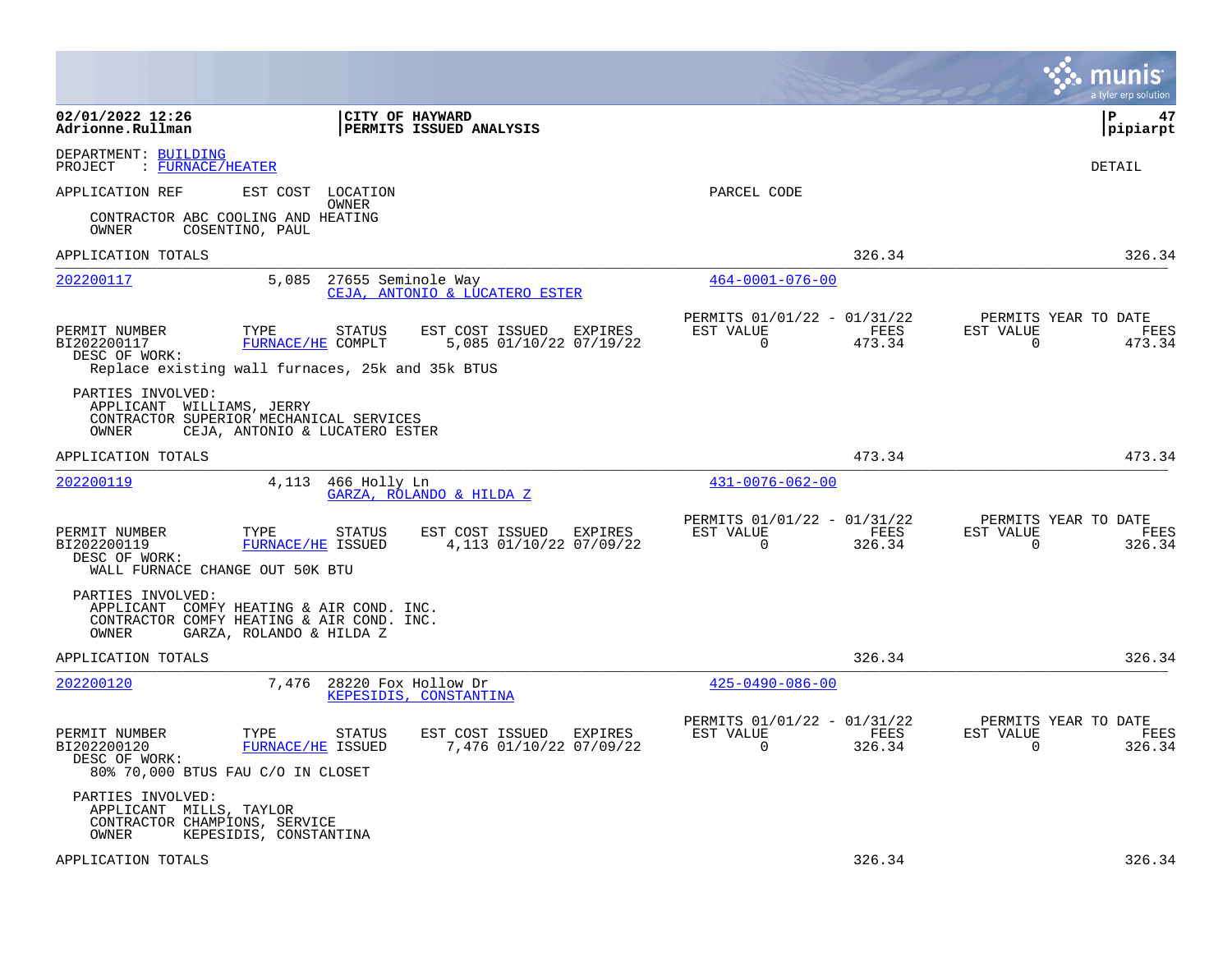|                                                                                                                                 |                           |                                                |                                            |                                           |                                                      |                |                       | a tyler erp solution                   |
|---------------------------------------------------------------------------------------------------------------------------------|---------------------------|------------------------------------------------|--------------------------------------------|-------------------------------------------|------------------------------------------------------|----------------|-----------------------|----------------------------------------|
| 02/01/2022 12:26<br>Adrionne.Rullman                                                                                            |                           |                                                | CITY OF HAYWARD<br>PERMITS ISSUED ANALYSIS |                                           |                                                      |                |                       | l P<br>48<br> pipiarpt                 |
| DEPARTMENT: BUILDING<br>: FURNACE/HEATER<br>PROJECT                                                                             |                           |                                                |                                            |                                           |                                                      |                |                       | DETAIL                                 |
| APPLICATION REF                                                                                                                 |                           | EST COST LOCATION<br>OWNER                     |                                            |                                           | PARCEL CODE                                          |                |                       |                                        |
| 202200122                                                                                                                       |                           | 5,294 27420 Palmwood Ave<br>WOFFORD, TIMOTHY K |                                            |                                           | $455 - 0052 - 017 - 00$                              |                |                       |                                        |
| PERMIT NUMBER<br>BI202200122<br>DESC OF WORK:<br>replace 2 wall heaters 25K BTU & 35k BTU                                       | TYPE<br>FURNACE/HE ISSUED | <b>STATUS</b>                                  | EST COST ISSUED                            | EXPIRES<br>5,294 01/12/22 07/11/22        | PERMITS 01/01/22 - 01/31/22<br>EST VALUE<br>$\Omega$ | FEES<br>473.34 | EST VALUE<br>$\Omega$ | PERMITS YEAR TO DATE<br>FEES<br>473.34 |
| PARTIES INVOLVED:<br>APPLICANT COMFY HEATING & AIR CONDITIONING INC<br>CONTRACTOR COMFY HEATING & AIR CONDITIONING INC<br>OWNER | WOFFORD, TIMOTHY K        |                                                |                                            |                                           |                                                      |                |                       |                                        |
| APPLICATION TOTALS                                                                                                              |                           |                                                |                                            |                                           |                                                      | 473.34         |                       | 473.34                                 |
| 202200123                                                                                                                       | 5,300                     | CHUNG, JIYUON                                  | 2419 Saint Helena Dr 2                     |                                           | $445 - 0290 - 015 - 00$                              |                |                       |                                        |
| PERMIT NUMBER<br>BI202200123<br>DESC OF WORK:<br>furnace change out                                                             | TYPE<br>FURNACE/HE COMPLT | <b>STATUS</b>                                  | EST COST ISSUED                            | <b>EXPIRES</b><br>5,300 01/12/22 07/18/22 | PERMITS 01/01/22 - 01/31/22<br>EST VALUE<br>$\Omega$ | FEES<br>326.34 | EST VALUE<br>$\Omega$ | PERMITS YEAR TO DATE<br>FEES<br>326.34 |
| PARTIES INVOLVED:<br>APPLICANT COMFY HEATING & AIR CONDITIONING INC<br>CONTRACTOR COMFY HEATING & AIR CONDITIONING INC<br>OWNER | CHUNG, JIYUON             |                                                |                                            |                                           |                                                      |                |                       |                                        |
| APPLICATION TOTALS                                                                                                              |                           |                                                |                                            |                                           |                                                      | 326.34         |                       | 326.34                                 |
| 202200135                                                                                                                       |                           | 4,700 27524 E 12th St<br>ARROLIGA, EDGAR       |                                            |                                           | $452 - 0068 - 035 - 02$                              |                |                       |                                        |
| PERMIT NUMBER<br>BI202200135<br>DESC OF WORK:<br>Remove and Replace gas single wall heater in living room                       | TYPE<br>FURNACE/HE ISSUED | <b>STATUS</b>                                  | EST COST ISSUED                            | EXPIRES<br>4,700 01/14/22 07/13/22        | PERMITS 01/01/22 - 01/31/22<br>EST VALUE<br>$\Omega$ | FEES<br>326.34 | EST VALUE<br>$\Omega$ | PERMITS YEAR TO DATE<br>FEES<br>326.34 |
| PARTIES INVOLVED:<br>APPLICANT PADGETT, LISA<br>CONTRACTOR BARKER HEATING & COOLING<br>OWNER                                    | ARROLIGA, EDGAR           |                                                |                                            |                                           |                                                      |                |                       |                                        |
| APPLICATION TOTALS                                                                                                              |                           |                                                |                                            |                                           |                                                      | 326.34         |                       | 326.34                                 |
| 202200189                                                                                                                       | 2,900                     | 22801 Kiwanis St<br>HUI, HOI V TR              |                                            |                                           | $431 - 0028 - 035 - 00$                              |                |                       |                                        |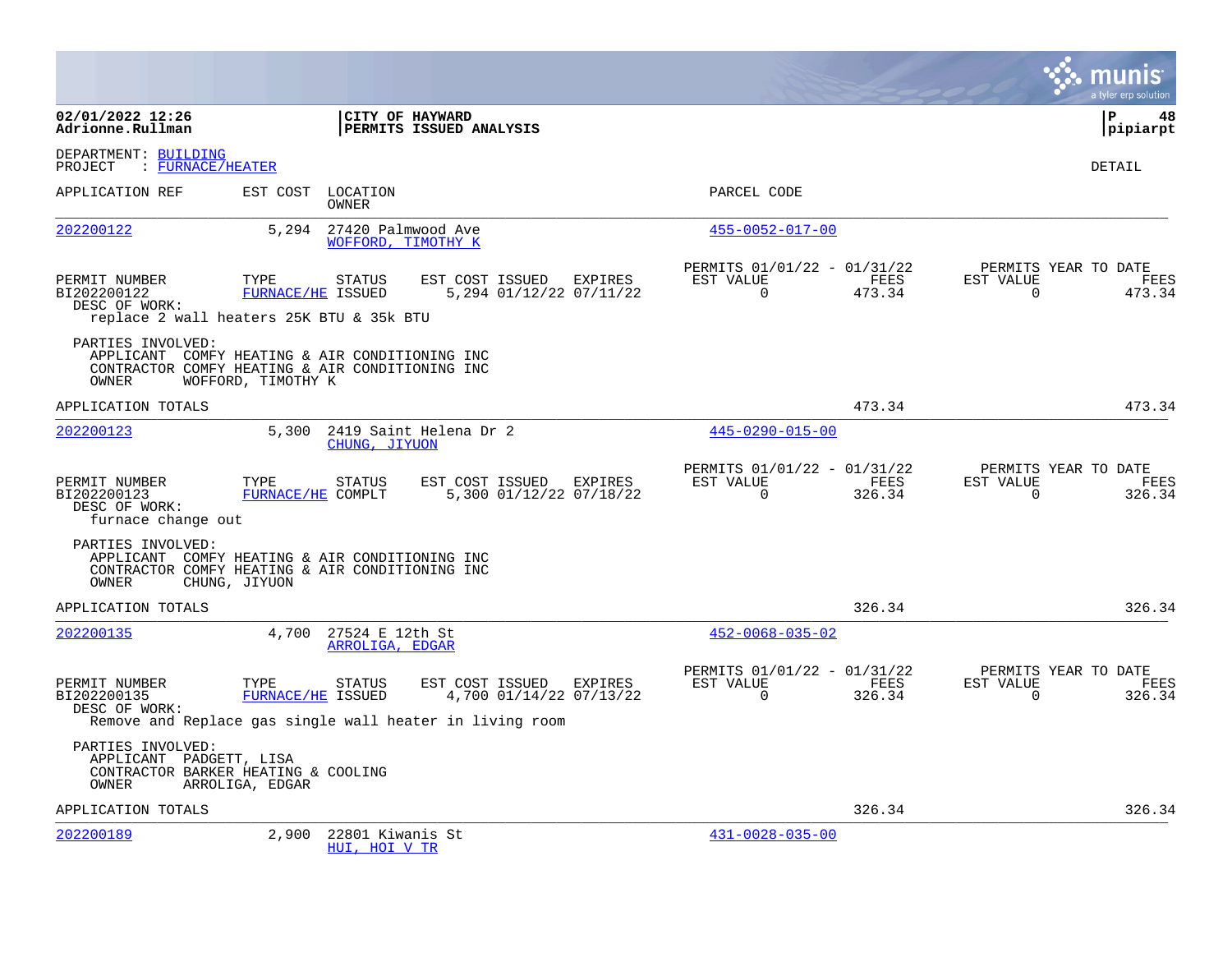|                                                                                                                                                                                                                                                                                         | munis<br>a tyler erp solution                                                                                                                   |
|-----------------------------------------------------------------------------------------------------------------------------------------------------------------------------------------------------------------------------------------------------------------------------------------|-------------------------------------------------------------------------------------------------------------------------------------------------|
| 02/01/2022 12:26<br>CITY OF HAYWARD<br>Adrionne.Rullman<br>PERMITS ISSUED ANALYSIS                                                                                                                                                                                                      | Р<br>49<br>pipiarpt                                                                                                                             |
| PERMIT NUMBER<br>TYPE<br>STATUS<br>EST COST ISSUED<br><b>EXPIRES</b>                                                                                                                                                                                                                    | PERMITS 01/01/22 - 01/31/22<br>PERMITS YEAR TO DATE<br>EST VALUE<br>FEES<br>EST VALUE<br>FEES                                                   |
| DEPARTMENT: BUILDING<br>PROJECT<br>: FURNACE/HEATER                                                                                                                                                                                                                                     | DETAIL                                                                                                                                          |
| APPLICATION REF<br>EST COST LOCATION<br>OWNER                                                                                                                                                                                                                                           | PARCEL CODE                                                                                                                                     |
| BI202200189<br>2,900 01/11/22 07/12/22<br>FURNACE/HE COMPLT<br>DESC OF WORK:<br>INSTALL NEW WALL FURNACE, 50K BTU<br>(REUSING EXISTING GAS LINE FROM PREVIOUS FLOOR HEATER)<br>PARTIES INVOLVED:<br>CONTRACTOR AFFORDABLE HEATING AND AIR CONDITIONING<br><b>OWNER</b><br>HUI, HOI V TR | $\mathbf 0$<br>326.34<br>$\mathbf 0$<br>326.34                                                                                                  |
| APPLICATION TOTALS                                                                                                                                                                                                                                                                      | 326.34<br>326.34                                                                                                                                |
| 7,897<br>28359 Capitola St<br>202200191<br>SOMOZA, ORLANDO & BERTHA                                                                                                                                                                                                                     | $456 - 0042 - 040 - 00$                                                                                                                         |
| PERMIT NUMBER<br>TYPE<br><b>STATUS</b><br>EST COST ISSUED<br>EXPIRES<br>FURNACE/HE ISSUED<br>7,897 01/12/22 07/11/22<br>BI202200191<br>DESC OF WORK:<br>90K BTUS 80% FURNACE CHANGE OUT IN GARAGE. (2) DUCT SUPPLIES                                                                    | PERMITS 01/01/22 - 01/31/22<br>PERMITS YEAR TO DATE<br>EST VALUE<br>FEES<br>EST VALUE<br>FEES<br>$\Omega$<br>$\mathbf 0$<br>326.34<br>326.34    |
| PARTIES INVOLVED:<br>APPLICANT ZAMANO, DANIEL<br>CONTRACTOR ABC COOLING AND HEATING<br>SOMOZA, ORLANDO & BERTHA<br>OWNER                                                                                                                                                                |                                                                                                                                                 |
| APPLICATION TOTALS                                                                                                                                                                                                                                                                      | 326.34<br>326.34                                                                                                                                |
| 202200201<br>8,000<br>2221 Laquna Dr<br>ATAWNEH, HAZIM                                                                                                                                                                                                                                  | $441 - 0077 - 068 - 00$                                                                                                                         |
| PERMIT NUMBER<br>TYPE<br>EST COST ISSUED<br>EXPIRES<br>STATUS<br>BI202200201<br>FURNACE/HE ISSUED<br>8,000 01/12/22 07/11/22<br>DESC OF WORK:<br>70K BTUS 80% FURNACE CHANGE OUT IN GARAGE. (2) DUCT RETURNS                                                                            | PERMITS 01/01/22 - 01/31/22<br>PERMITS YEAR TO DATE<br>EST VALUE<br>FEES<br>EST VALUE<br>FEES<br>$\Omega$<br>$\Omega$<br>326.34<br>326.34       |
| PARTIES INVOLVED:<br>APPLICANT ZAMANO, DANIEL<br>CONTRACTOR ABC COOLING AND HEATING<br>OWNER<br>ATAWNEH, HAZIM                                                                                                                                                                          |                                                                                                                                                 |
| APPLICATION TOTALS                                                                                                                                                                                                                                                                      | 326.34<br>326.34                                                                                                                                |
| <u>202200203</u><br>3,989<br>27553 Stromberg Ct<br>BUTLER, PIERINA R                                                                                                                                                                                                                    | $456 - 0037 - 169 - 00$                                                                                                                         |
| PERMIT NUMBER<br>TYPE<br>STATUS<br>EST COST ISSUED<br>EXPIRES<br>FURNACE/HE ISSUED<br>3,989 01/12/22 07/11/22<br>BI202200203<br>DESC OF WORK:<br>45K BTUS 80% FURNACE CHANGE OUT IN CLOSET                                                                                              | PERMITS 01/01/22 - 01/31/22<br>PERMITS YEAR TO DATE<br>EST VALUE<br>FEES<br>EST VALUE<br>FEES<br>$\mathbf 0$<br>326.34<br>$\mathbf 0$<br>326.34 |

**Section**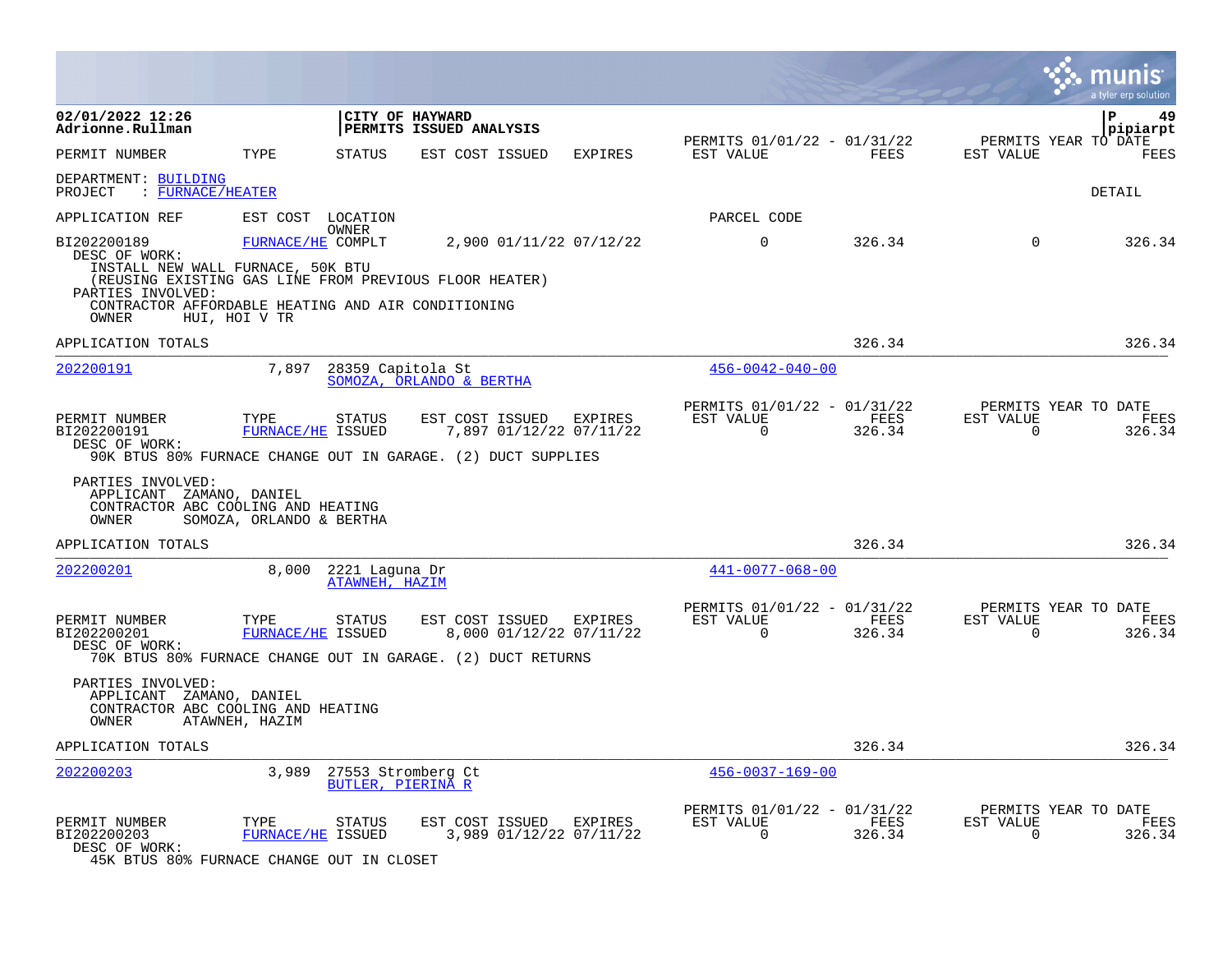|                                                                                                                                                                                                                     |                                               |                                                       |                                                          |                |                                                     | a tyler erp solution  |
|---------------------------------------------------------------------------------------------------------------------------------------------------------------------------------------------------------------------|-----------------------------------------------|-------------------------------------------------------|----------------------------------------------------------|----------------|-----------------------------------------------------|-----------------------|
| 02/01/2022 12:26<br>Adrionne.Rullman                                                                                                                                                                                | CITY OF HAYWARD                               | <b>PERMITS ISSUED ANALYSIS</b>                        |                                                          |                |                                                     | ΙP<br>50<br> pipiarpt |
| DEPARTMENT: BUILDING<br>: FURNACE/HEATER<br>PROJECT                                                                                                                                                                 |                                               |                                                       |                                                          |                |                                                     | DETAIL                |
| APPLICATION REF<br>PARTIES INVOLVED:<br>APPLICANT ZAMANO, DANIEL<br>CONTRACTOR ABC COOLING AND HEATING<br>OWNER<br>BUTLER, PIERINA R                                                                                | EST COST LOCATION<br>OWNER                    |                                                       | PARCEL CODE                                              |                |                                                     |                       |
| APPLICATION TOTALS                                                                                                                                                                                                  |                                               |                                                       |                                                          | 326.34         |                                                     | 326.34                |
| 202200260                                                                                                                                                                                                           | 7,138 229 Goldtree Way<br>AYALA, SILVIA       |                                                       | $452 - 0086 - 014 - 00$                                  |                |                                                     |                       |
| PERMIT NUMBER<br>TYPE<br>BI202200260<br>DESC OF WORK:<br>REPLACE FURNACE. LIKE FOR LIKE SAME LOCATION                                                                                                               | STATUS<br>FURNACE/HE ISSUED                   | EST COST ISSUED EXPIRES<br>7,138 01/31/22 07/30/22    | PERMITS 01/01/22 - 01/31/22<br>EST VALUE<br>$\Omega$     | FEES<br>326.34 | PERMITS YEAR TO DATE<br>EST VALUE<br>$\Omega$       | FEES<br>326.34        |
| PARTIES INVOLVED:<br>APPLICANT LEE, ANTHONY<br>CONTRACTOR ENVIRONMENTAL HEATING & AIR<br>OWNER<br>AYALA, SILVIA                                                                                                     |                                               |                                                       |                                                          |                |                                                     |                       |
| APPLICATION TOTALS                                                                                                                                                                                                  |                                               |                                                       |                                                          | 326.34         |                                                     | 326.34                |
| 202200265                                                                                                                                                                                                           | 2,832<br>359 Berry Ave                        | ZEIDAN, SAMIR & NADIA TRS                             | $444 - 0066 - 006 - 01$                                  |                |                                                     |                       |
| PERMIT NUMBER<br>TYPE<br>BI202200265<br>DESC OF WORK:<br>Wall Heater Change out 35k BTU                                                                                                                             | STATUS<br>FURNACE/HE ISSUED                   | EST COST ISSUED EXPIRES<br>2,832 01/14/22 07/28/22    | PERMITS 01/01/22 - 01/31/22<br>EST VALUE<br>$\mathbf 0$  | FEES<br>326.34 | PERMITS YEAR TO DATE<br>EST VALUE<br>$\overline{0}$ | FEES<br>326.34        |
| PARTIES INVOLVED:<br>APPLICANT COMFY HEATING & AIR COND. INC.<br>CONTRACTOR COMFY HEATING & AIR COND. INC.<br>OWNER                                                                                                 | ZEIDAN, SAMIR & NADIA TRS                     |                                                       |                                                          |                |                                                     |                       |
| APPLICATION TOTALS                                                                                                                                                                                                  |                                               |                                                       |                                                          | 326.34         |                                                     | 326.34                |
| 202200269                                                                                                                                                                                                           | 1,500<br>27359 Marigold Ct<br>LEUNG, NAI NING |                                                       | $456 - 0039 - 069 - 00$                                  |                |                                                     |                       |
| PERMIT NUMBER<br>TYPE<br>BI202200269<br>DESC OF WORK:<br>Remove and Replace 80% 4 Ton Furnace in interior<br>closet upstairs<br>PARTIES INVOLVED:<br>APPLICANT PADGETT, LISA<br>CONTRACTOR BARKER HEATING & COOLING | STATUS<br>FURNACE/HE ISSUED                   | EST COST ISSUED<br>EXPIRES<br>1,500 01/19/22 07/18/22 | PERMITS 01/01/22 - 01/31/22<br>EST VALUE<br>$\mathbf{0}$ | FEES<br>326.34 | PERMITS YEAR TO DATE<br>EST VALUE<br>0              | FEES<br>326.34        |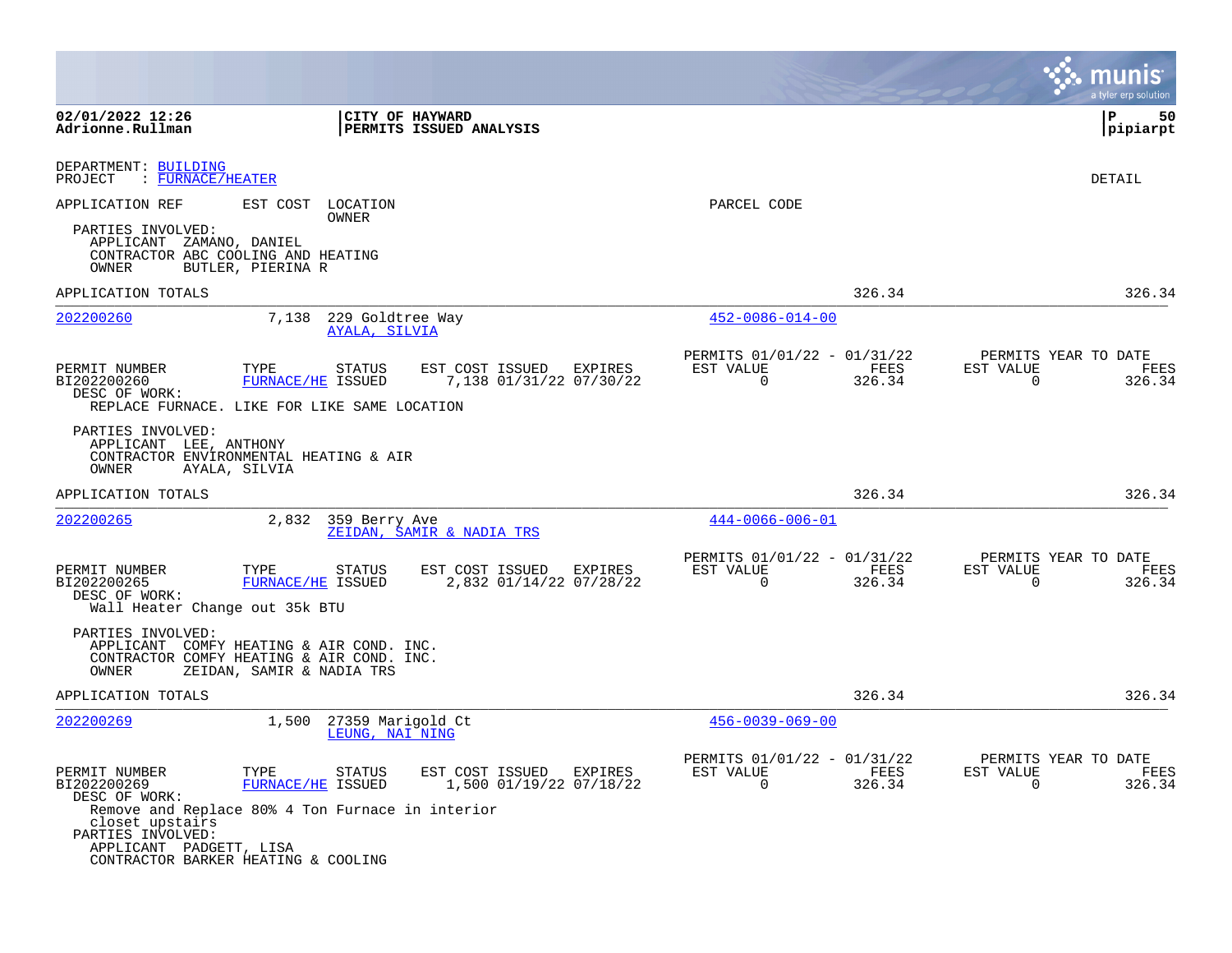|                                                                                                                                                                                                               |                                                                              | munis<br>a tyler erp solution                                      |
|---------------------------------------------------------------------------------------------------------------------------------------------------------------------------------------------------------------|------------------------------------------------------------------------------|--------------------------------------------------------------------|
| 02/01/2022 12:26<br>CITY OF HAYWARD<br>Adrionne.Rullman<br><b>PERMITS ISSUED ANALYSIS</b>                                                                                                                     |                                                                              | l P<br>51<br> pipiarpt                                             |
| DEPARTMENT: BUILDING<br>PROJECT<br>: FURNACE/HEATER                                                                                                                                                           |                                                                              | DETAIL                                                             |
| APPLICATION REF<br>EST COST<br>LOCATION<br>OWNER                                                                                                                                                              | PARCEL CODE                                                                  |                                                                    |
| LEUNG, NAI NING<br>OWNER                                                                                                                                                                                      |                                                                              |                                                                    |
| APPLICATION TOTALS                                                                                                                                                                                            | 326.34                                                                       | 326.34                                                             |
| 202200279<br>8,466<br>773 Bluefield Ln<br>WILLIAMS, LESLIE M                                                                                                                                                  | $432 - 0056 - 081 - 00$                                                      |                                                                    |
| PERMIT NUMBER<br>TYPE<br>EST COST ISSUED<br>EXPIRES<br>STATUS<br>BI202200279<br><b>FURNACE/HE ISSUED</b><br>8,466 01/19/22 07/18/22<br>DESC OF WORK:<br>70K BTUS 80% FURNACE CHANGE OUT IN CLOSET             | PERMITS 01/01/22 - 01/31/22<br>EST VALUE<br>FEES<br>$\overline{0}$<br>326.34 | PERMITS YEAR TO DATE<br>EST VALUE<br>FEES<br>$\mathbf 0$<br>326.34 |
| PARTIES INVOLVED:<br>APPLICANT ZAMANO, DANIEL<br>CONTRACTOR ABC COOLING AND HEATING<br>OWNER<br>WILLIAMS, LESLIE M                                                                                            |                                                                              |                                                                    |
| APPLICATION TOTALS                                                                                                                                                                                            | 326.34                                                                       | 326.34                                                             |
| 9,488<br>31220 Chicoine Ave<br>202200345<br>KASBERG, ELENA S & KIRK J                                                                                                                                         | $078G - 2949 - 009 - 00$                                                     |                                                                    |
| EST COST ISSUED EXPIRES<br>PERMIT NUMBER<br>TYPE<br><b>STATUS</b><br>9,488 01/24/22 07/23/22<br>BI202200345<br>FURNACE/HE ISSUED<br>DESC OF WORK:<br>80% 70,000 BTUS FAU C/O in Garage                        | PERMITS 01/01/22 - 01/31/22<br>EST VALUE<br>FEES<br>0<br>326.34              | PERMITS YEAR TO DATE<br>EST VALUE<br>FEES<br>0<br>326.34           |
| PARTIES INVOLVED:<br>APPLICANT MILLS, TAYLOR<br>CONTRACTOR CHAMPIONS, SERVICE<br>OWNER<br>KASBERG, ELENA S & KIRK J                                                                                           |                                                                              |                                                                    |
| APPLICATION TOTALS                                                                                                                                                                                            | 326.34                                                                       | 326.34                                                             |
| 202200346<br>14,252 1159 Roxanne Ave<br>GAMBOA, MONINA O & CASABA SANDRA R                                                                                                                                    | 445-0130-087-00                                                              |                                                                    |
| PERMIT NUMBER<br>TYPE<br><b>STATUS</b><br>EST COST ISSUED<br>EXPIRES<br>BI202200346<br><b>FURNACE/HE ISSUED</b><br>14,252 01/24/22 07/23/22<br>DESC OF WORK:<br>FURNACE CHANGE OUT 96% 60K BTU, REPLACE DUCTS | PERMITS 01/01/22 - 01/31/22<br>EST VALUE<br>FEES<br>$\Omega$<br>326.34       | PERMITS YEAR TO DATE<br>EST VALUE<br>FEES<br>326.34<br>$\Omega$    |
| PARTIES INVOLVED:<br>APPLICANT COMFY HEATING & AIR COND. INC.<br>CONTRACTOR COMFY HEATING & AIR COND. INC.<br>OWNER<br>GAMBOA, MONINA O & CASABA SANDRA R                                                     |                                                                              |                                                                    |
| APPLICATION TOTALS                                                                                                                                                                                            | 326.34                                                                       | 326.34                                                             |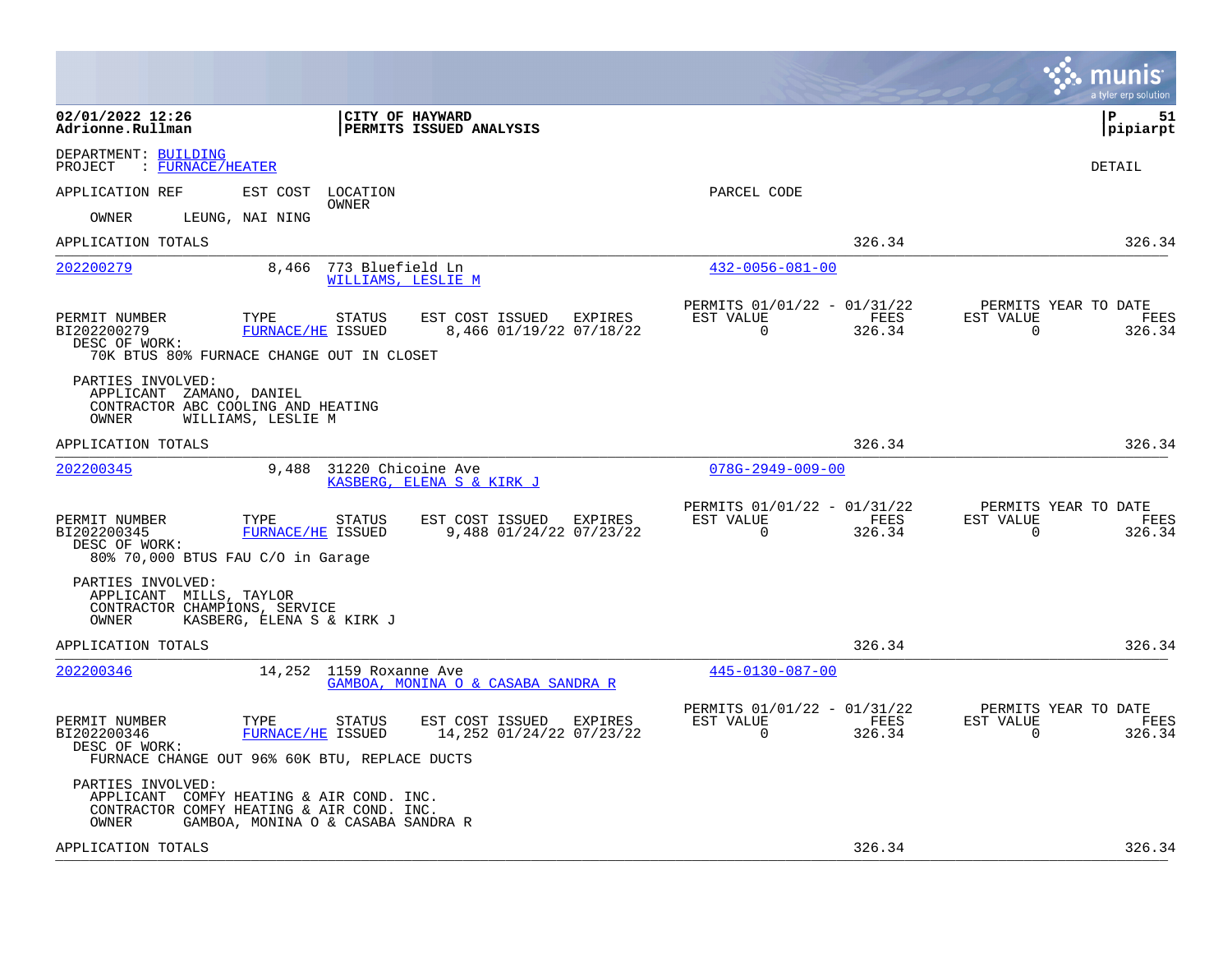|                                                                                                                                              |                               |                   |                                                                                                      |                |                                                      |                |                          | munis<br>a tyler erp solution          |
|----------------------------------------------------------------------------------------------------------------------------------------------|-------------------------------|-------------------|------------------------------------------------------------------------------------------------------|----------------|------------------------------------------------------|----------------|--------------------------|----------------------------------------|
| 02/01/2022 12:26<br>Adrionne.Rullman<br>202200348                                                                                            | 6,000                         | GIMENEZ, CHRIS    | CITY OF HAYWARD<br>PERMITS ISSUED ANALYSIS<br>29629 Mountain Oak Ct 45                               |                | $078C - 0451 - 107 - 00$                             |                |                          | l P<br>52<br> pipiarpt                 |
| PERMIT NUMBER                                                                                                                                | TYPE                          | <b>STATUS</b>     | EST COST ISSUED                                                                                      | <b>EXPIRES</b> | PERMITS 01/01/22 - 01/31/22<br>EST VALUE             | FEES           | EST VALUE                | PERMITS YEAR TO DATE<br><b>FEES</b>    |
| DEPARTMENT: BUILDING<br>PROJECT<br>: FURNACE/HEATER                                                                                          |                               |                   |                                                                                                      |                |                                                      |                |                          | DETAIL                                 |
| APPLICATION REF                                                                                                                              |                               | EST COST LOCATION |                                                                                                      |                | PARCEL CODE                                          |                |                          |                                        |
| BI202200348<br>DESC OF WORK:                                                                                                                 | FURNACE/HE ISSUED             | OWNER             | 6,000 01/24/22 07/23/22<br>REPLACE EXISTING SUBURBAN HEATER WITH NEW FORCED AIR GAS PAY              |                | $\Omega$                                             | 326.34         | $\Omega$                 | 326.34                                 |
| NE 3 TON 45K BTU FURNACE, SAME LOCATION IN ATTIC<br>PARTIES INVOLVED:<br>APPLICANT CARMEN MUSIAL<br>CONTRACTOR MUSIAL HEATING & AIR<br>OWNER | GIMENEZ, CHRIS                |                   |                                                                                                      |                |                                                      |                |                          |                                        |
| APPLICATION TOTALS                                                                                                                           |                               |                   |                                                                                                      |                |                                                      | 326.34         |                          | 326.34                                 |
| 202200412                                                                                                                                    | 1,500                         | PORTER, CAROL     | 920 Fletcher Ln 206                                                                                  |                | $445 - 0001 - 006 - 00$                              |                |                          |                                        |
| PERMIT NUMBER<br>BI202200412<br>DESC OF WORK:<br>REPLACING WALL FURNACE                                                                      | TYPE<br>FURNACE/HE ISSUED     | STATUS            | EST COST ISSUED EXPIRES<br>1,500 01/25/22 07/31/22                                                   |                | PERMITS 01/01/22 - 01/31/22<br>EST VALUE<br>$\Omega$ | FEES<br>326.34 | EST VALUE<br>$\mathbf 0$ | PERMITS YEAR TO DATE<br>FEES<br>326.34 |
| PARTIES INVOLVED:<br>CONTRACTOR CORTEZ CUSTOM HEATING & AIR<br>OWNER                                                                         | PORTER, CAROL                 |                   |                                                                                                      |                |                                                      |                |                          |                                        |
| APPLICATION TOTALS                                                                                                                           |                               |                   |                                                                                                      |                |                                                      | 326.34         |                          | 326.34                                 |
| 202200434                                                                                                                                    | 10,385                        | 2471 Oliver Dr    | CHEUNG, PHILIP & VIRGINIA TRS                                                                        |                | $456 - 0036 - 084 - 00$                              |                |                          |                                        |
| PERMIT NUMBER<br>BI202200434<br>DESC OF WORK:                                                                                                | TYPE<br>FURNACE/HE ISSUED     | <b>STATUS</b>     | EST COST ISSUED<br>10,385 01/27/22 07/26/22<br>80% 70,000 BTUS FAU C/O IN CLOSET, (5) R6 DUCT SYSTEM | EXPIRES        | PERMITS 01/01/22 - 01/31/22<br>EST VALUE<br>$\Omega$ | FEES<br>326.34 | EST VALUE<br>$\Omega$    | PERMITS YEAR TO DATE<br>FEES<br>326.34 |
| SUPPLIES<br>PARTIES INVOLVED:<br>APPLICANT MILLS, TAYLOR<br>CONTRACTOR CHAMPIONS, SERVICE<br>OWNER                                           | CHEUNG, PHILIP & VIRGINIA TRS |                   |                                                                                                      |                |                                                      |                |                          |                                        |
| APPLICATION TOTALS                                                                                                                           |                               |                   |                                                                                                      |                |                                                      | 326.34         |                          | 326.34                                 |
| 202200447                                                                                                                                    | 2,000                         | 2747 Oliver Dr    | JOSEPHINE, LUM LODGE LP                                                                              |                | $456 - 0035 - 010 - 36$                              |                |                          |                                        |
| PERMIT NUMBER                                                                                                                                | TYPE                          | <b>STATUS</b>     | EST COST ISSUED                                                                                      | <b>EXPIRES</b> | PERMITS 01/01/22 - 01/31/22<br>EST VALUE             | FEES           | EST VALUE                | PERMITS YEAR TO DATE<br>FEES           |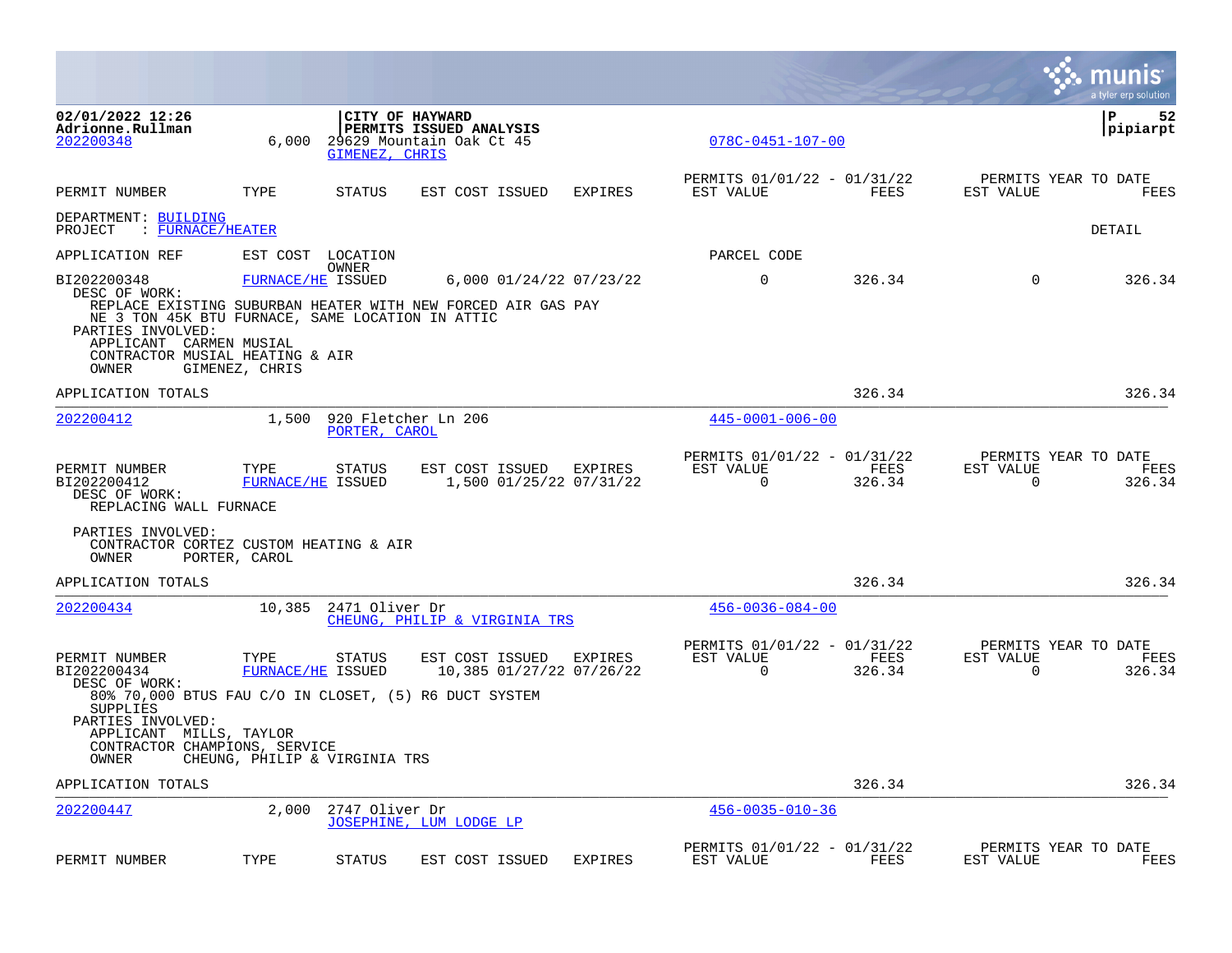|                                                                                                             |                                                                                                                                                               |                                                              |                                                      |                |                       | a tyler erp solution                   |
|-------------------------------------------------------------------------------------------------------------|---------------------------------------------------------------------------------------------------------------------------------------------------------------|--------------------------------------------------------------|------------------------------------------------------|----------------|-----------------------|----------------------------------------|
| 02/01/2022 12:26<br>Adrionne.Rullman                                                                        |                                                                                                                                                               | CITY OF HAYWARD<br>PERMITS ISSUED ANALYSIS                   |                                                      |                |                       | P<br>53<br>pipiarpt                    |
| DEPARTMENT: BUILDING<br>: FURNACE/HEATER<br>PROJECT                                                         |                                                                                                                                                               |                                                              |                                                      |                |                       | DETAIL                                 |
| APPLICATION REF                                                                                             | EST COST<br>LOCATION                                                                                                                                          |                                                              | PARCEL CODE                                          |                |                       |                                        |
| BI202200447<br>DESC OF WORK:                                                                                | OWNER<br>FURNACE/HE ISSUED<br>REPLACE A SINGLE SIDED WALL FURNACE IN UNIT #239                                                                                | 2,000 01/26/22 07/31/22                                      | $\mathbf 0$                                          | 326.34         | $\Omega$              | 326.34                                 |
| PARTIES INVOLVED:<br>APPLICANT KLINGENBECK, TOM<br>CONTRACTOR KLINGENBECK, TOM<br>OWNER                     | JOSEPHINE, LUM LODGE LP                                                                                                                                       |                                                              |                                                      |                |                       |                                        |
| APPLICATION TOTALS                                                                                          |                                                                                                                                                               |                                                              |                                                      | 326.34         |                       | 326.34                                 |
| 202200449                                                                                                   | 2,400                                                                                                                                                         | 22130 Montgomery St<br>FLEMMING, THOMAS L & MARY A TRS       | $428 - 0036 - 051 - 00$                              |                |                       |                                        |
| PERMIT NUMBER<br>BI202200449<br>DESC OF WORK:                                                               | TYPE<br><b>STATUS</b><br>FURNACE/HE COMPLT<br>REPLACE (E) WALL HEATER WITH NEW MODEL, SAME LOCATION.<br>REPLACE (E) FLUE WITH (N) FLUE THROUGH ROOF FLASHING. | EST COST ISSUED<br>EXPIRES<br>2,400 01/26/22 07/31/22        | PERMITS 01/01/22 - 01/31/22<br>EST VALUE<br>$\Omega$ | FEES<br>326.34 | EST VALUE<br>$\Omega$ | PERMITS YEAR TO DATE<br>FEES<br>326.34 |
| PARTIES INVOLVED:<br>CONTRACTOR OWNER/, BUILDER<br>OWNER                                                    | FLEMMING, THOMAS L & MARY A TRS                                                                                                                               |                                                              |                                                      |                |                       |                                        |
| APPLICATION TOTALS                                                                                          |                                                                                                                                                               |                                                              |                                                      | 326.34         |                       | 326.34                                 |
| 202200450                                                                                                   | 2,400                                                                                                                                                         | 22136 Montgomery St<br>FLEMMING, THOMAS L & MARY A TRS       | $428 - 0036 - 051 - 00$                              |                |                       |                                        |
| PERMIT NUMBER<br>BI202200450<br>DESC OF WORK:                                                               | TYPE<br>STATUS<br>FURNACE/HE COMPLT                                                                                                                           | <b>EXPIRES</b><br>EST COST ISSUED<br>2,400 01/26/22 07/31/22 | PERMITS 01/01/22 - 01/31/22<br>EST VALUE<br>$\Omega$ | FEES<br>326.34 | EST VALUE<br>$\Omega$ | PERMITS YEAR TO DATE<br>FEES<br>326.34 |
| PARTIES INVOLVED:<br>CONTRACTOR OWNER/, BUILDER                                                             | REPLACE (E) WALL HEATER WITH NEW MODEL, SAME LOCATION.<br>REPLACE (E) FLUE WITH (N) FLUE THROUGH ROOF FLASHING.                                               |                                                              |                                                      |                |                       |                                        |
| OWNER                                                                                                       | FLEMMING, THOMAS L & MARY A TRS                                                                                                                               |                                                              |                                                      |                |                       |                                        |
| APPLICATION TOTALS                                                                                          |                                                                                                                                                               |                                                              |                                                      | 326.34         |                       | 326.34                                 |
| 202200530                                                                                                   | 2,140<br>DELEV, BORIS                                                                                                                                         | 45 Crystal Gate Ct                                           | $443 - 0020 - 033 - 00$                              |                |                       |                                        |
| PERMIT NUMBER<br>BI202200530<br>DESC OF WORK:<br>80%, 45,000 BTUS<br>PARTIES INVOLVED:<br>APPLICANT ECO PRO | TYPE<br><b>STATUS</b><br>FURNACE/HE ISSUED<br>LIKE FOR LIKE FURNACE REPLACEMENT. SAME LOCATION,                                                               | EST COST ISSUED EXPIRES<br>2,140 01/31/22 07/30/22           | PERMITS 01/01/22 - 01/31/22<br>EST VALUE<br>$\Omega$ | FEES<br>326.34 | EST VALUE<br>$\Omega$ | PERMITS YEAR TO DATE<br>FEES<br>326.34 |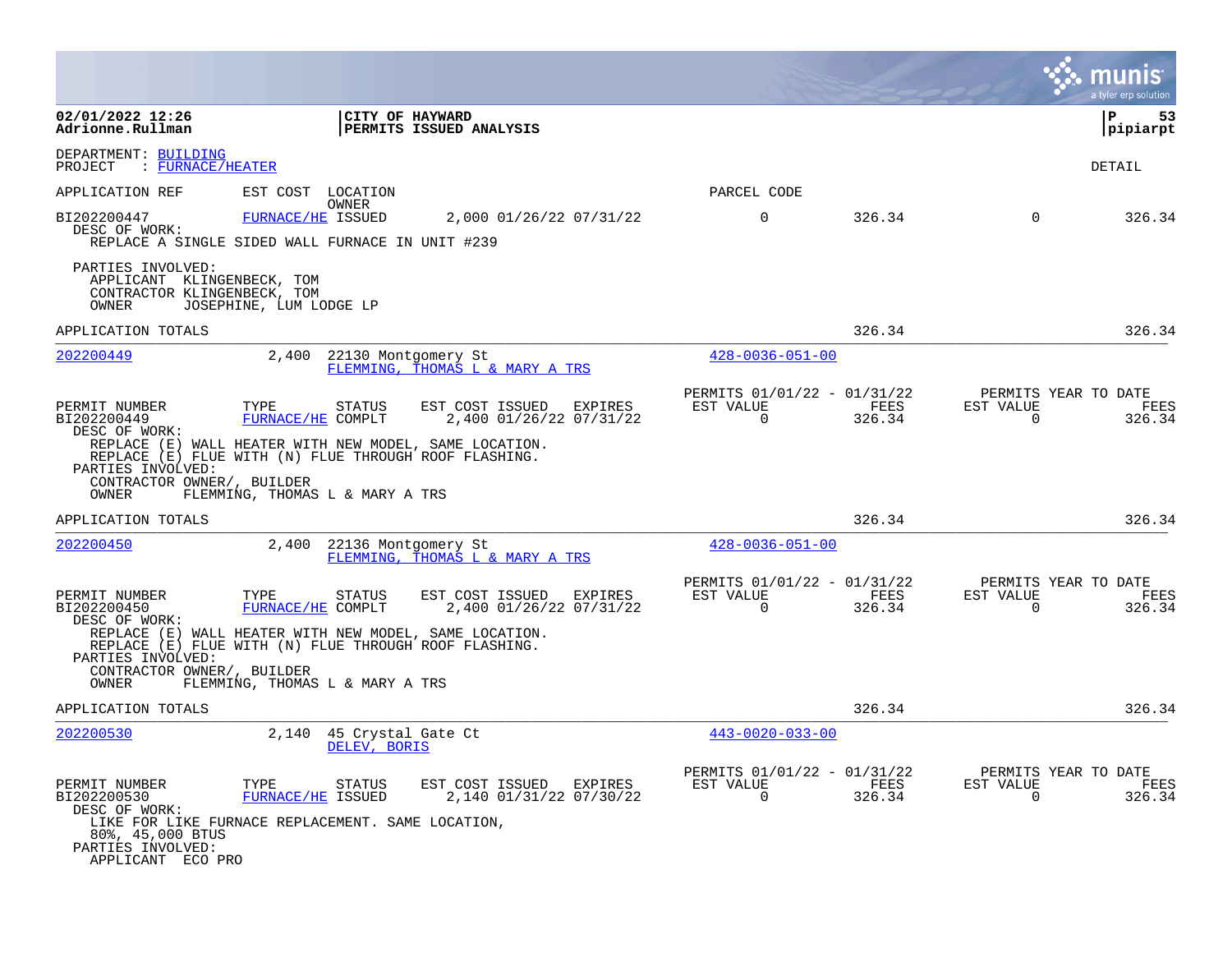|                                                                                                                                                                                    |                                                                                   | <b>munis</b><br>a tyler erp solution.                           |
|------------------------------------------------------------------------------------------------------------------------------------------------------------------------------------|-----------------------------------------------------------------------------------|-----------------------------------------------------------------|
| 02/01/2022 12:26<br>CITY OF HAYWARD<br>Adrionne.Rullman<br>PERMITS ISSUED ANALYSIS                                                                                                 |                                                                                   | P<br>54<br>pipiarpt                                             |
| DEPARTMENT: BUILDING<br>PROJECT<br>$\therefore$ FURNACE/HEATER                                                                                                                     |                                                                                   | DETAIL                                                          |
| APPLICATION REF<br>EST COST<br>LOCATION<br>OWNER                                                                                                                                   | PARCEL CODE                                                                       |                                                                 |
| CONTRACTOR ECO-PRO<br>OWNER<br>DELEV, BORIS                                                                                                                                        |                                                                                   |                                                                 |
| APPLICATION TOTALS                                                                                                                                                                 | 326.34                                                                            | 326.34                                                          |
| 202200551<br>2747 Oliver Dr 176<br>$\cap$<br>JOSEPHINE, LUM LODGE LP                                                                                                               | $456 - 0035 - 010 - 36$                                                           |                                                                 |
| EST COST ISSUED<br>PERMIT NUMBER<br>TYPE<br>STATUS<br>FURNACE/HE ISSUED<br>$0$ 01/31/22 07/30/22<br>BI202200551<br>DESC OF WORK:<br>REPLACE SINCE SIDED WALL FURNACE IN UNITE #176 | PERMITS 01/01/22 - 01/31/22<br>EST VALUE<br>FEES<br>EXPIRES<br>326.34<br>$\Omega$ | PERMITS YEAR TO DATE<br>EST VALUE<br>FEES<br>326.34<br>$\Omega$ |
| PARTIES INVOLVED:<br>CONTRACTOR KBECK PLUMBING & HEATING, INC<br>OWNER<br>JOSEPHINE, LUM LODGE LP                                                                                  |                                                                                   |                                                                 |
| APPLICATION TOTALS<br>PROJECT TOTALS                                                                                                                                               | 326.34<br>11,389.56<br>0                                                          | 326.34<br>11,389.56<br>$\Omega$                                 |

**Contract**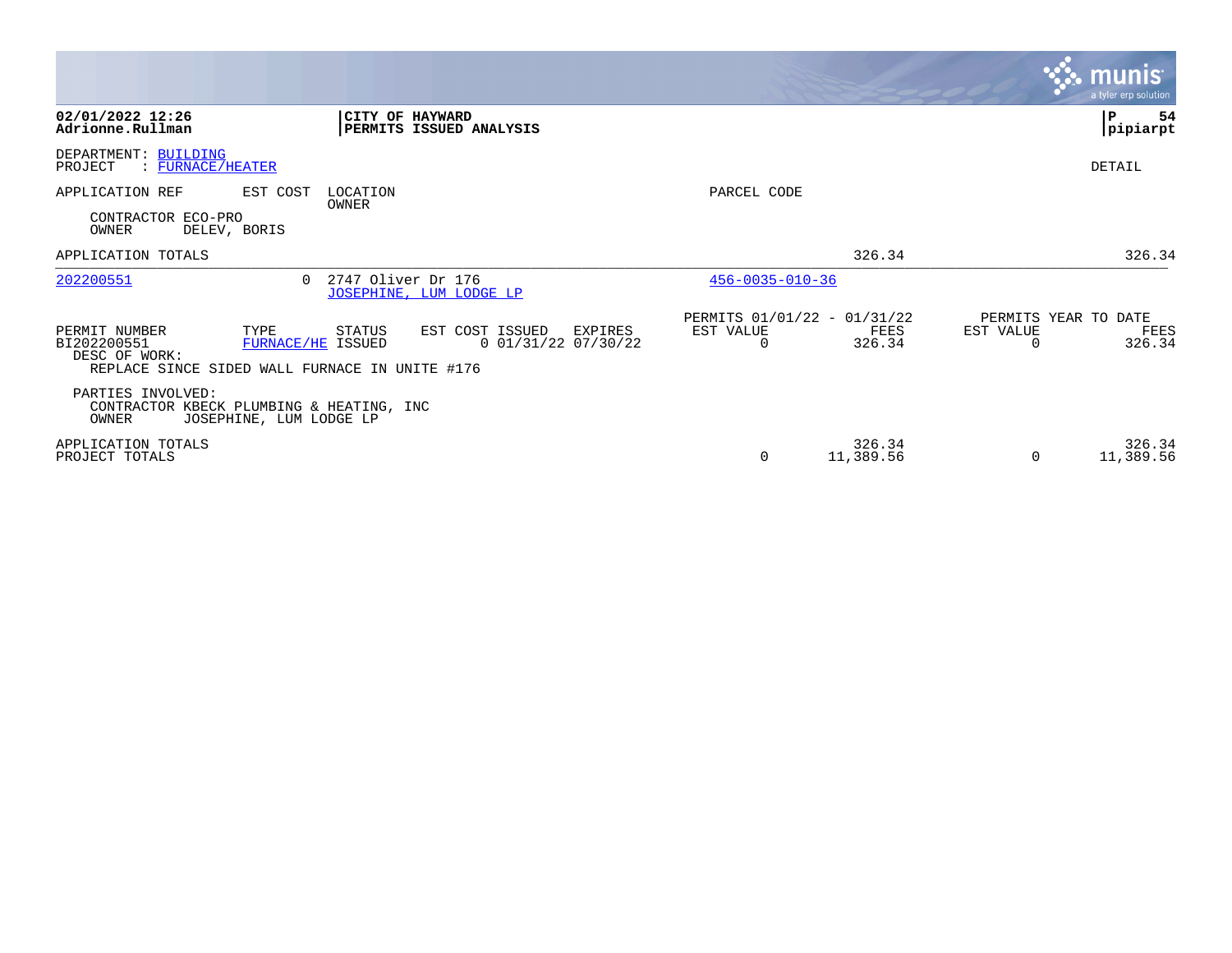|                                                                                                                                                                                                                                                                           |                                  |                                       |                                                              |                |                                                      |                  |                       | a tyler erp solution                     |
|---------------------------------------------------------------------------------------------------------------------------------------------------------------------------------------------------------------------------------------------------------------------------|----------------------------------|---------------------------------------|--------------------------------------------------------------|----------------|------------------------------------------------------|------------------|-----------------------|------------------------------------------|
| 02/01/2022 12:26<br>Adrionne.Rullman                                                                                                                                                                                                                                      |                                  | CITY OF HAYWARD                       | PERMITS ISSUED ANALYSIS                                      |                |                                                      |                  |                       | $\mathbf{P}$<br>55<br>pipiarpt           |
| DEPARTMENT: BUILDING<br>PROJECT                                                                                                                                                                                                                                           | : RESIDENTIAL REPAIR/MAINTENANCE |                                       |                                                              |                |                                                      |                  |                       | DETAIL                                   |
| APPLICATION REF                                                                                                                                                                                                                                                           |                                  | EST COST LOCATION<br><b>OWNER</b>     |                                                              |                | PARCEL CODE                                          |                  |                       |                                          |
| 202103370                                                                                                                                                                                                                                                                 | 100,000                          | 1754 B St                             | LESTER GUY K & VICKI L TRS & LOUBE RIVER                     |                | $416 - 0130 - 036 - 00$                              |                  |                       |                                          |
| PERMIT NUMBER<br>BI202103370<br>DESC OF WORK:<br>soft story retrofit with new special moment frames                                                                                                                                                                       | TYPE<br><b>BMAN</b>              | <b>STATUS</b><br>ISSUED               | EST COST ISSUED<br>100,000 01/26/22 07/25/22                 | EXPIRES        | PERMITS 01/01/22 - 01/31/22<br>EST VALUE<br>$\Omega$ | FEES<br>3,480.14 | EST VALUE<br>$\Omega$ | PERMITS YEAR TO DATE<br>FEES<br>3,480.14 |
| PARTIES INVOLVED:<br>APPLICANT TURBIN, KELLY<br>CONTRACTOR RUBIN CONSTRUCTION<br>OWNER                                                                                                                                                                                    |                                  |                                       | LESTER GUY K & VICKI L TRS & LOUBE RIVER                     |                |                                                      |                  |                       |                                          |
| APPLICATION TOTALS                                                                                                                                                                                                                                                        |                                  |                                       |                                                              |                |                                                      | 3,480.14         |                       | 3,480.14                                 |
| 202103490                                                                                                                                                                                                                                                                 | 375,000                          | 3466 Enterprise Ave                   | 3466, ENTERPRISE AVENUE LLC                                  |                | $439 - 0099 - 004 - 15$                              |                  |                       |                                          |
| PERMIT NUMBER<br>BI202103490<br>DESC OF WORK:<br>Structural repair to existing wood roof trusses for<br>commercial building. PERMIT TYPE: COMMERCIAL REPAIR<br>PARTIES INVOLVED:<br>APPLICANT GOSIENGFIAO, INGEMAR<br>CONTRACTOR HEADWATERS CONSTRUCTION BUILDING GROUP L | TYPE<br><b>BMAN</b>              | <b>STATUS</b><br><b>ISSUED</b>        | EST COST ISSUED<br>375,000 01/26/22 07/25/22                 | EXPIRES        | PERMITS 01/01/22 - 01/31/22<br>EST VALUE<br>$\Omega$ | FEES<br>9,937.99 | EST VALUE<br>$\Omega$ | PERMITS YEAR TO DATE<br>FEES<br>9,937.99 |
| OWNER                                                                                                                                                                                                                                                                     | 3466, ENTERPRISE AVENUE LLC      |                                       |                                                              |                |                                                      |                  |                       |                                          |
| APPLICATION TOTALS<br>202200067                                                                                                                                                                                                                                           | 1,000                            | 22206 Prospect St                     | KATHLEEN & SEAN SKEEN                                        |                | $428 - 0031 - 100 - 00$                              | 9,937.99         |                       | 9,937.99                                 |
| PERMIT NUMBER<br>BI202200067<br>DESC OF WORK:                                                                                                                                                                                                                             | TYPE<br><b>BMAN</b>              | <b>STATUS</b><br>ISSUED               | EST COST ISSUED<br>1,000 01/05/22 07/07/22                   | <b>EXPIRES</b> | PERMITS 01/01/22 - 01/31/22<br>EST VALUE<br>$\Omega$ | FEES<br>208.43   | EST VALUE<br>$\Omega$ | PERMITS YEAR TO DATE<br>FEES<br>208.43   |
| s line to dryer rewire kitchen elec. upgrade sunpanel<br>PARTIES INVOLVED:<br>APPLICANT VALLE SOBALVARRO, ENRIQUE                                                                                                                                                         |                                  |                                       | expanded scope work under 202103216 to relocate gas line, ga |                |                                                      |                  |                       |                                          |
| CONTRACTOR VALLE SOBALVARRO, ENRIQUE<br>OWNER                                                                                                                                                                                                                             | KATHLEEN & SEAN SKEEN            |                                       |                                                              |                |                                                      |                  |                       |                                          |
| APPLICATION TOTALS                                                                                                                                                                                                                                                        |                                  |                                       |                                                              |                |                                                      | 208.43           |                       | 208.43                                   |
| 202200105                                                                                                                                                                                                                                                                 | 2,000                            | 22224 Montgomery St<br>ROMA, GIANLUCA |                                                              |                | $428 - 0036 - 094 - 00$                              |                  |                       |                                          |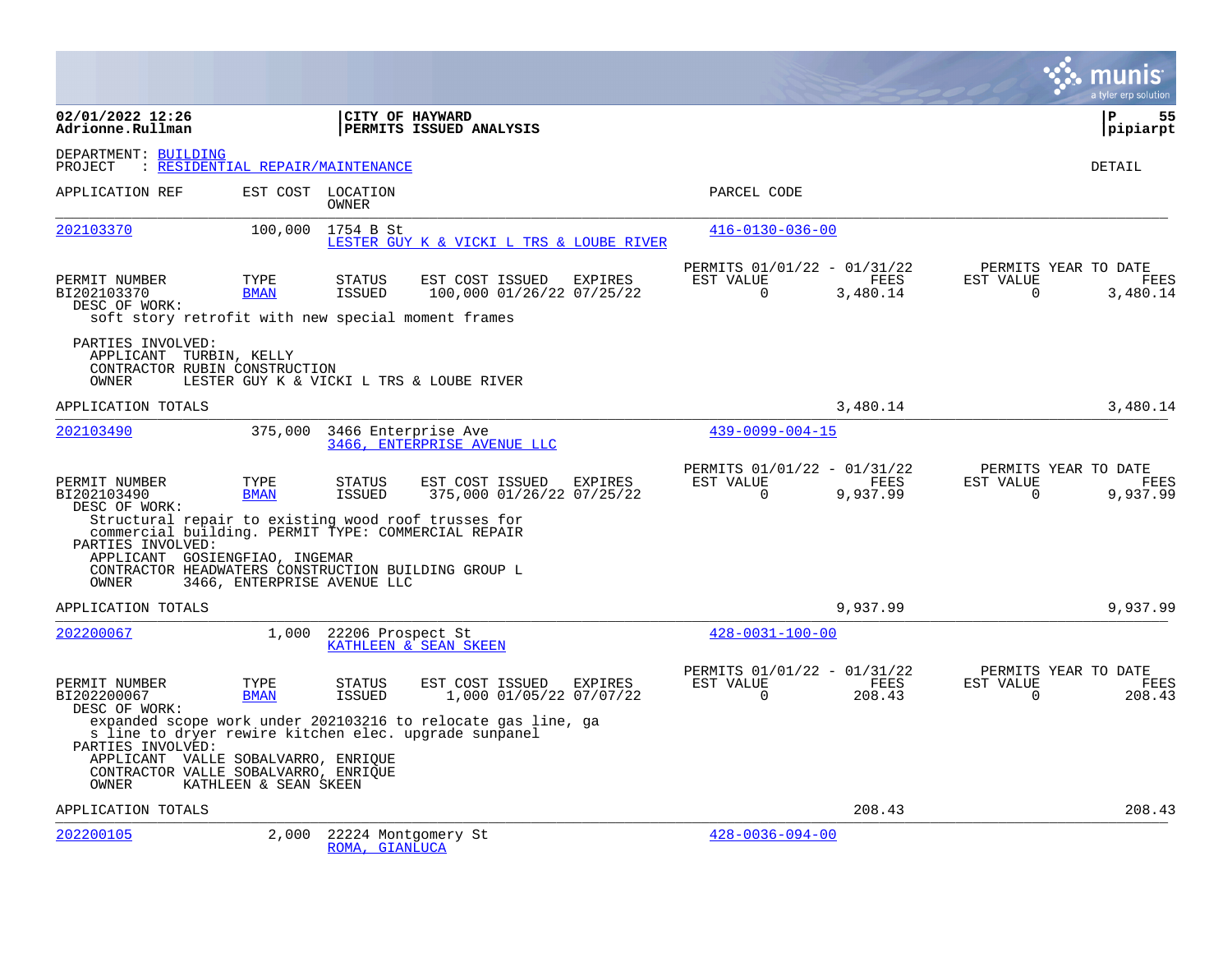|                                                                                            |                                    |                                |                                                        |                         |                                                         |                       |                          | a tyler erp solution                   |
|--------------------------------------------------------------------------------------------|------------------------------------|--------------------------------|--------------------------------------------------------|-------------------------|---------------------------------------------------------|-----------------------|--------------------------|----------------------------------------|
| 02/01/2022 12:26<br>Adrionne.Rullman                                                       |                                    | CITY OF HAYWARD                | PERMITS ISSUED ANALYSIS                                |                         |                                                         |                       |                          | l P<br>56<br>pipiarpt                  |
| PERMIT NUMBER                                                                              | TYPE                               | <b>STATUS</b>                  | EST COST ISSUED                                        | <b>EXPIRES</b>          | PERMITS 01/01/22 - 01/31/22<br>EST VALUE                | <b>FEES</b>           | EST VALUE                | PERMITS YEAR TO DATE<br>FEES           |
| DEPARTMENT: BUILDING<br>: RESIDENTIAL REPAIR/MAINTENANCE<br>PROJECT                        |                                    |                                |                                                        |                         |                                                         |                       |                          | DETAIL                                 |
| APPLICATION REF                                                                            |                                    | EST COST LOCATION              |                                                        |                         | PARCEL CODE                                             |                       |                          |                                        |
| BI202200105<br>DESC OF WORK:<br>repair damaged drywall from water & mildew 30 sqft         | <b>BMAN</b>                        | OWNER<br>COMPLT                |                                                        | 2,000 01/06/22 07/10/22 | $\mathbf 0$                                             | 255.64                | $\Omega$                 | 255.64                                 |
| PARTIES INVOLVED:<br>APPLICANT ROMA, GIANLUCA<br>CONTRACTOR OWNER/BUILDER<br>OWNER         | ROMA, GIANLUCA                     |                                |                                                        |                         |                                                         |                       |                          |                                        |
| APPLICATION TOTALS                                                                         |                                    |                                |                                                        |                         |                                                         | 255.64                |                          | 255.64                                 |
| 202200331                                                                                  | 3,219                              | 28839 Rochelle Ave             | KAUR, SUKHWINDER & MANGAT UJAGER S                     |                         | $083 - 0435 - 015 - 00$                                 |                       |                          |                                        |
| PERMIT NUMBER<br>BI202200331<br>DESC OF WORK:<br>DRYWALL, RESET STOVE AND RESET TOILET     | TYPE<br><b>BMAN</b>                | <b>STATUS</b><br><b>ISSUED</b> | EST COST ISSUED<br>3,219 01/20/22 07/31/22             | EXPIRES                 | PERMITS 01/01/22 - 01/31/22<br>EST VALUE<br>$\mathbf 0$ | FEES<br>298.93        | EST VALUE<br>$\mathbf 0$ | PERMITS YEAR TO DATE<br>FEES<br>298.93 |
| PARTIES INVOLVED:<br>APPLICANT ANGELO, MIKE<br>CONTRACTOR MARK SCOTT CONSTRUCTION<br>OWNER | KAUR, SUKHWINDER & MANGAT UJAGER S |                                |                                                        |                         |                                                         |                       |                          |                                        |
| APPLICATION TOTALS                                                                         |                                    |                                |                                                        |                         |                                                         | 298.93                |                          | 298.93                                 |
| 202200332                                                                                  | 28,861                             | 27692 La Porte Ave             | MARQUEZ, ARTEMIO Q & MARY E                            |                         | $455 - 0064 - 042 - 00$                                 |                       |                          |                                        |
| PERMIT NUMBER<br>BI202200332<br>DESC OF WORK:<br>REPLACE DRYWALL, INSTALL TOILET AND TILE  | TYPE<br><b>BMAN</b>                | <b>STATUS</b><br><b>ISSUED</b> | EST COST ISSUED EXPIRES<br>28,861 01/20/22 07/19/22    |                         | PERMITS 01/01/22 - 01/31/22<br>EST VALUE<br>$\Omega$    | FEES<br>821.16        | EST VALUE<br>$\Omega$    | PERMITS YEAR TO DATE<br>FEES<br>821.16 |
| PARTIES INVOLVED:<br>APPLICANT ANGELO, MIKE<br>CONTRACTOR MARK SCOTT CONSTRUCTION<br>OWNER | MARQUEZ, ARTEMIO Q & MARY E        |                                |                                                        |                         |                                                         |                       |                          |                                        |
| APPLICATION TOTALS                                                                         |                                    |                                |                                                        |                         |                                                         | 821.16                |                          | 821.16                                 |
| 202200408                                                                                  | 2,500                              |                                | 22449 S Garden Ave 1<br>SULLIVAN, FREDRICK T & MAVIS R |                         | $432 - 0044 - 026 - 02$                                 |                       |                          |                                        |
| PERMIT NUMBER<br>BI202200408<br>DESC OF WORK:                                              | TYPE<br><b>BMAN</b>                | STATUS<br><b>ISSUED</b>        | EST COST ISSUED EXPIRES<br>2,500 01/25/22 07/24/22     |                         | PERMITS 01/01/22 - 01/31/22<br>EST VALUE<br>$\Omega$    | <b>FEES</b><br>277.28 | EST VALUE<br>$\Omega$    | PERMITS YEAR TO DATE<br>FEES<br>277.28 |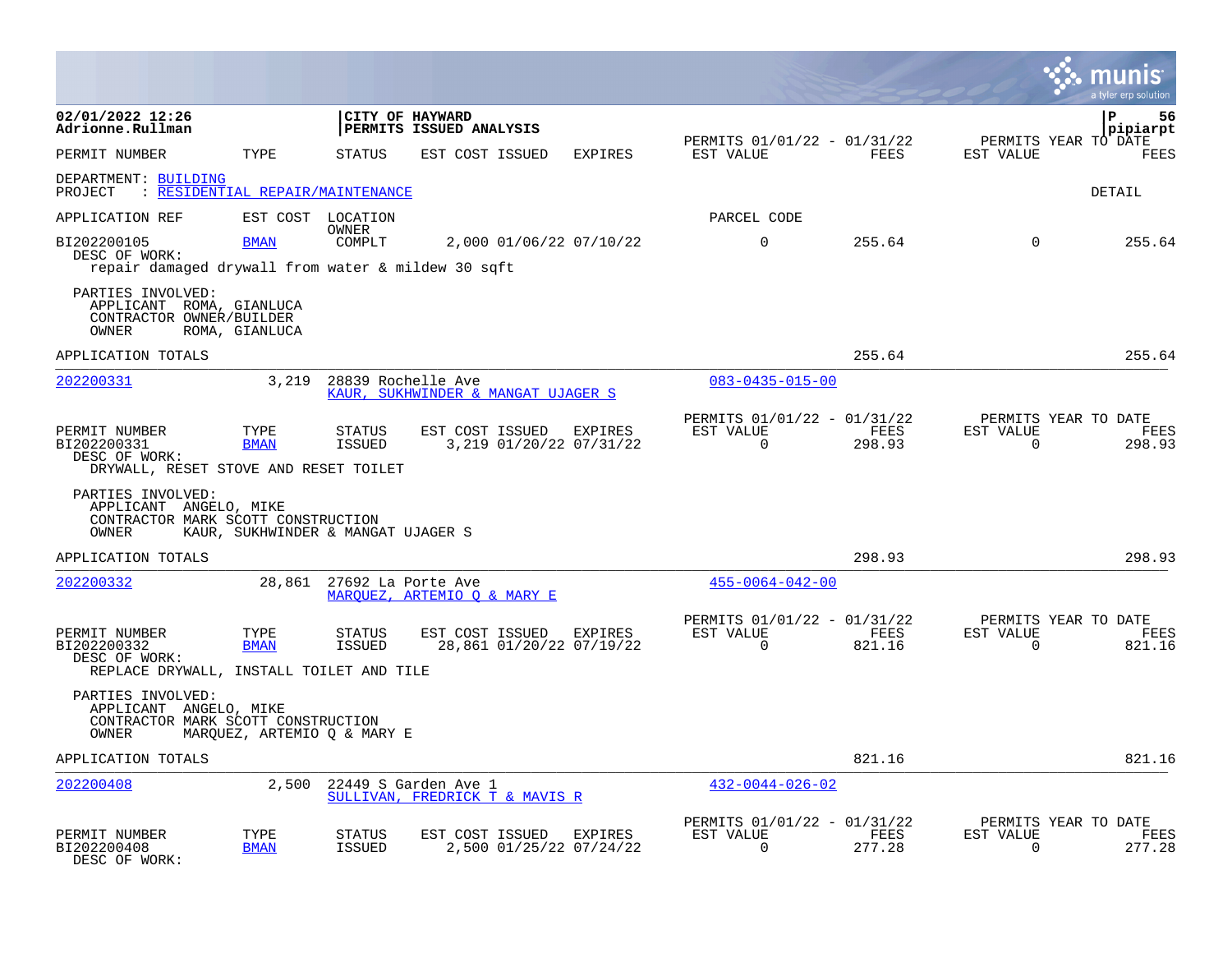|                                                                                                                                                                                                                                                                                                                                                                                                   |                                                         | a tyler erp solution                                             |
|---------------------------------------------------------------------------------------------------------------------------------------------------------------------------------------------------------------------------------------------------------------------------------------------------------------------------------------------------------------------------------------------------|---------------------------------------------------------|------------------------------------------------------------------|
| 02/01/2022 12:26<br>CITY OF HAYWARD<br>Adrionne.Rullman<br>PERMITS ISSUED ANALYSIS<br>WATER LEAK DAMAGE REPAIR UNDER LIVING ROOM WINDOW &<br>BEDROOM #2 WINDOW NO STRUCTURAL CHANGES                                                                                                                                                                                                              |                                                         | P<br>57<br>pipiarpt                                              |
| DEPARTMENT: BUILDING<br>PROJECT<br>: RESIDENTIAL REPAIR/MAINTENANCE                                                                                                                                                                                                                                                                                                                               |                                                         | DETAIL                                                           |
| APPLICATION REF<br>EST COST<br>LOCATION<br>OWNER                                                                                                                                                                                                                                                                                                                                                  | PARCEL CODE                                             |                                                                  |
| PARTIES INVOLVED:<br>APPLICANT JUAREZ, ROLANDO<br>CONTRACTOR JUAREZ, ROLANDO<br>SULLIVAN, FREDRICK T & MAVIS R<br>OWNER                                                                                                                                                                                                                                                                           |                                                         |                                                                  |
| APPLICATION TOTALS                                                                                                                                                                                                                                                                                                                                                                                | 277.28                                                  | 277.28                                                           |
| 202200595<br>3,500<br>281 Dogwood Ct<br>FILAMORE, MARC                                                                                                                                                                                                                                                                                                                                            | $452 - 0061 - 032 - 00$                                 |                                                                  |
| PERMIT NUMBER<br>STATUS<br>EST COST ISSUED<br>TYPE<br>EXPIRES<br>3,500 01/31/22 07/30/22<br>BI202200595<br><b>BMAN</b><br>ISSUED<br>DESC OF WORK:<br>stucco patch, mindor damage at garage corner, reset overhead<br>door, remove & replace 18 sqft of drywall<br>PARTIES INVOLVED:<br>APPLICANT MARK SCOTT CONSTRUCTION INC<br>CONTRACTOR MARK SCOTT CONSTRUCTION INC<br>OWNER<br>FILAMORE, MARC | PERMITS 01/01/22 - 01/31/22<br>EST VALUE<br>298.93<br>0 | PERMITS YEAR TO DATE<br>FEES<br>EST VALUE<br>FEES<br>298.93<br>0 |
| APPLICATION TOTALS<br>PROJECT TOTALS                                                                                                                                                                                                                                                                                                                                                              | 298.93<br>15,578.50<br>$\Omega$                         | 298.93<br>15,578.50<br>$\Omega$                                  |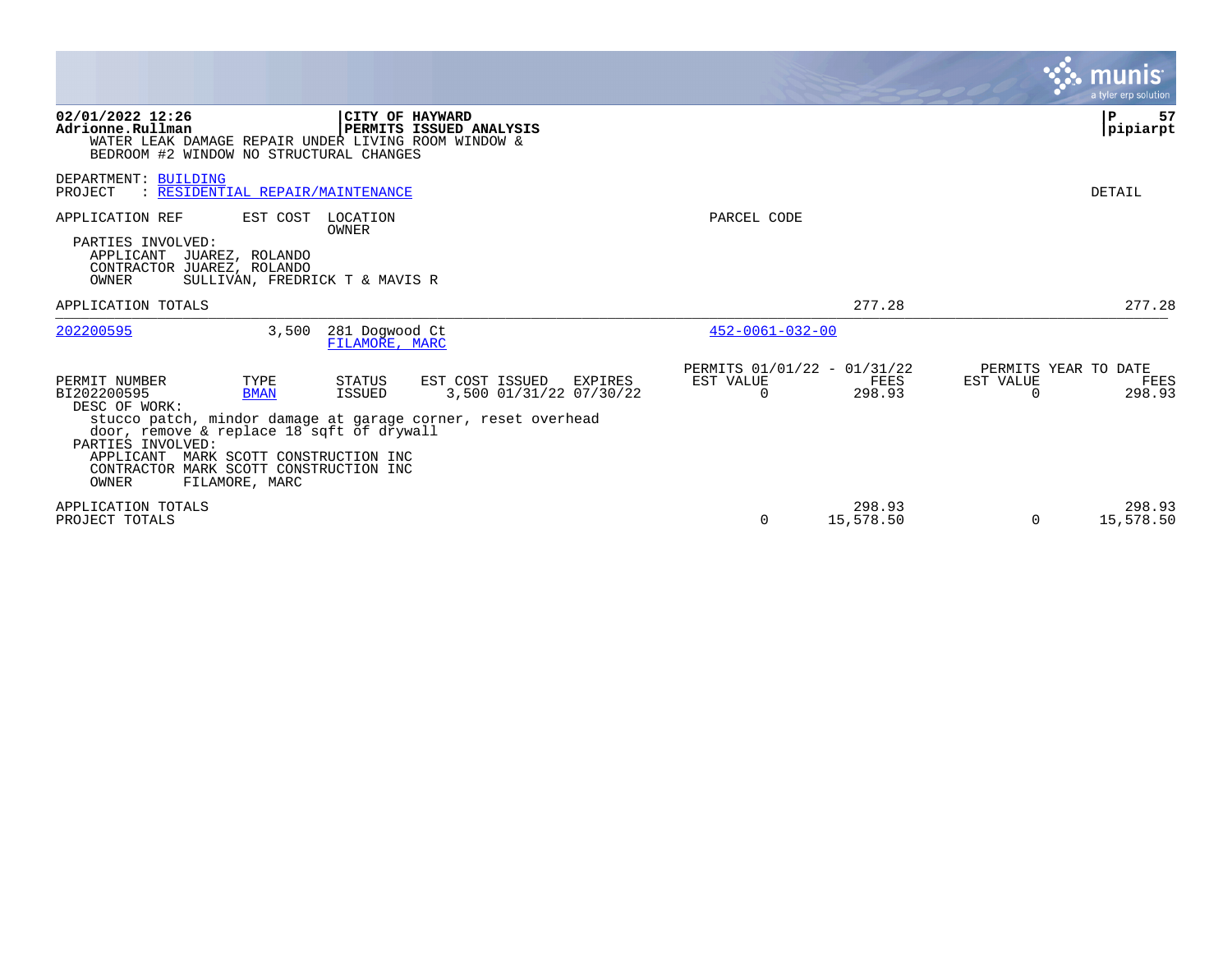|                                                                                                                                          |                     |                                            |                                                                                                                             |                                            |                                                         |                |                          | munis<br>a tyler erp solution          |
|------------------------------------------------------------------------------------------------------------------------------------------|---------------------|--------------------------------------------|-----------------------------------------------------------------------------------------------------------------------------|--------------------------------------------|---------------------------------------------------------|----------------|--------------------------|----------------------------------------|
| 02/01/2022 12:26<br>Adrionne.Rullman                                                                                                     |                     |                                            | CITY OF HAYWARD<br>PERMITS ISSUED ANALYSIS                                                                                  |                                            |                                                         |                |                          | l P<br>58<br> pipiarpt                 |
| DEPARTMENT: BUILDING<br>PROJECT                                                                                                          | : MECHANICAL PERMIT |                                            |                                                                                                                             |                                            |                                                         |                |                          | DETAIL                                 |
| APPLICATION REF                                                                                                                          | EST COST            | LOCATION<br>OWNER                          |                                                                                                                             |                                            | PARCEL CODE                                             |                |                          |                                        |
| 202105870                                                                                                                                | 17,000              | SHARMA, NISHANT                            | 27639 La Porte Ave                                                                                                          |                                            | $455 - 0064 - 006 - 00$                                 |                |                          |                                        |
| PERMIT NUMBER<br>BI202105870<br>DESC OF WORK:                                                                                            | TYPE<br><b>BMEC</b> | <b>STATUS</b><br>COMPLT                    | EST COST ISSUED                                                                                                             | EXPIRES<br>17,000 01/28/22 08/29/22        | PERMITS 01/01/22 - 01/31/22<br>EST VALUE<br>0           | FEES<br>505.68 | EST VALUE<br>0           | PERMITS YEAR TO DATE<br>FEES<br>505.68 |
| PARTIES INVOLVED:                                                                                                                        |                     |                                            | INSTALL (N) DUCTLESS HVAC; 5 FAN COIL UNITS IN (4) BEDROOMS,<br>LIVING RM/ KITCHEN.MAIN UNIT/DISCONNECT SWITCH LOC. OUTSIDE |                                            |                                                         |                |                          |                                        |
| OWNER                                                                                                                                    | SHARMA, NISHANT     |                                            | CONTRACTOR GALAXY HVAC AND APPLIANCE REPAIR DBA GAL                                                                         |                                            |                                                         |                |                          |                                        |
| APPLICATION TOTALS                                                                                                                       |                     |                                            |                                                                                                                             |                                            |                                                         | 505.68         |                          | 505.68                                 |
| 202200028                                                                                                                                | 7,537               | 778 Lilly Ave<br><b>ANGIE CALDERON</b>     |                                                                                                                             |                                            | $444 - 0033 - 036 - 00$                                 |                |                          |                                        |
| PERMIT NUMBER<br>BI202200028<br>DESC OF WORK:                                                                                            | TYPE<br><b>BMEC</b> | <b>STATUS</b><br><b>ISSUED</b>             | EST COST ISSUED                                                                                                             | EXPIRES<br>7,537 01/10/22 07/09/22         | PERMITS 01/01/22 - 01/31/22<br>EST VALUE<br>$\mathbf 0$ | FEES<br>326.34 | EST VALUE<br>$\mathbf 0$ | PERMITS YEAR TO DATE<br>FEES<br>326.34 |
| AFUE 80<br>PARTIES INVOLVED:<br>CONTRACTOR ENVIRONMENTAL HEATING & AIR<br>OWNER                                                          | ANGIE CALDERON      |                                            | C/O 3 TON UPFLOW SPLIT IN CLOST WITH EXISTING DUCTWORK                                                                      |                                            |                                                         |                |                          |                                        |
| APPLICATION TOTALS                                                                                                                       |                     |                                            |                                                                                                                             |                                            |                                                         | 326.34         |                          | 326.34                                 |
| 202200114                                                                                                                                | 21,499              | 3723 Oakes Dr<br>DIREGOLO, JEROLD          |                                                                                                                             |                                            | $425 - 0310 - 029 - 00$                                 |                |                          |                                        |
| PERMIT NUMBER<br>BI202200114<br>DESC OF WORK:                                                                                            | TYPE<br><b>BMEC</b> | <b>STATUS</b><br><b>ISSUED</b>             | EST COST ISSUED                                                                                                             | <b>EXPIRES</b><br>21,499 01/10/22 07/09/22 | PERMITS 01/01/22 - 01/31/22<br>EST VALUE<br>$\Omega$    | FEES<br>505.68 | EST VALUE<br>$\Omega$    | PERMITS YEAR TO DATE<br>FEES<br>505.68 |
| 90K BTUS 80% FURNCE CHANGE OUT IN CLOSET<br>PARTIES INVOLVED:<br>APPLICANT ZAMANO, DANIEL<br>CONTRACTOR ABC COOLING AND HEATING<br>OWNER | DIREGOLO, JEROLD    |                                            | 4 TON AC, 5 TON COIL SEER 14 CHANGE OUT IN RIGHT SIDE YARD                                                                  |                                            |                                                         |                |                          |                                        |
| APPLICATION TOTALS                                                                                                                       |                     |                                            |                                                                                                                             |                                            |                                                         | 505.68         |                          | 505.68                                 |
| 202200115                                                                                                                                | 7,567               | 2724 Seadrift Ln<br><b>AMBACHEW TRUNEH</b> |                                                                                                                             |                                            | $461 - 0101 - 040 - 00$                                 |                |                          |                                        |
| PERMIT NUMBER                                                                                                                            | TYPE                | <b>STATUS</b>                              | EST COST ISSUED                                                                                                             | <b>EXPIRES</b>                             | PERMITS 01/01/22 - 01/31/22<br>EST VALUE                | FEES           | EST VALUE                | PERMITS YEAR TO DATE<br>FEES           |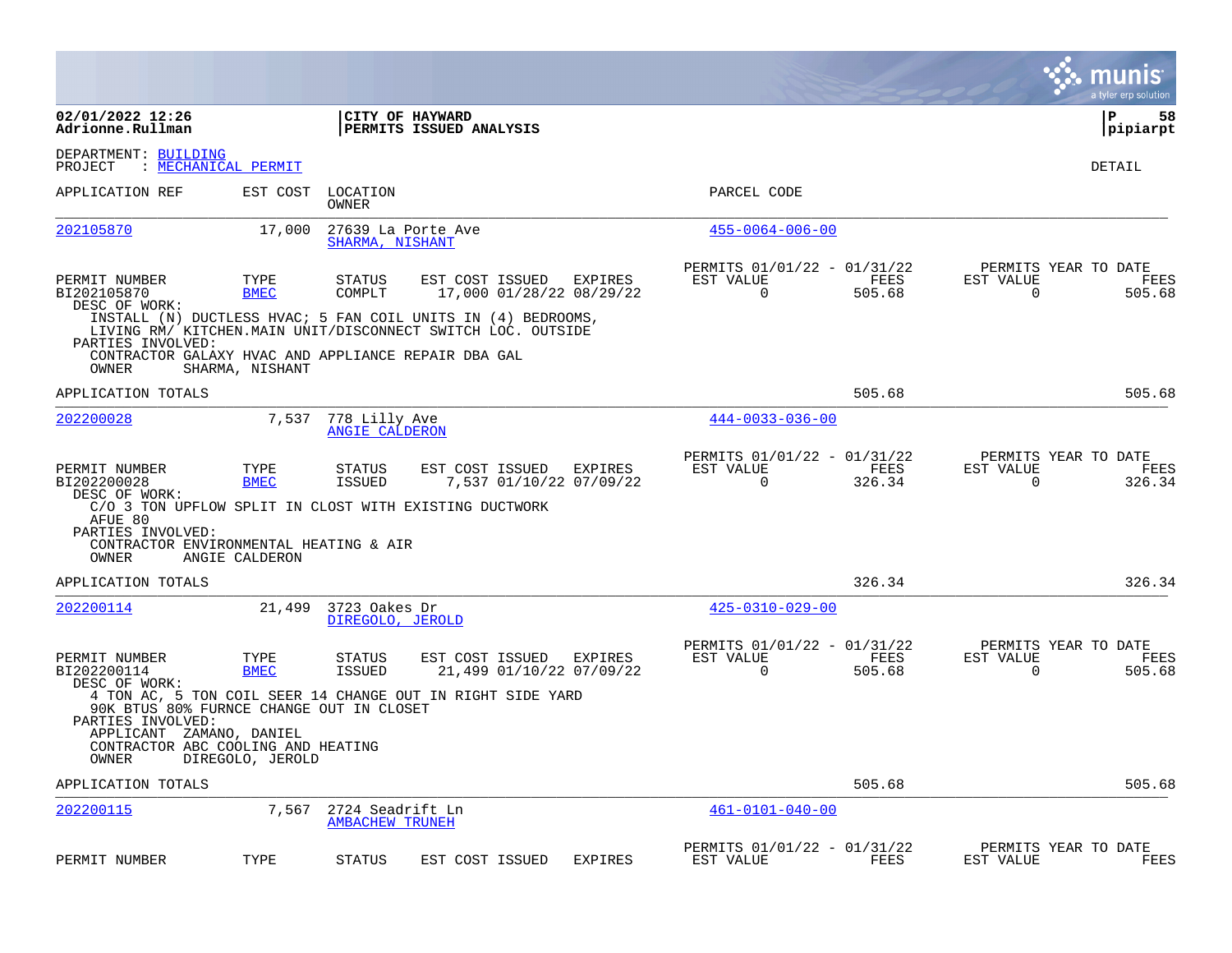|                                                                                                                                                       |                                                       |                                                                                                                                                                                    |                                                         |                |                                                  | a tyler erp solution |
|-------------------------------------------------------------------------------------------------------------------------------------------------------|-------------------------------------------------------|------------------------------------------------------------------------------------------------------------------------------------------------------------------------------------|---------------------------------------------------------|----------------|--------------------------------------------------|----------------------|
| 02/01/2022 12:26<br>Adrionne.Rullman                                                                                                                  |                                                       | CITY OF HAYWARD<br>PERMITS ISSUED ANALYSIS                                                                                                                                         |                                                         |                |                                                  | ΙP<br>59<br>pipiarpt |
| DEPARTMENT: BUILDING<br>: MECHANICAL PERMIT<br>PROJECT                                                                                                |                                                       |                                                                                                                                                                                    |                                                         |                |                                                  | DETAIL               |
| APPLICATION REF                                                                                                                                       | EST COST<br>LOCATION                                  |                                                                                                                                                                                    | PARCEL CODE                                             |                |                                                  |                      |
| BI202200115<br>DESC OF WORK:<br>5 TON AC SEER 14 ADD ON IN BACK YARD. 1 DUCT RETURN                                                                   | OWNER<br><b>BMEC</b><br>ISSUED                        | 7,567 01/10/22 07/09/22                                                                                                                                                            | $\mathbf 0$                                             | 326.34         | $\Omega$                                         | 326.34               |
| PARTIES INVOLVED:<br>APPLICANT ZAMANO, DANIEL<br>CONTRACTOR ABC COOLING AND HEATING<br>AMBACHEW TRUNEH<br>OWNER                                       |                                                       |                                                                                                                                                                                    |                                                         |                |                                                  |                      |
| APPLICATION TOTALS                                                                                                                                    |                                                       |                                                                                                                                                                                    |                                                         | 326.34         |                                                  | 326.34               |
| 202200125                                                                                                                                             | 15,699<br>332 Peyton Dr                               | WILLIAMS KENNETH R & MARILENA W                                                                                                                                                    | $452 - 0052 - 074 - 00$                                 |                |                                                  |                      |
| PERMIT NUMBER<br>BI202200125<br>DESC OF WORK:<br>OFFICE. INSTALL NEW 95AFUE FURANCE AND NEW 3TON AC<br>PARTIES INVOLVED:<br>APPLICANT JONSSON, NIKOLE | TYPE<br><b>STATUS</b><br><b>BMEC</b><br><b>ISSUED</b> | EST COST ISSUED<br>EXPIRES<br>15,699 01/10/22 07/09/22<br>WILLIAMS #1. INSTALL NEW 19SEER/18KBTU MINI SPLIT IN BACK                                                                | PERMITS 01/01/22 - 01/31/22<br>EST VALUE<br>$\Omega$    | FEES<br>505.68 | PERMITS YEAR TO DATE<br>EST VALUE<br>$\Omega$    | FEES<br>505.68       |
| CONTRACTOR BARKER HEATING & COOLING<br>OWNER                                                                                                          | WILLIAMS KENNETH R & MARILENA W                       |                                                                                                                                                                                    |                                                         |                |                                                  |                      |
| APPLICATION TOTALS                                                                                                                                    |                                                       |                                                                                                                                                                                    |                                                         | 505.68         |                                                  | 505.68               |
| 202200128                                                                                                                                             | 15,834<br>352 Peyton Dr                               | WILLIAMS, KENNETH R                                                                                                                                                                | $452 - 0052 - 073 - 00$                                 |                |                                                  |                      |
| PERMIT NUMBER<br>BI202200128<br>DESC OF WORK:                                                                                                         | TYPE<br>STATUS<br><b>BMEC</b><br><b>ISSUED</b>        | EST COST ISSUED<br>EXPIRES<br>15,834 01/10/22 07/09/22<br>INSTALL NEW 80AFUE FURNACE IN ATTIC. INSTALL NEW 2.5TON AC                                                               | PERMITS 01/01/22 - 01/31/22<br>EST VALUE<br>$\mathbf 0$ | FEES<br>505.68 | PERMITS YEAR TO DATE<br>EST VALUE<br>$\mathbf 0$ | FEES<br>505.68       |
| PARTIES INVOLVED:<br>APPLICANT JONSSON, NIKOLE<br>CONTRACTOR BARKER HEATING & COOLING<br>OWNER                                                        | WILLIAMS, KENNETH R                                   | INSTALL 6 NEW DUCTS. INSTALL 9KBTU MINI SPLIT Williams #2                                                                                                                          |                                                         |                |                                                  |                      |
| APPLICATION TOTALS                                                                                                                                    |                                                       |                                                                                                                                                                                    |                                                         | 505.68         |                                                  | 505.68               |
| 202200199                                                                                                                                             | 6,800<br>22671 3rd St                                 | ALLIANCE COMMUNITY WELLNESS                                                                                                                                                        | $427 - 0016 - 039 - 02$                                 |                |                                                  |                      |
| PERMIT NUMBER<br>BI202200199<br>DESC OF WORK:                                                                                                         | TYPE<br><b>STATUS</b><br><b>BMEC</b><br><b>ISSUED</b> | EST COST ISSUED<br>EXPIRES<br>6,800 01/12/22 07/11/22<br>ADD (2) 2 TON 14 SEER AC'S TO THE LEFT SIDE YARD, REPLACE<br>(2) 80% 60K btus FURNACE IN THE ATTIC WITH COIL - (2) 220V a | PERMITS 01/01/22 - 01/31/22<br>EST VALUE<br>$\Omega$    | FEES<br>864.36 | PERMITS YEAR TO DATE<br>EST VALUE<br>$\Omega$    | FEES<br>864.36       |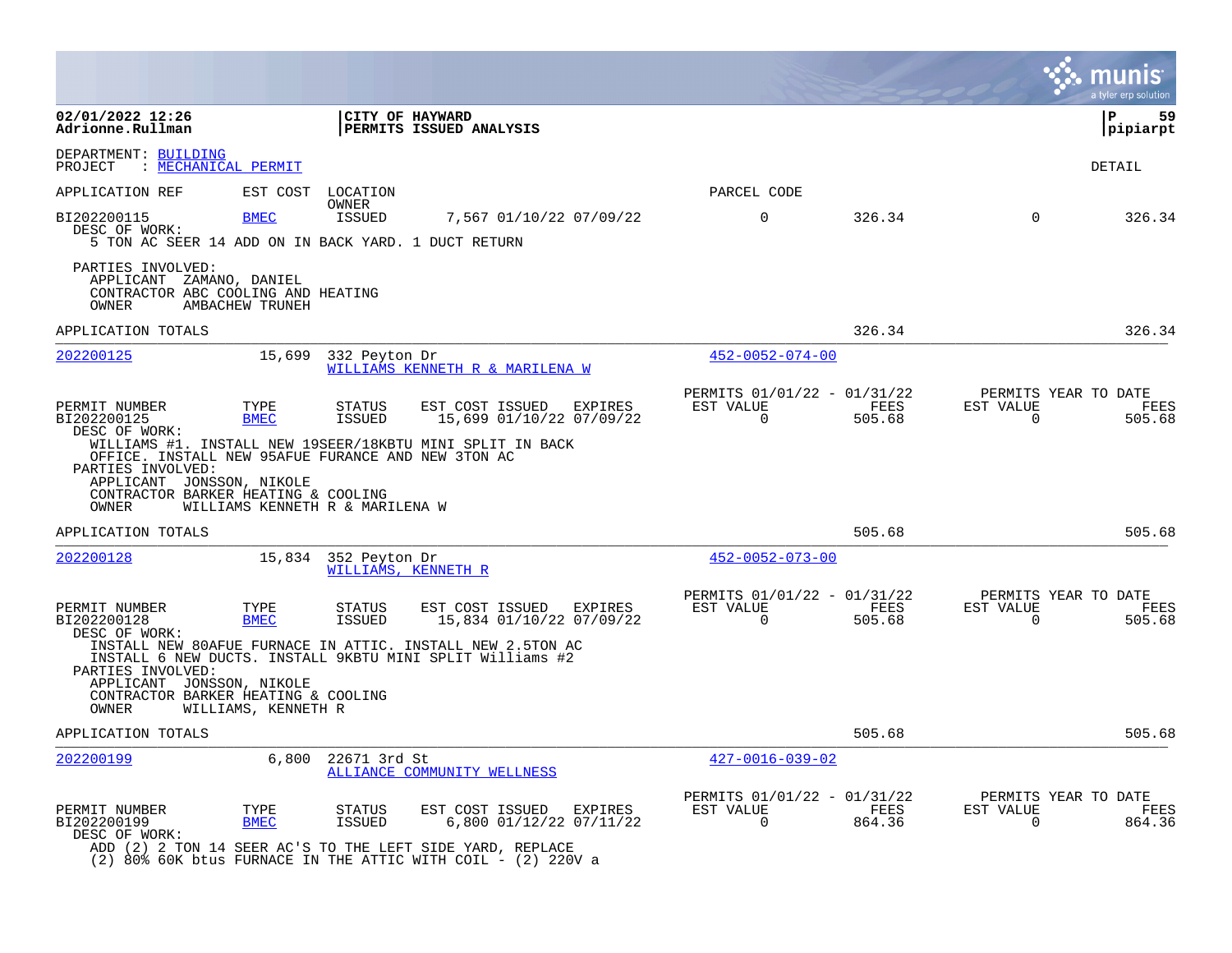|                                                                                                  |                        |                                                |                                                                                                                              |         |                                                         |                |                          | a tyler erp solution                   |
|--------------------------------------------------------------------------------------------------|------------------------|------------------------------------------------|------------------------------------------------------------------------------------------------------------------------------|---------|---------------------------------------------------------|----------------|--------------------------|----------------------------------------|
| 02/01/2022 12:26<br>Adrionne.Rullman                                                             |                        | CITY OF HAYWARD                                | PERMITS ISSUED ANALYSIS                                                                                                      |         |                                                         |                |                          | P<br>60<br> pipiarpt                   |
| DEPARTMENT: BUILDING<br>PROJECT<br>: <u>MECHANICAL PERMIT</u>                                    |                        |                                                |                                                                                                                              |         |                                                         |                |                          | DETAIL                                 |
| APPLICATION REF<br>PARTIES INVOLVED:                                                             | EST COST               | LOCATION<br>OWNER                              |                                                                                                                              |         | PARCEL CODE                                             |                |                          |                                        |
| APPLICANT MCDONALD, ASHLEY<br>CONTRACTOR FAIRWAY<br>OWNER                                        |                        | ALLIANCE COMMUNITY WELLNESS                    |                                                                                                                              |         |                                                         |                |                          |                                        |
| APPLICATION TOTALS                                                                               |                        |                                                |                                                                                                                              |         |                                                         | 864.36         |                          | 864.36                                 |
| 202200214                                                                                        |                        | 15,422 1326 Henderson Ln<br>KEIM, KENNETH H TR |                                                                                                                              |         | $454 - 0055 - 084 - 00$                                 |                |                          |                                        |
| PERMIT NUMBER<br>BI202200214<br>DESC OF WORK:                                                    | TYPE<br><b>BMEC</b>    | STATUS<br><b>ISSUED</b>                        | EST COST ISSUED<br>15,422 01/14/22 07/13/22                                                                                  | EXPIRES | PERMITS 01/01/22 - 01/31/22<br>EST VALUE<br>$\mathbf 0$ | FEES<br>864.36 | EST VALUE<br>$\mathbf 0$ | PERMITS YEAR TO DATE<br>FEES<br>864.36 |
| PARTIES INVOLVED:<br>APPLICANT ZAMANO, DANIEL<br>CONTRACTOR ABC COOLING AND HEATING<br>OWNER     | KEIM, KENNETH H TR     |                                                | 2.5TON AC, 3 TON COIL ADD ON IN BACKYARD (1) 220V DISCONNECT<br>70K BTUS 80% FURNACE ADD ON IN ATTIC (1) GAS LINE. 5DUCTS 1  |         |                                                         |                |                          |                                        |
| APPLICATION TOTALS                                                                               |                        |                                                |                                                                                                                              |         |                                                         | 864.36         |                          | 864.36                                 |
| 202200216                                                                                        |                        | 21,227 27914 Edgecliff Way                     | STALCUP, DANIAL TAYLOR                                                                                                       |         | 081D-1902-017-00                                        |                |                          |                                        |
| PERMIT NUMBER<br>BI202200216<br>DESC OF WORK:                                                    | TYPE<br><b>BMEC</b>    | STATUS<br><b>ISSUED</b>                        | EST COST ISSUED<br>21,227 01/14/22 07/13/22                                                                                  | EXPIRES | PERMITS 01/01/22 - 01/31/22<br>EST VALUE<br>$\Omega$    | FEES<br>685.02 | EST VALUE<br>$\Omega$    | PERMITS YEAR TO DATE<br>FEES<br>685.02 |
| PARTIES INVOLVED:<br>APPLICANT ZAMANO, DANIEL                                                    |                        |                                                | 4 TON AC/COIL SEER 14 CHANGE OUT IN LEFT SIDE YARD. 90K BTUS<br>80% FURNACE RELOCATE UNDER HOUSE. 1LIGHT, 1 SWITCH, 1 OUTLET |         |                                                         |                |                          |                                        |
| CONTRACTOR ABC COOLING AND HEATING<br>OWNER                                                      | STALCUP, DANIAL TAYLOR |                                                |                                                                                                                              |         |                                                         |                |                          |                                        |
| APPLICATION TOTALS                                                                               |                        |                                                |                                                                                                                              |         |                                                         | 685.02         |                          | 685.02                                 |
| 202200239                                                                                        |                        |                                                | 16,596 3447 Investment Blvd 3<br>EDEN LANDING BP, LLC                                                                        |         | $461 - 0085 - 017 - 00$                                 |                |                          |                                        |
| PERMIT NUMBER<br>BI202200239<br>DESC OF WORK:<br>2 ductless AC units, condensors rooftop mounted | TYPE<br><b>BMEC</b>    | STATUS<br><b>ISSUED</b>                        | EST COST ISSUED EXPIRES<br>16,596 01/12/22 07/11/22                                                                          |         | PERMITS 01/01/22 - 01/31/22<br>EST VALUE<br>$\Omega$    | FEES<br>505.68 | EST VALUE<br>$\Omega$    | PERMITS YEAR TO DATE<br>FEES<br>505.68 |
| PARTIES INVOLVED:<br>APPLICANT RIO VISTA AIR<br>CONTRACTOR RIO VISTA AIR<br>OWNER                | EDEN LANDING BP, LLC   |                                                |                                                                                                                              |         |                                                         |                |                          |                                        |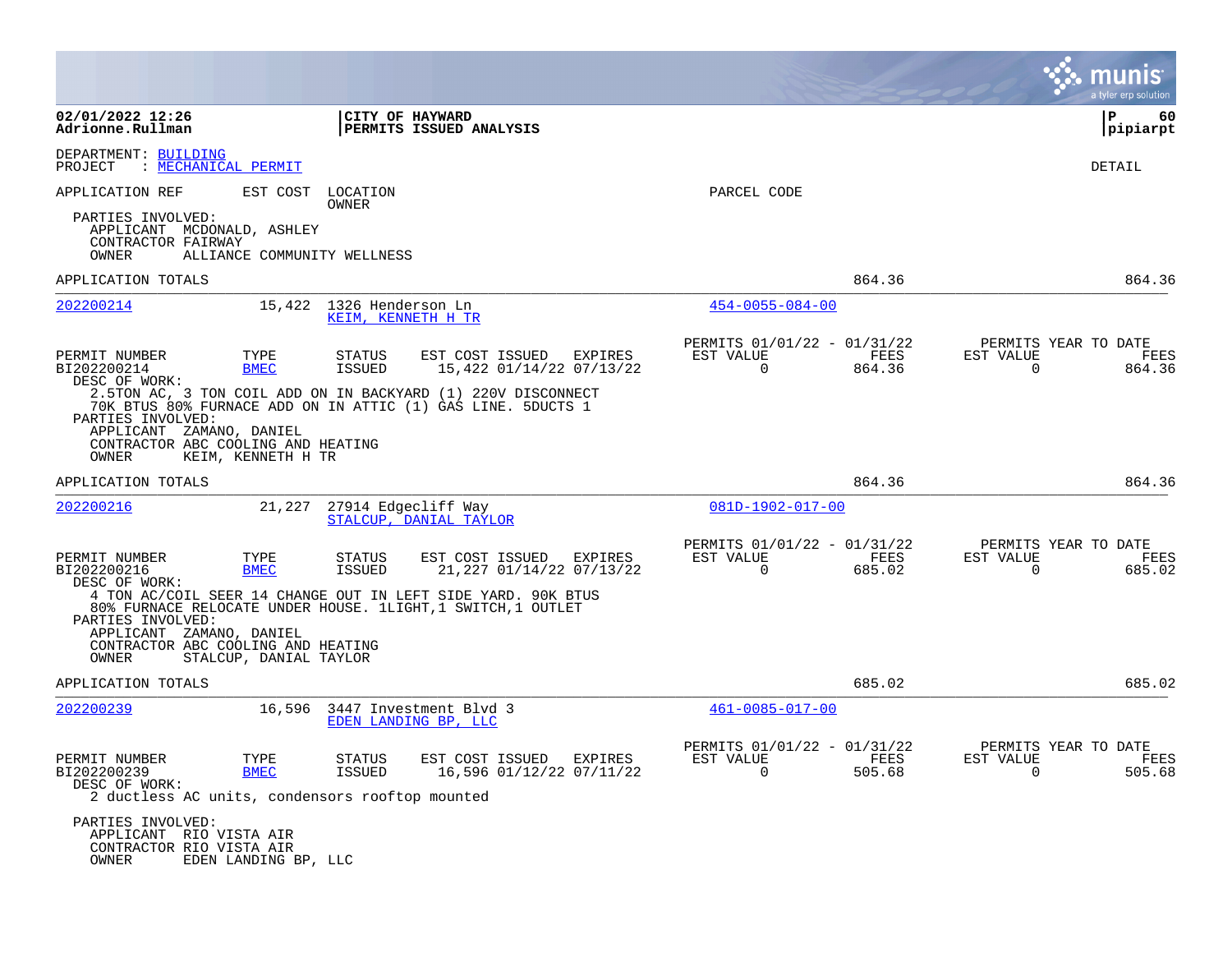|                                                                                                                                                                               |                     |                                     |                                                     |         |                                                         |                |                          | munis<br>a tyler erp solution          |
|-------------------------------------------------------------------------------------------------------------------------------------------------------------------------------|---------------------|-------------------------------------|-----------------------------------------------------|---------|---------------------------------------------------------|----------------|--------------------------|----------------------------------------|
| 02/01/2022 12:26<br>Adrionne.Rullman                                                                                                                                          |                     | CITY OF HAYWARD                     | PERMITS ISSUED ANALYSIS                             |         |                                                         |                |                          | l P<br>61<br> pipiarpt                 |
| DEPARTMENT: BUILDING<br>: MECHANICAL PERMIT<br>PROJECT                                                                                                                        |                     |                                     |                                                     |         |                                                         |                |                          | <b>DETAIL</b>                          |
| APPLICATION REF                                                                                                                                                               | EST COST            | LOCATION<br>OWNER                   |                                                     |         | PARCEL CODE                                             |                |                          |                                        |
| APPLICATION TOTALS                                                                                                                                                            |                     |                                     |                                                     |         |                                                         | 505.68         |                          | 505.68                                 |
| 202200283                                                                                                                                                                     | 20,507              | 752 City Walk Pl 8<br>TSOYU, CHIANG |                                                     |         | $428 - 0082 - 017 - 00$                                 |                |                          |                                        |
| PERMIT NUMBER<br>BI202200283<br>DESC OF WORK:                                                                                                                                 | TYPE<br><b>BMEC</b> | STATUS<br>ISSUED                    | EST COST ISSUED EXPIRES<br>20,507 01/19/22 07/18/22 |         | PERMITS 01/01/22 - 01/31/22<br>EST VALUE<br>$\mathbf 0$ | FEES<br>505.68 | EST VALUE<br>$\mathbf 0$ | PERMITS YEAR TO DATE<br>FEES<br>505.68 |
| REPLACING A 70,000 BTU 80 AFUE FURNACE AND 18 SEER<br>3 TON AC<br>PARTIES INVOLVED:<br>APPLICANT ACCURATE HERS RATINGS<br>CONTRACTOR JAZZ HEATING & AIR CONDITIONING<br>OWNER | TSOYU, CHIANG       |                                     |                                                     |         |                                                         |                |                          |                                        |
| APPLICATION TOTALS                                                                                                                                                            |                     |                                     |                                                     |         |                                                         | 505.68         |                          | 505.68                                 |
| 202200314                                                                                                                                                                     | 9,000               | 28131 Dobbel Ave<br>YUANYUAN, YANG  |                                                     |         | $081D - 2081 - 044 - 00$                                |                |                          |                                        |
| PERMIT NUMBER<br>BI202200314<br>DESC OF WORK:<br>ADDING AC TO AN EXISTING FURNACE                                                                                             | TYPE<br><b>BMEC</b> | STATUS<br>ISSUED                    | EST COST ISSUED<br>9,000 01/19/22 07/18/22          | EXPIRES | PERMITS 01/01/22 - 01/31/22<br>EST VALUE<br>$\Omega$    | FEES<br>326.34 | EST VALUE<br>$\Omega$    | PERMITS YEAR TO DATE<br>FEES<br>326.34 |
| PARTIES INVOLVED:<br>APPLICANT ISAKHAMI, BARSIN<br>CONTRACTOR HVACERZ<br>OWNER                                                                                                | YUANYUAN, YANG      |                                     |                                                     |         |                                                         |                |                          |                                        |
| APPLICATION TOTALS                                                                                                                                                            |                     |                                     |                                                     |         |                                                         | 326.34         |                          | 326.34                                 |
| 202200318                                                                                                                                                                     | 21,530              | MENALYN MOJICA                      | 29242 Eden Shores Ct                                |         | $461 - 0101 - 119 - 00$                                 |                |                          |                                        |
| PERMIT NUMBER<br>BI202200318<br>DESC OF WORK:<br>Semper 4 Ton 14 Seer, Heat Pump                                                                                              | TYPE<br><b>BMEC</b> | STATUS<br>ISSUED                    | EST COST ISSUED<br>21,530 01/24/22 07/23/22         | EXPIRES | PERMITS 01/01/22 - 01/31/22<br>EST VALUE<br>$\mathbf 0$ | FEES<br>326.34 | EST VALUE<br>0           | PERMITS YEAR TO DATE<br>FEES<br>326.34 |
| PARTIES INVOLVED:<br>APPLICANT VIGALLON, DARRIN<br>CONTRACTOR SEMPER SOLARIS CONSTRUCTION INC<br>OWNER                                                                        | MENALYN MOJICA      |                                     |                                                     |         |                                                         |                |                          |                                        |
| APPLICATION TOTALS                                                                                                                                                            |                     |                                     |                                                     |         |                                                         | 326.34         |                          | 326.34                                 |
| 202200324                                                                                                                                                                     |                     | 22,993 2030 Sarasota Ln             |                                                     |         | $455 - 0052 - 058 - 00$                                 |                |                          |                                        |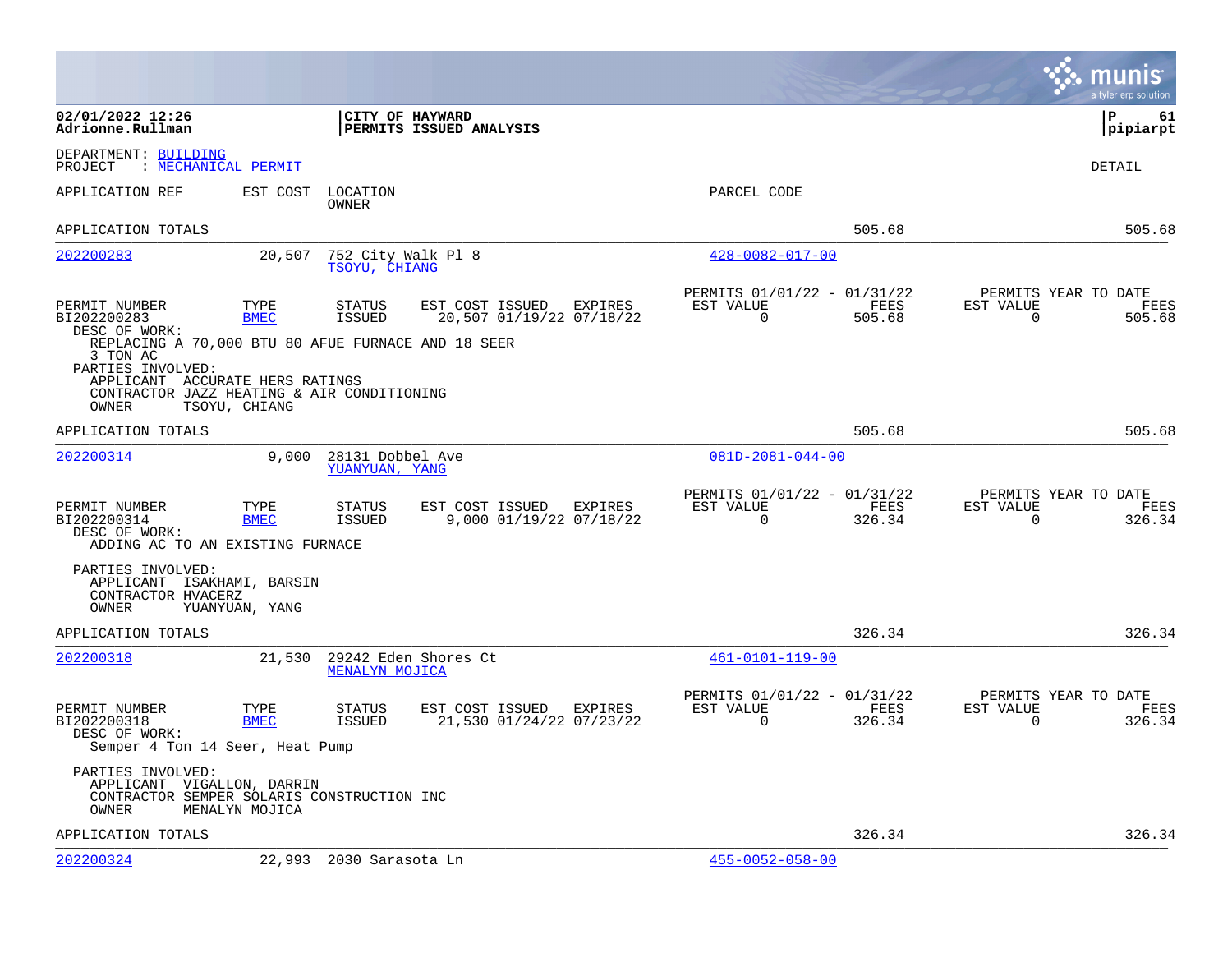|                                                                                                                                         |                     |                                 |                                                                                                                                                                           |                |                                                      |                |                       | munis<br>a tyler erp solution          |
|-----------------------------------------------------------------------------------------------------------------------------------------|---------------------|---------------------------------|---------------------------------------------------------------------------------------------------------------------------------------------------------------------------|----------------|------------------------------------------------------|----------------|-----------------------|----------------------------------------|
| 02/01/2022 12:26<br>Adrionne.Rullman                                                                                                    |                     | FRANCISCO GEGNER                | CITY OF HAYWARD<br>PERMITS ISSUED ANALYSIS                                                                                                                                |                |                                                      |                |                       | ∣P<br>62<br>pipiarpt                   |
| PERMIT NUMBER                                                                                                                           | TYPE                | STATUS                          | EST COST ISSUED                                                                                                                                                           | <b>EXPIRES</b> | PERMITS 01/01/22 - 01/31/22<br>EST VALUE             | FEES           | EST VALUE             | PERMITS YEAR TO DATE<br>FEES           |
| DEPARTMENT: BUILDING<br>PROJECT                                                                                                         | : MECHANICAL PERMIT |                                 |                                                                                                                                                                           |                |                                                      |                |                       | DETAIL                                 |
| APPLICATION REF                                                                                                                         | EST COST            | LOCATION                        |                                                                                                                                                                           |                | PARCEL CODE                                          |                |                       |                                        |
| BI202200324<br>DESC OF WORK:<br>SEMPER 3 TON 16 - SEER PACKAGE HEAT PUMP                                                                | <b>BMEC</b>         | <b>OWNER</b><br><b>ISSUED</b>   | 22,993 01/20/22 07/19/22                                                                                                                                                  |                | $\mathbf 0$                                          | 326.34         | $\mathbf 0$           | 326.34                                 |
| PARTIES INVOLVED:<br>APPLICANT VIGALLON, DARRIN<br>CONTRACTOR SEMPER SOLARIS CONSTRUCTION INC<br>OWNER                                  | FRANCISCO GEGNER    |                                 |                                                                                                                                                                           |                |                                                      |                |                       |                                        |
| APPLICATION TOTALS                                                                                                                      |                     |                                 |                                                                                                                                                                           |                |                                                      | 326.34         |                       | 326.34                                 |
| 202200419                                                                                                                               | 7,000               | 1040 Clubhouse Dr<br>NAHE, RYAN |                                                                                                                                                                           |                | 432-0135-089-00                                      |                |                       |                                        |
| PERMIT NUMBER<br>BI202200419<br>DESC OF WORK:<br>PARTIES INVOLVED:<br>APPLICANT NAHE, RYAN                                              | TYPE<br><b>BMEC</b> | STATUS<br>ISSUED                | EST COST ISSUED<br>7,000 01/25/22 07/24/22<br>INSTALLATION OF A DIRECT VENT GAS ISNERT INTO EXISTING WOOD<br>BURNING FIREPLACE WITH NEW VENTS USING THE EXISTING GAS LINE | EXPIRES        | PERMITS 01/01/22 - 01/31/22<br>EST VALUE<br>0        | FEES<br>326.34 | EST VALUE<br>0        | PERMITS YEAR TO DATE<br>FEES<br>326.34 |
| CONTRACTOR OWNER/, BUILDER<br>OWNER                                                                                                     | NAHE, RYAN          |                                 |                                                                                                                                                                           |                |                                                      |                |                       |                                        |
| APPLICATION TOTALS                                                                                                                      |                     |                                 |                                                                                                                                                                           |                |                                                      | 326.34         |                       | 326.34                                 |
| 202200435                                                                                                                               | 21,936              |                                 | 26220 Underwood Ave<br>VILLALPANDO, CESAR                                                                                                                                 |                | $454 - 0025 - 096 - 00$                              |                |                       |                                        |
| PERMIT NUMBER<br>BI202200435<br>DESC OF WORK:<br>FURNACE CHANGE OUT 98% AFUE 60K BTU<br>A/C INSTALL 14 SEER 2 TONS<br>PARTIES INVOLVED: | TYPE<br><b>BMEC</b> | STATUS<br><b>ISSUED</b>         | EST COST ISSUED<br>21,936 01/27/22 07/26/22                                                                                                                               | EXPIRES        | PERMITS 01/01/22 - 01/31/22<br>EST VALUE<br>$\Omega$ | FEES<br>505.68 | EST VALUE<br>$\Omega$ | PERMITS YEAR TO DATE<br>FEES<br>505.68 |
| APPLICANT COMFY HEATING & AIR COND. INC.<br>CONTRACTOR COMFY HEATING & AIR COND. INC.<br>OWNER                                          | VILLALPANDO, CESAR  |                                 |                                                                                                                                                                           |                |                                                      |                |                       |                                        |
| APPLICATION TOTALS                                                                                                                      |                     |                                 |                                                                                                                                                                           |                |                                                      | 505.68         |                       | 505.68                                 |
| 202200437                                                                                                                               | 24,879              | 22211 Prospect St               | PASION, ELIREN & DOYLEPASION KELLY                                                                                                                                        |                | $428 - 0031 - 054 - 00$                              |                |                       |                                        |
| PERMIT NUMBER                                                                                                                           | TYPE                | <b>STATUS</b>                   | EST COST ISSUED                                                                                                                                                           | <b>EXPIRES</b> | PERMITS 01/01/22 - 01/31/22<br>EST VALUE             | FEES           | EST VALUE             | PERMITS YEAR TO DATE<br>FEES           |

**The State**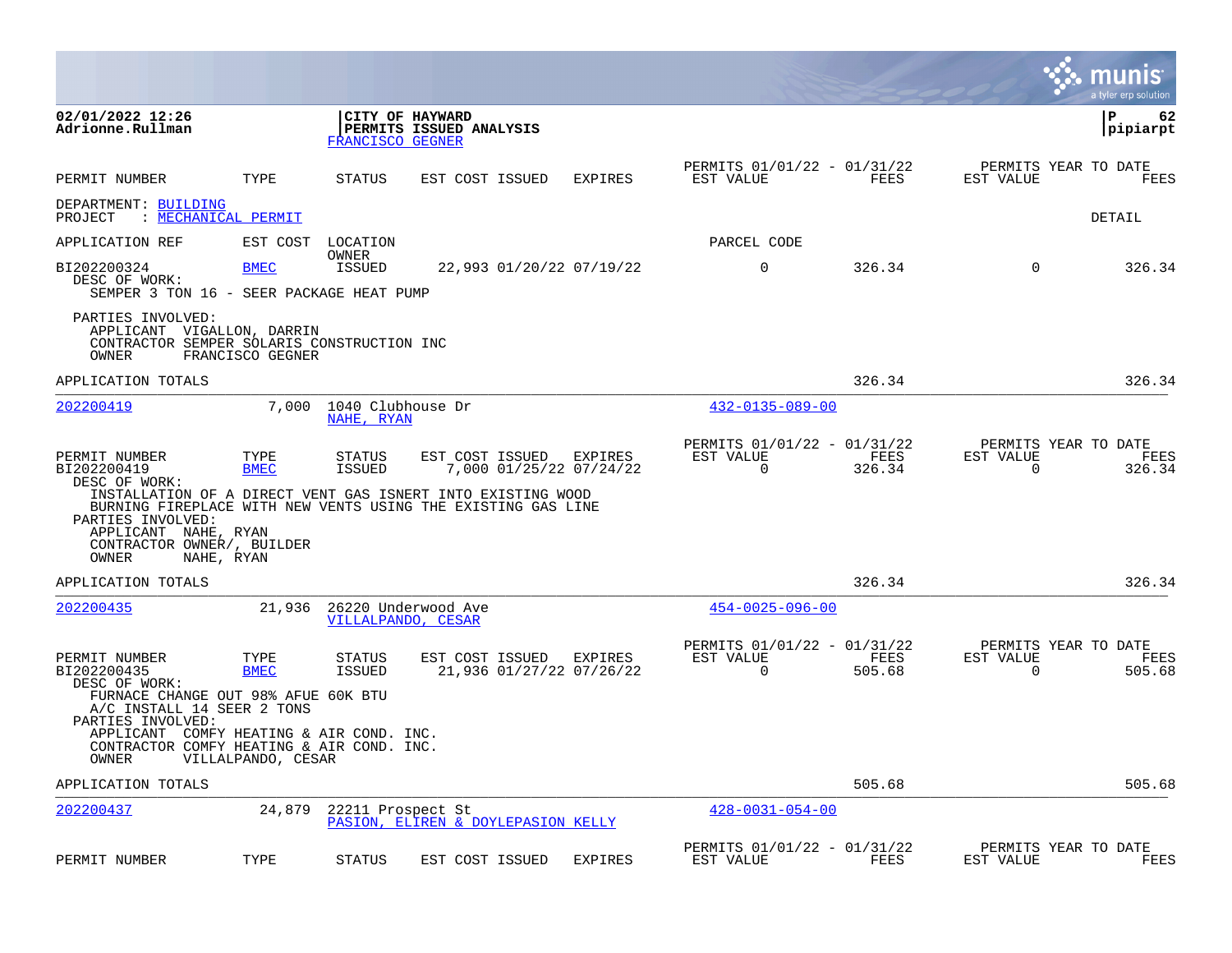|                                                                                                                                                                                               |                                                             |                                     |                                                                                                                        |                                                      |                    |                                               | munis<br>a tyler erp solution |
|-----------------------------------------------------------------------------------------------------------------------------------------------------------------------------------------------|-------------------------------------------------------------|-------------------------------------|------------------------------------------------------------------------------------------------------------------------|------------------------------------------------------|--------------------|-----------------------------------------------|-------------------------------|
| 02/01/2022 12:26<br>Adrionne.Rullman                                                                                                                                                          |                                                             | CITY OF HAYWARD                     | PERMITS ISSUED ANALYSIS                                                                                                |                                                      |                    |                                               | 63<br>ΙP<br>pipiarpt          |
| DEPARTMENT: BUILDING<br>PROJECT<br>: MECHANICAL PERMIT                                                                                                                                        |                                                             |                                     |                                                                                                                        |                                                      |                    |                                               | DETAIL                        |
| APPLICATION REF                                                                                                                                                                               | EST COST                                                    | LOCATION<br>OWNER                   |                                                                                                                        | PARCEL CODE                                          |                    |                                               |                               |
| BI202200437<br>DESC OF WORK:<br>REPLACE FURNACE, AC AND COIL                                                                                                                                  | <b>BMEC</b>                                                 | ISSUED                              | 24,879 01/26/22 07/25/22                                                                                               | $\Omega$                                             | 505.68             | $\Omega$                                      | 505.68                        |
| PARTIES INVOLVED:<br>APPLICANT<br>CONTRACTOR MOORE MECHANICAL<br>OWNER                                                                                                                        | LEE, ANTHONY<br>PASION, ELIREN & DOYLEPASION KELLY          |                                     |                                                                                                                        |                                                      |                    |                                               |                               |
| APPLICATION TOTALS                                                                                                                                                                            |                                                             |                                     |                                                                                                                        |                                                      | 505.68             |                                               | 505.68                        |
| 202200519                                                                                                                                                                                     | 18,500                                                      | 30262 Oakbrook Rd<br>SOLORZANO, SOL |                                                                                                                        | $078G - 2654 - 018 - 00$                             |                    |                                               |                               |
| PERMIT NUMBER<br>BI202200519<br>DESC OF WORK:<br>REPLACE 2 FURNACES & AIR CODITIONERS IN SAME LOCATIONS<br>PARTIES INVOLVED:<br>APPLICANT<br>CONTRACTOR BAY AREA CLIMATE CONTROL LLC<br>OWNER | TYPE<br><b>BMEC</b><br>POLK BLAIR, BRENDA<br>SOLORZANO, SOL | STATUS<br><b>ISSUED</b>             | EST COST ISSUED<br>EXPIRES<br>18,500 01/31/22 07/30/22<br>FURNACES X2 70K BTU IN ATTIC & A/C X2 UNITS IN BACKYARD 3 TO | PERMITS 01/01/22 - 01/31/22<br>EST VALUE<br>$\Omega$ | FEES<br>864.36     | PERMITS YEAR TO DATE<br>EST VALUE<br>$\Omega$ | FEES<br>864.36                |
| APPLICATION TOTALS<br>PROJECT TOTALS                                                                                                                                                          |                                                             |                                     |                                                                                                                        | $\Omega$                                             | 864.36<br>9,281.58 | $\Omega$                                      | 864.36<br>9,281.58            |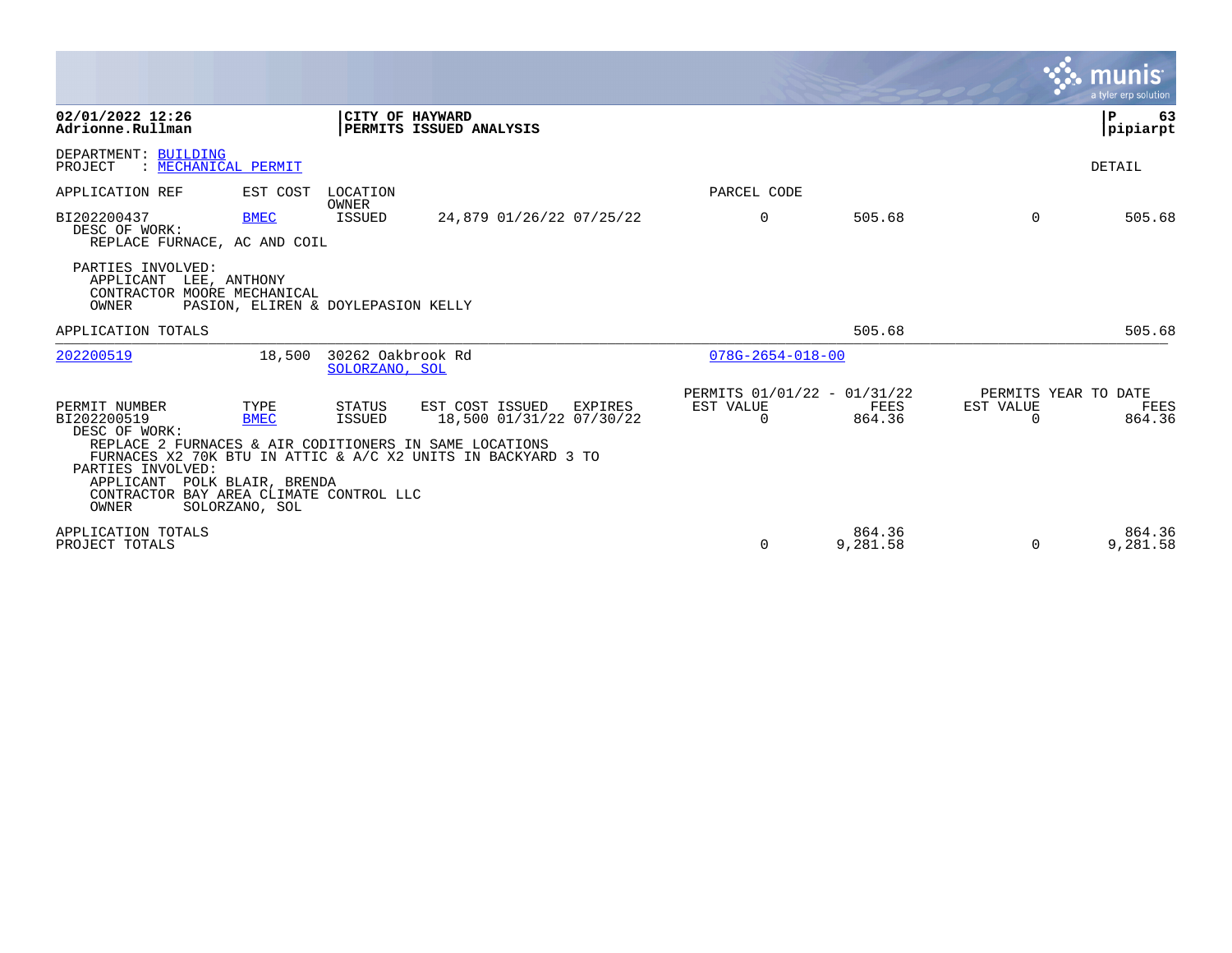|                                                                                                                                                      |                                  |                                     |                                                        |                                                         |                  |                       | munis<br>a tyler erp solution                   |
|------------------------------------------------------------------------------------------------------------------------------------------------------|----------------------------------|-------------------------------------|--------------------------------------------------------|---------------------------------------------------------|------------------|-----------------------|-------------------------------------------------|
| 02/01/2022 12:26<br>Adrionne.Rullman                                                                                                                 |                                  |                                     | CITY OF HAYWARD<br>PERMITS ISSUED ANALYSIS             |                                                         |                  |                       | l P<br>64<br> pipiarpt                          |
| DEPARTMENT: BUILDING<br>PROJECT                                                                                                                      | : MISCELLANEOUS WORK             |                                     |                                                        |                                                         |                  |                       | <b>DETAIL</b>                                   |
| APPLICATION REF                                                                                                                                      | EST COST                         | LOCATION<br>OWNER                   |                                                        | PARCEL CODE                                             |                  |                       |                                                 |
| 202002766                                                                                                                                            | 9,000                            | 24951 Huntwood Ave                  | 24951 HUNTWOOD AVENUE LLC C/O CATALAN OR               | $443 - 0080 - 026 - 08$                                 |                  |                       |                                                 |
| PERMIT NUMBER<br>BI202002766<br>DESC OF WORK:<br>Legalize (8) ft. fence approx 451 linear feet                                                       | TYPE<br><b>MISC</b>              | <b>STATUS</b><br>COMPLT             | EST COST ISSUED<br>EXPIRES<br>9,000 01/26/22 07/27/22  | PERMITS 01/01/22 - 01/31/22<br>EST VALUE<br>$\Omega$    | FEES<br>2,280.79 | EST VALUE<br>$\Omega$ | PERMITS YEAR TO DATE<br>FEES<br>2,280.79        |
| PARTIES INVOLVED:<br>APPLICANT WTH CONSTRUCTION CORP<br>CONTRACTOR ERIK BRACONE CONSTRUCTION<br>OWNER                                                |                                  |                                     | 24951 HUNTWOOD AVENUE LLC C/O CATALAN OR               |                                                         |                  |                       |                                                 |
| APPLICATION TOTALS                                                                                                                                   |                                  |                                     |                                                        |                                                         | 2,280.79         |                       | 2,280.79                                        |
| 202103079                                                                                                                                            | 15,000                           | 25000 Mission Blvd<br>BMODDRE2, LLC |                                                        | 445-0200-012-01                                         |                  |                       |                                                 |
| PERMIT NUMBER<br>BI202103079<br>DESC OF WORK:<br>Installation of Tire Carousel-<br>Refer to 202003504<br>PARTIES INVOLVED:<br>APPLICANT MANNIE, MATT | TYPE<br><b>MISC</b>              | STATUS<br>ISSUED                    | EST COST ISSUED<br>EXPIRES<br>15,000 01/24/22 07/23/22 | PERMITS 01/01/22 - 01/31/22<br>EST VALUE<br>$\Omega$    | FEES<br>1,285.65 | EST VALUE<br>$\Omega$ | PERMITS YEAR TO DATE<br>FEES<br>1,285.65        |
| CONTRACTOR PACIFIC LIFT AND EOUIPMENT COMPANY INC<br>OWNER                                                                                           | BMODDRE2, LLC                    |                                     |                                                        |                                                         |                  |                       |                                                 |
| APPLICATION TOTALS                                                                                                                                   |                                  |                                     |                                                        |                                                         | 1,285.65         |                       | 1,285.65                                        |
| 202104293                                                                                                                                            | 52,000                           | 1099 E St                           | HAYWARD, UNIFIED SCHOOL DISTRICT                       | $445 - 0010 - 006 - 00$                                 |                  |                       |                                                 |
| PERMIT NUMBER<br>BI202104293<br>DESC OF WORK:<br>install new emergency backup generator                                                              | TYPE<br><b>MISC</b>              | <b>STATUS</b><br><b>ISSUED</b>      | EST COST ISSUED<br>EXPIRES<br>52,000 01/03/22 07/24/22 | PERMITS 01/01/22 - 01/31/22<br>EST VALUE<br>$\mathbf 0$ | FEES<br>3,229.20 | EST VALUE<br>0        | PERMITS YEAR TO DATE<br><b>FEES</b><br>3,229.20 |
| PARTIES INVOLVED:<br>APPLICANT SCHALCHI, MIKE<br>CONTRACTOR N B C CONSTRUCTION & ENGINEERING INC<br>OWNER                                            | HAYWARD, UNIFIED SCHOOL DISTRICT |                                     |                                                        |                                                         |                  |                       |                                                 |
| APPLICATION TOTALS                                                                                                                                   |                                  |                                     |                                                        |                                                         | 3,229.20         |                       | 3,229.20                                        |
| 202104971                                                                                                                                            | 14,750                           | 251 A St                            | AN, CHUL S & OK J TRS                                  | 431-0012-079-03                                         |                  |                       |                                                 |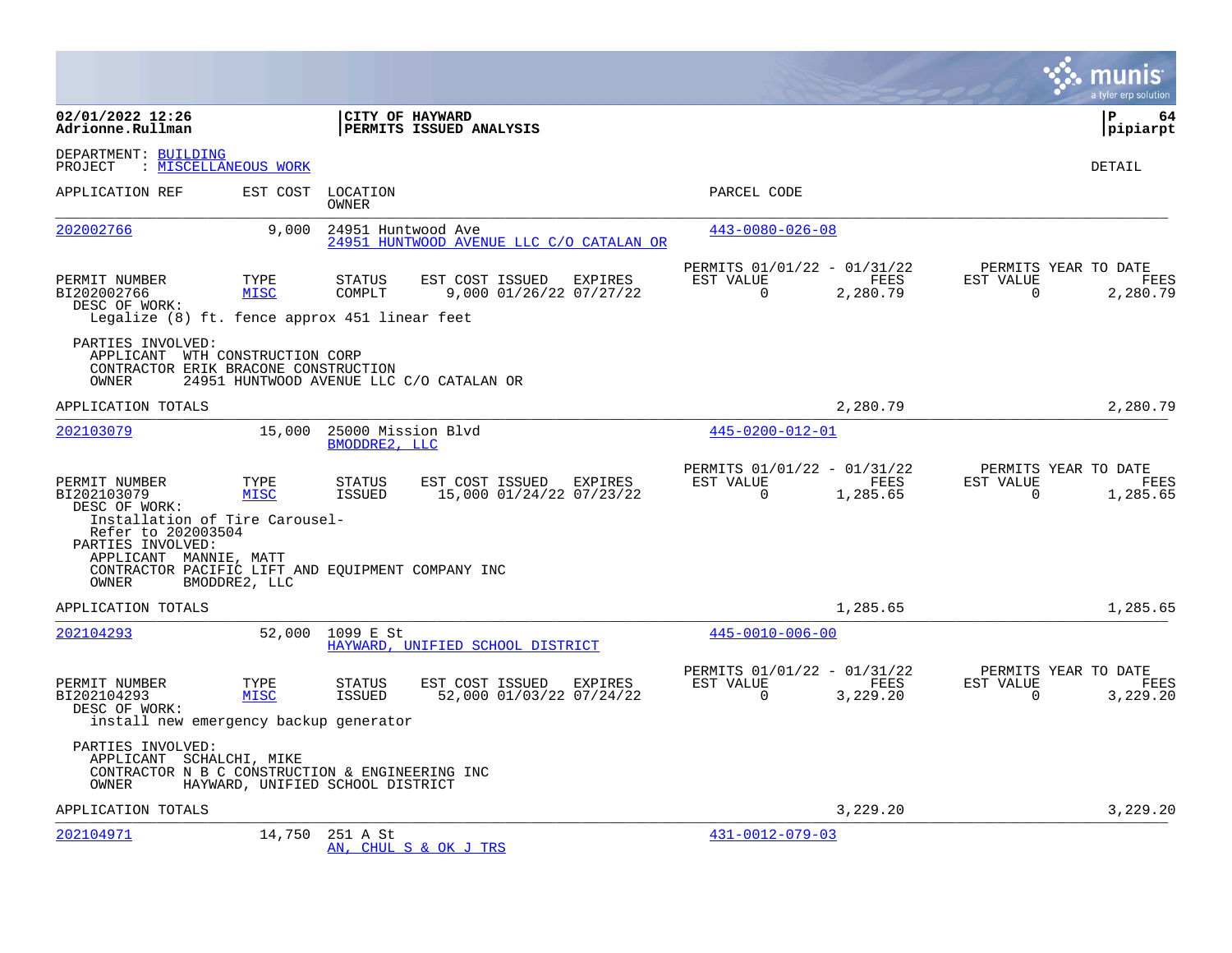|                                                                                                                                     |                       |                                             |                                                                                                                       |         |                                                         |                  |                          | a tyler erp solution                     |
|-------------------------------------------------------------------------------------------------------------------------------------|-----------------------|---------------------------------------------|-----------------------------------------------------------------------------------------------------------------------|---------|---------------------------------------------------------|------------------|--------------------------|------------------------------------------|
| 02/01/2022 12:26<br>Adrionne.Rullman                                                                                                |                       |                                             | CITY OF HAYWARD<br>PERMITS ISSUED ANALYSIS                                                                            |         |                                                         |                  |                          | Р<br>65<br>pipiarpt                      |
| PERMIT NUMBER                                                                                                                       | TYPE                  | STATUS                                      | EST COST ISSUED                                                                                                       | EXPIRES | PERMITS 01/01/22 - 01/31/22<br>EST VALUE                | FEES             | EST VALUE                | PERMITS YEAR TO DATE<br>FEES             |
| DEPARTMENT: BUILDING<br>PROJECT                                                                                                     | : MISCELLANEOUS WORK  |                                             |                                                                                                                       |         |                                                         |                  |                          | DETAIL                                   |
| APPLICATION REF                                                                                                                     | EST COST              | LOCATION<br><b>OWNER</b>                    |                                                                                                                       |         | PARCEL CODE                                             |                  |                          |                                          |
| BI202104971<br>DESC OF WORK:                                                                                                        | <b>MISC</b>           | <b>ISSUED</b>                               | 14,750 01/24/22 07/23/22                                                                                              |         | $\Omega$                                                | 970.52           | $\Omega$                 | 970.52                                   |
| PARTIES INVOLVED:                                                                                                                   |                       |                                             | Voluntary(E)Barrier removal alterations to provide compliant<br>surface accessible parking & related accessible route |         |                                                         |                  |                          |                                          |
| APPLICANT PACIFIC SURFACING INC.<br>CONTRACTOR PACIFIC SURFACING INC.<br><b>OWNER</b>                                               | AN, CHUL S & OK J TRS |                                             |                                                                                                                       |         |                                                         |                  |                          |                                          |
| APPLICATION TOTALS                                                                                                                  |                       |                                             |                                                                                                                       |         |                                                         | 970.52           |                          | 970.52                                   |
| 202105335                                                                                                                           | 25,000                | 29504 Dixon St<br>WILLIAM LYON HOMES        |                                                                                                                       |         | $078C - 0438 - 019 - 01$                                |                  |                          |                                          |
| PERMIT NUMBER<br>BI202105335<br>DESC OF WORK:                                                                                       | TYPE<br><b>MISC</b>   | <b>STATUS</b><br><b>ISSUED</b>              | EST COST ISSUED<br>25,000 01/10/22 07/09/22                                                                           | EXPIRES | PERMITS 01/01/22 - 01/31/22<br>EST VALUE<br>$\mathbf 0$ | FEES<br>1,255.76 | EST VALUE<br>$\Omega$    | PERMITS YEAR TO DATE<br>FEES<br>1,255.76 |
| Exist light at Mission project entrance<br>PARTIES INVOLVED:<br>APPLICANT POLLOT, KRISTIN<br>CONTRACTOR WILLIAM LYON HOMES<br>OWNER | WILLIAM LYON HOMES    |                                             | SoHay Project- 6 Private Street lights-Tract 8445, relocate                                                           |         |                                                         |                  |                          |                                          |
| APPLICATION TOTALS                                                                                                                  |                       |                                             |                                                                                                                       |         |                                                         | 1,255.76         |                          | 1,255.76                                 |
| 202105336                                                                                                                           | 25,000                | 29504 Dixon St<br><b>WILLIAM LYON HOMES</b> |                                                                                                                       |         | $078C - 0438 - 019 - 01$                                |                  |                          |                                          |
| PERMIT NUMBER<br>BI202105336<br>DESC OF WORK:                                                                                       | TYPE<br><b>MISC</b>   | STATUS<br>ISSUED                            | EST COST ISSUED<br>25,000 01/10/22 07/09/22                                                                           | EXPIRES | PERMITS 01/01/22 - 01/31/22<br>EST VALUE<br>$\mathbf 0$ | FEES<br>1,255.76 | EST VALUE<br>$\mathbf 0$ | PERMITS YEAR TO DATE<br>FEES<br>1,255.76 |
| Exist light at Mission project entrance<br>PARTIES INVOLVED:                                                                        |                       |                                             | SoHay Project- 6 Private Street lights-Tract 8446, relocate                                                           |         |                                                         |                  |                          |                                          |
| APPLICANT POLLOT, KRISTIN<br>CONTRACTOR WILLIAM LYON HOMES<br>OWNER                                                                 | WILLIAM LYON HOMES    |                                             |                                                                                                                       |         |                                                         |                  |                          |                                          |
| APPLICATION TOTALS                                                                                                                  |                       |                                             |                                                                                                                       |         |                                                         | 1,255.76         |                          | 1,255.76                                 |
| 202105912                                                                                                                           | 39,570                | 28571 Harvey Ave                            | WANG NGAI M & WU ANNIE                                                                                                |         | $464 - 0060 - 005 - 02$                                 |                  |                          |                                          |
| PERMIT NUMBER<br>BI202105912<br>DESC OF WORK:                                                                                       | TYPE<br><b>MISC</b>   | STATUS<br><b>ISSUED</b>                     | EST COST ISSUED<br>39,570 01/10/22 07/09/22                                                                           | EXPIRES | PERMITS 01/01/22 - 01/31/22<br>EST VALUE<br>$\Omega$    | FEES<br>1,688.95 | EST VALUE<br>$\Omega$    | PERMITS YEAR TO DATE<br>FEES<br>1,688.95 |

 $\bullet$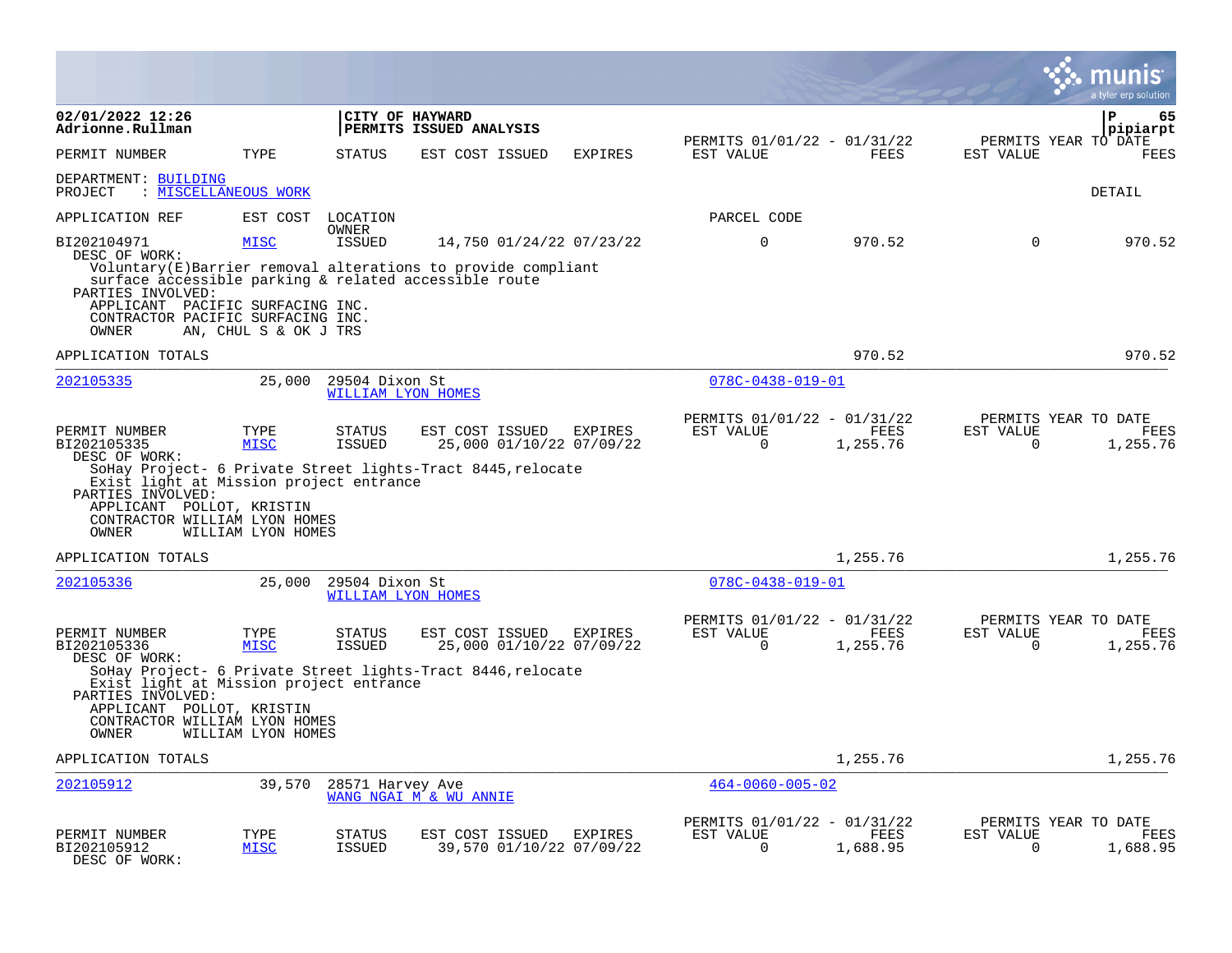|                                                                                                                                                                                      |                                               |                                      |                                                                                                        |         |                                                      |                       |                       | a tyler erp solution                            |
|--------------------------------------------------------------------------------------------------------------------------------------------------------------------------------------|-----------------------------------------------|--------------------------------------|--------------------------------------------------------------------------------------------------------|---------|------------------------------------------------------|-----------------------|-----------------------|-------------------------------------------------|
| 02/01/2022 12:26<br>Adrionne.Rullman<br>Tract 8442- Construction/Installation os Street Lights                                                                                       |                                               | CITY OF HAYWARD                      | PERMITS ISSUED ANALYSIS                                                                                |         |                                                      |                       |                       | P<br>66<br>pipiarpt                             |
| DEPARTMENT: BUILDING<br>: MISCELLANEOUS WORK<br>PROJECT                                                                                                                              |                                               |                                      |                                                                                                        |         |                                                      |                       |                       | DETAIL                                          |
| APPLICATION REF<br>PARTIES INVOLVED:<br>APPLICANT NUVERA CONSTRUCTION INC<br>CONTRACTOR NUVERA CONSTRUCTION INC<br>OWNER                                                             | WANG NGAI M & WU ANNIE                        | EST COST LOCATION<br><b>OWNER</b>    |                                                                                                        |         | PARCEL CODE                                          |                       |                       |                                                 |
| APPLICATION TOTALS                                                                                                                                                                   |                                               |                                      |                                                                                                        |         |                                                      | 1,688.95              |                       | 1,688.95                                        |
| 202106141                                                                                                                                                                            | 90,000                                        | 202 Country Club Dr<br>STONEBRAE, LP |                                                                                                        |         | $085A - 6428 - 027 - 00$                             |                       |                       |                                                 |
| PERMIT NUMBER<br>BI202106141<br>DESC OF WORK:                                                                                                                                        | TYPE<br><b>MISC</b>                           | <b>STATUS</b><br><b>ISSUED</b>       | EST COST ISSUED<br>90,000 01/19/22 07/18/22<br>Install 11 light fixtures inside existing tennis courts | EXPIRES | PERMITS 01/01/22 - 01/31/22<br>EST VALUE<br>$\Omega$ | FEES<br>2,774.71      | EST VALUE<br>$\Omega$ | PERMITS YEAR TO DATE<br><b>FEES</b><br>2,774.71 |
| PARTIES INVOLVED:<br>APPLICANT COTAS, EDMUNDO<br>CONTRACTOR SYNERGY 768 INC.<br>OWNER                                                                                                | STONEBRAE, LP                                 |                                      |                                                                                                        |         |                                                      |                       |                       |                                                 |
| APPLICATION TOTALS                                                                                                                                                                   |                                               |                                      |                                                                                                        |         |                                                      | 2,774.71              |                       | 2,774.71                                        |
| 202200246                                                                                                                                                                            | 20,000                                        | 23415 Cabot Blvd                     | ST PAUL PROPERTIES INC                                                                                 |         | $439 - 0035 - 058 - 00$                              |                       |                       |                                                 |
| PERMIT NUMBER<br>BI202200246<br>DESC OF WORK:<br>PHASED PERMIT APPROVED FOR 202005243: CANOPY CONCRETE<br>FOOTINGS.<br>PARTIES INVOLVED:<br>CONTRACTOR CYPRESS CONSTRUCTION<br>OWNER | TYPE<br><b>MISC</b><br>ST PAUL PROPERTIES INC | STATUS<br><b>ISSUED</b>              | EST COST ISSUED<br>20,000 01/12/22 07/11/22                                                            | EXPIRES | PERMITS 01/01/22 - 01/31/22<br>EST VALUE<br>$\Omega$ | FEES<br>1,645.45      | EST VALUE<br>$\Omega$ | PERMITS YEAR TO DATE<br>FEES<br>1,645.45        |
| APPLICATION TOTALS<br>PROJECT TOTALS                                                                                                                                                 |                                               |                                      |                                                                                                        |         | $\Omega$                                             | 1,645.45<br>16,386.79 | $\Omega$              | 1,645.45<br>16,386.79                           |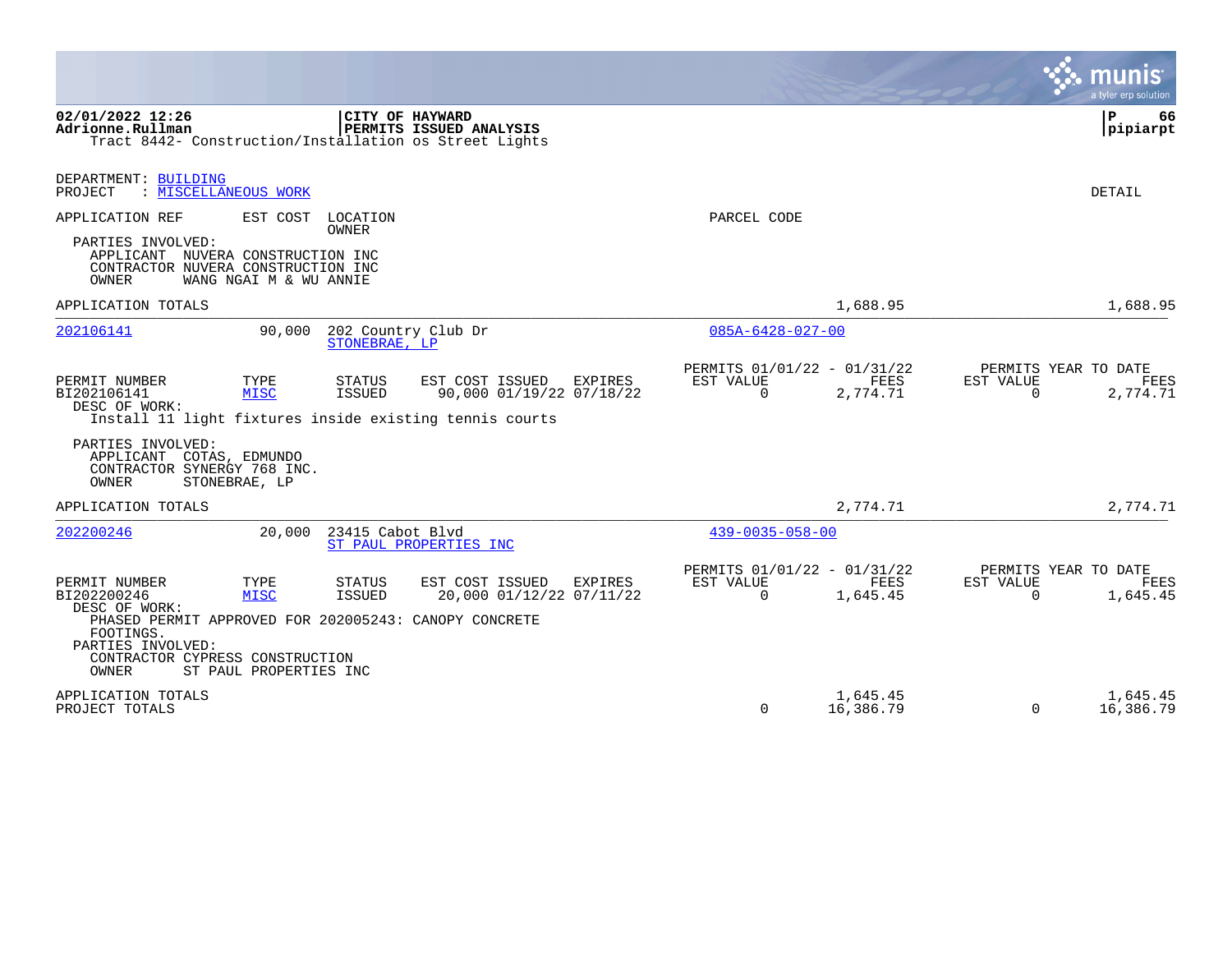|                                                                       |                                              |                   |                                            |         |                                                      |                  |                       | munis <sup>®</sup><br>a tyler erp solution |
|-----------------------------------------------------------------------|----------------------------------------------|-------------------|--------------------------------------------|---------|------------------------------------------------------|------------------|-----------------------|--------------------------------------------|
| 02/01/2022 12:26<br>Adrionne.Rullman                                  |                                              | CITY OF HAYWARD   | PERMITS ISSUED ANALYSIS                    |         |                                                      |                  |                       | 67<br>P<br> pipiarpt                       |
| DEPARTMENT: BUILDING<br>: PATIO COVER/ENCLOSURE<br>PROJECT            |                                              |                   |                                            |         |                                                      |                  |                       | DETAIL                                     |
| APPLICATION REF                                                       | EST COST                                     | LOCATION<br>OWNER |                                            |         | PARCEL CODE                                          |                  |                       |                                            |
| 202105736                                                             | 5,000                                        | 1105 Central Blvd | GONZALEZ LOPEZ, JUAN                       |         | $445 - 0250 - 024 - 01$                              |                  |                       |                                            |
| PERMIT NUMBER<br>BI202105736<br>DESC OF WORK:<br>legalize pergola     | TYPE<br>PATIO                                | STATUS<br>ISSUED  | EST COST ISSUED<br>5,000 01/13/22 07/12/22 | EXPIRES | PERMITS 01/01/22 - 01/31/22<br>EST VALUE<br>$\Omega$ | FEES<br>950.02   | EST VALUE<br>$\Omega$ | PERMITS YEAR TO DATE<br>FEES<br>950.02     |
| PARTIES INVOLVED:<br>APPLICANT<br>CONTRACTOR OWNER/, BUILDER<br>OWNER | GONZALEZ LOPEZ, JUAN<br>GONZALEZ LOPEZ, JUAN |                   |                                            |         |                                                      |                  |                       |                                            |
| APPLICATION TOTALS<br>PROJECT TOTALS                                  |                                              |                   |                                            |         | $\Omega$                                             | 950.02<br>950.02 | 0                     | 950.02<br>950.02                           |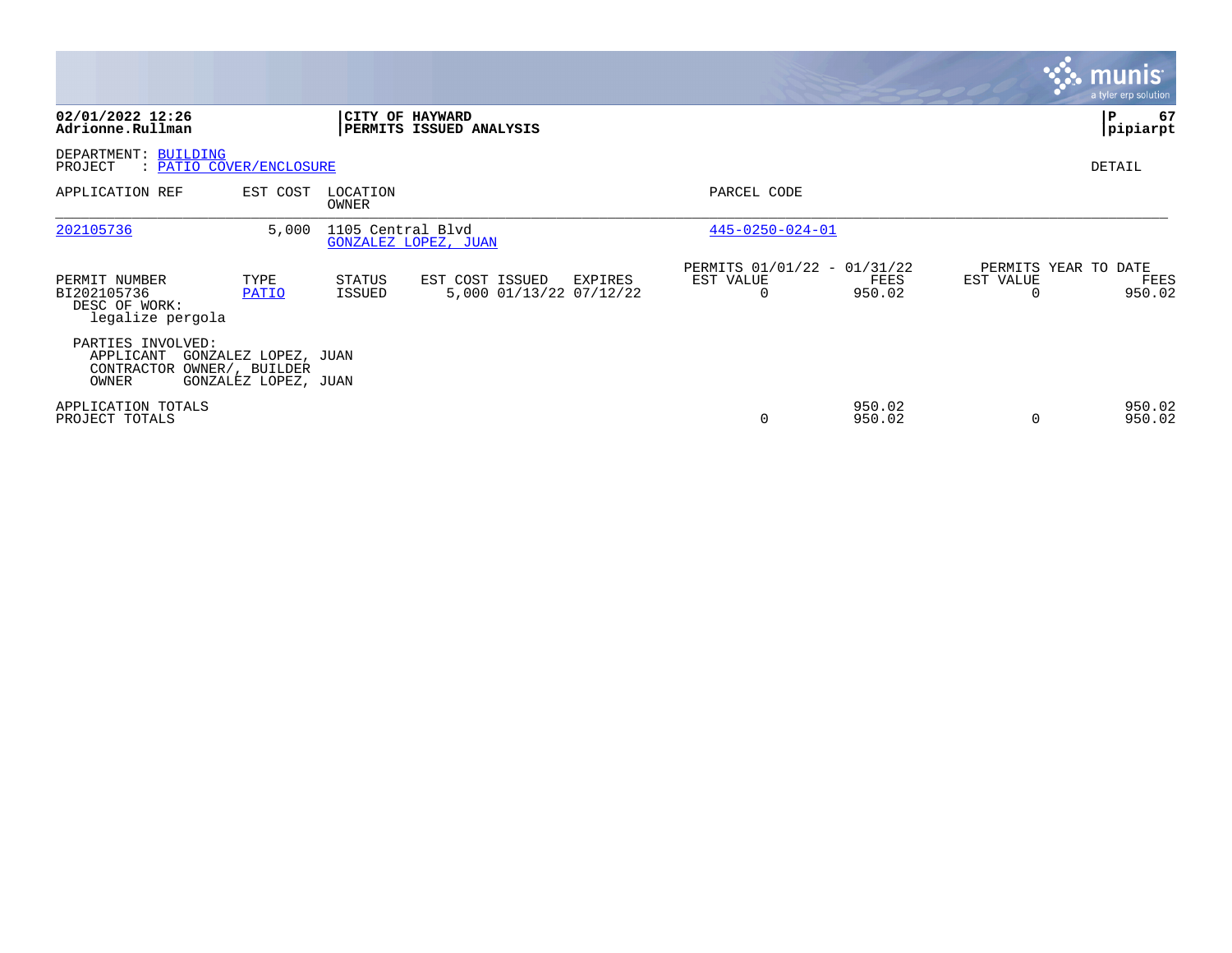|                                                                                                                                                                |                                                                                                                     |                                                                                                                      |                                                      |                  |                       | munis <sup>®</sup><br>a tyler erp solution |
|----------------------------------------------------------------------------------------------------------------------------------------------------------------|---------------------------------------------------------------------------------------------------------------------|----------------------------------------------------------------------------------------------------------------------|------------------------------------------------------|------------------|-----------------------|--------------------------------------------|
| 02/01/2022 12:26<br>Adrionne.Rullman                                                                                                                           |                                                                                                                     | CITY OF HAYWARD<br>PERMITS ISSUED ANALYSIS                                                                           |                                                      |                  |                       | ΙP<br>68<br> pipiarpt                      |
| DEPARTMENT: BUILDING<br>PROJECT<br>: PLUMBING PERMIT                                                                                                           |                                                                                                                     |                                                                                                                      |                                                      |                  |                       | DETAIL                                     |
| APPLICATION REF                                                                                                                                                | EST COST<br>LOCATION<br>OWNER                                                                                       |                                                                                                                      | PARCEL CODE                                          |                  |                       |                                            |
| 202200181                                                                                                                                                      | 11,200                                                                                                              | 22781 Wildwood St<br>SATURNO, RAFFERTY JASON                                                                         | $417 - 0030 - 021 - 00$                              |                  |                       |                                            |
| PERMIT NUMBER<br>BI202200181<br>DESC OF WORK:<br>and water main<br>PARTIES INVOLVED:<br>APPLICANT ALLIGATOR PLUMBING<br>CONTRACTOR ALLIGATOR PLUMBING<br>OWNER | TYPE<br>STATUS<br>PLUM PERMI COMPLT<br>full copper re-pipe for1.5 bath, kitchen, laundry<br>SATURNO, RAFFERTY JASON | EST COST ISSUED<br>EXPIRES<br>11,200 01/10/22 07/27/22                                                               | PERMITS 01/01/22 - 01/31/22<br>EST VALUE<br>$\Omega$ | FEES<br>326.34   | EST VALUE<br>$\Omega$ | PERMITS YEAR TO DATE<br>FEES<br>326.34     |
| APPLICATION TOTALS                                                                                                                                             |                                                                                                                     |                                                                                                                      |                                                      | 326.34           |                       | 326.34                                     |
| 202200492                                                                                                                                                      | 3,800                                                                                                               | 27719 Coronado St<br>TRANG, GORDON P & LUONG LAN N                                                                   | $455 - 0076 - 018 - 00$                              |                  |                       |                                            |
| PERMIT NUMBER<br>BI202200492<br>DESC OF WORK:<br>A CLEAN OUT<br>PARTIES INVOLVED:<br>APPLICANT VASQUEZ, SHAWNA<br>CONTRACTOR HERO, ROOTER<br>OWNER             | TYPE<br>STATUS<br>PLUM PERMI COMPLT<br>TRANG, GORDON P & LUONG LAN N                                                | EST COST ISSUED<br>EXPIRES<br>3,800 01/27/22 07/28/22<br>REMOVE 4FT SECTION OF SEWER NEAR THE FOUNDATION AND INSTALL | PERMITS 01/01/22 - 01/31/22<br>EST VALUE<br>$\Omega$ | FEES<br>326.34   | EST VALUE<br>$\Omega$ | PERMITS YEAR TO DATE<br>FEES<br>326.34     |
| APPLICATION TOTALS<br>PROJECT TOTALS                                                                                                                           |                                                                                                                     |                                                                                                                      | $\Omega$                                             | 326.34<br>652.68 | $\Omega$              | 326.34<br>652.68                           |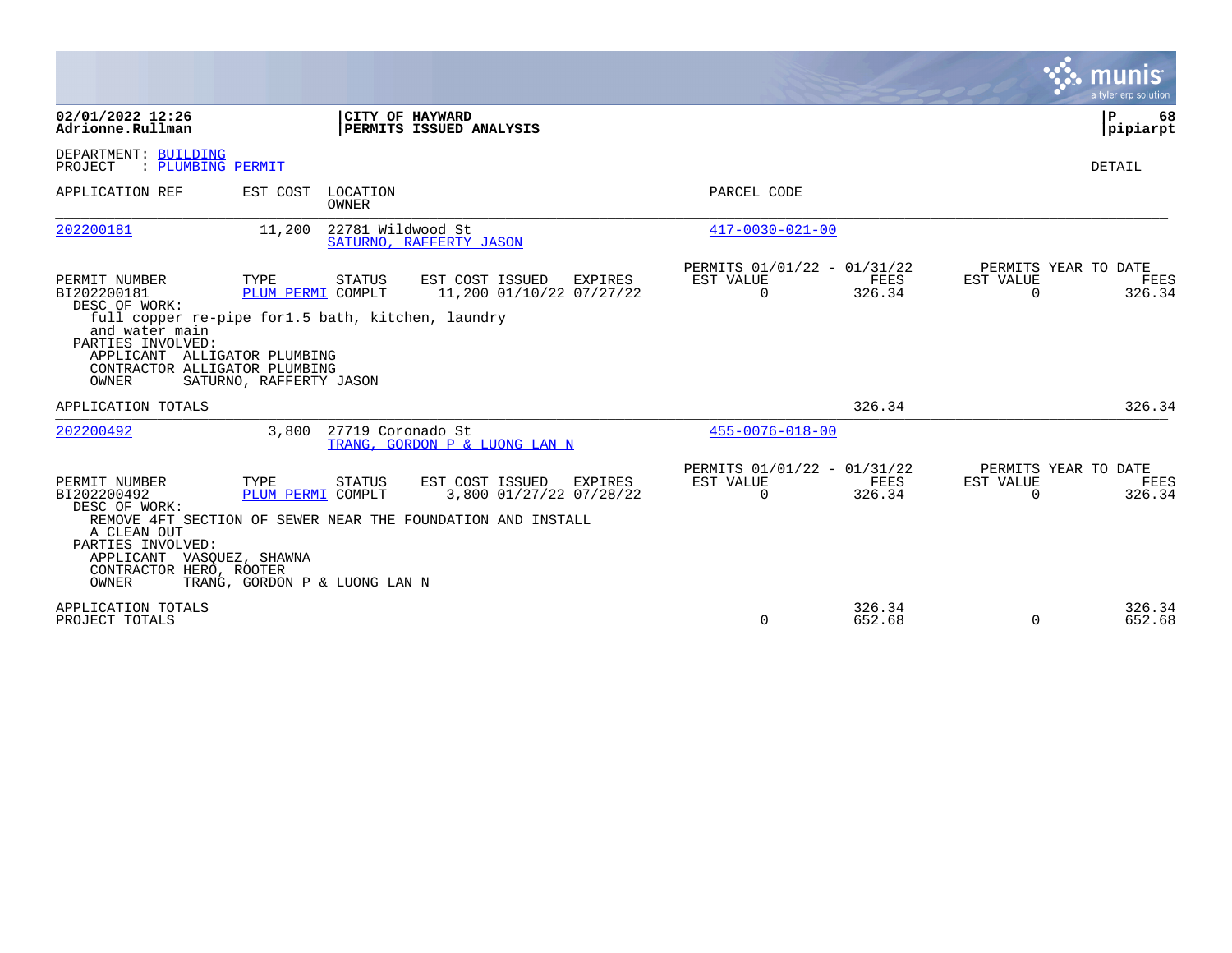|                                                                                                                                                                                                                                   |                                           |                   |                                                        |                                               |                      |                | <b>munis</b><br>a tyler erp solution     |
|-----------------------------------------------------------------------------------------------------------------------------------------------------------------------------------------------------------------------------------|-------------------------------------------|-------------------|--------------------------------------------------------|-----------------------------------------------|----------------------|----------------|------------------------------------------|
| 02/01/2022 12:26<br>Adrionne.Rullman                                                                                                                                                                                              |                                           |                   | CITY OF HAYWARD<br>PERMITS ISSUED ANALYSIS             |                                               |                      |                | 69<br>$\mathbf{P}$<br>pipiarpt           |
| DEPARTMENT: BUILDING<br>: SWIMMING POOL<br>PROJECT                                                                                                                                                                                |                                           |                   |                                                        |                                               |                      |                | DETAIL                                   |
| APPLICATION REF                                                                                                                                                                                                                   | EST COST                                  | LOCATION<br>OWNER |                                                        | PARCEL CODE                                   |                      |                |                                          |
| 202104271                                                                                                                                                                                                                         | 26,000                                    | 27 HARKNESS Cir   | NEUMANN, CHRISTOPHER                                   | 85A-6442-047-00                               |                      |                |                                          |
| PERMIT NUMBER<br>BI202104271<br>DESC OF WORK:<br>NEW SWIMMING POOL AND SPA<br>POOL SIZE: 18FT x 30FT, SPA SIZE: 7FT x 7FT<br>PARTIES INVOLVED:<br>APPLICANT HO, THOAI V<br>CONTRACTOR AQUA UNIQUE POOLS/CYPRESS BUILDERS<br>OWNER | TYPE<br>SWIM POOL<br>NEUMANN, CHRISTOPHER | STATUS<br>ISSUED  | EST COST ISSUED<br>EXPIRES<br>26,000 01/20/22 07/19/22 | PERMITS 01/01/22 - 01/31/22<br>EST VALUE<br>0 | FEES<br>1,461.75     | EST VALUE<br>0 | PERMITS YEAR TO DATE<br>FEES<br>1,461.75 |
| APPLICATION TOTALS<br>PROJECT TOTALS                                                                                                                                                                                              |                                           |                   |                                                        | $\Omega$                                      | 1,461.75<br>1,461.75 | $\Omega$       | 1,461.75<br>1,461.75                     |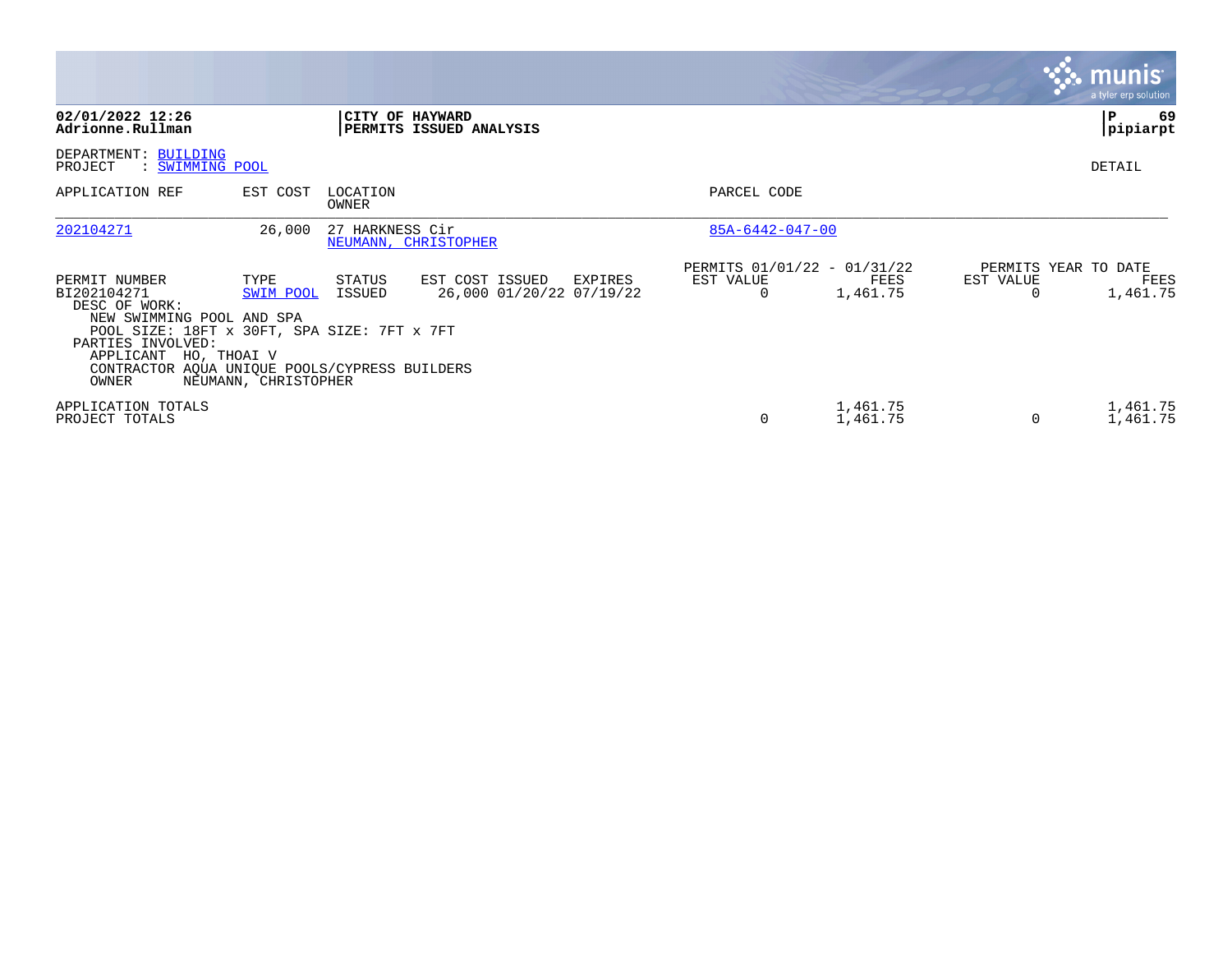|                                                                                                                                                                                              |                           |                         |                                                                                                                                                                                  |         |                                                      |                |                       | a tyler erp solution                   |
|----------------------------------------------------------------------------------------------------------------------------------------------------------------------------------------------|---------------------------|-------------------------|----------------------------------------------------------------------------------------------------------------------------------------------------------------------------------|---------|------------------------------------------------------|----------------|-----------------------|----------------------------------------|
| 02/01/2022 12:26<br>Adrionne.Rullman                                                                                                                                                         |                           | CITY OF HAYWARD         | PERMITS ISSUED ANALYSIS                                                                                                                                                          |         |                                                      |                |                       | l P<br>70<br> pipiarpt                 |
| DEPARTMENT: BUILDING<br>: PHOTO-VOLTAIC<br>PROJECT                                                                                                                                           |                           |                         |                                                                                                                                                                                  |         |                                                      |                |                       | DETAIL                                 |
| APPLICATION REF                                                                                                                                                                              | EST COST                  | LOCATION<br>OWNER       |                                                                                                                                                                                  |         | PARCEL CODE                                          |                |                       |                                        |
| 202104239                                                                                                                                                                                    | 0                         | 1315 Rieger Ave         | JIMENEZREA, ABELARDO & GARCIA BEATRIZ J                                                                                                                                          |         | $454 - 0075 - 019 - 00$                              |                |                       |                                        |
| PERMIT NUMBER<br>BI202104239<br>DESC OF WORK:<br>ELECTRICAL ON PERMIT PERMIT 202104240<br>PARTIES INVOLVED:                                                                                  | TYPE<br><b>PHOTO</b>      | <b>STATUS</b><br>ISSUED | EST COST ISSUED<br>$0$ 01/11/22 07/10/22<br>SOLAR TILTED ROOFTOP PANELS: INSTALL 11 MODULES 3.52 KW                                                                              | EXPIRES | PERMITS 01/01/22 - 01/31/22<br>EST VALUE<br>$\Omega$ | FEES<br>741.00 | EST VALUE<br>$\Omega$ | PERMITS YEAR TO DATE<br>FEES<br>741.00 |
| APPLICANT FLORES, LARISA<br>CONTRACTOR BRIGHT PLANET SOLAR INC<br>OWNER                                                                                                                      |                           |                         | JIMENEZREA, ABELARDO & GARCIA BEATRIZ J                                                                                                                                          |         |                                                      |                |                       |                                        |
| APPLICATION TOTALS                                                                                                                                                                           |                           |                         |                                                                                                                                                                                  |         |                                                      | 741.00         |                       | 741.00                                 |
| 202105215                                                                                                                                                                                    | 11,996                    | 245 Rome Pl             | NEEL MANI, NEEL MANI                                                                                                                                                             |         | $078G - 2776 - 003 - 00$                             |                |                       |                                        |
| PERMIT NUMBER<br>BI202105215<br>DESC OF WORK:                                                                                                                                                | TYPE<br><b>PHOTO</b>      | <b>STATUS</b><br>ISSUED | EST COST ISSUED EXPIRES<br>11,996 01/04/22 07/03/22<br>RESIDENTIAL PV SOLAR, FLUSH & TILT ROOF MOUNT, GRID TIERED.<br>REPLACE (E) INVERTER & CONNECT (E) STRING TO NEW. SEE TEXT |         | PERMITS 01/01/22 - 01/31/22<br>EST VALUE<br>$\Omega$ | FEES<br>447.00 | EST VALUE<br>$\Omega$ | PERMITS YEAR TO DATE<br>FEES<br>447.00 |
| PARTIES INVOLVED:<br>APPLICANT ELDRIDGE, JOSEPH<br>CONTRACTOR SIMPLY SOLAR<br>OWNER                                                                                                          | NEEL MANI, NEEL MANI      |                         |                                                                                                                                                                                  |         |                                                      |                |                       |                                        |
| APPLICATION TOTALS                                                                                                                                                                           |                           |                         |                                                                                                                                                                                  |         |                                                      | 447.00         |                       | 447.00                                 |
| 202105735                                                                                                                                                                                    | 8,520                     | 27971 Mandarin Ave      | ROMERO, MANUEL R & ALMA D                                                                                                                                                        |         | $464 - 0010 - 009 - 00$                              |                |                       |                                        |
| PERMIT NUMBER<br>BI202105735<br>DESC OF WORK:                                                                                                                                                | TYPE<br>PHOTO             | <b>STATUS</b><br>ISSUED | EST COST ISSUED EXPIRES<br>8,520 01/05/22 07/04/22                                                                                                                               |         | PERMITS 01/01/22 - 01/31/22<br>EST VALUE<br>$\Omega$ | FEES<br>888.00 | EST VALUE<br>$\Omega$ | PERMITS YEAR TO DATE<br>FEES<br>888.00 |
| Solar Roof top install,. 12 Modules 4.26KW New main<br>panel with 225A buss and 200A breaker<br>PARTIES INVOLVED:<br>APPLICANT FLORES, LARISA<br>CONTRACTOR BRIGHT PLANET SOLAR INC<br>OWNER | ROMERO, MANUEL R & ALMA D |                         |                                                                                                                                                                                  |         |                                                      |                |                       |                                        |
| APPLICATION TOTALS                                                                                                                                                                           |                           |                         |                                                                                                                                                                                  |         |                                                      | 888.00         |                       | 888.00                                 |
| 202200035                                                                                                                                                                                    | 11,060                    | 27522 Orlando Ave       | MENDOZA, FRANCISCO ETAL                                                                                                                                                          |         | $455 - 0056 - 030 - 00$                              |                |                       |                                        |

**College**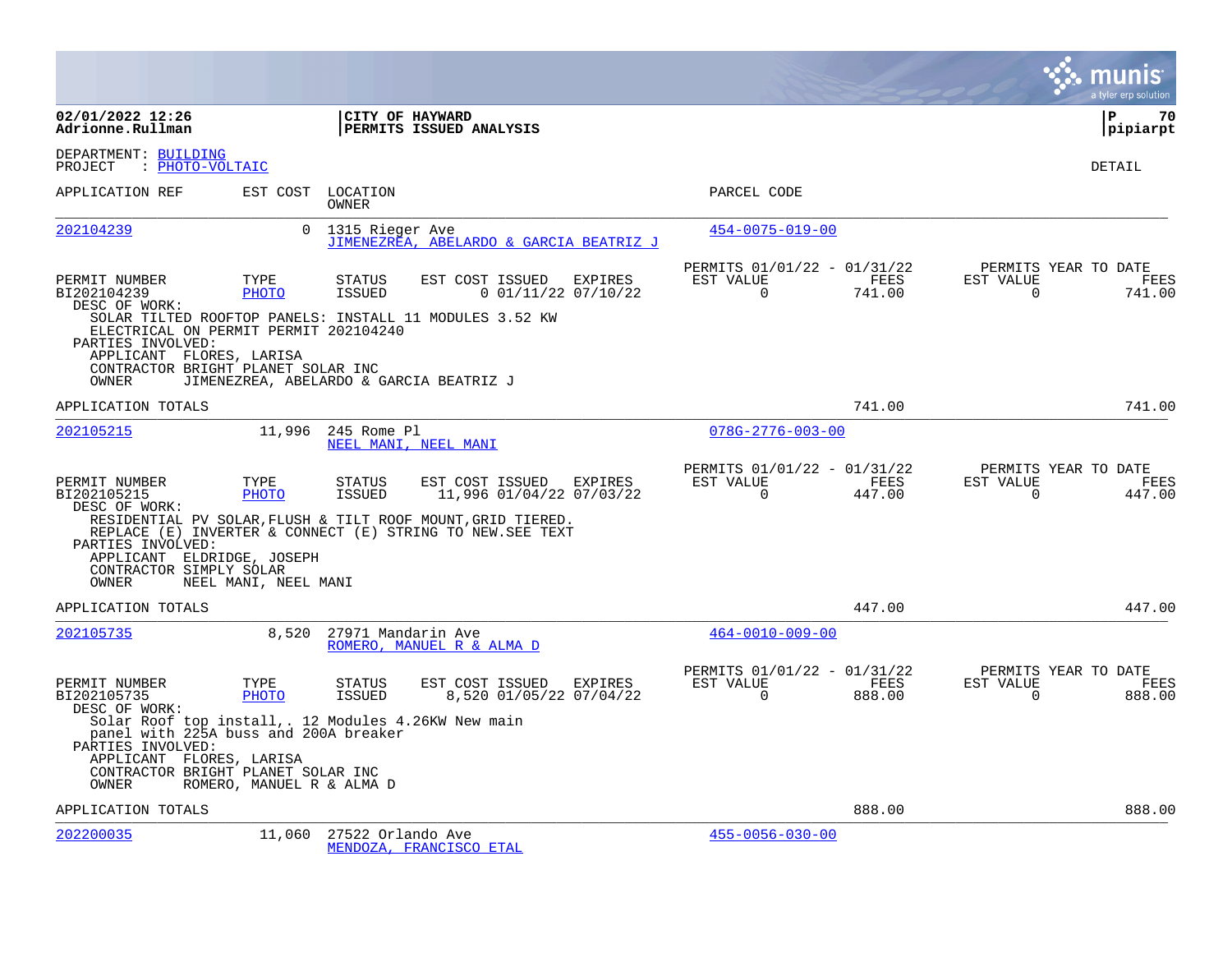|                                                                                                                            |                         |                                        |                                            |                                     |                                                         |                |                          | a tyler erp solution                   |
|----------------------------------------------------------------------------------------------------------------------------|-------------------------|----------------------------------------|--------------------------------------------|-------------------------------------|---------------------------------------------------------|----------------|--------------------------|----------------------------------------|
| 02/01/2022 12:26<br>Adrionne.Rullman                                                                                       |                         |                                        | CITY OF HAYWARD<br>PERMITS ISSUED ANALYSIS |                                     |                                                         |                |                          | $\mathbf{P}$<br>71<br>pipiarpt         |
| PERMIT NUMBER                                                                                                              | TYPE                    | <b>STATUS</b>                          | EST COST ISSUED                            | <b>EXPIRES</b>                      | PERMITS 01/01/22 - 01/31/22<br>EST VALUE                | <b>FEES</b>    | EST VALUE                | PERMITS YEAR TO DATE<br><b>FEES</b>    |
| DEPARTMENT: BUILDING<br>: PHOTO-VOLTAIC<br>PROJECT                                                                         |                         |                                        |                                            |                                     |                                                         |                |                          | DETAIL                                 |
| APPLICATION REF                                                                                                            | EST COST                | LOCATION<br>OWNER                      |                                            |                                     | PARCEL CODE                                             |                |                          |                                        |
| BI202200035<br>DESC OF WORK:<br>install roof mounted solar PV system 5.53 kw 14 modules                                    | <b>PHOTO</b>            | <b>ISSUED</b>                          |                                            | 11,060 01/04/22 07/03/22            | $\mathbf 0$                                             | 300.00         | $\Omega$                 | 300.00                                 |
| PARTIES INVOLVED:<br>APPLICANT TITAN SOLAR POWER CA<br>CONTRACTOR TITAN SOLAR POWER CA<br>OWNER                            | MENDOZA, FRANCISCO ETAL |                                        |                                            |                                     |                                                         |                |                          |                                        |
| APPLICATION TOTALS                                                                                                         |                         |                                        |                                            |                                     |                                                         | 300.00         |                          | 300.00                                 |
| 202200038                                                                                                                  | 27,027                  | <b>RAYMOND WILLIS</b>                  | 27621 Sebastian Way                        |                                     | $464 - 0001 - 039 - 00$                                 |                |                          |                                        |
| PERMIT NUMBER<br>BI202200038<br>DESC OF WORK:<br>install roof mounted solar PV system 5.7 KW 15 modules                    | TYPE<br>PHOTO           | <b>STATUS</b><br>ISSUED                | EST COST ISSUED                            | EXPIRES<br>27,027 01/04/22 07/03/22 | PERMITS 01/01/22 - 01/31/22<br>EST VALUE<br>$\mathbf 0$ | FEES<br>300.00 | EST VALUE<br>$\mathbf 0$ | PERMITS YEAR TO DATE<br>FEES<br>300.00 |
| PARTIES INVOLVED:<br>APPLICANT KINGDOM SOLAR<br>CONTRACTOR KINGDOM SOLAR<br>OWNER                                          | RAYMOND WILLIS          |                                        |                                            |                                     |                                                         |                |                          |                                        |
| APPLICATION TOTALS                                                                                                         |                         |                                        |                                            |                                     |                                                         | 300.00         |                          | 300.00                                 |
| 202200055                                                                                                                  | 31,670                  | 3257 Waterview Ct<br>KUANG, ADAM GOUFU |                                            |                                     | $081D-1901-043-00$                                      |                |                          |                                        |
| PERMIT NUMBER<br>BI202200055<br>DESC OF WORK:                                                                              | TYPE<br>PHOTO           | STATUS<br><b>ISSUED</b>                | EST COST ISSUED                            | EXPIRES<br>31,670 01/05/22 07/04/22 | PERMITS 01/01/22 - 01/31/22<br>EST VALUE<br>$\Omega$    | FEES<br>594.00 | EST VALUE<br>$\mathbf 0$ | PERMITS YEAR TO DATE<br>FEES<br>594.00 |
| install roof mounted solar PV system 12.75 kw 30 modules<br>and add energy storage system 2 batteries<br>PARTIES INVOLVED: |                         |                                        |                                            |                                     |                                                         |                |                          |                                        |
| APPLICANT TESLA ENERGY OPERATIONS INC<br>CONTRACTOR TESLA ENERGY OPERATIONS INC<br>OWNER                                   | KUANG, ADAM GOUFU       |                                        |                                            |                                     |                                                         |                |                          |                                        |
| APPLICATION TOTALS                                                                                                         |                         |                                        |                                            |                                     |                                                         | 594.00         |                          | 594.00                                 |
| 202200056                                                                                                                  | 19,780                  | 1715 Canterbury Ln                     | HOSSAINKHIL, ROZINA                        |                                     | $464 - 0122 - 020 - 00$                                 |                |                          |                                        |
| PERMIT NUMBER<br>BI202200056<br>DESC OF WORK:                                                                              | TYPE<br><b>PHOTO</b>    | STATUS<br><b>ISSUED</b>                | EST COST ISSUED                            | EXPIRES<br>19,780 01/05/22 07/04/22 | PERMITS 01/01/22 - 01/31/22<br>EST VALUE<br>$\Omega$    | FEES<br>447.00 | EST VALUE<br>$\Omega$    | PERMITS YEAR TO DATE<br>FEES<br>447.00 |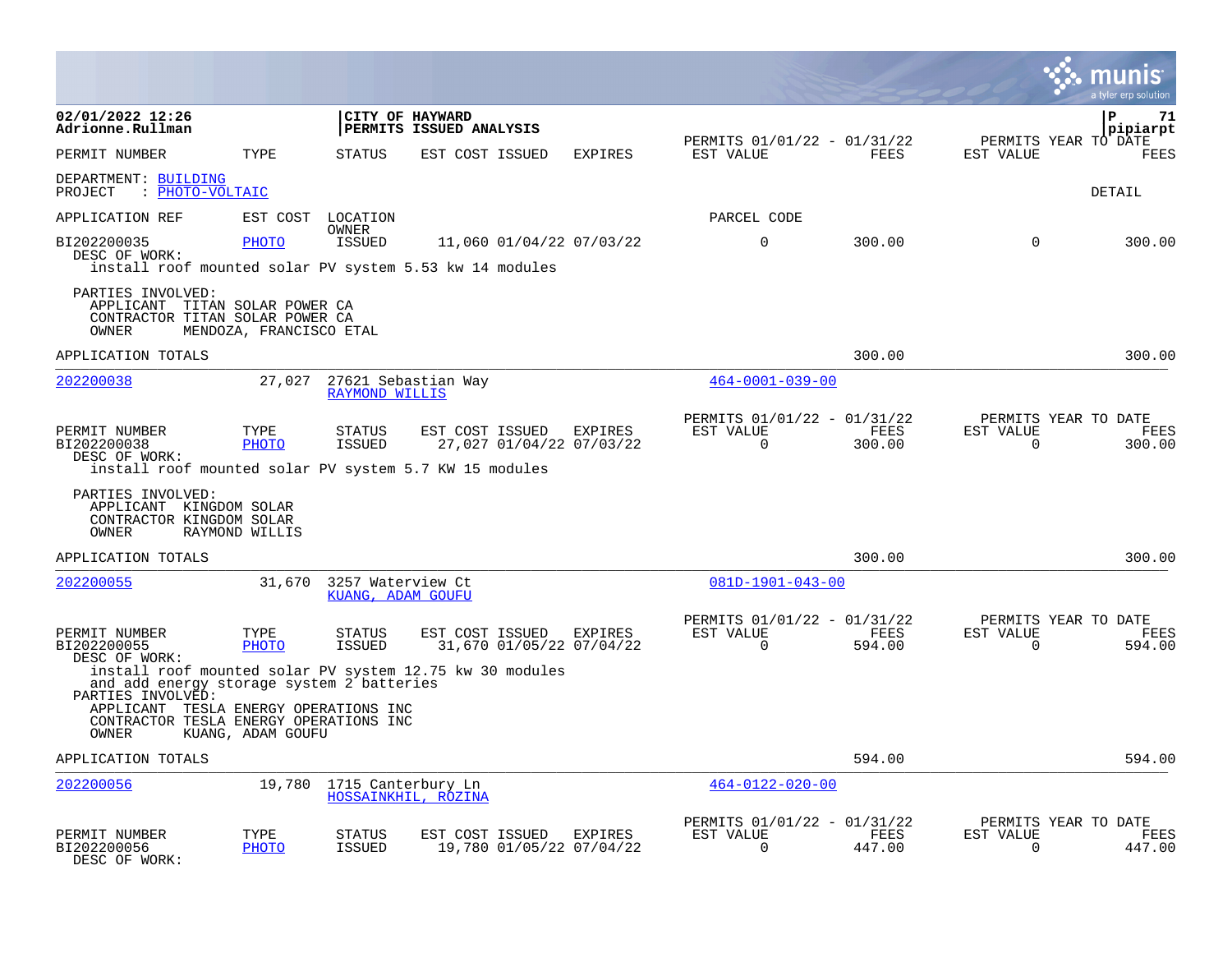|                                                                                                                                                      |                      |                                        |                         |                                     |                                                         |                | a tyler erp solution                                               |
|------------------------------------------------------------------------------------------------------------------------------------------------------|----------------------|----------------------------------------|-------------------------|-------------------------------------|---------------------------------------------------------|----------------|--------------------------------------------------------------------|
| 02/01/2022 12:26<br>Adrionne.Rullman<br>install roof mounted solar PV system 20 modules 8.5 kw<br>add energy storage system 1 backup battery         |                      | CITY OF HAYWARD                        | PERMITS ISSUED ANALYSIS |                                     |                                                         |                | P<br>72<br> pipiarpt                                               |
| DEPARTMENT: BUILDING<br>: PHOTO-VOLTAIC<br>PROJECT                                                                                                   |                      |                                        |                         |                                     |                                                         |                | DETAIL                                                             |
| APPLICATION REF<br>PARTIES INVOLVED:                                                                                                                 | EST COST             | LOCATION<br>OWNER                      |                         |                                     | PARCEL CODE                                             |                |                                                                    |
| APPLICANT TESLA ENERGY OPERATIONS INC<br>CONTRACTOR TESLA ENERGY OPERATIONS INC<br>OWNER                                                             | HOSSAINKHIL, ROZINA  |                                        |                         |                                     |                                                         |                |                                                                    |
| APPLICATION TOTALS                                                                                                                                   |                      |                                        |                         |                                     |                                                         | 447.00         | 447.00                                                             |
| 202200057                                                                                                                                            |                      | 18,352 1 Dunfirth Dr<br>GILL, GURSEWAK |                         |                                     | $085A - 6434 - 990 - 92$                                |                |                                                                    |
| PERMIT NUMBER<br>BI202200057<br>DESC OF WORK:<br>install roof mounted solar PV system 12.4 kw 31 modules                                             | TYPE<br><b>PHOTO</b> | STATUS<br><b>ISSUED</b>                | EST COST ISSUED         | EXPIRES<br>18,352 01/05/22 07/04/22 | PERMITS 01/01/22 - 01/31/22<br>EST VALUE<br>$\mathbf 0$ | FEES<br>300.00 | PERMITS YEAR TO DATE<br>EST VALUE<br>FEES<br>$\mathbf 0$<br>300.00 |
| PARTIES INVOLVED:<br>APPLICANT TESLA ENERGY OPERATIONS INC<br>CONTRACTOR TESLA ENERGY OPERATIONS INC<br>OWNER                                        | GILL, GURSEWAK       |                                        |                         |                                     |                                                         |                |                                                                    |
| APPLICATION TOTALS                                                                                                                                   |                      |                                        |                         |                                     |                                                         | 300.00         | 300.00                                                             |
| 202200058                                                                                                                                            | 15,640               | 32174 Bernice Way<br>RILEY, OLIVE T TR |                         |                                     | $078G - 2922 - 005 - 00$                                |                |                                                                    |
| PERMIT NUMBER<br>BI202200058                                                                                                                         | TYPE<br>PHOTO        | <b>STATUS</b><br><b>ISSUED</b>         | EST COST ISSUED         | EXPIRES<br>15,640 01/04/22 07/03/22 | PERMITS 01/01/22 - 01/31/22<br>EST VALUE<br>$\Omega$    | FEES<br>447.00 | PERMITS YEAR TO DATE<br>EST VALUE<br>FEES<br>$\Omega$<br>447.00    |
| DESC OF WORK:<br>install roof mounted solar PV system 16 modules 3.8 kw<br>and energy storage system<br>PARTIES INVOLVED:                            |                      |                                        |                         |                                     |                                                         |                |                                                                    |
| APPLICANT SUNRUN INSTALLATION SERVICES INC<br>CONTRACTOR SUNRUN INSTALLATION SERVICES INC<br>OWNER                                                   | RILEY, OLIVE T TR    |                                        |                         |                                     |                                                         |                |                                                                    |
| APPLICATION TOTALS                                                                                                                                   |                      |                                        |                         |                                     |                                                         | 447.00         | 447.00                                                             |
| 202200059                                                                                                                                            | 23,630               | 1521 Hayden St<br>KURIS, ERIK          |                         |                                     | $441 - 0095 - 990 - 47$                                 |                |                                                                    |
| PERMIT NUMBER<br>BI202200059<br>DESC OF WORK:                                                                                                        | TYPE<br>PHOTO        | <b>STATUS</b><br><b>ISSUED</b>         | EST COST ISSUED         | EXPIRES<br>23,630 01/05/22 07/04/22 | PERMITS 01/01/22 - 01/31/22<br>EST VALUE<br>$\Omega$    | FEES<br>447.00 | PERMITS YEAR TO DATE<br>EST VALUE<br>FEES<br>$\Omega$<br>447.00    |
| install roof mounted solar PV system 22 modules 6 kw<br>and energy storage system<br>PARTIES INVOLVED:<br>APPLICANT SUNRUN INSTALLATION SERVICES INC |                      |                                        |                         |                                     |                                                         |                |                                                                    |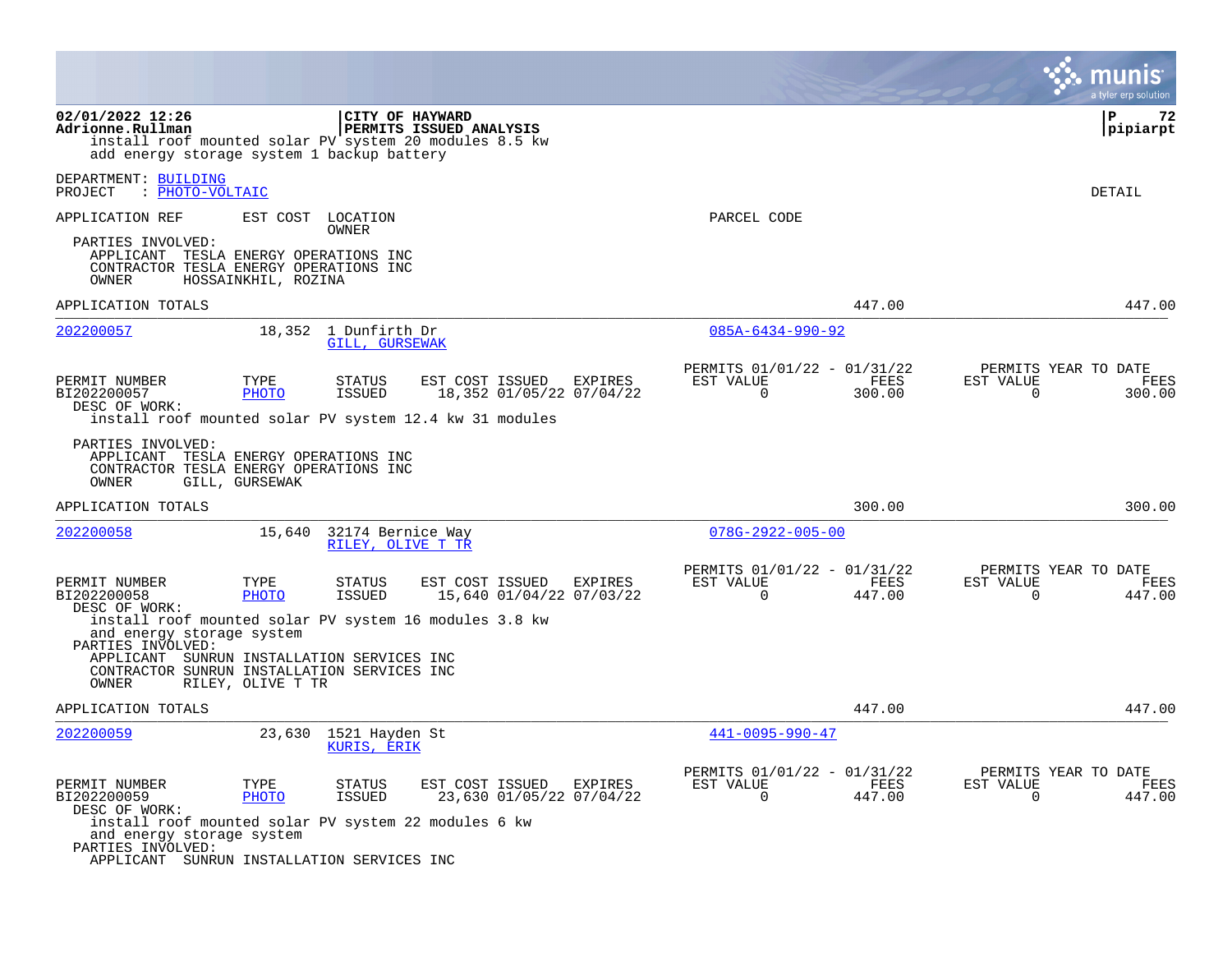|                                                                                 |                                                                                                                                                     |                                                                                                        |         |                                                         |                | munis<br>a tyler erp solution                                      |
|---------------------------------------------------------------------------------|-----------------------------------------------------------------------------------------------------------------------------------------------------|--------------------------------------------------------------------------------------------------------|---------|---------------------------------------------------------|----------------|--------------------------------------------------------------------|
| 02/01/2022 12:26<br>Adrionne.Rullman                                            |                                                                                                                                                     | <b>CITY OF HAYWARD</b><br><b>PERMITS ISSUED ANALYSIS</b>                                               |         |                                                         |                | l P<br>73<br> pipiarpt                                             |
| DEPARTMENT: BUILDING<br>: PHOTO-VOLTAIC<br>PROJECT                              |                                                                                                                                                     |                                                                                                        |         |                                                         |                | DETAIL                                                             |
| APPLICATION REF                                                                 | EST COST<br>LOCATION                                                                                                                                |                                                                                                        |         | PARCEL CODE                                             |                |                                                                    |
| OWNER                                                                           | OWNER<br>CONTRACTOR SUNRUN INSTALLATION SERVICES INC<br>KURIS, ERIK                                                                                 |                                                                                                        |         |                                                         |                |                                                                    |
| APPLICATION TOTALS                                                              |                                                                                                                                                     |                                                                                                        |         |                                                         | 447.00         | 447.00                                                             |
| 202200079                                                                       | 36,350<br><b>ANGEL REYES</b>                                                                                                                        | 22374 Montgomery St                                                                                    |         | $428 - 0051 - 016 - 00$                                 |                |                                                                    |
| PERMIT NUMBER<br>BI202102200079<br>DESC OF WORK:                                | TYPE<br><b>STATUS</b><br><b>PHOTO</b><br><b>ISSUED</b>                                                                                              | EST COST ISSUED<br>36,350 01/05/22 07/04/22<br>install roof mounted solar PV system 6.72 kw 21 modules | EXPIRES | PERMITS 01/01/22 - 01/31/22<br>EST VALUE<br>$\mathbf 0$ | FEES<br>300.00 | PERMITS YEAR TO DATE<br>EST VALUE<br>FEES<br>$\mathbf 0$<br>300.00 |
| PARTIES INVOLVED:<br>APPLICANT BETTER EARTH<br>CONTRACTOR BETTER EARTH<br>OWNER | ELECTRIC<br>ELECTRIC<br>ANGEL REYES                                                                                                                 |                                                                                                        |         |                                                         |                |                                                                    |
| APPLICATION TOTALS                                                              |                                                                                                                                                     |                                                                                                        |         |                                                         | 300.00         | 300.00                                                             |
| 202200081                                                                       | 12,070                                                                                                                                              | 27817 Orlando Ave<br>SORIANO, ZENAIDA                                                                  |         | $455 - 0084 - 060 - 00$                                 |                |                                                                    |
| PERMIT NUMBER<br>BI202200081<br>DESC OF WORK:                                   | TYPE<br><b>STATUS</b><br><b>PHOTO</b><br><b>ISSUED</b>                                                                                              | EST COST ISSUED<br>12,070 01/05/22 07/04/22<br>install roof mounted solar PV system 47 modules 6035 kw | EXPIRES | PERMITS 01/01/22 - 01/31/22<br>EST VALUE<br>$\Omega$    | FEES<br>300.00 | PERMITS YEAR TO DATE<br>EST VALUE<br>FEES<br>$\Omega$<br>300.00    |
| PARTIES INVOLVED:<br>OWNER                                                      | APPLICANT BRIGHT PLANET SOLAR INC<br>CONTRACTOR BRIGHT PLANET SOLAR INC<br>SORIANO, ZENAIDA                                                         |                                                                                                        |         |                                                         |                |                                                                    |
| APPLICATION TOTALS                                                              |                                                                                                                                                     |                                                                                                        |         |                                                         | 300.00         | 300.00                                                             |
| 202200085                                                                       | 20,000                                                                                                                                              | 27760 E 16th St<br><b>GUADALUPE MARTINEZ</b>                                                           |         | $078C - 0640 - 007 - 02$                                |                |                                                                    |
| PERMIT NUMBER<br>BI202200085<br>DESC OF WORK:                                   | TYPE<br><b>STATUS</b><br><b>PHOTO</b><br><b>ISSUED</b>                                                                                              | EST COST ISSUED<br>20,000 01/05/22 07/04/22                                                            | EXPIRES | PERMITS 01/01/22 - 01/31/22<br>EST VALUE<br>$\Omega$    | FEES<br>300.00 | PERMITS YEAR TO DATE<br>EST VALUE<br>FEES<br>$\Omega$<br>300.00    |
| PARTIES INVOLVED:<br>APPLICANT<br>OWNER                                         | ludes removal of tilted PV modules under 201503036<br>SUNPOWER CORPORATION SYSTEMS<br>CONTRACTOR SUNPOWER CORPORATION SYSTEMS<br>GUADALUPE MARTINEZ | install roof mounted solar PV system 7.14 kw 17 modules, inc                                           |         |                                                         |                |                                                                    |
| APPLICATION TOTALS                                                              |                                                                                                                                                     |                                                                                                        |         |                                                         | 300.00         | 300.00                                                             |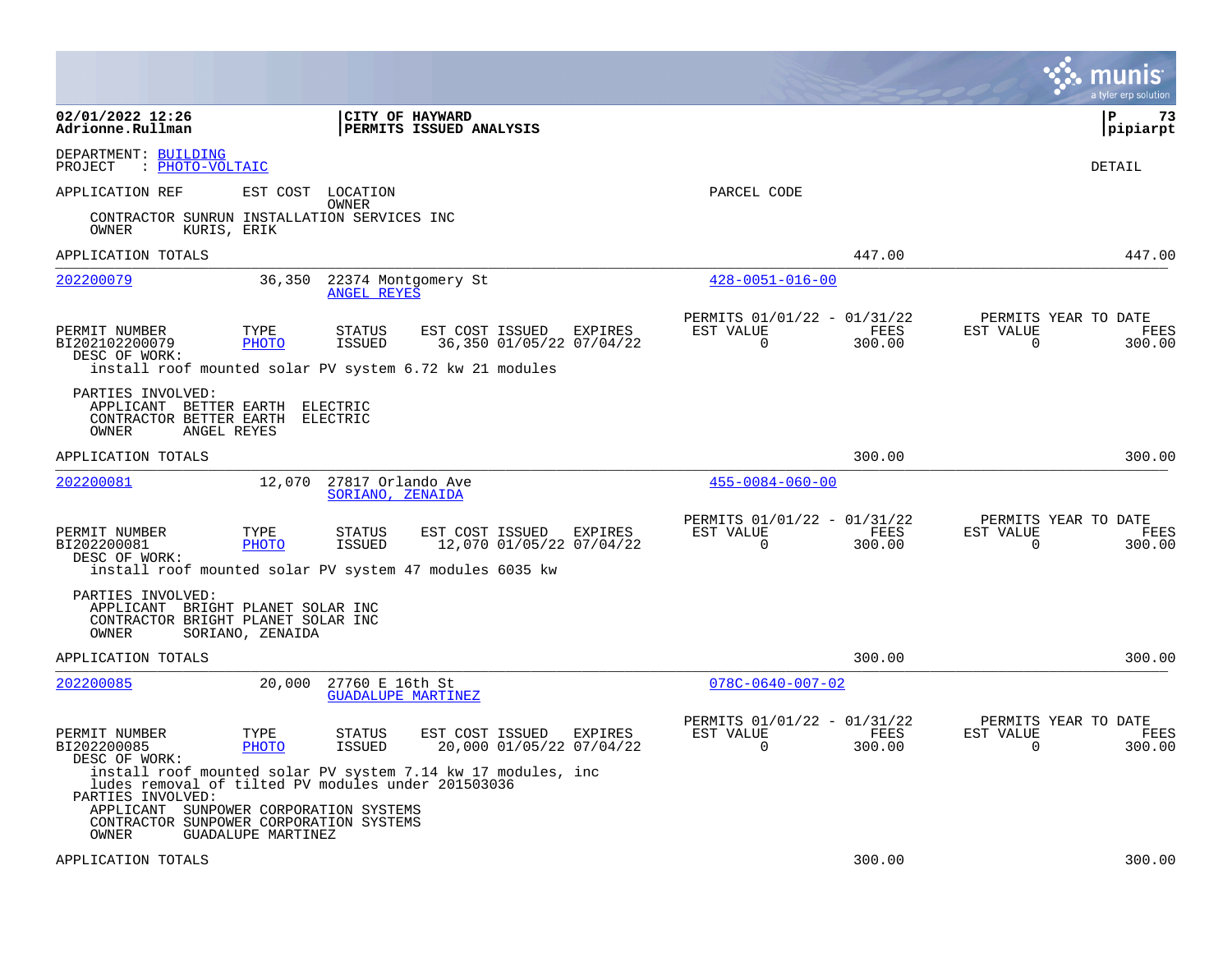|                                                                                                                                                                                         |                                         |                                       |                                                                                                               |         |                                                      |                       |                       | a tyler erp solution                   |
|-----------------------------------------------------------------------------------------------------------------------------------------------------------------------------------------|-----------------------------------------|---------------------------------------|---------------------------------------------------------------------------------------------------------------|---------|------------------------------------------------------|-----------------------|-----------------------|----------------------------------------|
| 02/01/2022 12:26<br>Adrionne.Rullman                                                                                                                                                    |                                         | CITY OF HAYWARD                       | PERMITS ISSUED ANALYSIS                                                                                       |         |                                                      |                       |                       | $\mathbf{P}$<br>74<br>pipiarpt         |
| DEPARTMENT: BUILDING<br>: PHOTO-VOLTAIC<br>PROJECT                                                                                                                                      |                                         |                                       |                                                                                                               |         |                                                      |                       |                       | DETAIL                                 |
| APPLICATION REF                                                                                                                                                                         |                                         | EST COST LOCATION<br>OWNER            |                                                                                                               |         | PARCEL CODE                                          |                       |                       |                                        |
| 202200176                                                                                                                                                                               | 25,380                                  | 26005 Peterman Ave<br>BOADO, ALBERT F |                                                                                                               |         | $455 - 0004 - 084 - 00$                              |                       |                       |                                        |
| PERMIT NUMBER<br>BI202200176<br>DESC OF WORK:<br>energy storage system<br>PARTIES INVOLVED:<br>APPLICANT TESLA ENERGY OPERATIONS INC<br>CONTRACTOR TESLA ENERGY OPERATIONS INC<br>OWNER | TYPE<br><b>PHOTO</b><br>BOADO, ALBERT F | <b>STATUS</b><br><b>ISSUED</b>        | EST COST ISSUED EXPIRES<br>25,380 01/11/22 07/10/22<br>install roof mounted solar PV system 8.5 kw 20 modules |         | PERMITS 01/01/22 - 01/31/22<br>EST VALUE<br>$\Omega$ | <b>FEES</b><br>594.00 | EST VALUE<br>$\Omega$ | PERMITS YEAR TO DATE<br>FEES<br>594.00 |
| APPLICATION TOTALS                                                                                                                                                                      |                                         |                                       |                                                                                                               |         |                                                      | 594.00                |                       | 594.00                                 |
| 202200177                                                                                                                                                                               | 19,780                                  | 27886 Orlando Ave<br>CASTILLO, ANGIE  |                                                                                                               |         | $455 - 0084 - 113 - 00$                              |                       |                       |                                        |
| PERMIT NUMBER<br>BI202200177<br>DESC OF WORK:<br>and energy storage system<br>PARTIES INVOLVED:<br>APPLICANT TESLA ENERGY OPERATIONS INC<br>CONTRACTOR TESLA ENERGY OPERATIONS INC      | TYPE<br><b>PHOTO</b>                    | <b>STATUS</b><br>ISSUED               | EST COST ISSUED<br>19,780 01/11/22 07/10/22<br>install roof mounted solar PV system 8.5 kw 20 modules         | EXPIRES | PERMITS 01/01/22 - 01/31/22<br>EST VALUE<br>$\Omega$ | FEES<br>447.00        | EST VALUE<br>$\Omega$ | PERMITS YEAR TO DATE<br>FEES<br>447.00 |
| <b>OWNER</b>                                                                                                                                                                            | CASTILLO, ANGIE                         |                                       |                                                                                                               |         |                                                      |                       |                       |                                        |
| APPLICATION TOTALS<br>202200178                                                                                                                                                         | 19,040                                  | KUO, CHRISTINA                        | 28800 Vista Grande Dr                                                                                         |         | $083 - 0100 - 991 - 56$                              | 447.00                |                       | 447.00                                 |
| PERMIT NUMBER<br>BI202200178<br>DESC OF WORK:<br>install roof mounted solar PV system 8 kw 20 modules<br>and energy storage system<br>PARTIES INVOLVED:                                 | TYPE<br><b>PHOTO</b>                    | <b>STATUS</b><br><b>ISSUED</b>        | EST COST ISSUED<br>19,040 01/11/22 07/10/22                                                                   | EXPIRES | PERMITS 01/01/22 - 01/31/22<br>EST VALUE<br>$\Omega$ | FEES<br>447.00        | EST VALUE<br>$\Omega$ | PERMITS YEAR TO DATE<br>FEES<br>447.00 |
| APPLICANT TESLA ENERGY OPERATIONS INC<br>CONTRACTOR TESLA ENERGY OPERATIONS INC<br>OWNER                                                                                                | KUO, CHRISTINA                          |                                       |                                                                                                               |         |                                                      |                       |                       |                                        |
| APPLICATION TOTALS                                                                                                                                                                      |                                         |                                       |                                                                                                               |         |                                                      | 447.00                |                       | 447.00                                 |
| 202200179                                                                                                                                                                               | 18,944                                  | AJAWARA, MICHAEL                      | 27000 Vista Bahia Way                                                                                         |         | $425 - 0470 - 026 - 06$                              |                       |                       |                                        |

**College**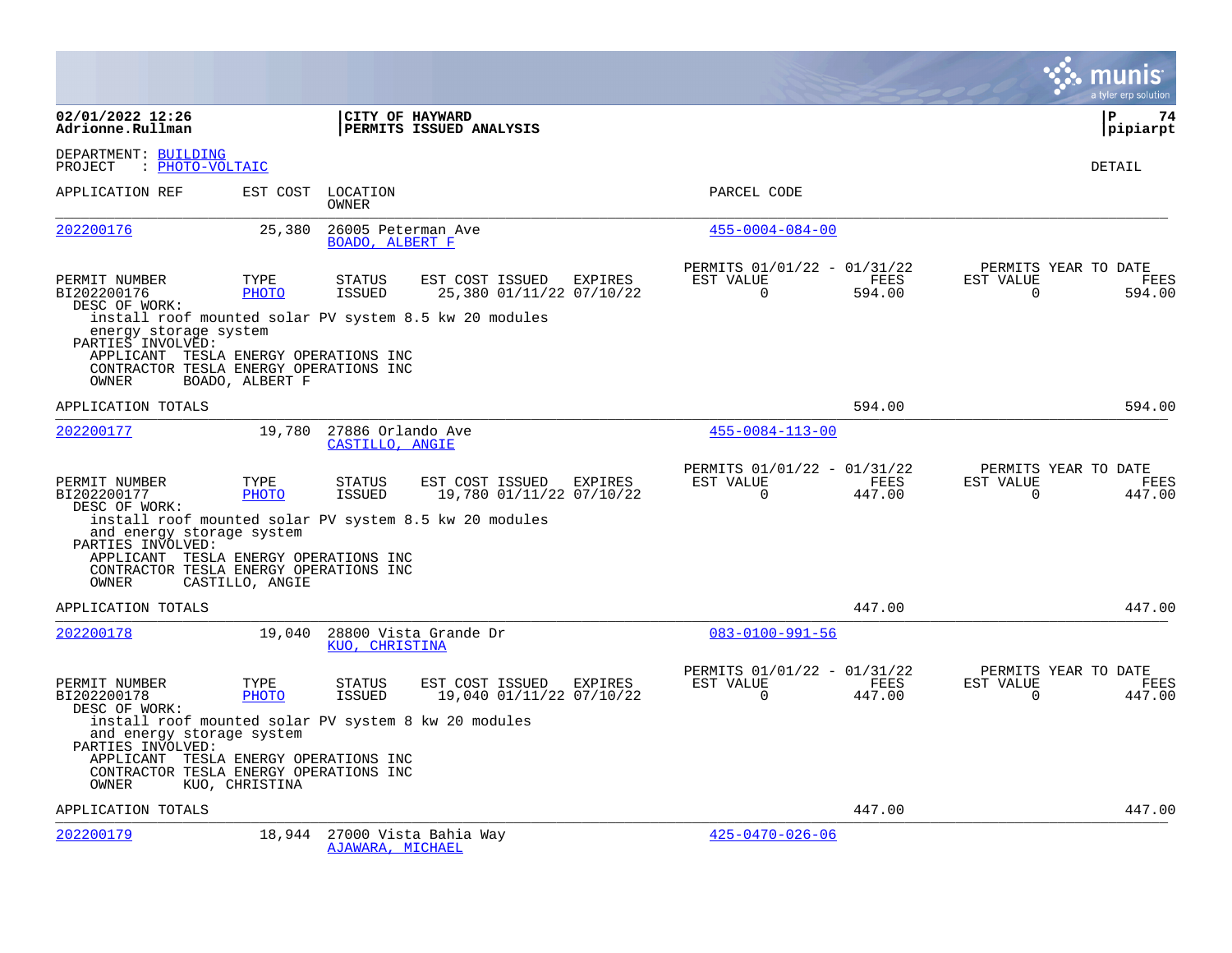|                                                                                                                                                                                   |                      |                                 |                                            |                                          |                                                         |                |                          | a tyler erp solution                   |
|-----------------------------------------------------------------------------------------------------------------------------------------------------------------------------------|----------------------|---------------------------------|--------------------------------------------|------------------------------------------|---------------------------------------------------------|----------------|--------------------------|----------------------------------------|
| 02/01/2022 12:26<br>Adrionne.Rullman                                                                                                                                              |                      |                                 | CITY OF HAYWARD<br>PERMITS ISSUED ANALYSIS |                                          |                                                         |                |                          | $\mathbf{P}$<br>75<br>pipiarpt         |
| PERMIT NUMBER                                                                                                                                                                     | TYPE                 | <b>STATUS</b>                   | EST COST ISSUED                            | <b>EXPIRES</b>                           | PERMITS 01/01/22 - 01/31/22<br>EST VALUE                | <b>FEES</b>    | EST VALUE                | PERMITS YEAR TO DATE<br><b>FEES</b>    |
| DEPARTMENT: BUILDING<br>: PHOTO-VOLTAIC<br>PROJECT                                                                                                                                |                      |                                 |                                            |                                          |                                                         |                |                          | DETAIL                                 |
| APPLICATION REF                                                                                                                                                                   | EST COST             | LOCATION                        |                                            |                                          | PARCEL CODE                                             |                |                          |                                        |
| BI202200179<br>DESC OF WORK:<br>install roof mounted solar PV system 12.8 kw 32 modules                                                                                           | <b>PHOTO</b>         | OWNER<br><b>ISSUED</b>          |                                            | 18,944 01/11/22 07/10/22                 | $\mathbf 0$                                             | 300.00         | $\Omega$                 | 300.00                                 |
| PARTIES INVOLVED:<br>APPLICANT TESLA ENERGY OPERATIONS INC<br>CONTRACTOR TESLA ENERGY OPERATIONS INC<br>OWNER                                                                     | AJAWARA, MICHAEL     |                                 |                                            |                                          |                                                         |                |                          |                                        |
| APPLICATION TOTALS                                                                                                                                                                |                      |                                 |                                            |                                          |                                                         | 300.00         |                          | 300.00                                 |
| 202200187                                                                                                                                                                         | 16,686               | 28463 Triton St                 |                                            | BONG, KIM H & SANTOSO JULITA & HINKLE RE | $465 - 0005 - 013 - 00$                                 |                |                          |                                        |
| PERMIT NUMBER<br>BI202200187<br>DESC OF WORK:<br>install roof mounted solar PV system 4.81 kw 13 modules<br>125A subpanel 240V outlet for level2 EV charging<br>PARTIES INVOLVED: | TYPE<br>PHOTO        | <b>STATUS</b><br><b>ISSUED</b>  | EST COST ISSUED                            | EXPIRES<br>16,686 01/11/22 07/10/22      | PERMITS 01/01/22 - 01/31/22<br>EST VALUE<br>$\mathbf 0$ | FEES<br>373.50 | EST VALUE<br>$\mathbf 0$ | PERMITS YEAR TO DATE<br>FEES<br>373.50 |
| APPLICANT SYNERGY POWER<br>CONTRACTOR SYNERGY POWER<br>OWNER                                                                                                                      |                      |                                 | BONG, KIM H & SANTOSO JULITA & HINKLE RE   |                                          |                                                         |                |                          |                                        |
| APPLICATION TOTALS                                                                                                                                                                |                      |                                 |                                            |                                          |                                                         | 373.50         |                          | 373.50                                 |
| 202200206                                                                                                                                                                         | 12,640               | 28537 Etta Ave<br>KUMAR, ARUN K |                                            |                                          | $465 - 0010 - 031 - 00$                                 |                |                          |                                        |
| PERMIT NUMBER<br>BI202200206<br>DESC OF WORK:                                                                                                                                     | TYPE<br>PHOTO        | <b>STATUS</b><br>ISSUED         | EST COST ISSUED                            | EXPIRES<br>12,640 01/11/22 07/10/22      | PERMITS 01/01/22 - 01/31/22<br>EST VALUE<br>$\Omega$    | FEES<br>300.00 | EST VALUE<br>$\mathbf 0$ | PERMITS YEAR TO DATE<br>FEES<br>300.00 |
| install roof mounted solar PV system 16 modules 3.8 kw<br>PARTIES INVOLVED:<br>APPLICANT SUNRUN INSTALLATION SERVICES INC<br>CONTRACTOR SUNRUN INSTALLATION SERVICES INC<br>OWNER | KUMAR, ARUN K        |                                 |                                            |                                          |                                                         |                |                          |                                        |
| APPLICATION TOTALS                                                                                                                                                                |                      |                                 |                                            |                                          |                                                         | 300.00         |                          | 300.00                                 |
| 202200207                                                                                                                                                                         | 11,320               | 620 Tina Way                    | BURNETT, KEITH & KRISTINA TRS              |                                          | $078G - 2942 - 010 - 00$                                |                |                          |                                        |
| PERMIT NUMBER<br>BI202200207<br>DESC OF WORK:                                                                                                                                     | TYPE<br><b>PHOTO</b> | STATUS<br><b>ISSUED</b>         | EST COST ISSUED                            | EXPIRES<br>11,320 01/11/22 07/10/22      | PERMITS 01/01/22 - 01/31/22<br>EST VALUE<br>$\Omega$    | FEES<br>447.00 | EST VALUE<br>$\Omega$    | PERMITS YEAR TO DATE<br>FEES<br>447.00 |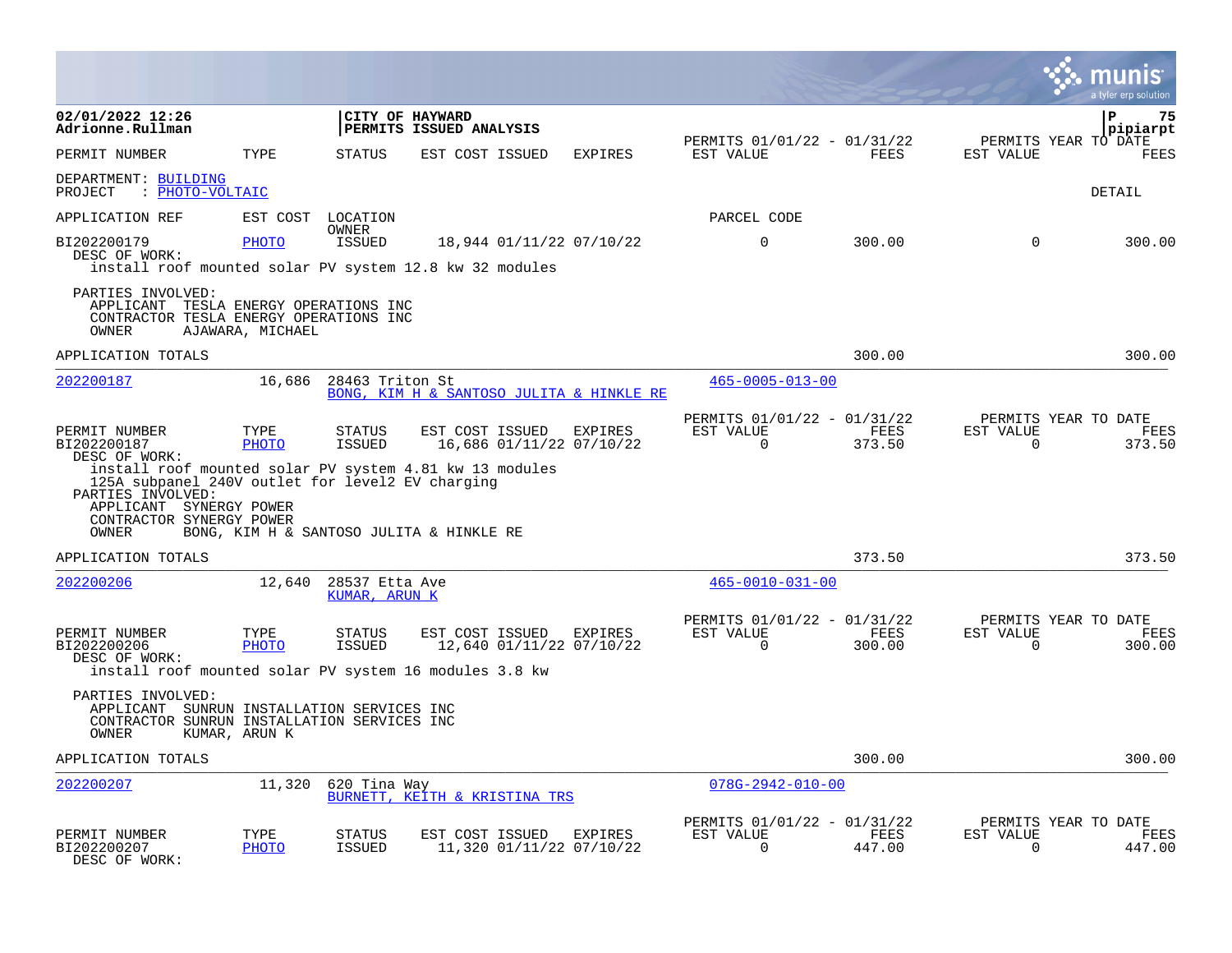|                                                                                                                                                                                          |                               |                                                 |                                                                                                                  |         |                                                      |                |                       | a tyler erp solution                   |
|------------------------------------------------------------------------------------------------------------------------------------------------------------------------------------------|-------------------------------|-------------------------------------------------|------------------------------------------------------------------------------------------------------------------|---------|------------------------------------------------------|----------------|-----------------------|----------------------------------------|
| 02/01/2022 12:26<br>Adrionne.Rullman<br>and energy storage system                                                                                                                        |                               |                                                 | CITY OF HAYWARD<br>PERMITS ISSUED ANALYSIS<br>install roof mounted solar PV system 8 modules 3.8 kw              |         |                                                      |                |                       | $\mathbf{P}$<br>76<br>pipiarpt         |
| DEPARTMENT: BUILDING<br>PROJECT<br>: PHOTO-VOLTAIC                                                                                                                                       |                               |                                                 |                                                                                                                  |         |                                                      |                |                       | DETAIL                                 |
| APPLICATION REF                                                                                                                                                                          |                               | EST COST LOCATION                               |                                                                                                                  |         | PARCEL CODE                                          |                |                       |                                        |
| PARTIES INVOLVED:<br>APPLICANT SUNRUN INSTALLATION SERVICES INC<br>CONTRACTOR SUNRUN INSTALLATION SERVICES INC<br>OWNER                                                                  | BURNETT, KEITH & KRISTINA TRS | OWNER                                           |                                                                                                                  |         |                                                      |                |                       |                                        |
| APPLICATION TOTALS                                                                                                                                                                       |                               |                                                 |                                                                                                                  |         |                                                      | 447.00         |                       | 447.00                                 |
| 202200208                                                                                                                                                                                |                               | 12,970 26959 Lakewood Way<br>MEDINA, HELEN M TR |                                                                                                                  |         | $454 - 0060 - 125 - 00$                              |                |                       |                                        |
| PERMIT NUMBER<br>BI202200208<br>DESC OF WORK:<br>energy storage system<br>PARTIES INVOLVED:<br>APPLICANT SUNRUN INSTALLATION SERVICES INC<br>CONTRACTOR SUNRUN INSTALLATION SERVICES INC | TYPE<br><b>PHOTO</b>          | STATUS<br>ISSUED                                | EST COST ISSUED EXPIRES<br>12,970 01/11/22 07/10/22<br>install roof mounted solar PV systsem 18 modules 6 kw and |         | PERMITS 01/01/22 - 01/31/22<br>EST VALUE<br>0        | FEES<br>447.00 | EST VALUE<br>0        | PERMITS YEAR TO DATE<br>FEES<br>447.00 |
| OWNER                                                                                                                                                                                    | MEDINA, HELEN M TR            |                                                 |                                                                                                                  |         |                                                      |                |                       |                                        |
| APPLICATION TOTALS                                                                                                                                                                       |                               |                                                 |                                                                                                                  |         |                                                      | 447.00         |                       | 447.00                                 |
| 202200209                                                                                                                                                                                | 6,650                         | 25085 Dania Ln                                  | SIMPKINS, ROSANA & STEVEN H                                                                                      |         | 441-0071-100-00                                      |                |                       |                                        |
| PERMIT NUMBER<br>BI202200209<br>DESC OF WORK:                                                                                                                                            | TYPE<br><b>PHOTO</b>          | STATUS<br><b>ISSUED</b>                         | EST COST ISSUED<br>6,650 01/11/22 07/10/22<br>install roof mounted solar PV system 10 modules 3.8 kw             | EXPIRES | PERMITS 01/01/22 - 01/31/22<br>EST VALUE<br>$\Omega$ | FEES<br>300.00 | EST VALUE<br>$\Omega$ | PERMITS YEAR TO DATE<br>FEES<br>300.00 |
| PARTIES INVOLVED:<br>APPLICANT SUNRUN INSTALLATION SERVICES INC<br>CONTRACTOR SUNRUN INSTALLATION SERVICES INC<br>OWNER                                                                  | SIMPKINS, ROSANA & STEVEN H   |                                                 |                                                                                                                  |         |                                                      |                |                       |                                        |
| APPLICATION TOTALS                                                                                                                                                                       |                               |                                                 |                                                                                                                  |         |                                                      | 300.00         |                       | 300.00                                 |
| 202200210                                                                                                                                                                                |                               | 8,000 372 Thorne Dr                             | MCINTOSH, GWENDOLYN I                                                                                            |         | $452 - 0064 - 068 - 00$                              |                |                       |                                        |
| PERMIT NUMBER<br>BI202200210<br>DESC OF WORK:                                                                                                                                            | TYPE<br><b>PHOTO</b>          | STATUS<br>ISSUED                                | EST COST ISSUED<br>8,000 01/11/22 07/10/22<br>install roof mounted solar PV system 6.38 kw 15 modules            | EXPIRES | PERMITS 01/01/22 - 01/31/22<br>EST VALUE<br>$\Omega$ | FEES<br>300.00 | EST VALUE<br>$\Omega$ | PERMITS YEAR TO DATE<br>FEES<br>300.00 |
| PARTIES INVOLVED:                                                                                                                                                                        |                               |                                                 |                                                                                                                  |         |                                                      |                |                       |                                        |

APPLICANT SUNPOWER CORPORATION SYSTEMS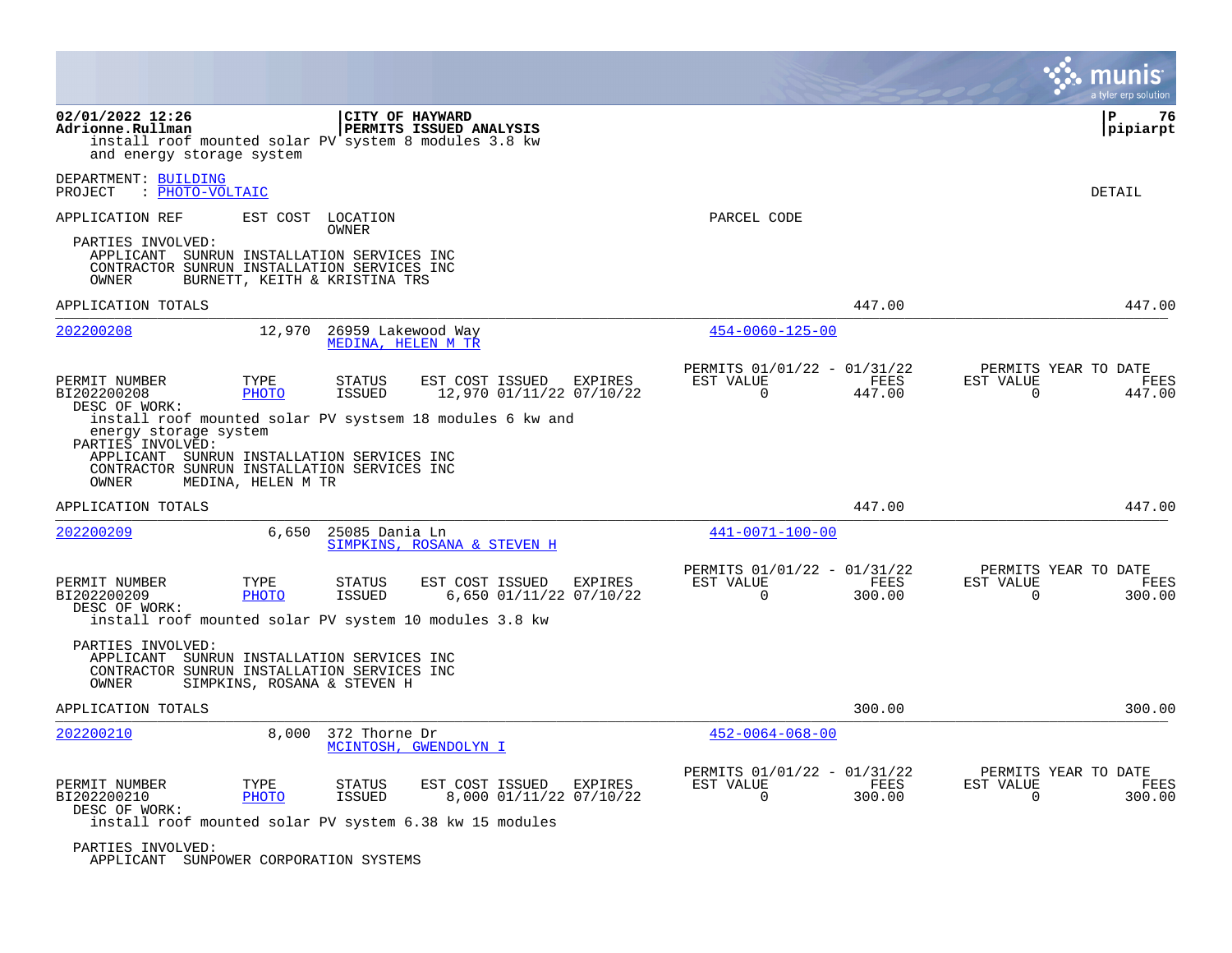|                                                                                                                 |                                       |                                      |                                                                                                       |         |                                                         |                | a tyler erp solution                                               |
|-----------------------------------------------------------------------------------------------------------------|---------------------------------------|--------------------------------------|-------------------------------------------------------------------------------------------------------|---------|---------------------------------------------------------|----------------|--------------------------------------------------------------------|
| 02/01/2022 12:26<br>Adrionne.Rullman                                                                            |                                       | <b>CITY OF HAYWARD</b>               | <b>PERMITS ISSUED ANALYSIS</b>                                                                        |         |                                                         |                | l P<br>77<br> pipiarpt                                             |
| DEPARTMENT: BUILDING<br>: PHOTO-VOLTAIC<br>PROJECT                                                              |                                       |                                      |                                                                                                       |         |                                                         |                | DETAIL                                                             |
| APPLICATION REF                                                                                                 |                                       | EST COST LOCATION                    |                                                                                                       |         | PARCEL CODE                                             |                |                                                                    |
| CONTRACTOR SUNPOWER CORPORATION SYSTEMS<br>OWNER                                                                | MCINTOSH, GWENDOLYN I                 | OWNER                                |                                                                                                       |         |                                                         |                |                                                                    |
| APPLICATION TOTALS                                                                                              |                                       |                                      |                                                                                                       |         |                                                         | 300.00         | 300.00                                                             |
| 202200211                                                                                                       | 39,000                                | 1068 Edgemere Ln<br>YEST, ROBERT L   |                                                                                                       |         | $442 - 0060 - 088 - 00$                                 |                |                                                                    |
| PERMIT NUMBER<br>BI202200211<br>DESC OF WORK:                                                                   | TYPE<br><b>PHOTO</b>                  | <b>STATUS</b><br>ISSUED              | EST COST ISSUED<br>39,000 01/11/22 07/10/22                                                           | EXPIRES | PERMITS 01/01/22 - 01/31/22<br>EST VALUE<br>$\mathbf 0$ | FEES<br>300.00 | PERMITS YEAR TO DATE<br>EST VALUE<br>FEES<br>$\mathbf 0$<br>300.00 |
| PARTIES INVOLVED:<br>APPLICANT SUNPOWER CORPORATION SYSTEMS<br>CONTRACTOR SUNPOWER CORPORATION SYSTEMS<br>OWNER | YEST, ROBERT L                        |                                      | install roof mounted solar PV system 12.24 kw 34 modules                                              |         |                                                         |                |                                                                    |
| APPLICATION TOTALS                                                                                              |                                       |                                      |                                                                                                       |         |                                                         | 300.00         | 300.00                                                             |
| 202200213                                                                                                       | 14,000                                | 2539 Lakeport Dr<br><b>SUZY TJAN</b> |                                                                                                       |         | $456 - 0100 - 054 - 00$                                 |                |                                                                    |
| PERMIT NUMBER<br>BI202200213<br>DESC OF WORK:                                                                   | TYPE<br>PHOTO                         | <b>STATUS</b><br><b>ISSUED</b>       | EST COST ISSUED<br>14,000 01/11/22 07/26/22<br>install roof mounted solar PV system 5.6 kw 14 modules | EXPIRES | PERMITS 01/01/22 - 01/31/22<br>EST VALUE<br>$\Omega$    | FEES<br>300.00 | PERMITS YEAR TO DATE<br>EST VALUE<br>FEES<br>300.00<br>$\Omega$    |
| PARTIES INVOLVED:<br>APPLICANT KOTA CONSTRUCTION<br>CONTRACTOR KOTA CONSTRUCTION<br>SUZY TJAN<br>OWNER          |                                       |                                      |                                                                                                       |         |                                                         |                |                                                                    |
| APPLICATION TOTALS                                                                                              |                                       |                                      |                                                                                                       |         |                                                         | 300.00         | 300.00                                                             |
| 202200218                                                                                                       | 21,600                                | REDDY, RAVINESH                      | 2724 Sleepy Hollow Ave                                                                                |         | $456 - 0005 - 028 - 00$                                 |                |                                                                    |
| PERMIT NUMBER<br>BI202200218<br>DESC OF WORK:                                                                   | TYPE<br>PHOTO                         | <b>STATUS</b><br><b>ISSUED</b>       | EST COST ISSUED<br>21,600 01/12/22 07/11/22<br>install roof moutned solar PV system 10.8 kw 30 panels | EXPIRES | PERMITS 01/01/22 - 01/31/22<br>EST VALUE<br>$\Omega$    | FEES<br>300.00 | PERMITS YEAR TO DATE<br>EST VALUE<br>FEES<br>$\Omega$<br>300.00    |
| PARTIES INVOLVED:<br>APPLICANT<br>CONTRACTOR SUNGRADE SOLAR INC<br>OWNER                                        | SUNGRADE SOLAR INC<br>REDDY, RAVINESH |                                      |                                                                                                       |         |                                                         |                |                                                                    |
| APPLICATION TOTALS                                                                                              |                                       |                                      |                                                                                                       |         |                                                         | 300.00         | 300.00                                                             |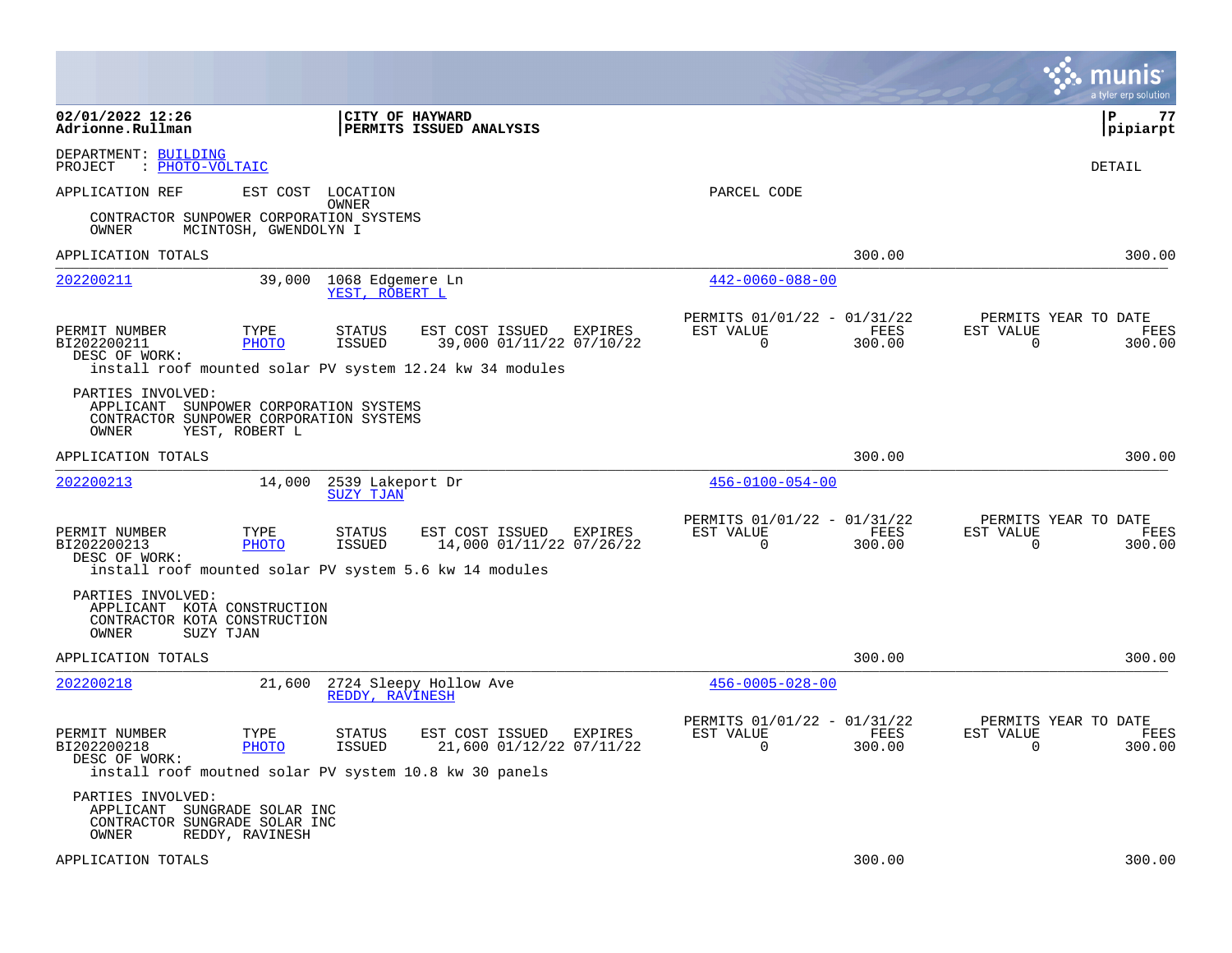|                                                                                                                         |                         |                                                |                                                                                                                          |         |                                                         |                       |                          | munis<br>a tyler erp solution          |
|-------------------------------------------------------------------------------------------------------------------------|-------------------------|------------------------------------------------|--------------------------------------------------------------------------------------------------------------------------|---------|---------------------------------------------------------|-----------------------|--------------------------|----------------------------------------|
| 02/01/2022 12:26<br>Adrionne.Rullman                                                                                    |                         | CITY OF HAYWARD                                | PERMITS ISSUED ANALYSIS                                                                                                  |         |                                                         |                       |                          | l P<br>78<br> pipiarpt                 |
| DEPARTMENT: BUILDING<br>: PHOTO-VOLTAIC<br>PROJECT                                                                      |                         |                                                |                                                                                                                          |         |                                                         |                       |                          | DETAIL                                 |
| APPLICATION REF                                                                                                         | EST COST                | LOCATION<br>OWNER                              |                                                                                                                          |         | PARCEL CODE                                             |                       |                          |                                        |
| 202200222                                                                                                               | 50,000                  | 3397 Mallard Ct                                | MORGAN, CHRISTOPHER L & CAROL W                                                                                          |         | $081D-2081-056-00$                                      |                       |                          |                                        |
| PERMIT NUMBER<br>BI202200222<br>DESC OF WORK:                                                                           | TYPE<br><b>PHOTO</b>    | <b>STATUS</b><br>ISSUED                        | EST COST ISSUED<br>50,000 01/31/22 07/30/22                                                                              | EXPIRES | PERMITS 01/01/22 - 01/31/22<br>EST VALUE<br>0           | FEES<br>594.00        | EST VALUE<br>0           | PERMITS YEAR TO DATE<br>FEES<br>594.00 |
| energy storage system 2 batteries<br>PARTIES INVOLVED:<br>APPLICANT RIKETY VENTURE LLC<br>CONTRACTOR RIKETY VENTURE LLC |                         |                                                | install roof mounted solar PV system 22 panels 7.92 kw and                                                               |         |                                                         |                       |                          |                                        |
| OWNER                                                                                                                   |                         | MORGAN, CHRISTOPHER L & CAROL W                |                                                                                                                          |         |                                                         |                       |                          |                                        |
| APPLICATION TOTALS<br>202200223                                                                                         | 20,000                  | 27852 La Porte Ave<br>PHUC NGUYEN              |                                                                                                                          |         | $455 - 0084 - 071 - 00$                                 | 594.00                |                          | 594.00                                 |
| PERMIT NUMBER<br>BI202200223<br>DESC OF WORK:<br>install roof mounted solar PV system 20 modules 6.8 kw                 | TYPE<br><b>PHOTO</b>    | <b>STATUS</b><br><b>ISSUED</b>                 | EST COST ISSUED<br>20,000 01/12/22 07/11/22                                                                              | EXPIRES | PERMITS 01/01/22 - 01/31/22<br>EST VALUE<br>$\mathbf 0$ | FEES<br>300.00        | EST VALUE<br>$\mathbf 0$ | PERMITS YEAR TO DATE<br>FEES<br>300.00 |
| PARTIES INVOLVED:<br>APPLICANT BRIGHT PLANET SOLAR INC<br>CONTRACTOR BRIGHT PLANET SOLAR INC<br>OWNER                   | PHUC NGUYEN             |                                                |                                                                                                                          |         |                                                         |                       |                          |                                        |
| APPLICATION TOTALS                                                                                                      |                         |                                                |                                                                                                                          |         |                                                         | 300.00                |                          | 300.00                                 |
| 202200375                                                                                                               | 3,100                   | 30236 Brookfield Rd<br>MIN, ZIN & KYI VICTORIA |                                                                                                                          |         | $078G - 2653 - 005 - 00$                                |                       |                          |                                        |
| PERMIT NUMBER<br>BI202200375<br>DESC OF WORK:                                                                           | TYPE<br>PHOTO           | <b>STATUS</b><br>ISSUED                        | EST COST ISSUED<br>3,100 01/31/22 07/30/22                                                                               | EXPIRES | PERMITS 01/01/22 - 01/31/22<br>EST VALUE<br>$\Omega$    | <b>FEES</b><br>300.00 | EST VALUE<br>$\Omega$    | PERMITS YEAR TO DATE<br>FEES<br>300.00 |
| PARTIES INVOLVED:                                                                                                       |                         |                                                | Install (7) roof-mounted PV moduels and (2) microinverters.<br>3.15 kW total. (N) 200A sub panel. (N) 125A PV sub panel. |         |                                                         |                       |                          |                                        |
| CONTRACTOR LA SOLAR GROUP<br>OWNER                                                                                      | MIN, ZIN & KYI VICTORIA |                                                |                                                                                                                          |         |                                                         |                       |                          |                                        |
| APPLICATION TOTALS                                                                                                      |                         |                                                |                                                                                                                          |         |                                                         | 300.00                |                          | 300.00                                 |
| 202200376                                                                                                               | 20,757                  | 322 Nassau Ln<br>MASANI, RIYAZ                 |                                                                                                                          |         | $078G - 2714 - 011 - 00$                                |                       |                          |                                        |
|                                                                                                                         |                         |                                                |                                                                                                                          |         | PERMITS 01/01/22 - 01/31/22                             |                       |                          | PERMITS YEAR TO DATE                   |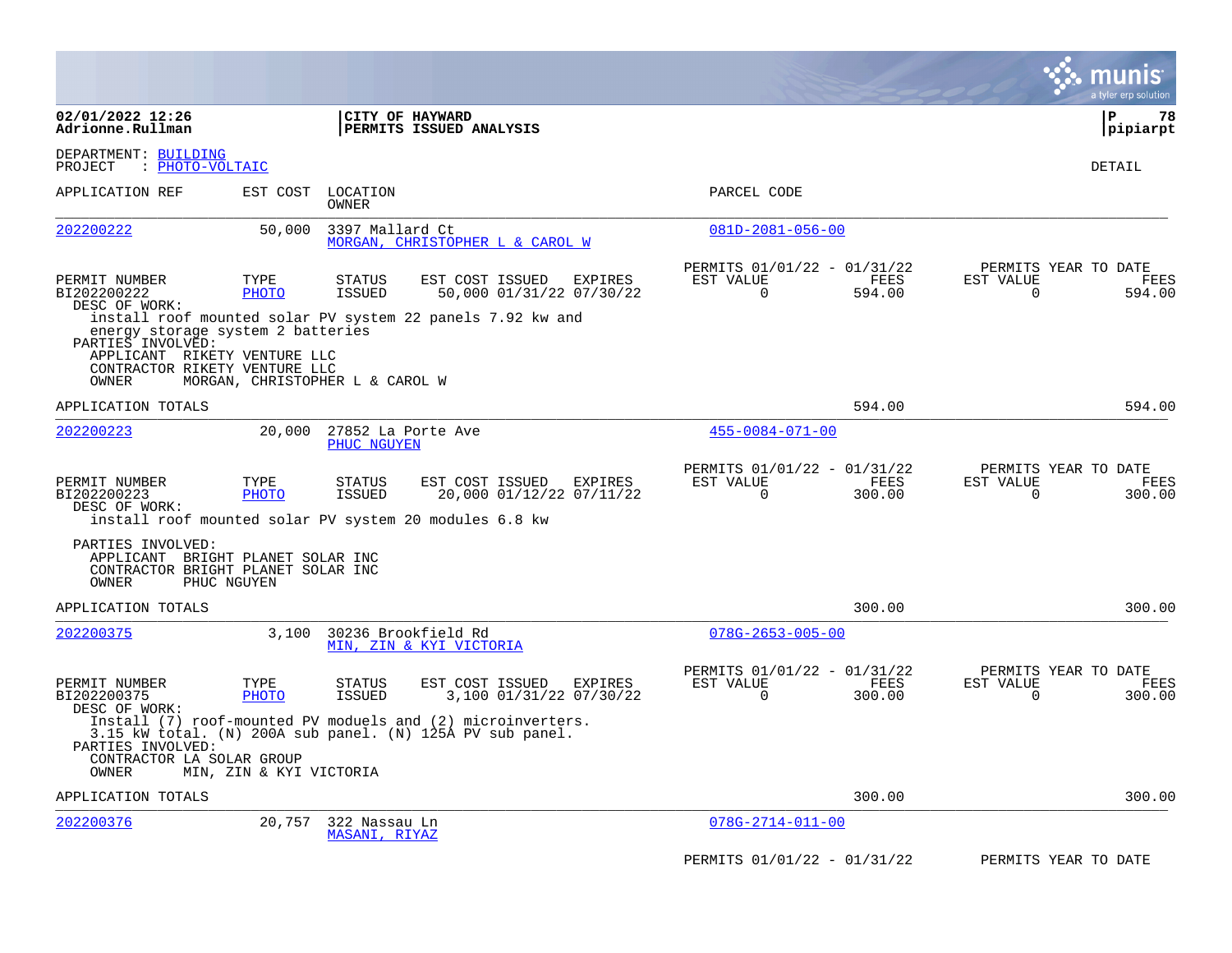|                                                                                                    |                            |                                          |                                                                                                             |                |                                                         |                       |                          | a tyler erp solution                   |
|----------------------------------------------------------------------------------------------------|----------------------------|------------------------------------------|-------------------------------------------------------------------------------------------------------------|----------------|---------------------------------------------------------|-----------------------|--------------------------|----------------------------------------|
| 02/01/2022 12:26<br>Adrionne.Rullman<br>PERMIT NUMBER                                              | TYPE                       | CITY OF HAYWARD<br>STATUS                | PERMITS ISSUED ANALYSIS<br>EST COST ISSUED                                                                  | <b>EXPIRES</b> | EST VALUE                                               | FEES                  | EST VALUE                | 79<br>P<br>pipiarpt<br>FEES            |
| DEPARTMENT: BUILDING<br>PROJECT<br>: PHOTO-VOLTAIC                                                 |                            |                                          |                                                                                                             |                |                                                         |                       |                          | DETAIL                                 |
| APPLICATION REF                                                                                    | EST COST                   | LOCATION<br>OWNER                        |                                                                                                             |                | PARCEL CODE                                             |                       |                          |                                        |
| BI202200376<br>DESC OF WORK:<br>modules.<br>PARTIES INVOLVED:<br>CONTRACTOR EXCITE ENERGY<br>OWNER | PHOTO<br>MASANI, RIYAZ     | <b>ISSUED</b>                            | 20,757 01/25/22 07/24/22<br>Installation of a 6.29kW roof-mounteed PV system. (17) PV                       |                | $\mathbf 0$                                             | 300.00                | $\mathbf 0$              | 300.00                                 |
| APPLICATION TOTALS                                                                                 |                            |                                          |                                                                                                             |                |                                                         | 300.00                |                          | 300.00                                 |
| 202200394                                                                                          | 36,123                     |                                          | 28867 Bay Heights Rd<br>CHANG, DIANE T & MICHAEL T                                                          |                | $085A - 6426 - 028 - 00$                                |                       |                          |                                        |
| PERMIT NUMBER<br>BI202200394<br>DESC OF WORK:                                                      | TYPE<br><b>PHOTO</b>       | <b>STATUS</b><br><b>ISSUED</b>           | EST COST ISSUED<br>36,123 01/31/22 07/30/22<br>(15) roof mounted PV solar installation 5.175 total kW       | EXPIRES        | PERMITS 01/01/22 - 01/31/22<br>EST VALUE<br>$\mathbf 0$ | FEES<br>300.00        | EST VALUE<br>$\mathbf 0$ | PERMITS YEAR TO DATE<br>FEES<br>300.00 |
| PARTIES INVOLVED:<br>CONTRACTOR HIGH DEFINITION SOLAR<br>OWNER                                     | CHANG, DIANE T & MICHAEL T |                                          |                                                                                                             |                |                                                         |                       |                          |                                        |
| APPLICATION TOTALS                                                                                 |                            |                                          |                                                                                                             |                |                                                         | 300.00                |                          | 300.00                                 |
| 202200395                                                                                          | 19,000                     | 1768 Osage Ct                            | DELAROSA, PABLO A HEIRS OF EST ETAL                                                                         |                | $463 - 0007 - 063 - 00$                                 |                       |                          |                                        |
| PERMIT NUMBER<br>BI202200395<br>DESC OF WORK:<br>Install (16) PV modules roof-mounted PV system.   | TYPE<br><b>PHOTO</b>       | <b>STATUS</b><br><b>ISSUED</b>           | EST COST ISSUED<br>19,000 01/31/22 07/30/22                                                                 | <b>EXPIRES</b> | PERMITS 01/01/22 - 01/31/22<br>EST VALUE<br>$\Omega$    | <b>FEES</b><br>300.00 | EST VALUE<br>$\Omega$    | PERMITS YEAR TO DATE<br>FEES<br>300.00 |
| PARTIES INVOLVED:<br>CONTRACTOR DIABLO SOLAR SERVICES<br>OWNER                                     |                            | DELAROSA, PABLO A HEIRS OF EST ETAL      |                                                                                                             |                |                                                         |                       |                          |                                        |
| APPLICATION TOTALS                                                                                 |                            |                                          |                                                                                                             |                |                                                         | 300.00                |                          | 300.00                                 |
| 202200398                                                                                          | 12,070                     | 25182 Calaroga Ave<br>PRASAD, UMA W ETAL |                                                                                                             |                | $442 - 0060 - 186 - 00$                                 |                       |                          |                                        |
| PERMIT NUMBER<br>BI202200398<br>DESC OF WORK:                                                      | TYPE<br><b>PHOTO</b>       | <b>STATUS</b><br><b>ISSUED</b>           | EST COST ISSUED<br>12,070 01/31/22 07/30/22<br>Solar roof mount installation of 17 modules at 6.035kW total | <b>EXPIRES</b> | PERMITS 01/01/22 - 01/31/22<br>EST VALUE<br>$\Omega$    | FEES<br>300.00        | EST VALUE<br>$\Omega$    | PERMITS YEAR TO DATE<br>FEES<br>300.00 |
| PARTIES INVOLVED:                                                                                  |                            |                                          |                                                                                                             |                |                                                         |                       |                          |                                        |

CONTRACTOR BRIGHT PLANET SOLAR INC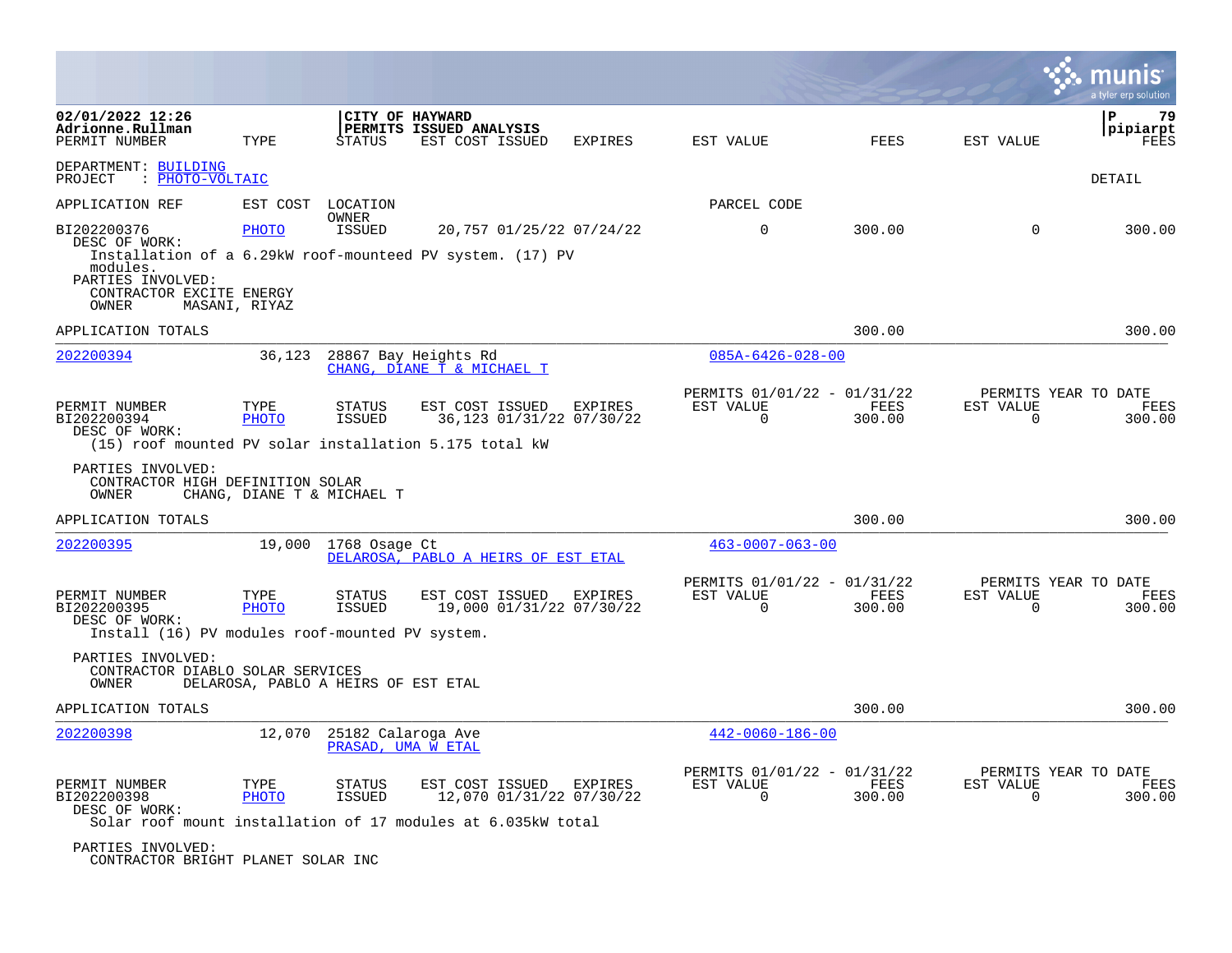|                                                                                                                          |                       |                                        |                                                              |                                                      |                       |                       | a tyler erp solution                   |
|--------------------------------------------------------------------------------------------------------------------------|-----------------------|----------------------------------------|--------------------------------------------------------------|------------------------------------------------------|-----------------------|-----------------------|----------------------------------------|
| 02/01/2022 12:26<br>Adrionne.Rullman                                                                                     |                       | CITY OF HAYWARD                        | PERMITS ISSUED ANALYSIS                                      |                                                      |                       |                       | l P<br>80<br> pipiarpt                 |
| DEPARTMENT: BUILDING<br>: PHOTO-VOLTAIC<br>PROJECT                                                                       |                       |                                        |                                                              |                                                      |                       |                       | <b>DETAIL</b>                          |
| APPLICATION REF                                                                                                          | EST COST              | LOCATION                               |                                                              | PARCEL CODE                                          |                       |                       |                                        |
| OWNER                                                                                                                    | PRASAD, UMA W ETAL    | OWNER                                  |                                                              |                                                      |                       |                       |                                        |
| APPLICATION TOTALS                                                                                                       |                       |                                        |                                                              |                                                      | 300.00                |                       | 300.00                                 |
| 202200402                                                                                                                | 6,480                 | 26095 Huntwood Ave                     | CASTRO, ROBERTO D & MARIA N                                  | $453 - 0005 - 022 - 00$                              |                       |                       |                                        |
| PERMIT NUMBER<br>BI202200402<br>DESC OF WORK:<br>Solar rooftop install, $(9)$ modules @ 3.24kW total.                    | TYPE<br>PHOTO         | <b>STATUS</b><br>ISSUED                | EST COST ISSUED<br><b>EXPIRES</b><br>6,480 01/31/22 07/30/22 | PERMITS 01/01/22 - 01/31/22<br>EST VALUE<br>$\Omega$ | FEES<br>300.00        | EST VALUE<br>$\Omega$ | PERMITS YEAR TO DATE<br>FEES<br>300.00 |
| PARTIES INVOLVED:<br>CONTRACTOR BRIGHT PLANET SOLAR INC<br>OWNER                                                         |                       | CASTRO, ROBERTO D & MARIA N            |                                                              |                                                      |                       |                       |                                        |
| APPLICATION TOTALS                                                                                                       |                       |                                        |                                                              |                                                      | 300.00                |                       | 300.00                                 |
| 202200403                                                                                                                | 29,500                | 26316 Stanwood Ave<br><b>HUY TRAN</b>  |                                                              | $454 - 0025 - 028 - 00$                              |                       |                       |                                        |
| PERMIT NUMBER<br>BI202200403<br>DESC OF WORK:                                                                            | TYPE<br><b>PHOTO</b>  | <b>STATUS</b><br><b>ISSUED</b>         | EST COST ISSUED<br>EXPIRES<br>29,500 01/31/22 07/30/22       | PERMITS 01/01/22 - 01/31/22<br>EST VALUE<br>$\Omega$ | <b>FEES</b><br>447.00 | EST VALUE<br>$\Omega$ | PERMITS YEAR TO DATE<br>FEES<br>447.00 |
| attery @ 13kWh. (N) 200A HUB+ load center<br>PARTIES INVOLVED:                                                           |                       |                                        | Install roof mount solar (24) panels @ 10.2kW. Install ESS b |                                                      |                       |                       |                                        |
| CONTRACTOR SUNPOWER CORPORATION SYSTEMS<br>HUY TRAN<br>OWNER                                                             |                       |                                        |                                                              |                                                      |                       |                       |                                        |
| APPLICATION TOTALS                                                                                                       |                       |                                        |                                                              |                                                      | 447.00                |                       | 447.00                                 |
| 202200404                                                                                                                | 11,985                | 208 Drummond Dr                        | WANG, CHEN S & ROBERT                                        | $085A - 6430 - 012 - 00$                             |                       |                       |                                        |
| PERMIT NUMBER<br>BI202200404<br>DESC OF WORK:                                                                            | TYPE<br><b>PHOTO</b>  | <b>STATUS</b><br><b>ISSUED</b>         | EST COST ISSUED<br>EXPIRES<br>11,985 01/31/22 07/30/22       | PERMITS 01/01/22 - 01/31/22<br>EST VALUE<br>$\Omega$ | FEES<br>447.00        | EST VALUE<br>$\Omega$ | PERMITS YEAR TO DATE<br>FEES<br>447.00 |
| stall (N) 9.8kWh ESS battery. (N) 125A backup panel.<br>PARTIES INVOLVED:<br>CONTRACTOR SUNRUN INSTALLATION SERVICES INC |                       |                                        | Rooftop solar PV installation (9) modules @ 3.8 kW total. In |                                                      |                       |                       |                                        |
| OWNER                                                                                                                    | WANG, CHEN S & ROBERT |                                        |                                                              |                                                      |                       |                       |                                        |
| APPLICATION TOTALS                                                                                                       |                       |                                        |                                                              |                                                      | 447.00                |                       | 447.00                                 |
| 202200420                                                                                                                | 11,360                | 25646 Sublett Dr<br>FALCON, LUZVIMINDA |                                                              | $444 - 0075 - 028 - 00$                              |                       |                       |                                        |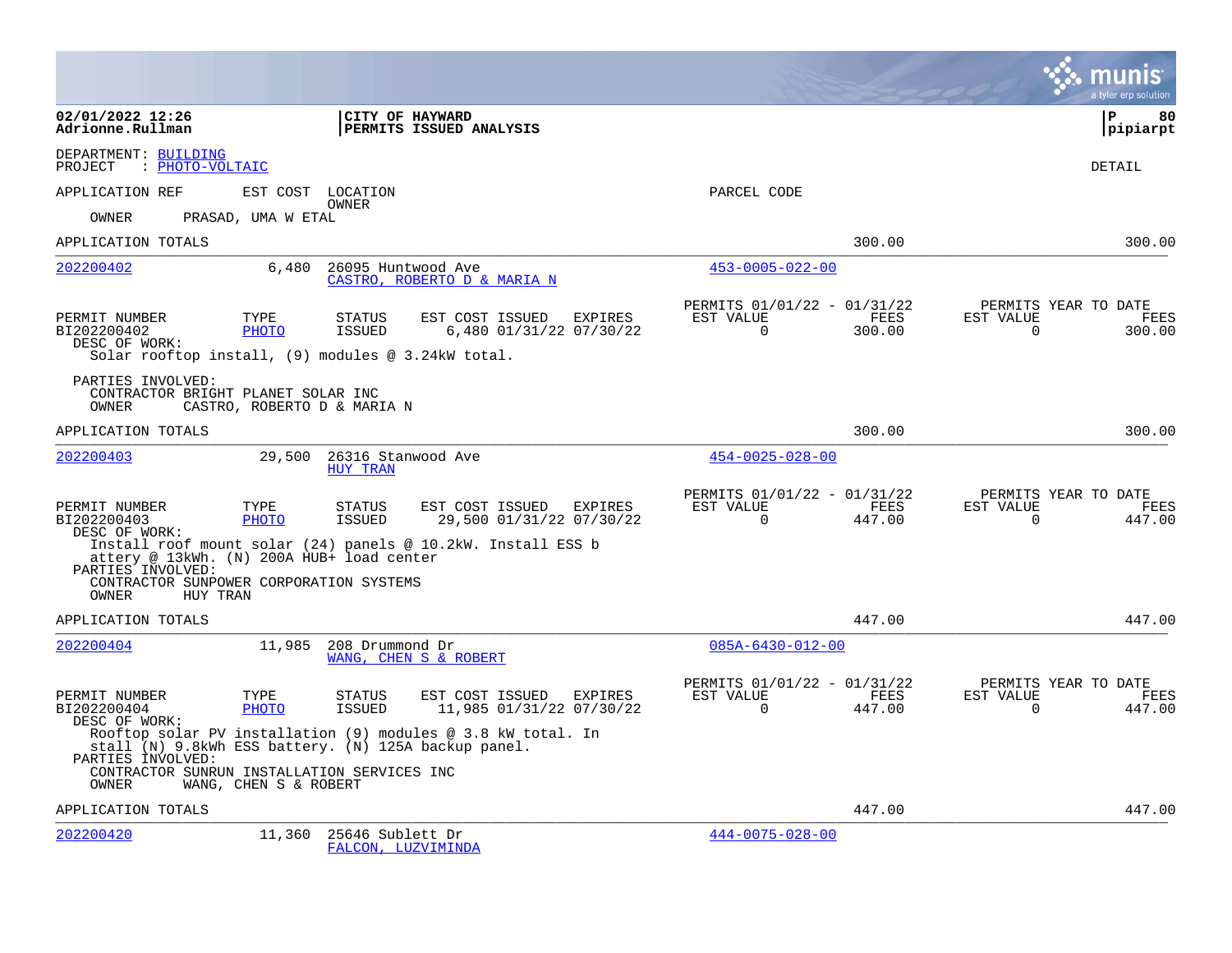|                                                                                                                     |                                                                                                                                            |                                                                           | a tyler erp solution                                            |
|---------------------------------------------------------------------------------------------------------------------|--------------------------------------------------------------------------------------------------------------------------------------------|---------------------------------------------------------------------------|-----------------------------------------------------------------|
| 02/01/2022 12:26<br>Adrionne.Rullman                                                                                | CITY OF HAYWARD<br>PERMITS ISSUED ANALYSIS                                                                                                 |                                                                           | $\mathbf{P}$<br>81<br>pipiarpt                                  |
| PERMIT NUMBER<br>TYPE                                                                                               | STATUS<br>EST COST ISSUED<br><b>EXPIRES</b>                                                                                                | PERMITS 01/01/22 - 01/31/22<br>EST VALUE<br>FEES                          | PERMITS YEAR TO DATE<br>EST VALUE<br>FEES                       |
| DEPARTMENT: BUILDING<br>: PHOTO-VOLTAIC<br>PROJECT                                                                  |                                                                                                                                            |                                                                           | DETAIL                                                          |
| APPLICATION REF                                                                                                     | EST COST LOCATION                                                                                                                          | PARCEL CODE                                                               |                                                                 |
| BI202200420<br>PHOTO<br>DESC OF WORK:<br>Solar rooftop install, 16 modules, 5.68kW total.                           | OWNER<br>ISSUED<br>11,360 01/31/22 07/30/22                                                                                                | $\mathbf 0$<br>300.00                                                     | $\Omega$<br>300.00                                              |
| PARTIES INVOLVED:<br>CONTRACTOR BRIGHT PLANET SOLAR INC<br>OWNER<br>FALCON, LUZVIMINDA                              |                                                                                                                                            |                                                                           |                                                                 |
| APPLICATION TOTALS                                                                                                  |                                                                                                                                            | 300.00                                                                    | 300.00                                                          |
| 202200421<br>19,000                                                                                                 | 29788 Cantera Dr<br>D R HORTON BAY INC                                                                                                     | $083 - 0100 - 990 - 77$                                                   |                                                                 |
| PERMIT NUMBER<br>TYPE<br>BI202200421<br><b>PHOTO</b><br>DESC OF WORK:<br>7.40 kW Photovoltaic system, 17 modules    | EST COST ISSUED<br>STATUS<br><b>EXPIRES</b><br>19,000 01/31/22 07/30/22<br>ISSUED                                                          | PERMITS 01/01/22 - 01/31/22<br>EST VALUE<br>FEES<br>$\mathbf 0$<br>300.00 | PERMITS YEAR TO DATE<br>FEES<br>EST VALUE<br>300.00<br>0        |
| PARTIES INVOLVED:<br>CONTRACTOR SUNPOWER CORPORATION SYSTEMS<br>OWNER<br>D R HORTON BAY INC                         |                                                                                                                                            |                                                                           |                                                                 |
| APPLICATION TOTALS                                                                                                  |                                                                                                                                            | 300.00                                                                    | 300.00                                                          |
| <u>202200422</u><br>10,080                                                                                          | 26124 Regal Ave<br>REILLY, EARL C JR & LINDA TRS                                                                                           | $454 - 0035 - 068 - 00$                                                   |                                                                 |
| PERMIT NUMBER<br>TYPE<br>BI202200422<br><b>PHOTO</b><br>DESC OF WORK:<br>Solar rooftop install, 14 modules, 5.04 kW | <b>STATUS</b><br>EST COST ISSUED<br>EXPIRES<br>10,080 01/31/22 07/30/22<br>ISSUED                                                          | PERMITS 01/01/22 - 01/31/22<br>EST VALUE<br>FEES<br>0<br>300.00           | PERMITS YEAR TO DATE<br>EST VALUE<br>FEES<br>0<br>300.00        |
| PARTIES INVOLVED:<br>CONTRACTOR BRIGHT PLANET SOLAR INC<br>OWNER<br>REILLY, EARL C JR & LINDA TRS                   |                                                                                                                                            |                                                                           |                                                                 |
| APPLICATION TOTALS                                                                                                  |                                                                                                                                            | 300.00                                                                    | 300.00                                                          |
| 202200423                                                                                                           | 14,068 4315 Sundew Ct<br>ABREU, JOSE B & MARIA V TRS                                                                                       | $425 - 0490 - 162 - 00$                                                   |                                                                 |
| PERMIT NUMBER<br>TYPE<br>BI202200423<br><b>PHOTO</b><br>DESC OF WORK:<br>kW total.<br>PARTIES INVOLVED:             | EST COST ISSUED<br>STATUS<br>EXPIRES<br>ISSUED<br>14,068 01/31/22 07/30/22<br>Install roof mounted solar PV system. (10) PV modules @ 3.75 | PERMITS 01/01/22 - 01/31/22<br>EST VALUE<br>FEES<br>$\Omega$<br>300.00    | PERMITS YEAR TO DATE<br>EST VALUE<br><b>FEES</b><br>0<br>300.00 |

the control of the control of the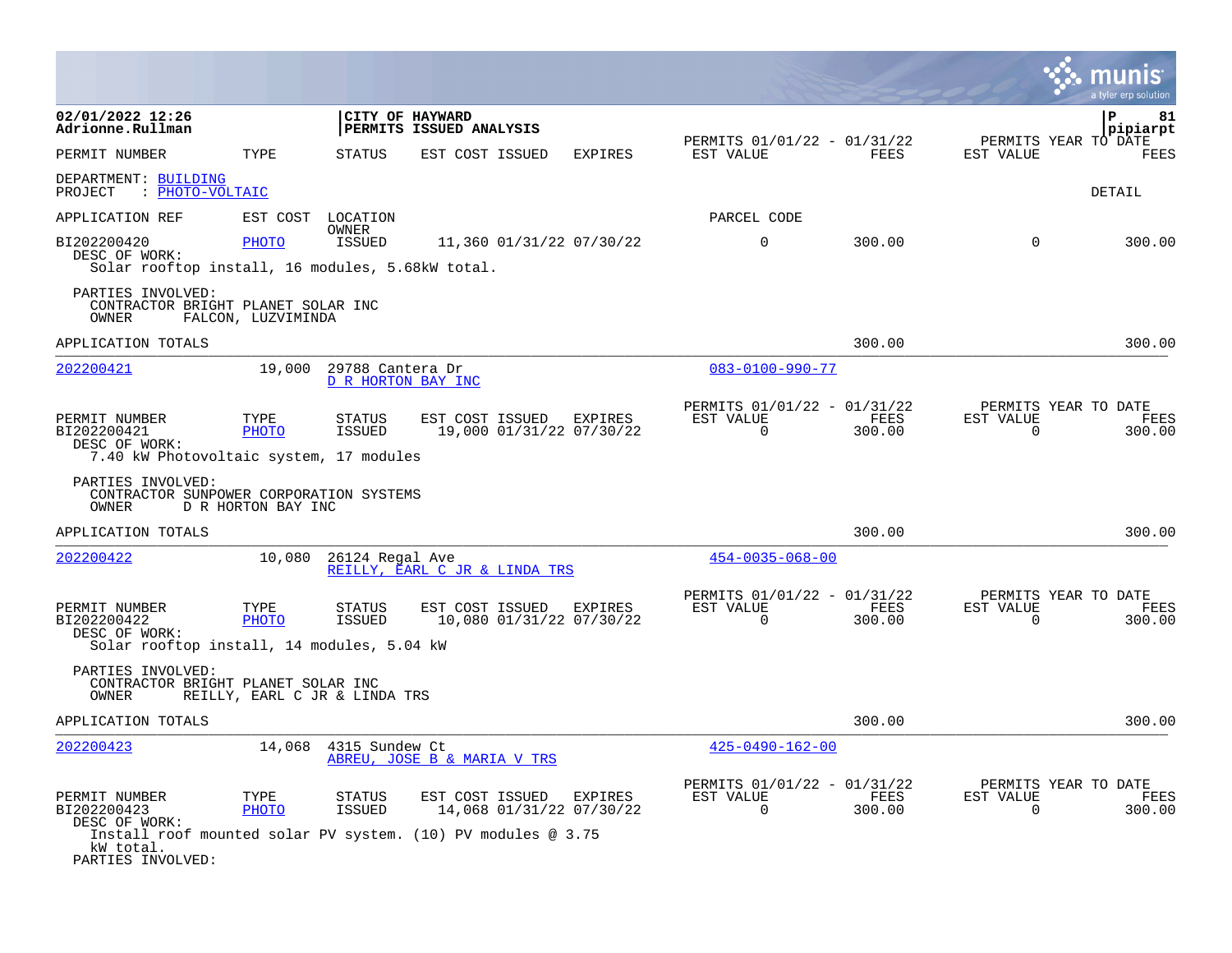|                                                                                                                    |                  |                                       |                                                              |         |                                                      |                       |                       | a tyler erp solution                          |
|--------------------------------------------------------------------------------------------------------------------|------------------|---------------------------------------|--------------------------------------------------------------|---------|------------------------------------------------------|-----------------------|-----------------------|-----------------------------------------------|
| 02/01/2022 12:26<br>Adrionne.Rullman                                                                               |                  | CITY OF HAYWARD                       | PERMITS ISSUED ANALYSIS                                      |         |                                                      |                       |                       | l P<br>82<br> pipiarpt                        |
| DEPARTMENT: BUILDING<br>PROJECT<br>: PHOTO-VOLTAIC                                                                 |                  |                                       |                                                              |         |                                                      |                       |                       | DETAIL                                        |
| APPLICATION REF                                                                                                    | EST COST         | LOCATION<br>OWNER                     |                                                              |         | PARCEL CODE                                          |                       |                       |                                               |
| CONTRACTOR SWELL SERVICES<br>OWNER                                                                                 |                  | ABREU, JOSE B & MARIA V TRS           |                                                              |         |                                                      |                       |                       |                                               |
| APPLICATION TOTALS                                                                                                 |                  |                                       |                                                              |         |                                                      | 300.00                |                       | 300.00                                        |
| 202200425                                                                                                          | 18,559           | 28853 Rochelle Ave                    | EMPERADOR, ROSA C & FLORENCIO M JR                           |         | $083 - 0435 - 016 - 00$                              |                       |                       |                                               |
| PERMIT NUMBER<br>BI202200425<br>DESC OF WORK:                                                                      | TYPE<br>PHOTO    | <b>STATUS</b><br>ISSUED               | EST COST ISSUED<br>18,559 01/31/22 07/30/22                  | EXPIRES | PERMITS 01/01/22 - 01/31/22<br>EST VALUE<br>$\Omega$ | FEES<br>300.00        | EST VALUE<br>$\Omega$ | PERMITS YEAR TO DATE<br><b>FEES</b><br>300.00 |
| Install (10) PV roof mounted modules, 4.25 kW total.<br>PARTIES INVOLVED:<br>CONTRACTOR CLEAN SOLAR, INC.<br>OWNER |                  | EMPERADOR, ROSA C & FLORENCIO M JR    |                                                              |         |                                                      |                       |                       |                                               |
| APPLICATION TOTALS                                                                                                 |                  |                                       |                                                              |         |                                                      | 300.00                |                       | 300.00                                        |
| 202200426                                                                                                          | 27,095           | 190 Goodrich St<br>CRUZ, CARLOS A     |                                                              |         | $452 - 0012 - 157 - 00$                              |                       |                       |                                               |
| PERMIT NUMBER<br>BI202200426<br>DESC OF WORK:<br>PV solar installation, 21 modules, 7.46 kW total.                 | TYPE<br>PHOTO    | <b>STATUS</b><br>ISSUED               | EST COST ISSUED EXPIRES<br>27,095 01/31/22 07/30/22          |         | PERMITS 01/01/22 - 01/31/22<br>EST VALUE<br>$\Omega$ | FEES<br>300.00        | EST VALUE<br>$\Omega$ | PERMITS YEAR TO DATE<br>FEES<br>300.00        |
| PARTIES INVOLVED:<br>CONTRACTOR CLEAN ENERGY SOLUTIONS INC<br>OWNER                                                | CRUZ, CARLOS A   |                                       |                                                              |         |                                                      |                       |                       |                                               |
| APPLICATION TOTALS                                                                                                 |                  |                                       |                                                              |         |                                                      | 300.00                |                       | 300.00                                        |
| 202200428                                                                                                          | 36,000           | 3499 Pine Wood Dr<br>MAYNETTE, ANITRA |                                                              |         | $081D-1905-009-00$                                   |                       |                       |                                               |
| PERMIT NUMBER<br>BI202200428<br>DESC OF WORK:                                                                      | TYPE<br>PHOTO    | <b>STATUS</b><br><b>ISSUED</b>        | EST COST ISSUED<br>36,000 01/31/22 07/30/22                  | EXPIRES | PERMITS 01/01/22 - 01/31/22<br>EST VALUE<br>$\Omega$ | <b>FEES</b><br>300.00 | EST VALUE<br>$\Omega$ | PERMITS YEAR TO DATE<br>FEES<br>300.00        |
| er. (N) 200A load center.<br>PARTIES INVOLVED:<br>CONTRACTOR RIKETY VENTURE LLC<br>OWNER                           | MAYNETTE, ANITRA |                                       | (N) 23 panel 9.63kW roof mount PV system. (N) 125A load cent |         |                                                      |                       |                       |                                               |
| APPLICATION TOTALS                                                                                                 |                  |                                       |                                                              |         |                                                      | 300.00                |                       | 300.00                                        |
| 202200429                                                                                                          | 26,414           | 31853 Chicoine Ave<br>LIU, RICHARD    |                                                              |         | $078G - 2931 - 006 - 02$                             |                       |                       |                                               |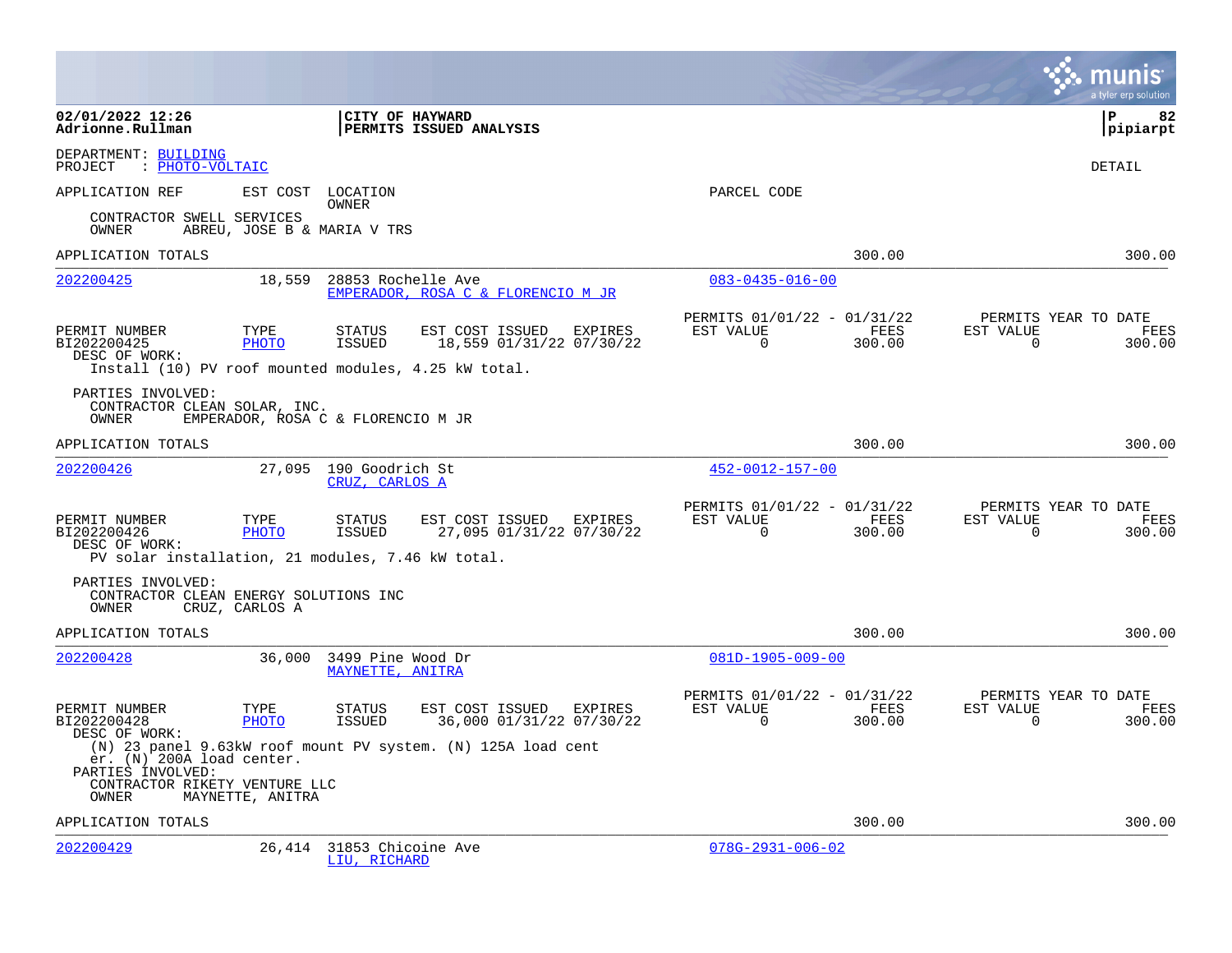|                                                                                                                         |                 |                                         |                                                     |                |                                                      |                |                       | a tyler erp solution                   |
|-------------------------------------------------------------------------------------------------------------------------|-----------------|-----------------------------------------|-----------------------------------------------------|----------------|------------------------------------------------------|----------------|-----------------------|----------------------------------------|
| 02/01/2022 12:26<br>Adrionne.Rullman                                                                                    |                 |                                         | CITY OF HAYWARD<br><b>PERMITS ISSUED ANALYSIS</b>   |                |                                                      |                |                       | ${\bf P}$<br>83<br>pipiarpt            |
| PERMIT NUMBER                                                                                                           | TYPE            | STATUS                                  | EST COST ISSUED                                     | <b>EXPIRES</b> | PERMITS 01/01/22 - 01/31/22<br>EST VALUE             | <b>FEES</b>    | EST VALUE             | PERMITS YEAR TO DATE<br>FEES           |
| DEPARTMENT: BUILDING<br>PROJECT : PHOTO-VOLTAIC                                                                         |                 |                                         |                                                     |                |                                                      |                |                       | DETAIL                                 |
| APPLICATION REF                                                                                                         |                 | EST COST LOCATION                       |                                                     |                | PARCEL CODE                                          |                |                       |                                        |
| BI202200429<br>DESC OF WORK:<br>Install (17) module roof mounted PV system. 6.3 kW total                                | PHOTO           | OWNER<br><b>ISSUED</b>                  | 26,414 01/31/22 07/30/22                            |                | $\Omega$                                             | 300.00         | $\Omega$              | 300.00                                 |
| PARTIES INVOLVED:<br>CONTRACTOR UNITED SOLAR ELECTRIC<br>OWNER                                                          | LIU, RICHARD    |                                         |                                                     |                |                                                      |                |                       |                                        |
| APPLICATION TOTALS                                                                                                      |                 |                                         |                                                     |                |                                                      | 300.00         |                       | 300.00                                 |
| 202200431                                                                                                               | 12,000          | 27550 Verona Ave<br>ANDREWS, EARL       |                                                     |                | $456 - 0026 - 062 - 00$                              |                |                       |                                        |
| PERMIT NUMBER<br>BI202200431<br>DESC OF WORK:<br>Solar rooftop install, (15) modules, 6 kW total.                       | TYPE<br>PHOTO   | STATUS<br><b>ISSUED</b>                 | EST COST ISSUED EXPIRES<br>12,000 01/31/22 07/30/22 |                | PERMITS 01/01/22 - 01/31/22<br>EST VALUE<br>$\Omega$ | FEES<br>300.00 | EST VALUE<br>$\Omega$ | PERMITS YEAR TO DATE<br>FEES<br>300.00 |
| PARTIES INVOLVED:<br>CONTRACTOR BRIGHT PLANET SOLAR INC<br>OWNER                                                        | ANDREWS, EARL   |                                         |                                                     |                |                                                      |                |                       |                                        |
| APPLICATION TOTALS                                                                                                      |                 |                                         |                                                     |                |                                                      | 300.00         |                       | 300.00                                 |
| 202200569                                                                                                               |                 | 8,645 24240 Nora Cir<br>SIDDHARTHA, SAI |                                                     |                | $441 - 0083 - 990 - 10$                              |                |                       |                                        |
| PERMIT NUMBER<br>BI202200569<br>DESC OF WORK:<br>install roof mounted solar PV system 13 modules 3.8                    | TYPE<br>PHOTO   | STATUS<br>ISSUED                        | EST COST ISSUED EXPIRES<br>8,645 01/31/22 07/30/22  |                | PERMITS 01/01/22 - 01/31/22<br>EST VALUE<br>0        | FEES<br>300.00 | EST VALUE<br>0        | PERMITS YEAR TO DATE<br>FEES<br>300.00 |
| PARTIES INVOLVED:<br>APPLICANT SUNRUN INSTALLATION SERVICES INC<br>CONTRACTOR SUNRUN INSTALLATION SERVICES INC<br>OWNER | SIDDHARTHA, SAI |                                         |                                                     |                |                                                      |                |                       |                                        |
| APPLICATION TOTALS                                                                                                      |                 |                                         |                                                     |                |                                                      | 300.00         |                       | 300.00                                 |
| 202200570                                                                                                               | 9,975           | 522 Spalding St<br>SINGH, GURMUKH       |                                                     |                | $465 - 0071 - 031 - 00$                              |                |                       |                                        |
| PERMIT NUMBER<br>BI202200570<br>DESC OF WORK:                                                                           | TYPE<br>PHOTO   | STATUS<br>ISSUED                        | EST COST ISSUED<br>9,975 01/31/22 07/30/22          | EXPIRES        | PERMITS 01/01/22 - 01/31/22<br>EST VALUE<br>0        | FEES<br>300.00 | EST VALUE<br>0        | PERMITS YEAR TO DATE<br>FEES<br>300.00 |

install roof mounted solar PV system 15 modules 3.8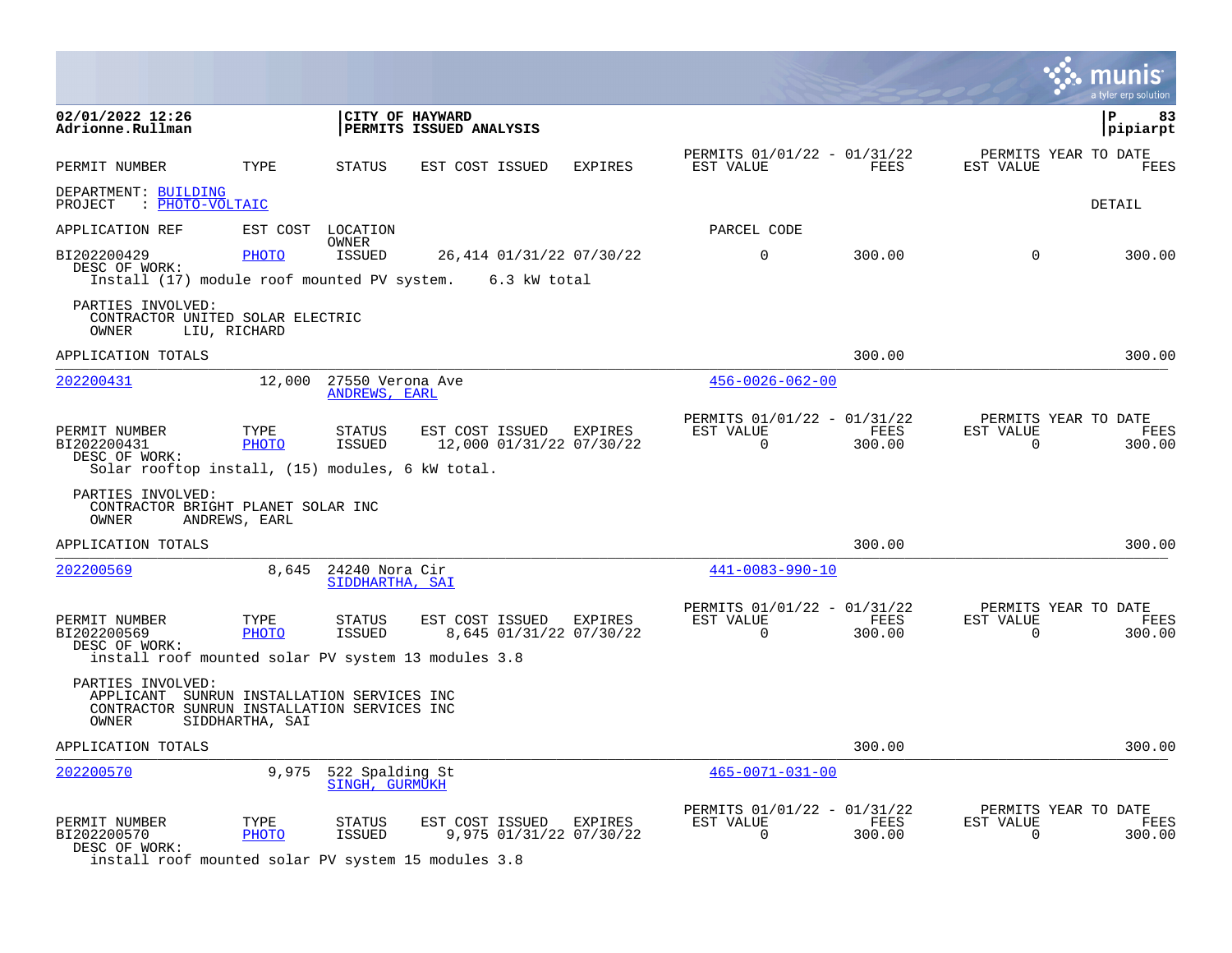|                                                                                                                                                                                     |                          |                                  |                                             |                |                                                         |                     |                       | munis<br>a tyler erp solution          |
|-------------------------------------------------------------------------------------------------------------------------------------------------------------------------------------|--------------------------|----------------------------------|---------------------------------------------|----------------|---------------------------------------------------------|---------------------|-----------------------|----------------------------------------|
| 02/01/2022 12:26<br>Adrionne.Rullman                                                                                                                                                |                          |                                  | CITY OF HAYWARD<br>PERMITS ISSUED ANALYSIS  |                |                                                         |                     |                       | $\mathbf{P}$<br>84<br> pipiarpt        |
| DEPARTMENT: BUILDING<br>: PHOTO-VOLTAIC<br>PROJECT                                                                                                                                  |                          |                                  |                                             |                |                                                         |                     |                       | DETAIL                                 |
| APPLICATION REF                                                                                                                                                                     | EST COST                 | LOCATION<br>OWNER                |                                             |                | PARCEL CODE                                             |                     |                       |                                        |
| PARTIES INVOLVED:<br>APPLICANT SUNRUN INSTALLATION SERVICES INC<br>CONTRACTOR SUNRUN INSTALLATION SERVICES INC<br>OWNER                                                             | SINGH, GURMUKH           |                                  |                                             |                |                                                         |                     |                       |                                        |
| APPLICATION TOTALS                                                                                                                                                                  |                          |                                  |                                             |                |                                                         | 300.00              |                       | 300.00                                 |
| 202200588                                                                                                                                                                           | 17,000                   | 1266 Roosevelt Ave<br>WANG, YAOI |                                             |                | $454 - 0075 - 015 - 00$                                 |                     |                       |                                        |
| PERMIT NUMBER<br>BI202200588<br>DESC OF WORK:<br>install roof mounted solar PV system 6.8 kw 17 modules                                                                             | TYPE<br><b>PHOTO</b>     | STATUS<br><b>ISSUED</b>          | EST COST ISSUED<br>17,000 01/31/22 07/30/22 | <b>EXPIRES</b> | PERMITS 01/01/22 - 01/31/22<br>EST VALUE<br>$\Omega$    | FEES<br>300.00      | EST VALUE<br>$\Omega$ | PERMITS YEAR TO DATE<br>FEES<br>300.00 |
| PARTIES INVOLVED:<br>APPLICANT<br>CONTRACTOR NEXUS ENERGY SYSTEMS INC<br>OWNER<br>WANG, YAOI                                                                                        | NEXUS ENERGY SYSTEMS INC |                                  |                                             |                |                                                         |                     |                       |                                        |
| APPLICATION TOTALS                                                                                                                                                                  |                          |                                  |                                             |                |                                                         | 300.00              |                       | 300.00                                 |
| 202200590                                                                                                                                                                           | 16,686                   | 28463 Triton St                  | BONG, KIM H & SANTOSO JULITA & HINKLE RE    |                | $465 - 0005 - 013 - 00$                                 |                     |                       |                                        |
| PERMIT NUMBER<br>BI202200590<br>DESC OF WORK:                                                                                                                                       | TYPE<br>PHOTO            | STATUS<br><b>ISSUED</b>          | EST COST ISSUED<br>16,686 01/31/22 07/30/22 | EXPIRES        | PERMITS 01/01/22 - 01/31/22<br>EST VALUE<br>$\mathbf 0$ | FEES<br>373.50      | EST VALUE<br>$\Omega$ | PERMITS YEAR TO DATE<br>FEES<br>373.50 |
| install roof mounted solar PV system 4.81 kw 13 modules<br>240v outlet for level II EV charger<br>PARTIES INVOLVED:<br>APPLICANT SYNERGY POWER<br>CONTRACTOR SYNERGY POWER<br>OWNER |                          |                                  | BONG, KIM H & SANTOSO JULITA & HINKLE RE    |                |                                                         |                     |                       |                                        |
| APPLICATION TOTALS<br>PROJECT TOTALS                                                                                                                                                |                          |                                  |                                             |                | $\Omega$                                                | 373.50<br>18,228.00 | $\Omega$              | 373.50<br>18,228.00                    |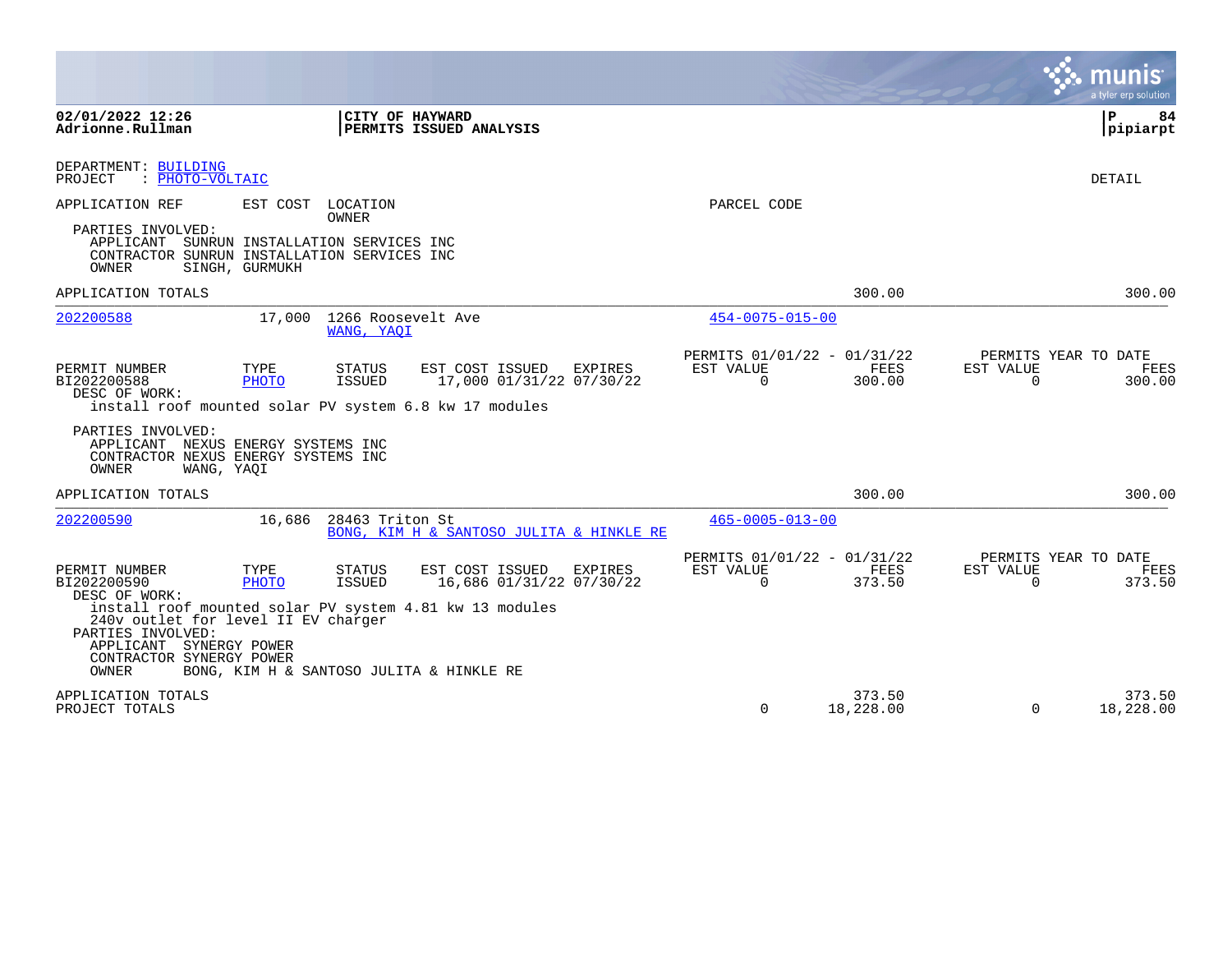|                                                                                                                                                           |                                        |                            |                                                                                                                                                                                     |                                                      |                    |                       | munis<br>a tyler erp solution                 |
|-----------------------------------------------------------------------------------------------------------------------------------------------------------|----------------------------------------|----------------------------|-------------------------------------------------------------------------------------------------------------------------------------------------------------------------------------|------------------------------------------------------|--------------------|-----------------------|-----------------------------------------------|
| 02/01/2022 12:26<br>Adrionne.Rullman                                                                                                                      |                                        | CITY OF HAYWARD            | PERMITS ISSUED ANALYSIS                                                                                                                                                             |                                                      |                    |                       | l P<br>85<br> pipiarpt                        |
| DEPARTMENT: BUILDING<br>PROJECT                                                                                                                           | : REMODEL - COMPLETE BATHROOM          |                            |                                                                                                                                                                                     |                                                      |                    |                       | DETAIL                                        |
| APPLICATION REF                                                                                                                                           |                                        | EST COST LOCATION<br>OWNER |                                                                                                                                                                                     | PARCEL CODE                                          |                    |                       |                                               |
| 202200031                                                                                                                                                 | 50,000                                 | <b>JOHN SICAT</b>          | 28878 Rocky Point Ct                                                                                                                                                                | $085A - 6426 - 012 - 00$                             |                    |                       |                                               |
| PERMIT NUMBER<br>BI202200031<br>DESC OF WORK:<br>remodel 3 bathrooms like for like no struc. changes                                                      | TYPE<br><b>BRCB</b>                    | STATUS<br>ISSUED           | EST COST ISSUED<br>EXPIRES<br>50,000 01/03/22 07/19/22                                                                                                                              | PERMITS 01/01/22 - 01/31/22<br>EST VALUE<br>$\Omega$ | FEES<br>865.51     | EST VALUE<br>$\Omega$ | PERMITS YEAR TO DATE<br>FEES<br>865.51        |
| PARTIES INVOLVED:<br>APPLICANT ROSEGOLD BUILDERS INC<br>CONTRACTOR ROSEGOLD BUILDERS INC<br>OWNER                                                         | JOHN SICAT                             |                            |                                                                                                                                                                                     |                                                      |                    |                       |                                               |
| APPLICATION TOTALS                                                                                                                                        |                                        |                            |                                                                                                                                                                                     |                                                      | 865.51             |                       | 865.51                                        |
| 202200285                                                                                                                                                 |                                        | ANDREWS, ANGELA            | 14,500 190 Saint Andrews St                                                                                                                                                         | $078G - 2711 - 003 - 00$                             |                    |                       |                                               |
| PERMIT NUMBER<br>BI202200285<br>DESC OF WORK:<br>PARTIES INVOLVED:<br>APPLICANT WEYANT, GINA<br>CONTRACTOR UNTITLED LABS INC DBA MADE RENOVATION<br>OWNER | TYPE<br><b>BRCB</b><br>ANDREWS, ANGELA | STATUS<br>ISSUED           | EST COST ISSUED<br>EXPIRES<br>14,500 01/24/22 07/23/22<br>40 SO. FT GROUND FLR BATHROOM REMODEL IN KIND-NO STRUCTURAL.<br>SAME LAYOUT. REPLACE PLUMB FIXTURES, (N) LIGHTS, FINISHES | PERMITS 01/01/22 - 01/31/22<br>EST VALUE<br>$\Omega$ | FEES<br>418.90     | EST VALUE<br>$\Omega$ | PERMITS YEAR TO DATE<br><b>FEES</b><br>418.90 |
| APPLICATION TOTALS<br>PROJECT TOTALS                                                                                                                      |                                        |                            |                                                                                                                                                                                     | $\Omega$                                             | 418.90<br>1,284.41 | 0                     | 418.90<br>1,284.41                            |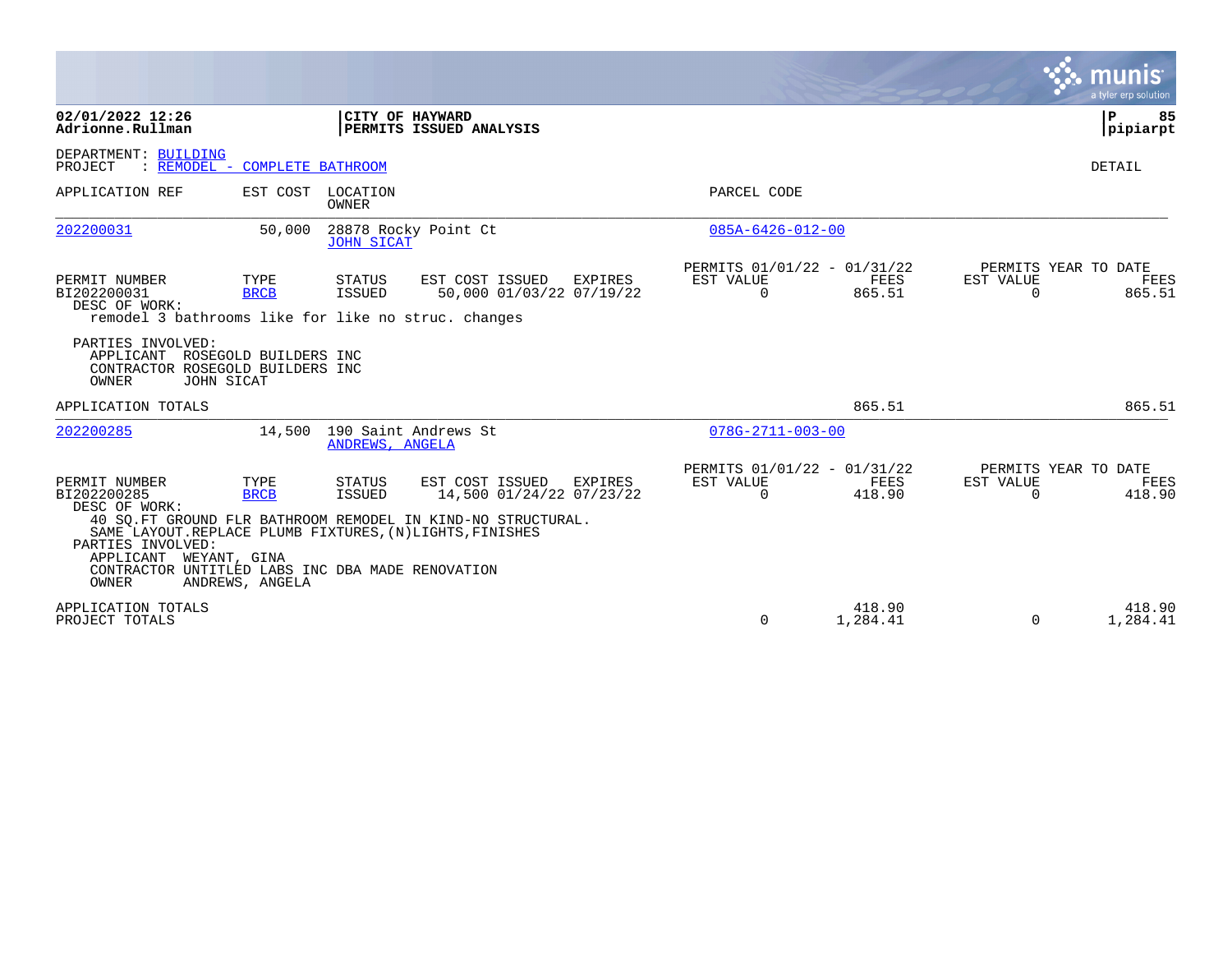|                                                                                                                                    |                               |                                        |                                                                                                                          |         |                                                      |                  |                       | a tyler erp solution                     |
|------------------------------------------------------------------------------------------------------------------------------------|-------------------------------|----------------------------------------|--------------------------------------------------------------------------------------------------------------------------|---------|------------------------------------------------------|------------------|-----------------------|------------------------------------------|
| 02/01/2022 12:26<br>Adrionne.Rullman                                                                                               |                               |                                        | CITY OF HAYWARD<br>PERMITS ISSUED ANALYSIS                                                                               |         |                                                      |                  |                       | ∣P<br>86<br> pipiarpt                    |
| DEPARTMENT: BUILDING<br>PROJECT                                                                                                    | : RESIDENTIAL REMODEL         |                                        |                                                                                                                          |         |                                                      |                  |                       | DETAIL                                   |
| APPLICATION REF                                                                                                                    |                               | EST COST LOCATION<br><b>OWNER</b>      |                                                                                                                          |         | PARCEL CODE                                          |                  |                       |                                          |
| 202105875                                                                                                                          | 25,000                        | 24776 Townsend Ave<br>ZHANG, XIAOXIANG |                                                                                                                          |         | $443 - 0035 - 141 - 00$                              |                  |                       |                                          |
| PERMIT NUMBER<br>BI202105875<br>DESC OF WORK:                                                                                      | TYPE<br><b>BRES</b>           | <b>STATUS</b><br><b>ISSUED</b>         | EST COST ISSUED<br>25,000 01/13/22 07/12/22<br>Convert existing family room into master bedroom & bath. No               | EXPIRES | PERMITS 01/01/22 - 01/31/22<br>EST VALUE<br>$\Omega$ | FEES<br>4,971.01 | EST VALUE<br>$\Omega$ | PERMITS YEAR TO DATE<br>FEES<br>4,971.01 |
| increase to floor area and no site work.<br>PARTIES INVOLVED:<br>APPLICANT ZHANG, XIAOXIANG<br>CONTRACTOR OWNER/, BUILDER<br>OWNER | ZHANG, XIAOXIANG              |                                        |                                                                                                                          |         |                                                      |                  |                       |                                          |
| APPLICATION TOTALS                                                                                                                 |                               |                                        |                                                                                                                          |         |                                                      | 4,971.01         |                       | 4,971.01                                 |
| 202200110                                                                                                                          | 18,000                        | BAUER, ROBERT P                        | 25027 Discoverer Pl                                                                                                      |         | $444 - 0057 - 054 - 00$                              |                  |                       |                                          |
| PERMIT NUMBER<br>BI202200110<br>DESC OF WORK:                                                                                      | TYPE<br><b>BRES</b>           | <b>STATUS</b><br><b>ISSUED</b>         | EST COST ISSUED<br>18,000 01/06/22 07/26/22                                                                              | EXPIRES | PERMITS 01/01/22 - 01/31/22<br>EST VALUE<br>$\Omega$ | FEES<br>975.43   | EST VALUE<br>$\Omega$ | PERMITS YEAR TO DATE<br>FEES<br>975.43   |
| PARTIES INVOLVED:                                                                                                                  |                               |                                        | remodel kitcehn like for like, update electrical. remodel<br>two bathrooms like for like no struc changes                |         |                                                      |                  |                       |                                          |
| APPLICANT RUBIO, ALAN<br>CONTRACTOR BRIGHT FUTURE BUILDERS<br>OWNER                                                                | BAUER, ROBERT P               |                                        |                                                                                                                          |         |                                                      |                  |                       |                                          |
| APPLICATION TOTALS                                                                                                                 |                               |                                        |                                                                                                                          |         |                                                      | 975.43           |                       | 975.43                                   |
| 202200182                                                                                                                          | 70,000                        | 21730 Main St                          | BENN, ROBERT J & ROSA KAREN L                                                                                            |         | $428 - 0011 - 045 - 02$                              |                  |                       |                                          |
| PERMIT NUMBER<br>BI202200182<br>DESC OF WORK:                                                                                      | TYPE<br><b>BRES</b>           | <b>STATUS</b><br>ISSUED                | EST COST ISSUED<br>70,000 01/25/22 07/24/22                                                                              | EXPIRES | PERMITS 01/01/22 - 01/31/22<br>EST VALUE<br>$\Omega$ | FEES<br>1,370.69 | EST VALUE<br>$\Omega$ | PERMITS YEAR TO DATE<br>FEES<br>1,370.69 |
| PARTIES INVOLVED:<br>APPLICANT VALENCIA, DIEGO                                                                                     |                               |                                        | COMPLETE KITCHEN REMODEL: RELOCATE STOVE, REF., HALLWAY<br>BATH REMODEL (LIKE FOR LIKE), ALTER (E) CLOSET IN DINING ROOM |         |                                                      |                  |                       |                                          |
| CONTRACTOR CITADEL PG<br>OWNER                                                                                                     | BENN, ROBERT J & ROSA KAREN L |                                        |                                                                                                                          |         |                                                      |                  |                       |                                          |
| APPLICATION TOTALS                                                                                                                 |                               |                                        |                                                                                                                          |         |                                                      | 1,370.69         |                       | 1,370.69                                 |
| 202200277                                                                                                                          | 4,000                         | 26626 Voltaire St                      | CHENG, FRANK WING-FUNG                                                                                                   |         | $452 - 0085 - 092 - 00$                              |                  |                       |                                          |

**College**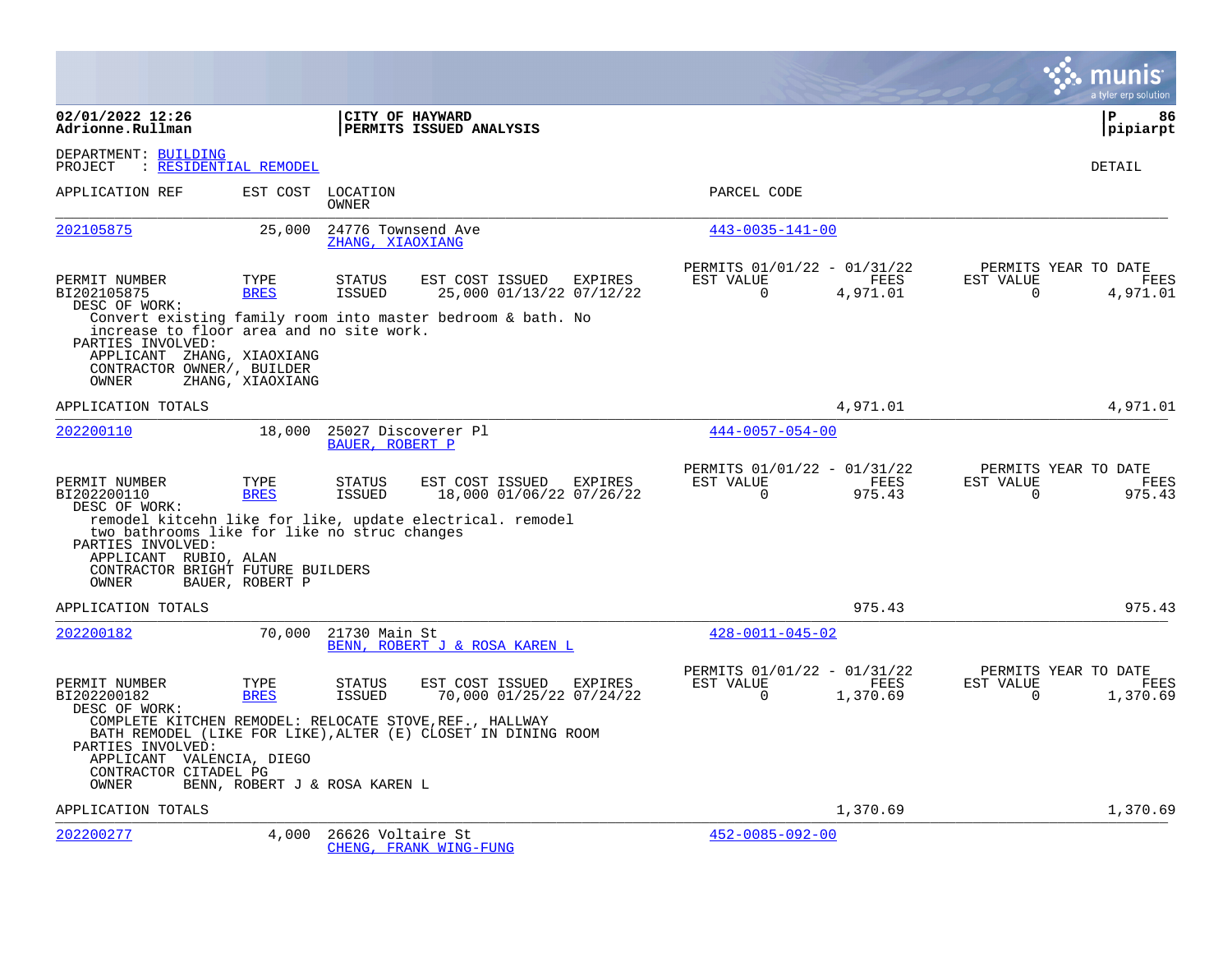|                                                                                                                                                                |                                               |                                |                                                                                                             |                |                                                      |                         |                       | munis<br>a tyler erp solution                       |
|----------------------------------------------------------------------------------------------------------------------------------------------------------------|-----------------------------------------------|--------------------------------|-------------------------------------------------------------------------------------------------------------|----------------|------------------------------------------------------|-------------------------|-----------------------|-----------------------------------------------------|
| 02/01/2022 12:26<br>Adrionne.Rullman                                                                                                                           |                                               |                                | CITY OF HAYWARD<br>PERMITS ISSUED ANALYSIS                                                                  |                | PERMITS 01/01/22 - 01/31/22                          |                         |                       | 87<br>${\bf P}$<br>pipiarpt<br>PERMITS YEAR TO DATE |
| PERMIT NUMBER                                                                                                                                                  | TYPE                                          | <b>STATUS</b>                  | EST COST ISSUED                                                                                             | EXPIRES        | EST VALUE                                            | FEES                    | EST VALUE             | FEES                                                |
| DEPARTMENT: BUILDING<br>PROJECT                                                                                                                                | : RESIDENTIAL REMODEL                         |                                |                                                                                                             |                |                                                      |                         |                       | <b>DETAIL</b>                                       |
| APPLICATION REF                                                                                                                                                |                                               | EST COST LOCATION              |                                                                                                             |                | PARCEL CODE                                          |                         |                       |                                                     |
| BI202200277<br>DESC OF WORK:<br>WALL LIGHTS THROUGHT. (N) LIVING ROOM SOFFIT<br>PARTIES INVOLVED:<br>CONTRACTOR OWNER/, BUILDER                                | <b>BRES</b>                                   | OWNER<br>ISSUED                | 4,000 01/24/22 07/23/22<br>(N) BUILT-IN LIGHTS: RECESSED, CHANDELIERS, PENDANT, VANITY &                    |                | $\Omega$                                             | 298.95                  | $\Omega$              | 298.95                                              |
| OWNER                                                                                                                                                          | CHENG, FRANK WING-FUNG                        |                                |                                                                                                             |                |                                                      |                         |                       |                                                     |
| APPLICATION TOTALS                                                                                                                                             |                                               |                                |                                                                                                             |                |                                                      | 298.95                  |                       | 298.95                                              |
| 202200452                                                                                                                                                      | 57,237                                        | 619 Shepherd Ave               | NGUYEN, THUY D & THINH                                                                                      |                | $453 - 0040 - 025 - 02$                              |                         |                       |                                                     |
| PERMIT NUMBER<br>BI202200452<br>DESC OF WORK:<br>BATHROOM. SHARES PLANS W/ 201903599 (& 201903601)<br>PARTIES INVOLVED:<br>CONTRACTOR OWNER/, BUILDER<br>OWNER | TYPE<br><b>BRES</b><br>NGUYEN, THUY D & THINH | <b>STATUS</b><br><b>ISSUED</b> | EST COST ISSUED<br>57,237 01/26/22 07/27/22<br>APPROX.730 SO.FT REMODEL:UPDATE & RELOCATE KITCHEN & HALLWAY | <b>EXPIRES</b> | PERMITS 01/01/22 - 01/31/22<br>EST VALUE<br>$\Omega$ | <b>FEES</b><br>1,239.17 | EST VALUE<br>$\Omega$ | PERMITS YEAR TO DATE<br><b>FEES</b><br>1,239.17     |
| APPLICATION TOTALS                                                                                                                                             |                                               |                                |                                                                                                             |                |                                                      | 1,239.17                |                       | 1,239.17                                            |
| 202200538                                                                                                                                                      | 35,000                                        | 684 Gisler Way                 | CLOVER VENTURES LLC                                                                                         |                | $083 - 0251 - 037 - 00$                              |                         |                       |                                                     |
| PERMIT NUMBER<br>BI202200538<br>DESC OF WORK:<br>remodel kitchen and bathrooms, replace window<br>PARTIES INVOLVED:                                            | TYPE<br><b>BRES</b>                           | <b>STATUS</b><br><b>ISSUED</b> | EST COST ISSUED EXPIRES<br>35,000 01/31/22 07/30/22                                                         |                | PERMITS 01/01/22 - 01/31/22<br>EST VALUE<br>$\Omega$ | FEES<br>915.66          | EST VALUE<br>$\Omega$ | PERMITS YEAR TO DATE<br>FEES<br>915.66              |
| APPLICANT ER, KENNETH<br>CONTRACTOR OWNER/BUILDER<br>OWNER                                                                                                     | CLOVER VENTURES LLC                           |                                |                                                                                                             |                |                                                      |                         |                       |                                                     |
| APPLICATION TOTALS<br>PROJECT TOTALS                                                                                                                           |                                               |                                |                                                                                                             |                | $\mathbf 0$                                          | 915.66<br>9,770.91      | $\mathbf 0$           | 915.66<br>9,770.91                                  |

 $\mathcal{L}^{\bullet}$  .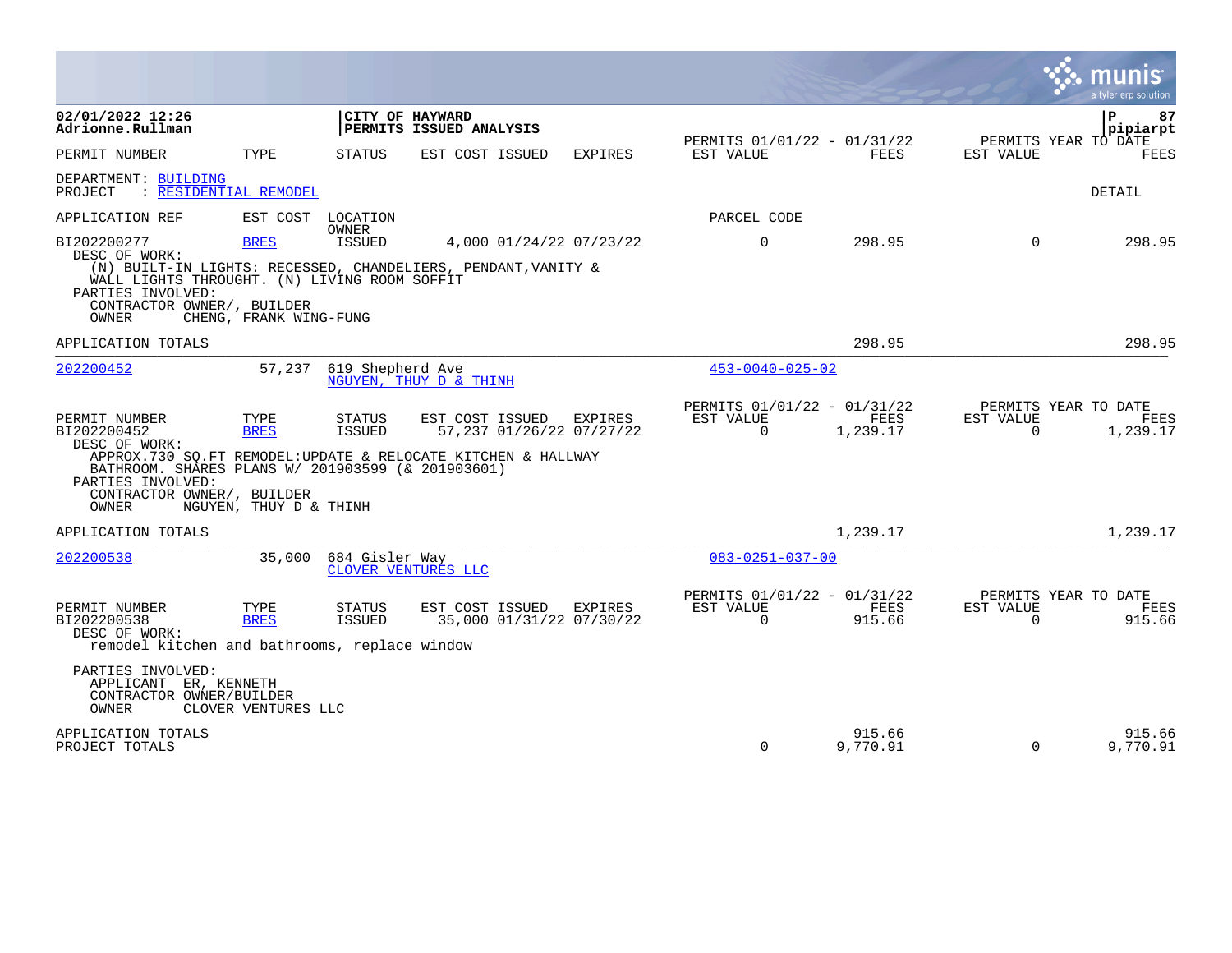|                                                                                                                                       |                              |                         |                                                                                                                                                                    |                |                                                      |                |                       | a tyler erp solution                   |
|---------------------------------------------------------------------------------------------------------------------------------------|------------------------------|-------------------------|--------------------------------------------------------------------------------------------------------------------------------------------------------------------|----------------|------------------------------------------------------|----------------|-----------------------|----------------------------------------|
| 02/01/2022 12:26<br>Adrionne.Rullman                                                                                                  |                              | CITY OF HAYWARD         | PERMITS ISSUED ANALYSIS                                                                                                                                            |                |                                                      |                |                       | l P<br>88<br> pipiarpt                 |
| DEPARTMENT: BUILDING<br>: REVISION PERMIT<br>PROJECT                                                                                  |                              |                         |                                                                                                                                                                    |                |                                                      |                |                       | <b>DETAIL</b>                          |
| APPLICATION REF                                                                                                                       | EST COST                     | LOCATION<br>OWNER       |                                                                                                                                                                    |                | PARCEL CODE                                          |                |                       |                                        |
| 202105344                                                                                                                             | $\Omega$                     | 25800 Clawiter Rd       | CLAWITER INNOVATION LCC                                                                                                                                            |                | $439 - 0080 - 003 - 07$                              |                |                       |                                        |
| PERMIT NUMBER<br>BI202105344<br>DESC OF WORK:<br>Metal Panel shop drawings -refer to 202001044                                        | TYPE<br><b>BREV</b>          | <b>STATUS</b><br>COMPLT | EST COST ISSUED<br>0 01/03/22                                                                                                                                      | <b>EXPIRES</b> | PERMITS 01/01/22 - 01/31/22<br>EST VALUE<br>$\Omega$ | FEES<br>730.59 | EST VALUE<br>$\Omega$ | PERMITS YEAR TO DATE<br>FEES<br>730.59 |
| PARTIES INVOLVED:<br>APPLICANT ANDERSON, CARLA<br>CONTRACTOR HITT CONTRACTING, INC<br>OWNER                                           | CLAWITER INNOVATION LCC      |                         |                                                                                                                                                                    |                |                                                      |                |                       |                                        |
| APPLICATION TOTALS                                                                                                                    |                              |                         |                                                                                                                                                                    |                |                                                      | 730.59         |                       | 730.59                                 |
| 202105472                                                                                                                             | $\Omega$                     | 24300 Clawiter Rd       | P G & E CO 135-1-71A-1                                                                                                                                             |                | $441 - 0065 - 024 - 02$                              |                |                       |                                        |
| PERMIT NUMBER<br>BI202105472<br>DESC OF WORK:<br>PARTIES INVOLVED:<br>APPLICANT REUSER, DAVID<br>CONTRACTOR W BRADLEY ELECTRIC INC    | TYPE<br><b>BREV</b>          | <b>STATUS</b><br>COMPLT | EST COST ISSUED<br>0 01/12/22<br>Revision to 202004308 - Add service to building B- Modify $(E)$<br>SVC Equipment connections $\&$ (I) new equipment to allow full | <b>EXPIRES</b> | PERMITS 01/01/22 - 01/31/22<br>EST VALUE<br>$\Omega$ | FEES<br>883.89 | EST VALUE<br>$\Omega$ | PERMITS YEAR TO DATE<br>FEES<br>883.89 |
| OWNER<br>APPLICATION TOTALS                                                                                                           | P G & E CO 135-1-71A-1       |                         |                                                                                                                                                                    |                |                                                      | 883.89         |                       | 883.89                                 |
| 202200002                                                                                                                             |                              | 0 716 Minerva St        | FRANCIS, ANUP S & JYOTSANA M                                                                                                                                       |                | $465 - 0010 - 046 - 00$                              |                |                       |                                        |
| PERMIT NUMBER<br>BI202200002<br>DESC OF WORK:<br>revision to 202105068 to revise layout                                               | TYPE<br><b>BREV</b>          | <b>STATUS</b><br>COMPLT | EST COST ISSUED<br>0 01/03/22                                                                                                                                      | <b>EXPIRES</b> | PERMITS 01/01/22 - 01/31/22<br>EST VALUE<br>$\Omega$ | FEES<br>179.34 | EST VALUE<br>$\Omega$ | PERMITS YEAR TO DATE<br>FEES<br>179.34 |
| PARTIES INVOLVED:<br>APPLICANT JAJ ROOFING DBA CITADEL ROOFING & SOLAR<br>CONTRACTOR JAJ ROOFING DBA CITADEL ROOFING & SOLAR<br>OWNER | FRANCIS, ANUP S & JYOTSANA M |                         |                                                                                                                                                                    |                |                                                      |                |                       |                                        |
| APPLICATION TOTALS                                                                                                                    |                              |                         |                                                                                                                                                                    |                |                                                      | 179.34         |                       | 179.34                                 |
| 202200053                                                                                                                             | $\Omega$                     | 26772 Wauchula Way      | <b>OUENNEVILLE, MICHAEL</b>                                                                                                                                        |                | $455 - 0020 - 006 - 00$                              |                |                       |                                        |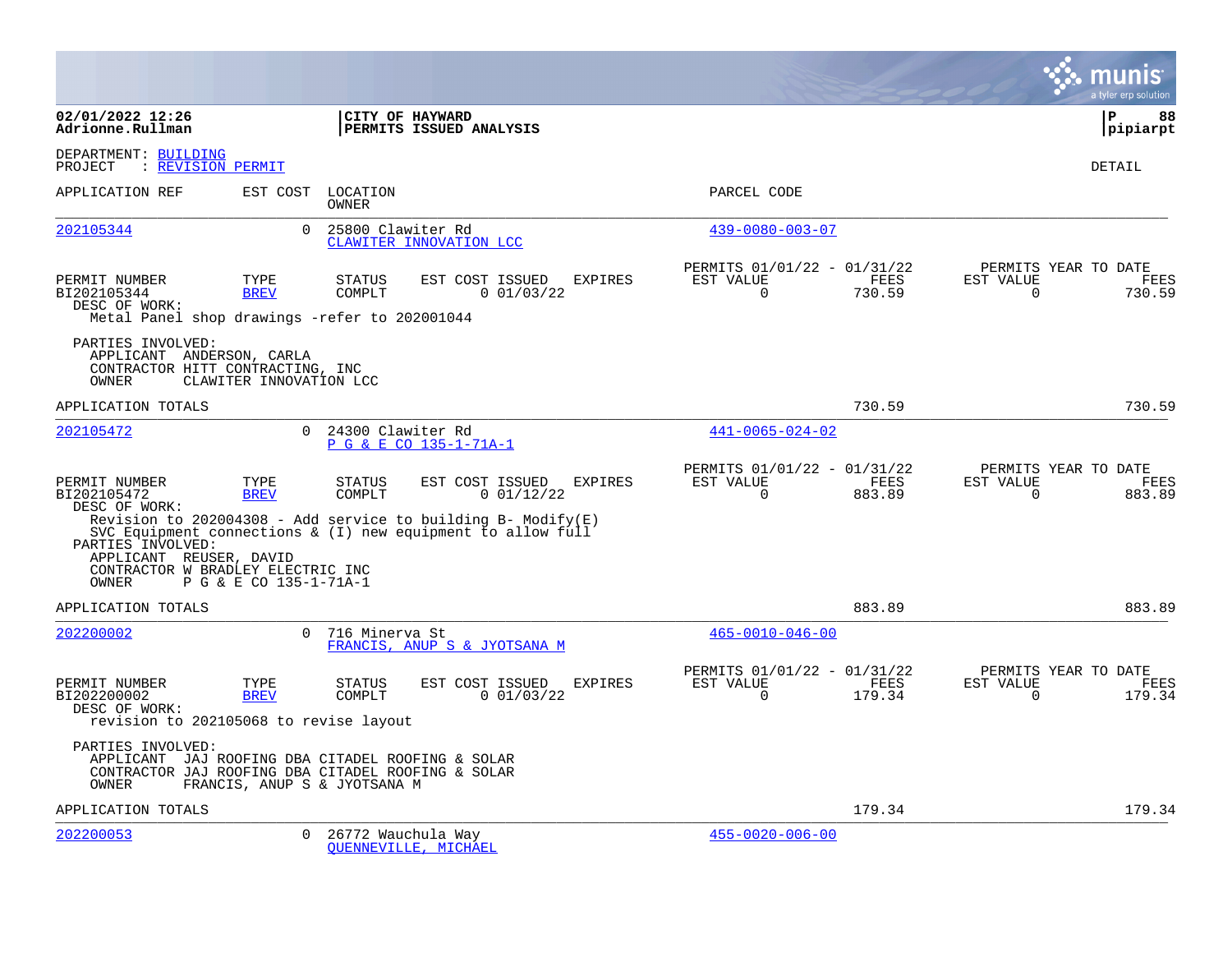|                                                                                                                                                                  |                       |                                   |                                                                                              |                |                                                            |                |                          | nıs<br>a tyler erp solution            |
|------------------------------------------------------------------------------------------------------------------------------------------------------------------|-----------------------|-----------------------------------|----------------------------------------------------------------------------------------------|----------------|------------------------------------------------------------|----------------|--------------------------|----------------------------------------|
| 02/01/2022 12:26<br>Adrionne.Rullman                                                                                                                             |                       |                                   | CITY OF HAYWARD<br>PERMITS ISSUED ANALYSIS                                                   |                |                                                            |                |                          | ∣P<br>89<br> pipiarpt                  |
| PERMIT NUMBER                                                                                                                                                    | TYPE                  | <b>STATUS</b>                     | EST COST ISSUED                                                                              | <b>EXPIRES</b> | PERMITS 01/01/22 - 01/31/22<br>EST VALUE                   | FEES           | EST VALUE                | PERMITS YEAR TO DATE<br>FEES           |
| DEPARTMENT: BUILDING<br>PROJECT<br>: REVISION PERMIT                                                                                                             |                       |                                   |                                                                                              |                |                                                            |                |                          | <b>DETAIL</b>                          |
| APPLICATION REF                                                                                                                                                  | EST COST              | LOCATION<br><b>OWNER</b>          |                                                                                              |                | PARCEL CODE                                                |                |                          |                                        |
| BI202200053                                                                                                                                                      | <b>BREV</b>           | COMPLT                            | 0 01/04/22                                                                                   |                | $\mathbf 0$                                                | 179.34         | $\Omega$                 | 179.34                                 |
| DESC OF WORK:<br>nal load center/backup gateway<br>PARTIES INVOLVED:<br>APPLICANT TESLA ENERGY OPERATIONS INC<br>CONTRACTOR TESLA ENERGY OPERATIONS INC<br>OWNER | OUENNEVILLE, MICHAEL  |                                   | revision to 202105578 to remove backup switch add 200A inter                                 |                |                                                            |                |                          |                                        |
| APPLICATION TOTALS                                                                                                                                               |                       |                                   |                                                                                              |                |                                                            | 179.34         |                          | 179.34                                 |
| 202200054                                                                                                                                                        | $\Omega$              | 26872 Peterman Ave                | CABANESAS, KRISTOFFER                                                                        |                | $455 - 0032 - 010 - 00$                                    |                |                          |                                        |
| PERMIT NUMBER<br>BI202200054<br>DESC OF WORK:                                                                                                                    | TYPE<br><b>BREV</b>   | <b>STATUS</b><br>COMPLT           | EST COST ISSUED<br>0 01/05/22<br>revision to 202105575 to change electrical configuation and | <b>EXPIRES</b> | PERMITS 01/01/22 - 01/31/22<br>EST VALUE<br>$\overline{0}$ | FEES<br>179.34 | EST VALUE<br>$\mathbf 0$ | PERMITS YEAR TO DATE<br>FEES<br>179.34 |
| tie-in, change BOS location, added load center<br>PARTIES INVOLVED:<br>APPLICANT TESLA ENERGY OPERATIONS INC<br>CONTRACTOR TESLA ENERGY OPERATIONS INC<br>OWNER  | CABANESAS, KRISTOFFER |                                   |                                                                                              |                |                                                            |                |                          |                                        |
| APPLICATION TOTALS                                                                                                                                               |                       |                                   |                                                                                              |                |                                                            | 179.34         |                          | 179.34                                 |
| 202200074                                                                                                                                                        | $\Omega$              | 588 Mardie St<br>LOPEZ, DOLORES L |                                                                                              |                | $444 - 0039 - 019 - 00$                                    |                |                          |                                        |
| PERMIT NUMBER<br>BI202200074<br>DESC OF WORK:                                                                                                                    | TYPE<br><b>BREV</b>   | <b>STATUS</b><br>COMPLT           | EST COST ISSUED<br>0 01/05/22                                                                | <b>EXPIRES</b> | PERMITS 01/01/22 - 01/31/22<br>EST VALUE<br>$\overline{0}$ | FEES<br>179.34 | EST VALUE<br>$\mathbf 0$ | PERMITS YEAR TO DATE<br>FEES<br>179.34 |
| revision to 2021040742 for module layout change<br>PARTIES INVOLVED:<br>APPLICANT BETTER EARTH<br>CONTRACTOR BETTER EARTH<br>OWNER                               | LOPEZ, DOLORES L      | ELECTRIC<br>ELECTRIC              |                                                                                              |                |                                                            |                |                          |                                        |
| APPLICATION TOTALS                                                                                                                                               |                       |                                   |                                                                                              |                |                                                            | 179.34         |                          | 179.34                                 |
| 202200082                                                                                                                                                        | $\Omega$              | 23287 Foley St<br>LIANG, XIANGHUA |                                                                                              |                | $439 - 0036 - 104 - 00$                                    |                |                          |                                        |
| PERMIT NUMBER<br>BI202200082<br>DESC OF WORK:                                                                                                                    | TYPE<br><b>BREV</b>   | STATUS<br><b>ISSUED</b>           | EST COST ISSUED<br>0 01/04/22                                                                | <b>EXPIRES</b> | PERMITS 01/01/22 - 01/31/22<br>EST VALUE<br>$\Omega$       | FEES<br>326.34 | EST VALUE<br>$\Omega$    | PERMITS YEAR TO DATE<br>FEES<br>326.34 |

 $\bullet$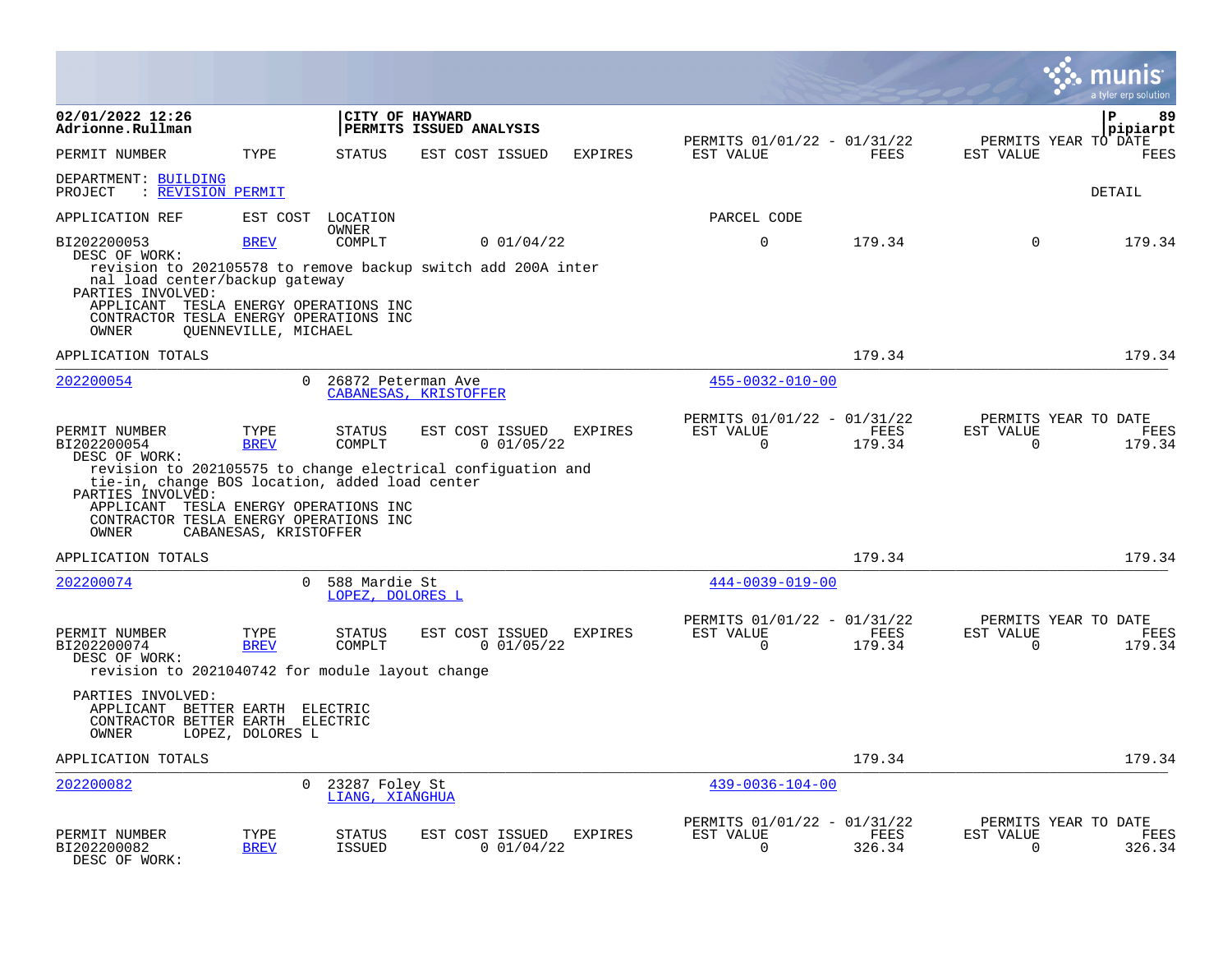|                                                                                                                                                     |                             |                                        |                                                                                                                                                           |                                                         |                | a tyler erp solution                                               |
|-----------------------------------------------------------------------------------------------------------------------------------------------------|-----------------------------|----------------------------------------|-----------------------------------------------------------------------------------------------------------------------------------------------------------|---------------------------------------------------------|----------------|--------------------------------------------------------------------|
| 02/01/2022 12:26<br>Adrionne.Rullman                                                                                                                |                             | CITY OF HAYWARD                        | PERMITS ISSUED ANALYSIS<br>REVISION TO 202004296 MECHANICAL: MOVING HVAC UNITS FROM OUT<br>SIDE TO INDOORS & CHANGING UNIT MODELS. STRUCTURAL: SHOWING UN |                                                         |                | l P<br>90<br> pipiarpt                                             |
| DEPARTMENT: BUILDING<br>PROJECT<br>: REVISION PERMIT                                                                                                |                             |                                        |                                                                                                                                                           |                                                         |                | DETAIL                                                             |
| APPLICATION REF                                                                                                                                     | EST COST LOCATION           | OWNER                                  |                                                                                                                                                           | PARCEL CODE                                             |                |                                                                    |
| PARTIES INVOLVED:<br>APPLICANT FATTS CUSTOMS CONSTRUCTION<br>CONTRACTOR FATTS CUSTOMS CONSTRUCTION<br>OWNER                                         | LIANG, XIANGHUA             |                                        |                                                                                                                                                           |                                                         |                |                                                                    |
| APPLICATION TOTALS                                                                                                                                  |                             |                                        |                                                                                                                                                           |                                                         | 326.34         | 326.34                                                             |
| 202200171                                                                                                                                           |                             | 0 155 Arundel Dr<br>LAU. TERRY         |                                                                                                                                                           | $085A - 6431 - 025 - 00$                                |                |                                                                    |
| PERMIT NUMBER<br>BI202200171<br>DESC OF WORK:                                                                                                       | TYPE<br><b>BREV</b>         | <b>STATUS</b><br>COMPLT                | EST COST ISSUED<br><b>EXPIRES</b><br>0 01/10/22                                                                                                           | PERMITS 01/01/22 - 01/31/22<br>EST VALUE<br>$\mathbf 0$ | FEES<br>179.34 | PERMITS YEAR TO DATE<br>EST VALUE<br>FEES<br>$\mathbf 0$<br>179.34 |
| location, update TLD<br>PARTIES INVOLVED:<br>APPLICANT TESLA ENERGY OPERATIONS INC<br>CONTRACTOR TESLA ENERGY OPERATIONS INC<br>OWNER<br>LAU, TERRY |                             |                                        | revision to 202105207 to update BOS, site plan, equipment                                                                                                 |                                                         |                |                                                                    |
| APPLICATION TOTALS                                                                                                                                  |                             |                                        |                                                                                                                                                           |                                                         | 179.34         | 179.34                                                             |
| 202200172                                                                                                                                           | $\Omega$                    | 28270 Fox Hollow Dr<br><b>RUBY SUN</b> |                                                                                                                                                           | $425 - 0490 - 088 - 00$                                 |                |                                                                    |
| PERMIT NUMBER<br>BI202200172<br>DESC OF WORK:<br>revision to 202105576 to update tie-in and TLD                                                     | TYPE<br><b>BREV</b>         | <b>STATUS</b><br>COMPLT                | EST COST ISSUED<br><b>EXPIRES</b><br>0 01/11/22                                                                                                           | PERMITS 01/01/22 - 01/31/22<br>EST VALUE<br>$\Omega$    | FEES<br>179.34 | PERMITS YEAR TO DATE<br>EST VALUE<br>FEES<br>0<br>179.34           |
| PARTIES INVOLVED:<br>APPLICANT<br>CONTRACTOR TESLA ENERGY OPERATIONS INC<br>OWNER<br>RUBY SUN                                                       | TESLA ENERGY OPERATIONS INC |                                        |                                                                                                                                                           |                                                         |                |                                                                    |
| APPLICATION TOTALS                                                                                                                                  |                             |                                        |                                                                                                                                                           |                                                         | 179.34         | 179.34                                                             |
| 202200173                                                                                                                                           | $\Omega$                    | 15 Tullach Pl<br>DUONG, CAM            |                                                                                                                                                           | $085A - 6432 - 083 - 00$                                |                |                                                                    |
| PERMIT NUMBER<br>BI202200173<br>DESC OF WORK:                                                                                                       | TYPE<br><b>BREV</b>         | <b>STATUS</b><br>COMPLT                | EST COST ISSUED<br>EXPIRES<br>0 01/11/22<br>revision to 202105580 to change backup switch to backup                                                       | PERMITS 01/01/22 - 01/31/22<br>EST VALUE<br>0           | FEES<br>179.34 | PERMITS YEAR TO DATE<br>EST VALUE<br>FEES<br>$\mathbf 0$<br>179.34 |
| gateway, roof top layout<br>PARTIES INVOLVED:<br>APPLICANT TESLA ENERGY OPERATIONS INC                                                              |                             |                                        |                                                                                                                                                           |                                                         |                |                                                                    |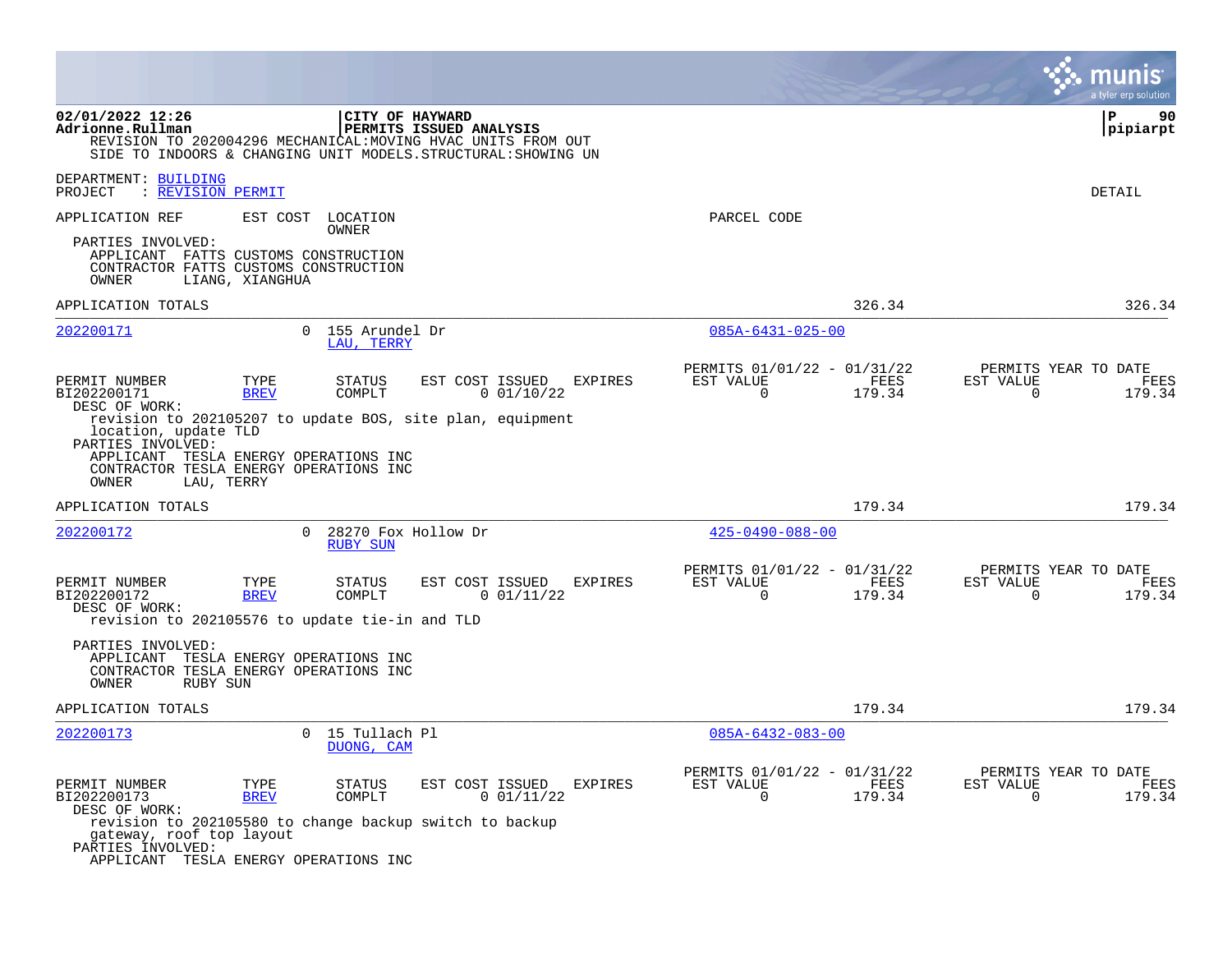|                                                                                                                                                               |                                                                                                                                             |                                                                                          | munis<br>a tyler erp solution                                   |
|---------------------------------------------------------------------------------------------------------------------------------------------------------------|---------------------------------------------------------------------------------------------------------------------------------------------|------------------------------------------------------------------------------------------|-----------------------------------------------------------------|
| 02/01/2022 12:26<br>Adrionne.Rullman                                                                                                                          | <b>CITY OF HAYWARD</b><br><b>PERMITS ISSUED ANALYSIS</b>                                                                                    |                                                                                          | l P<br>91<br> pipiarpt                                          |
| DEPARTMENT: BUILDING<br>: REVISION PERMIT<br>PROJECT                                                                                                          |                                                                                                                                             |                                                                                          | DETAIL                                                          |
| APPLICATION REF                                                                                                                                               | EST COST<br>LOCATION                                                                                                                        | PARCEL CODE                                                                              |                                                                 |
| CONTRACTOR TESLA ENERGY OPERATIONS INC<br>OWNER<br>DUONG, CAM                                                                                                 | OWNER                                                                                                                                       |                                                                                          |                                                                 |
| APPLICATION TOTALS                                                                                                                                            |                                                                                                                                             | 179.34                                                                                   | 179.34                                                          |
| 202200174                                                                                                                                                     | 27666 Dobbel Ave<br>$\Omega$<br>SINGH, GURPREET                                                                                             | $081D - 2086 - 031 - 00$                                                                 |                                                                 |
| PERMIT NUMBER<br>BI202200174<br>DESC OF WORK:                                                                                                                 | TYPE<br><b>STATUS</b><br>EST COST ISSUED<br>0 01/11/22<br><b>BREV</b><br>ISSUED                                                             | PERMITS 01/01/22 - 01/31/22<br><b>EXPIRES</b><br>EST VALUE<br>FEES<br>$\Omega$<br>179.34 | PERMITS YEAR TO DATE<br>EST VALUE<br>FEES<br>$\Omega$<br>179.34 |
| update equipment location<br>PARTIES INVOLVED:<br>APPLICANT TESLA ENERGY OPERATIONS INC<br>CONTRACTOR TESLA ENERGY OPERATIONS INC<br>OWNER<br>SINGH, GURPREET | revision to 202106094 to remove backup switch, load center,                                                                                 |                                                                                          |                                                                 |
| APPLICATION TOTALS                                                                                                                                            |                                                                                                                                             | 179.34                                                                                   | 179.34                                                          |
| 202200175                                                                                                                                                     | $\Omega$<br>2791 Sea Horse Ct<br>SHU, DONALD & BARBARA                                                                                      | $461 - 0101 - 005 - 00$                                                                  |                                                                 |
| PERMIT NUMBER<br>BI202200175<br>DESC OF WORK:                                                                                                                 | TYPE<br>EST COST ISSUED<br><b>STATUS</b><br><b>BREV</b><br>COMPLT<br>0 01/11/22<br>revision to 202106224 to update powerwall, update layout | PERMITS 01/01/22 - 01/31/22<br>FEES<br><b>EXPIRES</b><br>EST VALUE<br>$\Omega$<br>326.34 | PERMITS YEAR TO DATE<br>EST VALUE<br>FEES<br>$\Omega$<br>326.34 |
| PARTIES INVOLVED:<br>APPLICANT TESLA ENERGY OPERATIONS INC<br>CONTRACTOR TESLA ENERGY OPERATIONS INC<br>OWNER                                                 | SHU, DONALD & BARBARA                                                                                                                       |                                                                                          |                                                                 |
| APPLICATION TOTALS                                                                                                                                            |                                                                                                                                             | 326.34                                                                                   | 326.34                                                          |
| 202200212                                                                                                                                                     | $\mathbf{0}$<br>26241 Stanwood Ave<br>VASUT, VICTOR F JR                                                                                    | $454 - 0030 - 004 - 00$                                                                  |                                                                 |
| PERMIT NUMBER<br>BI202200212<br>DESC OF WORK:                                                                                                                 | TYPE<br>STATUS<br>EST COST ISSUED<br>COMPLT<br>0 01/11/22<br><b>BREV</b>                                                                    | PERMITS 01/01/22 - 01/31/22<br><b>EXPIRES</b><br>EST VALUE<br>FEES<br>0<br>179.34        | PERMITS YEAR TO DATE<br>EST VALUE<br>FEES<br>179.34<br>0        |
| 125A solar ready MSP<br>PARTIES INVOLVED:<br>APPLICANT BETTER EARTH ELECTRIC<br>CONTRACTOR BETTER EARTH ELECTRIC                                              | revision to 202105949 to change interconnection to                                                                                          |                                                                                          |                                                                 |
| OWNER                                                                                                                                                         | VASUT, VICTOR F JR                                                                                                                          | 179.34                                                                                   | 179.34                                                          |
| APPLICATION TOTALS                                                                                                                                            |                                                                                                                                             |                                                                                          |                                                                 |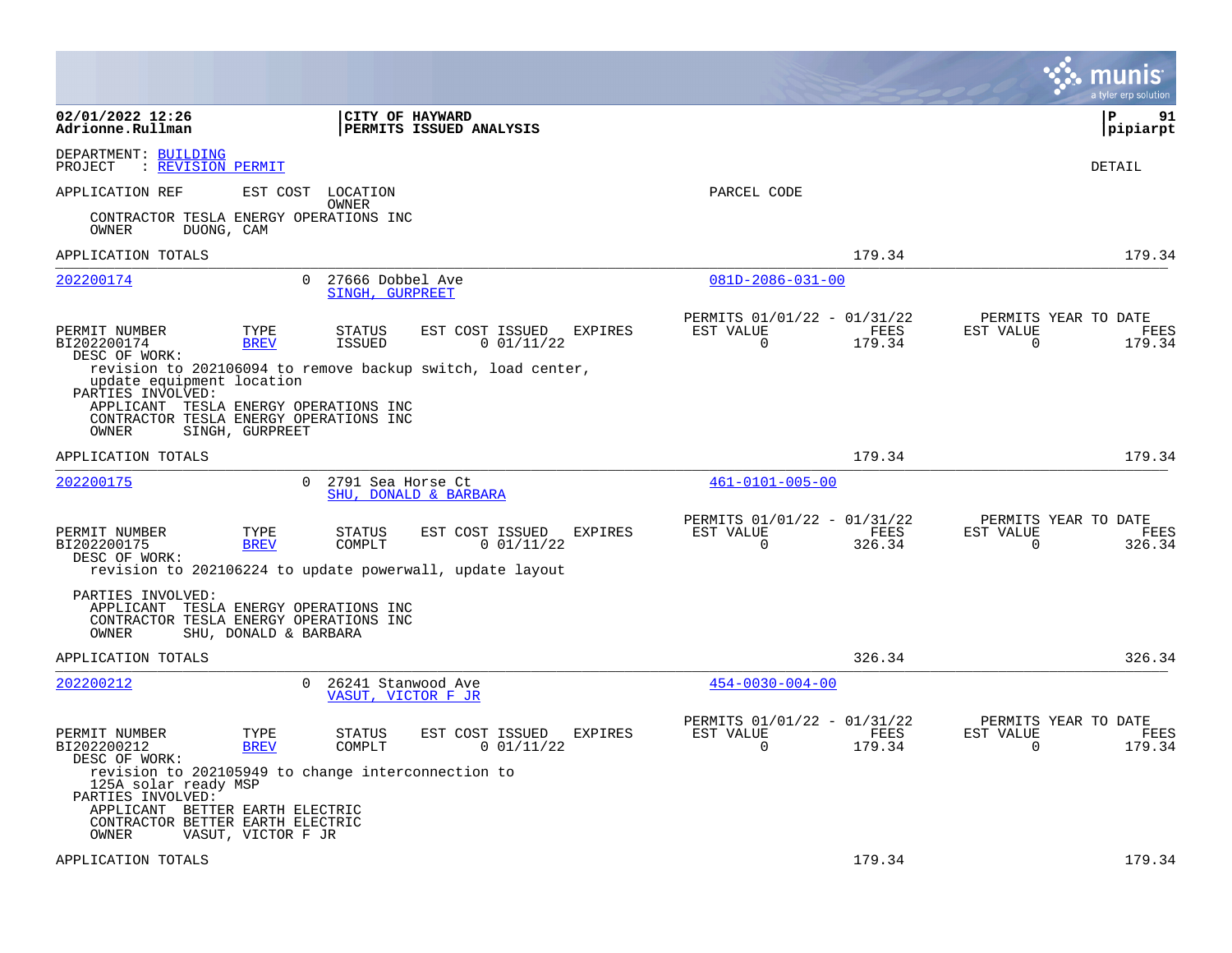|                                                                                                                                                       |                           |                                                                                                                            |                                                                           | munis<br>a tyler erp solution                                   |
|-------------------------------------------------------------------------------------------------------------------------------------------------------|---------------------------|----------------------------------------------------------------------------------------------------------------------------|---------------------------------------------------------------------------|-----------------------------------------------------------------|
| 02/01/2022 12:26<br>Adrionne.Rullman                                                                                                                  |                           | CITY OF HAYWARD<br>PERMITS ISSUED ANALYSIS                                                                                 |                                                                           | l P<br>92<br> pipiarpt                                          |
| DEPARTMENT: BUILDING<br>: REVISION PERMIT<br>PROJECT                                                                                                  |                           |                                                                                                                            |                                                                           | DETAIL                                                          |
| APPLICATION REF                                                                                                                                       | EST COST                  | LOCATION<br>OWNER                                                                                                          | PARCEL CODE                                                               |                                                                 |
| 202200217                                                                                                                                             | $\Omega$                  | 271 Edwin Way<br>REVITA, FELIPE & GLENDA G                                                                                 | $452 - 0085 - 006 - 00$                                                   |                                                                 |
| PERMIT NUMBER<br>BI202200217<br>DESC OF WORK:                                                                                                         | TYPE<br><b>BREV</b>       | EST COST ISSUED<br>EXPIRES<br>STATUS<br><b>ISSUED</b><br>0 01/12/22                                                        | PERMITS 01/01/22 - 01/31/22<br>EST VALUE<br>FEES<br>179.34<br>0           | PERMITS YEAR TO DATE<br>EST VALUE<br>FEES<br>0<br>179.34        |
| note on MSP<br>PARTIES INVOLVED:<br>APPLICANT INFINITY ENERGY INC<br>CONTRACTOR INFINITY ENERGY INC<br>OWNER                                          | REVITA, FELIPE & GLENDA G | revision to 202103774 for combiner box model changed add                                                                   |                                                                           |                                                                 |
| APPLICATION TOTALS                                                                                                                                    |                           |                                                                                                                            | 179.34                                                                    | 179.34                                                          |
| 202200219                                                                                                                                             | $\Omega$                  | 91 Dunfirth Dr<br>RUSSELL, JOSEY                                                                                           | $085A - 6434 - 991 - 29$                                                  |                                                                 |
| PERMIT NUMBER<br>BI202200219<br>DESC OF WORK:                                                                                                         | TYPE<br><b>BREV</b>       | EST COST ISSUED<br><b>STATUS</b><br>EXPIRES<br>COMPLT<br>0 01/12/22                                                        | PERMITS 01/01/22 - 01/31/22<br>EST VALUE<br>FEES<br>$\Omega$<br>179.34    | PERMITS YEAR TO DATE<br>FEES<br>EST VALUE<br>$\Omega$<br>179.34 |
| location of inverter & ess update MB<br>PARTIES INVOLVED:<br>APPLICANT TESLA ENERGY OPERATIONS INC<br>CONTRACTOR TESLA ENERGY OPERATIONS INC<br>OWNER | RUSSELL, JOSEY            | revision to 202105581 to update BOS, move LC, update                                                                       |                                                                           |                                                                 |
| APPLICATION TOTALS                                                                                                                                    |                           |                                                                                                                            | 179.34                                                                    | 179.34                                                          |
| 202200235                                                                                                                                             | $\Omega$                  | 27484 Lyford St<br><b>NARAYAN NAIR</b>                                                                                     | $454 - 0075 - 055 - 00$                                                   |                                                                 |
| PERMIT NUMBER<br>BI202200235<br>DESC OF WORK:                                                                                                         | TYPE<br><b>BREV</b>       | <b>STATUS</b><br>EST COST ISSUED<br>EXPIRES<br>COMPLT<br>0 01/12/22                                                        | PERMITS 01/01/22 - 01/31/22<br>EST VALUE<br>FEES<br>$\mathbf 0$<br>326.34 | PERMITS YEAR TO DATE<br>EST VALUE<br>FEES<br>$\Omega$<br>326.34 |
| PARTIES INVOLVED:<br>CONTRACTOR OWNER/, BUILDER<br>OWNER                                                                                              | NARAYAN NAIR              | REVISION TO 202103788: 6"x6" BEAM SHOWN AS CEILING SUPPORT<br>ON SHEET A-1.04 IS ELIMINATED. SHEET A-1.04 HAS BEEN REVISED |                                                                           |                                                                 |
| APPLICATION TOTALS                                                                                                                                    |                           |                                                                                                                            | 326.34                                                                    | 326.34                                                          |
| 202200303                                                                                                                                             | $\mathbf{0}$              | 667 Sycamore Ave<br>RAJ, SUKHDEV & NIRMAL K                                                                                | $444 - 0039 - 012 - 13$                                                   |                                                                 |
|                                                                                                                                                       |                           |                                                                                                                            | PERMITS 01/01/22 - 01/31/22                                               | PERMITS YEAR TO DATE                                            |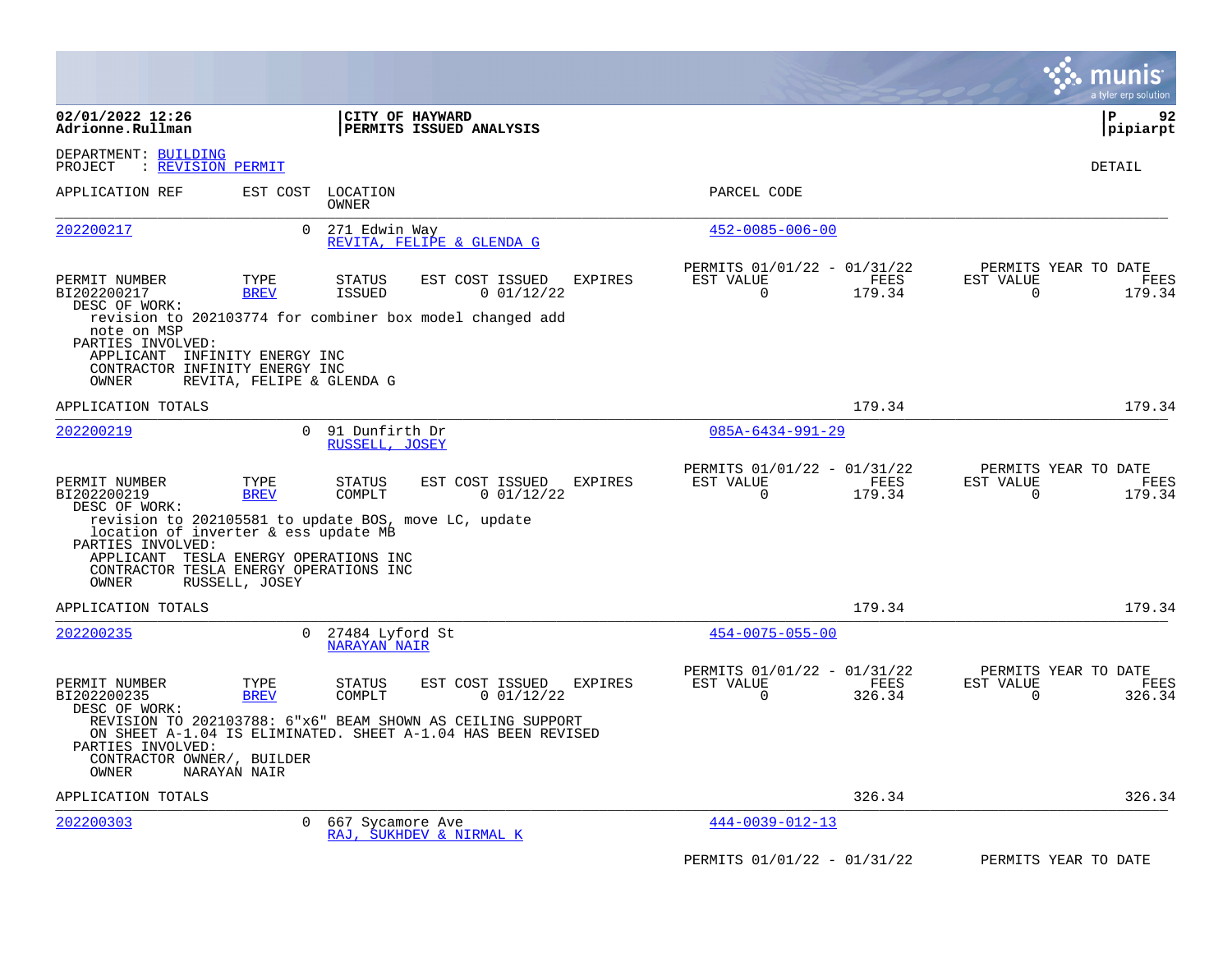|                                                                                                                                                                                                                                                        |                                                          |                                        |                                                               |                |           |                                            |                       |                          | a tyler erp solution                   |
|--------------------------------------------------------------------------------------------------------------------------------------------------------------------------------------------------------------------------------------------------------|----------------------------------------------------------|----------------------------------------|---------------------------------------------------------------|----------------|-----------|--------------------------------------------|-----------------------|--------------------------|----------------------------------------|
| 02/01/2022 12:26<br>Adrionne.Rullman<br>PERMIT NUMBER                                                                                                                                                                                                  | TYPE                                                     | STATUS                                 | CITY OF HAYWARD<br>PERMITS ISSUED ANALYSIS<br>EST COST ISSUED | <b>EXPIRES</b> | EST VALUE |                                            | <b>FEES</b>           | EST VALUE                | 93<br>ΙP<br>pipiarpt<br>FEES           |
| DEPARTMENT: BUILDING<br>PROJECT<br>: REVISION PERMIT                                                                                                                                                                                                   |                                                          |                                        |                                                               |                |           |                                            |                       |                          | DETAIL                                 |
| APPLICATION REF                                                                                                                                                                                                                                        | EST COST                                                 | LOCATION                               |                                                               |                |           | PARCEL CODE                                |                       |                          |                                        |
| BI202200303<br>DESC OF WORK:<br>Revision to 202004545 RELOCATE AND UPGRADE ELECTRIC METER<br>RIGHT SIDE OF HOUSE. REMOVE EAVE OVERHANG ON DETAIL 8/A-G<br>PARTIES INVOLVED:<br>APPLICANT ANGKAWHAYA, ALEXANDER<br>CONTRACTOR RAJ CONSTRUCTION<br>OWNER | <b>BREV</b><br>RAJ, SUKHDEV & NIRMAL K                   | OWNER<br>COMPLT                        | 0 01/20/22                                                    |                |           | $\mathbf 0$                                | 326.34                | $\mathbf 0$              | 326.34                                 |
| APPLICATION TOTALS                                                                                                                                                                                                                                     |                                                          |                                        |                                                               |                |           |                                            | 326.34                |                          | 326.34                                 |
| 202200385                                                                                                                                                                                                                                              | $\Omega$                                                 | 31280 Chicoine Ave                     | MARTINEZ, ROBERT D & ROSEMARY TRS                             |                |           | $078G - 2949 - 006 - 00$                   |                       |                          |                                        |
| PERMIT NUMBER<br>BI202200385<br>DESC OF WORK:<br>Revision to 202106031: proposing (N) electrical main service<br>panel tie in.<br>PARTIES INVOLVED:<br>CONTRACTOR HIGH DEFINITION SOLAR<br>OWNER                                                       | TYPE<br><b>BREV</b><br>MARTINEZ, ROBERT D & ROSEMARY TRS | STATUS<br>COMPLT                       | EST COST ISSUED<br>0 01/31/22                                 | <b>EXPIRES</b> | EST VALUE | PERMITS 01/01/22 - 01/31/22<br>$\mathbf 0$ | <b>FEES</b><br>179.34 | EST VALUE<br>$\mathbf 0$ | PERMITS YEAR TO DATE<br>FEES<br>179.34 |
| APPLICATION TOTALS                                                                                                                                                                                                                                     |                                                          |                                        |                                                               |                |           |                                            | 179.34                |                          | 179.34                                 |
| 202200399                                                                                                                                                                                                                                              | $\Omega$                                                 | 24804 Woodacre Ave<br>LORETTA CLIFFORD |                                                               |                |           | $443 - 0035 - 071 - 00$                    |                       |                          |                                        |
| PERMIT NUMBER<br>BI202200399<br>DESC OF WORK:<br>Revision to 202104166: tying into new subpanel<br>PARTIES INVOLVED:<br>CONTRACTOR BRIGHT PLANET SOLAR INC<br>OWNER                                                                                    | TYPE<br><b>BREV</b><br>LORETTA CLIFFORD                  | STATUS<br>COMPLT                       | EST COST ISSUED<br>0 01/31/22                                 | <b>EXPIRES</b> | EST VALUE | PERMITS 01/01/22 - 01/31/22<br>$\Omega$    | FEES<br>179.34        | EST VALUE<br>$\Omega$    | PERMITS YEAR TO DATE<br>FEES<br>179.34 |
| APPLICATION TOTALS                                                                                                                                                                                                                                     |                                                          |                                        |                                                               |                |           |                                            | 179.34                |                          | 179.34                                 |
| 202200444                                                                                                                                                                                                                                              | $\mathbf{0}$                                             | 650 Tennyson Rd                        | TENNYSON, INVESTMENTS LLC                                     |                |           | $452 - 0084 - 095 - 05$                    |                       |                          |                                        |
| PERMIT NUMBER<br>BI202200444<br>DESC OF WORK:<br>Rev -202105674-Modific to exist tank/tops/sumps/ust equip<br>install ground rod/wire for ust sumps/run sensor cable for c<br>PARTIES INVOLVED:                                                        | TYPE<br><b>BREV</b>                                      | STATUS<br>COMPLT                       | EST COST ISSUED<br>0 01/27/22                                 | <b>EXPIRES</b> | EST VALUE | PERMITS 01/01/22 - 01/31/22<br>$\Omega$    | FEES<br>473.34        | EST VALUE<br>$\Omega$    | PERMITS YEAR TO DATE<br>FEES<br>473.34 |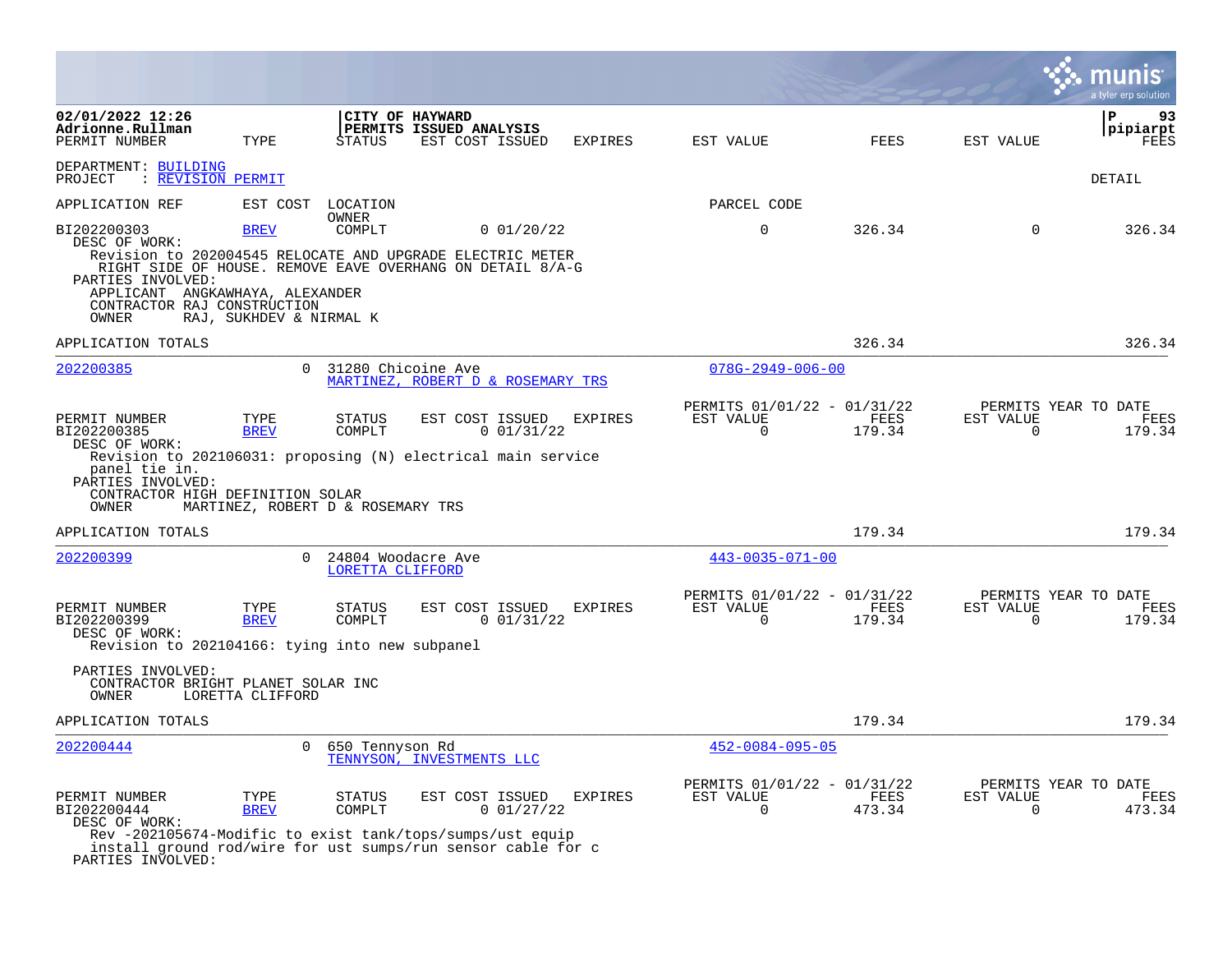|                                                                                                                                                                                                                 |                                                                                                                                                  |                                                      |                       | a tyler erp solution                                            |
|-----------------------------------------------------------------------------------------------------------------------------------------------------------------------------------------------------------------|--------------------------------------------------------------------------------------------------------------------------------------------------|------------------------------------------------------|-----------------------|-----------------------------------------------------------------|
| 02/01/2022 12:26<br>Adrionne.Rullman                                                                                                                                                                            | CITY OF HAYWARD<br>PERMITS ISSUED ANALYSIS                                                                                                       |                                                      |                       | $\mathbf{P}$<br>94<br> pipiarpt                                 |
| DEPARTMENT: BUILDING<br>PROJECT<br>: REVISION PERMIT                                                                                                                                                            |                                                                                                                                                  |                                                      |                       | <b>DETAIL</b>                                                   |
| APPLICATION REF<br>EST COST                                                                                                                                                                                     | LOCATION<br><b>OWNER</b>                                                                                                                         | PARCEL CODE                                          |                       |                                                                 |
| APPLICANT A & S ENGINEERING<br>CONTRACTOR A & S ENGINEERING<br>OWNER<br>TENNYSON, INVESTMENTS LLC                                                                                                               |                                                                                                                                                  |                                                      |                       |                                                                 |
| APPLICATION TOTALS                                                                                                                                                                                              |                                                                                                                                                  |                                                      | 473.34                | 473.34                                                          |
| 202200483                                                                                                                                                                                                       | 0 27374 Grand View Ave<br>JIANG JING X & ZOU JUNE                                                                                                | $081D - 1595 - 011 - 02$                             |                       |                                                                 |
| PERMIT NUMBER<br>TYPE<br>BI202200483<br><b>BREV</b><br>DESC OF WORK:                                                                                                                                            | <b>STATUS</b><br>EST COST ISSUED<br><b>EXPIRES</b><br>0 01/27/22<br><b>ISSUED</b><br>REVISION TO 202002334: CHANGE STUCCO TO HARDIE PLANK SIDING | PERMITS 01/01/22 - 01/31/22<br>EST VALUE<br>$\Omega$ | FEES<br>326.34        | PERMITS YEAR TO DATE<br>EST VALUE<br>FEES<br>$\Omega$<br>326.34 |
| PARTIES INVOLVED:<br>CONTRACTOR GRANDVIEW BUILDER INC<br>OWNER<br>JIANG JING X & ZOU JUNE                                                                                                                       |                                                                                                                                                  |                                                      |                       |                                                                 |
| APPLICATION TOTALS                                                                                                                                                                                              |                                                                                                                                                  |                                                      | 326.34                | 326.34                                                          |
| 202200579<br>$\Omega$                                                                                                                                                                                           | 27817 Orlando Ave<br>SORIANO, ZENAIDA                                                                                                            | $455 - 0084 - 060 - 00$                              |                       |                                                                 |
| PERMIT NUMBER<br>TYPE<br>BI202200579<br><b>BREV</b><br>DESC OF WORK:<br>kw to 6.21<br>PARTIES INVOLVED:<br>APPLICANT BRIGHT PLANET SOLAR INC<br>CONTRACTOR BRIGHT PLANET SOLAR INC<br>OWNER<br>SORIANO, ZENAIDA | EST COST ISSUED<br>STATUS<br><b>EXPIRES</b><br>0 01/31/22<br>ISSUED<br>revision to 202200081 to increase modules from 17 to 18                   | PERMITS 01/01/22 - 01/31/22<br>EST VALUE<br>$\Omega$ | <b>FEES</b><br>179.34 | PERMITS YEAR TO DATE<br>EST VALUE<br>FEES<br>$\Omega$<br>179.34 |
| APPLICATION TOTALS<br>PROJECT TOTALS                                                                                                                                                                            |                                                                                                                                                  | $\Omega$                                             | 179.34<br>6,230.28    | 179.34<br>6,230.28<br>$\Omega$                                  |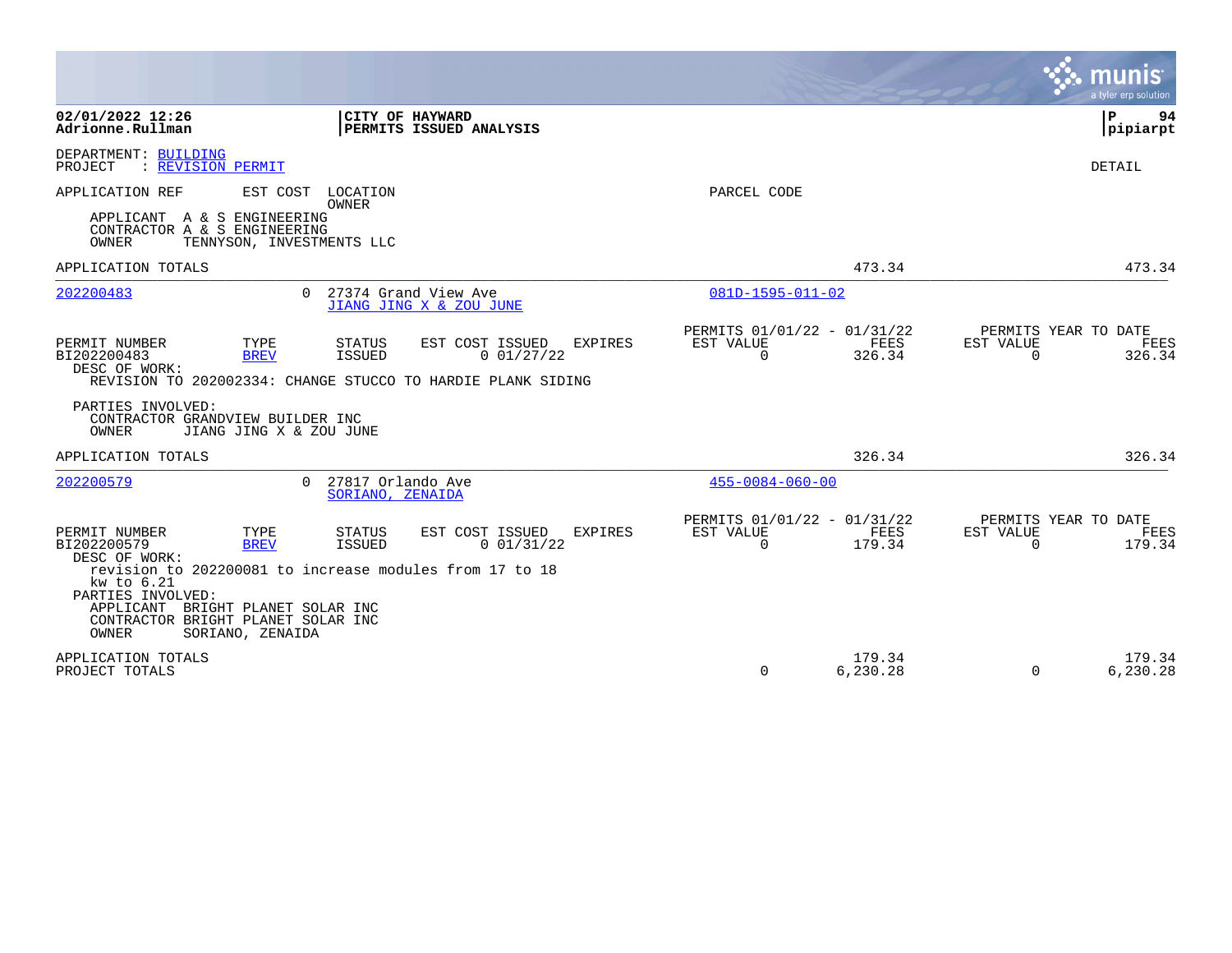|                                                                                                                                                                                                                               |                                                      |                          |                                                                                                                    |                                                      |                    |                       | a tyler erp solution                          |
|-------------------------------------------------------------------------------------------------------------------------------------------------------------------------------------------------------------------------------|------------------------------------------------------|--------------------------|--------------------------------------------------------------------------------------------------------------------|------------------------------------------------------|--------------------|-----------------------|-----------------------------------------------|
| 02/01/2022 12:26<br>Adrionne.Rullman                                                                                                                                                                                          |                                                      |                          | CITY OF HAYWARD<br><b>PERMITS ISSUED ANALYSIS</b>                                                                  |                                                      |                    |                       | P<br>95<br>pipiarpt                           |
| DEPARTMENT: BUILDING<br>: REMODEL - KITCHEN<br>PROJECT                                                                                                                                                                        |                                                      |                          |                                                                                                                    |                                                      |                    |                       | <b>DETAIL</b>                                 |
| APPLICATION REF                                                                                                                                                                                                               | EST COST                                             | LOCATION<br><b>OWNER</b> |                                                                                                                    | PARCEL CODE                                          |                    |                       |                                               |
| 202200066                                                                                                                                                                                                                     | 12,000                                               |                          | 26937 Hayward Blvd 341<br>BOLER, STEVEN C / LIMJAP, FIELITO U                                                      | 081D-1615-057-00                                     |                    |                       |                                               |
| PERMIT NUMBER<br>BI202200066<br>DESC OF WORK:<br>kitcehn remodel, new cabinets, electrical up to code<br>reloce subpanel to hallway<br>PARTIES INVOLVED:<br>APPLICANT LAZARIT CONSTRUCTION<br>CONTRACTOR LAZARIT CONSTRUCTION | TYPE<br><b>BRKI</b>                                  | STATUS<br><b>ISSUED</b>  | EST COST ISSUED<br><b>EXPIRES</b><br>12,000 01/04/22 07/27/22                                                      | PERMITS 01/01/22 - 01/31/22<br>EST VALUE<br>$\Omega$ | FEES<br>687.58     | EST VALUE<br>$\Omega$ | PERMITS YEAR TO DATE<br>FEES<br>687.58        |
| OWNER                                                                                                                                                                                                                         | BOLER, STEVEN C / LIMJAP, FIELITO U                  |                          |                                                                                                                    |                                                      |                    |                       |                                               |
| APPLICATION TOTALS                                                                                                                                                                                                            |                                                      |                          |                                                                                                                    |                                                      | 687.58             |                       | 687.58                                        |
| 202200224                                                                                                                                                                                                                     | 16,000                                               |                          | 25108 Monte Vista Dr<br>RASMUSSEN, MICHAEL J & VIRGIL                                                              | $441 - 0068 - 027 - 02$                              |                    |                       |                                               |
| PERMIT NUMBER<br>BI202200224<br>DESC OF WORK:<br>redirected, new electrical lines from main panel<br>PARTIES INVOLVED:<br>APPLICANT RASMUSSEN, MICHAEL J & VIRGIL<br>CONTRACTOR OWNER/BUILDER<br>OWNER                        | TYPE<br><b>BRKI</b><br>RASMUSSEN, MICHAEL J & VIRGIL | STATUS<br><b>ISSUED</b>  | EST COST ISSUED<br>EXPIRES<br>16,000 01/12/22 07/11/22<br>kitcehn remodel, replace cabinets, water and waste lines | PERMITS 01/01/22 - 01/31/22<br>EST VALUE<br>$\Omega$ | FEES<br>688.10     | EST VALUE<br>$\Omega$ | PERMITS YEAR TO DATE<br><b>FEES</b><br>688.10 |
| APPLICATION TOTALS<br>PROJECT TOTALS                                                                                                                                                                                          |                                                      |                          |                                                                                                                    | $\Omega$                                             | 688.10<br>1,375.68 | $\Omega$              | 688.10<br>1,375.68                            |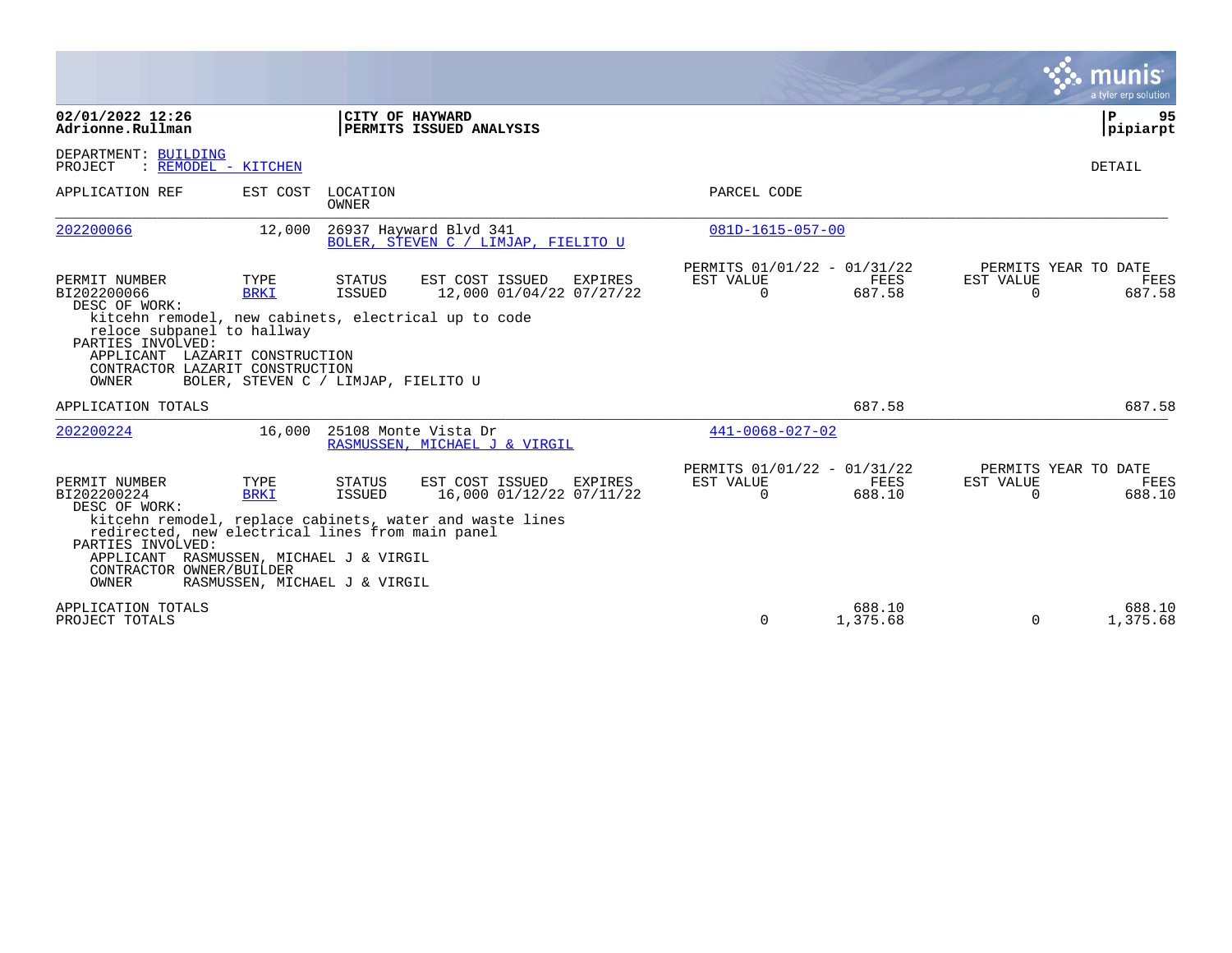|                                                                                                                                      |                           |                                   |                                                                                                             |         |                                                      |                |                       | a tyler erp solution                   |
|--------------------------------------------------------------------------------------------------------------------------------------|---------------------------|-----------------------------------|-------------------------------------------------------------------------------------------------------------|---------|------------------------------------------------------|----------------|-----------------------|----------------------------------------|
| 02/01/2022 12:26<br>Adrionne.Rullman                                                                                                 |                           |                                   | CITY OF HAYWARD<br>PERMITS ISSUED ANALYSIS                                                                  |         |                                                      |                |                       | ΙP<br>96<br> pipiarpt                  |
| DEPARTMENT: BUILDING<br>PROJECT                                                                                                      | : RESIDENTIAL REROOF      |                                   |                                                                                                             |         |                                                      |                |                       | <b>DETAIL</b>                          |
| APPLICATION REF                                                                                                                      |                           | EST COST LOCATION<br>OWNER        |                                                                                                             |         | PARCEL CODE                                          |                |                       |                                        |
| 202105821                                                                                                                            | 15,000                    | 1079 Redstone Pl<br>FOREMAN, JIAN |                                                                                                             |         | $445 - 0160 - 038 - 06$                              |                |                       |                                        |
| PERMIT NUMBER<br>BI202105821<br>DESC OF WORK:                                                                                        | TYPE<br>RES ROOF          | <b>STATUS</b><br><b>ISSUED</b>    | EST COST ISSUED EXPIRES<br>15,000 01/06/22 07/27/22                                                         |         | PERMITS 01/01/22 - 01/31/22<br>EST VALUE<br>$\Omega$ | FEES<br>648.45 | EST VALUE<br>$\Omega$ | PERMITS YEAR TO DATE<br>FEES<br>648.45 |
| timberline stone gray comp shingles<br>PARTIES INVOLVED:<br>APPLICANT BAY 101 ROOFING INC<br>CONTRACTOR BAY 101 ROOFING INC<br>OWNER | FOREMAN, JIAN             |                                   | t/o existing roof and install new underlayment and GAF                                                      |         |                                                      |                |                       |                                        |
| APPLICATION TOTALS                                                                                                                   |                           |                                   |                                                                                                             |         |                                                      | 648.45         |                       | 648.45                                 |
| 202105829                                                                                                                            | 15,600                    | 26235 Eldridge Ave                | MUNI, SALITA & VIJAY ETAL                                                                                   |         | $454 - 0040 - 019 - 00$                              |                |                       |                                        |
| PERMIT NUMBER<br>BI202105829<br>DESC OF WORK:                                                                                        | TYPE<br>RES ROOF          | <b>STATUS</b><br>COMPLT           | EST COST ISSUED<br>15,600 01/10/22 07/28/22<br>t/o existing roof and install new class A cool roof shingles | EXPIRES | PERMITS 01/01/22 - 01/31/22<br>EST VALUE<br>$\Omega$ | FEES<br>560.17 | EST VALUE<br>$\Omega$ | PERMITS YEAR TO DATE<br>FEES<br>560.17 |
| PARTIES INVOLVED:<br>APPLICANT ADRIAN MENDOZA ROOFING<br>CONTRACTOR ADRIAN MENDOZA ROOFING<br>OWNER                                  | MUNI, SALITA & VIJAY ETAL |                                   |                                                                                                             |         |                                                      |                |                       |                                        |
| APPLICATION TOTALS                                                                                                                   |                           |                                   |                                                                                                             |         |                                                      | 560.17         |                       | 560.17                                 |
| 202200011                                                                                                                            | 11,000                    | 26464 Cascade St<br>PRASAD, ALVIN |                                                                                                             |         | $454 - 0030 - 013 - 00$                              |                |                       |                                        |
| PERMIT NUMBER<br>BI202200011<br>DESC OF WORK:                                                                                        | TYPE<br>RES ROOF          | <b>STATUS</b><br>COMPLT           | EST COST ISSUED EXPIRES<br>11,000 01/03/22 07/13/22                                                         |         | PERMITS 01/01/22 - 01/31/22<br>EST VALUE<br>$\Omega$ | FEES<br>451.36 | EST VALUE<br>$\Omega$ | PERMITS YEAR TO DATE<br>FEES<br>451.36 |
| black roof<br>PARTIES INVOLVED:<br>APPLICANT ABZ BUILDERS INC<br>CONTRACTOR ABZ BUILDERS INC<br>OWNER                                | PRASAD, ALVIN             |                                   | t/o existing roof and install new 30 yr comp shingles                                                       |         |                                                      |                |                       |                                        |
| APPLICATION TOTALS                                                                                                                   |                           |                                   |                                                                                                             |         |                                                      | 451.36         |                       | 451.36                                 |
| 202200065                                                                                                                            | 12,480                    | 611 Tina Way                      | STRONG, FABIAN W & JILL L                                                                                   |         | $078G - 2941 - 014 - 00$                             |                |                       |                                        |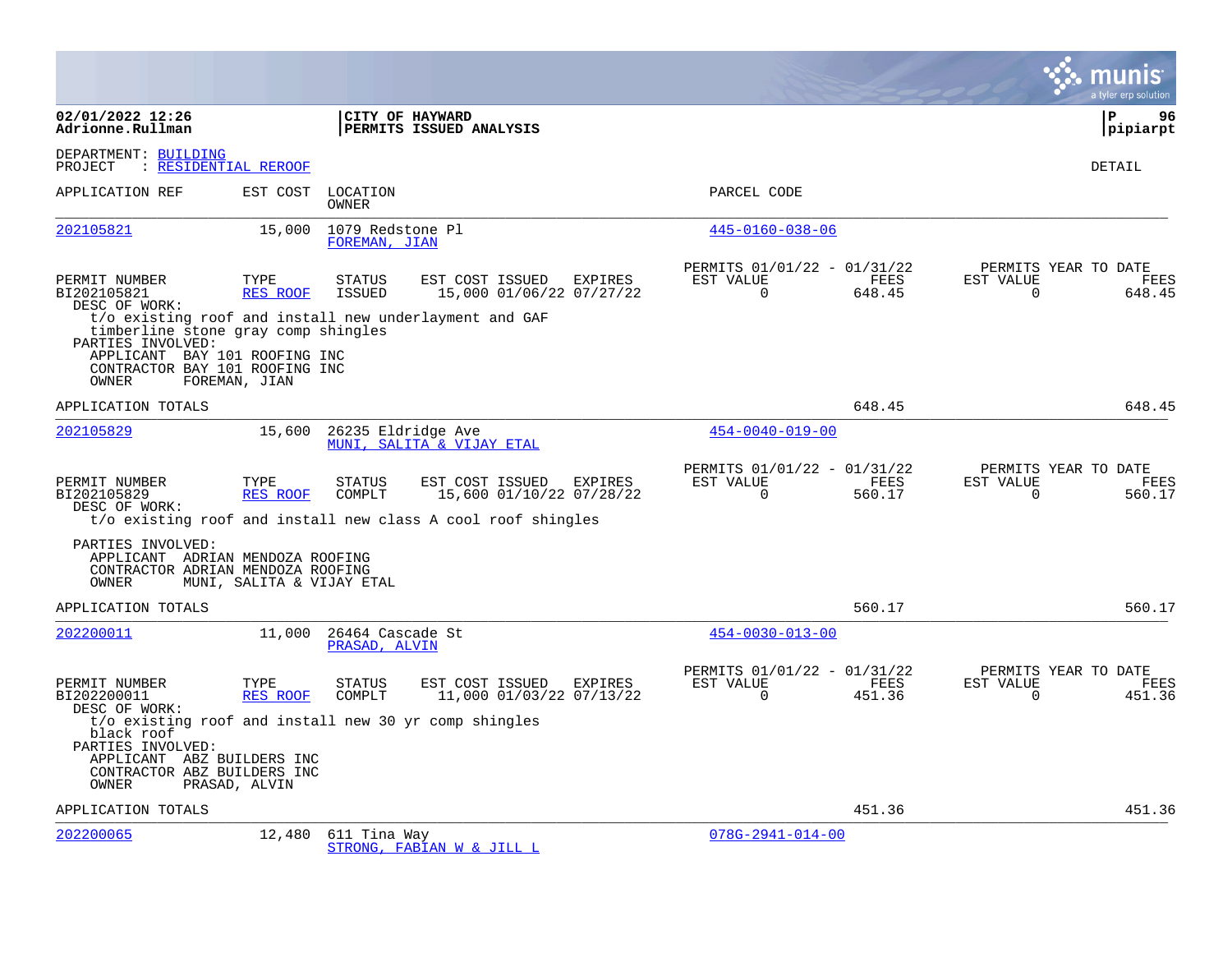|                                                                                                                                                                                       |                           |                                          |                                            |                                     |                                                         |                |                                                  | munis<br>a tyler erp solution |
|---------------------------------------------------------------------------------------------------------------------------------------------------------------------------------------|---------------------------|------------------------------------------|--------------------------------------------|-------------------------------------|---------------------------------------------------------|----------------|--------------------------------------------------|-------------------------------|
| 02/01/2022 12:26<br>Adrionne.Rullman                                                                                                                                                  |                           |                                          | CITY OF HAYWARD<br>PERMITS ISSUED ANALYSIS |                                     |                                                         |                |                                                  | l P<br>97<br> pipiarpt        |
| PERMIT NUMBER                                                                                                                                                                         | TYPE                      | STATUS                                   | EST COST ISSUED                            | EXPIRES                             | PERMITS 01/01/22 - 01/31/22<br>EST VALUE                | FEES           | PERMITS YEAR TO DATE<br>EST VALUE                | FEES                          |
| DEPARTMENT: BUILDING<br>: RESIDENTIAL REROOF<br>PROJECT                                                                                                                               |                           |                                          |                                            |                                     |                                                         |                |                                                  | DETAIL                        |
| APPLICATION REF                                                                                                                                                                       | EST COST                  | LOCATION                                 |                                            |                                     | PARCEL CODE                                             |                |                                                  |                               |
| BI202200065<br>DESC OF WORK:<br>Tear off composition                                                                                                                                  | <b>RES ROOF</b>           | OWNER<br>ISSUED                          |                                            | 12,480 01/05/22 07/31/22            | $\mathbf 0$                                             | 604.83         | $\Omega$                                         | 604.83                        |
| PARTIES INVOLVED:<br>APPLICANT WILLIAMS ROOFING<br>CONTRACTOR WILLIAMS ROOFING<br>OWNER                                                                                               | STRONG, FABIAN W & JILL L |                                          |                                            |                                     |                                                         |                |                                                  |                               |
| APPLICATION TOTALS                                                                                                                                                                    |                           |                                          |                                            |                                     |                                                         | 604.83         |                                                  | 604.83                        |
| 202200096                                                                                                                                                                             | 11,000                    | 27852 E 11th St<br><b>BUTLER, ATHENA</b> |                                            |                                     | $452 - 0068 - 060 - 00$                                 |                |                                                  |                               |
| PERMIT NUMBER<br>BI202200096<br>DESC OF WORK:<br>TEAR OFF EXISTING COMP SHINGLES ROOF AND REPLACE WITH NEW<br>FELT, FLASHINGS AND SHINGLES 17 SQS. HICKORY COLOR<br>PARTIES INVOLVED: | TYPE<br><b>RES ROOF</b>   | <b>STATUS</b><br><b>ISSUED</b>           | EST COST ISSUED                            | EXPIRES<br>11,000 01/24/22 07/28/22 | PERMITS 01/01/22 - 01/31/22<br>EST VALUE<br>$\Omega$    | FEES<br>451.36 | PERMITS YEAR TO DATE<br>EST VALUE<br>$\Omega$    | FEES<br>451.36                |
| APPLICANT MEIER, STEVE<br>CONTRACTOR MEIER, STEVE<br>OWNER                                                                                                                            | BUTLER, ATHENA            |                                          |                                            |                                     |                                                         |                |                                                  |                               |
| APPLICATION TOTALS                                                                                                                                                                    |                           |                                          |                                            |                                     |                                                         | 451.36         |                                                  | 451.36                        |
| <u> 202200097</u>                                                                                                                                                                     | 15,000                    | 26051 Gading Rd<br>TOM, DOUGLAS SR       |                                            |                                     | $454 - 0020 - 066 - 08$                                 |                |                                                  |                               |
| PERMIT NUMBER<br>BI202200097<br>DESC OF WORK:                                                                                                                                         | TYPE<br>RES ROOF          | STATUS<br>COMPLT                         | EST COST ISSUED EXPIRES                    | 15,000 01/06/22 07/26/22            | PERMITS 01/01/22 - 01/31/22<br>EST VALUE<br>$\mathbf 0$ | FEES<br>538.45 | PERMITS YEAR TO DATE<br>EST VALUE<br>$\mathbf 0$ | FEES<br>538.45                |
| t/o existing roof and install new 30 year shingles                                                                                                                                    |                           |                                          |                                            |                                     |                                                         |                |                                                  |                               |
| PARTIES INVOLVED:<br>APPLICANT MACIEL ROOFING<br>CONTRACTOR MACIEL ROOFING<br>OWNER                                                                                                   | TOM, DOUGLAS SR           |                                          |                                            |                                     |                                                         |                |                                                  |                               |
| APPLICATION TOTALS                                                                                                                                                                    |                           |                                          |                                            |                                     |                                                         | 538.45         |                                                  | 538.45                        |
| 202200099                                                                                                                                                                             | 11,990                    | 482 Wyeth Rd                             | OLUND, WAYNE A & CINDY A                   |                                     | $444 - 0075 - 100 - 00$                                 |                |                                                  |                               |
| PERMIT NUMBER<br>BI202200099<br>DESC OF WORK:                                                                                                                                         | TYPE<br><b>RES ROOF</b>   | STATUS<br>COMPLT                         | EST COST ISSUED                            | EXPIRES<br>11,990 01/06/22 07/14/22 | PERMITS 01/01/22 - 01/31/22<br>EST VALUE<br>$\mathbf 0$ | FEES<br>473.13 | PERMITS YEAR TO DATE<br>EST VALUE<br>$\Omega$    | FEES<br>473.13                |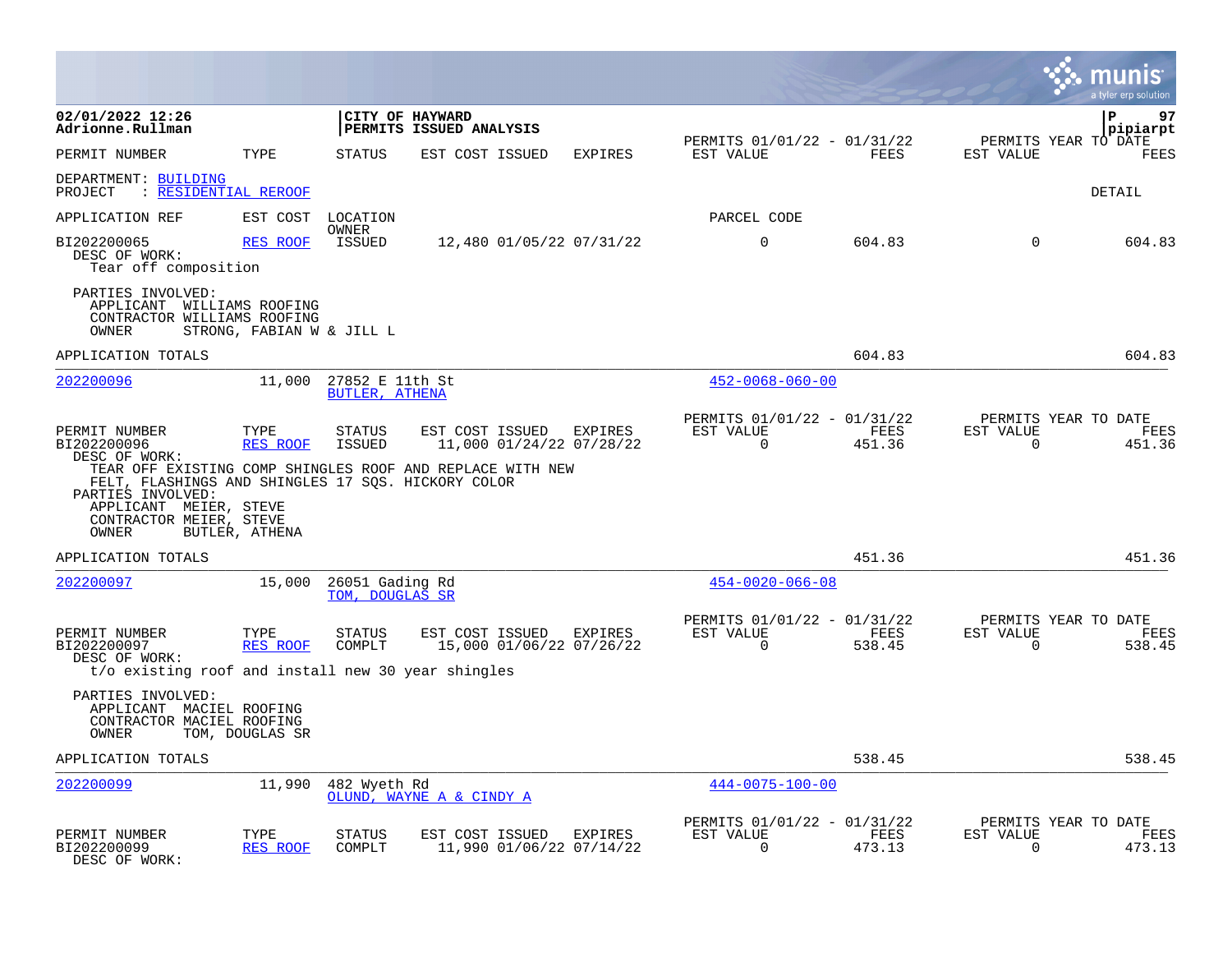|                                                                                                                                       |                          |                                |                                             |         |                                                         |                | munis<br>a tyler erp solution                                      |
|---------------------------------------------------------------------------------------------------------------------------------------|--------------------------|--------------------------------|---------------------------------------------|---------|---------------------------------------------------------|----------------|--------------------------------------------------------------------|
| 02/01/2022 12:26<br>Adrionne.Rullman<br>t/o existing roof and install new 30 shingles                                                 |                          | CITY OF HAYWARD                | PERMITS ISSUED ANALYSIS                     |         |                                                         |                | 98<br>P<br>pipiarpt                                                |
| DEPARTMENT: BUILDING<br>: RESIDENTIAL REROOF<br>PROJECT                                                                               |                          |                                |                                             |         |                                                         |                | DETAIL                                                             |
| APPLICATION REF                                                                                                                       | EST COST                 | LOCATION<br>OWNER              |                                             |         | PARCEL CODE                                             |                |                                                                    |
| PARTIES INVOLVED:<br>APPLICANT MACIEL ROOFING<br>CONTRACTOR MACIEL ROOFING<br>OWNER                                                   | OLUND, WAYNE A & CINDY A |                                |                                             |         |                                                         |                |                                                                    |
| APPLICATION TOTALS                                                                                                                    |                          |                                |                                             |         |                                                         | 473.13         | 473.13                                                             |
| 202200100                                                                                                                             | 15,000                   | 629 Carmar St                  | <b>OUAN, KIM F &amp; RUBY TRS</b>           |         | $465 - 0010 - 126 - 00$                                 |                |                                                                    |
| PERMIT NUMBER<br>BI202200100<br>DESC OF WORK:<br>t/o existing roof and install new BUR system                                         | TYPE<br><b>RES ROOF</b>  | STATUS<br>COMPLT               | EST COST ISSUED<br>15,000 01/06/22 07/27/22 | EXPIRES | PERMITS 01/01/22 - 01/31/22<br>EST VALUE<br>$\mathbf 0$ | FEES<br>538.45 | PERMITS YEAR TO DATE<br>EST VALUE<br>FEES<br>$\mathbf 0$<br>538.45 |
| PARTIES INVOLVED:<br>APPLICANT MACIEL ROOFING<br>CONTRACTOR MACIEL ROOFING<br>OWNER                                                   | QUAN, KIM F & RUBY TRS   |                                |                                             |         |                                                         |                |                                                                    |
| APPLICATION TOTALS                                                                                                                    |                          |                                |                                             |         |                                                         | 538.45         | 538.45                                                             |
| 202200101                                                                                                                             |                          | 15,000 1299 West St            | CHU, HOWARD & YVONNE TRS                    |         | $441 - 0012 - 002 - 03$                                 |                |                                                                    |
| PERMIT NUMBER<br>BI202200101<br>DESC OF WORK:                                                                                         | TYPE<br>RES ROOF         | STATUS<br>COMPLT               | EST COST ISSUED<br>15,000 01/06/22 07/28/22 | EXPIRES | PERMITS 01/01/22 - 01/31/22<br>EST VALUE<br>$\Omega$    | FEES<br>538.45 | PERMITS YEAR TO DATE<br>EST VALUE<br>FEES<br>$\Omega$<br>538.45    |
| t/o existing roof and install new BUR system                                                                                          |                          |                                |                                             |         |                                                         |                |                                                                    |
| PARTIES INVOLVED:<br>APPLICANT MACIEL ROOFING<br>CONTRACTOR MACIEL ROOFING<br>OWNER                                                   | CHU, HOWARD & YVONNE TRS |                                |                                             |         |                                                         |                |                                                                    |
| APPLICATION TOTALS                                                                                                                    |                          |                                |                                             |         |                                                         | 538.45         | 538.45                                                             |
| 202200103                                                                                                                             | 17,999                   | 24576 Ardenwood Ct             | BURTON, JUNIOR L & KATHERINE TRS            |         | $441 - 0014 - 007 - 00$                                 |                |                                                                    |
| PERMIT NUMBER<br>BI202200103<br>DESC OF WORK:                                                                                         | TYPE<br>RES ROOF         | <b>STATUS</b><br><b>ISSUED</b> | EST COST ISSUED<br>17,999 01/06/22 07/05/22 | EXPIRES | PERMITS 01/01/22 - 01/31/22<br>EST VALUE<br>$\mathbf 0$ | FEES<br>603.77 | PERMITS YEAR TO DATE<br>EST VALUE<br>FEES<br>$\mathbf 0$<br>603.77 |
| remove and replace torch, re-roof only on module roof<br>9.76 sqrs.<br>PARTIES INVOLVED:<br>APPLICANT SEMPER SOLARIS CONSTRUCTION INC |                          |                                |                                             |         |                                                         |                |                                                                    |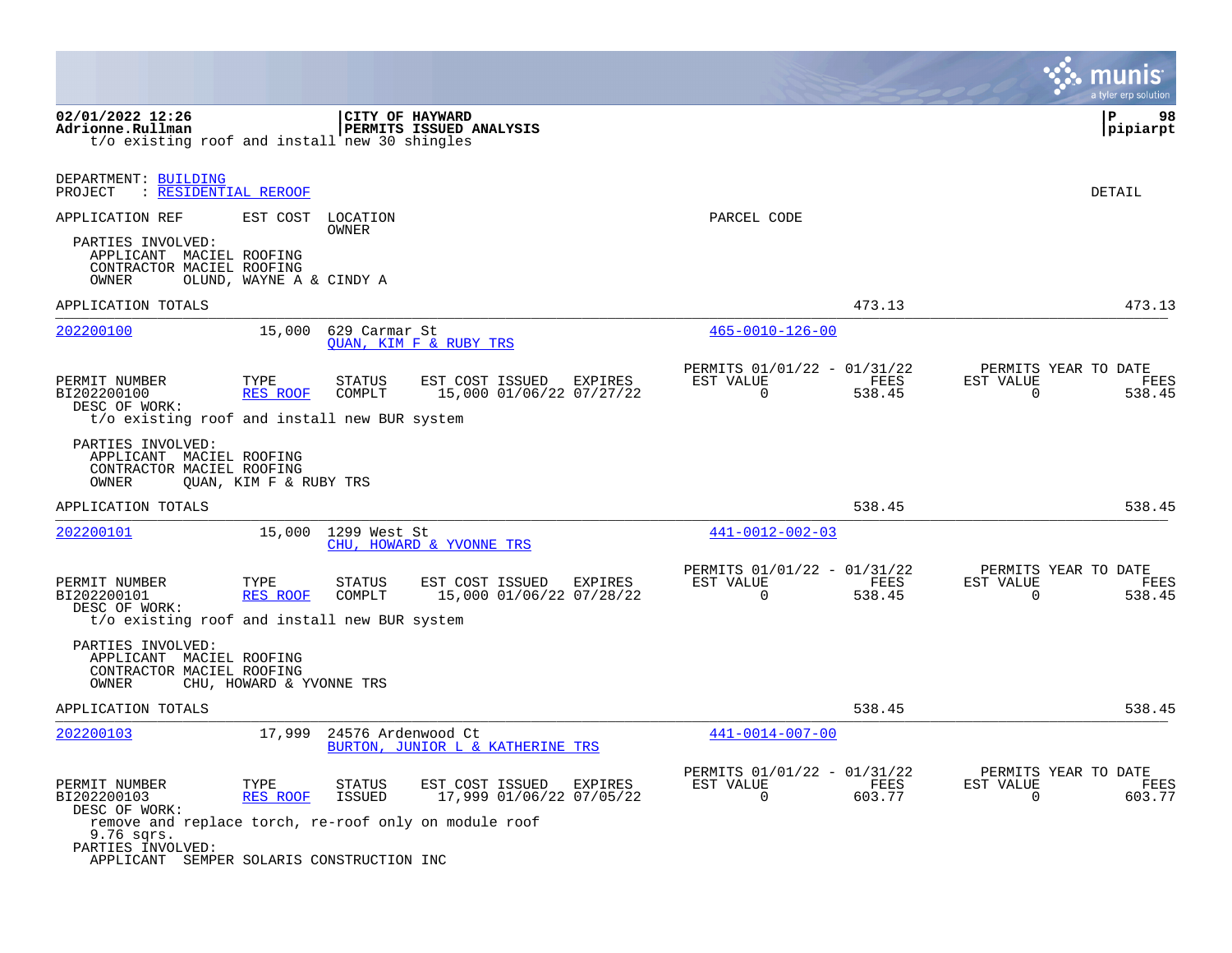|                                                                                                              |                                  |                                           |                                                             |                                                         |                       |                          | munis<br>a tyler erp solution            |
|--------------------------------------------------------------------------------------------------------------|----------------------------------|-------------------------------------------|-------------------------------------------------------------|---------------------------------------------------------|-----------------------|--------------------------|------------------------------------------|
| 02/01/2022 12:26<br>Adrionne.Rullman                                                                         |                                  | <b>CITY OF HAYWARD</b>                    | PERMITS ISSUED ANALYSIS                                     |                                                         |                       |                          | ΙP<br>99<br> pipiarpt                    |
| DEPARTMENT: BUILDING<br>PROJECT<br>: RESIDENTIAL REROOF                                                      |                                  |                                           |                                                             |                                                         |                       |                          | <b>DETAIL</b>                            |
| APPLICATION REF                                                                                              | EST COST                         | LOCATION<br>OWNER                         |                                                             | PARCEL CODE                                             |                       |                          |                                          |
| CONTRACTOR SEMPER SOLARIS CONSTRUCTION INC<br>OWNER                                                          | BURTON, JUNIOR L & KATHERINE TRS |                                           |                                                             |                                                         |                       |                          |                                          |
| APPLICATION TOTALS                                                                                           |                                  |                                           |                                                             |                                                         | 603.77                |                          | 603.77                                   |
| 202200104                                                                                                    | 37,497                           | 4145 Forest Hill Ct<br>P L ADZA           |                                                             | $425 - 0490 - 057 - 00$                                 |                       |                          |                                          |
| PERMIT NUMBER<br>BI202200104<br>DESC OF WORK:                                                                | TYPE<br>RES ROOF                 | <b>STATUS</b><br>ISSUED                   | EST COST ISSUED<br>EXPIRES<br>37,497 01/06/22 07/05/22      | PERMITS 01/01/22 - 01/31/22<br>EST VALUE<br>$\mathbf 0$ | FEES<br>1,072.83      | EST VALUE<br>$\mathbf 0$ | PERMITS YEAR TO DATE<br>FEES<br>1,072.83 |
| FIELD VERFY NEW TILE WEIGHT NOT OVER EXISTING WEIGHT<br>PARTIES INVOLVED:                                    |                                  |                                           | t/o exist. roof & install new concrete tile, reflash, vents |                                                         |                       |                          |                                          |
| APPLICANT SEMPER SOLARIS CONSTRUCTION INC<br>CONTRACTOR SEMPER SOLARIS CONSTRUCTION INC<br>OWNER<br>P L ADZA |                                  |                                           |                                                             |                                                         |                       |                          |                                          |
| APPLICATION TOTALS                                                                                           |                                  |                                           |                                                             |                                                         | 1,072.83              |                          | 1,072.83                                 |
| 202200141                                                                                                    | 21,000                           | 1319 Sangamore St<br>GILBERT, GEORGE N    |                                                             | 441-0012-037-00                                         |                       |                          |                                          |
| PERMIT NUMBER<br>BI202200141<br>DESC OF WORK:                                                                | TYPE<br><b>RES ROOF</b>          | <b>STATUS</b><br>COMPLT                   | EST COST ISSUED<br>EXPIRES<br>21,000 01/10/22 07/18/22      | PERMITS 01/01/22 - 01/31/22<br>EST VALUE<br>$\Omega$    | <b>FEES</b><br>669.08 | EST VALUE<br>$\Omega$    | PERMITS YEAR TO DATE<br>FEES<br>669.08   |
| t/o existing roof and install new 30yr shingles<br>cannoy be white<br>PARTIES INVOLVED:                      |                                  |                                           |                                                             |                                                         |                       |                          |                                          |
| APPLICANT BANNER ROOFING<br>CONTRACTOR BANNER ROOFING<br>OWNER                                               | GILBERT, GEORGE N                |                                           |                                                             |                                                         |                       |                          |                                          |
| APPLICATION TOTALS                                                                                           |                                  |                                           |                                                             |                                                         | 669.08                |                          | 669.08                                   |
| 202200143                                                                                                    | 18,000                           | 24726 Broadmore Ave<br>SOIKOWSKI CARMEN L |                                                             | $443 - 0035 - 113 - 00$                                 |                       |                          |                                          |
| PERMIT NUMBER<br>BI202200143<br>DESC OF WORK:                                                                | TYPE<br>RES ROOF                 | <b>STATUS</b><br>ISSUED                   | EST COST ISSUED<br>EXPIRES<br>18,000 01/11/22 07/10/22      | PERMITS 01/01/22 - 01/31/22<br>EST VALUE<br>$\Omega$    | FEES<br>603.77        | EST VALUE<br>0           | PERMITS YEAR TO DATE<br>FEES<br>603.77   |
| A comp shingles roof cannot be white<br>PARTIES INVOLVED:<br>APPLICANT TRI-CITY ROOFING                      |                                  |                                           | t/o existing roof and install new 30lb felt 20sqrs of class |                                                         |                       |                          |                                          |
| CONTRACTOR TRI-CITY ROOFING<br>OWNER                                                                         | SOIKOWSKI CARMEN L               |                                           |                                                             |                                                         |                       |                          |                                          |
| APPLICATION TOTALS                                                                                           |                                  |                                           |                                                             |                                                         | 603.77                |                          | 603.77                                   |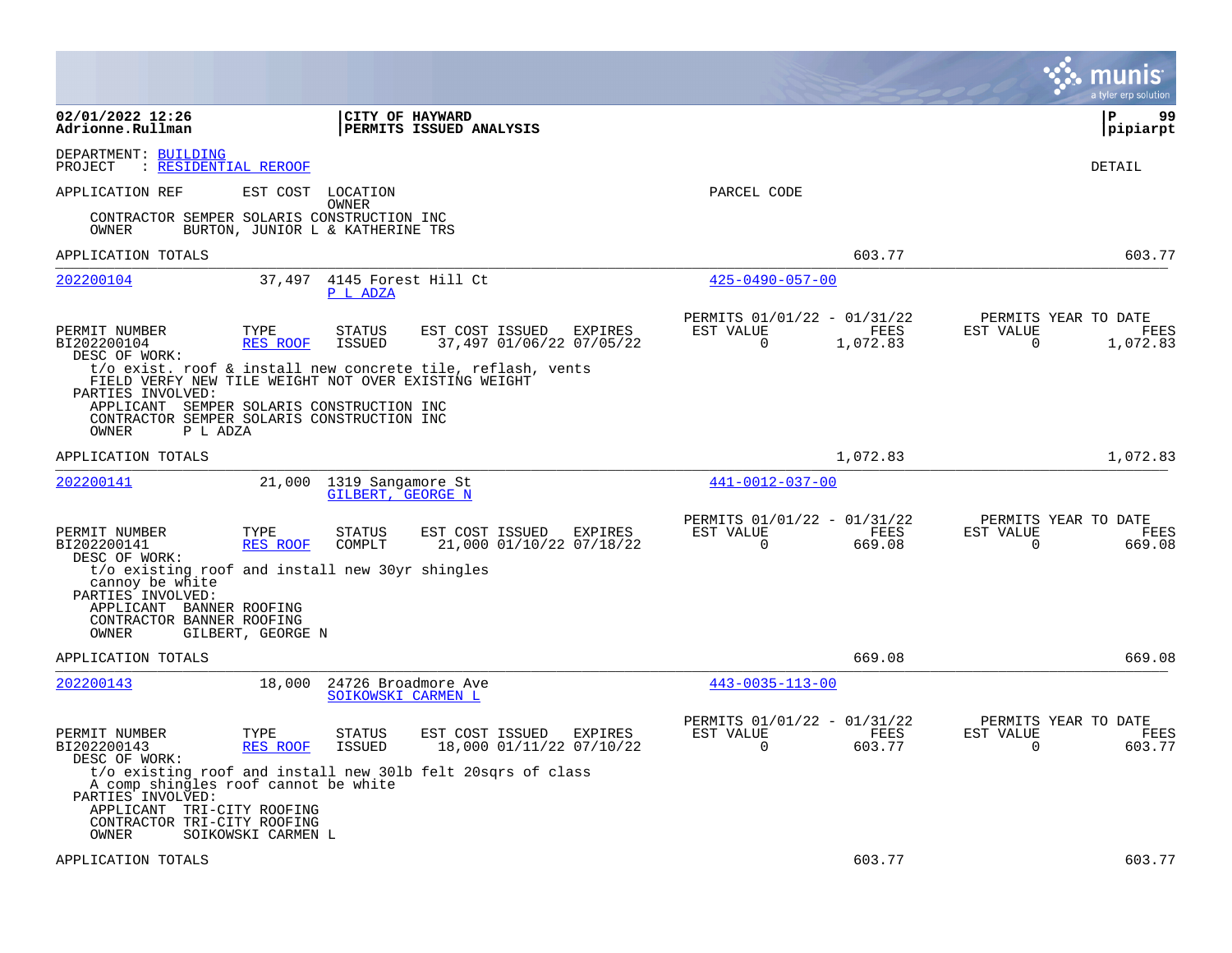|                                                                                                                                                |                         |                                         |                                                                                                                                                                            |         |                                                      |                |                          | a tyler erp solution                   |
|------------------------------------------------------------------------------------------------------------------------------------------------|-------------------------|-----------------------------------------|----------------------------------------------------------------------------------------------------------------------------------------------------------------------------|---------|------------------------------------------------------|----------------|--------------------------|----------------------------------------|
| 02/01/2022 12:26<br>Adrionne.Rullman                                                                                                           |                         | CITY OF HAYWARD                         | PERMITS ISSUED ANALYSIS                                                                                                                                                    |         |                                                      |                |                          | ΙP<br>100<br> pipiarpt                 |
| DEPARTMENT: BUILDING<br>PROJECT                                                                                                                | : RESIDENTIAL REROOF    |                                         |                                                                                                                                                                            |         |                                                      |                |                          | DETAIL                                 |
| APPLICATION REF                                                                                                                                | EST COST                | LOCATION<br><b>OWNER</b>                |                                                                                                                                                                            |         | PARCEL CODE                                          |                |                          |                                        |
| 202200156                                                                                                                                      | 17,550                  | 31952 Potsdam St<br>PEREZ, MARIA        |                                                                                                                                                                            |         | $078G - 2763 - 013 - 00$                             |                |                          |                                        |
| PERMIT NUMBER<br>BI202200156<br>DESC OF WORK:<br>PARTIES INVOLVED:                                                                             | TYPE<br>RES ROOF        | <b>STATUS</b><br><b>ISSUED</b>          | EST COST ISSUED<br>17,550 01/11/22 07/10/22<br>MAIN HOUSE ONLY - TEAR OFF AND REROOF USING NEW COMP SHINGLE<br>30 SO ON ALL SECTIONS OF ROOF. EXISTING IS COMP SHINGLE 1-2 | EXPIRES | PERMITS 01/01/22 - 01/31/22<br>EST VALUE<br>$\Omega$ | FEES<br>603.71 | EST VALUE<br>$\Omega$    | PERMITS YEAR TO DATE<br>FEES<br>603.71 |
| APPLICANT ZAMANO, DANIEL<br>CONTRACTOR SOLAR ROOFING LLC<br>OWNER                                                                              | PEREZ, MARIA            |                                         |                                                                                                                                                                            |         |                                                      |                |                          |                                        |
| APPLICATION TOTALS                                                                                                                             |                         |                                         |                                                                                                                                                                            |         |                                                      | 603.71         |                          | 603.71                                 |
| 202200180                                                                                                                                      | 9,420                   | 871 Leonardo Way                        | VIRGINIA R CRUZ-BANKS                                                                                                                                                      |         | $432 - 0064 - 099 - 00$                              |                |                          |                                        |
| PERMIT NUMBER<br>BI202200180<br>DESC OF WORK:<br>recover existing comp shingles with new tan dim. type                                         | TYPE<br><b>RES ROOF</b> | <b>STATUS</b><br><b>ISSUED</b>          | EST COST ISSUED<br>9,420 01/10/22 07/13/22                                                                                                                                 | EXPIRES | PERMITS 01/01/22 - 01/31/22<br>EST VALUE<br>$\Omega$ | FEES<br>429.51 | EST VALUE<br>$\Omega$    | PERMITS YEAR TO DATE<br>FEES<br>429.51 |
| comp shingles 27 squares<br>PARTIES INVOLVED:<br>APPLICANT VINCENT ROOFING INC<br>CONTRACTOR VINCENT ROOFING INC<br>OWNER                      | VIRGINIA R CRUZ-BANKS   |                                         |                                                                                                                                                                            |         |                                                      |                |                          |                                        |
| APPLICATION TOTALS                                                                                                                             |                         |                                         |                                                                                                                                                                            |         |                                                      | 429.51         |                          | 429.51                                 |
| 202200194                                                                                                                                      | 15,990                  | 26579 Parkside Dr                       | <b>JOHN DAVID DELEONARDO</b>                                                                                                                                               |         | $081D-1665-036-00$                                   |                |                          |                                        |
| PERMIT NUMBER<br>BI202200194<br>DESC OF WORK:                                                                                                  | TYPE<br>RES ROOF        | <b>STATUS</b><br><b>ISSUED</b>          | EST COST ISSUED<br>15,990 01/11/22 07/10/22                                                                                                                                | EXPIRES | PERMITS 01/01/22 - 01/31/22<br>EST VALUE<br>0        | FEES<br>670.22 | EST VALUE<br>$\mathbf 0$ | PERMITS YEAR TO DATE<br>FEES<br>670.22 |
| vents, re-roo fwith new class A comp shingles 25 sqrs<br>PARTIES INVOLVED:<br>APPLICANT BECK ROOFING CO<br>CONTRACTOR BECK ROOFING CO<br>OWNER | JOHN DAVID DELEONARDO   |                                         | t/o existing roof and install new 301b underlayment, new                                                                                                                   |         |                                                      |                |                          |                                        |
| APPLICATION TOTALS                                                                                                                             |                         |                                         |                                                                                                                                                                            |         |                                                      | 670.22         |                          | 670.22                                 |
| 202200195                                                                                                                                      |                         | 16,320 462 Redbud Ln<br>ALFARO, ROGELIO |                                                                                                                                                                            |         | $431 - 0076 - 044 - 00$                              |                |                          |                                        |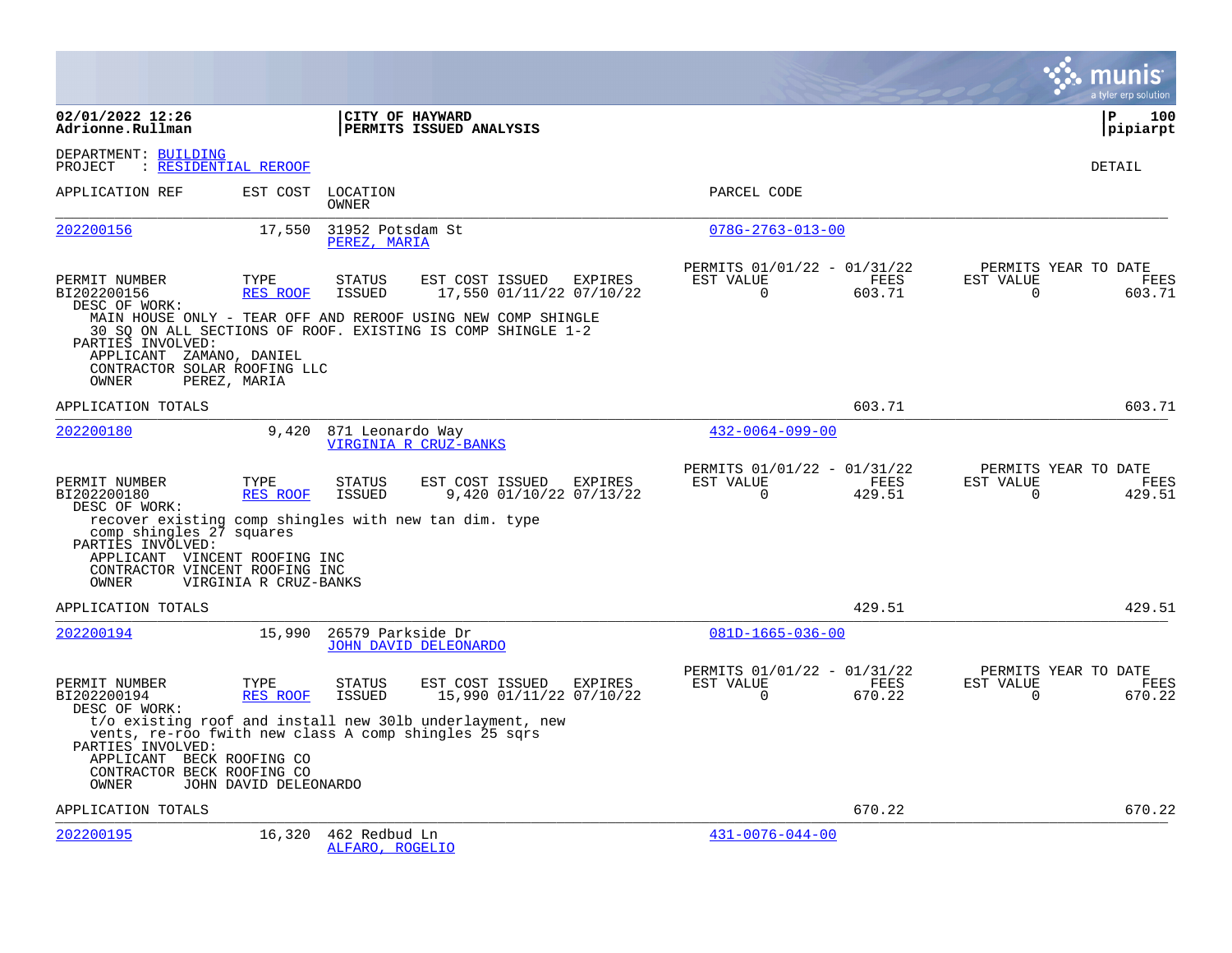|                                                                                                                                                                                                                 |                            |                                     |                                                     |         |                                                         |                |                          | ΙIS<br>a tyler erp solution            |
|-----------------------------------------------------------------------------------------------------------------------------------------------------------------------------------------------------------------|----------------------------|-------------------------------------|-----------------------------------------------------|---------|---------------------------------------------------------|----------------|--------------------------|----------------------------------------|
| 02/01/2022 12:26<br>Adrionne.Rullman                                                                                                                                                                            |                            | CITY OF HAYWARD                     | PERMITS ISSUED ANALYSIS                             |         |                                                         |                |                          | $\mathbf{P}$<br>101<br>pipiarpt        |
| PERMIT NUMBER                                                                                                                                                                                                   | TYPE                       | <b>STATUS</b>                       | EST COST ISSUED                                     | EXPIRES | PERMITS 01/01/22 - 01/31/22<br>EST VALUE                | FEES           | EST VALUE                | PERMITS YEAR TO DATE<br>FEES           |
| DEPARTMENT: BUILDING<br>PROJECT<br>: RESIDENTIAL REROOF                                                                                                                                                         |                            |                                     |                                                     |         |                                                         |                |                          | <b>DETAIL</b>                          |
| APPLICATION REF                                                                                                                                                                                                 |                            | EST COST LOCATION                   |                                                     |         | PARCEL CODE                                             |                |                          |                                        |
| BI202200195<br>DESC OF WORK:                                                                                                                                                                                    | <b>RES ROOF</b>            | OWNER<br><b>ISSUED</b>              | 16,320 01/11/22 07/10/22                            |         | $\Omega$                                                | 581.91         | $\Omega$                 | 581.91                                 |
| t/o existing roof and install red rosin, BUR 3 plies type-4<br>glass ply sheet, hot asphalt mineral cap<br>PARTIES INVOLVED:<br>APPLICANT BECK ROOFING CO<br>CONTRACTOR BECK ROOFING CO<br>OWNER                | ALFARO, ROGELIO            |                                     |                                                     |         |                                                         |                |                          |                                        |
| APPLICATION TOTALS                                                                                                                                                                                              |                            |                                     |                                                     |         |                                                         | 581.91         |                          | 581.91                                 |
| 202200196                                                                                                                                                                                                       |                            | 12,450 1351 Sangamore St            | CASTRO, DAVID J & MARICRUZ                          |         | $441 - 0014 - 052 - 00$                                 |                |                          |                                        |
| PERMIT NUMBER<br>BI202200196<br>DESC OF WORK:                                                                                                                                                                   | TYPE<br><b>RES ROOF</b>    | <b>STATUS</b><br><b>ISSUED</b>      | EST COST ISSUED<br>12,450 01/11/22 07/10/22         | EXPIRES | PERMITS 01/01/22 - 01/31/22<br>EST VALUE<br>$\mathbf 0$ | FEES<br>494.83 | EST VALUE<br>$\mathbf 0$ | PERMITS YEAR TO DATE<br>FEES<br>494.83 |
| FRONT SLOPE ONLY. t/o existing roof and install new red<br>rosin, BUR type 4 glass ply sheet, hot asphalt, mineral cap<br>PARTIES INVOLVED:<br>APPLICANT BECK ROOFING CO<br>CONTRACTOR BECK ROOFING CO<br>OWNER | CASTRO, DAVID J & MARICRUZ |                                     |                                                     |         |                                                         |                |                          |                                        |
| APPLICATION TOTALS                                                                                                                                                                                              |                            |                                     |                                                     |         |                                                         | 494.83         |                          | 494.83                                 |
| 202200197                                                                                                                                                                                                       | 11,880                     | 27970 Lancelot Ct                   | TANG, PAUL & DING NING                              |         | $464 - 0055 - 121 - 00$                                 |                |                          |                                        |
| PERMIT NUMBER<br>BI202200197<br>DESC OF WORK:                                                                                                                                                                   | TYPE<br>RES ROOF           | <b>STATUS</b><br><b>ISSUED</b>      | EST COST ISSUED EXPIRES<br>11,880 01/11/22 07/10/22 |         | PERMITS 01/01/22 - 01/31/22<br>EST VALUE<br>$\mathbf 0$ | FEES<br>473.11 | EST VALUE<br>$\mathbf 0$ | PERMITS YEAR TO DATE<br>FEES<br>473.11 |
| t/o existing roof and install new 301b felt, vents, re-roof<br>with class A comp shingles<br>PARTIES INVOLVED:                                                                                                  |                            |                                     |                                                     |         |                                                         |                |                          |                                        |
| APPLICANT BECK ROOFING CO<br>CONTRACTOR BECK ROOFING CO<br>OWNER                                                                                                                                                | TANG, PAUL & DING NING     |                                     |                                                     |         |                                                         |                |                          |                                        |
| APPLICATION TOTALS                                                                                                                                                                                              |                            |                                     |                                                     |         |                                                         | 473.11         |                          | 473.11                                 |
| 202200227                                                                                                                                                                                                       | 15,000                     | 24633 Willimet Way<br>LAPINA, ROGER |                                                     |         | $443 - 0025 - 008 - 00$                                 |                |                          |                                        |
| PERMIT NUMBER<br>BI202200227<br>DESC OF WORK:                                                                                                                                                                   | TYPE<br><b>RES ROOF</b>    | STATUS<br><b>ISSUED</b>             | EST COST ISSUED<br>15,000 01/12/22 07/24/22         | EXPIRES | PERMITS 01/01/22 - 01/31/22<br>EST VALUE<br>$\Omega$    | FEES<br>538.45 | EST VALUE<br>$\Omega$    | PERMITS YEAR TO DATE<br>FEES<br>538.45 |

 $\bullet$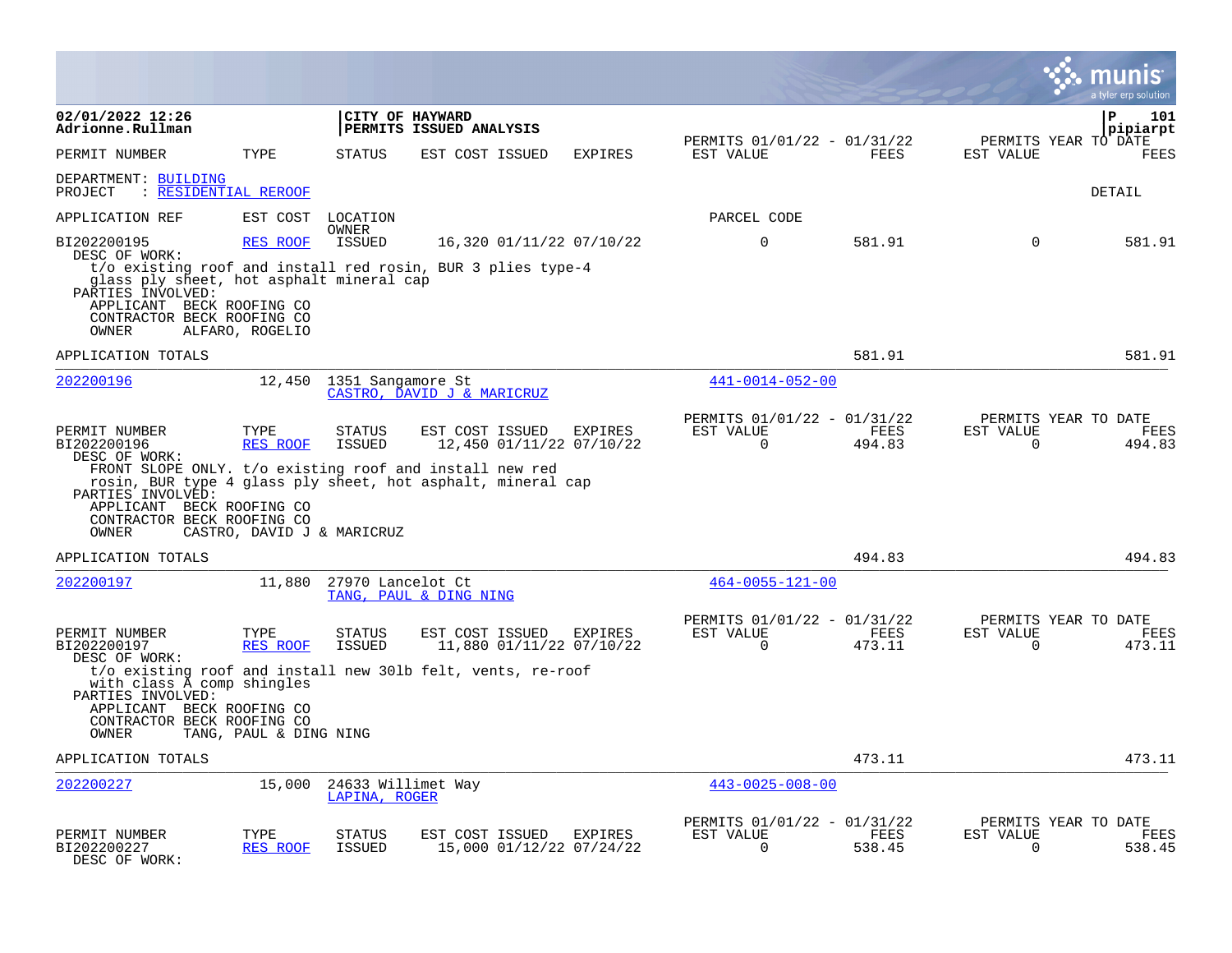|                                                                                                                                                                      |                                                                                                                                                        |                                                                           | a tyler erp solution                                               |
|----------------------------------------------------------------------------------------------------------------------------------------------------------------------|--------------------------------------------------------------------------------------------------------------------------------------------------------|---------------------------------------------------------------------------|--------------------------------------------------------------------|
| 02/01/2022 12:26<br>Adrionne.Rullman<br>qutter and downspouts                                                                                                        | CITY OF HAYWARD<br>PERMITS ISSUED ANALYSIS<br>t/o exiting roof and install new comp shingle roof install                                               |                                                                           | ΙP<br>102<br> pipiarpt                                             |
| DEPARTMENT: BUILDING<br><u>: RESIDENTIAL REROOF</u><br>PROJECT                                                                                                       |                                                                                                                                                        |                                                                           | <b>DETAIL</b>                                                      |
| EST COST<br>APPLICATION REF                                                                                                                                          | LOCATION                                                                                                                                               | PARCEL CODE                                                               |                                                                    |
| PARTIES INVOLVED:<br>APPLICANT HARDING, DARYLE<br>CONTRACTOR HARDING, DARYLE<br>OWNER<br>LAPINA, ROGER                                                               | OWNER                                                                                                                                                  |                                                                           |                                                                    |
| APPLICATION TOTALS                                                                                                                                                   |                                                                                                                                                        | 538.45                                                                    | 538.45                                                             |
| 202200328<br>12,000                                                                                                                                                  | 24462 Willimet Way<br>GEORGE RAMIREZ-SANDOVAL                                                                                                          | $443 - 0005 - 060 - 00$                                                   |                                                                    |
| PERMIT NUMBER<br>TYPE<br>BI202200328<br>RES ROOF<br>DESC OF WORK:<br>RE-ROOF 20 SOS. REMOVE EXISTING ROOF AND RECOVER WITH<br>PARTIES INVOLVED:                      | STATUS<br>EST COST ISSUED<br>EXPIRES<br>12,000 01/20/22 07/19/22<br><b>ISSUED</b><br>COMPOSITION SHINGLES. SOLAR SHINGLES BLACK (NONREFLECTIVE)        | PERMITS 01/01/22 - 01/31/22<br>EST VALUE<br>FEES<br>$\mathbf 0$<br>473.13 | PERMITS YEAR TO DATE<br>EST VALUE<br>FEES<br>$\mathbf 0$<br>473.13 |
| APPLICANT HARDING, DARYLE<br>CONTRACTOR HARDING, DARYLE<br>GEORGE RAMIREZ-SANDOVAL<br>OWNER                                                                          |                                                                                                                                                        |                                                                           |                                                                    |
| APPLICATION TOTALS                                                                                                                                                   |                                                                                                                                                        | 473.13                                                                    | 473.13                                                             |
| 202200356<br>15,500                                                                                                                                                  | 2584 Phelan Ave<br>PEREIRA, CHARLES M & DOROTHY L TRS                                                                                                  | $456 - 0042 - 035 - 00$                                                   |                                                                    |
| PERMIT NUMBER<br>TYPE<br>BI202200356<br>RES ROOF<br>DESC OF WORK:                                                                                                    | EST COST ISSUED<br><b>STATUS</b><br>EXPIRES<br><b>ISSUED</b><br>15,500 01/26/22 07/25/22<br>TEAR OFF OLD WOOD SHAKE SHINGLES. FURNISH 1/2" OSB PLYWOOD | PERMITS 01/01/22 - 01/31/22<br>EST VALUE<br>FEES<br>$\Omega$<br>560.16    | PERMITS YEAR TO DATE<br>EST VALUE<br>FEES<br>$\Omega$<br>560.16    |
| PARTIES INVOLVED:<br>APPLICANT PAK, SARA<br>CONTRACTOR PAK'S ROOFING INC<br>OWNER                                                                                    | INSTALL 1 LAYER OF 30IB FELT DOWN COMP SH1800SF SLATE COLOR<br>PEREIRA, CHARLES M & DOROTHY L TRS                                                      |                                                                           |                                                                    |
| APPLICATION TOTALS                                                                                                                                                   |                                                                                                                                                        | 560.16                                                                    | 560.16                                                             |
| 202200370<br>9,145                                                                                                                                                   | 275 Boardwalk Way<br>SIM, PETER S & MAY L                                                                                                              | $465 - 0040 - 088 - 00$                                                   |                                                                    |
| PERMIT NUMBER<br>TYPE<br>BI202200370<br>RES ROOF<br>DESC OF WORK:<br>ENTIRE HOME RE-ROOF, WORKING ON 3 PLANS (1812 SQ FT)<br>NEW ROOF COLOR TAN<br>PARTIES INVOLVED: | STATUS<br>EST COST ISSUED<br>EXPIRES<br>9,145 01/24/22 07/23/22<br><b>ISSUED</b>                                                                       | PERMITS 01/01/22 - 01/31/22<br>EST VALUE<br>FEES<br>$\Omega$<br>429.47    | PERMITS YEAR TO DATE<br>EST VALUE<br>FEES<br>$\Omega$<br>429.47    |
| APPLICANT PINO-GUTIERREZ, LESLY                                                                                                                                      |                                                                                                                                                        |                                                                           |                                                                    |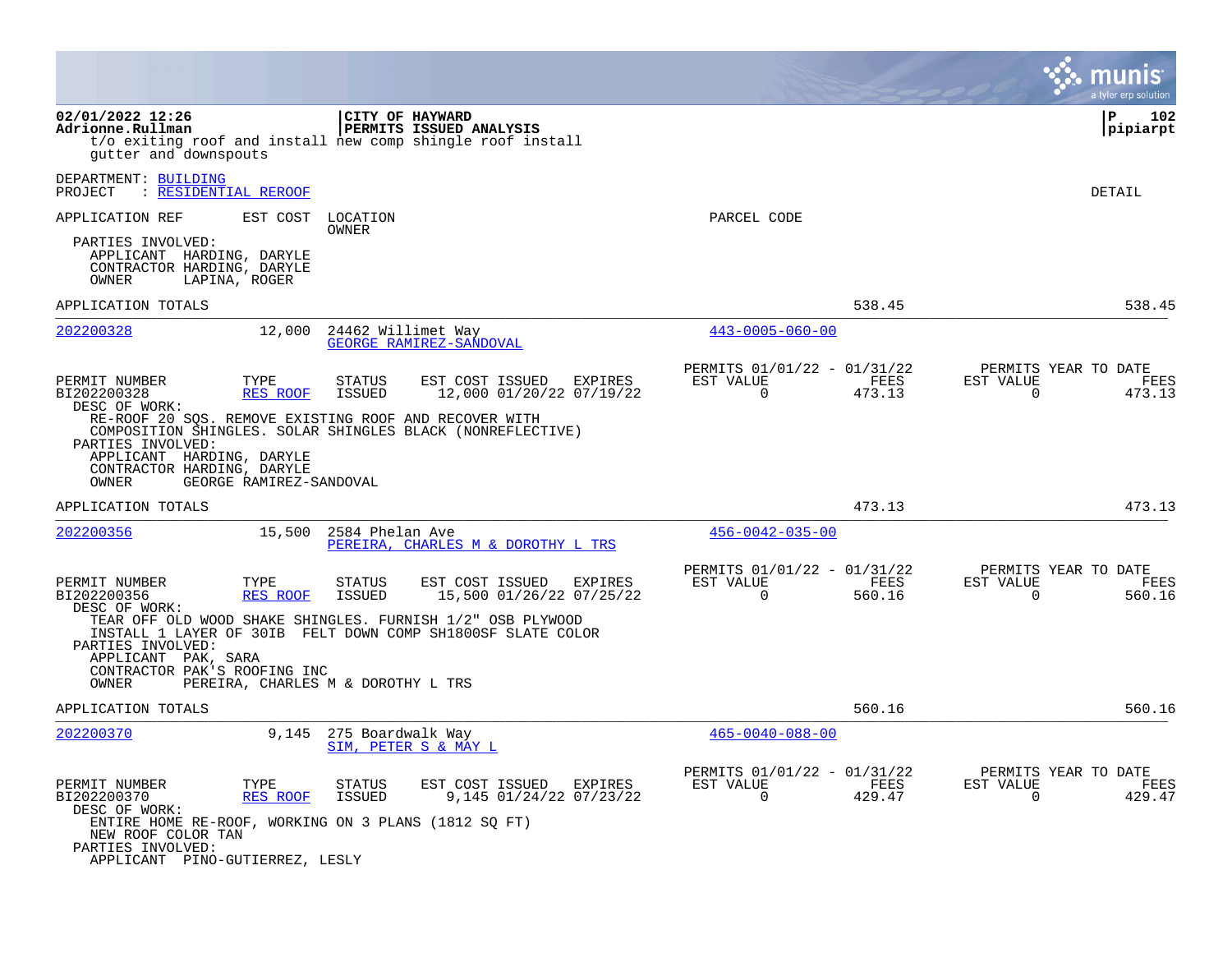|                                                                                                                                                                       |                                                                                   |                                                                           | munis<br>a tyler erp solution                                                |
|-----------------------------------------------------------------------------------------------------------------------------------------------------------------------|-----------------------------------------------------------------------------------|---------------------------------------------------------------------------|------------------------------------------------------------------------------|
| 02/01/2022 12:26<br>Adrionne.Rullman                                                                                                                                  | CITY OF HAYWARD<br>PERMITS ISSUED ANALYSIS                                        |                                                                           | l P<br>103<br> pipiarpt                                                      |
| DEPARTMENT: BUILDING<br>: RESIDENTIAL REROOF<br>PROJECT                                                                                                               |                                                                                   |                                                                           | DETAIL                                                                       |
| APPLICATION REF                                                                                                                                                       | EST COST LOCATION<br>OWNER                                                        | PARCEL CODE                                                               |                                                                              |
| CONTRACTOR SUNRUN INSTALLATION SERVICES INC<br>SIM, PETER S & MAY L<br>OWNER                                                                                          |                                                                                   |                                                                           |                                                                              |
| APPLICATION TOTALS                                                                                                                                                    |                                                                                   | 429.47                                                                    | 429.47                                                                       |
| 15,000<br>202200371                                                                                                                                                   | 180 Gloria St<br>SHU JUN WONG                                                     | $452 - 0028 - 054 - 00$                                                   |                                                                              |
| PERMIT NUMBER<br>TYPE<br>BI202200371<br>RES ROOF<br>DESC OF WORK:                                                                                                     | <b>STATUS</b><br>EST COST ISSUED EXPIRES<br>COMPLT<br>15,000 01/24/22 07/28/22    | PERMITS 01/01/22 - 01/31/22<br>EST VALUE<br>FEES<br>$\mathbf 0$<br>538.45 | PERMITS YEAR TO DATE<br>EST VALUE<br><b>FEES</b><br>$\overline{0}$<br>538.45 |
| REMOVE (E) ROOF ASPHALT SHINGLES AND INSTALL NEW<br>ASPHALT SHINGLE, SAND COLOR<br>PARTIES INVOLVED:<br>CONTRACTOR INNOVATION ROOFING SYSTEM<br>OWNER<br>SHU JUN WONG |                                                                                   |                                                                           |                                                                              |
| APPLICATION TOTALS                                                                                                                                                    |                                                                                   | 538.45                                                                    | 538.45                                                                       |
| 202200374<br>9,990                                                                                                                                                    | 24403 Marie Dr<br>MCKEE, MICHAEL                                                  | $445 - 0130 - 034 - 00$                                                   |                                                                              |
| PERMIT NUMBER<br>TYPE<br>BI202200374<br>RES ROOF<br>DESC OF WORK:                                                                                                     | <b>STATUS</b><br>EST COST ISSUED<br>EXPIRES<br>COMPLT<br>9,990 01/24/22 07/27/22  | PERMITS 01/01/22 - 01/31/22<br>EST VALUE<br>FEES<br>$\mathbf 0$<br>429.58 | PERMITS YEAR TO DATE<br>EST VALUE<br>FEES<br>$\mathbf 0$<br>429.58           |
| SHINGLE. COLOR SHALL NOT BE WHITE.<br>PARTIES INVOLVED:                                                                                                               | REMOVE 4 LAYERS COMP. INSTALL 1600 SQ.FT. COMPOSITION                             |                                                                           |                                                                              |
| CONTRACTOR SONRISE ROOFING<br>OWNER<br>MCKEE, MICHAEL                                                                                                                 |                                                                                   |                                                                           |                                                                              |
| APPLICATION TOTALS                                                                                                                                                    |                                                                                   | 429.58                                                                    | 429.58                                                                       |
| 202200382<br>14,000                                                                                                                                                   | 27955 Dickens Ave<br>ARCELO, OSMUNDO A & CAROLINA C                               | $464 - 0050 - 018 - 00$                                                   |                                                                              |
| PERMIT NUMBER<br>TYPE<br><b>RES ROOF</b><br>BI202200382<br>DESC OF WORK:                                                                                              | <b>STATUS</b><br>EST COST ISSUED<br>EXPIRES<br>ISSUED<br>14,000 01/24/22 07/28/22 | PERMITS 01/01/22 - 01/31/22<br>EST VALUE<br>FEES<br>$\Omega$<br>516.67    | PERMITS YEAR TO DATE<br>EST VALUE<br>FEES<br>$\Omega$<br>516.67              |
| 30 POUND FELT SMALL FLAT AREA CLASS A. COLOR GREY<br>PARTIES INVOLVED:                                                                                                | TEAR OFF EXISTING ROOF AND REPLACE 30YEAR SHINGLES WITH                           |                                                                           |                                                                              |
| APPLICANT JAVIER C ARAUJO<br>CONTRACTOR JAVIER C ARAUJO<br>OWNER                                                                                                      | ARCELO, OSMUNDO A & CAROLINA C                                                    |                                                                           |                                                                              |
| APPLICATION TOTALS                                                                                                                                                    |                                                                                   | 516.67                                                                    | 516.67                                                                       |
| 202200406                                                                                                                                                             | 9,000 26260 Danforth Ln                                                           | $441 - 0026 - 062 - 00$                                                   |                                                                              |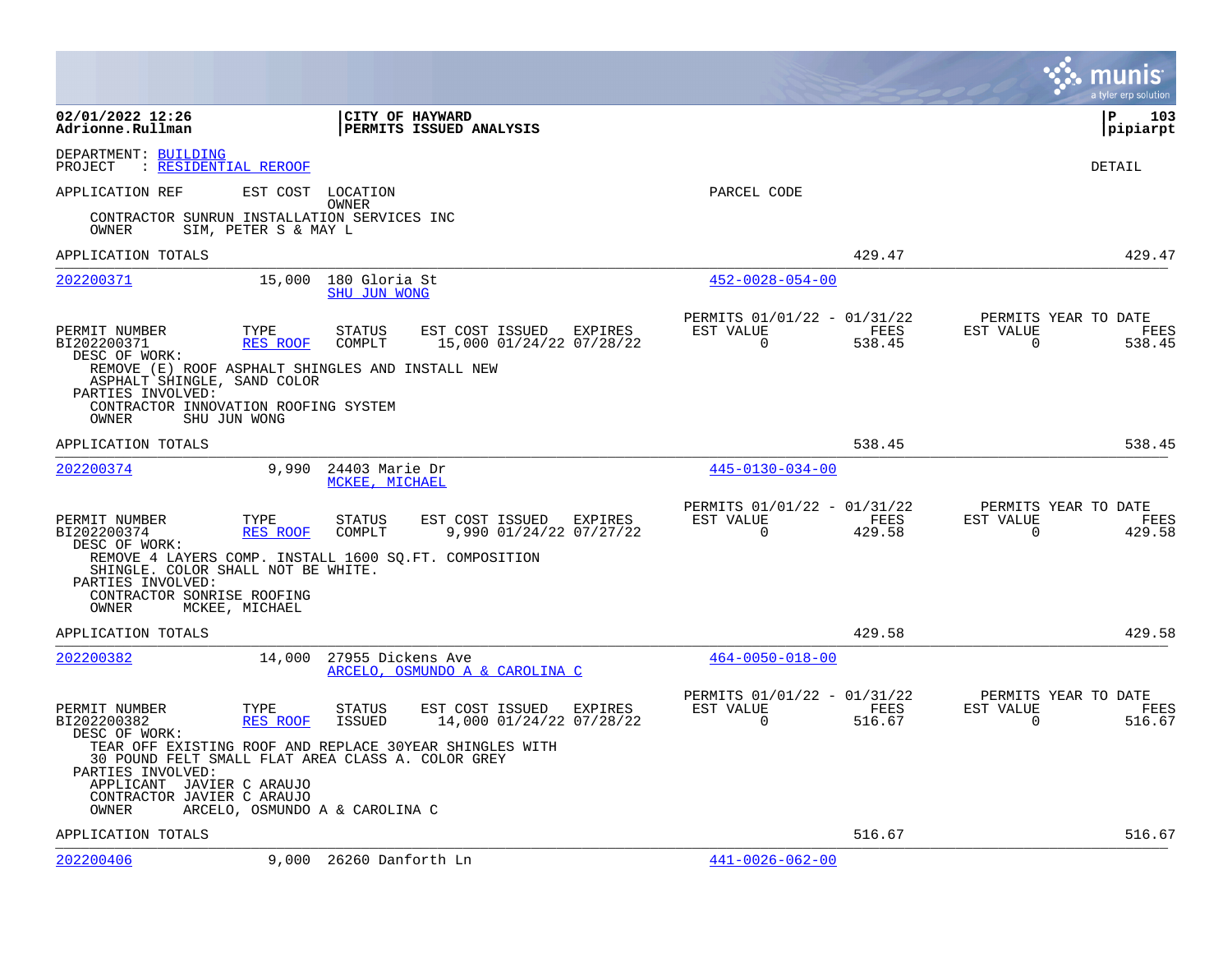|                                                                                                                                                               |                                                |                                           |                                                                                                                                                                     |                |                                                         |                |                          | munis<br>a tyler erp solution          |
|---------------------------------------------------------------------------------------------------------------------------------------------------------------|------------------------------------------------|-------------------------------------------|---------------------------------------------------------------------------------------------------------------------------------------------------------------------|----------------|---------------------------------------------------------|----------------|--------------------------|----------------------------------------|
| 02/01/2022 12:26<br>Adrionne.Rullman                                                                                                                          |                                                |                                           | CITY OF HAYWARD<br>PERMITS ISSUED ANALYSIS<br>STILWELL, RALPH JR & BARBARA M TRS                                                                                    |                |                                                         |                |                          | ΙP<br>104<br> pipiarpt                 |
| PERMIT NUMBER                                                                                                                                                 | TYPE                                           | <b>STATUS</b>                             | EST COST ISSUED                                                                                                                                                     | <b>EXPIRES</b> | PERMITS 01/01/22 - 01/31/22<br>EST VALUE                | FEES           | EST VALUE                | PERMITS YEAR TO DATE<br>FEES           |
| DEPARTMENT: BUILDING<br>PROJECT                                                                                                                               | : RESIDENTIAL REROOF                           |                                           |                                                                                                                                                                     |                |                                                         |                |                          | DETAIL                                 |
| APPLICATION REF                                                                                                                                               | EST COST                                       | LOCATION                                  |                                                                                                                                                                     |                | PARCEL CODE                                             |                |                          |                                        |
| BI202200406<br>DESC OF WORK:<br>SHINGLE, 21 SQUARES<br>PARTIES INVOLVED:<br>APPLICANT BRAUNS ROOFING CONT.<br>CONTRACTOR BRAUNS ROOFING CONSTRUCTION<br>OWNER | RES ROOF<br>STILWELL, RALPH JR & BARBARA M TRS | OWNER<br>ISSUED                           | 9,000 01/25/22 07/28/22<br>TEAR OFF (E) COMP SHINGLE, AND INSTALL CLASS A FIBERGLASS                                                                                |                | $\Omega$                                                | 407.81         | $\Omega$                 | 407.81                                 |
| APPLICATION TOTALS                                                                                                                                            |                                                |                                           |                                                                                                                                                                     |                |                                                         | 407.81         |                          | 407.81                                 |
| 202200436                                                                                                                                                     |                                                | 10,000 1068 Edgemere Ln<br>YEST, ROBERT L |                                                                                                                                                                     |                | $442 - 0060 - 088 - 00$                                 |                |                          |                                        |
| PERMIT NUMBER<br>BI202200436<br>DESC OF WORK:<br>PARTIES INVOLVED:<br>APPLICANT RHOADS, TOM<br>CONTRACTOR RHOADS, TOM<br>OWNER                                | TYPE<br>RES ROOF<br>YEST, ROBERT L             | STATUS<br>ISSUED                          | EST COST ISSUED<br>10,000 01/27/22 07/26/22<br>REROOF COMP TO COMP, EXISITNG SHEATHING, COLOR BLACK<br>Certainteed composition shingle. The number of squares is 22 | EXPIRES        | PERMITS 01/01/22 - 01/31/22<br>EST VALUE<br>$\Omega$    | FEES<br>429.58 | EST VALUE<br>0           | PERMITS YEAR TO DATE<br>FEES<br>429.58 |
| APPLICATION TOTALS                                                                                                                                            |                                                |                                           |                                                                                                                                                                     |                |                                                         | 429.58         |                          | 429.58                                 |
| 202200533                                                                                                                                                     |                                                | 16,000 27404 Hayward Blvd                 | RAHMANY, KHALIL & SKEENA                                                                                                                                            |                | $425 - 0460 - 009 - 00$                                 |                |                          |                                        |
| PERMIT NUMBER<br>BI202200533<br>DESC OF WORK:<br>PARTIES INVOLVED:<br>CONTRACTOR MACIEL ROOFING COMPANY<br>OWNER                                              | TYPE<br>RES ROOF<br>RAHMANY, KHALIL & SKEENA   | <b>STATUS</b><br>ISSUED                   | EST COST ISSUED<br>16,000 01/31/22 07/30/22<br>REMOVE THE (E) COMP ROOF LAYERS & INSTALL NEW 30 YEAR COMP<br>SHINGLES, CLASS A, FIRE RATED, 20 SQUARES, GRAY COLOR  | EXPIRES        | PERMITS 01/01/22 - 01/31/22<br>EST VALUE<br>$\Omega$    | FEES<br>670.22 | EST VALUE<br>$\Omega$    | PERMITS YEAR TO DATE<br>FEES<br>670.22 |
| APPLICATION TOTALS                                                                                                                                            |                                                |                                           |                                                                                                                                                                     |                |                                                         | 670.22         |                          | 670.22                                 |
| 202200534                                                                                                                                                     | 14,025                                         |                                           | 30847 Meadowbrook Ave<br>GRACE, SCOTT & AILEEN R                                                                                                                    |                | $078G - 2705 - 006 - 00$                                |                |                          |                                        |
| PERMIT NUMBER<br>BI202200534                                                                                                                                  | TYPE<br>RES ROOF                               | <b>STATUS</b><br><b>ISSUED</b>            | EST COST ISSUED<br>14,025 01/31/22 07/30/22                                                                                                                         | <b>EXPIRES</b> | PERMITS 01/01/22 - 01/31/22<br>EST VALUE<br>$\mathbf 0$ | FEES<br>538.32 | EST VALUE<br>$\mathbf 0$ | PERMITS YEAR TO DATE<br>FEES<br>538.32 |

**COL**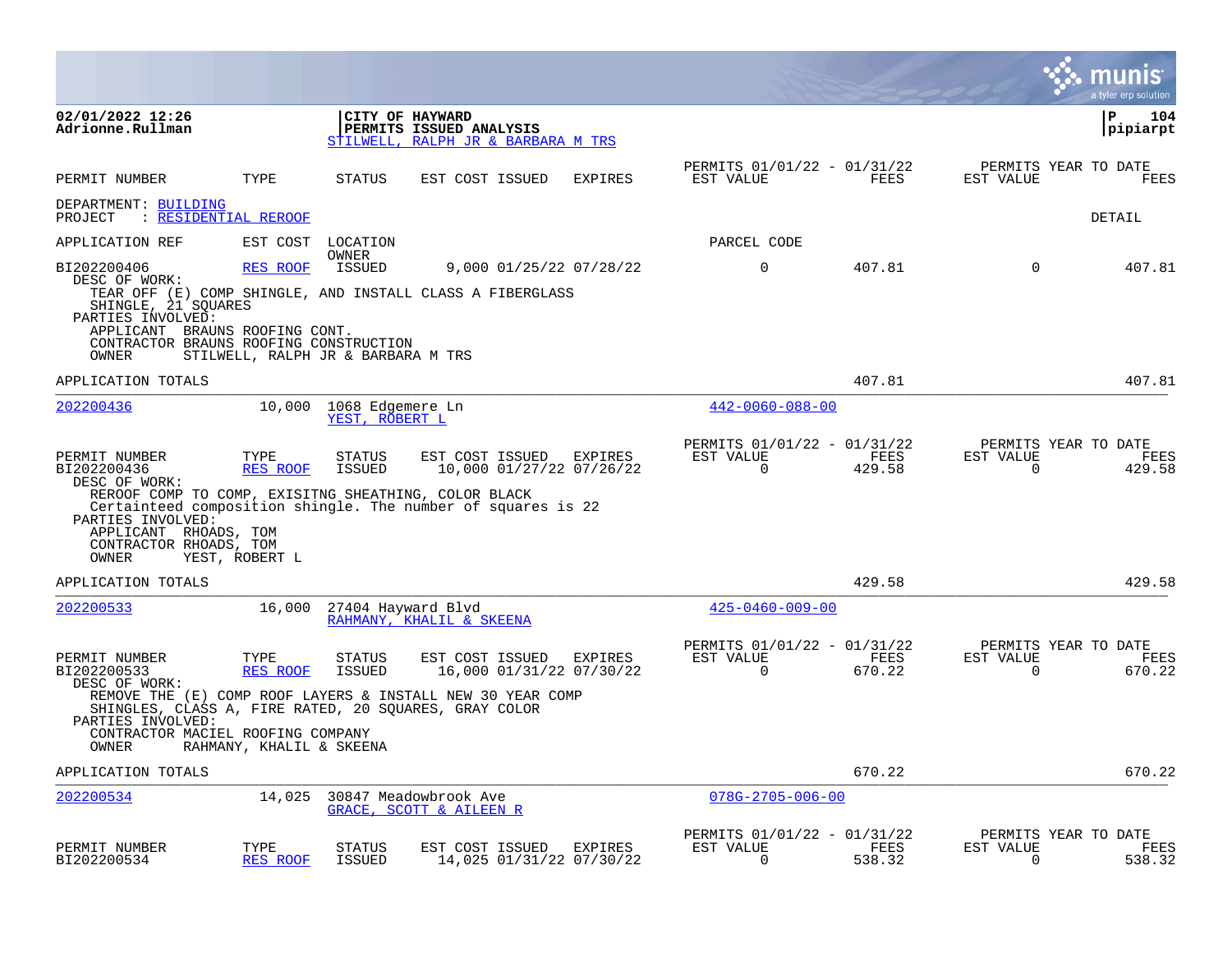|                                                                                                                                                                                                                                                  |                                                                                                                                               |                                                      |                     |                       | a tyler erp solution                   |
|--------------------------------------------------------------------------------------------------------------------------------------------------------------------------------------------------------------------------------------------------|-----------------------------------------------------------------------------------------------------------------------------------------------|------------------------------------------------------|---------------------|-----------------------|----------------------------------------|
| 02/01/2022 12:26<br>Adrionne.Rullman                                                                                                                                                                                                             | CITY OF HAYWARD<br>PERMITS ISSUED ANALYSIS                                                                                                    |                                                      |                     |                       | l P<br>105<br> pipiarpt                |
| DEPARTMENT: BUILDING<br>: RESIDENTIAL REROOF<br>PROJECT                                                                                                                                                                                          |                                                                                                                                               |                                                      |                     |                       | DETAIL                                 |
| APPLICATION REF<br>DESC OF WORK:<br>T/O existing roof and install new class A built up<br>four layer roof system<br>PARTIES INVOLVED:<br>APPLICANT SEE'S ARE CORPORATION<br>CONTRACTOR SEE'S ARE CORPORATION<br>GRACE, SCOTT & AILEEN R<br>OWNER | EST COST LOCATION<br><b>OWNER</b>                                                                                                             | PARCEL CODE                                          |                     |                       |                                        |
| APPLICATION TOTALS                                                                                                                                                                                                                               |                                                                                                                                               |                                                      | 538.32              |                       | 538.32                                 |
| 202200558<br>14,790                                                                                                                                                                                                                              | 25894 Westview Way<br>LASKY, ROBERT B & STEER LEE A                                                                                           | $445 - 0250 - 004 - 00$                              |                     |                       |                                        |
| PERMIT NUMBER<br>TYPE<br>BI202200558<br>RES ROOF<br>DESC OF WORK:<br>GAF COMP SHINGLES, CHARCOAL COLOR<br>PARTIES INVOLVED:<br>CONTRACTOR TOWNLEY ROOFING<br>OWNER<br>LASKY, ROBERT B & STEER LEE A                                              | EST COST ISSUED<br>STATUS<br>EXPIRES<br>14,790 01/31/22 07/30/22<br><b>ISSUED</b><br>TEAR OFF 22 SQ. FT OF COMP SHINGE & INSTALL 22 SQ. FT OF | PERMITS 01/01/22 - 01/31/22<br>EST VALUE<br>$\Omega$ | FEES<br>538.42      | EST VALUE<br>$\Omega$ | PERMITS YEAR TO DATE<br>FEES<br>538.42 |
| APPLICATION TOTALS                                                                                                                                                                                                                               |                                                                                                                                               |                                                      | 538.42              |                       | 538.42                                 |
| 202200593<br>13,200                                                                                                                                                                                                                              | 659 Elizabeth Way<br>RAGG, CRAIG H & KUTZ KATHRYN L                                                                                           | $078G - 2940 - 015 - 02$                             |                     |                       |                                        |
| PERMIT NUMBER<br>TYPE<br>BI202200593<br>RES ROOF<br>DESC OF WORK:<br>t/o existing roof and install new comp<br>PARTIES INVOLVED:<br>APPLICANT JOE'S ROOFING SERVICE<br>CONTRACTOR JOE'S ROOFING SERVICE<br>OWNER                                 | <b>STATUS</b><br>EST COST ISSUED EXPIRES<br>ISSUED<br>13,200 01/31/22 07/30/22                                                                | PERMITS 01/01/22 - 01/31/22<br>EST VALUE<br>$\Omega$ | FEES<br>626.57      | EST VALUE<br>$\Omega$ | PERMITS YEAR TO DATE<br>FEES<br>626.57 |
| RAGG, CRAIG H & KUTZ KATHRYN L<br>APPLICATION TOTALS<br>PROJECT TOTALS                                                                                                                                                                           |                                                                                                                                               | $\Omega$                                             | 626.57<br>17,704.22 | $\Omega$              | 626.57<br>17,704.22                    |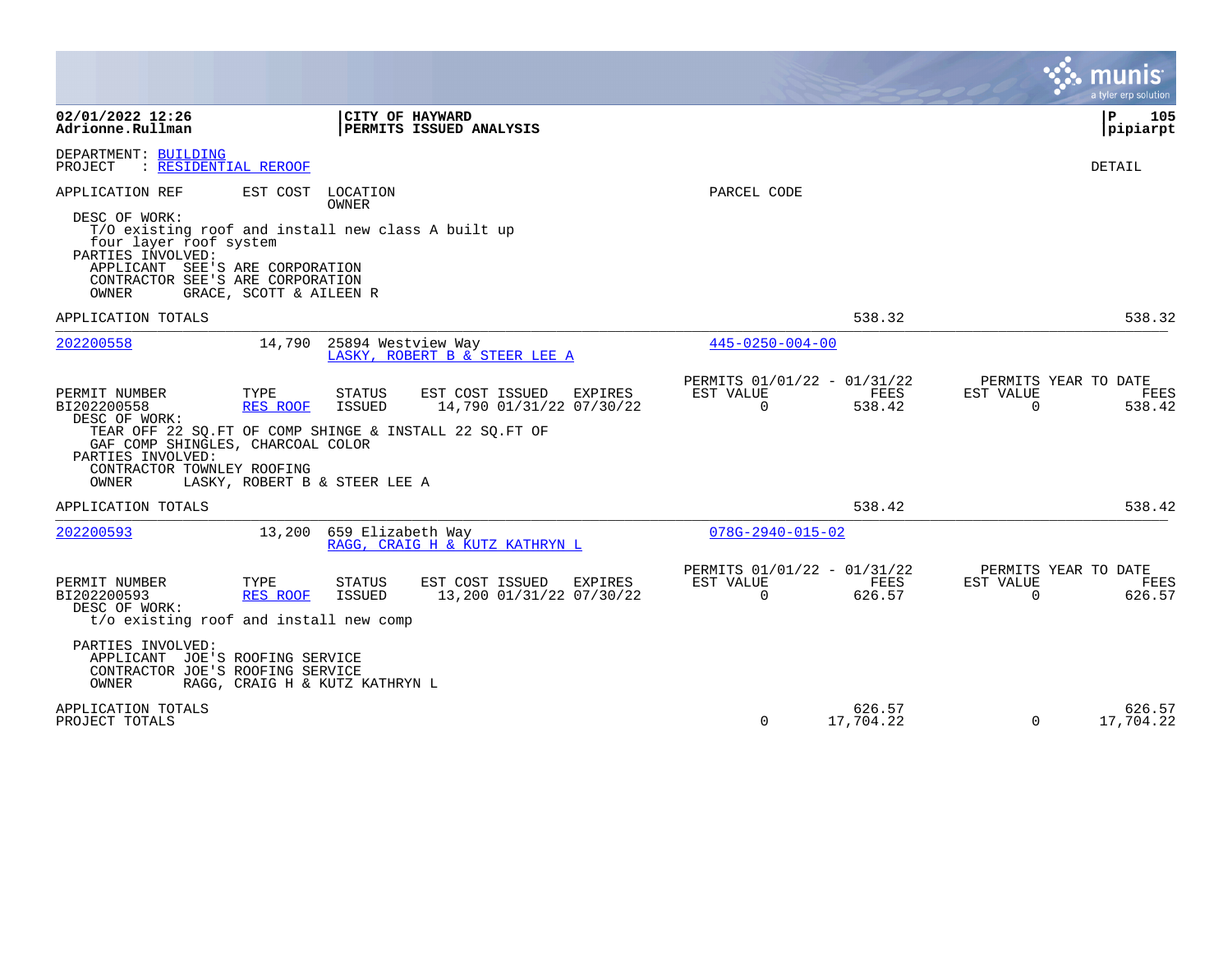|                                                                                                                                                                                      |                              |                                             |                                                  |         |                                                      |                |                          | a tyler erp solution                   |
|--------------------------------------------------------------------------------------------------------------------------------------------------------------------------------------|------------------------------|---------------------------------------------|--------------------------------------------------|---------|------------------------------------------------------|----------------|--------------------------|----------------------------------------|
| 02/01/2022 12:26<br>Adrionne.Rullman                                                                                                                                                 |                              | CITY OF HAYWARD                             | PERMITS ISSUED ANALYSIS                          |         |                                                      |                |                          | ∣P<br>106<br> pipiarpt                 |
| DEPARTMENT: BUILDING<br>PROJECT                                                                                                                                                      | : NEW ELECTRICAL SERVICE RES |                                             |                                                  |         |                                                      |                |                          | DETAIL                                 |
| APPLICATION REF                                                                                                                                                                      | EST COST LOCATION            | OWNER                                       |                                                  |         | PARCEL CODE                                          |                |                          |                                        |
| 202104240                                                                                                                                                                            |                              | 0 1315 Rieger Ave                           | JIMENEZREA, ABELARDO & GARCIA BEATRIZ J          |         | $454 - 0075 - 019 - 00$                              |                |                          |                                        |
| PERMIT NUMBER<br>BI202104240<br>DESC OF WORK:<br>NEW MAIN PANEL WITH 225 AMPS & 200 AMP BREAKER<br>PHOTOVOLTAIC ON PERMIT 202104239<br>PARTIES INVOLVED:<br>APPLICANT FLORES, LARISA | TYPE<br>ELEC SERVI ISSUED    | STATUS                                      | EST COST ISSUED EXPIRES<br>$0$ 01/11/22 07/10/22 |         | PERMITS 01/01/22 - 01/31/22<br>EST VALUE<br>$\Omega$ | FEES<br>236.67 | EST VALUE<br>$\Omega$    | PERMITS YEAR TO DATE<br>FEES<br>236.67 |
| CONTRACTOR BRIGHT PLANET SOLAR INC<br>OWNER                                                                                                                                          |                              |                                             | JIMENEZREA, ABELARDO & GARCIA BEATRIZ J          |         |                                                      |                |                          |                                        |
| APPLICATION TOTALS                                                                                                                                                                   |                              |                                             |                                                  |         |                                                      | 236.67         |                          | 236.67                                 |
| 202200034                                                                                                                                                                            |                              | 0 27522 Orlando Ave                         | MENDOZA, FRANCISCO ETAL                          |         | $455 - 0056 - 030 - 00$                              |                |                          |                                        |
| PERMIT NUMBER<br>BI202200034<br>DESC OF WORK:<br>MSP upgrade to 200 amps                                                                                                             | TYPE<br>ELEC SERVI ISSUED    | STATUS                                      | EST COST ISSUED<br>$0$ 01/03/22 07/02/22         | EXPIRES | PERMITS 01/01/22 - 01/31/22<br>EST VALUE<br>$\Omega$ | FEES<br>236.67 | EST VALUE<br>$\mathbf 0$ | PERMITS YEAR TO DATE<br>FEES<br>236.67 |
| PARTIES INVOLVED:<br>APPLICANT TITAN SOLAR POWER CA<br>CONTRACTOR TITAN SOLAR POWER CA<br>OWNER                                                                                      | MENDOZA, FRANCISCO ETAL      |                                             |                                                  |         |                                                      |                |                          |                                        |
| APPLICATION TOTALS                                                                                                                                                                   |                              |                                             |                                                  |         |                                                      | 236.67         |                          | 236.67                                 |
| 202200077                                                                                                                                                                            |                              | 0 22374 Montgomery St<br><b>ANGEL REYES</b> |                                                  |         | $428 - 0051 - 016 - 00$                              |                |                          |                                        |
| PERMIT NUMBER<br>BI202200077<br>DESC OF WORK:<br>200 Amp MSP upgrade                                                                                                                 | TYPE<br>ELEC SERVI ISSUED    | STATUS                                      | EST COST ISSUED EXPIRES<br>$0$ 01/05/22 07/04/22 |         | PERMITS 01/01/22 - 01/31/22<br>EST VALUE<br>$\Omega$ | FEES<br>236.67 | EST VALUE<br>$\mathbf 0$ | PERMITS YEAR TO DATE<br>FEES<br>236.67 |
| PARTIES INVOLVED:<br>APPLICANT BETTER EARTH ELECTRIC<br>CONTRACTOR BETTER EARTH<br>OWNER                                                                                             | ANGEL REYES                  | ELECTRIC                                    |                                                  |         |                                                      |                |                          |                                        |
| APPLICATION TOTALS                                                                                                                                                                   |                              |                                             |                                                  |         |                                                      | 236.67         |                          | 236.67                                 |
| 202200080                                                                                                                                                                            | $\Omega$                     | 27817 Orlando Ave<br>SORIANO, ZENAIDA       |                                                  |         | $455 - 0084 - 060 - 00$                              |                |                          |                                        |

**Contract**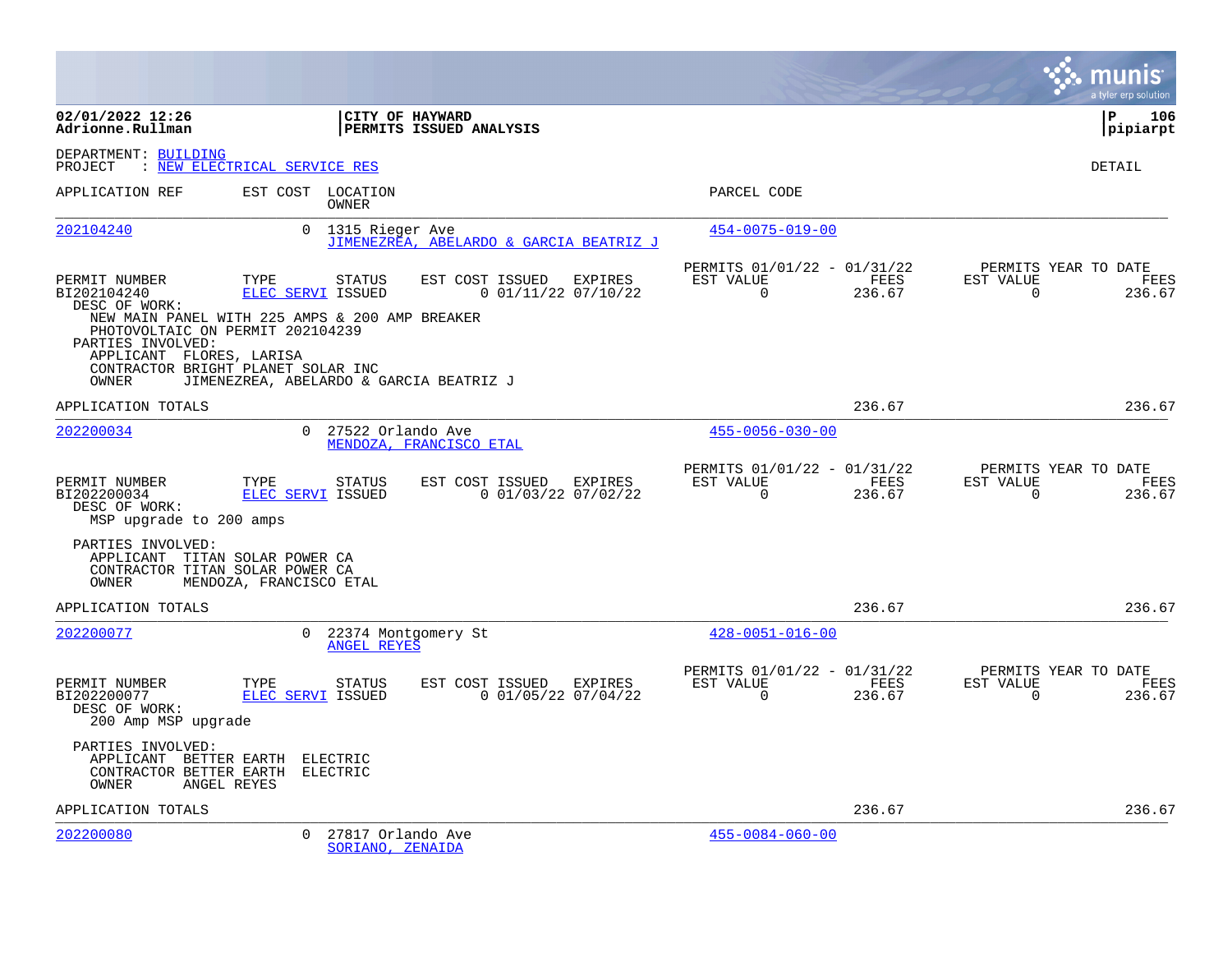|                                                                                                                                        |                                             |                                      |                                                                                                                   |                       |                                                      |                |                       | a tyler erp solution                   |
|----------------------------------------------------------------------------------------------------------------------------------------|---------------------------------------------|--------------------------------------|-------------------------------------------------------------------------------------------------------------------|-----------------------|------------------------------------------------------|----------------|-----------------------|----------------------------------------|
| 02/01/2022 12:26<br>Adrionne.Rullman                                                                                                   |                                             |                                      | CITY OF HAYWARD<br>PERMITS ISSUED ANALYSIS                                                                        |                       |                                                      |                |                       | 107<br>P<br>pipiarpt                   |
| PERMIT NUMBER                                                                                                                          | TYPE                                        | <b>STATUS</b>                        | EST COST ISSUED                                                                                                   | EXPIRES               | PERMITS 01/01/22 - 01/31/22<br>EST VALUE             | FEES           | EST VALUE             | PERMITS YEAR TO DATE<br><b>FEES</b>    |
| DEPARTMENT: BUILDING<br>: NEW ELECTRICAL SERVICE RES<br>PROJECT                                                                        |                                             |                                      |                                                                                                                   |                       |                                                      |                |                       | DETAIL                                 |
| APPLICATION REF                                                                                                                        |                                             | EST COST LOCATION                    |                                                                                                                   |                       | PARCEL CODE                                          |                |                       |                                        |
| BI202200080                                                                                                                            | ELEC SERVI ISSUED                           | OWNER                                |                                                                                                                   | $0$ 01/05/22 07/04/22 | $\mathbf 0$                                          | 236.67         | $\mathbf 0$           | 236.67                                 |
| DESC OF WORK:<br>new main panel with 125A buss/100A breaker                                                                            |                                             |                                      |                                                                                                                   |                       |                                                      |                |                       |                                        |
| PARTIES INVOLVED:<br>APPLICANT BRIGHT PLANET SOLAR INC<br>CONTRACTOR BRIGHT PLANET SOLAR INC<br>OWNER                                  | SORIANO, ZENAIDA                            |                                      |                                                                                                                   |                       |                                                      |                |                       |                                        |
| APPLICATION TOTALS                                                                                                                     |                                             |                                      |                                                                                                                   |                       |                                                      | 236.67         |                       | 236.67                                 |
| 202200087                                                                                                                              | 4,950                                       | 27981 El Portal Dr<br>PATEL, CHINTAN |                                                                                                                   |                       | 081D-1904-081-00                                     |                |                       |                                        |
| PERMIT NUMBER<br>BI202200087<br>DESC OF WORK:<br>like for like.<br>PARTIES INVOLVED:<br>CONTRACTOR ELECIX ELECTRICAL SERVICES<br>OWNER | TYPE<br>ELEC SERVI ISSUED<br>PATEL, CHINTAN | <b>STATUS</b>                        | EST COST ISSUED EXPIRES<br>4,950 01/24/22 07/23/22<br>Electric service panel replacement, 100 Amp. Same location, |                       | PERMITS 01/01/22 - 01/31/22<br>EST VALUE<br>$\Omega$ | FEES<br>236.67 | EST VALUE<br>$\Omega$ | PERMITS YEAR TO DATE<br>FEES<br>236.67 |
| APPLICATION TOTALS                                                                                                                     |                                             |                                      |                                                                                                                   |                       |                                                      | 236.67         |                       | 236.67                                 |
| 202200121                                                                                                                              | 3,000                                       | 657 Colette Pl                       | CUEVA, LORETO N & MYRNA C                                                                                         |                       | $452 - 0036 - 077 - 00$                              |                |                       |                                        |
| PERMIT NUMBER<br>BI202200121<br>DESC OF WORK:<br>main panel repalcement 100 amps like for like                                         | TYPE<br>ELEC SERVI ISSUED                   | <b>STATUS</b>                        | EST COST ISSUED<br>3,000 01/10/22 07/13/22                                                                        | EXPIRES               | PERMITS 01/01/22 - 01/31/22<br>EST VALUE<br>$\Omega$ | FEES<br>236.67 | EST VALUE<br>$\Omega$ | PERMITS YEAR TO DATE<br>FEES<br>236.67 |
| PARTIES INVOLVED:<br>APPLICANT CA ELECTRICAL GROUP 24/7<br>CONTRACTOR CA ELECTRICAL GROUP 24/7<br>OWNER                                | CUEVA, LORETO N & MYRNA C                   |                                      |                                                                                                                   |                       |                                                      |                |                       |                                        |
| APPLICATION TOTALS                                                                                                                     |                                             |                                      |                                                                                                                   |                       |                                                      | 236.67         |                       | 236.67                                 |
| 202200147                                                                                                                              | 3,000                                       | 1620 Highland Blvd                   | JAHANGHIR, MUSA & YASMIN K                                                                                        |                       | 445-0110-027-00                                      |                |                       |                                        |
| PERMIT NUMBER<br>BI202200147<br>DESC OF WORK:<br>200 amp like for like                                                                 | TYPE<br><b>ELEC SERVI ISSUED</b>            | STATUS                               | EST COST ISSUED<br>3,000 01/10/22 07/09/22                                                                        | EXPIRES               | PERMITS 01/01/22 - 01/31/22<br>EST VALUE<br>$\Omega$ | FEES<br>236.67 | EST VALUE<br>$\Omega$ | PERMITS YEAR TO DATE<br>FEES<br>236.67 |

 $\bullet$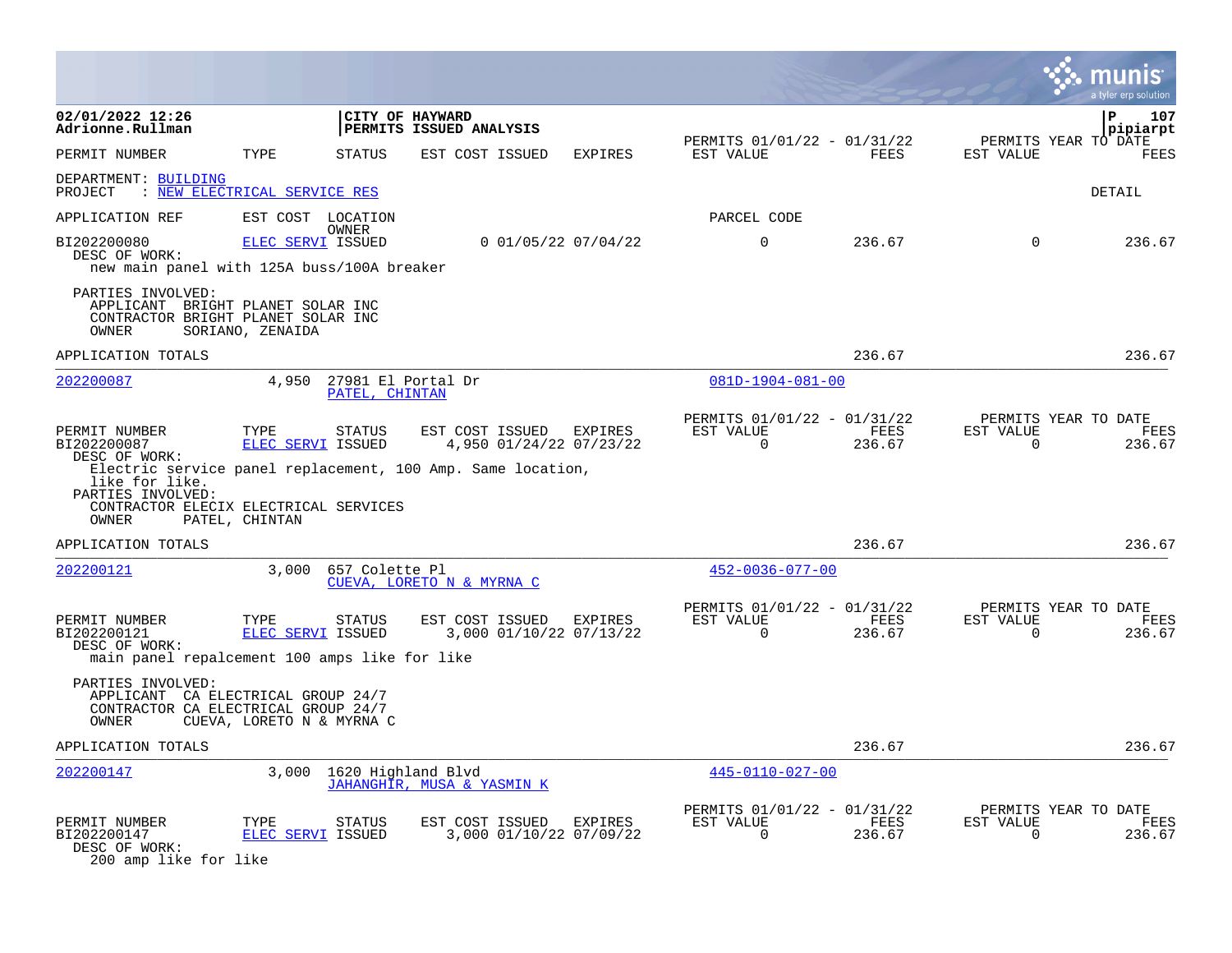|                                                                             |                                                                                                                                         |                                                              |                                                         |                                                                    | a tyler erp solution    |
|-----------------------------------------------------------------------------|-----------------------------------------------------------------------------------------------------------------------------------------|--------------------------------------------------------------|---------------------------------------------------------|--------------------------------------------------------------------|-------------------------|
| 02/01/2022 12:26<br>Adrionne.Rullman                                        | CITY OF HAYWARD                                                                                                                         | <b>PERMITS ISSUED ANALYSIS</b>                               |                                                         |                                                                    | l P<br>108<br> pipiarpt |
| DEPARTMENT: BUILDING<br>PROJECT                                             | : NEW ELECTRICAL SERVICE RES                                                                                                            |                                                              |                                                         |                                                                    | DETAIL                  |
| APPLICATION REF<br>PARTIES INVOLVED:<br>OWNER                               | EST COST LOCATION<br>OWNER<br>APPLICANT HIGH VOLTAGE ELECTRIC INC<br>CONTRACTOR HIGH VOLTAGE ELECTRIC INC<br>JAHANGHIR, MUSA & YASMIN K |                                                              | PARCEL CODE                                             |                                                                    |                         |
| APPLICATION TOTALS                                                          |                                                                                                                                         |                                                              |                                                         | 236.67                                                             | 236.67                  |
| 202200148                                                                   | 4,000<br>26872 Peterman Ave                                                                                                             | SILVA, MICHAEL L & ELAINE TRS                                | $455 - 0032 - 010 - 00$                                 |                                                                    |                         |
| PERMIT NUMBER<br>BI202200148<br>DESC OF WORK:<br>200 amp panel upgrade      | TYPE<br><b>STATUS</b><br>ELEC SERVI ISSUED                                                                                              | EST COST ISSUED<br><b>EXPIRES</b><br>4,000 01/10/22 07/09/22 | PERMITS 01/01/22 - 01/31/22<br>EST VALUE<br>$\mathbf 0$ | PERMITS YEAR TO DATE<br>FEES<br>EST VALUE<br>236.67<br>$\mathbf 0$ | FEES<br>236.67          |
| PARTIES INVOLVED:<br>OWNER                                                  | APPLICANT HIGH VOLTAGE ELECTRIC INC<br>CONTRACTOR HIGH VOLTAGE ELECTRIC INC<br>SILVA, MICHAEL L & ELAINE TRS                            |                                                              |                                                         |                                                                    |                         |
| APPLICATION TOTALS                                                          |                                                                                                                                         |                                                              |                                                         | 236.67                                                             | 236.67                  |
| 202200205                                                                   | $\Omega$<br>28537 Etta Ave<br>KUMAR, ARUN K                                                                                             |                                                              | $465 - 0010 - 031 - 00$                                 |                                                                    |                         |
| PERMIT NUMBER<br>BI202200205<br>DESC OF WORK:<br>new 100 A MSP upgrade      | TYPE<br>STATUS<br>ELEC SERVI ISSUED                                                                                                     | EST COST ISSUED<br>EXPIRES<br>$0$ 01/11/22 07/10/22          | PERMITS 01/01/22 - 01/31/22<br>EST VALUE<br>0           | PERMITS YEAR TO DATE<br>FEES<br>EST VALUE<br>236.67<br>$\Omega$    | FEES<br>236.67          |
| PARTIES INVOLVED:<br>OWNER                                                  | APPLICANT SUNRUN INSTALLATION SERVICES INC<br>CONTRACTOR SUNRUN INSTALLATION SERVICES INC<br>KUMAR, ARUN K                              |                                                              |                                                         |                                                                    |                         |
| APPLICATION TOTALS                                                          |                                                                                                                                         |                                                              |                                                         | 236.67                                                             | 236.67                  |
| 202200255                                                                   | $\Omega$<br>1070 Central Blvd                                                                                                           | WANJIRU-GITHOGORI, CHEGE                                     | $445 - 0260 - 114 - 00$                                 |                                                                    |                         |
| PERMIT NUMBER<br>BI202200255<br>DESC OF WORK:<br>Upgrade main panel 200 amp | TYPE<br>STATUS<br>ELEC SERVI ISSUED                                                                                                     | EST COST ISSUED<br>EXPIRES<br>$0$ 01/10/22 07/09/22          | PERMITS 01/01/22 - 01/31/22<br>EST VALUE<br>$\mathbf 0$ | PERMITS YEAR TO DATE<br>FEES<br>EST VALUE<br>236.67<br>$\Omega$    | FEES<br>236.67          |
| PARTIES INVOLVED:<br>CONTRACTOR ALLEY ELECTRIC<br>OWNER                     | WANJIRU-GITHOGORI, CHEGE                                                                                                                |                                                              |                                                         |                                                                    |                         |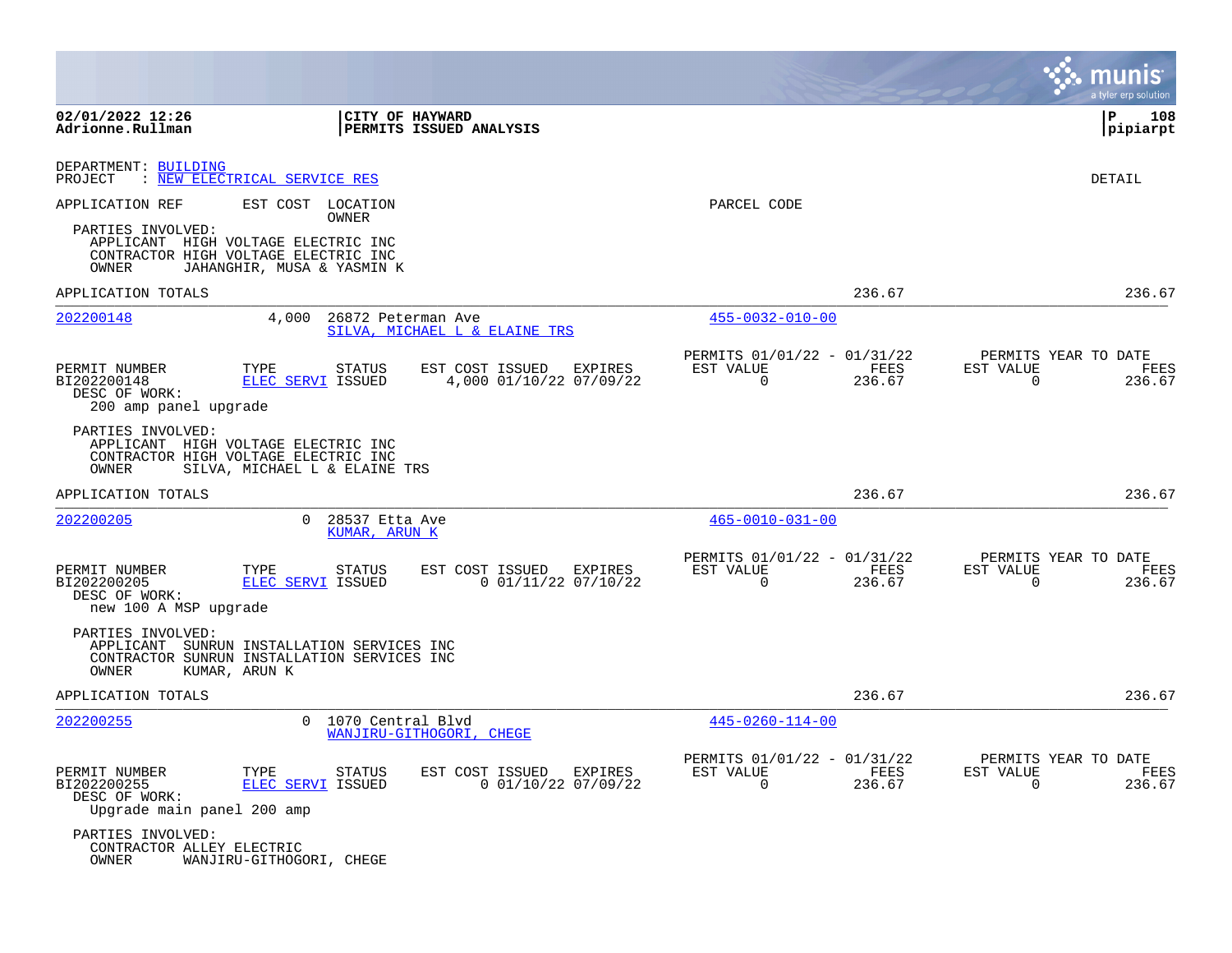|                                                                                                     |                           |                                                                        |                                                      |                | munıs<br>a tyler erp solution                                   |
|-----------------------------------------------------------------------------------------------------|---------------------------|------------------------------------------------------------------------|------------------------------------------------------|----------------|-----------------------------------------------------------------|
| 02/01/2022 12:26<br>Adrionne.Rullman                                                                |                           | CITY OF HAYWARD<br><b>PERMITS ISSUED ANALYSIS</b>                      |                                                      |                | l P<br>109<br> pipiarpt                                         |
| DEPARTMENT: BUILDING<br>: NEW ELECTRICAL SERVICE RES<br>PROJECT                                     |                           |                                                                        |                                                      |                | DETAIL                                                          |
| APPLICATION REF                                                                                     | EST COST                  | LOCATION<br>OWNER                                                      | PARCEL CODE                                          |                |                                                                 |
| APPLICATION TOTALS                                                                                  |                           |                                                                        |                                                      | 236.67         | 236.67                                                          |
| 202200256                                                                                           | $\Omega$                  | 441 Balmoral Way<br>HARP, DYLAN                                        | $078G - 2740 - 022 - 00$                             |                |                                                                 |
| PERMIT NUMBER<br>BI202200256<br>DESC OF WORK:                                                       | TYPE<br>ELEC SERVI ISSUED | EST COST ISSUED<br>STATUS<br>EXPIRES<br>$0$ 01/10/22 07/09/22          | PERMITS 01/01/22 - 01/31/22<br>EST VALUE<br>$\Omega$ | FEES<br>236.67 | PERMITS YEAR TO DATE<br>EST VALUE<br>FEES<br>0<br>236.67        |
| install new feeder 100amp<br>PARTIES INVOLVED:<br>CONTRACTOR ALLEY ELECTRIC<br>OWNER<br>HARP, DYLAN |                           | Upgrade main panel 200 amp, replace sub panel 100amp                   |                                                      |                |                                                                 |
| APPLICATION TOTALS                                                                                  |                           |                                                                        |                                                      | 236.67         | 236.67                                                          |
| 202200304                                                                                           | 4,500                     | 22521 6th St<br>LAM, KENNETH                                           | $427 - 0065 - 113 - 00$                              |                |                                                                 |
| PERMIT NUMBER<br>BI202200304<br>DESC OF WORK:<br>200 AMP SERVICE UPGRADE                            | TYPE<br>ELEC SERVI ISSUED | STATUS<br>EST COST ISSUED<br>EXPIRES<br>4,500 01/24/22 07/23/22        | PERMITS 01/01/22 - 01/31/22<br>EST VALUE<br>$\Omega$ | FEES<br>236.67 | PERMITS YEAR TO DATE<br>EST VALUE<br>FEES<br>236.67<br>$\Omega$ |
| PARTIES INVOLVED:<br>CONTRACTOR SFC ELECTRIC<br>OWNER<br>LAM, KENNETH                               |                           |                                                                        |                                                      |                |                                                                 |
| APPLICATION TOTALS                                                                                  |                           |                                                                        |                                                      | 236.67         | 236.67                                                          |
| 202200383                                                                                           | 2,000                     | 322 Nassau Ln<br>MASANI, RIYAZ                                         | $078G - 2714 - 011 - 00$                             |                |                                                                 |
| PERMIT NUMBER<br>BI202200383<br>DESC OF WORK:<br>200A electrical main service panel upgrade         | TYPE<br>ELEC SERVI ISSUED | <b>STATUS</b><br>EST COST ISSUED<br>EXPIRES<br>2,000 01/25/22 07/24/22 | PERMITS 01/01/22 - 01/31/22<br>EST VALUE<br>$\Omega$ | FEES<br>236.67 | PERMITS YEAR TO DATE<br>FEES<br>EST VALUE<br>$\Omega$<br>236.67 |
| PARTIES INVOLVED:<br>CONTRACTOR EXCITE ENERGY<br>OWNER<br>MASANI, RIYAZ                             |                           |                                                                        |                                                      |                |                                                                 |
| APPLICATION TOTALS                                                                                  |                           |                                                                        |                                                      | 236.67         | 236.67                                                          |
| 202200393                                                                                           | 0                         | 31280 Chicoine Ave<br>MARTINEZ, ROBERT D & ROSEMARY TRS                | $078G - 2949 - 006 - 00$                             |                |                                                                 |
|                                                                                                     |                           |                                                                        | PERMITS 01/01/22 - 01/31/22                          |                | PERMITS YEAR TO DATE                                            |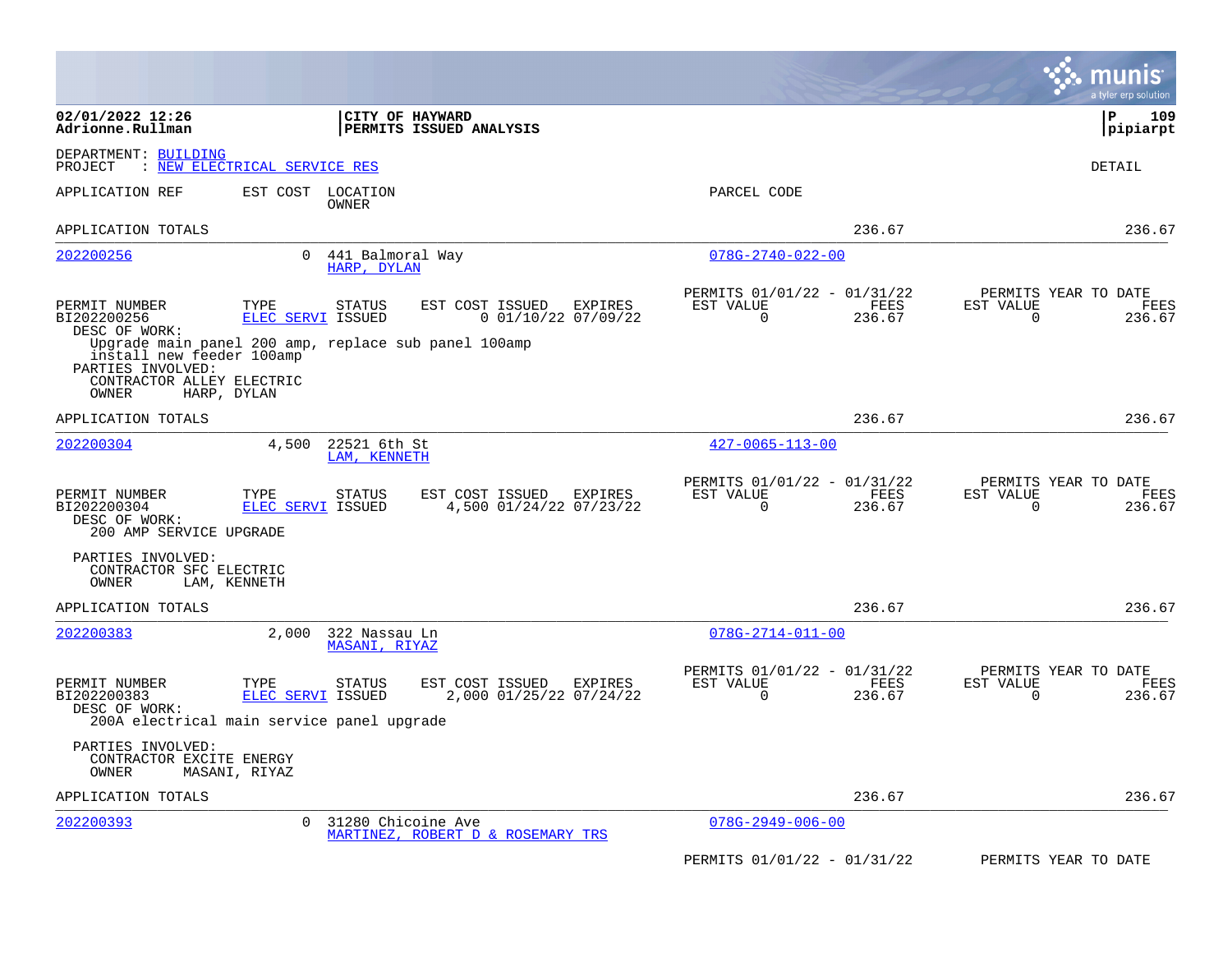|                                                                                              |                                     |                                      |                                            |                       |                                                      |                |                                               | a tyler erp solution         |
|----------------------------------------------------------------------------------------------|-------------------------------------|--------------------------------------|--------------------------------------------|-----------------------|------------------------------------------------------|----------------|-----------------------------------------------|------------------------------|
| 02/01/2022 12:26<br>Adrionne.Rullman<br>PERMIT NUMBER                                        | TYPE                                | CITY OF HAYWARD<br><b>STATUS</b>     | PERMITS ISSUED ANALYSIS<br>EST COST ISSUED | EXPIRES               | EST VALUE                                            | FEES           | EST VALUE                                     | P<br>110<br>pipiarpt<br>FEES |
| DEPARTMENT: BUILDING<br>PROJECT : NEW ELECTRICAL SERVICE RES                                 |                                     |                                      |                                            |                       |                                                      |                |                                               | DETAIL                       |
| APPLICATION REF                                                                              | EST COST LOCATION                   |                                      |                                            |                       | PARCEL CODE                                          |                |                                               |                              |
| BI202200393<br>DESC OF WORK:<br>200A electrical main service panel upgrade                   | ELEC SERVI ISSUED                   | OWNER                                | 0 01/31/22 07/30/22                        |                       | $\Omega$                                             | 236.66         | $\Omega$                                      | 236.66                       |
| PARTIES INVOLVED:<br>CONTRACTOR HIGH DEFINITION SOLAR<br>OWNER                               | MARTINEZ, ROBERT D & ROSEMARY TRS   |                                      |                                            |                       |                                                      |                |                                               |                              |
| APPLICATION TOTALS                                                                           |                                     |                                      |                                            |                       |                                                      | 236.66         |                                               | 236.66                       |
| 202200396                                                                                    |                                     | $0$ 1768 Osage Ct                    | DELAROSA, PABLO A HEIRS OF EST ETAL        |                       | $463 - 0007 - 063 - 00$                              |                |                                               |                              |
| PERMIT NUMBER<br>BI202200396<br>DESC OF WORK:<br>100A solar ready main service panel upgrade | TYPE<br>ELEC SERVI ISSUED           | STATUS                               | EST COST ISSUED EXPIRES                    | 0 01/31/22 07/30/22   | PERMITS 01/01/22 - 01/31/22<br>EST VALUE<br>$\Omega$ | FEES<br>236.67 | PERMITS YEAR TO DATE<br>EST VALUE<br>$\Omega$ | FEES<br>236.67               |
| PARTIES INVOLVED:<br>CONTRACTOR DIABLO SOLAR SERVICES<br>OWNER                               | DELAROSA, PABLO A HEIRS OF EST ETAL |                                      |                                            |                       |                                                      |                |                                               |                              |
| APPLICATION TOTALS                                                                           |                                     |                                      |                                            |                       |                                                      | 236.67         |                                               | 236.67                       |
| 202200430                                                                                    |                                     | 0 31853 Chicoine Ave<br>LIU, RICHARD |                                            |                       | $078G - 2931 - 006 - 02$                             |                |                                               |                              |
| PERMIT NUMBER<br>BI202200430<br>DESC OF WORK:<br>Install (N) 200A main service panel         | TYPE<br>ELEC SERVI ISSUED           | STATUS                               | EST COST ISSUED EXPIRES                    | $0$ 01/31/22 07/30/22 | PERMITS 01/01/22 - 01/31/22<br>EST VALUE<br>$\Omega$ | FEES<br>236.67 | PERMITS YEAR TO DATE<br>EST VALUE<br>$\Omega$ | FEES<br>236.67               |
| PARTIES INVOLVED:<br>CONTRACTOR UNITED SOLAR ELECTRIC<br>OWNER                               | LIU, RICHARD                        |                                      |                                            |                       |                                                      |                |                                               |                              |
| APPLICATION TOTALS                                                                           |                                     |                                      |                                            |                       |                                                      | 236.67         |                                               | 236.67                       |
| 202200433                                                                                    | $\Omega$                            | 27550 Verona Ave<br>ANDREWS, EARL    |                                            |                       | $456 - 0026 - 062 - 00$                              |                |                                               |                              |
| PERMIT NUMBER<br>BI202200433<br>DESC OF WORK:<br>New 225A main service panel upgrade.        | TYPE<br>ELEC SERVI ISSUED           | <b>STATUS</b>                        | EST COST ISSUED EXPIRES                    | $0$ 01/31/22 07/30/22 | PERMITS 01/01/22 - 01/31/22<br>EST VALUE<br>$\Omega$ | FEES<br>236.67 | PERMITS YEAR TO DATE<br>EST VALUE<br>$\Omega$ | FEES<br>236.67               |
| PARTIES INVOLVED:<br>CONTRACTOR BRIGHT PLANET SOLAR INC                                      |                                     |                                      |                                            |                       |                                                      |                |                                               |                              |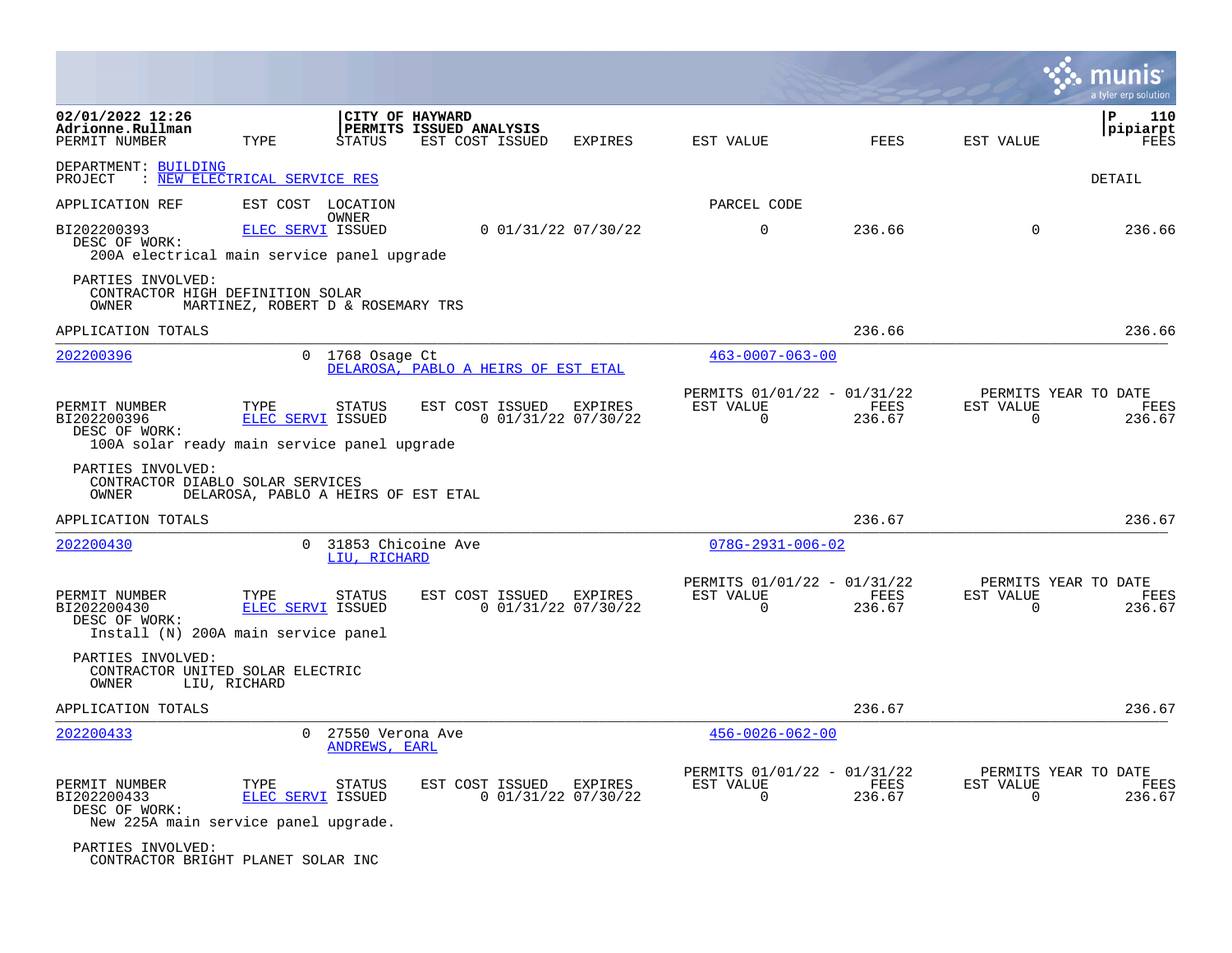|                                                                                                                                                                                                                                                                                                               |                                                      |                    | a tyler erp solution                                            |
|---------------------------------------------------------------------------------------------------------------------------------------------------------------------------------------------------------------------------------------------------------------------------------------------------------------|------------------------------------------------------|--------------------|-----------------------------------------------------------------|
| 02/01/2022 12:26<br>CITY OF HAYWARD<br>Adrionne.Rullman<br>PERMITS ISSUED ANALYSIS                                                                                                                                                                                                                            |                                                      |                    | P<br>111<br>pipiarpt                                            |
| DEPARTMENT: BUILDING<br>: NEW ELECTRICAL SERVICE RES<br>PROJECT                                                                                                                                                                                                                                               |                                                      |                    | DETAIL                                                          |
| APPLICATION REF<br>EST COST LOCATION<br><b>OWNER</b><br>OWNER<br>ANDREWS, EARL                                                                                                                                                                                                                                | PARCEL CODE                                          |                    |                                                                 |
| APPLICATION TOTALS                                                                                                                                                                                                                                                                                            |                                                      | 236.67             | 236.67                                                          |
| 202200539<br>140 Newton St<br>5,000<br>CAO, NGHI                                                                                                                                                                                                                                                              | $452 - 0008 - 013 - 00$                              |                    |                                                                 |
| EST COST ISSUED<br>PERMIT NUMBER<br>TYPE<br><b>STATUS</b><br>EXPIRES<br>BI202200539<br>5,000 01/31/22 07/30/22<br>ELEC SERVI ISSUED<br>DESC OF WORK:<br>200 AMP MAIN PANEL UPGRADE                                                                                                                            | PERMITS 01/01/22 - 01/31/22<br>EST VALUE<br>$\Omega$ | FEES<br>236.67     | PERMITS YEAR TO DATE<br>EST VALUE<br>FEES<br>$\Omega$<br>236.67 |
| PARTIES INVOLVED:<br>CONTRACTOR TD WEST ELECTRIC<br>OWNER<br>CAO, NGHI                                                                                                                                                                                                                                        |                                                      |                    |                                                                 |
| APPLICATION TOTALS                                                                                                                                                                                                                                                                                            |                                                      | 236.67             | 236.67                                                          |
| 202200540<br>441 Balmoral Way<br>5,000<br>HARP, DYLAN                                                                                                                                                                                                                                                         | $078G - 2740 - 022 - 00$                             |                    |                                                                 |
| TYPE<br><b>STATUS</b><br>EST COST ISSUED<br>PERMIT NUMBER<br>EXPIRES<br>5,000 01/31/22 07/30/22<br>BI202200540<br><b>ELEC SERVI ISSUED</b><br>DESC OF WORK:<br>200 AMP MAIN PANEL UPGRADE, SUB PANEL REPLACEMENT<br>LIKE FOR LIKE<br>PARTIES INVOLVED:<br>CONTRACTOR TD WEST ELECTRIC<br>OWNER<br>HARP, DYLAN | PERMITS 01/01/22 - 01/31/22<br>EST VALUE<br>$\Omega$ | FEES<br>236.67     | PERMITS YEAR TO DATE<br>EST VALUE<br>FEES<br>$\Omega$<br>236.67 |
| APPLICATION TOTALS<br>PROJECT TOTALS                                                                                                                                                                                                                                                                          | $\Omega$                                             | 236.67<br>4,496.72 | 236.67<br>$\Omega$<br>4,496.72                                  |

 $\sim$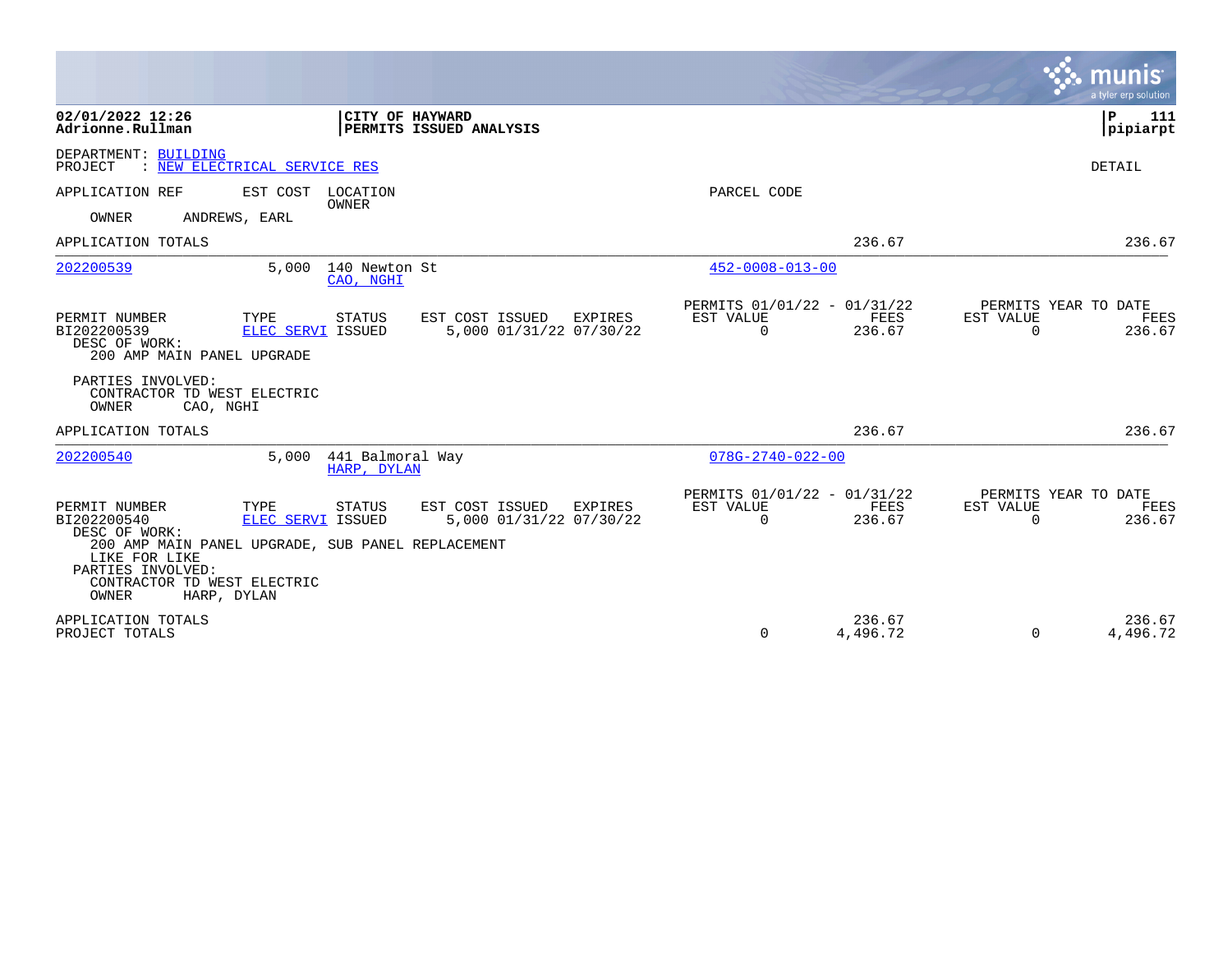|                                                                                                                                                               |                                                                                 |                   |                                                                                                                            |                                                      |                    |                       | munis<br>a tyler erp solution                 |
|---------------------------------------------------------------------------------------------------------------------------------------------------------------|---------------------------------------------------------------------------------|-------------------|----------------------------------------------------------------------------------------------------------------------------|------------------------------------------------------|--------------------|-----------------------|-----------------------------------------------|
| 02/01/2022 12:26<br>Adrionne.Rullman                                                                                                                          |                                                                                 | CITY OF HAYWARD   | PERMITS ISSUED ANALYSIS                                                                                                    |                                                      |                    |                       | $\mathbf{P}$<br>112<br> pipiarpt              |
| DEPARTMENT: BUILDING<br>PROJECT                                                                                                                               | : SEISMIC UPGRADE/FOUNDATION REP                                                |                   |                                                                                                                            |                                                      |                    |                       | DETAIL                                        |
| APPLICATION REF                                                                                                                                               | EST COST                                                                        | LOCATION<br>OWNER |                                                                                                                            | PARCEL CODE                                          |                    |                       |                                               |
| 202200098                                                                                                                                                     | 38,000                                                                          | ZAMUDIO, TYLER    | 30351 Saint Annes Pl                                                                                                       | $078G - 2699 - 006 - 00$                             |                    |                       |                                               |
| PERMIT NUMBER<br>BI202200098<br>DESC OF WORK:<br>AND PREVENTFURTHER SETTLEMENT<br>PARTIES INVOLVED:<br>APPLICANT<br>CONTRACTOR BAY AREA UNDERPINNING<br>OWNER | TYPE<br>SEISMIC/FN ISSUED<br>BAY AREA UNDERPINNING<br>ZAMUDIO, TYLER            | STATUS            | EST COST ISSUED<br>EXPIRES<br>38,000 01/05/22 07/04/22<br>INSTALL 19 PUSH PIERS TO STABALIZE PERIMETER OF FOUNDATION       | PERMITS 01/01/22 - 01/31/22<br>EST VALUE<br>$\Omega$ | FEES<br>1,625.97   | EST VALUE<br>$\Omega$ | PERMITS YEAR TO DATE<br>FEES<br>1,625.97      |
| APPLICATION TOTALS                                                                                                                                            |                                                                                 |                   |                                                                                                                            |                                                      | 1,625.97           |                       | 1,625.97                                      |
| 202200102                                                                                                                                                     | 18,000                                                                          | 25269 Delmar Ave  | ARKEDER, JOHN & FRED J JR                                                                                                  | $445 - 0210 - 061 - 00$                              |                    |                       |                                               |
| PERMIT NUMBER<br>BI202200102<br>DESC OF WORK:<br>AND PREVENTFURTHER SETTLEMENT<br>PARTIES INVOLVED:<br>APPLICANT<br>CONTRACTOR BAY AREA UNDERPINNING<br>OWNER | TYPE<br>SEISMIC/FN ISSUED<br>BAY AREA UNDERPINNING<br>ARKEDER, JOHN & FRED J JR | STATUS            | EST COST ISSUED<br><b>EXPIRES</b><br>18,000 01/05/22 07/04/22<br>INSTALL 9 PUSH PIERS TO STABALIZE PERIMETER OF FOUNDATION | PERMITS 01/01/22 - 01/31/22<br>EST VALUE<br>$\Omega$ | FEES<br>353.91     | EST VALUE<br>$\Omega$ | PERMITS YEAR TO DATE<br><b>FEES</b><br>353.91 |
| APPLICATION TOTALS<br>PROJECT TOTALS                                                                                                                          |                                                                                 |                   |                                                                                                                            | $\Omega$                                             | 353.91<br>1,979.88 | $\Omega$              | 353.91<br>1,979.88                            |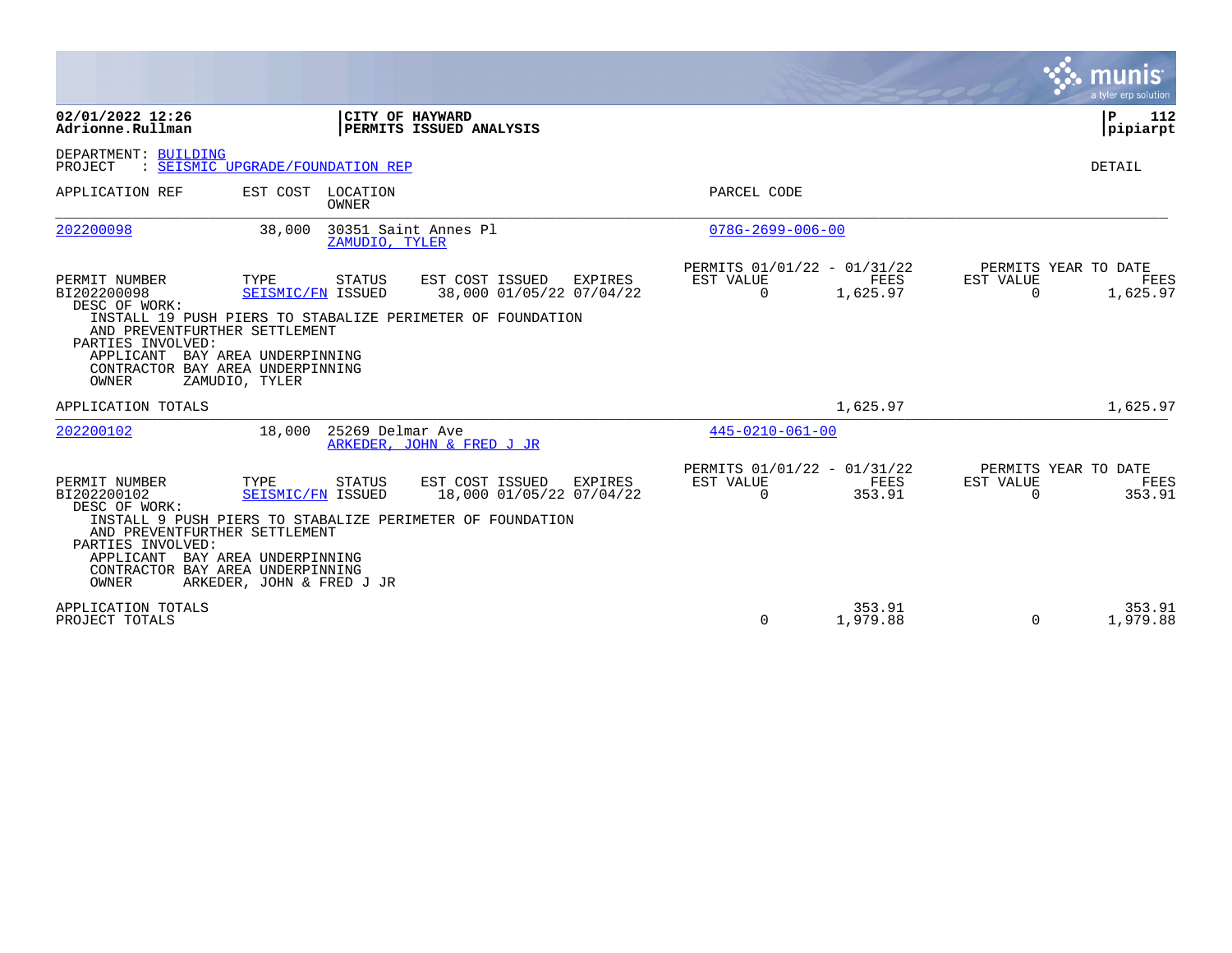|                                                                                                                  |                            |                                 |                                                               |                                                         |                | munis<br>a tyler erp solution                 |                |
|------------------------------------------------------------------------------------------------------------------|----------------------------|---------------------------------|---------------------------------------------------------------|---------------------------------------------------------|----------------|-----------------------------------------------|----------------|
| 02/01/2022 12:26<br>Adrionne.Rullman                                                                             |                            |                                 | CITY OF HAYWARD<br>PERMITS ISSUED ANALYSIS                    |                                                         |                | ∣P<br> pipiarpt                               | 113            |
| DEPARTMENT: BUILDING<br>PROJECT                                                                                  | : SEWER REPLACE/REPAIR RES |                                 |                                                               |                                                         |                | DETAIL                                        |                |
| APPLICATION REF                                                                                                  |                            | EST COST LOCATION<br>OWNER      |                                                               | PARCEL CODE                                             |                |                                               |                |
| 202200039                                                                                                        | 14,000                     | 25473 Donald Ave                | DAVENPORT, JACQUELINE                                         | $444 - 0066 - 021 - 00$                                 |                |                                               |                |
| PERMIT NUMBER<br>BI202200039<br>DESC OF WORK:                                                                    | TYPE<br><b>SEWER</b>       | <b>STATUS</b><br>COMPLT         | EST COST ISSUED<br><b>EXPIRES</b><br>14,000 01/04/22 07/07/22 | PERMITS 01/01/22 - 01/31/22<br>EST VALUE<br>$\mathbf 0$ | FEES<br>326.34 | PERMITS YEAR TO DATE<br>EST VALUE<br>0        | FEES<br>326.34 |
| easment<br>PARTIES INVOLVED:<br>APPLICANT A R S DBA RESCUE ROOTER<br>CONTRACTOR A R S DBA RESCUE ROOTER<br>OWNER | DAVENPORT, JACQUELINE      |                                 | repalce sewer lateral from foundation to city wye in back     |                                                         |                |                                               |                |
| APPLICATION TOTALS                                                                                               |                            |                                 |                                                               |                                                         | 326.34         |                                               | 326.34         |
| 202200088                                                                                                        | 12,575                     | 31355 Hugh Way<br>ZISA, LAURA M |                                                               | $078G - 2939 - 004 - 00$                                |                |                                               |                |
| PERMIT NUMBER<br>BI202200088<br>DESC OF WORK:<br>sewer placment to property line                                 | TYPE<br><b>SEWER</b>       | <b>STATUS</b><br>COMPLT         | EST COST ISSUED<br>EXPIRES<br>12,575 01/10/22 07/24/22        | PERMITS 01/01/22 - 01/31/22<br>EST VALUE<br>$\Omega$    | FEES<br>326.34 | PERMITS YEAR TO DATE<br>EST VALUE<br>$\Omega$ | FEES<br>326.34 |
| PARTIES INVOLVED:<br>APPLICANT BENJAMIN FRANKLIN PLUMBING<br>CONTRACTOR BENJAMIN FRANKLIN PLUMBING<br>OWNER      | ZISA, LAURA M              |                                 |                                                               |                                                         |                |                                               |                |
| APPLICATION TOTALS                                                                                               |                            |                                 |                                                               |                                                         | 326.34         |                                               | 326.34         |
| 202200271                                                                                                        | 20,000                     | 1324 Highland Blvd              | INYUSHIN, SVYATOSLAV                                          | $445 - 0120 - 035 - 06$                                 |                |                                               |                |
| PERMIT NUMBER<br>BI202200271<br>DESC OF WORK:<br>SEWER LATERAL PIPEBURST ON PROPERTY, APPROX 80 FT.              | TYPE<br><b>SEWER</b>       | <b>STATUS</b><br>COMPLT         | EST COST ISSUED<br>EXPIRES<br>20,000 01/14/22 07/19/22        | PERMITS 01/01/22 - 01/31/22<br>EST VALUE<br>$\Omega$    | FEES<br>326.34 | PERMITS YEAR TO DATE<br>EST VALUE<br>$\Omega$ | FEES<br>326.34 |
| PARTIES INVOLVED:<br>CONTRACTOR ROTO ROOTER<br>OWNER                                                             | INYUSHIN, SVYATOSLAV       |                                 |                                                               |                                                         |                |                                               |                |
| APPLICATION TOTALS                                                                                               |                            |                                 |                                                               |                                                         | 326.34         |                                               | 326.34         |
| 202200334                                                                                                        | 6,875                      | 27985 El Portal Dr              | TALMONDEL'ARMEE, JULIA S & MARTIN                             | $081D-1904-080-00$                                      |                |                                               |                |
|                                                                                                                  |                            |                                 |                                                               | PERMITS 01/01/22 - 01/31/22                             |                | PERMITS YEAR TO DATE                          |                |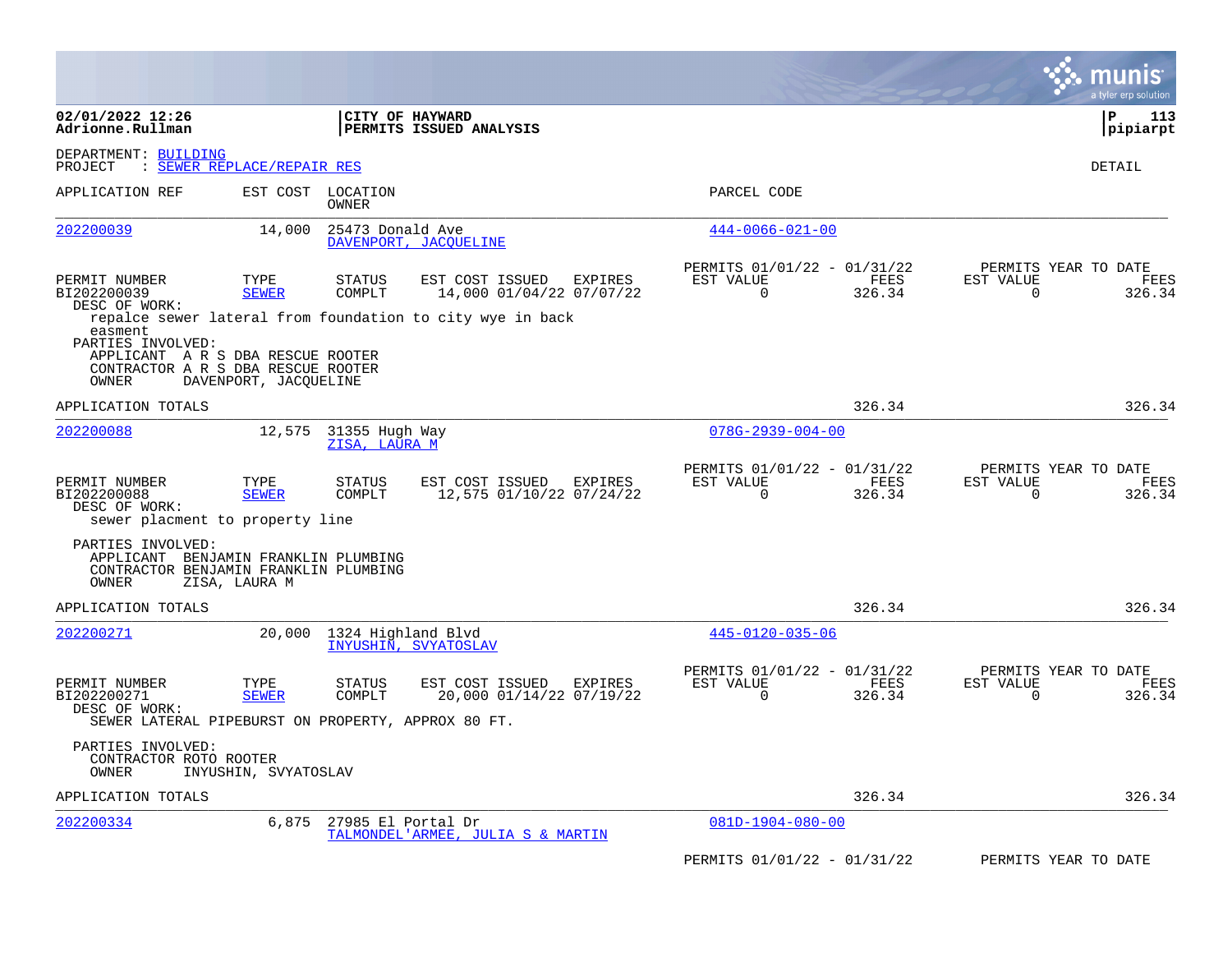|                                                                                                                                                                                                            |                                            |                                         |                                                                      |                         |                                                      |                    |                                               | munis<br>a tyler erp solution |
|------------------------------------------------------------------------------------------------------------------------------------------------------------------------------------------------------------|--------------------------------------------|-----------------------------------------|----------------------------------------------------------------------|-------------------------|------------------------------------------------------|--------------------|-----------------------------------------------|-------------------------------|
| 02/01/2022 12:26<br>Adrionne.Rullman<br>PERMIT NUMBER                                                                                                                                                      | TYPE                                       | STATUS                                  | <b>CITY OF HAYWARD</b><br>PERMITS ISSUED ANALYSIS<br>EST COST ISSUED | EXPIRES                 | EST VALUE                                            | FEES               | EST VALUE                                     | 114<br>P<br> pipiarpt<br>FEES |
| DEPARTMENT: BUILDING<br>: SEWER REPLACE/REPAIR RES<br>PROJECT                                                                                                                                              |                                            |                                         |                                                                      |                         |                                                      |                    |                                               | DETAIL                        |
| APPLICATION REF                                                                                                                                                                                            | EST COST                                   | LOCATION<br>OWNER                       |                                                                      |                         | PARCEL CODE                                          |                    |                                               |                               |
| BI202200334<br>DESC OF WORK:<br>SEWER LATERAL SPOT REPAIR IN FRONT YARD                                                                                                                                    | <b>SEWER</b>                               | ISSUED                                  |                                                                      | 6,875 01/20/22 07/19/22 | $\Omega$                                             | 326.34             | $\Omega$                                      | 326.34                        |
| PARTIES INVOLVED:<br>CONTRACTOR RESCUE ROOTER<br>OWNER                                                                                                                                                     |                                            | TALMONDEL'ARMEE, JULIA S & MARTIN       |                                                                      |                         |                                                      |                    |                                               |                               |
| APPLICATION TOTALS                                                                                                                                                                                         |                                            |                                         |                                                                      |                         |                                                      | 326.34             |                                               | 326.34                        |
| 202200368                                                                                                                                                                                                  | 12,864                                     | 1689 Southqate St<br>SHERWOOD, ROBBIE L |                                                                      |                         | $455 - 0024 - 072 - 00$                              |                    |                                               |                               |
| PERMIT NUMBER<br>BI202200368<br>DESC OF WORK:<br>SEWER REPLACEMENT, TRENCHLESS TECHNOLOGY INSTALLING<br>2 CLEAN OUTS<br>PARTIES INVOLVED:<br>APPLICANT VASQUEZ, SHAWNA<br>CONTRACTOR HERO, ROOTER<br>OWNER | TYPE<br><b>SEWER</b><br>SHERWOOD, ROBBIE L | STATUS<br>COMPLT                        | EST COST ISSUED<br>12,864 01/24/22 07/25/22                          | EXPIRES                 | PERMITS 01/01/22 - 01/31/22<br>EST VALUE<br>$\Omega$ | FEES<br>326.34     | PERMITS YEAR TO DATE<br>EST VALUE<br>$\Omega$ | FEES<br>326.34                |
| APPLICATION TOTALS<br>PROJECT TOTALS                                                                                                                                                                       |                                            |                                         |                                                                      |                         | $\Omega$                                             | 326.34<br>1,631.70 | $\Omega$                                      | 326.34<br>1,631.70            |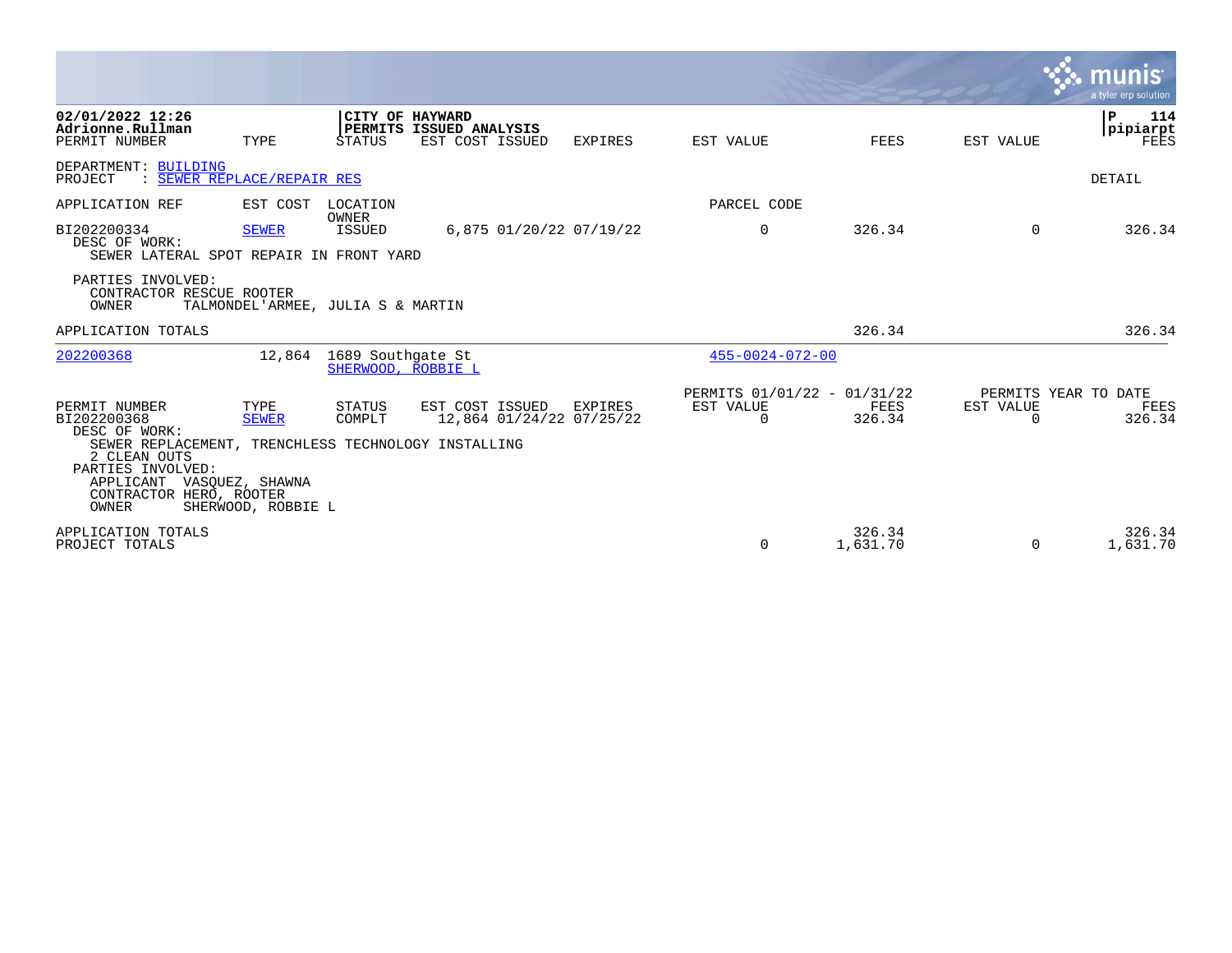|                                                                                                                                                                                                                          |                                |                                                  |                                                       |                                                      |                      |                | <b>munis</b><br>a tyler erp solution     |
|--------------------------------------------------------------------------------------------------------------------------------------------------------------------------------------------------------------------------|--------------------------------|--------------------------------------------------|-------------------------------------------------------|------------------------------------------------------|----------------------|----------------|------------------------------------------|
| 02/01/2022 12:26<br>Adrionne.Rullman                                                                                                                                                                                     |                                |                                                  | CITY OF HAYWARD<br>PERMITS ISSUED ANALYSIS            |                                                      |                      |                | P<br>115<br>pipiarpt                     |
| DEPARTMENT: BUILDING<br>PROJECT<br>: SIGN PERMIT                                                                                                                                                                         |                                |                                                  |                                                       |                                                      |                      |                | DETAIL                                   |
| APPLICATION REF                                                                                                                                                                                                          | EST COST                       | LOCATION<br>OWNER                                |                                                       | PARCEL CODE                                          |                      |                |                                          |
| 202200278                                                                                                                                                                                                                | 5,000                          | 236 A St                                         | ARTEAGAS HOLDING COMPANY LLC                          | $431 - 0012 - 040 - 00$                              |                      |                |                                          |
| PERMIT NUMBER<br>BI202200278<br>DESC OF WORK:<br>FABRICATION & INSTALLATION OF TWO SETS OF FACE LIT<br>CHANNEL LETTERS ON STOREFRONT @ ARTEAGA'S<br>PARTIES INVOLVED:<br>APPLICANT<br>CONTRACTOR SINGH, HARMEET<br>OWNER | TYPE<br>SIGN<br>SINGH, HARMEET | STATUS<br>ISSUED<br>ARTEAGAS HOLDING COMPANY LLC | EST COST ISSUED<br>EXPIRES<br>5,000 01/24/22 07/23/22 | PERMITS 01/01/22 - 01/31/22<br>EST VALUE<br>$\Omega$ | FEES<br>1,153.41     | EST VALUE<br>O | PERMITS YEAR TO DATE<br>FEES<br>1,153.41 |
| APPLICATION TOTALS<br>PROJECT TOTALS                                                                                                                                                                                     |                                |                                                  |                                                       | 0                                                    | 1,153.41<br>1,153.41 | 0              | 1,153.41<br>1,153.41                     |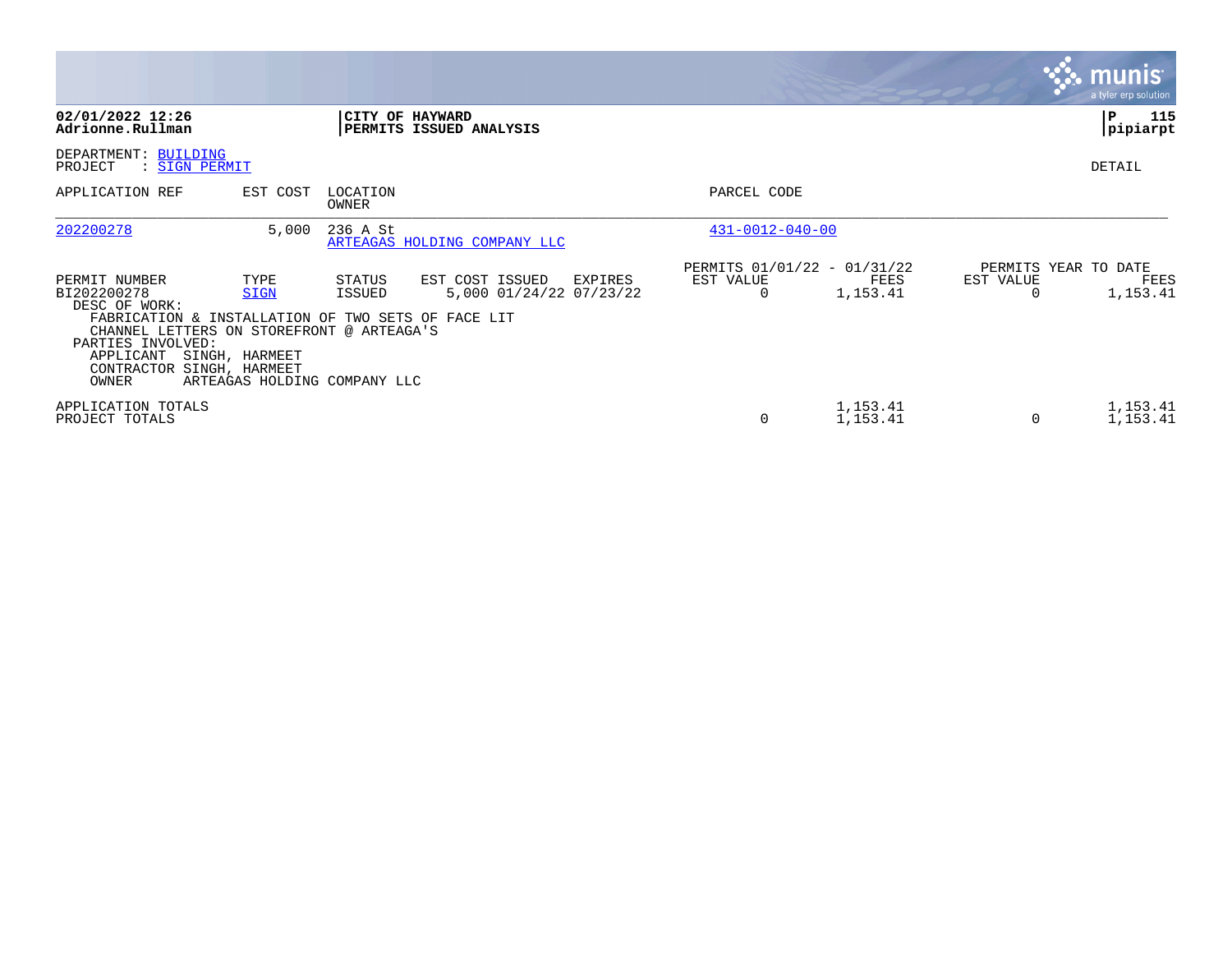|                                                                                                                                                                                  |                                                         |                    |                                                                                                      |                |                                                         |                  |                          | munis<br>a tyler erp solution          |
|----------------------------------------------------------------------------------------------------------------------------------------------------------------------------------|---------------------------------------------------------|--------------------|------------------------------------------------------------------------------------------------------|----------------|---------------------------------------------------------|------------------|--------------------------|----------------------------------------|
| 02/01/2022 12:26<br>Adrionne.Rullman                                                                                                                                             |                                                         |                    | CITY OF HAYWARD<br>PERMITS ISSUED ANALYSIS                                                           |                |                                                         |                  |                          | l P<br>116<br> pipiarpt                |
| DEPARTMENT: BUILDING<br>: STUCCO/SIDING WORK<br>PROJECT                                                                                                                          |                                                         |                    |                                                                                                      |                |                                                         |                  |                          | DETAIL                                 |
| APPLICATION REF                                                                                                                                                                  | EST COST                                                | LOCATION<br>OWNER  |                                                                                                      |                | PARCEL CODE                                             |                  |                          |                                        |
| 202200146                                                                                                                                                                        | 2,800                                                   | 31320 Birkdale Way | KUY, ROTNA & CINDY S                                                                                 |                | $078G - 2727 - 037 - 00$                                |                  |                          |                                        |
| PERMIT NUMBER<br>BI202200146<br>DESC OF WORK:                                                                                                                                    | TYPE<br>STUCCO/SID COMPLT                               | <b>STATUS</b>      | EST COST ISSUED<br>2,800 01/10/22 07/18/22<br>INSTALL STUCCO IN FRONT OF THE HOUSE TO MATCH EXISTING | <b>EXPIRES</b> | PERMITS 01/01/22 - 01/31/22<br>EST VALUE<br>$\Omega$    | FEES<br>314.23   | EST VALUE<br>$\Omega$    | PERMITS YEAR TO DATE<br>FEES<br>314.23 |
| PARTIES INVOLVED:<br>CONTRACTOR OWNER/, BUILDER<br>OWNER                                                                                                                         | KUY, ROTNA & CINDY S                                    |                    |                                                                                                      |                |                                                         |                  |                          |                                        |
| APPLICATION TOTALS                                                                                                                                                               |                                                         |                    |                                                                                                      |                |                                                         | 314.23           |                          | 314.23                                 |
| 202200244                                                                                                                                                                        | 2,000                                                   | 488 Sycamore Ave   | CHANG FULAI & HTWE TIN T                                                                             |                | $444 - 0024 - 064 - 00$                                 |                  |                          |                                        |
| PERMIT NUMBER<br>BI202200244<br>DESC OF WORK:                                                                                                                                    | TYPE<br>STUCCO/SID ISSUED                               | <b>STATUS</b>      | EST COST ISSUED<br>2,000 01/12/22 07/11/22                                                           | EXPIRES        | PERMITS 01/01/22 - 01/31/22<br>EST VALUE<br>$\Omega$    | FEES<br>286.38   | EST VALUE<br>$\Omega$    | PERMITS YEAR TO DATE<br>FEES<br>286.38 |
| EXISTING.<br>PARTIES INVOLVED:<br>CONTRACTOR OWNER/, BUILDER<br>OWNER                                                                                                            | CHANG FULAI & HTWE TIN T                                |                    | PATCH AND REPAIR STUCCO. PER PLANNING, MATERIAL SHALL MATCH                                          |                |                                                         |                  |                          |                                        |
| APPLICATION TOTALS                                                                                                                                                               |                                                         |                    |                                                                                                      |                |                                                         | 286.38           |                          | 286.38                                 |
| 202200344                                                                                                                                                                        | 4,075                                                   | 26375 Eldridge Ave | HIGAREDA, OSBALDO & NOHEMI                                                                           |                | $454 - 0050 - 001 - 00$                                 |                  |                          |                                        |
| PERMIT NUMBER<br>BI202200344<br>DESC OF WORK:<br>HORIZONTAL SIDING LIKE FOR LIKE<br>PARTIES INVOLVED:<br>APPLICANT DUKONCH, ASAF ASHER<br>CONTRACTOR SONNY BUILDERS INC<br>OWNER | TYPE<br>STUCCO/SID ISSUED<br>HIGAREDA, OSBALDO & NOHEMI | <b>STATUS</b>      | EST COST ISSUED<br>4,075 01/24/22 07/31/22<br>REPLACE EXISTING SIDING OF FRONT & RIGHT SIDE OF HOUSE | <b>EXPIRES</b> | PERMITS 01/01/22 - 01/31/22<br>EST VALUE<br>$\mathbf 0$ | FEES<br>320.60   | EST VALUE<br>$\mathbf 0$ | PERMITS YEAR TO DATE<br>FEES<br>320.60 |
| APPLICATION TOTALS<br>PROJECT TOTALS                                                                                                                                             |                                                         |                    |                                                                                                      |                | $\Omega$                                                | 320.60<br>921.21 | $\Omega$                 | 320.60<br>921.21                       |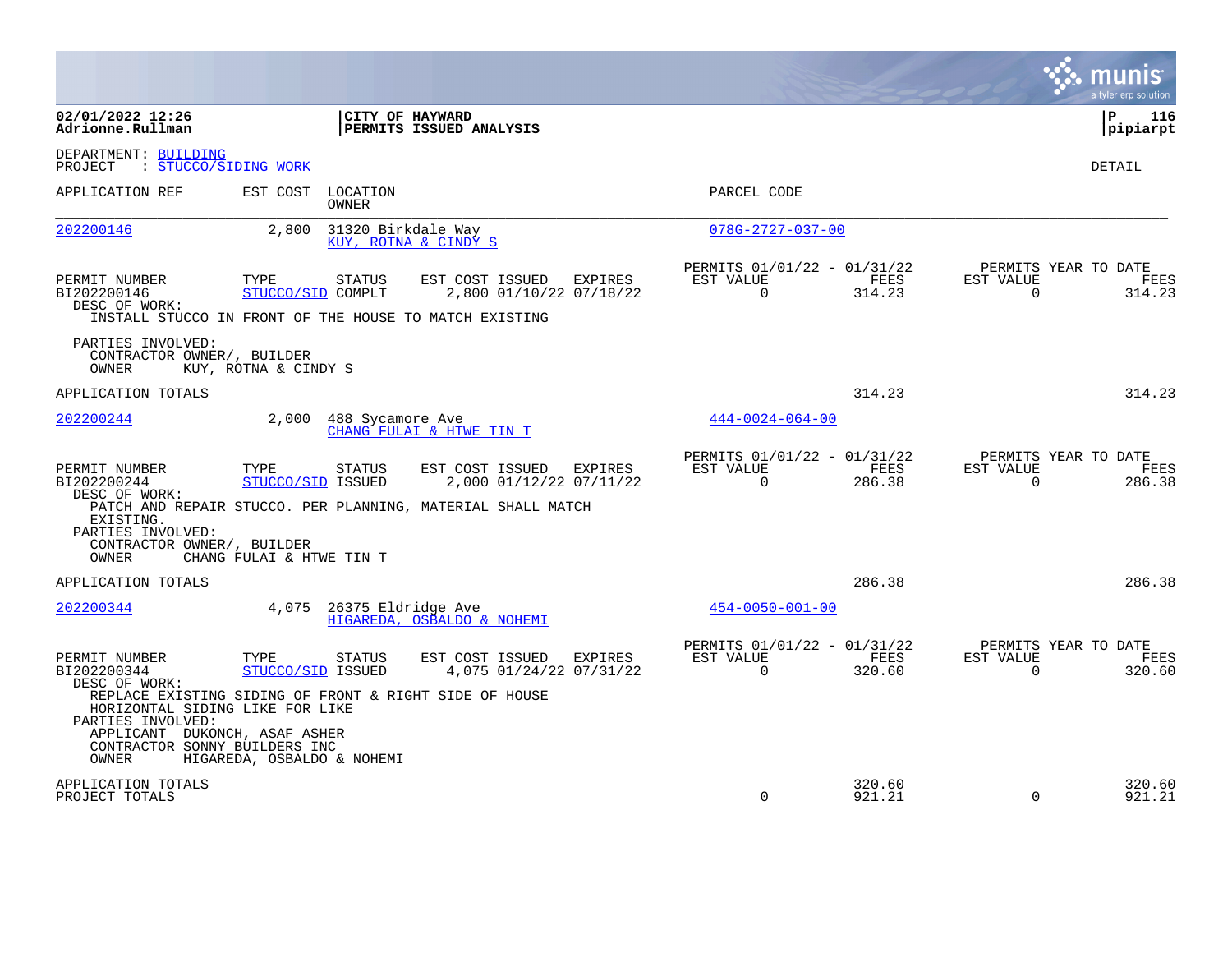|                                                                                                                                        |                    |                                |                                                                                                                                                                             |         |                                                      |                          |                       | a tyler erp solution                      |
|----------------------------------------------------------------------------------------------------------------------------------------|--------------------|--------------------------------|-----------------------------------------------------------------------------------------------------------------------------------------------------------------------------|---------|------------------------------------------------------|--------------------------|-----------------------|-------------------------------------------|
| 02/01/2022 12:26<br>Adrionne.Rullman                                                                                                   |                    |                                | CITY OF HAYWARD<br>PERMITS ISSUED ANALYSIS                                                                                                                                  |         |                                                      |                          |                       | ∣P<br>117<br> pipiarpt                    |
| DEPARTMENT: BUILDING<br>: TENANT IMPROVEMENT<br>PROJECT                                                                                |                    |                                |                                                                                                                                                                             |         |                                                      |                          |                       | DETAIL                                    |
| APPLICATION REF                                                                                                                        | EST COST           | LOCATION<br><b>OWNER</b>       |                                                                                                                                                                             |         | PARCEL CODE                                          |                          |                       |                                           |
| 202102726                                                                                                                              | 300,000            | 951 Palisade St                | YOUNG, MENS CHRISTIAN ASSOCIATION OF OAK                                                                                                                                    |         | $445 - 0150 - 060 - 00$                              |                          |                       |                                           |
| PERMIT NUMBER<br>BI202102726<br>DESC OF WORK:                                                                                          | TYPE<br><b>BTI</b> | <b>STATUS</b><br>ISSUED        | EST COST ISSUED<br>300,000 01/24/22 07/23/22                                                                                                                                | EXPIRES | PERMITS 01/01/22 - 01/31/22<br>EST VALUE<br>$\Omega$ | FEES<br>9,155.02         | EST VALUE<br>$\Omega$ | PERMITS YEAR TO DATE<br>FEES<br>9,155.02  |
| PARTIES INVOLVED:<br>APPLICANT GARCIA, HUGO<br>CONTRACTOR METCON TI, INC.<br>OWNER                                                     |                    |                                | Tenant improvement of (E) building A (multi-purpose bldg)<br>code compliance access., inter lighting, kitch/inter remodel<br>YOUNG, MENS CHRISTIAN ASSOCIATION OF OAK       |         |                                                      |                          |                       |                                           |
| APPLICATION TOTALS                                                                                                                     |                    |                                |                                                                                                                                                                             |         |                                                      | 9,155.02                 |                       | 9,155.02                                  |
| 202102727                                                                                                                              | 600,000            | 951 Palisade St                | YOUNG, MENS CHRISTIAN ASSOCIATION OF OAK                                                                                                                                    |         | $445 - 0150 - 060 - 00$                              |                          |                       |                                           |
| PERMIT NUMBER<br>BI202102727<br>DESC OF WORK:<br>PARTIES INVOLVED:<br>APPLICANT GARCIA, HUGO                                           | TYPE<br><b>BTI</b> | <b>STATUS</b><br><b>ISSUED</b> | EST COST ISSUED<br>600,000 01/24/22 07/23/22<br>Tenant improvement of $(E)$ building B (Admin & Classroom)<br>code compliance access., inter lighting, , admin-inter remode | EXPIRES | PERMITS 01/01/22 - 01/31/22<br>EST VALUE<br>$\Omega$ | <b>FEES</b><br>15,092.85 | EST VALUE<br>$\Omega$ | PERMITS YEAR TO DATE<br>FEES<br>15,092.85 |
| CONTRACTOR METCON TI, INC.<br>OWNER                                                                                                    |                    |                                | YOUNG, MENS CHRISTIAN ASSOCIATION OF OAK                                                                                                                                    |         |                                                      |                          |                       |                                           |
| APPLICATION TOTALS                                                                                                                     |                    |                                |                                                                                                                                                                             |         |                                                      | 15,092.85                |                       | 15,092.85                                 |
| 202102728                                                                                                                              | 500,000            | 951 Palisade St                | YOUNG, MENS CHRISTIAN ASSOCIATION OF OAK                                                                                                                                    |         | $445 - 0150 - 060 - 00$                              |                          |                       |                                           |
| PERMIT NUMBER<br>BI202102728<br>DESC OF WORK:                                                                                          | TYPE<br><b>BTI</b> | <b>STATUS</b><br><b>ISSUED</b> | EST COST ISSUED<br>500,000 01/24/22 07/23/22                                                                                                                                | EXPIRES | PERMITS 01/01/22 - 01/31/22<br>EST VALUE<br>$\Omega$ | FEES<br>13,297.08        | EST VALUE<br>$\Omega$ | PERMITS YEAR TO DATE<br>FEES<br>13,297.08 |
| Tenant improvement of (E) building C (classroom)<br>PARTIES INVOLVED:<br>APPLICANT GARCIA, HUGO<br>CONTRACTOR METCON TI, INC.<br>OWNER |                    |                                | code compliance accessibility, interior lighting, interior rem<br>YOUNG, MENS CHRISTIAN ASSOCIATION OF OAK                                                                  |         |                                                      |                          |                       |                                           |
| APPLICATION TOTALS                                                                                                                     |                    |                                |                                                                                                                                                                             |         |                                                      | 13,297.08                |                       | 13,297.08                                 |
| 202102729                                                                                                                              | 600,000            | 951 Palisade St                | YOUNG, MENS CHRISTIAN ASSOCIATION OF OAK                                                                                                                                    |         | $445 - 0150 - 060 - 00$                              |                          |                       |                                           |

**Contract**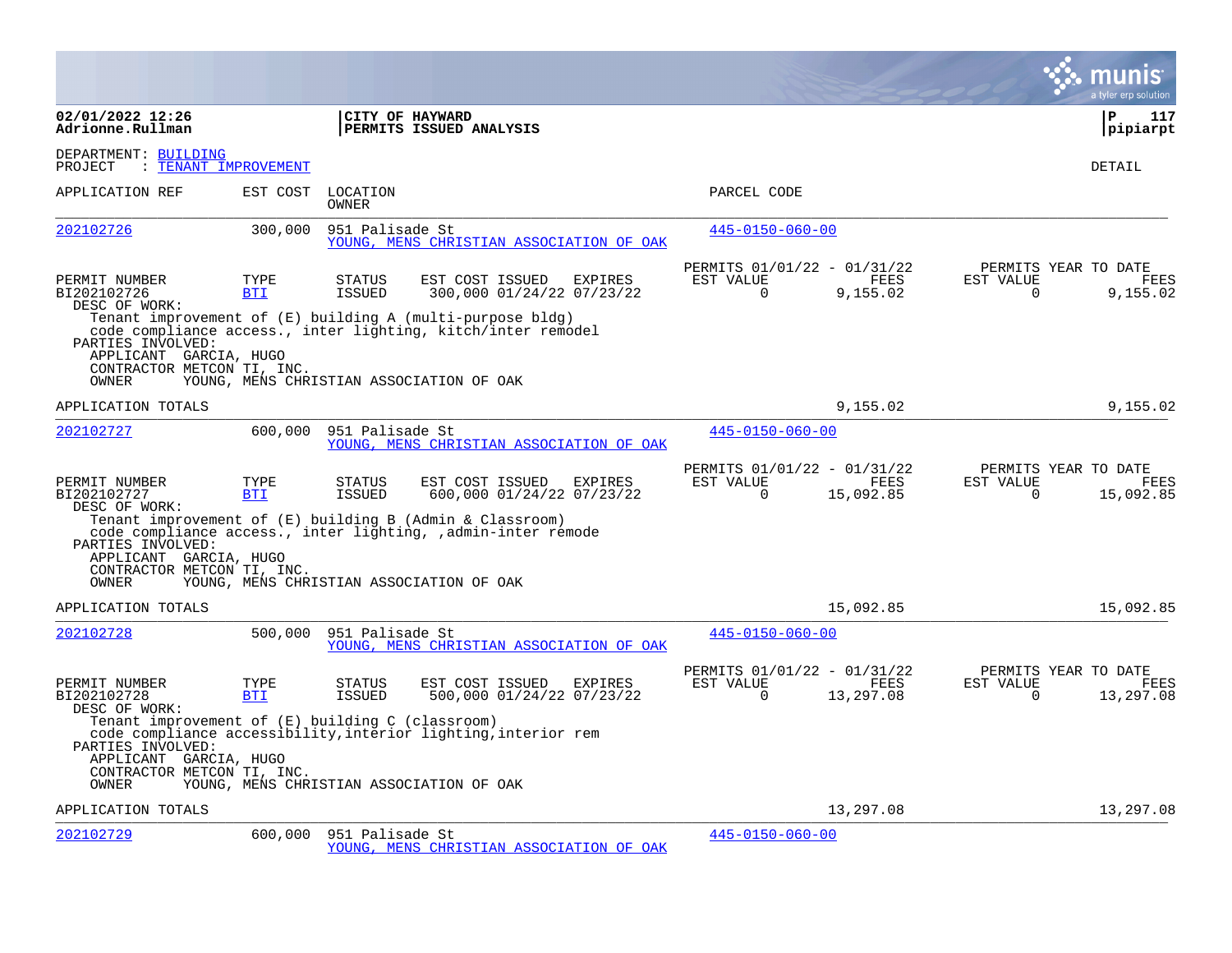|                                                                                                                                                                                                                               |                                             |                                            |                                                                                                                                                                                                         |         |                                                      |                        |                       | $\overline{\mathsf{m}$ unis<br>a tyler erp solution |
|-------------------------------------------------------------------------------------------------------------------------------------------------------------------------------------------------------------------------------|---------------------------------------------|--------------------------------------------|---------------------------------------------------------------------------------------------------------------------------------------------------------------------------------------------------------|---------|------------------------------------------------------|------------------------|-----------------------|-----------------------------------------------------|
| 02/01/2022 12:26<br>Adrionne.Rullman                                                                                                                                                                                          |                                             |                                            | CITY OF HAYWARD<br>PERMITS ISSUED ANALYSIS                                                                                                                                                              |         |                                                      |                        |                       | P<br>118<br>pipiarpt                                |
| PERMIT NUMBER                                                                                                                                                                                                                 | TYPE                                        | STATUS                                     | EST COST ISSUED                                                                                                                                                                                         | EXPIRES | PERMITS 01/01/22 - 01/31/22<br>EST VALUE             | FEES                   | EST VALUE             | PERMITS YEAR TO DATE<br>FEES                        |
| DEPARTMENT: BUILDING<br>PROJECT                                                                                                                                                                                               | : TENANT IMPROVEMENT                        |                                            |                                                                                                                                                                                                         |         |                                                      |                        |                       | DETAIL                                              |
| APPLICATION REF                                                                                                                                                                                                               |                                             | EST COST LOCATION<br>OWNER                 |                                                                                                                                                                                                         |         | PARCEL CODE                                          |                        |                       |                                                     |
| BI202102729<br>DESC OF WORK:<br>PARTIES INVOLVED:<br>APPLICANT GARCIA, HUGO<br>CONTRACTOR METCON TI, INC.<br>OWNER                                                                                                            | <b>BTI</b>                                  | ISSUED                                     | 600,000 01/24/22 07/23/22<br>Tenant improvement of $(E)$ building $D/E$ (class & restrooms)<br>code compliance for accessibility, interior lighting, admini<br>YOUNG, MENS CHRISTIAN ASSOCIATION OF OAK |         | $\overline{0}$                                       | 15,092.85              | $\overline{0}$        | 15,092.85                                           |
| APPLICATION TOTALS                                                                                                                                                                                                            |                                             |                                            |                                                                                                                                                                                                         |         |                                                      | 15,092.85              |                       | 15,092.85                                           |
| 202104034                                                                                                                                                                                                                     |                                             | 2,335,015 25503 Whitesell St               | HUYNH, INVESTMENT LLC                                                                                                                                                                                   |         | $439 - 0099 - 076 - 00$                              |                        |                       |                                                     |
| PERMIT NUMBER<br>BI202104034<br>DESC OF WORK:<br>PARTIES INVOLVED:<br>APPLICANT LEYTEM, CAROL<br>CONTRACTOR ROSSI BUILDERS INC<br>OWNER                                                                                       | TYPE<br><b>BTI</b><br>HUYNH, INVESTMENT LLC | STATUS<br>ISSUED                           | EST COST ISSUED<br>2,335,015 01/20/22 07/31/22<br>BUILD OUT OF LAB & LAB SUPPORT AS TENANT IMPROVEMENTS,<br>INCLUDES BACKUP GENERATOR, (N) HVAC, PLUMB., ELEC TO SUPPORT                                | EXPIRES | PERMITS 01/01/22 - 01/31/22<br>EST VALUE<br>$\Omega$ | FEES<br>39,394.97      | EST VALUE<br>$\Omega$ | PERMITS YEAR TO DATE<br>FEES<br>39,394.97           |
| APPLICATION TOTALS                                                                                                                                                                                                            |                                             |                                            |                                                                                                                                                                                                         |         |                                                      | 39,394.97              |                       | 39,394.97                                           |
| 202104424                                                                                                                                                                                                                     | 60,000                                      | 22656 Mission Blvd<br><b>EDWARD HEMMAT</b> |                                                                                                                                                                                                         |         | $428 - 0066 - 021 - 01$                              |                        |                       |                                                     |
| PERMIT NUMBER<br>BI202104424<br>DESC OF WORK:<br>TENANT IMPROVEMENT TO ESTABLISH A BAKERY IN EXISTING<br>"B" OCCUPANCY SUITE.<br>PARTIES INVOLVED:<br>APPLICANT KAVARI, SOHEILA<br>CONTRACTOR MOHSEN SHABAN ESFAHANI<br>OWNER | TYPE<br><b>BTI</b><br>EDWARD HEMMAT         | <b>STATUS</b><br><b>ISSUED</b>             | EST COST ISSUED EXPIRES<br>60,000 01/26/22 07/31/22                                                                                                                                                     |         | PERMITS 01/01/22 - 01/31/22<br>EST VALUE<br>$\Omega$ | FEES<br>5,238.64       | EST VALUE<br>$\Omega$ | PERMITS YEAR TO DATE<br>FEES<br>5,238.64            |
| APPLICATION TOTALS<br>PROJECT TOTALS                                                                                                                                                                                          |                                             |                                            |                                                                                                                                                                                                         |         | $\Omega$                                             | 5,238.64<br>97, 271.41 | $\Omega$              | 5,238.64<br>97, 271, 41                             |

and the contract of the contract of the contract of the contract of the contract of the contract of the contract of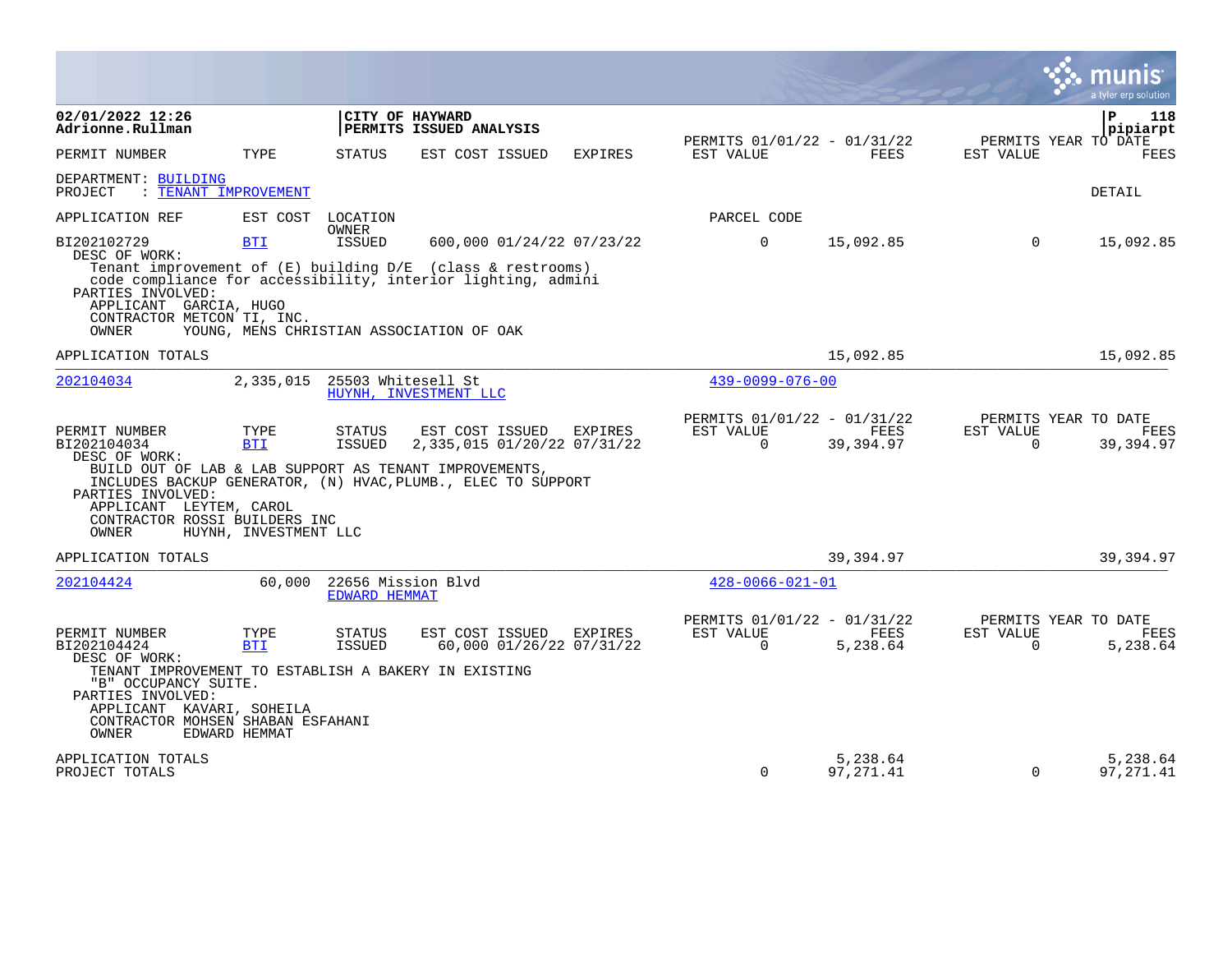|                                                                                     |                                                                                                             |                                                              |                                                         |                    |                             | a tyler erp solution                   |
|-------------------------------------------------------------------------------------|-------------------------------------------------------------------------------------------------------------|--------------------------------------------------------------|---------------------------------------------------------|--------------------|-----------------------------|----------------------------------------|
| 02/01/2022 12:26<br>Adrionne.Rullman                                                |                                                                                                             | CITY OF HAYWARD<br>PERMITS ISSUED ANALYSIS                   |                                                         |                    |                             | l P<br>119<br> pipiarpt                |
| DEPARTMENT: BUILDING<br>PROJECT                                                     | : TANKLESS WATER HEATER                                                                                     |                                                              |                                                         |                    |                             | DETAIL                                 |
| APPLICATION REF                                                                     | EST COST LOCATION<br><b>OWNER</b>                                                                           |                                                              | PARCEL CODE                                             |                    |                             |                                        |
| 202106298                                                                           | 793 Schafer Rd<br>3,200<br>TRUONG, SHEENA                                                                   |                                                              | $453 - 0025 - 002 - 14$                                 |                    |                             |                                        |
| PERMIT NUMBER<br>BI202106298<br>DESC OF WORK:                                       | TYPE<br><b>STATUS</b><br>TANKLESS W COMPLT<br>tankless water heater installation                            | EST COST ISSUED<br>EXPIRES<br>3,200 01/04/22 07/07/22        | PERMITS 01/01/22 - 01/31/22<br>EST VALUE<br>$\Omega$    | FEES<br>416.01     | EST VALUE<br>$\Omega$       | PERMITS YEAR TO DATE<br>FEES<br>416.01 |
| PARTIES INVOLVED:<br>OWNER                                                          | APPLICANT BAY WATER PLUMBING INC<br>CONTRACTOR BAY WATER PLUMBING INC<br>TRUONG, SHEENA                     |                                                              |                                                         |                    |                             |                                        |
| APPLICATION TOTALS                                                                  |                                                                                                             |                                                              |                                                         | 416.01             |                             | 416.01                                 |
| 202106334                                                                           | 5.000<br>26367 Fresno Ct                                                                                    | KUWABARA, JOSEPH & NAOMI                                     | $441 - 0031 - 056 - 00$                                 |                    |                             |                                        |
| PERMIT NUMBER<br>BI202106334<br>DESC OF WORK:                                       | TYPE<br><b>STATUS</b><br>TANKLESS W ISSUED                                                                  | EST COST ISSUED<br>EXPIRES<br>5,000 01/06/22 07/05/22        | PERMITS 01/01/22 - 01/31/22<br>EST VALUE<br>$\mathbf 0$ | FEES<br>416.01     | EST VALUE<br>$\overline{0}$ | PERMITS YEAR TO DATE<br>FEES<br>416.01 |
| PARTIES INVOLVED:                                                                   | DEDICATED GAS LINE FROM GAS METER TO TANKLESS APPROX 24'                                                    | INSTALL NEW RINNANI TANKLESS INSIDE GARAGE. ISNTALL NEW 3/4" |                                                         |                    |                             |                                        |
| APPLICANT HOTTER WATER HEATERS<br>CONTRACTOR HOTTER WATER HEATERS<br>OWNER          | KUWABARA, JOSEPH & NAOMI                                                                                    |                                                              |                                                         |                    |                             |                                        |
| APPLICATION TOTALS                                                                  |                                                                                                             |                                                              |                                                         | 416.01             |                             | 416.01                                 |
| 202200438                                                                           | 24,879                                                                                                      | 22211 Prospect St<br>PASION, ELIREN & DOYLEPASION KELLY      | $428 - 0031 - 054 - 00$                                 |                    |                             |                                        |
| PERMIT NUMBER<br>BI202200438<br>DESC OF WORK:                                       | TYPE<br><b>STATUS</b><br><b>TANKLESS W ISSUED</b><br>REPLACE TANKED WATER HEATER WITH TANKLESS WATER HEATER | EST COST ISSUED<br>EXPIRES<br>24,879 01/26/22 07/25/22       | PERMITS 01/01/22 - 01/31/22<br>EST VALUE<br>$\Omega$    | FEES<br>416.01     | EST VALUE<br>$\Omega$       | PERMITS YEAR TO DATE<br>FEES<br>416.01 |
| PARTIES INVOLVED:<br>APPLICANT LEE, ANTHONY<br>CONTRACTOR MOORE MECHANICAL<br>OWNER | PASION, ELIREN & DOYLEPASION KELLY                                                                          |                                                              |                                                         |                    |                             |                                        |
| APPLICATION TOTALS<br>PROJECT TOTALS                                                |                                                                                                             |                                                              | $\Omega$                                                | 416.01<br>1,248.03 | $\Omega$                    | 416.01<br>1,248.03                     |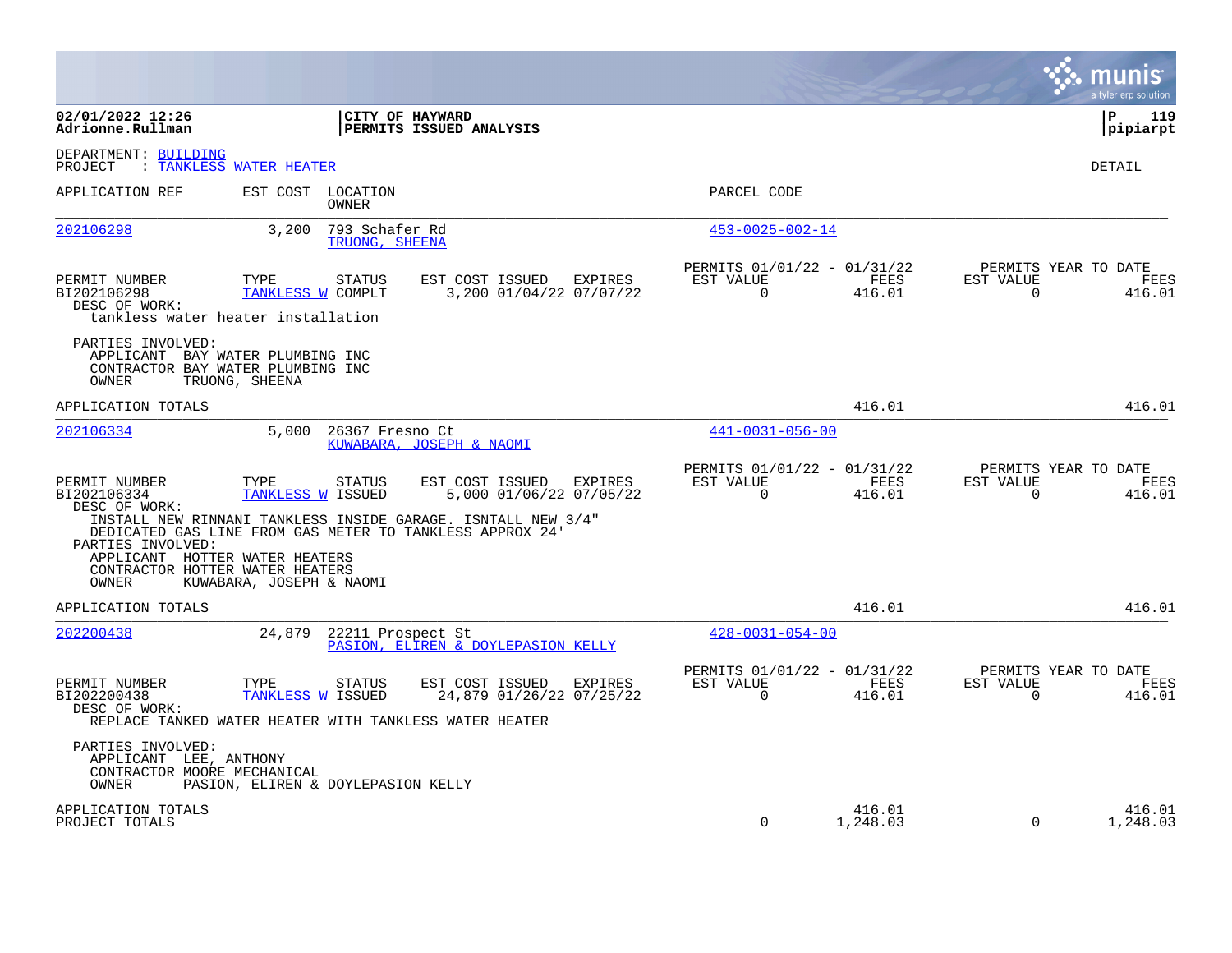|                                                                                                                                          |                                  |                                        |                                                                                                                             |                                                      |                        |                          | munis<br>a tyler erp solution                   |
|------------------------------------------------------------------------------------------------------------------------------------------|----------------------------------|----------------------------------------|-----------------------------------------------------------------------------------------------------------------------------|------------------------------------------------------|------------------------|--------------------------|-------------------------------------------------|
| 02/01/2022 12:26<br>Adrionne.Rullman                                                                                                     |                                  |                                        | CITY OF HAYWARD<br>PERMITS ISSUED ANALYSIS                                                                                  |                                                      |                        |                          | P<br>120<br> pipiarpt                           |
| DEPARTMENT: BUILDING<br>: RETAINING WALL<br>PROJECT                                                                                      |                                  |                                        |                                                                                                                             |                                                      |                        |                          | <b>DETAIL</b>                                   |
| APPLICATION REF                                                                                                                          |                                  | EST COST LOCATION<br><b>OWNER</b>      |                                                                                                                             | PARCEL CODE                                          |                        |                          |                                                 |
| 202105567                                                                                                                                | 125,000                          | 22320 Hathaway Ave<br>PRICE, COMPANY   |                                                                                                                             | $429 - 0082 - 003 - 00$                              |                        |                          |                                                 |
| PERMIT NUMBER<br>BI202105567<br>DESC OF WORK:                                                                                            | TYPE<br><b>RETAIN WAL ISSUED</b> | <b>STATUS</b>                          | EST COST ISSUED<br>EXPIRES<br>125,000 01/10/22 07/09/22                                                                     | PERMITS 01/01/22 - 01/31/22<br>EST VALUE<br>$\Omega$ | FEES<br>3,437.05       | EST VALUE<br>$\Omega$    | PERMITS YEAR TO DATE<br><b>FEES</b><br>3,437.05 |
| Per sheet C3.0 details per sheet C6.1<br>PARTIES INVOLVED:<br>APPLICANT WILLIAMS, KENDALL<br>CONTRACTOR JONES COVEY GROUP, INC.<br>OWNER | PRICE, COMPANY                   |                                        | Installation of retaining walls part of bioretention system                                                                 |                                                      |                        |                          |                                                 |
| APPLICATION TOTALS                                                                                                                       |                                  |                                        |                                                                                                                             |                                                      | 3,437.05               |                          | 3,437.05                                        |
| 202105599                                                                                                                                | 73,395                           |                                        | 24765 Hesperian Blvd<br><b>JASON CREEK VENTURES LLC</b>                                                                     | 441-0012-062-02                                      |                        |                          |                                                 |
| PERMIT NUMBER<br>BI202105599<br>DESC OF WORK:                                                                                            | TYPE<br>RETAIN WAL ISSUED        | <b>STATUS</b>                          | EST COST ISSUED<br>EXPIRES<br>73,395 01/27/22 07/26/22                                                                      | PERMITS 01/01/22 - 01/31/22<br>EST VALUE<br>$\Omega$ | FEES<br>3,014.98       | EST VALUE<br>$\mathbf 0$ | PERMITS YEAR TO DATE<br>FEES<br>3,014.98        |
| PARTIES INVOLVED:                                                                                                                        |                                  |                                        | Tract 8359- Construct of 8' high sound wall with ret wall on<br>1 full side &6' high sound wall on 2sides of site perimeter |                                                      |                        |                          |                                                 |
| APPLICANT NUVERA CONSTRUCTION INC<br>CONTRACTOR NUVERA CONSTRUCTION INC<br>OWNER                                                         | JASON CREEK VENTURES LLC         |                                        |                                                                                                                             |                                                      |                        |                          |                                                 |
| APPLICATION TOTALS                                                                                                                       |                                  |                                        |                                                                                                                             |                                                      | 3,014.98               |                          | 3,014.98                                        |
| 202105609                                                                                                                                | 2,000,000                        | 29212 Mission Blvd<br>HAYWARD SOMI LLC |                                                                                                                             | $078C - 0455 - 001 - 04$                             |                        |                          |                                                 |
| PERMIT NUMBER<br>BI202105609<br>DESC OF WORK:<br>Site retaining walls - Tract 8502                                                       | TYPE<br><b>RETAIN WAL ISSUED</b> | <b>STATUS</b>                          | EST COST ISSUED<br>EXPIRES<br>2,000,000 01/24/22 07/23/22                                                                   | PERMITS 01/01/22 - 01/31/22<br>EST VALUE<br>$\Omega$ | FEES<br>29,329.49      | EST VALUE<br>$\Omega$    | PERMITS YEAR TO DATE<br>FEES<br>29, 329.49      |
| PARTIES INVOLVED:<br>APPLICANT POFFENBARGER, ADAM<br>CONTRACTOR TTLC DEVELOPMENT LLC<br>OWNER                                            | HAYWARD SOMI LLC                 |                                        |                                                                                                                             |                                                      |                        |                          |                                                 |
| APPLICATION TOTALS<br>PROJECT TOTALS                                                                                                     |                                  |                                        |                                                                                                                             | $\Omega$                                             | 29,329.49<br>35,781.52 | $\Omega$                 | 29, 329.49<br>35,781.52                         |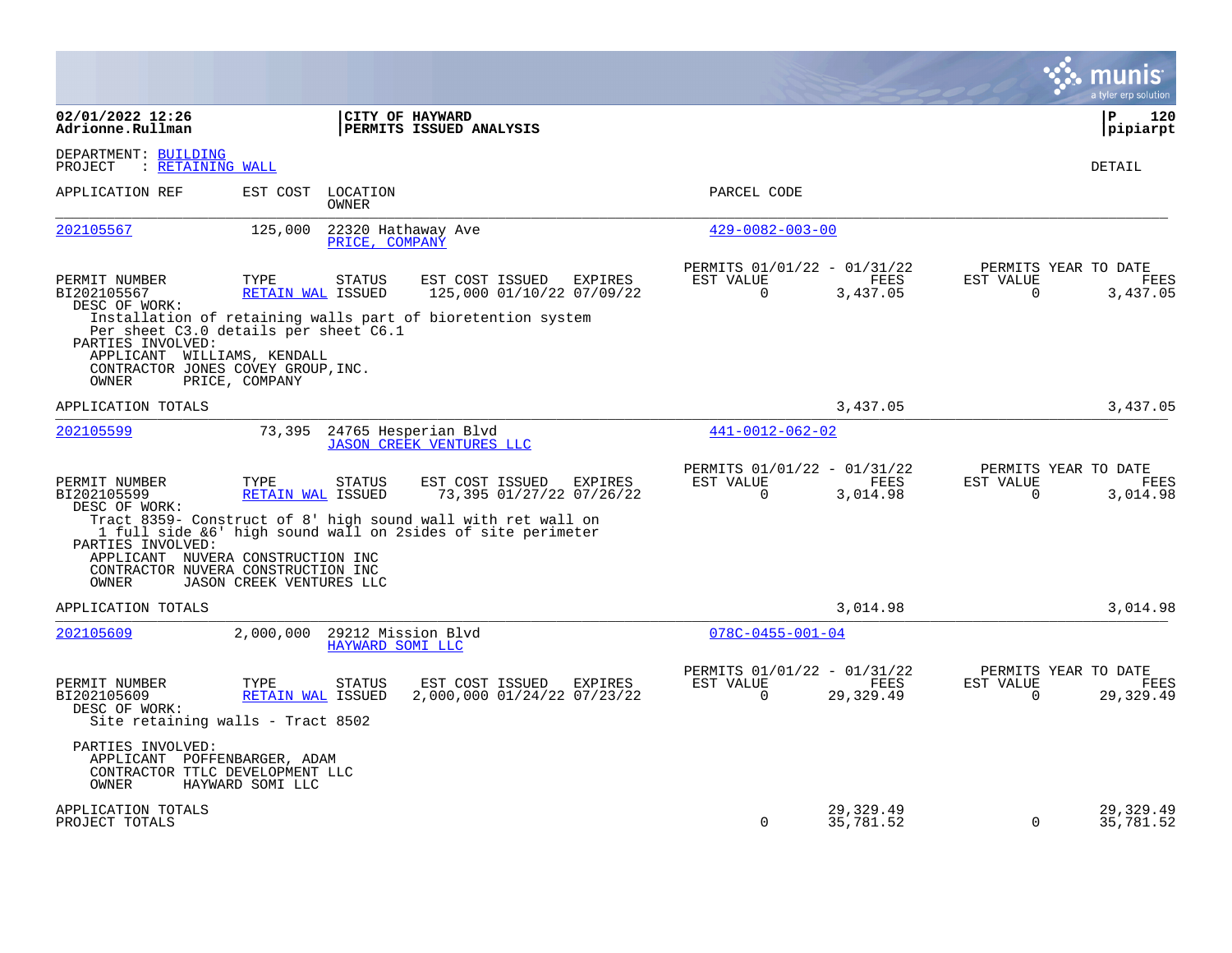|                                                           |                                                                                                                            |                                                              |                                                      |                | munis<br>a tyler erp solution                                      |
|-----------------------------------------------------------|----------------------------------------------------------------------------------------------------------------------------|--------------------------------------------------------------|------------------------------------------------------|----------------|--------------------------------------------------------------------|
| 02/01/2022 12:26<br>Adrionne.Rullman                      |                                                                                                                            | CITY OF HAYWARD<br>PERMITS ISSUED ANALYSIS                   |                                                      |                | P<br>121<br> pipiarpt                                              |
| DEPARTMENT: BUILDING<br>PROJECT                           | : WATER LINE REPAIR/REPLACE                                                                                                |                                                              |                                                      |                | DETAIL                                                             |
| APPLICATION REF                                           | EST COST LOCATION<br>OWNER                                                                                                 |                                                              | PARCEL CODE                                          |                |                                                                    |
| 202200184                                                 | 1830 Cedar St<br>0<br>RUBERO JANICE D TR                                                                                   |                                                              | $416 - 0150 - 069 - 00$                              |                |                                                                    |
| PERMIT NUMBER<br>BI202200184<br>DESC OF WORK:             | TYPE<br><b>STATUS</b><br>WATER LINE COMPLT<br>REPIPE ENTIRE HOUSE WITH PEX MATERIAL                                        | EST COST ISSUED<br><b>EXPIRES</b><br>$0$ 01/11/22 07/12/22   | PERMITS 01/01/22 - 01/31/22<br>EST VALUE<br>$\Omega$ | FEES<br>326.34 | PERMITS YEAR TO DATE<br>EST VALUE<br>FEES<br>$\Omega$<br>326.34    |
| PARTIES INVOLVED:<br>CONTRACTOR GALLEGOS, JAVIER<br>OWNER | RUBERO JANICE D TR                                                                                                         |                                                              |                                                      |                |                                                                    |
| APPLICATION TOTALS                                        |                                                                                                                            |                                                              |                                                      | 326.34         | 326.34                                                             |
| 202200225                                                 | 5,000                                                                                                                      | 27641 Pensacola Way<br>SALUMBIDES, MARILYN                   | $464 - 0020 - 033 - 00$                              |                |                                                                    |
| PERMIT NUMBER<br>BI202200225<br>DESC OF WORK:             | TYPE<br><b>STATUS</b><br>WATER LINE ISSUED<br>REPLACE WATER MAIN PIPE FROM METER TO HOUSE.                                 | EXPIRES<br>EST COST ISSUED<br>5,000 01/12/22 07/18/22        | PERMITS 01/01/22 - 01/31/22<br>EST VALUE<br>$\Omega$ | FEES<br>326.34 | PERMITS YEAR TO DATE<br>EST VALUE<br>FEES<br>$\Omega$<br>326.34    |
| PARTIES INVOLVED:<br>OWNER                                | CONTRACTOR NG ROOTER AND PLUMBING INC<br>SALUMBIDES, MARILYN                                                               |                                                              |                                                      |                |                                                                    |
| APPLICATION TOTALS                                        |                                                                                                                            |                                                              |                                                      | 326.34         | 326.34                                                             |
| 202200261                                                 | 3,400<br>3410 Otter Ct<br>MARGINE, RUXANDRA                                                                                |                                                              | $081D - 2081 - 082 - 00$                             |                |                                                                    |
| PERMIT NUMBER<br>BI202200261<br>DESC OF WORK:             | <b>STATUS</b><br>TYPE<br>WATER LINE COMPLT                                                                                 | EST COST ISSUED<br>EXPIRES<br>3,400 01/10/22 07/18/22        | PERMITS 01/01/22 - 01/31/22<br>EST VALUE<br>$\Omega$ | FEES<br>326.34 | PERMITS YEAR TO DATE<br>EST VALUE<br>FEES<br>$\mathbf 0$<br>326.34 |
| approx 30-35ft<br>PARTIES INVOLVED:<br>OWNER              | Replace the main water line from the meter to the house<br>CONTRACTOR MONARCH PLUMBING AND ROOTER INC<br>MARGINE, RUXANDRA |                                                              |                                                      |                |                                                                    |
| APPLICATION TOTALS                                        |                                                                                                                            |                                                              |                                                      | 326.34         | 326.34                                                             |
| 202200443                                                 | 8,990<br>22002 Western Blvd                                                                                                | FRANCOLINO, ADAM B & TAMMY L                                 | $428 - 0041 - 001 - 00$                              |                |                                                                    |
| PERMIT NUMBER<br>BI202200443                              | TYPE<br><b>STATUS</b><br>WATER LINE COMPLT                                                                                 | EST COST ISSUED<br><b>EXPIRES</b><br>8,990 01/26/22 07/31/22 | PERMITS 01/01/22 - 01/31/22<br>EST VALUE<br>0        | FEES<br>326.34 | PERMITS YEAR TO DATE<br>EST VALUE<br>FEES<br>0<br>326.34           |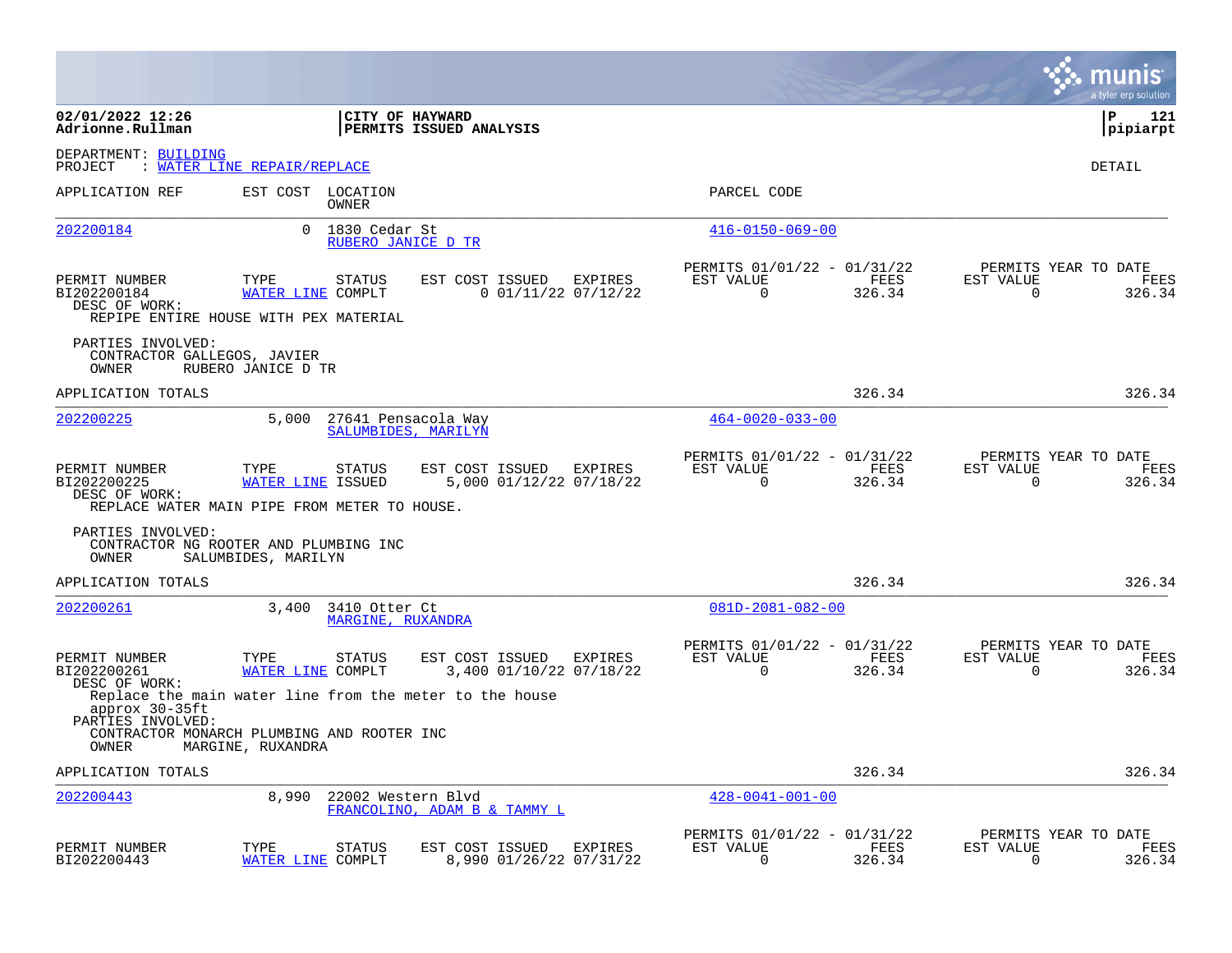|                                                                                                                                                                  |                                                                  |                                               |                    | munis<br>a tyler erp solution                                   |
|------------------------------------------------------------------------------------------------------------------------------------------------------------------|------------------------------------------------------------------|-----------------------------------------------|--------------------|-----------------------------------------------------------------|
| 02/01/2022 12:26<br>Adrionne.Rullman                                                                                                                             | CITY OF HAYWARD<br>PERMITS ISSUED ANALYSIS                       |                                               |                    | P<br>122<br>pipiarpt                                            |
| DEPARTMENT: BUILDING<br>WATER LINE REPAIR/REPLACE<br>PROJECT                                                                                                     |                                                                  |                                               |                    | <b>DETAIL</b>                                                   |
| APPLICATION REF<br>EST COST<br>DESC OF WORK:                                                                                                                     | LOCATION<br><b>OWNER</b>                                         | PARCEL CODE                                   |                    |                                                                 |
| Re-pipe whole house with pex material<br>PARTIES INVOLVED:<br>APPLICANT GALLEGOS, JAVIER<br>CONTRACTOR GALLEGOS, JAVIER<br>OWNER<br>FRANCOLINO, ADAM B & TAMMY L |                                                                  |                                               |                    |                                                                 |
| APPLICATION TOTALS                                                                                                                                               |                                                                  |                                               | 326.34             | 326.34                                                          |
| 202200445<br>13,450                                                                                                                                              | 2592 Naples St<br>VILLANUEVA, MARY                               | $456 - 0020 - 006 - 00$                       |                    |                                                                 |
| PERMIT NUMBER<br>TYPE<br>BI202200445<br>WATER LINE COMPLT<br>DESC OF WORK:<br>RE-PIPE WHOLE HOUSE WITH COPPER MATERIAL                                           | STATUS<br>EST COST ISSUED<br>EXPIRES<br>13,450 01/26/22 07/28/22 | PERMITS 01/01/22 - 01/31/22<br>EST VALUE<br>0 | FEES<br>326.34     | PERMITS YEAR TO DATE<br>EST VALUE<br>FEES<br>326.34<br>$\Omega$ |
| PARTIES INVOLVED:<br>APPLICANT GALLEGOS, JAVIER<br>CONTRACTOR GALLEGOS, JAVIER<br>OWNER<br>VILLANUEVA, MARY                                                      |                                                                  |                                               |                    |                                                                 |
| APPLICATION TOTALS<br>PROJECT TOTALS                                                                                                                             |                                                                  | 0                                             | 326.34<br>1,631.70 | 326.34<br>1,631.70<br>0                                         |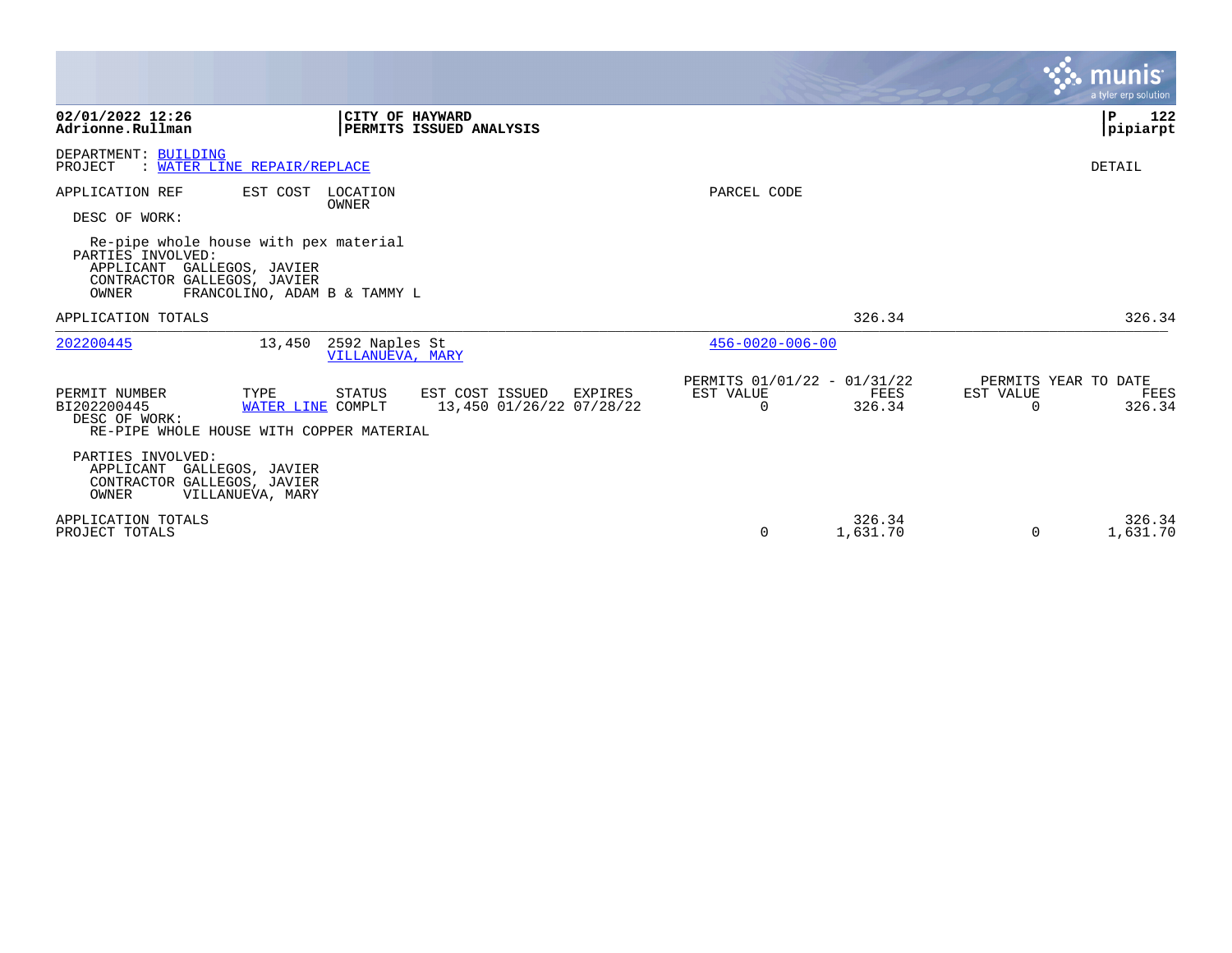|                                                                                                                                                          |                                   |                                |                                                             |                |                                                         |                |                          | munis<br>a tyler erp solution          |
|----------------------------------------------------------------------------------------------------------------------------------------------------------|-----------------------------------|--------------------------------|-------------------------------------------------------------|----------------|---------------------------------------------------------|----------------|--------------------------|----------------------------------------|
| 02/01/2022 12:26<br>Adrionne.Rullman                                                                                                                     |                                   |                                | CITY OF HAYWARD<br>PERMITS ISSUED ANALYSIS                  |                |                                                         |                |                          | l P<br>123<br> pipiarpt                |
| DEPARTMENT: BUILDING<br>PROJECT                                                                                                                          | : WATER HEATER PERMIT             |                                |                                                             |                |                                                         |                |                          | DETAIL                                 |
| APPLICATION REF                                                                                                                                          | EST COST                          | LOCATION<br>OWNER              |                                                             |                | PARCEL CODE                                             |                |                          |                                        |
| 202104953                                                                                                                                                | 3,500                             |                                | 24517 Diamond Ridge Dr<br>BANKS, RUSSELL N & LATARSHA M TRS |                | $443 - 0020 - 053 - 00$                                 |                |                          |                                        |
| PERMIT NUMBER<br>BI202104953<br>DESC OF WORK:<br>Replace 50 gallon wate heater                                                                           | TYPE<br><b>WATER</b>              | <b>STATUS</b><br><b>ISSUED</b> | EST COST ISSUED<br>3,500 01/27/22 07/26/22                  | EXPIRES        | PERMITS 01/01/22 - 01/31/22<br>EST VALUE<br>0           | FEES<br>236.67 | EST VALUE<br>0           | PERMITS YEAR TO DATE<br>FEES<br>236.67 |
| PARTIES INVOLVED:<br>CONTRACTOR A R S DBA RESCUE ROOTER<br>OWNER                                                                                         | BANKS, RUSSELL N & LATARSHA M TRS |                                |                                                             |                |                                                         |                |                          |                                        |
| APPLICATION TOTALS                                                                                                                                       |                                   |                                |                                                             |                |                                                         | 236.67         |                          | 236.67                                 |
| 202106325                                                                                                                                                | 3,543                             | 441 Palmer Ave                 | GUAN, DER Y & FENNAH C                                      |                | $431 - 0115 - 018 - 00$                                 |                |                          |                                        |
| PERMIT NUMBER<br>BI202106325                                                                                                                             | TYPE<br><b>WATER</b>              | STATUS<br><b>ISSUED</b>        | EST COST ISSUED<br>3,543 01/24/22 07/23/22                  | EXPIRES        | PERMITS 01/01/22 - 01/31/22<br>EST VALUE<br>$\mathbf 0$ | FEES<br>236.67 | EST VALUE<br>$\mathbf 0$ | PERMITS YEAR TO DATE<br>FEES<br>236.67 |
| DESC OF WORK:<br>REMOVE/ REPLACE WATER HEATER, 50 GALLON GAS WH<br>(SAME LOCATION)<br>PARTIES INVOLVED:<br>CONTRACTOR FAST WATER HEATER COMPANY<br>OWNER | GUAN, DER Y & FENNAH C            |                                |                                                             |                |                                                         |                |                          |                                        |
| APPLICATION TOTALS                                                                                                                                       |                                   |                                |                                                             |                |                                                         | 236.67         |                          | 236.67                                 |
| 202106337                                                                                                                                                | 1,861                             | 22377 Main St                  | HAN, ANDREW S & SALLY R TRS                                 |                | $428 - 0056 - 029 - 02$                                 |                |                          |                                        |
| PERMIT NUMBER<br>BI202106337<br>DESC OF WORK:                                                                                                            | TYPE<br><b>WATER</b>              | STATUS<br>ISSUED               | EST COST ISSUED<br>1,861 01/05/22 07/04/22                  | EXPIRES        | PERMITS 01/01/22 - 01/31/22<br>EST VALUE<br>0           | FEES<br>236.67 | EST VALUE<br>0           | PERMITS YEAR TO DATE<br>FEES<br>236.67 |
| closet. Location is 22375 Main St<br>PARTIES INVOLVED:<br>APPLICANT HARRIS WATER HEATERS INC<br>CONTRACTOR HARRIS WATER HEATERS INC                      |                                   |                                | Install 40 gallon water heater, like for like, in utility   |                |                                                         |                |                          |                                        |
| OWNER<br>APPLICATION TOTALS                                                                                                                              | HAN, ANDREW S & SALLY R TRS       |                                |                                                             |                |                                                         | 236.67         |                          | 236.67                                 |
| 202200012                                                                                                                                                | 1,500                             | 1617 D St<br>PHUNG, VICTOR CHI |                                                             |                | $427 - 0051 - 024 - 00$                                 |                |                          |                                        |
| PERMIT NUMBER                                                                                                                                            | TYPE                              | <b>STATUS</b>                  | EST COST ISSUED                                             | <b>EXPIRES</b> | PERMITS 01/01/22 - 01/31/22<br>EST VALUE                | FEES           | EST VALUE                | PERMITS YEAR TO DATE<br>FEES           |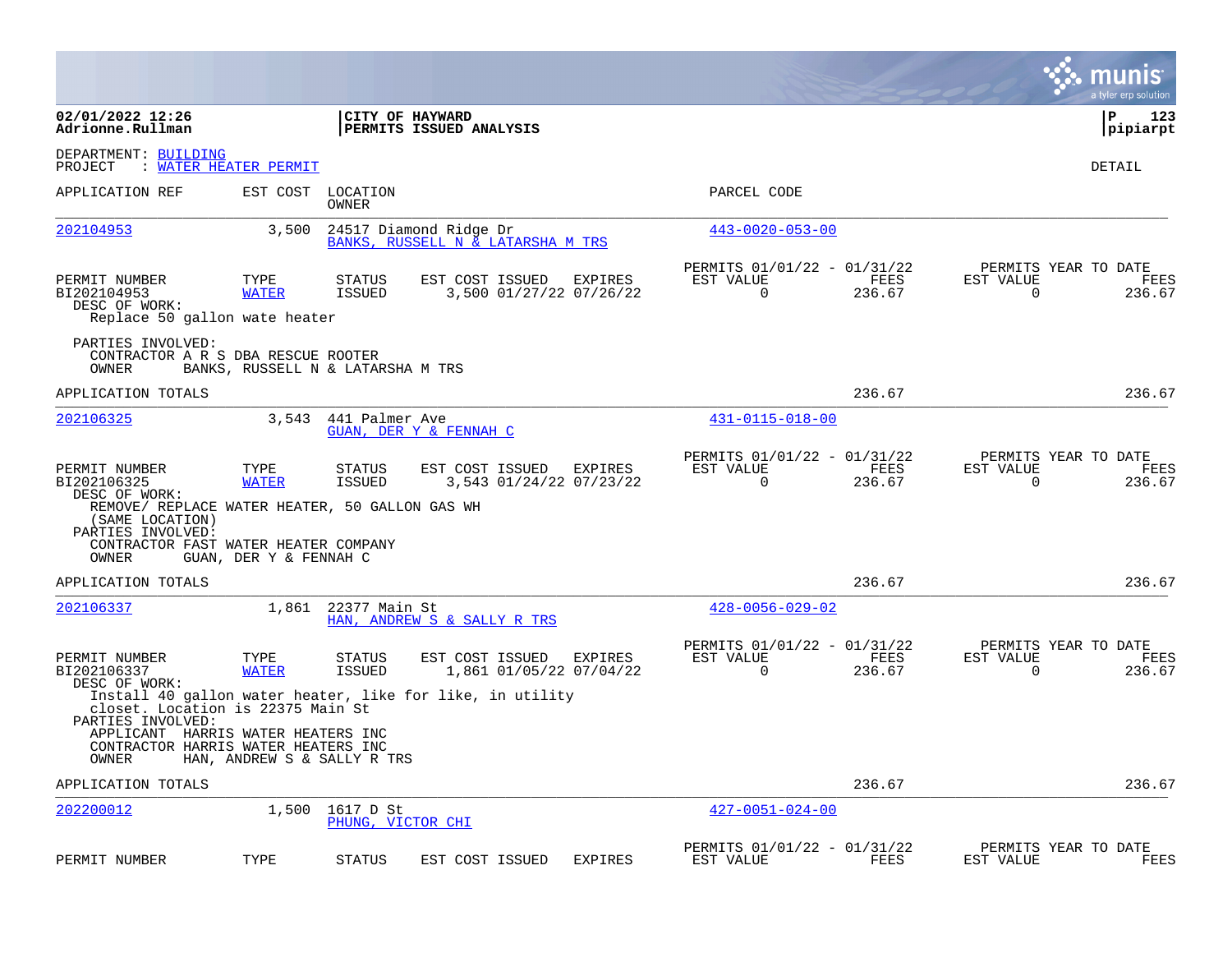|                                                                                                                                                                                                          |                                   |                         |                                                                                                       |         |                                                         |                |                                                  | a tyler erp solution |
|----------------------------------------------------------------------------------------------------------------------------------------------------------------------------------------------------------|-----------------------------------|-------------------------|-------------------------------------------------------------------------------------------------------|---------|---------------------------------------------------------|----------------|--------------------------------------------------|----------------------|
| 02/01/2022 12:26<br>Adrionne.Rullman                                                                                                                                                                     |                                   |                         | CITY OF HAYWARD<br>PERMITS ISSUED ANALYSIS                                                            |         |                                                         |                |                                                  | Р<br>124<br>pipiarpt |
| DEPARTMENT: BUILDING<br>: WATER HEATER PERMIT<br>PROJECT                                                                                                                                                 |                                   |                         |                                                                                                       |         |                                                         |                |                                                  | DETAIL               |
| APPLICATION REF                                                                                                                                                                                          |                                   | EST COST LOCATION       |                                                                                                       |         | PARCEL CODE                                             |                |                                                  |                      |
| BI202200012<br>DESC OF WORK:<br>water heater<br>PARTIES INVOLVED:<br>APPLICANT PHUNG, VICTOR CHI<br>CONTRACTOR OWNER/BUILDER<br>OWNER                                                                    | <b>WATER</b><br>PHUNG, VICTOR CHI | <b>OWNER</b><br>COMPLT  | 1,500 01/03/22 07/05/22<br>replace 40 gallon water heater with new 50 gallon electric                 |         | $\mathbf 0$                                             | 236.67         | $\Omega$                                         | 236.67               |
| APPLICATION TOTALS                                                                                                                                                                                       |                                   |                         |                                                                                                       |         |                                                         | 236.67         |                                                  | 236.67               |
| 202200026                                                                                                                                                                                                | 2,282                             | 29596 Dixon St 61       | GARFIELD RITA J TR & BOECKER RAYMOND D                                                                |         | $078C - 0438 - 016 - 05$                                |                |                                                  |                      |
| PERMIT NUMBER<br>BI202200026<br>DESC OF WORK:<br>REMOVE & REPLACE 40 GALLON GAS WATER HEATER.<br>SAME LOCATION. LIKE FOR LIKE.<br>PARTIES INVOLVED:<br>CONTRACTOR WATER HEATERS ONLY INC<br><b>OWNER</b> | TYPE<br><b>WATER</b>              | STATUS<br><b>ISSUED</b> | EST COST ISSUED<br>2,282 01/10/22 07/09/22<br>GARFIELD RITA J TR & BOECKER RAYMOND D                  | EXPIRES | PERMITS 01/01/22 - 01/31/22<br>EST VALUE<br>$\Omega$    | FEES<br>236.67 | PERMITS YEAR TO DATE<br>EST VALUE<br>$\Omega$    | FEES<br>236.67       |
| APPLICATION TOTALS                                                                                                                                                                                       |                                   |                         |                                                                                                       |         |                                                         | 236.67         |                                                  | 236.67               |
| 202200029                                                                                                                                                                                                | 2,526                             | 29904 Red Maple Ct      | CHIN, ALAN P & EMILY E TRS                                                                            |         | $083 - 0462 - 005 - 00$                                 |                |                                                  |                      |
| PERMIT NUMBER<br>BI202200029<br>DESC OF WORK:                                                                                                                                                            | TYPE<br><b>WATER</b>              | STATUS<br><b>ISSUED</b> | EST COST ISSUED<br>2,526 01/10/22 07/09/22<br>REPLACE 50 GALLONG WATER HEATER, SAME LOCATION (GARAGE) | EXPIRES | PERMITS 01/01/22 - 01/31/22<br>EST VALUE<br>$\mathbf 0$ | FEES<br>236.67 | PERMITS YEAR TO DATE<br>EST VALUE<br>$\mathbf 0$ | FEES<br>236.67       |
| PARTIES INVOLVED:<br>CONTRACTOR AFFORDABLE WATER HEATERS & PLUMBING INC<br>OWNER                                                                                                                         | CHIN, ALAN P & EMILY E TRS        |                         |                                                                                                       |         |                                                         |                |                                                  |                      |
| APPLICATION TOTALS                                                                                                                                                                                       |                                   |                         |                                                                                                       |         |                                                         | 236.67         |                                                  | 236.67               |
| 202200118                                                                                                                                                                                                | 2,778                             | 27655 Seminole Way      | CEJA, ANTONIO & LUCATERO ESTER                                                                        |         | $464 - 0001 - 076 - 00$                                 |                |                                                  |                      |
| PERMIT NUMBER<br>BI202200118<br>DESC OF WORK:<br>Replace existing water heater                                                                                                                           | TYPE<br><b>WATER</b>              | STATUS<br>COMPLT        | EST COST ISSUED<br>2,778 01/10/22 07/19/22                                                            | EXPIRES | PERMITS 01/01/22 - 01/31/22<br>EST VALUE<br>$\mathbf 0$ | FEES<br>236.67 | PERMITS YEAR TO DATE<br>EST VALUE<br>$\mathbf 0$ | FEES<br>236.67       |
| PARTIES INVOLVED:<br>APPLICANT WILLIAMS, JERRY                                                                                                                                                           |                                   |                         |                                                                                                       |         |                                                         |                |                                                  |                      |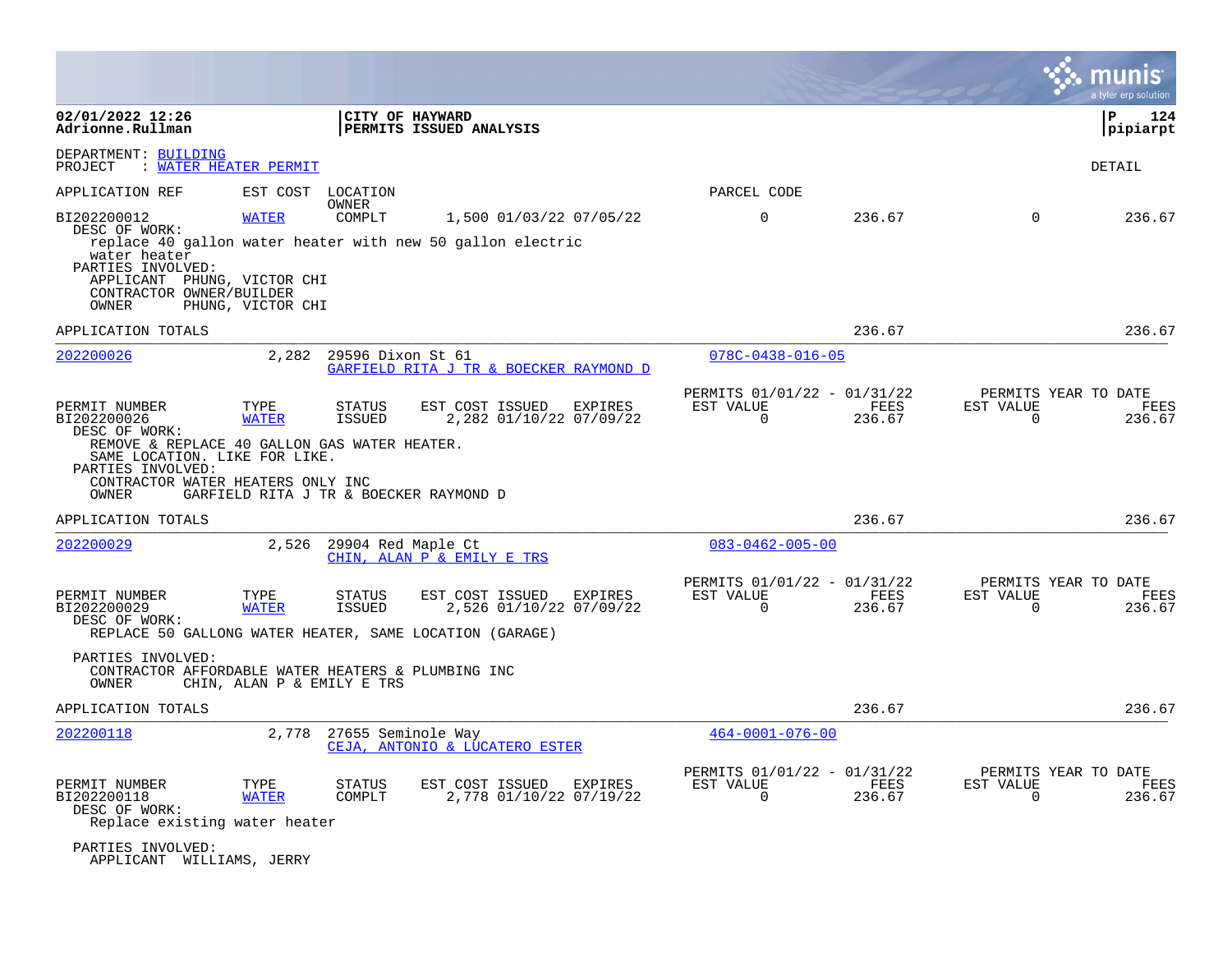|                                               |                                                                                                              |                                                          |                                                                        | munis<br>a tyler erp solution                                          |
|-----------------------------------------------|--------------------------------------------------------------------------------------------------------------|----------------------------------------------------------|------------------------------------------------------------------------|------------------------------------------------------------------------|
| 02/01/2022 12:26<br>Adrionne.Rullman          |                                                                                                              | <b>CITY OF HAYWARD</b><br><b>PERMITS ISSUED ANALYSIS</b> |                                                                        | l P<br>125<br> pipiarpt                                                |
| DEPARTMENT: BUILDING<br>PROJECT               | : WATER HEATER PERMIT                                                                                        |                                                          |                                                                        | DETAIL                                                                 |
| APPLICATION REF                               | EST COST<br>LOCATION<br>OWNER                                                                                |                                                          | PARCEL CODE                                                            |                                                                        |
| OWNER                                         | CONTRACTOR SUPERIOR MECHANICAL SERVICES<br>CEJA, ANTONIO & LUCATERO ESTER                                    |                                                          |                                                                        |                                                                        |
| APPLICATION TOTALS                            |                                                                                                              |                                                          | 236.67                                                                 | 236.67                                                                 |
| 202200124                                     | 3,083                                                                                                        | 24760 Eden Ave<br>SINGH, AMARJIT & KAUR JASWINDER        | $441 - 0077 - 044 - 00$                                                |                                                                        |
| PERMIT NUMBER<br>BI202200124<br>DESC OF WORK: | <b>STATUS</b><br>TYPE<br><b>WATER</b><br>ISSUED<br>replace 50 gallon water heater in garage                  | EST COST ISSUED<br>EXPIRES<br>3,083 01/10/22 07/09/22    | PERMITS 01/01/22 - 01/31/22<br>FEES<br>EST VALUE<br>$\Omega$<br>236.67 | PERMITS YEAR TO DATE<br>EST VALUE<br>FEES<br>$\Omega$<br>236.67        |
| PARTIES INVOLVED:<br>OWNER                    | APPLICANT HARRIS WATER HEATERS INC<br>CONTRACTOR HARRIS WATER HEATERS INC<br>SINGH, AMARJIT & KAUR JASWINDER |                                                          |                                                                        |                                                                        |
| APPLICATION TOTALS                            |                                                                                                              |                                                          | 236.67                                                                 | 236.67                                                                 |
| 202200126                                     | 1,839                                                                                                        | 1166 Denton Ave<br>IBHAWO, CHRIS & GRACE                 | 441-0097-093-00                                                        |                                                                        |
| PERMIT NUMBER<br>BI202200126<br>DESC OF WORK: | TYPE<br><b>STATUS</b><br><b>WATER</b><br>ISSUED<br>replace 50 gallon water heater in garage                  | EST COST ISSUED<br>EXPIRES<br>1,839 01/10/22 07/09/22    | PERMITS 01/01/22 - 01/31/22<br>EST VALUE<br>FEES<br>$\Omega$<br>236.67 | PERMITS YEAR TO DATE<br>EST VALUE<br>FEES<br>$\Omega$<br>236.67        |
| PARTIES INVOLVED:<br>OWNER                    | APPLICANT HARRIS WATER HEATERS INC<br>CONTRACTOR HARRIS WATER HEATERS INC<br>IBHAWO, CHRIS & GRACE           |                                                          |                                                                        |                                                                        |
| APPLICATION TOTALS                            |                                                                                                              |                                                          | 236.67                                                                 | 236.67                                                                 |
| 202200127                                     |                                                                                                              | 1,661 24841 Alderberry Pl 8<br>CALVO, MARIA CRISTINA     | $444 - 0036 - 015 - 02$                                                |                                                                        |
| PERMIT NUMBER<br>BI202200127<br>DESC OF WORK: | TYPE<br><b>STATUS</b><br><b>WATER</b><br>ISSUED<br>replace 40 gallon water heater in garage                  | EST COST ISSUED<br>EXPIRES<br>1,661 01/10/22 07/09/22    | PERMITS 01/01/22 - 01/31/22<br>EST VALUE<br>FEES<br>$\Omega$<br>236.67 | PERMITS YEAR TO DATE<br>EST VALUE<br><b>FEES</b><br>$\Omega$<br>236.67 |
| PARTIES INVOLVED:<br>OWNER                    | APPLICANT HARRIS WATER HEATERS INC<br>CONTRACTOR HARRIS WATER HEATERS INC<br>CALVO, MARIA CRISTINA           |                                                          |                                                                        |                                                                        |
| APPLICATION TOTALS                            |                                                                                                              |                                                          | 236.67                                                                 | 236.67                                                                 |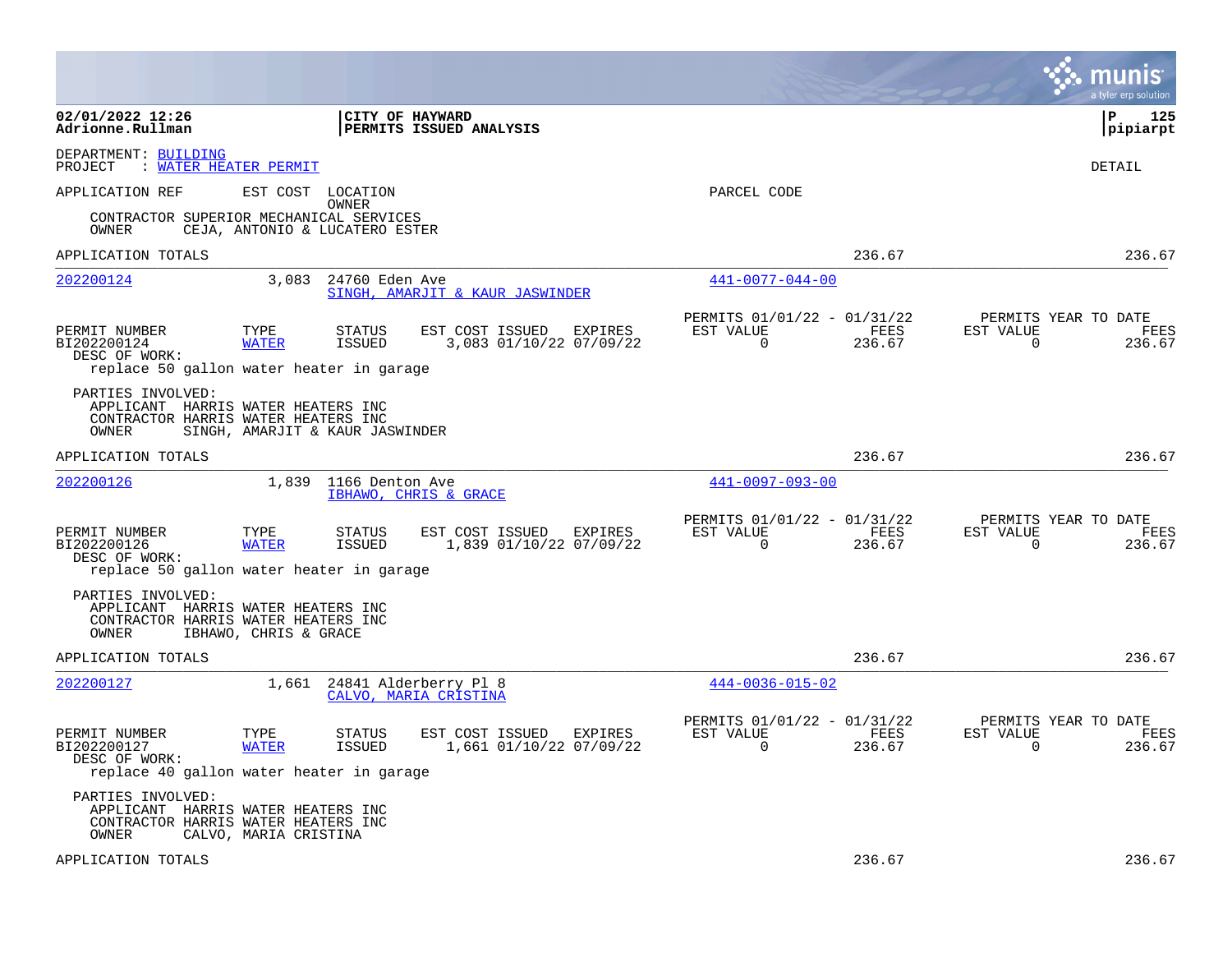|                                                                                                           |                                  |                                      |                                                                                                            |         |                                                      |                       |                       | a tyler erp solution                          |
|-----------------------------------------------------------------------------------------------------------|----------------------------------|--------------------------------------|------------------------------------------------------------------------------------------------------------|---------|------------------------------------------------------|-----------------------|-----------------------|-----------------------------------------------|
| 02/01/2022 12:26<br>Adrionne.Rullman                                                                      |                                  |                                      | CITY OF HAYWARD<br>PERMITS ISSUED ANALYSIS                                                                 |         |                                                      |                       |                       | l P<br>126<br> pipiarpt                       |
| DEPARTMENT: BUILDING<br>PROJECT                                                                           | : WATER HEATER PERMIT            |                                      |                                                                                                            |         |                                                      |                       |                       | DETAIL                                        |
| APPLICATION REF                                                                                           |                                  | EST COST LOCATION<br>OWNER           |                                                                                                            |         | PARCEL CODE                                          |                       |                       |                                               |
| 202200136                                                                                                 | 5,100                            | 789 Horton Ct<br><b>LIZA CABRERA</b> |                                                                                                            |         | $464 - 0065 - 091 - 00$                              |                       |                       |                                               |
| PERMIT NUMBER<br>BI202200136<br>DESC OF WORK:<br>40 Gallon water heater replacement                       | TYPE<br><b>WATER</b>             | <b>STATUS</b><br><b>ISSUED</b>       | EST COST ISSUED EXPIRES<br>5,100 01/26/22 07/25/22                                                         |         | PERMITS 01/01/22 - 01/31/22<br>EST VALUE<br>$\Omega$ | FEES<br>236.67        | EST VALUE<br>$\Omega$ | PERMITS YEAR TO DATE<br>FEES<br>236.67        |
| PARTIES INVOLVED:<br>APPLICANT ROSSI, ALYSSA<br>CONTRACTOR BEN FRANKLIN PLUMBING<br>OWNER                 | LIZA CABRERA                     |                                      |                                                                                                            |         |                                                      |                       |                       |                                               |
| APPLICATION TOTALS                                                                                        |                                  |                                      |                                                                                                            |         |                                                      | 236.67                |                       | 236.67                                        |
| 202200137                                                                                                 | 2,683                            | HEBRON, JANETTE                      | 525 Cottage Park Dr                                                                                        |         | $452 - 0087 - 030 - 00$                              |                       |                       |                                               |
| PERMIT NUMBER<br>BI202200137<br>DESC OF WORK:<br>Remove and Replace Water Heater                          | TYPE<br><b>WATER</b>             | <b>STATUS</b><br>ISSUED              | EST COST ISSUED<br>2,683 01/12/22 07/11/22                                                                 | EXPIRES | PERMITS 01/01/22 - 01/31/22<br>EST VALUE<br>$\Omega$ | <b>FEES</b><br>236.67 | EST VALUE<br>$\Omega$ | PERMITS YEAR TO DATE<br><b>FEES</b><br>236.67 |
| PARTIES INVOLVED:<br>APPLICANT FAST WATER HEATER COMPANY<br>CONTRACTOR FAST WATER HEATER COMPANY<br>OWNER | HEBRON, JANETTE                  |                                      |                                                                                                            |         |                                                      |                       |                       |                                               |
| APPLICATION TOTALS                                                                                        |                                  |                                      |                                                                                                            |         |                                                      | 236.67                |                       | 236.67                                        |
| 202200144                                                                                                 | 1,750                            | 22638 6th St                         | ROBINSON KENNETH N & LINDA J TRS                                                                           |         | $427 - 0061 - 025 - 00$                              |                       |                       |                                               |
| PERMIT NUMBER<br>BI202200144<br>DESC OF WORK:                                                             | TYPE<br><b>WATER</b>             | <b>STATUS</b><br>ISSUED              | EST COST ISSUED<br>1,750 01/12/22 07/11/22<br>repcale 40 gallon water heater like for like in laundry room | EXPIRES | PERMITS 01/01/22 - 01/31/22<br>EST VALUE<br>$\Omega$ | FEES<br>236.67        | EST VALUE<br>$\Omega$ | PERMITS YEAR TO DATE<br><b>FEES</b><br>236.67 |
| PARTIES INVOLVED:<br>APPLICANT HARRIS WATER HEATERS INC<br>CONTRACTOR HARRIS WATER HEATERS INC<br>OWNER   | ROBINSON KENNETH N & LINDA J TRS |                                      |                                                                                                            |         |                                                      |                       |                       |                                               |
| APPLICATION TOTALS                                                                                        |                                  |                                      |                                                                                                            |         |                                                      | 236.67                |                       | 236.67                                        |
| 202200166                                                                                                 | 2,997                            | 27459 Coronado Way<br>LLANES, MARIA  |                                                                                                            |         | $455 - 0056 - 014 - 00$                              |                       |                       |                                               |

**Contract**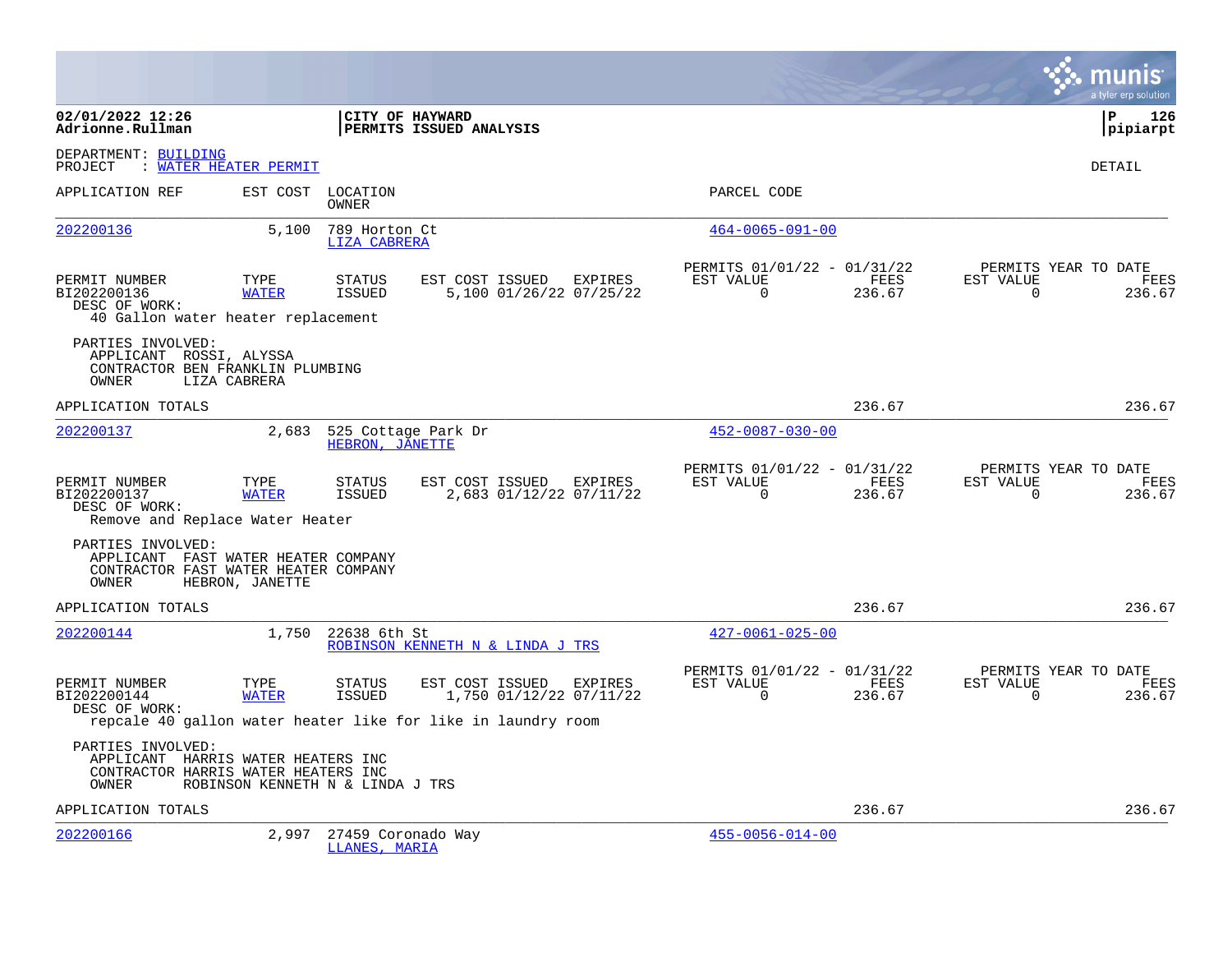|                                                                                                                                       |                      |                                                   |                            |                                    |                                                           |                |                       | munis<br>a tyler erp solution          |      |
|---------------------------------------------------------------------------------------------------------------------------------------|----------------------|---------------------------------------------------|----------------------------|------------------------------------|-----------------------------------------------------------|----------------|-----------------------|----------------------------------------|------|
| 02/01/2022 12:26<br>Adrionne.Rullman                                                                                                  |                      | CITY OF HAYWARD                                   | PERMITS ISSUED ANALYSIS    |                                    |                                                           |                |                       | $\mathbf{P}$<br>pipiarpt               | 127  |
| PERMIT NUMBER                                                                                                                         | TYPE                 | <b>STATUS</b>                                     | EST COST ISSUED            | EXPIRES                            | PERMITS 01/01/22 - 01/31/22<br>EST VALUE                  | FEES           | EST VALUE             | PERMITS YEAR TO DATE<br>FEES           |      |
| DEPARTMENT: BUILDING<br>: WATER HEATER PERMIT<br>PROJECT                                                                              |                      |                                                   |                            |                                    |                                                           |                |                       | DETAIL                                 |      |
| APPLICATION REF                                                                                                                       | EST COST LOCATION    | OWNER                                             |                            |                                    | PARCEL CODE                                               |                |                       |                                        |      |
| BI202200166<br>DESC OF WORK:<br>REPLACE 40 GALLON WATER HEATER, SAME LOCATION (GARAGE)                                                | <b>WATER</b>         | ISSUED                                            |                            | 2,997 01/14/22 07/13/22            | $\mathbf 0$                                               | 236.67         | $\overline{0}$        | 236.67                                 |      |
| PARTIES INVOLVED:<br>CONTRACTOR AFFORDABLE WATER HEATERS & PLUMBING INC<br>OWNER                                                      | LLANES, MARIA        |                                                   |                            |                                    |                                                           |                |                       |                                        |      |
| APPLICATION TOTALS                                                                                                                    |                      |                                                   |                            |                                    |                                                           | 236.67         |                       | 236.67                                 |      |
| 202200168                                                                                                                             |                      | $1,900$ 2895 Seadrift Cir<br><b>CHIKA MBAKOGU</b> |                            |                                    | $461 - 0103 - 024 - 00$                                   |                |                       |                                        |      |
| PERMIT NUMBER<br>BI202200168<br>DESC OF WORK:<br>REPLACE 50 GALLON WATER HEATER, SAME LOCATION (GARAGE)                               | TYPE<br><b>WATER</b> | STATUS<br>ISSUED                                  | EST COST ISSUED EXPIRES    | 1,900 01/14/22 07/13/22            | PERMITS 01/01/22 - 01/31/22<br>EST VALUE<br>$\Omega$      | FEES<br>236.67 | EST VALUE<br>$\Omega$ | PERMITS YEAR TO DATE<br>FEES<br>236.67 |      |
| PARTIES INVOLVED:<br>CONTRACTOR AFFORDABLE WATER HEATERS & PLUMBING INC<br>OWNER                                                      | CHIKA MBAKOGU        |                                                   |                            |                                    |                                                           |                |                       |                                        |      |
| APPLICATION TOTALS                                                                                                                    |                      |                                                   |                            |                                    |                                                           | 236.67         |                       | 236.67                                 |      |
| 202200169                                                                                                                             |                      | RAMAN, SHANKAR                                    | 4,197 29040 Eden Shores Dr |                                    | $461 - 0101 - 062 - 00$                                   |                |                       |                                        |      |
| PERMIT NUMBER<br>BI202200169<br>DESC OF WORK:<br>REPLACE 50 GALLON WATER HEATER, SAME LOCATION (GARAGE)                               | TYPE<br><b>WATER</b> | STATUS<br>ISSUED                                  | EST COST ISSUED EXPIRES    | 4,197 01/14/22 07/13/22            | PERMITS 01/01/22 - 01/31/22<br>EST VALUE FEES<br>$\Omega$ | 236.67         | EST VALUE<br>$\Omega$ | PERMITS YEAR TO DATE<br>FEES<br>236.67 |      |
| PARTIES INVOLVED:<br>CONTRACTOR AFFORDABLE WATER HEATERS & PLUMBING INC<br>OWNER                                                      | RAMAN, SHANKAR       |                                                   |                            |                                    |                                                           |                |                       |                                        |      |
| APPLICATION TOTALS                                                                                                                    |                      |                                                   |                            |                                    |                                                           | 236.67         |                       | 236.67                                 |      |
| 202200188                                                                                                                             |                      | 2,911 18005 Incline Rd                            | PERREIRA, VICKIE L TR      |                                    | $432 - 0135 - 080 - 00$                                   |                |                       |                                        |      |
| PERMIT NUMBER<br>BI202200188<br>DESC OF WORK:<br>INSTALL 40 GALLON WATER HEATER, LIKE FOR LIKE, INSIDE<br>CLOSET<br>PARTIES INVOLVED: | TYPE<br><b>WATER</b> | STATUS<br>ISSUED                                  | EST COST ISSUED            | EXPIRES<br>2,911 01/24/22 07/23/22 | PERMITS 01/01/22 - 01/31/22<br>EST VALUE<br>0             | FEES<br>236.67 | EST VALUE<br>0        | PERMITS YEAR TO DATE<br>236.67         | FEES |

**The Co**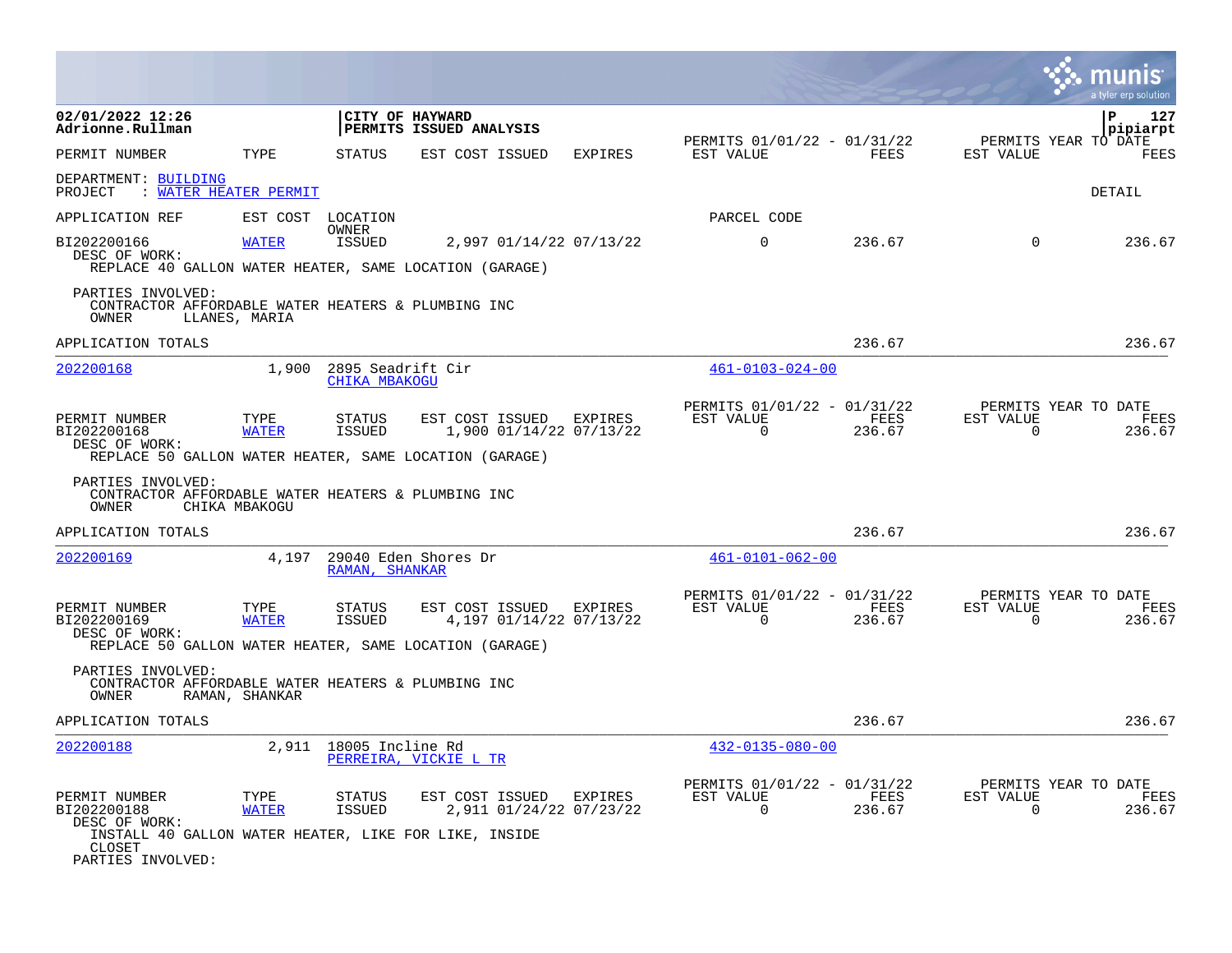|                                               |                                                                                                                |                                         |                                                         |                                                         |                | munis<br>a tyler erp solution                                      |
|-----------------------------------------------|----------------------------------------------------------------------------------------------------------------|-----------------------------------------|---------------------------------------------------------|---------------------------------------------------------|----------------|--------------------------------------------------------------------|
| 02/01/2022 12:26<br>Adrionne.Rullman          |                                                                                                                | CITY OF HAYWARD                         | PERMITS ISSUED ANALYSIS                                 |                                                         |                | ΙP<br>128<br> pipiarpt                                             |
| DEPARTMENT: BUILDING<br>PROJECT               | <u>WATER HEATER PERMIT</u>                                                                                     |                                         |                                                         |                                                         |                | DETAIL                                                             |
| APPLICATION REF                               |                                                                                                                | EST COST LOCATION<br>OWNER              |                                                         | PARCEL CODE                                             |                |                                                                    |
| OWNER                                         | APPLICANT HARRIS WATER HEATERS INC<br>CONTRACTOR HARRIS WATER HEATERS INC<br>PERREIRA, VICKIE L TR             |                                         |                                                         |                                                         |                |                                                                    |
| APPLICATION TOTALS                            |                                                                                                                |                                         |                                                         |                                                         | 236.67         | 236.67                                                             |
| 202200237                                     | 3,117                                                                                                          | 362 Tippecanoe Ave<br>URIARTE, JESUS TR |                                                         | $078G - 2774 - 010 - 00$                                |                |                                                                    |
| PERMIT NUMBER<br>BI202200237<br>DESC OF WORK: | TYPE<br><b>WATER</b><br>REMOVE/REPLACE WATER HEATER                                                            | <b>STATUS</b><br><b>ISSUED</b>          | EST COST ISSUED EXPIRES<br>3,117 01/14/22 07/13/22      | PERMITS 01/01/22 - 01/31/22<br>EST VALUE<br>0           | FEES<br>236.67 | PERMITS YEAR TO DATE<br>EST VALUE<br>FEES<br>$\mathbf 0$<br>236.67 |
| PARTIES INVOLVED:<br>OWNER                    | APPLICANT FAST WATER HEATER COMPANY<br>CONTRACTOR FAST WATER HEATER COMPANY<br>URIARTE, JESUS TR               |                                         |                                                         |                                                         |                |                                                                    |
| APPLICATION TOTALS                            |                                                                                                                |                                         |                                                         |                                                         | 236.67         | 236.67                                                             |
| 202200238                                     | 2,371                                                                                                          | 22807 Alice St                          | VASOUEZ, LEONARD G & PATRICIA I                         | $431 - 0036 - 090 - 00$                                 |                |                                                                    |
| PERMIT NUMBER<br>BI202200238<br>DESC OF WORK: | TYPE<br><b>WATER</b><br>REMOVE/REPLACE WATER HEATER                                                            | <b>STATUS</b><br>ISSUED                 | EST COST ISSUED<br>EXPIRES<br>2,371 01/14/22 07/13/22   | PERMITS 01/01/22 - 01/31/22<br>EST VALUE<br>$\mathbf 0$ | FEES<br>236.67 | PERMITS YEAR TO DATE<br>EST VALUE<br>FEES<br>$\mathbf 0$<br>236.67 |
| PARTIES INVOLVED:<br>OWNER                    | APPLICANT FAST WATER HEATER COMPANY<br>CONTRACTOR FAST WATER HEATER COMPANY<br>VASQUEZ, LEONARD G & PATRICIA I |                                         |                                                         |                                                         |                |                                                                    |
| APPLICATION TOTALS                            |                                                                                                                |                                         |                                                         |                                                         | 236.67         | 236.67                                                             |
| 202200241                                     | 1,550                                                                                                          |                                         | 25592 Franklin Ave 2<br><b>GORDON DOTSON PROPERTIES</b> | $444 - 0072 - 066 - 01$                                 |                |                                                                    |
| PERMIT NUMBER<br>BI202200241<br>DESC OF WORK: | TYPE<br><b>WATER</b><br>Install new 40 gallon water heater Unit 2                                              | <b>STATUS</b><br>ISSUED                 | EST COST ISSUED<br>EXPIRES<br>1,550 01/13/22 07/12/22   | PERMITS 01/01/22 - 01/31/22<br>EST VALUE<br>$\Omega$    | FEES<br>236.67 | PERMITS YEAR TO DATE<br>EST VALUE<br>FEES<br>$\Omega$<br>236.67    |
| PARTIES INVOLVED:<br>OWNER                    | APPLICANT B & H PLUMBING & HOME SERVICES INC<br>CONTRACTOR HICKS, WILLIAMS<br>GORDON DOTSON PROPERTIES         |                                         |                                                         |                                                         |                |                                                                    |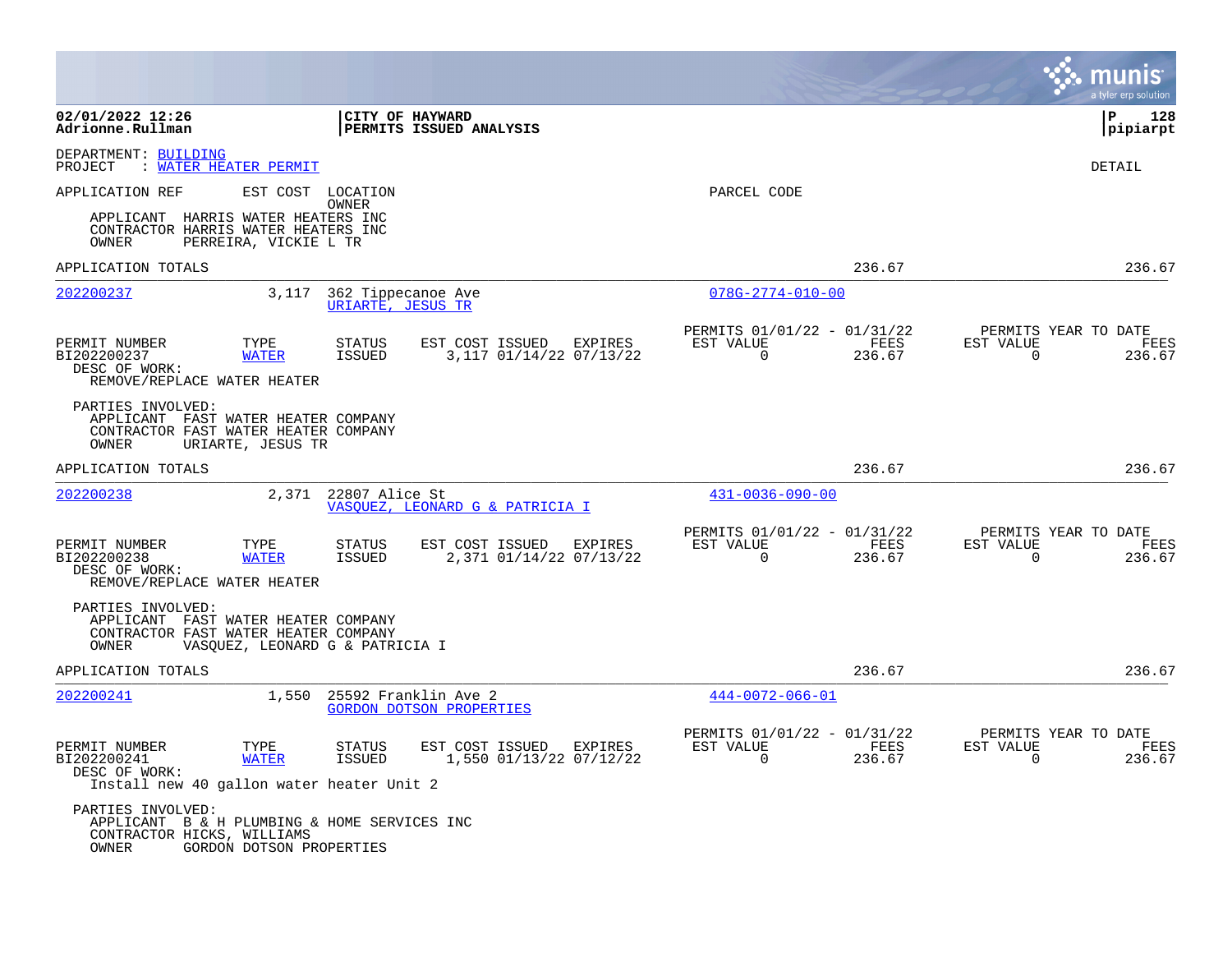|                                                                                                                   |                      |                                                |                                                         |         |                                                         |                |                                                  | munis<br>a tyler erp solution     |
|-------------------------------------------------------------------------------------------------------------------|----------------------|------------------------------------------------|---------------------------------------------------------|---------|---------------------------------------------------------|----------------|--------------------------------------------------|-----------------------------------|
| 02/01/2022 12:26<br>Adrionne.Rullman<br>APPLICATION TOTALS                                                        |                      | CITY OF HAYWARD                                | PERMITS ISSUED ANALYSIS                                 |         |                                                         | 236.67         |                                                  | 129<br>l P<br> pipiarpt<br>236.67 |
| DEPARTMENT: BUILDING<br>PROJECT<br>: WATER HEATER PERMIT                                                          |                      |                                                |                                                         |         |                                                         |                |                                                  | DETAIL                            |
| APPLICATION REF                                                                                                   | EST COST             | LOCATION<br>OWNER                              |                                                         |         | PARCEL CODE                                             |                |                                                  |                                   |
| 202200247                                                                                                         | 1,675                | 411 Mackenzie Pl<br>STYLES, ARNECIA            |                                                         |         | $443 - 0040 - 061 - 00$                                 |                |                                                  |                                   |
| PERMIT NUMBER<br>BI202200247<br>DESC OF WORK:<br>install 50 gallon water heater like for like in closet           | TYPE<br><b>WATER</b> | <b>STATUS</b><br><b>ISSUED</b>                 | EST COST ISSUED<br>1,675 01/31/22 07/30/22              | EXPIRES | PERMITS 01/01/22 - 01/31/22<br>EST VALUE<br>$\Omega$    | FEES<br>236.67 | PERMITS YEAR TO DATE<br>EST VALUE<br>$\Omega$    | FEES<br>236.67                    |
| PARTIES INVOLVED:<br>APPLICANT HARRIS WATER HEATERS INC<br>CONTRACTOR HARRIS WATER HEATERS INC<br>OWNER           | STYLES, ARNECIA      |                                                |                                                         |         |                                                         |                |                                                  |                                   |
| APPLICATION TOTALS                                                                                                |                      |                                                |                                                         |         |                                                         | 236.67         |                                                  | 236.67                            |
| 202200248                                                                                                         |                      | 2,977 1256 Stanhope Ln 154<br>FRANCISCO MANUEL |                                                         |         | 442-0071-275-00                                         |                |                                                  |                                   |
| PERMIT NUMBER<br>BI202200248<br>DESC OF WORK:                                                                     | TYPE<br><b>WATER</b> | <b>STATUS</b><br><b>ISSUED</b>                 | EST COST ISSUED<br>2,977 01/31/22 07/30/22              | EXPIRES | PERMITS 01/01/22 - 01/31/22<br>EST VALUE<br>$\Omega$    | FEES<br>236.67 | PERMITS YEAR TO DATE<br>EST VALUE<br>$\Omega$    | FEES<br>236.67                    |
| closet<br>PARTIES INVOLVED:<br>APPLICANT HARRIS WATER HEATERS INC<br>CONTRACTOR HARRIS WATER HEATERS INC<br>OWNER | FRANCISCO MANUEL     |                                                | install 40 gallon water heater like for like in outside |         |                                                         |                |                                                  |                                   |
| APPLICATION TOTALS                                                                                                |                      |                                                |                                                         |         |                                                         | 236.67         |                                                  | 236.67                            |
| 202200249                                                                                                         | 1,743                | DEWITT, MARIA                                  | 28828 Bay Heights Rd                                    |         | $085A - 6423 - 002 - 00$                                |                |                                                  |                                   |
| PERMIT NUMBER<br>BI202200249<br>DESC OF WORK:<br>install 50 gallon water heater like for like in garage           | TYPE<br><b>WATER</b> | STATUS<br>ISSUED                               | EST COST ISSUED<br>1,743 01/31/22 07/30/22              | EXPIRES | PERMITS 01/01/22 - 01/31/22<br>EST VALUE<br>$\mathbf 0$ | FEES<br>236.67 | PERMITS YEAR TO DATE<br>EST VALUE<br>$\mathbf 0$ | FEES<br>236.67                    |
| PARTIES INVOLVED:<br>APPLICANT HARRIS WATER HEATERS INC<br>CONTRACTOR HARRIS WATER HEATERS INC<br>OWNER           | DEWITT, MARIA        |                                                |                                                         |         |                                                         |                |                                                  |                                   |
| APPLICATION TOTALS                                                                                                |                      |                                                |                                                         |         |                                                         | 236.67         |                                                  | 236.67                            |
| 202200284                                                                                                         | 2,184                | 28242 Peachtree Dr<br>LE, TUNG & TRAM          |                                                         |         | $456 - 0047 - 035 - 00$                                 |                |                                                  |                                   |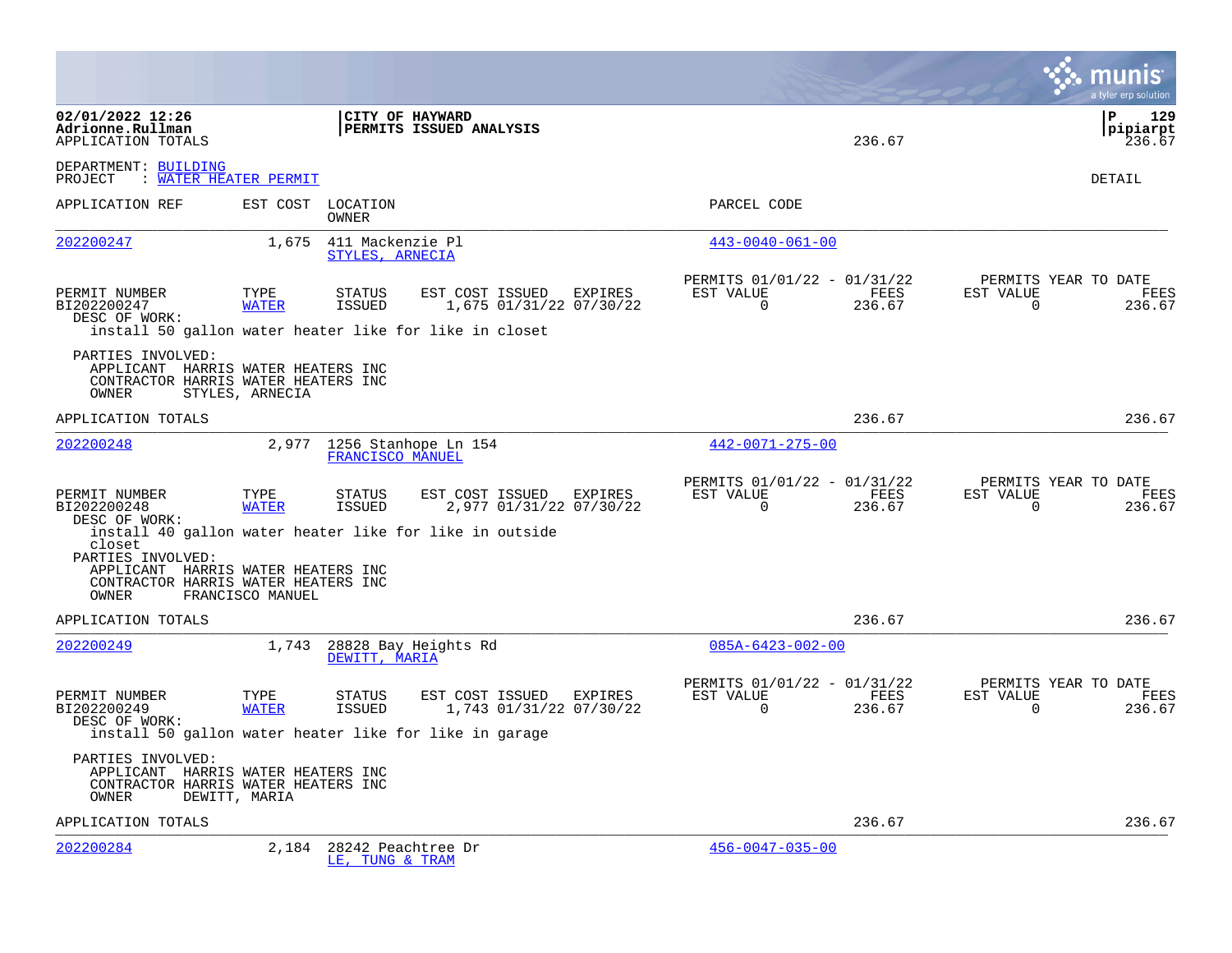|                                                                                                                                                                           |                                       |                          |                                                                                                                |         |                                                                              |                |                                               | munis<br>a tyler erp solution |
|---------------------------------------------------------------------------------------------------------------------------------------------------------------------------|---------------------------------------|--------------------------|----------------------------------------------------------------------------------------------------------------|---------|------------------------------------------------------------------------------|----------------|-----------------------------------------------|-------------------------------|
| 02/01/2022 12:26<br>Adrionne.Rullman                                                                                                                                      |                                       |                          | CITY OF HAYWARD<br><b>PERMITS ISSUED ANALYSIS</b>                                                              |         |                                                                              |                |                                               | 130<br>l P<br> pipiarpt       |
| PERMIT NUMBER                                                                                                                                                             | TYPE                                  | STATUS                   | EST COST ISSUED                                                                                                | EXPIRES | PERMITS 01/01/22 - 01/31/22<br>EST VALUE                                     | FEES           | PERMITS YEAR TO DATE<br>EST VALUE             | FEES                          |
| DEPARTMENT: BUILDING<br>PROJECT                                                                                                                                           | : WATER HEATER PERMIT                 |                          |                                                                                                                |         |                                                                              |                |                                               | DETAIL                        |
| APPLICATION REF                                                                                                                                                           |                                       | EST COST LOCATION        |                                                                                                                |         | PARCEL CODE                                                                  |                |                                               |                               |
| BI202200284<br>DESC OF WORK:<br>REMOVE/REPLACE WATER HEATER 50 GALLON IN THE GARAGE<br>LIKE FOR LIKE SWAP OUT<br>PARTIES INVOLVED:<br>APPLICANT FAST WATER HEATER COMPANY | <b>WATER</b>                          | OWNER<br>ISSUED          | 2,184 01/19/22 07/18/22                                                                                        |         | $\Omega$                                                                     | 236.67         | $\Omega$                                      | 236.67                        |
| CONTRACTOR FAST WATER HEATER COMPANY<br>OWNER                                                                                                                             | LE, TUNG & TRAM                       |                          |                                                                                                                |         |                                                                              |                |                                               |                               |
| APPLICATION TOTALS                                                                                                                                                        |                                       |                          |                                                                                                                |         |                                                                              | 236.67         |                                               | 236.67                        |
| 202200286                                                                                                                                                                 |                                       | MOONEY, JAMES            | 2,715 22139 Castille Ln 55                                                                                     |         | $415 - 0250 - 090 - 00$                                                      |                |                                               |                               |
| PERMIT NUMBER<br>BI202200286<br>DESC OF WORK:<br>closet<br>PARTIES INVOLVED:<br>APPLICANT CLEARY, JOANNE<br>CONTRACTOR PAYLESS WATER HEATERS & PLUMBING INC.<br>OWNER     | TYPE<br><b>WATER</b><br>MOONEY, JAMES | STATUS<br>ISSUED         | EST COST ISSUED EXPIRES<br>2,715 01/19/22 07/18/22<br>40 Gallon water heater change out same location - inside |         | PERMITS 01/01/22 - 01/31/22<br>EST VALUE FEES<br>$\Omega$                    | 236.67         | PERMITS YEAR TO DATE<br>EST VALUE<br>$\Omega$ | FEES<br>236.67                |
| APPLICATION TOTALS                                                                                                                                                        |                                       |                          |                                                                                                                |         |                                                                              | 236.67         |                                               | 236.67                        |
| 202200292                                                                                                                                                                 |                                       | 3,900 27180 Belvedere Ct | SOBECK, GERALD R TR                                                                                            |         | $453 - 0045 - 039 - 00$                                                      |                |                                               |                               |
| PERMIT NUMBER<br>BI202200292<br>DESC OF WORK:<br>REPLACE 40 GALLON WATER HEATER. SAME LOCATION                                                                            | TYPE<br><b>WATER</b>                  | STATUS<br>COMPLT         | 3,900 01/18/22 07/24/22                                                                                        |         | PERMITS 01/01/22 - 01/31/22<br>EST COST ISSUED EXPIRES EST VALUE<br>$\Omega$ | FEES<br>236.67 | PERMITS YEAR TO DATE<br>EST VALUE<br>$\Omega$ | FEES<br>236.67                |
| PARTIES INVOLVED:<br>APPLICANT VASOUEZ, SHAWNA<br>CONTRACTOR HERO, ROOTER<br>OWNER                                                                                        | SOBECK, GERALD R TR                   |                          |                                                                                                                |         |                                                                              |                |                                               |                               |
| APPLICATION TOTALS                                                                                                                                                        |                                       |                          |                                                                                                                |         |                                                                              | 236.67         |                                               | 236.67                        |
| 202200325                                                                                                                                                                 | 2,167                                 | 27797 Ormond Ave         | GALVAN, LEROY B & DORA R                                                                                       |         | $464 - 0025 - 087 - 00$                                                      |                |                                               |                               |
| PERMIT NUMBER<br>BI202200325                                                                                                                                              | TYPE<br><b>WATER</b>                  | STATUS<br>ISSUED         | EST COST ISSUED EXPIRES<br>2,167 01/20/22 07/19/22                                                             |         | PERMITS 01/01/22 - 01/31/22<br>EST VALUE<br>$\Omega$                         | FEES<br>236.67 | PERMITS YEAR TO DATE<br>EST VALUE<br>0        | FEES<br>236.67                |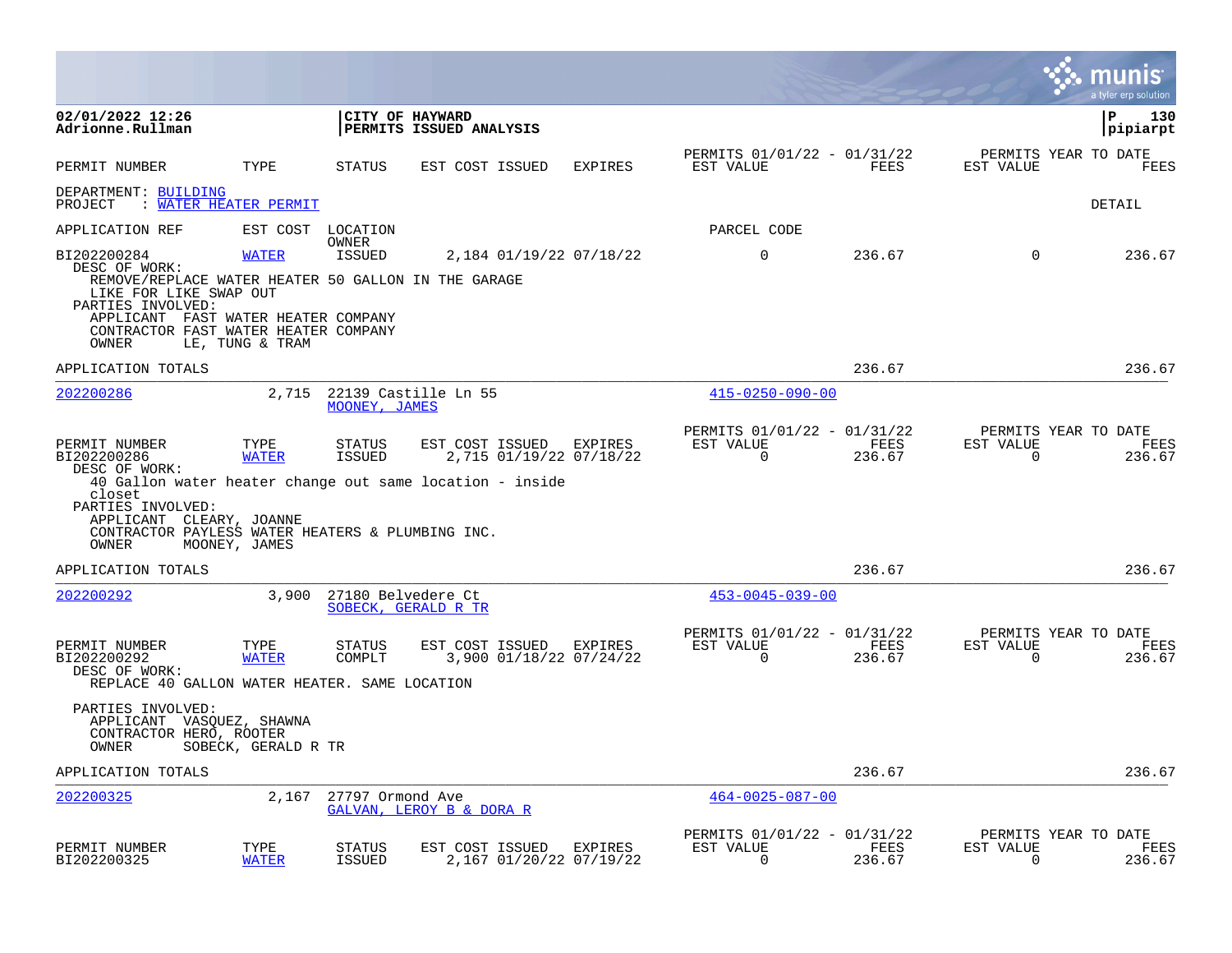|                                                                                                                  |                          |                                        |                                                               |                                                      |                |                       | a tyler erp solution                   |
|------------------------------------------------------------------------------------------------------------------|--------------------------|----------------------------------------|---------------------------------------------------------------|------------------------------------------------------|----------------|-----------------------|----------------------------------------|
| 02/01/2022 12:26<br>Adrionne.Rullman                                                                             |                          | CITY OF HAYWARD                        | <b>PERMITS ISSUED ANALYSIS</b>                                |                                                      |                |                       | ΙP<br>131<br>pipiarpt                  |
| DEPARTMENT: BUILDING<br>PROJECT<br>: WATER HEATER PERMIT                                                         |                          |                                        |                                                               |                                                      |                |                       | <b>DETAIL</b>                          |
| APPLICATION REF<br>DESC OF WORK:                                                                                 | EST COST LOCATION        | OWNER                                  |                                                               | PARCEL CODE                                          |                |                       |                                        |
| 40 GAL - BASIC INSTALL WITH STAND AND DRIP PAN                                                                   |                          |                                        |                                                               |                                                      |                |                       |                                        |
| PARTIES INVOLVED:<br>APPLICANT JUST WATER HEATERS AND PLUMBING<br>CONTRACTOR MONTAGUE, MATT<br>OWNER             | GALVAN, LEROY B & DORA R |                                        |                                                               |                                                      |                |                       |                                        |
| APPLICATION TOTALS                                                                                               |                          |                                        |                                                               |                                                      | 236.67         |                       | 236.67                                 |
| 202200337                                                                                                        | 1,595                    | 22530 3rd St 106                       | GABRIEL, EVANGELINE B TR                                      | $427 - 0031 - 163 - 00$                              |                |                       |                                        |
| PERMIT NUMBER<br>BI202200337                                                                                     | TYPE<br><b>WATER</b>     | <b>STATUS</b><br>COMPLT                | EST COST ISSUED<br>EXPIRES<br>1,595 01/20/22 07/27/22         | PERMITS 01/01/22 - 01/31/22<br>EST VALUE<br>$\Omega$ | FEES<br>236.67 | EST VALUE<br>$\Omega$ | PERMITS YEAR TO DATE<br>FEES<br>236.67 |
| DESC OF WORK:<br>34K BTU.<br>PARTIES INVOLVED:<br>APPLICANT LARIOS, JORGE<br>CONTRACTOR OWNER/, BUILDER<br>OWNER | GABRIEL, EVANGELINE B TR |                                        | INSTALL NEW 40 GALLON WATER HEATER, SAME LOCATION OF PREVIOUS |                                                      |                |                       |                                        |
| APPLICATION TOTALS                                                                                               |                          |                                        |                                                               |                                                      | 236.67         |                       | 236.67                                 |
| 202200351                                                                                                        | 1,940                    | 27583 Cliffwood Ave<br>CAPARAS, MARIA  |                                                               | $455 - 0068 - 035 - 00$                              |                |                       |                                        |
| PERMIT NUMBER<br>BI202200351<br>DESC OF WORK:<br>REMOVE/REPLACE WATER HEATER                                     | TYPE<br><b>WATER</b>     | STATUS<br>ISSUED                       | EST COST ISSUED EXPIRES<br>1,940 01/24/22 07/23/22            | PERMITS 01/01/22 - 01/31/22<br>EST VALUE<br>$\Omega$ | FEES<br>236.67 | EST VALUE<br>$\Omega$ | PERMITS YEAR TO DATE<br>FEES<br>236.67 |
| PARTIES INVOLVED:<br>APPLICANT FAST WATER HEATER COMPANY<br>CONTRACTOR FAST WATER HEATER COMPANY<br>OWNER        | CAPARAS, MARIA           |                                        |                                                               |                                                      |                |                       |                                        |
| APPLICATION TOTALS                                                                                               |                          |                                        |                                                               |                                                      | 236.67         |                       | 236.67                                 |
| 202200352                                                                                                        | 3,616                    | 2061 Parkhurst St<br>ROSEMARIE TACUYOG |                                                               | $431 - 0114 - 040 - 00$                              |                |                       |                                        |
| PERMIT NUMBER<br>BI202200352<br>DESC OF WORK:                                                                    | TYPE<br><b>WATER</b>     | STATUS<br><b>ISSUED</b>                | EST COST ISSUED EXPIRES<br>3,616 01/25/22 07/24/22            | PERMITS 01/01/22 - 01/31/22<br>EST VALUE<br>$\Omega$ | FEES<br>236.67 | EST VALUE<br>$\Omega$ | PERMITS YEAR TO DATE<br>FEES<br>236.67 |
| REPLACE 50 GALLON WATER HEATER SAME LOCATION - GARAGE                                                            |                          |                                        |                                                               |                                                      |                |                       |                                        |

PARTIES INVOLVED: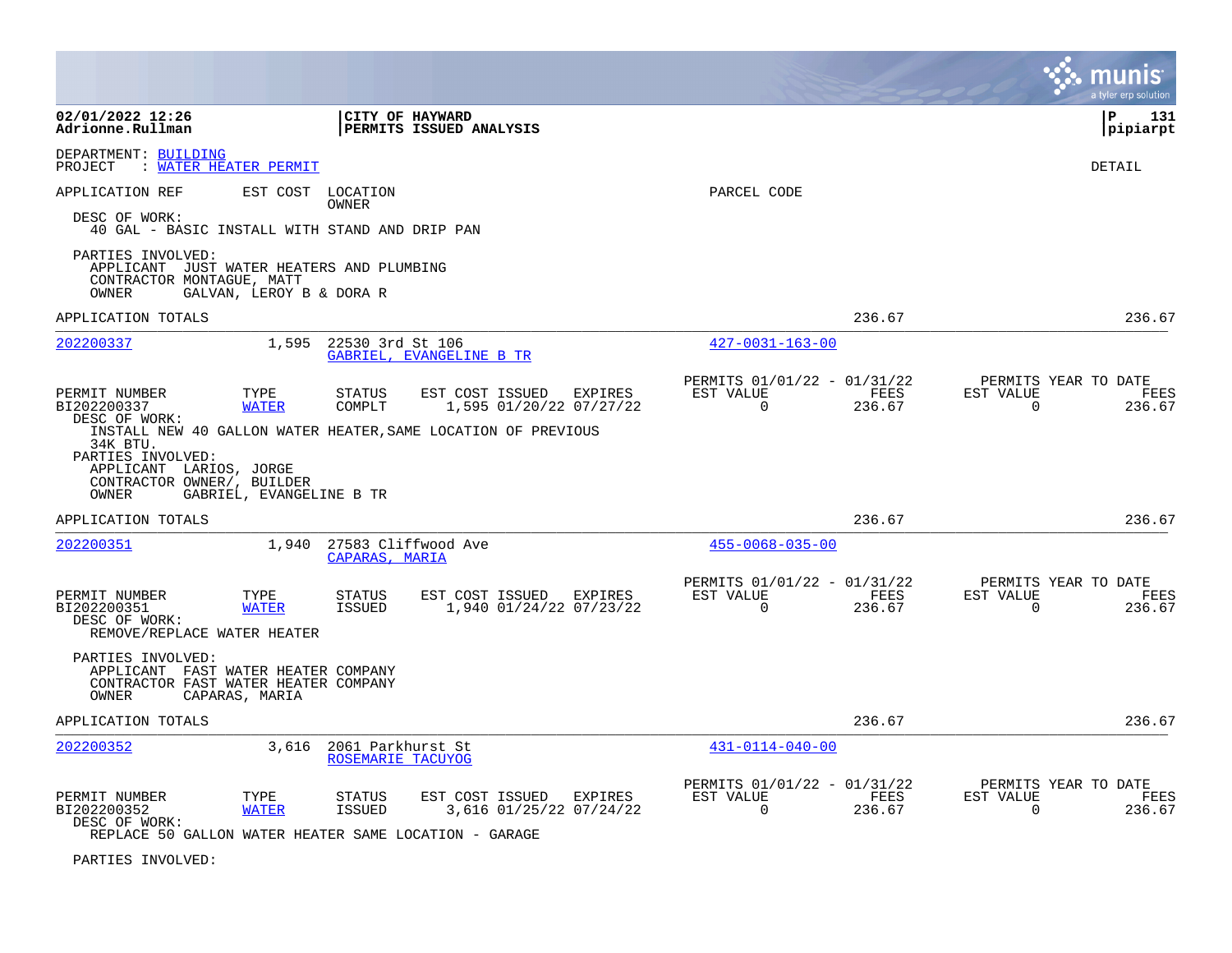|                                                                                                                        |                      |                                       |                                                                                                               |         |                                                         |                | a tyler erp solution                                               |
|------------------------------------------------------------------------------------------------------------------------|----------------------|---------------------------------------|---------------------------------------------------------------------------------------------------------------|---------|---------------------------------------------------------|----------------|--------------------------------------------------------------------|
| 02/01/2022 12:26<br>Adrionne.Rullman                                                                                   |                      | CITY OF HAYWARD                       | PERMITS ISSUED ANALYSIS                                                                                       |         |                                                         |                | ΙP<br>132<br> pipiarpt                                             |
| DEPARTMENT: BUILDING<br>: WATER HEATER PERMIT<br>PROJECT                                                               |                      |                                       |                                                                                                               |         |                                                         |                | <b>DETAIL</b>                                                      |
| APPLICATION REF                                                                                                        | EST COST             | LOCATION<br>OWNER                     |                                                                                                               |         | PARCEL CODE                                             |                |                                                                    |
| APPLICANT YATES, SHANNON<br>CONTRACTOR AFFORDABLE WATER HEATERS & PLUMBING INC<br>OWNER                                | ROSEMARIE TACUYOG    |                                       |                                                                                                               |         |                                                         |                |                                                                    |
| APPLICATION TOTALS                                                                                                     |                      |                                       |                                                                                                               |         |                                                         | 236.67         | 236.67                                                             |
| 202200358                                                                                                              | 1,975                | 26824 Eldridge Ave                    | SUNDARARAJAN, NARAYANAN & NARAYANAN SUMA                                                                      |         | $454 - 0055 - 179 - 00$                                 |                |                                                                    |
| PERMIT NUMBER<br>BI202200358<br>DESC OF WORK:                                                                          | TYPE<br><b>WATER</b> | <b>STATUS</b><br><b>ISSUED</b>        | EST COST ISSUED<br>1,975 01/26/22 07/25/22                                                                    | EXPIRES | PERMITS 01/01/22 - 01/31/22<br>EST VALUE<br>$\Omega$    | FEES<br>236.67 | PERMITS YEAR TO DATE<br>EST VALUE<br>FEES<br>$\Omega$<br>236.67    |
| closet<br>PARTIES INVOLVED:<br>APPLICANT HARRIS WATER HEATERS INC<br>CONTRACTOR HARRIS WATER HEATERS INC<br>OWNER      |                      |                                       | Install 40 gallon water heater like for like in outside<br>SUNDARARAJAN, NARAYANAN & NARAYANAN SUMA           |         |                                                         |                |                                                                    |
| APPLICATION TOTALS                                                                                                     |                      |                                       |                                                                                                               |         |                                                         | 236.67         | 236.67                                                             |
| 202200359                                                                                                              | 1,917                | 25201 Delmar Ave<br>ZHANG, BRIAN      |                                                                                                               |         | $445 - 0210 - 057 - 00$                                 |                |                                                                    |
| PERMIT NUMBER<br>BI202200359<br>DESC OF WORK:                                                                          | TYPE<br><b>WATER</b> | <b>STATUS</b><br>ISSUED               | EST COST ISSUED<br>1,917 01/26/22 07/25/22<br>INSTALL 40 GALLON WATER HEATER, LIKE FOR LIKE IN BASEMENT       | EXPIRES | PERMITS 01/01/22 - 01/31/22<br>EST VALUE<br>$\mathbf 0$ | FEES<br>236.67 | PERMITS YEAR TO DATE<br>EST VALUE<br>FEES<br>$\mathbf 0$<br>236.67 |
| PARTIES INVOLVED:<br>APPLICANT HARRIS WATER HEATERS INC<br>CONTRACTOR HARRIS WATER HEATERS INC<br>OWNER                | ZHANG, BRIAN         |                                       |                                                                                                               |         |                                                         |                |                                                                    |
| APPLICATION TOTALS                                                                                                     |                      |                                       |                                                                                                               |         |                                                         | 236.67         | 236.67                                                             |
| 202200360                                                                                                              | 1,447                | 219 Goodrich St<br><b>ALMA GUZMAN</b> |                                                                                                               |         | $452 - 0028 - 006 - 00$                                 |                |                                                                    |
| PERMIT NUMBER<br>BI202200360<br>DESC OF WORK:                                                                          | TYPE<br><b>WATER</b> | <b>STATUS</b><br><b>ISSUED</b>        | EST COST ISSUED EXPIRES<br>1,447 01/26/22 07/25/22<br>INSTALL 50 GALLON WATER HEATER, LIKE FOR LIKE IN GARAGE |         | PERMITS 01/01/22 - 01/31/22<br>EST VALUE<br>$\Omega$    | FEES<br>236.67 | PERMITS YEAR TO DATE<br>EST VALUE<br>FEES<br>$\Omega$<br>236.67    |
| PARTIES INVOLVED:<br>APPLICANT HARRIS WATER HEATERS INC<br>CONTRACTOR HARRIS WATER HEATERS INC<br>OWNER<br>ALMA GUZMAN |                      |                                       |                                                                                                               |         |                                                         |                |                                                                    |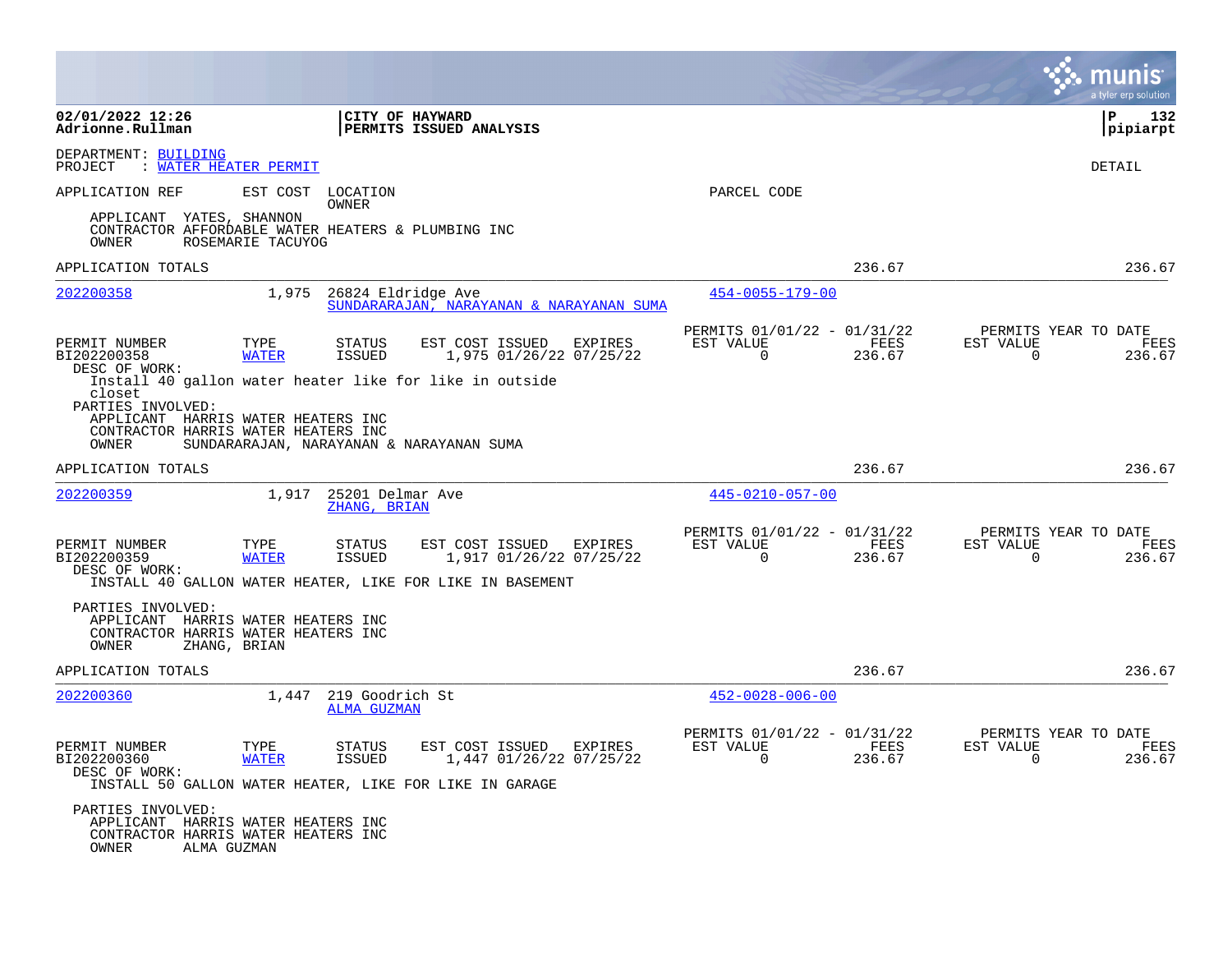|                                                                                                                   |                      |                                        |                                                                                                               |         |                                                         |                       | munis<br>a tyler erp solution                                      |
|-------------------------------------------------------------------------------------------------------------------|----------------------|----------------------------------------|---------------------------------------------------------------------------------------------------------------|---------|---------------------------------------------------------|-----------------------|--------------------------------------------------------------------|
| 02/01/2022 12:26<br>Adrionne.Rullman<br>APPLICATION TOTALS                                                        |                      |                                        | CITY OF HAYWARD<br>PERMITS ISSUED ANALYSIS                                                                    |         |                                                         | 236.67                | l P<br>133<br> pipiarpt<br>236.67                                  |
| DEPARTMENT: BUILDING<br>PROJECT : WATER HEATER PERMIT                                                             |                      |                                        |                                                                                                               |         |                                                         |                       | DETAIL                                                             |
| APPLICATION REF                                                                                                   | EST COST             | LOCATION<br>OWNER                      |                                                                                                               |         | PARCEL CODE                                             |                       |                                                                    |
| 202200361                                                                                                         | 1,520                | 912 Snowberry Ct<br>CARINO, ANALYN     |                                                                                                               |         | $464 - 0075 - 051 - 00$                                 |                       |                                                                    |
| PERMIT NUMBER<br>BI202200361<br>DESC OF WORK:                                                                     | TYPE<br><b>WATER</b> | <b>STATUS</b><br><b>ISSUED</b>         | EST COST ISSUED<br>1,520 01/26/22 07/25/22                                                                    | EXPIRES | PERMITS 01/01/22 - 01/31/22<br>EST VALUE<br>$\Omega$    | <b>FEES</b><br>236.67 | PERMITS YEAR TO DATE<br>EST VALUE<br>FEES<br>$\Omega$<br>236.67    |
| CLOSET<br>PARTIES INVOLVED:<br>APPLICANT HARRIS WATER HEATERS INC<br>CONTRACTOR HARRIS WATER HEATERS INC<br>OWNER | CARINO, ANALYN       |                                        | INSTALL 50 GALLON WATER HEATER, LIKE FOR LIKE IN OUTSIDE                                                      |         |                                                         |                       |                                                                    |
| APPLICATION TOTALS                                                                                                |                      |                                        |                                                                                                               |         |                                                         | 236.67                | 236.67                                                             |
| 202200362                                                                                                         | 4,282                | 220 Catherine Pl<br>RUBIO, DONNA MARIE |                                                                                                               |         | $444 - 0015 - 019 - 09$                                 |                       |                                                                    |
| PERMIT NUMBER<br>BI202200362<br>DESC OF WORK:                                                                     | TYPE<br><b>WATER</b> | <b>STATUS</b><br><b>ISSUED</b>         | EST COST ISSUED EXPIRES<br>4,282 01/26/22 07/25/22                                                            |         | PERMITS 01/01/22 - 01/31/22<br>EST VALUE<br>$\Omega$    | FEES<br>236.67        | PERMITS YEAR TO DATE<br>EST VALUE<br>FEES<br>$\Omega$<br>236.67    |
| IN GARAGE<br>PARTIES INVOLVED:<br>APPLICANT HARRIS WATER HEATERS INC<br>CONTRACTOR HARRIS WATER HEATERS INC       |                      |                                        | INSTALL 50 GALLON POWERVENT WATER HEATER, LIKE FOR LIKE                                                       |         |                                                         |                       |                                                                    |
| OWNER                                                                                                             | RUBIO, DONNA MARIE   |                                        |                                                                                                               |         |                                                         |                       |                                                                    |
| APPLICATION TOTALS                                                                                                |                      |                                        |                                                                                                               |         |                                                         | 236.67                | 236.67                                                             |
| 202200363                                                                                                         | 2,493                | FRAZIER, CHRISTINE                     | 28802 Bay Heights Rd                                                                                          |         | $085A - 6423 - 012 - 00$                                |                       |                                                                    |
| PERMIT NUMBER<br>BI202200363<br>DESC OF WORK:                                                                     | TYPE<br><b>WATER</b> | <b>STATUS</b><br>ISSUED                | EST COST ISSUED EXPIRES<br>2,493 01/26/22 07/25/22<br>INSTALL 50 GALLON WATER HEATER, LIKE FOR LIKE IN GARAGE |         | PERMITS 01/01/22 - 01/31/22<br>EST VALUE<br>$\mathbf 0$ | FEES<br>236.67        | PERMITS YEAR TO DATE<br>EST VALUE<br>FEES<br>$\mathbf 0$<br>236.67 |
| PARTIES INVOLVED:<br>APPLICANT HARRIS WATER HEATERS INC<br>CONTRACTOR HARRIS WATER HEATERS INC<br>OWNER           | FRAZIER, CHRISTINE   |                                        |                                                                                                               |         |                                                         |                       |                                                                    |
| APPLICATION TOTALS                                                                                                |                      |                                        |                                                                                                               |         |                                                         | 236.67                | 236.67                                                             |
| 202200364                                                                                                         | 2,747                | 25481 Scripps St<br>CHARAN, URMILA W   |                                                                                                               |         | $442 - 0065 - 051 - 00$                                 |                       |                                                                    |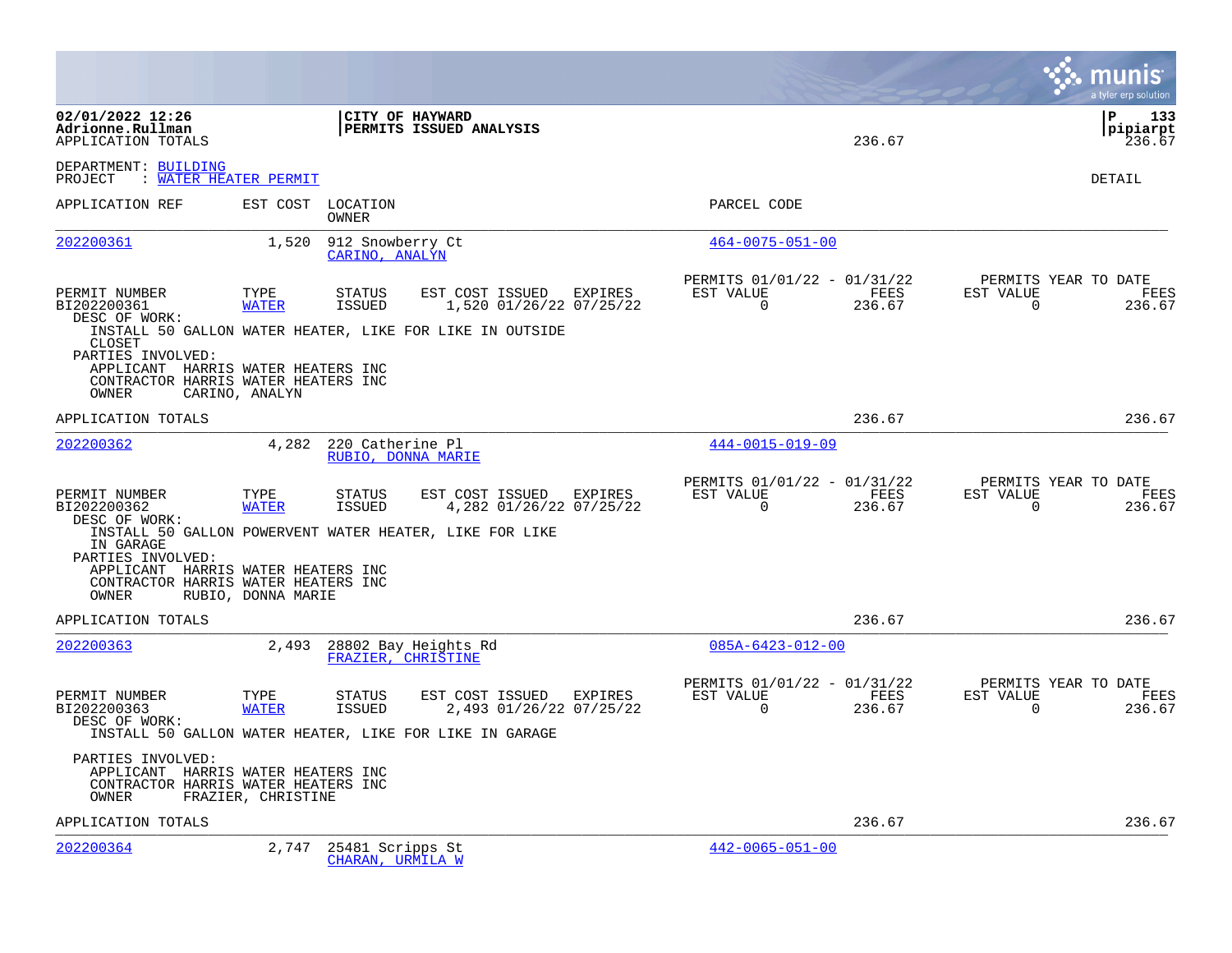|                                                                                                           |                      |                                               |                                                                                    |                       |                                                      |                |                          | munis<br>a tyler erp solution          |
|-----------------------------------------------------------------------------------------------------------|----------------------|-----------------------------------------------|------------------------------------------------------------------------------------|-----------------------|------------------------------------------------------|----------------|--------------------------|----------------------------------------|
| 02/01/2022 12:26<br>Adrionne.Rullman                                                                      |                      |                                               | CITY OF HAYWARD<br>PERMITS ISSUED ANALYSIS                                         |                       |                                                      |                |                          | l P<br>134<br> pipiarpt                |
| PERMIT NUMBER                                                                                             | TYPE                 | <b>STATUS</b>                                 | EST COST ISSUED                                                                    | <b>EXPIRES</b>        | PERMITS 01/01/22 - 01/31/22<br>EST VALUE             | FEES           | EST VALUE                | PERMITS YEAR TO DATE<br>FEES           |
| DEPARTMENT: BUILDING<br>: WATER HEATER PERMIT<br>PROJECT                                                  |                      |                                               |                                                                                    |                       |                                                      |                |                          | <b>DETAIL</b>                          |
| APPLICATION REF                                                                                           |                      | EST COST LOCATION                             |                                                                                    |                       | PARCEL CODE                                          |                |                          |                                        |
| BI202200364<br>DESC OF WORK:                                                                              | <b>WATER</b>         | OWNER<br>ISSUED                               | 2,747 01/26/22 07/25/22<br>INSTALL 40 GALLON WATER HEATER, LIKE FOR LIKE IN GARAGE |                       | $\mathbf 0$                                          | 236.67         | $\mathbf 0$              | 236.67                                 |
| PARTIES INVOLVED:<br>APPLICANT HARRIS WATER HEATERS INC<br>CONTRACTOR HARRIS WATER HEATERS INC<br>OWNER   | CHARAN, URMILA W     |                                               |                                                                                    |                       |                                                      |                |                          |                                        |
| APPLICATION TOTALS                                                                                        |                      |                                               |                                                                                    |                       |                                                      | 236.67         |                          | 236.67                                 |
| 202200365                                                                                                 |                      | 2,194 2347 Bennington Ln<br>MESA, ADELAIDA TR |                                                                                    |                       | $441 - 0029 - 038 - 00$                              |                |                          |                                        |
| PERMIT NUMBER<br>BI202200365<br>DESC OF WORK:<br>REMOVE/REPLACE WATER HEATER                              | TYPE<br><b>WATER</b> | STATUS<br>ISSUED                              | EST COST ISSUED<br>2,194 01/28/22 07/27/22                                         | EXPIRES               | PERMITS 01/01/22 - 01/31/22<br>EST VALUE<br>$\Omega$ | FEES<br>236.67 | EST VALUE<br>$\Omega$    | PERMITS YEAR TO DATE<br>FEES<br>236.67 |
| PARTIES INVOLVED:<br>APPLICANT FAST WATER HEATER COMPANY<br>CONTRACTOR FAST WATER HEATER COMPANY<br>OWNER | MESA, ADELAIDA TR    |                                               |                                                                                    |                       |                                                      |                |                          |                                        |
| APPLICATION TOTALS                                                                                        |                      |                                               |                                                                                    |                       |                                                      | 236.67         |                          | 236.67                                 |
| 202200366                                                                                                 | 2,039                | 725 Essex Ct 393<br>DANIELS, AUDREY E         |                                                                                    |                       | $083 - 0474 - 020 - 00$                              |                |                          |                                        |
| PERMIT NUMBER<br>BI202200366<br>DESC OF WORK:<br>REMOVE/REPLACE WATER HEATER                              | TYPE<br>WATER        | <b>STATUS</b><br><b>ISSUED</b>                | EST COST ISSUED EXPIRES<br>2,039 01/28/22 07/27/22                                 |                       | PERMITS 01/01/22 - 01/31/22<br>EST VALUE<br>$\Omega$ | FEES<br>236.67 | EST VALUE<br>$\mathbf 0$ | PERMITS YEAR TO DATE<br>FEES<br>236.67 |
| PARTIES INVOLVED:<br>APPLICANT FAST WATER HEATER COMPANY<br>CONTRACTOR FAST WATER HEATER COMPANY<br>OWNER | DANIELS, AUDREY E    |                                               |                                                                                    |                       |                                                      |                |                          |                                        |
| APPLICATION TOTALS                                                                                        |                      |                                               |                                                                                    |                       |                                                      | 236.67         |                          | 236.67                                 |
| 202200369                                                                                                 | $\Omega$             | 3476 Sandpiper Ct<br><b>JONES, JUMANNE</b>    |                                                                                    |                       | $081D-1903-043-00$                                   |                |                          |                                        |
| PERMIT NUMBER<br>BI202200369                                                                              | TYPE<br><b>WATER</b> | <b>STATUS</b><br><b>ISSUED</b>                | EST COST ISSUED EXPIRES                                                            | $0$ 01/24/22 07/23/22 | PERMITS 01/01/22 - 01/31/22<br>EST VALUE<br>$\Omega$ | FEES<br>236.67 | EST VALUE<br>$\Omega$    | PERMITS YEAR TO DATE<br>FEES<br>236.67 |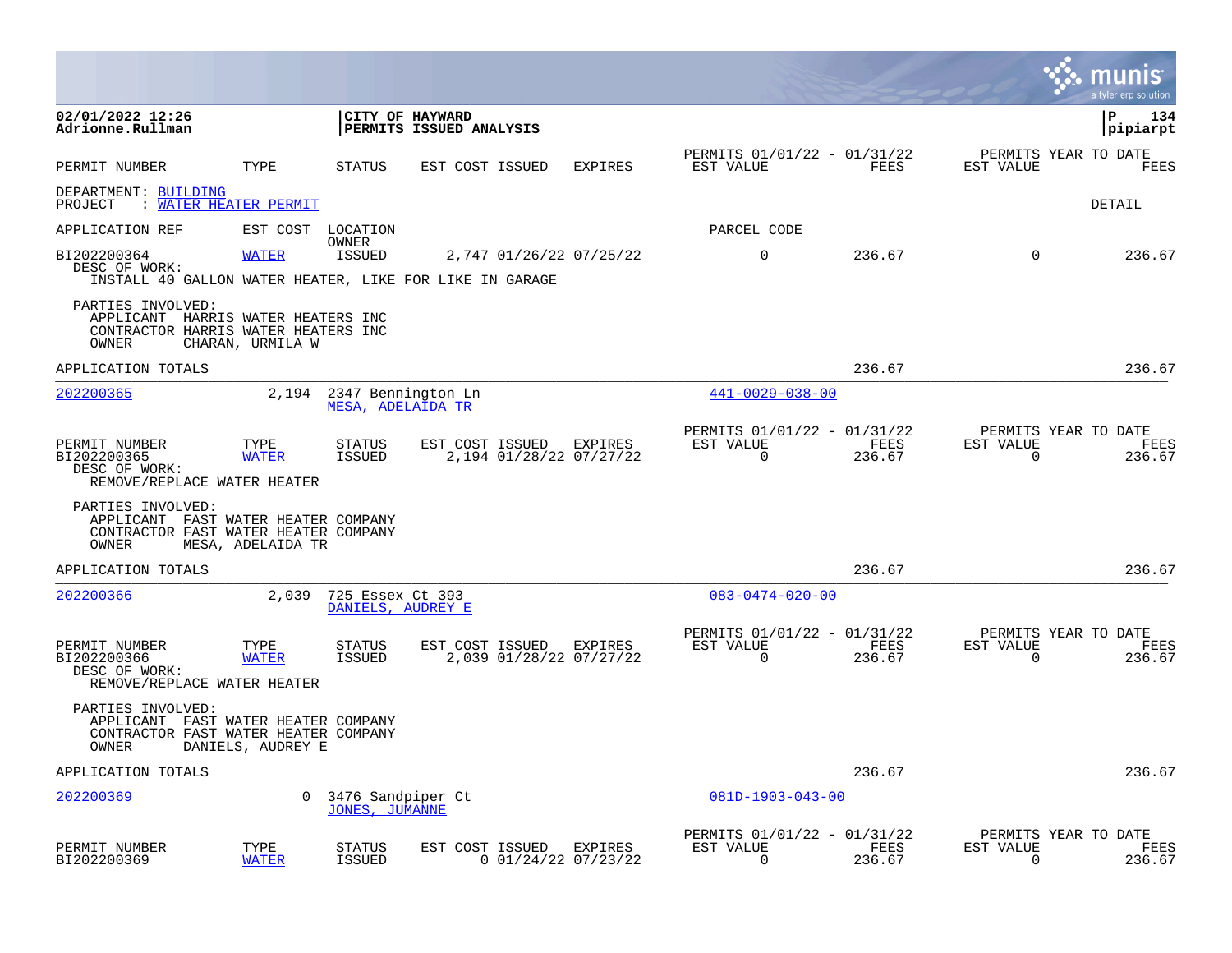|                                                                                               |                            |                                       |                                                       |                             |                                               | munıs<br>a tyler erp solution                                      |
|-----------------------------------------------------------------------------------------------|----------------------------|---------------------------------------|-------------------------------------------------------|-----------------------------|-----------------------------------------------|--------------------------------------------------------------------|
| 02/01/2022 12:26<br>Adrionne.Rullman                                                          |                            | CITY OF HAYWARD                       | PERMITS ISSUED ANALYSIS                               |                             |                                               | P<br>135<br>pipiarpt                                               |
| DEPARTMENT: BUILDING<br>PROJECT                                                               | <u>WATER HEATER PERMIT</u> |                                       |                                                       |                             |                                               | DETAIL                                                             |
| APPLICATION REF<br>DESC OF WORK:<br>REPLACING STORAGE TANK WATER HEATER (SAME LOCATION:       |                            | EST COST LOCATION<br>OWNER            |                                                       | PARCEL CODE                 |                                               |                                                                    |
| GARAGE)<br>PARTIES INVOLVED:<br>CONTRACTOR OWNER/, BUILDER<br>OWNER                           | JONES, JUMANNE             |                                       |                                                       |                             |                                               |                                                                    |
| APPLICATION TOTALS                                                                            |                            |                                       |                                                       |                             | 236.67                                        | 236.67                                                             |
| 202200448                                                                                     | 4,500                      | 25290 Delmar Ave<br>CHAN MAURESE C TR |                                                       | $445 - 0220 - 043 - 00$     |                                               |                                                                    |
| PERMIT NUMBER<br>BI202200448<br>DESC OF WORK:<br>REPLACE 40 GALLON WATER HEATER LIKE FOR LIKE | TYPE<br><b>WATER</b>       | STATUS<br>COMPLT                      | EST COST ISSUED EXPIRES<br>4,500 01/26/22 07/28/22    | EST VALUE<br>$\Omega$       | PERMITS 01/01/22 - 01/31/22<br>FEES<br>236.67 | PERMITS YEAR TO DATE<br>EST VALUE<br>FEES<br>$\Omega$<br>236.67    |
| PARTIES INVOLVED:<br>APPLICANT VASQUEZ, SHAWNA<br>CONTRACTOR HERO, ROOTER<br>OWNER            | CHAN MAURESE C TR          |                                       |                                                       |                             |                                               |                                                                    |
| APPLICATION TOTALS                                                                            |                            |                                       |                                                       |                             | 236.67                                        | 236.67                                                             |
| 202200496                                                                                     | 3,950                      | 26943 Lakewood Way<br>BAELLO, CONCORD |                                                       | $454 - 0060 - 124 - 00$     |                                               |                                                                    |
| PERMIT NUMBER<br>BI202200496<br>DESC OF WORK:<br>40 Gallon Water Heater change out            | TYPE<br><b>WATER</b>       | STATUS<br><b>ISSUED</b>               | EST COST ISSUED<br>EXPIRES<br>3,950 01/27/22 07/26/22 | EST VALUE<br>0              | PERMITS 01/01/22 - 01/31/22<br>FEES<br>236.67 | PERMITS YEAR TO DATE<br>EST VALUE<br>FEES<br>0<br>236.67           |
| PARTIES INVOLVED:<br>APPLICANT ROSS, ALYSSA<br>CONTRACTOR RESCUE ROOTER<br>OWNER              | BAELLO, CONCORD            |                                       |                                                       |                             |                                               |                                                                    |
| APPLICATION TOTALS                                                                            |                            |                                       |                                                       |                             | 236.67                                        | 236.67                                                             |
| 202200498                                                                                     | 4,481                      | 22566 6th St                          | <b>BOUSIAN, JACK S &amp; BARBARA J</b>                | $427 - 0065 - 038 - 00$     |                                               |                                                                    |
| PERMIT NUMBER<br>BI202200498<br>DESC OF WORK:<br>40 gallon water heater                       | TYPE<br><b>WATER</b>       | STATUS<br>ISSUED                      | EST COST ISSUED<br>EXPIRES<br>4,481 01/27/22 07/26/22 | EST VALUE<br>$\overline{0}$ | PERMITS 01/01/22 - 01/31/22<br>FEES<br>236.67 | PERMITS YEAR TO DATE<br>EST VALUE<br>FEES<br>$\mathbf 0$<br>236.67 |
| PARTIES INVOLVED:<br>APPLICANT LIVERMORE, KIRSTEN                                             |                            |                                       |                                                       |                             |                                               |                                                                    |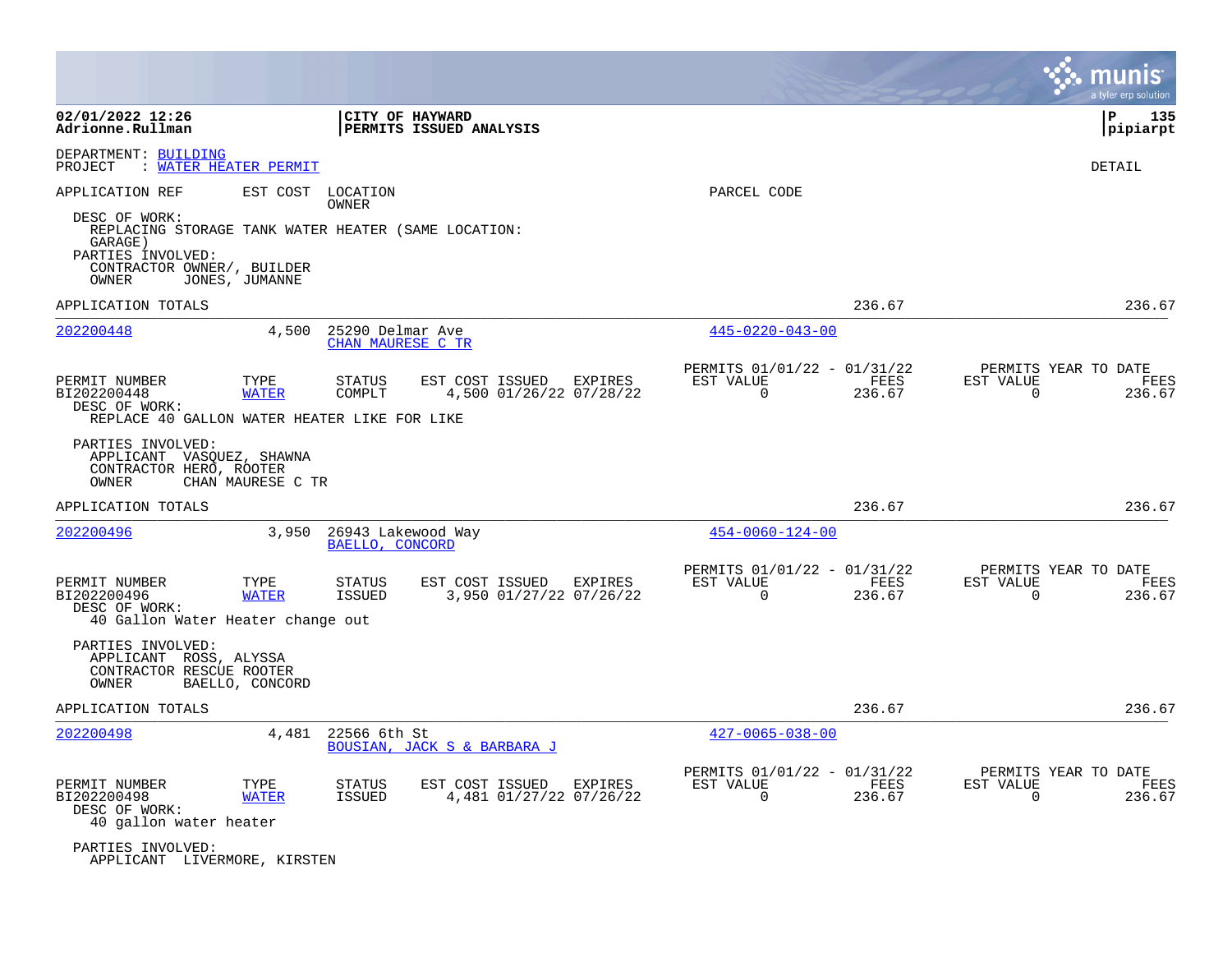|                                                                                                            |                                                                                  |                                                                        | a tyler erp solution                                            |
|------------------------------------------------------------------------------------------------------------|----------------------------------------------------------------------------------|------------------------------------------------------------------------|-----------------------------------------------------------------|
| 02/01/2022 12:26<br>Adrionne.Rullman                                                                       | CITY OF HAYWARD<br>PERMITS ISSUED ANALYSIS                                       |                                                                        | $\mathbf{P}$<br>136<br> pipiarpt                                |
| DEPARTMENT: BUILDING<br><b>WATER HEATER PERMIT</b><br>PROJECT                                              |                                                                                  |                                                                        | <b>DETAIL</b>                                                   |
| APPLICATION REF<br>EST COST<br>CONTRACTOR AMERICAN RESIDENTIAL SERVICES<br>OWNER                           | LOCATION<br><b>OWNER</b><br>BOUSIAN, JACK S & BARBARA J                          | PARCEL CODE                                                            |                                                                 |
| APPLICATION TOTALS                                                                                         |                                                                                  | 236.67                                                                 | 236.67                                                          |
| 202200500                                                                                                  | 31264 Hershey Way<br>3,100<br>WENTWORTH, MICHAEL T & MICHELE A                   | $078G - 2729 - 029 - 00$                                               |                                                                 |
| PERMIT NUMBER<br>TYPE<br>BI202200500<br><b>WATER</b><br>DESC OF WORK:<br>40 gallon water heater            | STATUS<br>EST COST ISSUED<br>EXPIRES<br><b>ISSUED</b><br>3,100 01/27/22 07/26/22 | PERMITS 01/01/22 - 01/31/22<br>EST VALUE<br>FEES<br>236.67<br>$\Omega$ | PERMITS YEAR TO DATE<br>EST VALUE<br>FEES<br>$\Omega$<br>236.67 |
| PARTIES INVOLVED:<br>APPLICANT ROSS, ALYSSA<br>CONTRACTOR RESCUE ROOTER<br>OWNER                           | WENTWORTH, MICHAEL T & MICHELE A                                                 |                                                                        |                                                                 |
| APPLICATION TOTALS                                                                                         |                                                                                  | 236.67                                                                 | 236.67                                                          |
| 202200501                                                                                                  | 22655 Myrtle St<br>3,181<br>CHATI, AMAR                                          | $431 - 0119 - 063 - 00$                                                |                                                                 |
| PERMIT NUMBER<br>TYPE<br>BI202200501<br><b>WATER</b><br>DESC OF WORK:<br>50 GALLON WATER HEATER CHANGE OUT | STATUS<br>EST COST ISSUED<br>EXPIRES<br><b>ISSUED</b><br>3,181 01/27/22 07/26/22 | PERMITS 01/01/22 - 01/31/22<br>EST VALUE<br>FEES<br>$\Omega$<br>236.67 | PERMITS YEAR TO DATE<br>EST VALUE<br>FEES<br>$\Omega$<br>236.67 |
| PARTIES INVOLVED:<br>APPLICANT ROSS, ALYSSA<br>CONTRACTOR RESCUE ROOTER<br>OWNER<br>CHATI, AMAR            |                                                                                  |                                                                        |                                                                 |
| APPLICATION TOTALS<br>PROJECT TOTALS                                                                       |                                                                                  | 236.67<br>10,650.15<br>$\Omega$                                        | 236.67<br>10,650.15<br>$\Omega$                                 |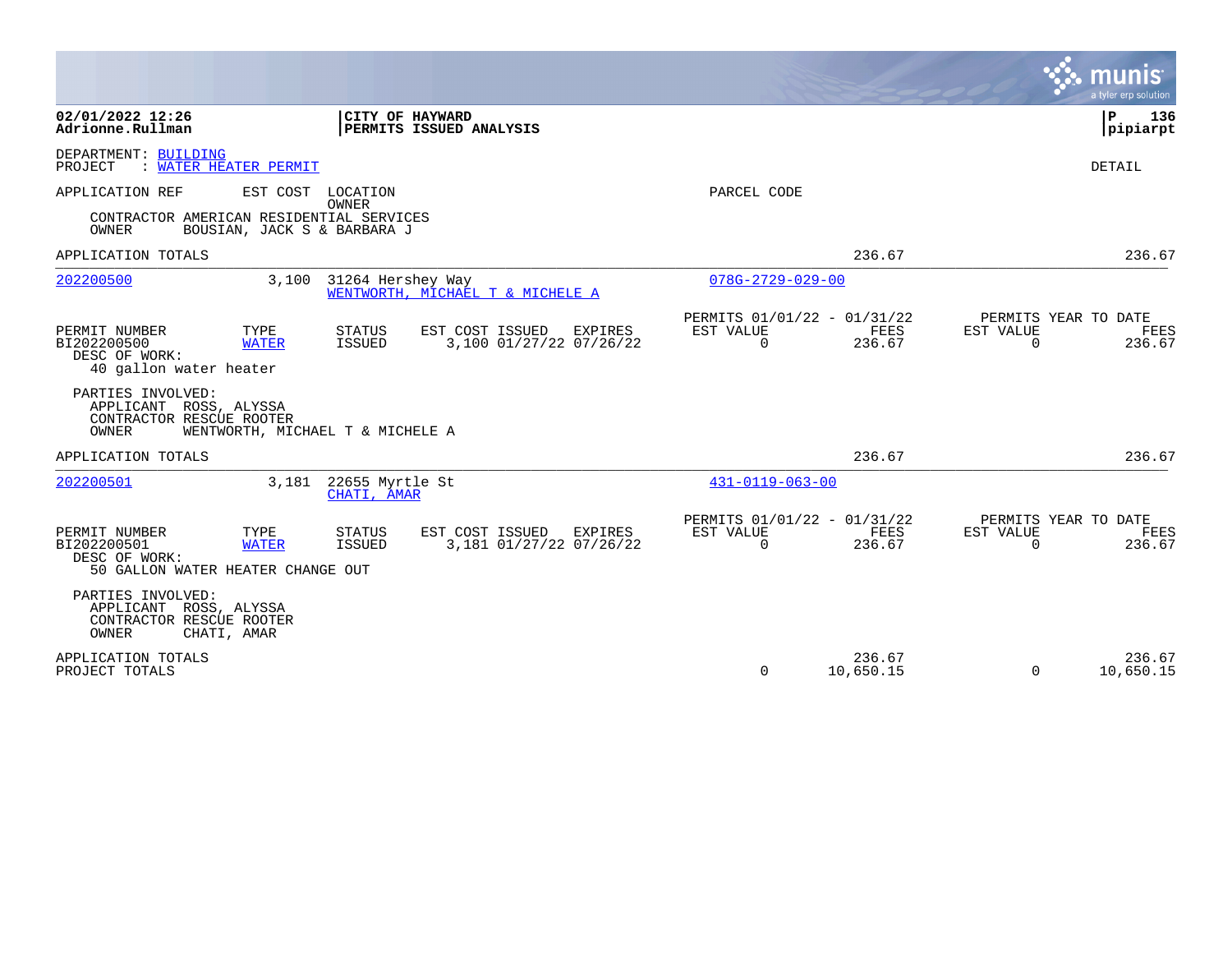|                                                        |                            |                                     |                                                                                                                            |         |                                                         |                |                          | munis<br>a tyler erp solution          |
|--------------------------------------------------------|----------------------------|-------------------------------------|----------------------------------------------------------------------------------------------------------------------------|---------|---------------------------------------------------------|----------------|--------------------------|----------------------------------------|
| 02/01/2022 12:26<br>Adrionne.Rullman                   |                            |                                     | CITY OF HAYWARD<br>PERMITS ISSUED ANALYSIS                                                                                 |         |                                                         |                |                          | P<br>137<br> pipiarpt                  |
| DEPARTMENT: BUILDING<br>PROJECT                        | : RETROFIT WINDOWS/DOORS   |                                     |                                                                                                                            |         |                                                         |                |                          | DETAIL                                 |
| APPLICATION REF                                        |                            | EST COST LOCATION<br>OWNER          |                                                                                                                            |         | PARCEL CODE                                             |                |                          |                                        |
| 202200008                                              | 1,335                      | 21062 Gary Dr 307D                  | CAMERATO, MICHAEL A                                                                                                        |         | $415 - 0252 - 161 - 00$                                 |                |                          |                                        |
| PERMIT NUMBER<br>BI202200008<br>DESC OF WORK:          | TYPE<br><b>WINDOWS</b>     | <b>STATUS</b><br><b>ISSUED</b>      | EST COST ISSUED<br>1,335 01/03/22 07/02/22                                                                                 | EXPIRES | PERMITS 01/01/22 - 01/31/22<br>EST VALUE<br>$\Omega$    | FEES<br>249.93 | EST VALUE<br>$\Omega$    | PERMITS YEAR TO DATE<br>FEES<br>249.93 |
| PARTIES INVOLVED:                                      |                            |                                     | REMOVE & REPLACE (1) WINDOW IN BATHROOM.R/R STUCCO AROUND<br>WINDOW.INSTALL FLASHING/MEMBRANE.PATCH STUCCO IN KIND, PAINT. |         |                                                         |                |                          |                                        |
| CONTRACTOR COMMUNITY RECONSTRUCTION SOLUTIONS<br>OWNER | CAMERATO, MICHAEL A        |                                     |                                                                                                                            |         |                                                         |                |                          |                                        |
| APPLICATION TOTALS                                     |                            |                                     |                                                                                                                            |         |                                                         | 249.93         |                          | 249.93                                 |
| 202200009                                              | 1,335                      | 21062 Gary Dr 107D<br>BELL, CECILIA |                                                                                                                            |         | $415 - 0252 - 117 - 00$                                 |                |                          |                                        |
| PERMIT NUMBER<br>BI202200009<br>DESC OF WORK:          | TYPE<br><b>WINDOWS</b>     | STATUS<br><b>ISSUED</b>             | EST COST ISSUED<br>1,335 01/03/22 07/02/22                                                                                 | EXPIRES | PERMITS 01/01/22 - 01/31/22<br>EST VALUE<br>$\mathbf 0$ | FEES<br>249.93 | EST VALUE<br>$\mathbf 0$ | PERMITS YEAR TO DATE<br>FEES<br>249.93 |
| PARTIES INVOLVED:                                      |                            |                                     | REMOVE & REPLACE (1) WINDOW IN BATHROOM.R/R STUCCO AROUND<br>WINDOW.INSTALL FLASHING/MEMBRANE.PATCH STUCCO IN KIND, PAINT. |         |                                                         |                |                          |                                        |
| CONTRACTOR COMMUNITY RECONSTRUCTION SOLUTIONS<br>OWNER | BELL, CECILIA              |                                     |                                                                                                                            |         |                                                         |                |                          |                                        |
| APPLICATION TOTALS                                     |                            |                                     |                                                                                                                            |         |                                                         | 249.93         |                          | 249.93                                 |
| 202200010                                              | 1,335                      | 21062 Gary Dr 207D                  | SOTO RYAN, CRUDUP JOSEPH M                                                                                                 |         | $415 - 0252 - 141 - 00$                                 |                |                          |                                        |
| PERMIT NUMBER<br>BI202200010<br>DESC OF WORK:          | TYPE<br><b>WINDOWS</b>     | STATUS<br>ISSUED                    | EST COST ISSUED<br>1,335 01/03/22 07/02/22                                                                                 | EXPIRES | PERMITS 01/01/22 - 01/31/22<br>EST VALUE<br>0           | FEES<br>249.93 | EST VALUE<br>0           | PERMITS YEAR TO DATE<br>FEES<br>249.93 |
| PARTIES INVOLVED:                                      |                            |                                     | REMOVE & REPLACE (1) WINDOW IN BATHROOM.R/R STUCCO AROUND<br>WINDOW.INSTALL FLASHING/MEMBRANE.PATCH STUCCO IN KIND, PAINT. |         |                                                         |                |                          |                                        |
| CONTRACTOR COMMUNITY RECONSTRUCTION SOLUTIONS<br>OWNER | SOTO RYAN, CRUDUP JOSEPH M |                                     |                                                                                                                            |         |                                                         |                |                          |                                        |
| APPLICATION TOTALS                                     |                            |                                     |                                                                                                                            |         |                                                         | 249.93         |                          | 249.93                                 |
| 202200069                                              | 4,651                      | 27658 Miami Ave                     | LAGONERO, JONATHAN LAPAZ                                                                                                   |         | $455 - 0064 - 020 - 00$                                 |                |                          |                                        |
| PERMIT NUMBER<br>BI2022200069                          | TYPE<br><b>WINDOWS</b>     | <b>STATUS</b><br><b>ISSUED</b>      | EST COST ISSUED<br>4,651 01/04/22 07/03/22                                                                                 | EXPIRES | PERMITS 01/01/22 - 01/31/22<br>EST VALUE<br>$\Omega$    | FEES<br>370.04 | EST VALUE<br>$\Omega$    | PERMITS YEAR TO DATE<br>FEES<br>370.04 |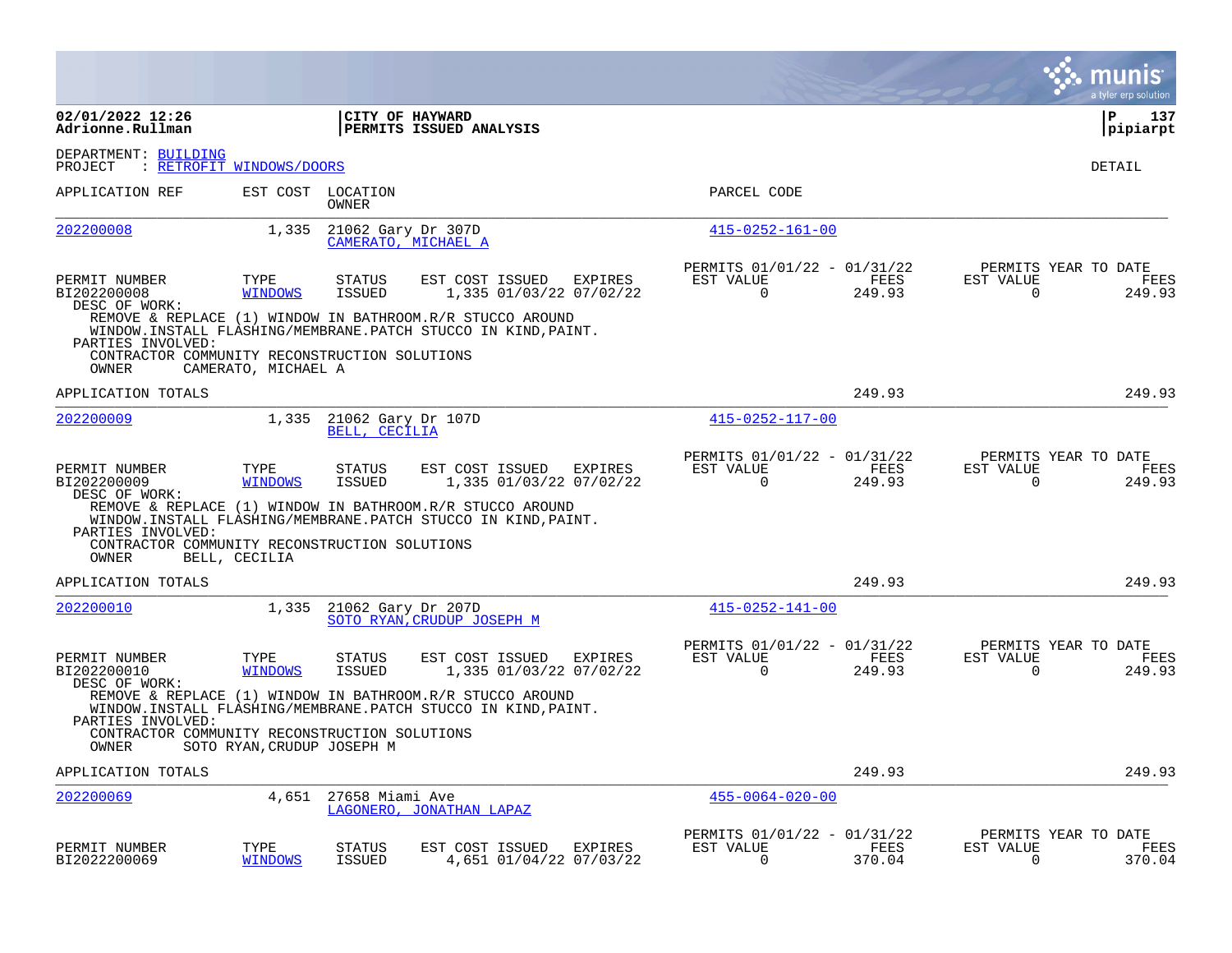|                                                                                                                                                          |                          |                                       |                                                                                                                    |                                                            |                | munis<br>a tyler erp solution                                         |
|----------------------------------------------------------------------------------------------------------------------------------------------------------|--------------------------|---------------------------------------|--------------------------------------------------------------------------------------------------------------------|------------------------------------------------------------|----------------|-----------------------------------------------------------------------|
| 02/01/2022 12:26<br>Adrionne.Rullman                                                                                                                     |                          | CITY OF HAYWARD                       | PERMITS ISSUED ANALYSIS                                                                                            |                                                            |                | l P<br>138<br>pipiarpt                                                |
| DEPARTMENT: BUILDING<br>: RETROFIT WINDOWS/DOORS<br>PROJECT                                                                                              |                          |                                       |                                                                                                                    |                                                            |                | DETAIL                                                                |
| APPLICATION REF<br>DESC OF WORK:<br>change<br>PARTIES INVOLVED:<br>APPLICANT JEFFREY B RAINEY<br>CONTRACTOR THE HOME DEPOT AT HOME SERVICE<br>OWNER      | LAGONERO, JONATHAN LAPAZ | EST COST LOCATION<br>OWNER            | Retrofit 4 windows vinyl entry windows like for like no                                                            | PARCEL CODE                                                |                |                                                                       |
| APPLICATION TOTALS                                                                                                                                       |                          |                                       |                                                                                                                    |                                                            | 370.04         | 370.04                                                                |
| 202200070                                                                                                                                                | 2,846                    | 934 Bishop Ave<br>HUA, VINH D         |                                                                                                                    | $454 - 0035 - 021 - 00$                                    |                |                                                                       |
| PERMIT NUMBER<br>BI202200070<br>DESC OF WORK:<br>Install 1 retofit window in living room. Like for like                                                  | TYPE<br><b>WINDOWS</b>   | <b>STATUS</b><br>ISSUED               | EST COST ISSUED<br>EXPIRES<br>2,846 01/04/22 07/03/22                                                              | PERMITS 01/01/22 - 01/31/22<br>EST VALUE<br>$\overline{0}$ | FEES<br>314.23 | PERMITS YEAR TO DATE<br>EST VALUE<br>FEES<br>$\mathbf 0$<br>314.23    |
| PARTIES INVOLVED:<br>APPLICANT JEFFREY B RAINEY<br>CONTRACTOR THE HOME DEPOT AT HOME SERVICE<br>OWNER                                                    | HUA, VINH D              |                                       |                                                                                                                    |                                                            |                |                                                                       |
| APPLICATION TOTALS                                                                                                                                       |                          |                                       |                                                                                                                    |                                                            | 314.23         | 314.23                                                                |
| 202200186                                                                                                                                                | 3,696                    | 22661 Vermont St 1                    | LOLA, SONIA & GARCIA CARLOTTA                                                                                      | $416 - 0160 - 040 - 00$                                    |                |                                                                       |
| PERMIT NUMBER<br>BI202200186<br>DESC OF WORK:                                                                                                            | TYPE<br><b>WINDOWS</b>   | <b>STATUS</b><br>COMPLT               | EST COST ISSUED<br>EXPIRES<br>3,696 01/11/22 07/19/22                                                              | PERMITS 01/01/22 - 01/31/22<br>EST VALUE<br>$\Omega$       | FEES<br>342.09 | PERMITS YEAR TO DATE<br>EST VALUE<br>FEES<br>$\Omega$<br>342.09       |
| REMOVE/ REPLACE 1 PATIO DOOR, NAIL FINISH, SAME SIZE &<br>LOCATION. MAX U FATOR: 0.30 MAX<br>PARTIES INVOLVED:<br>CONTRACTOR HERITAGE HOME SOLUTIONS INC |                          |                                       |                                                                                                                    |                                                            |                |                                                                       |
| OWNER                                                                                                                                                    |                          | LOLA, SONIA & GARCIA CARLOTTA         |                                                                                                                    |                                                            |                |                                                                       |
| APPLICATION TOTALS                                                                                                                                       |                          |                                       |                                                                                                                    |                                                            | 342.09         | 342.09                                                                |
| 202200192                                                                                                                                                |                          | 10,831 748 Bluefield Ln<br>REIS, DALE |                                                                                                                    | $432 - 0052 - 035 - 00$                                    |                |                                                                       |
| PERMIT NUMBER<br>BI202200192<br>DESC OF WORK:<br>BATH, DINING ROOM). LIKE FOR LIKE, NO SIZE CHANGE<br>PARTIES INVOLVED:<br>CONTRACTOR HOME DEPOT USA INC | TYPE<br><b>WINDOWS</b>   | <b>STATUS</b><br>ISSUED               | EST COST ISSUED EXPIRES<br>10,831 01/11/22 07/10/22<br>RETROFIT 9 VINYL WINDOWS (4:BED, 2:KITCHEN, 1: LIVING ROOM, | PERMITS 01/01/22 - 01/31/22<br>EST VALUE<br>$\overline{0}$ | FEES<br>537.96 | PERMITS YEAR TO DATE<br>EST VALUE<br>FEES<br>$\overline{0}$<br>537.96 |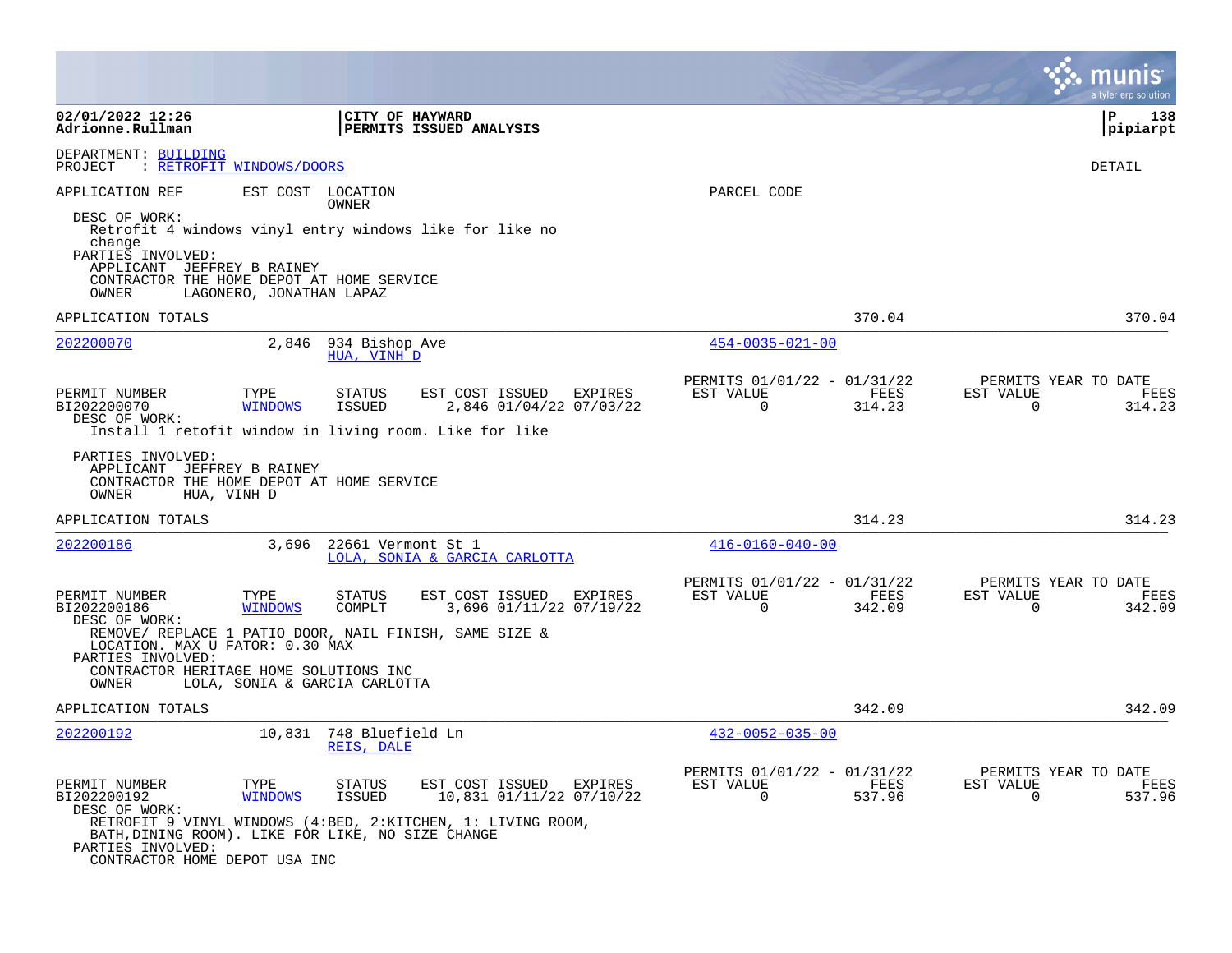|                                                                                                                         |                        |                                       |                                                                 |         |                                                      |                |                          | munis<br>a tyler erp solution          |
|-------------------------------------------------------------------------------------------------------------------------|------------------------|---------------------------------------|-----------------------------------------------------------------|---------|------------------------------------------------------|----------------|--------------------------|----------------------------------------|
| 02/01/2022 12:26<br>Adrionne.Rullman                                                                                    |                        | CITY OF HAYWARD                       | PERMITS ISSUED ANALYSIS                                         |         |                                                      |                |                          | $\mathbf{P}$<br>139<br> pipiarpt       |
| DEPARTMENT: BUILDING<br>PROJECT<br>: RETROFIT WINDOWS/DOORS                                                             |                        |                                       |                                                                 |         |                                                      |                |                          | DETAIL                                 |
| APPLICATION REF                                                                                                         | EST COST               | LOCATION                              |                                                                 |         | PARCEL CODE                                          |                |                          |                                        |
| REIS, DALE<br>OWNER                                                                                                     |                        | OWNER                                 |                                                                 |         |                                                      |                |                          |                                        |
| APPLICATION TOTALS                                                                                                      |                        |                                       |                                                                 |         |                                                      | 537.96         |                          | 537.96                                 |
| 202200294                                                                                                               | 4,159                  | 21117 Gary Dr 310<br>KOLKANA, ROSE L. |                                                                 |         | $415 - 0252 - 338 - 00$                              |                |                          |                                        |
| PERMIT NUMBER<br>BI202200294<br>DESC OF WORK:                                                                           | TYPE<br><b>WINDOWS</b> | STATUS<br>ISSUED                      | EST COST ISSUED<br>4,159 01/18/22 07/17/22                      | EXPIRES | PERMITS 01/01/22 - 01/31/22<br>EST VALUE<br>0        | FEES<br>369.97 | EST VALUE<br>0           | PERMITS YEAR TO DATE<br>FEES<br>369.97 |
| CHANGE.<br>PARTIES INVOLVED:<br>CONTRACTOR HOME DEPOT USA INC<br>OWNER                                                  | KOLKANA, ROSE L.       |                                       | RETROFIT 3 VINYL DINING ROOM WINDOWS, LIKE FOR LIKE. NO SIZE    |         |                                                      |                |                          |                                        |
| APPLICATION TOTALS                                                                                                      |                        |                                       |                                                                 |         |                                                      | 369.97         |                          | 369.97                                 |
| 202200295                                                                                                               | 5,949                  |                                       | 28345 Thackeray Ave<br>DAVEY, RICHARD E & MARGARITA TRS         |         | $464 - 0040 - 026 - 00$                              |                |                          |                                        |
| PERMIT NUMBER<br>BI202200295<br>DESC OF WORK:                                                                           | TYPE<br><b>WINDOWS</b> | STATUS<br>ISSUED                      | EST COST ISSUED<br>5,949 01/18/22 07/17/22                      | EXPIRES | PERMITS 01/01/22 - 01/31/22<br>EST VALUE<br>$\Omega$ | FEES<br>398.05 | EST VALUE<br>$\Omega$    | PERMITS YEAR TO DATE<br>FEES<br>398.05 |
| INSTALL (4) RETROFIT WINDOWS. NO SIZE CHANGE.<br>3-MASTER BED, 1-OFFICE<br>PARTIES INVOLVED:                            |                        |                                       |                                                                 |         |                                                      |                |                          |                                        |
| CONTRACTOR HOME DEPOT USA INC<br>OWNER                                                                                  |                        | DAVEY, RICHARD E & MARGARITA TRS      |                                                                 |         |                                                      |                |                          |                                        |
| APPLICATION TOTALS                                                                                                      |                        |                                       |                                                                 |         |                                                      | 398.05         |                          | 398.05                                 |
| 202200296                                                                                                               | 10,000                 | 160 Dhillon Ct                        | CABRERA, GILDA R & GILDA R                                      |         | $465 - 0030 - 054 - 00$                              |                |                          |                                        |
| PERMIT NUMBER<br>BI202200296<br>DESC OF WORK:                                                                           | TYPE<br><b>WINDOWS</b> | <b>STATUS</b><br><b>ISSUED</b>        | EST COST ISSUED<br>10,000 01/18/22 07/17/22                     | EXPIRES | PERMITS 01/01/22 - 01/31/22<br>EST VALUE<br>0        | FEES<br>509.99 | EST VALUE<br>$\mathbf 0$ | PERMITS YEAR TO DATE<br>FEES<br>509.99 |
| FULL FRAME TEAR-OUT, NO SIZE CHANGE.<br>PARTIES INVOLVED:<br>CONTRACTOR PELLA DOORS & WINDOWS OF NO CALIFORNIA<br>OWNER |                        | CABRERA, GILDA R & GILDA R            | INSTALL (4) FIBERGLASS WINDOWS (2:ENTRY, 1: DINING, LIVING RM), |         |                                                      |                |                          |                                        |
| APPLICATION TOTALS                                                                                                      |                        |                                       |                                                                 |         |                                                      | 509.99         |                          | 509.99                                 |
| 202200353                                                                                                               | 13,985                 | 3264 Round Hill Dr                    | VALEAU, EDWARD J & VERA C                                       |         | $081D-1901-083-00$                                   |                |                          |                                        |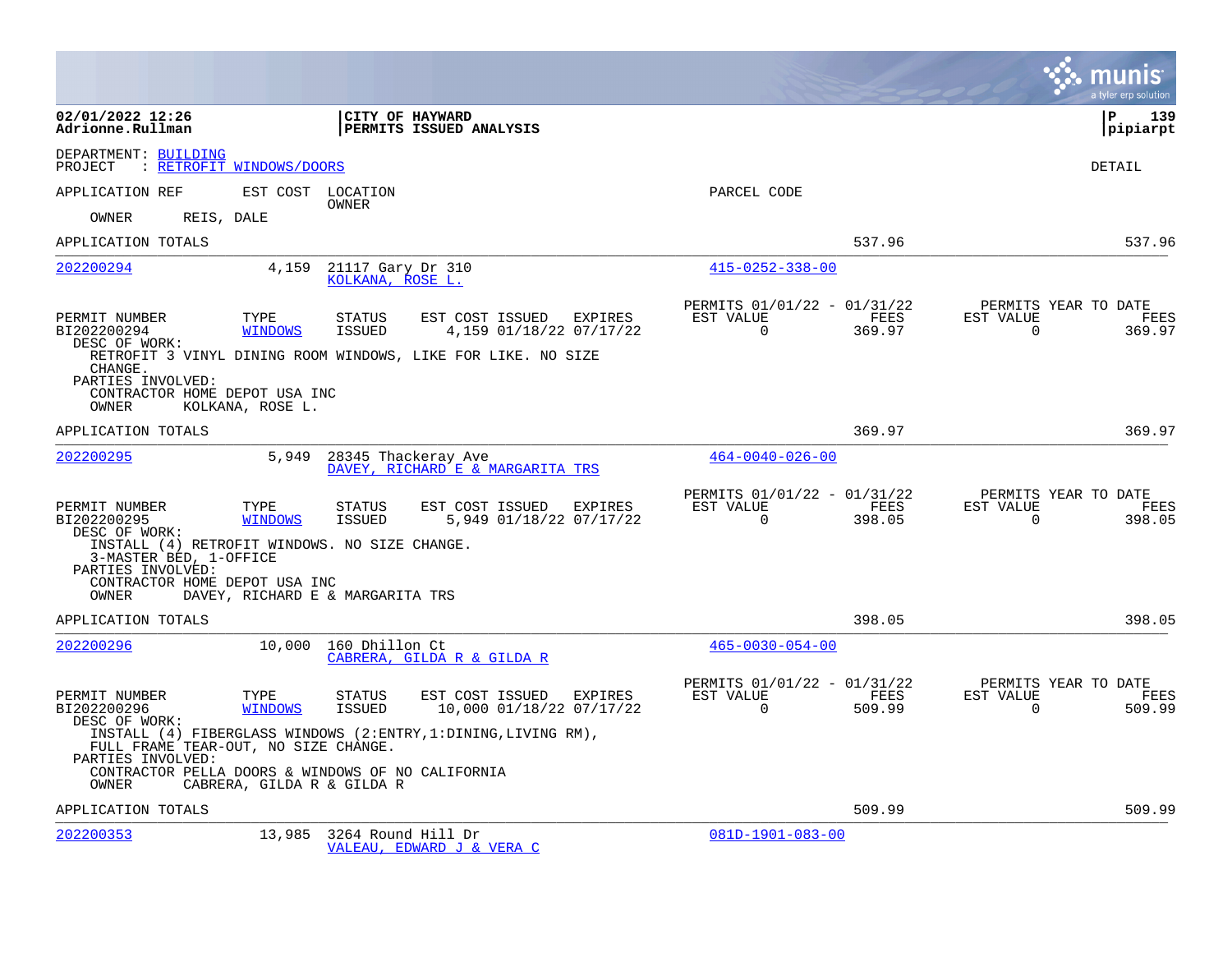|                                                                                                                                                                  |                           |                                |                                                    |                |                                                      |                    |                                               | a tyler erp solution            |
|------------------------------------------------------------------------------------------------------------------------------------------------------------------|---------------------------|--------------------------------|----------------------------------------------------|----------------|------------------------------------------------------|--------------------|-----------------------------------------------|---------------------------------|
| 02/01/2022 12:26<br>Adrionne.Rullman                                                                                                                             |                           | CITY OF HAYWARD                | PERMITS ISSUED ANALYSIS                            |                |                                                      |                    |                                               | $\mathbf{P}$<br>140<br>pipiarpt |
| PERMIT NUMBER                                                                                                                                                    | TYPE                      | STATUS                         | EST COST ISSUED                                    | <b>EXPIRES</b> | PERMITS 01/01/22 - 01/31/22<br>EST VALUE             | FEES               | PERMITS YEAR TO DATE<br>EST VALUE             | <b>FEES</b>                     |
| DEPARTMENT: BUILDING<br>: RETROFIT WINDOWS/DOORS<br>PROJECT                                                                                                      |                           |                                |                                                    |                |                                                      |                    |                                               | DETAIL                          |
| APPLICATION REF                                                                                                                                                  | EST COST LOCATION         |                                |                                                    |                | PARCEL CODE                                          |                    |                                               |                                 |
| BI202200353<br>DESC OF WORK:<br>Replacing 1 retrofit door                                                                                                        | <b>WINDOWS</b>            | <b>OWNER</b><br><b>ISSUED</b>  | 13,985 01/26/22 07/25/22                           |                | $\Omega$                                             | 626.67             | $\Omega$                                      | 626.67                          |
| PARTIES INVOLVED:<br>APPLICANT HOLMES, KENNETH<br>CONTRACTOR JEMICO LLC<br>OWNER                                                                                 | VALEAU, EDWARD J & VERA C |                                |                                                    |                |                                                      |                    |                                               |                                 |
| APPLICATION TOTALS                                                                                                                                               |                           |                                |                                                    |                |                                                      | 626.67             |                                               | 626.67                          |
| 202200381                                                                                                                                                        | 3,000                     | 25387 Mohr Dr                  | PONCE ALEX M/MARTINEZ ALVARO I                     |                | $441 - 0068 - 033 - 00$                              |                    |                                               |                                 |
| PERMIT NUMBER<br>BI202200381<br>DESC OF WORK:                                                                                                                    | TYPE<br><b>WINDOWS</b>    | <b>STATUS</b><br>ISSUED        | EST COST ISSUED<br>3,000 01/24/22 07/23/22         | EXPIRES        | PERMITS 01/01/22 - 01/31/22<br>EST VALUE<br>$\Omega$ | FEES<br>314.23     | PERMITS YEAR TO DATE<br>EST VALUE<br>$\Omega$ | FEES<br>314.23                  |
| 8 WINDOW REPLACEMENTS, SAME SIZE, AND 2 WINDOWS WILL<br>BE LOWERED, BUT FRAMING TO REMAIN (MUST MEET EGRESS).<br>PARTIES INVOLVED:<br>CONTRACTOR OWNER/, BUILDER |                           |                                |                                                    |                |                                                      |                    |                                               |                                 |
| OWNER                                                                                                                                                            |                           | PONCE ALEX M/MARTINEZ ALVARO I |                                                    |                |                                                      |                    |                                               |                                 |
| APPLICATION TOTALS                                                                                                                                               |                           |                                |                                                    |                |                                                      | 314.23             |                                               | 314.23                          |
| 202200499                                                                                                                                                        | 5,152                     | TEJO, DOMINIC                  | 2438 Saint Helena Dr 2                             |                | $445 - 0290 - 075 - 00$                              |                    |                                               |                                 |
| PERMIT NUMBER<br>BI202200499<br>DESC OF WORK:<br>RETROFIT 2 WINDOWS AND ONE PATIO DOOR.<br>DOUBLE PANE REQUIRED PER FIRE DEPT.                                   | TYPE<br><b>WINDOWS</b>    | STATUS<br><b>ISSUED</b>        | EST COST ISSUED EXPIRES<br>5,152 01/27/22 07/26/22 |                | PERMITS 01/01/22 - 01/31/22<br>EST VALUE<br>$\Omega$ | FEES<br>507.95     | PERMITS YEAR TO DATE<br>EST VALUE<br>$\Omega$ | FEES<br>507.95                  |
| PARTIES INVOLVED:<br>CONTRACTOR BROTHERS HOME IMPROVEMENT INC.<br>OWNER                                                                                          | TEJO, DOMINIC             |                                |                                                    |                |                                                      |                    |                                               |                                 |
| APPLICATION TOTALS<br>PROJECT TOTALS                                                                                                                             |                           |                                |                                                    |                | $\Omega$                                             | 507.95<br>5,040.97 | $\Omega$                                      | 507.95<br>5,040.97              |